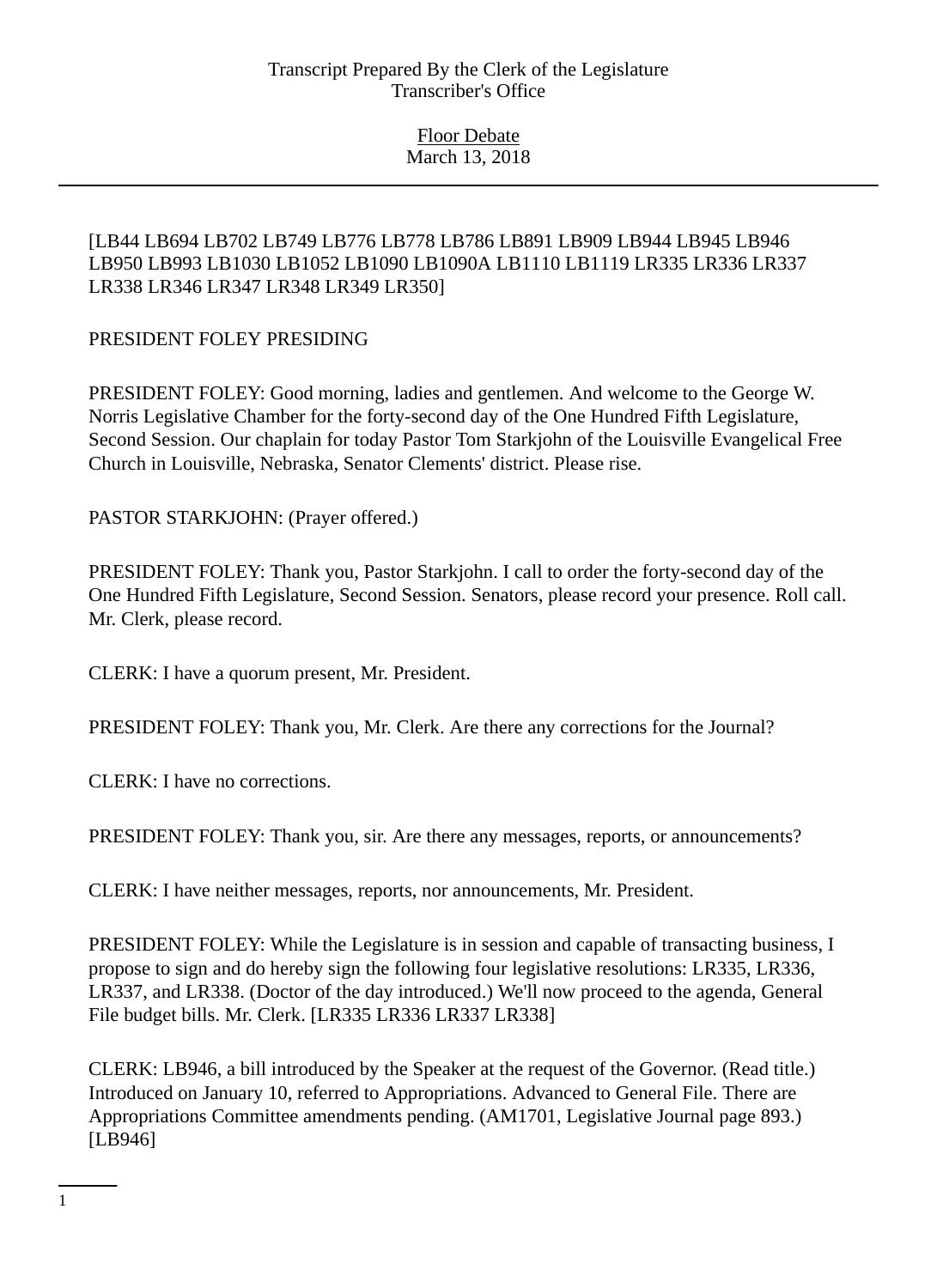PRESIDENT FOLEY: Thank you, Mr. Clerk. Senator Stinner, you are recognized to open on LB946. [LB946]

SENATOR STINNER: Thank you, Mr. President. Members of the Legislature, today is budget day, so let's get ready. I want to first start the presentation off with thank-yous. And there's a lot of folks that we need to thank. The first one is the Governor and their budget staff. They prepared this deficit request. We used it as a template in our committee. I felt that it was a very fair and balanced report and proposal, very fair and balanced proposal as it relates to rebalancing the budget. So I want to thank the Budget Office and the Governor for that. I also want to thank somebody really special, somebody that spent 35 years in the service to the state of Nebraska. Mike Calvert has decided to retire in September. His leadership, his expertise has been invaluable. He has developed an above-average, an exemplary staff at the fiscal side of things, and I'd like Mike to stand. And actually, I'd like to have a round of applause for Mike and his service, (applause) a job well done. I'd also like to thank Tom Bergquist. I hope everybody brought their yellow pad today, because I am going to be referring to this as a guide so that you can refer in detail to the detail. Tom Bergquist actually does all of these reports, inclusive of the giant budget package we get at the end that summarizes everything. I do want to thank, also, the Fiscal Office. They are invaluable in this process. Their expertise is unmatched. And I want to thank the Fiscal Office for actually putting up with us over the last two years of a very, very rough situation. And I want to also thank our Appropriations Committee. There's eight members...nine members on there, inclusive of myself. They always came prepared. We did a very deliberative, thoughtful process, and I'm very appreciative of everything that they had to contribute. I will say this, for the members. We got into some really frank and very, very difficult discussions during this year. Nobody got their way, inclusive of myself. I didn't get my way 100 percent of the time. But we came out and we compromised and we came out actually on the main line budget with unanimous and one vote against the transfers, as well as the Cash Reserve. I'd also like to thank the agencies. They're the ones that are really doing the heavy lift. They are the end result of what has happened as far as revenue and the revenue shortfall. So thank the boards, commissions, and agencies. With that, LB946 was introduced by the Speaker on behalf of the Governor. The bill was introduced to make transfers from the Cash Reserve to the General Fund in the amount of \$108 million, and reduces the transfer from the Nebraska Capital Construction Fund by \$2.3 million due to a lower cost of Central Nebraska Veterans' Home project. With that, with your consent, Mr. President, I would like to request to move to the committee amendment, AM1701. [LB946]

PRESIDENT FOLEY: Please proceed with the committee amendment, Senator Stinner. [LB946]

SENATOR STINNER: Thank you, Mr. President. The committee amendment becomes the bill. It contains an emergency clause and will become operative when signed. AM1701 retains the reduction of the veterans' home by reducing the proposed transfer to the General Fund, but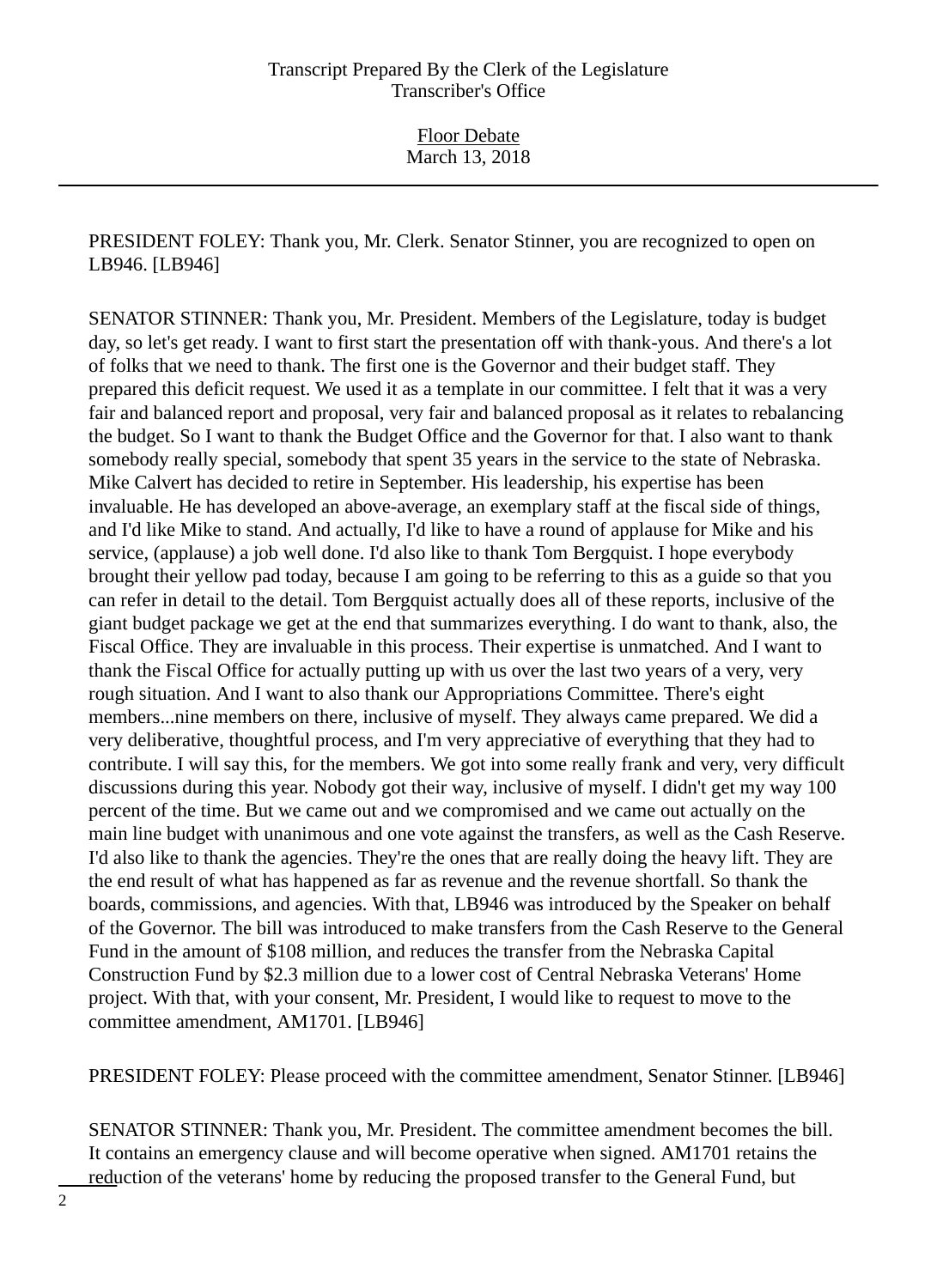Floor Debate March 13, 2018

reduces the proposed transfer from the General Fund from \$108 million to \$100 million. It also accelerates previously planned transfers to the Capital Construction Fund for the HVAC system to the Capitol Building. This is a result of advancing to 90 percent completion bid documents for Phase A, B, and 1. The earlier transfer of Cash Reserve Funds ensures adequate cash flow for this stage of bid development. Cash Reserve Fund transfers do not increase, nor does the total project cost increase, over \$106 million. The adjustment secures an earlier cash flow to meet the change in the timing of obligations. Yesterday we had a budget briefing, and I think that the Cash Reserve was discussed, and maybe we should take time as we talk about what level the Cash Reserve was. The committee got the proposal from the Governor, and the Governor had used \$108 million of the Cash Reserve, which took it from \$369 million to \$261 million. And I have commented on the fact that one of the objectives that I had and the committee had was to maintain at least a \$250 million minimum reserve within the Cash Reserve Fund, the rainy day fund. And I indicated that the reason was is that 5.5 percent was the median contingency fund throughout the United States. That was one of the reasons. But I also had, over the summertime, spent some time with the Pew Charitable Trust folks and actually did a stress test on where the Cash Reserve needed to be at a fully funded reserve. And they did a matrix for me. And one of the matrix was is to take a look at what type of coverage do you want to have within your reserve. And they did a matrix that had a 50 percent coverage over a three-year, two-year, and a one-year period of time. And really the low point over a three-year period of time with a 50 percent coverage rate was approximately \$250 million. So there is a stress test that backs this \$250 million up. But I think now we're at \$296 million, still a low number, still needs to be discussed. This needs to be a priority as we push forward. Remember, too, that where we're at in this business cycle, in May will be the second-longest business cycle state...within the United States, the second-longest business. I went to a recent Federal Reserve Board meeting. Esther George, who is the head of the Kansas City Reserve, talked about the fact we're at full employment, talked about the fact that we will see at least three rate increases, that we are going to see because of full employment, wage growth, wage increase, and ultimately inflation. So they are committed to starting to raise interest rates. That always signals some beginning and end of a business cycle. So we need to be wary of that. I know that next...the template that I received from the Governor as we move forward, if we're able to control spending at a 3 percent level, and I want to repeat that, if we are able to control spending at a 3 percent level and we hit the growth rate, we may be able to add up to about \$200 million to that reserve, which will bring us right to about a \$500 million reserve. And that will put us into, if we have an insurance policy, about an 80 percent coverage factor, given the fact of a garden variety recession, not a deep recession. Of course we went through a black swan event back in 2008, 2009, where we had the extreme recession, one of the worst that we've had since the Great Depression. So those are the things that we need to put into our calculus, we need to put into our priority listing, is to build this reserve back to be ready, to put us on good financial and fiscal ground. I think that this is a beginning. I think \$296 is a good number. Obviously, we have some competing factors that may come into play as we look at what we are able to do with tax reform and job creation and the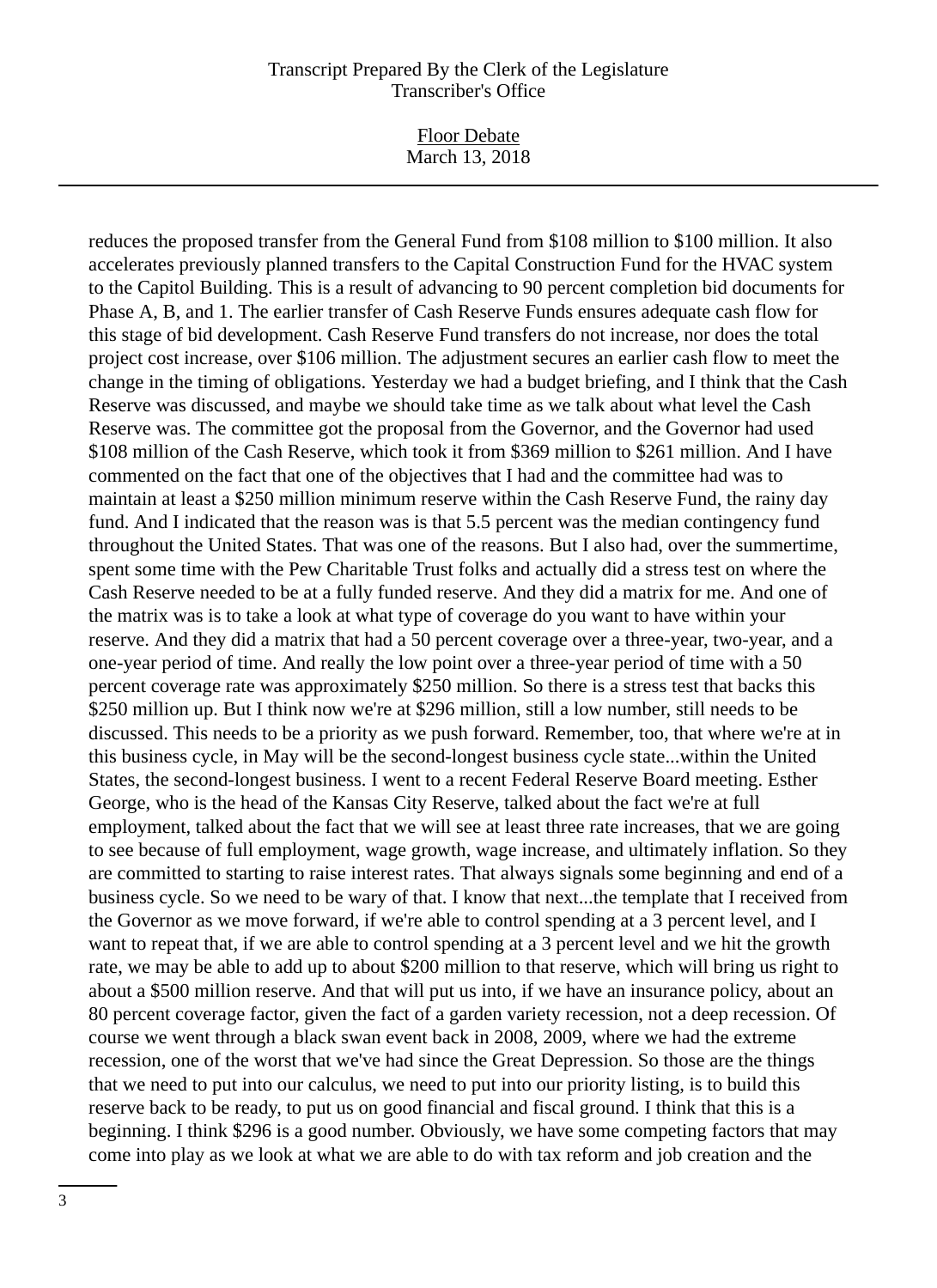| <b>Floor Debate</b> |  |
|---------------------|--|
| March 13, 2018      |  |

work force development side of things. That Cash Reserve, I believe, should stay at \$250 as a bare minimum. And hopefully we can discipline ourselves as we move forward to position this rainy day fund once again at an 80 to 90 percent level that will provide our cushion, our shock absorber for anything that we see within our recessionary or within our state revenue picture. With that, I would ask for a green vote. And thank you, Mr. President. [LB946]

PRESIDENT FOLEY: Thank you, Senator Stinner. Mr. Clerk. [LB946]

CLERK: Well, Mr. President, Senator Chambers, just so I can...you had an amendment drafted to the committee amendments, but I understand you want to withdraw that, Senator. Thank you. [LB946]

PRESIDENT FOLEY: Amendment is withdrawn. [LB946]

CLERK: Mr. President, Senator Chambers has a priority motion. He would move to bracket the bill. [LB946]

PRESIDENT FOLEY: Senator Chambers, you are recognized to open on your bracket motion. [LB946]

SENATOR CHAMBERS: Thank you, Mr. President. Members of the Legislature, I would like to bring one of my colleagues into the discussion early on. I would like to ask Senator Brewer a question or two, if he would respond. [LB946]

PRESIDENT FOLEY: Senator Brewer, would you yield, please? [LB946]

SENATOR BREWER: I would. [LB946]

SENATOR CHAMBERS: Senator Brewer, how long were you in the military? [LB946]

SENATOR BREWER: Thirty-six plus years. [LB946]

SENATOR CHAMBERS: Then you must have enlisted when you were three years old? [LB946]

SENATOR BREWER: (Laugh) No, a little bit...a little older than that. [LB946]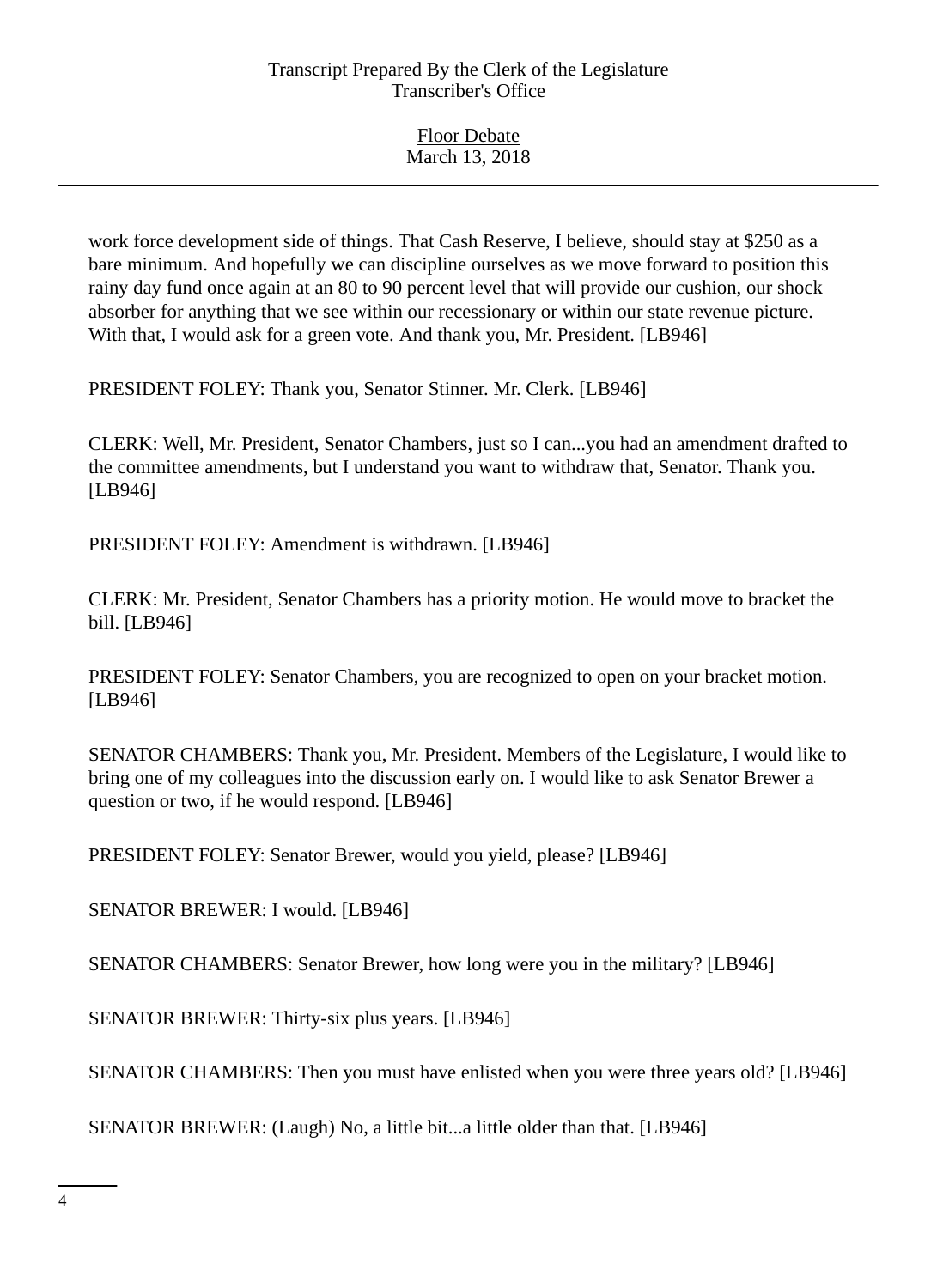Floor Debate March 13, 2018

SENATOR CHAMBERS: There are certain phrases that all military people and even some who are not military are familiar with. Are you familiar with the term a shot across the bow? [LB946]

SENATOR BREWER: Yes, sir. That is how you warn someone. [LB946]

SENATOR CHAMBERS: Thank you. See, a military man anticipates. He didn't wait for that next question; he answered the whole thing. Members of the Legislature, this is a shot across the bow. I have been looking at these budget bills, and the main one is LB944. It has 129 pages. All I have to do is write a motion on each page. You think I can't find something on each of those pages to offer a motion on? I know everybody feels that this is the era of good feeling, everybody is in a mellow mood. Look how many people are in the Chamber today. We still have a significant number of absences, but I see some faces here that I don't even recognize because they're not usually here this time of day. And since I'm an android, I do things based on how I'm programmed. And I'm programmed to see and recognize the people who are here. So some people who are here now are not ordinarily here. So I'm offering this motion to get my opportunity to be the first one, other than the Chairperson of the Appropriations Committee, to speak, also to show that I know how to get an...get to the front of the line whenever I choose to do so. This Legislature has not dealt fairly with some of the issues that I think are important. The budget bill brings everybody here. I was waiting for somebody to take a point of personal privilege, but nobody chose to do so. The first basis is one that relates to the reputation of the body, then if you have something personal to yourself that pertains to you. I hear all kind of comments from these conservatives. And you know what I say a conservative is--a person with the face, with the head, and the feet on backwards, running fast into the past. They always talk about taxpayers. I hear my good friend, Senator Groene, we have become friends, you know, using that term advisedly, of course. We don't like to overstate anything. But he often talks about the taxpayers. The conservatives always bring that up. Well, for the reputation of the Legislature, I could have taken a point of personal privilege, but I'm doing it this way. I listened to Chairman Stinner give thanks. Now, he didn't have to give thanks to God, because I don't require that. I did listen to the preacher, though, this morning, and I'm getting back to the idea of thanks. He talked about how great God is, God has great wisdom. He created the eye and sees everything. He created the ear to hear everything, and so forth. But what I really liked, I'll tell you after I mention where he said this room is filled with people made in God's image. Look at me. Look at Senator Walz, who just sat down. Do we look alike? Look at Senator Groene and Senator Brasch. They don't look like each other. They don't look like me. So if this room is full of people made in the image of God, which one of us reflects that image? Which one? Does the image mean literally what we see with our eyes, or an imaginary mental construct? But I'll let all that stand. Here's what I appreciated. He said before there was a Platte River, before there was a prairie, there were the black-tailed prairie dogs. Now, I thought that was really a nice touch. And I think he was sending me a message, and I may be the only one who heard it. Because for whom these messages are intended, those are the ones who will hear it. I bet nobody else on this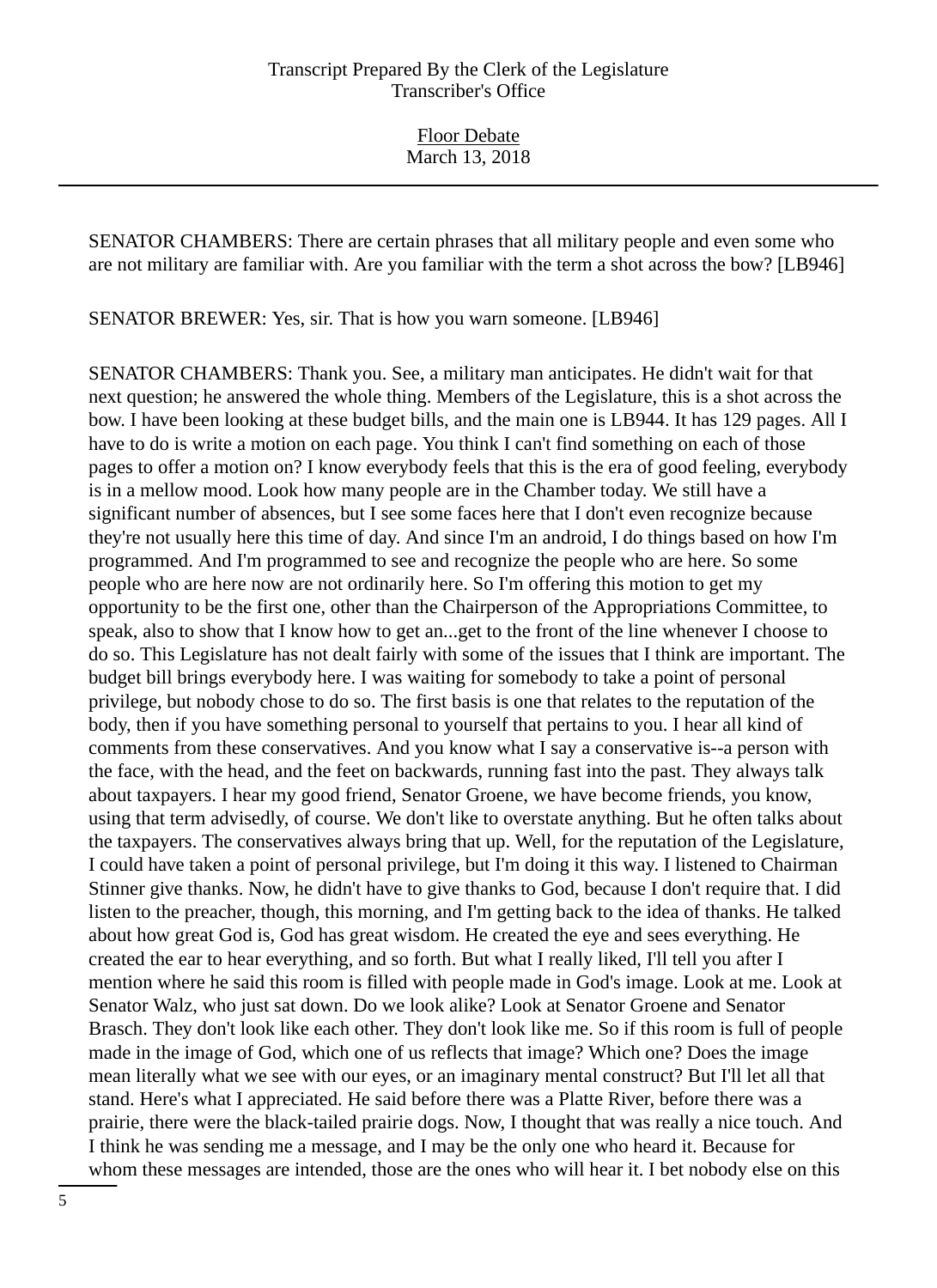Floor Debate March 13, 2018

floor heard it, because maybe people on this floor didn't hear anything else that was said. And you may not hear anything that I say today, but I can take all the time that I choose. This is our first long...our first scheduled long day. I want to applaud this Speaker, while I'm going through this, for having gotten rid of that practice of lobbyists spreading the trough so the legislative hogs could run back there and slop it up. You'll have to pay for your own. I don't know if enough people chipped in for an order to be placed for you to have your food. I don't object to you eating. You need to eat. You need to drink water. You need to do all of those things. But some things just seem unseemly, in my opinion. I had offered a resolution to get rid of that. Senator Hadley was the Speaker, and I kind of had the ground cut from under me because the vote that I thought I'd have an opportunity to get, I did not get before he took it off the agenda. I filed a bill, and the...I think it did go to the Exec Board. It was not advanced, which was no surprise. But then the Speaker took control of that situation, and without a lot of fanfare, gave it the kind of burial that it should have. So all of these long nights you'll be able to eat. You all need to eat. And whatever it is you need, do that. But at the same time, there's going to be a lot of discussion, a lot of issues discussed. And when we get to LB944 and that Title X, I'm curious to see how that discussion goes. I don't even know what I will say. I have not even determined absolutely that I will say anything. That's not to say I won't say anything. What about this thanks that I was talking about? When that roll was read, I believe that every individual who was thanked by Chairman Stinner deserved and merited the thanks. But I waited and I waited and I waited, then I waited some more. And I had my ears on high attunation (phonetic). There's no such word as that. Maybe there is now. Once something has been named, it's there forever. The one who names has the most power. You know what God did to show that Adam had power? He told Adam to name everything. Scientists who discover diseases have those diseases named after them: Alzheimer, A-l-o-i-s was how you spelled the person's first name. That tangle of rogue proteins in the brain that robs people of their personality, their memory, their ability to rationate, and all of the things that we see in people who are inflicted by that which I consider the most dreaded of all diseases. If a critter is discovered, let's say one of the thousands of species of insects, it will be named after a scientist. So the one who names has the power. When a nation of people are conquered, one of the first things the conqueror wants to do is to take the language from those people and compel them to speak the language of the conqueror. Not because it is more capable of expressing ideas, but each word in a language is like a tea bag of history of that nation and those people. It's why when somebody who speaks French uses a French word it carriers more meaning to a French person who hears it than an American who learned the language. So while the thanks were going forth, I wondered why the ones who are most important... [LB946 LB944]

PRESIDENT FOLEY: Time, Senator. [LB946]

SENATOR CHAMBERS: ...and made all of this possible...thank you, Mr. President. [LB946]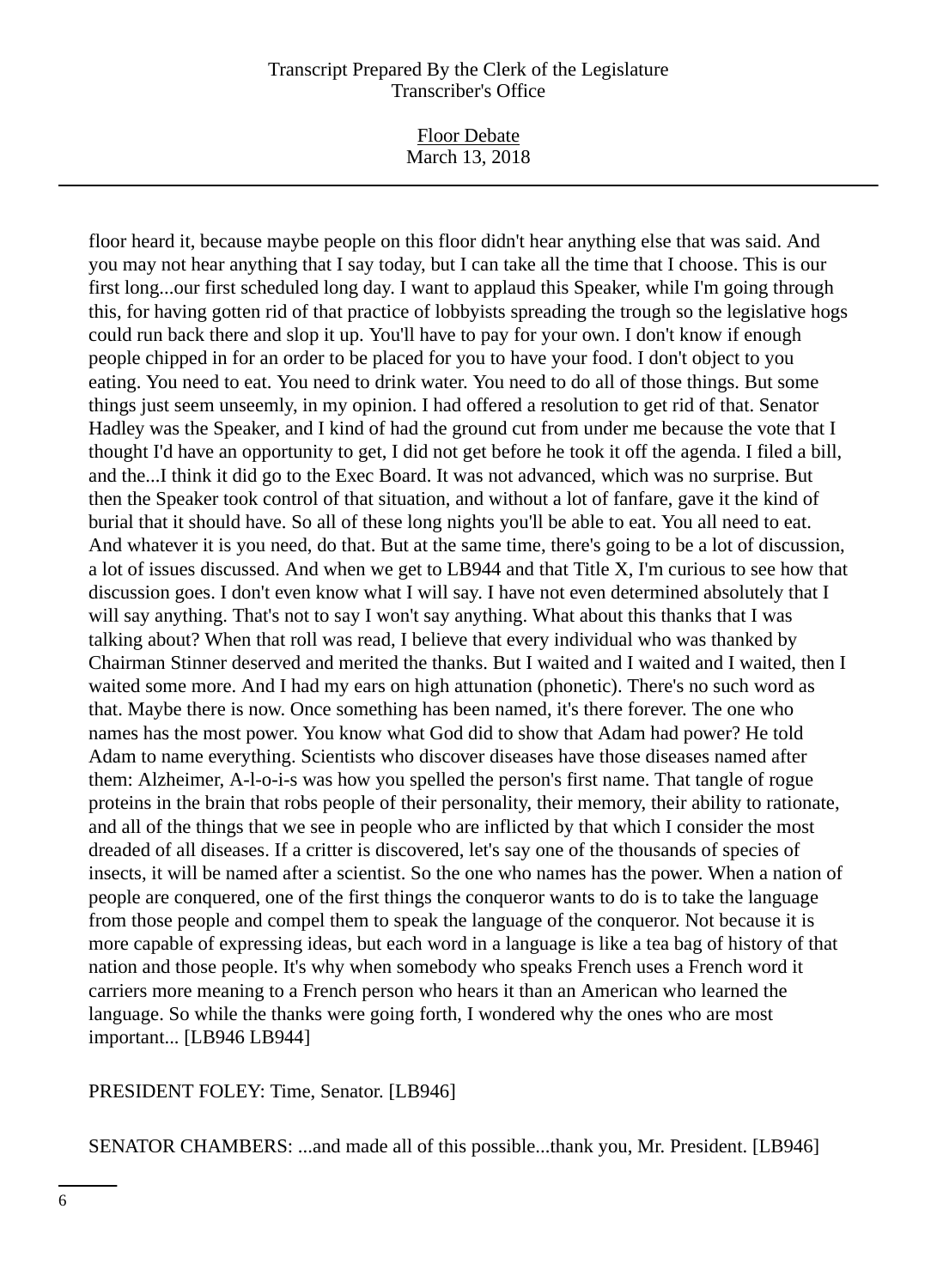Floor Debate March 13, 2018

PRESIDENT FOLEY: Thank you, Senator Chambers. Debate is now open on LB946, Appropriations Committee amendment, and the bracket motion. Senator Bolz. [LB946]

SENATOR BOLZ: Thank you, Mr. President. I just have a few brief comments to share at this point in the debate. And the first is I, too, want to thank Michael Calvert for his wisdom and guidance. He's always been a touchstone for me as I have spent my time on the Appropriations Committee. So my thanks to him and to all of the Fiscal staff members who patiently and respectfully answer all of my questions. I have two brief points that I would like to make on the Cash Reserve bill, and those points are about the priorities that we're protecting by making a transfer from the Cash Reserve and the importance of building back the Cash Reserve. So first, we did make the choice as a committee to make the \$100 million transfer from the Cash Reserve, and that is in the name of, I think, priorities that have consensus on this floor: continuing to protect K through 12 education, which was one of the few areas that we added money to last session; making sure that we continue to keep up our obligations to pension funds, not making the mistakes of other states who don't keep up with their annual retired contributions; protecting the Property Tax Credit Program; and significantly one of the reasons that we see the Cash Reserve level where it is at is the \$75 million investment that we made in the reception and treatment center at the Department of Corrections last year. So first I rise to say that the Cash Reserve transfer is in the name of other priorities, it's in the name of protecting higher education, it's in the name of keeping a lot of the programs and priorities that we have in our state budget stable. But secondly, I want to talk for a moment about the importance of the Cash Reserve. The Cash Reserve has allowed us to smooth out some of the rough spots in the budget and protect our priorities into the future. But I do want to mention that one of the reasons that we left the Cash Reserve at the \$296 million level was because it is important to rebuild our Cash Reserve. After the fiscal forecast was positive for us, we didn't move that money out of the Cash Reserve but just left it right where it was, and that's because the goal, as outlined in your yellow budget book, is to build the Cash Reserve back up to a \$746 million level, which is 16 percent of the budget and what the recommended level is during good times. So I think it's part of our responsibility to build that Cash Reserve back up when we are able to because, as you will see on the main line budget, there are contingencies that we have to manage for. We'll talk about some of the unexpected expenditures that we had to manage for in the main line budget, but I just wanted to rise and articulate on the floor that we have not only goals to protect our priorities but also goals to protect our Cash Reserve and to build that Cash Reserve back up to a level so that we can have comfort into the future to manage the contingencies as they come forward. That is all I have to share on this piece of the budget package. I'd be happy to contribute to the dialogue as it moves forward, but those are my general comments and things that I think are important for the body to remember. Thank you, Mr. President. [LB946]

PRESIDENT FOLEY: Thank you, Senator Bolz. Senator Chambers. [LB946]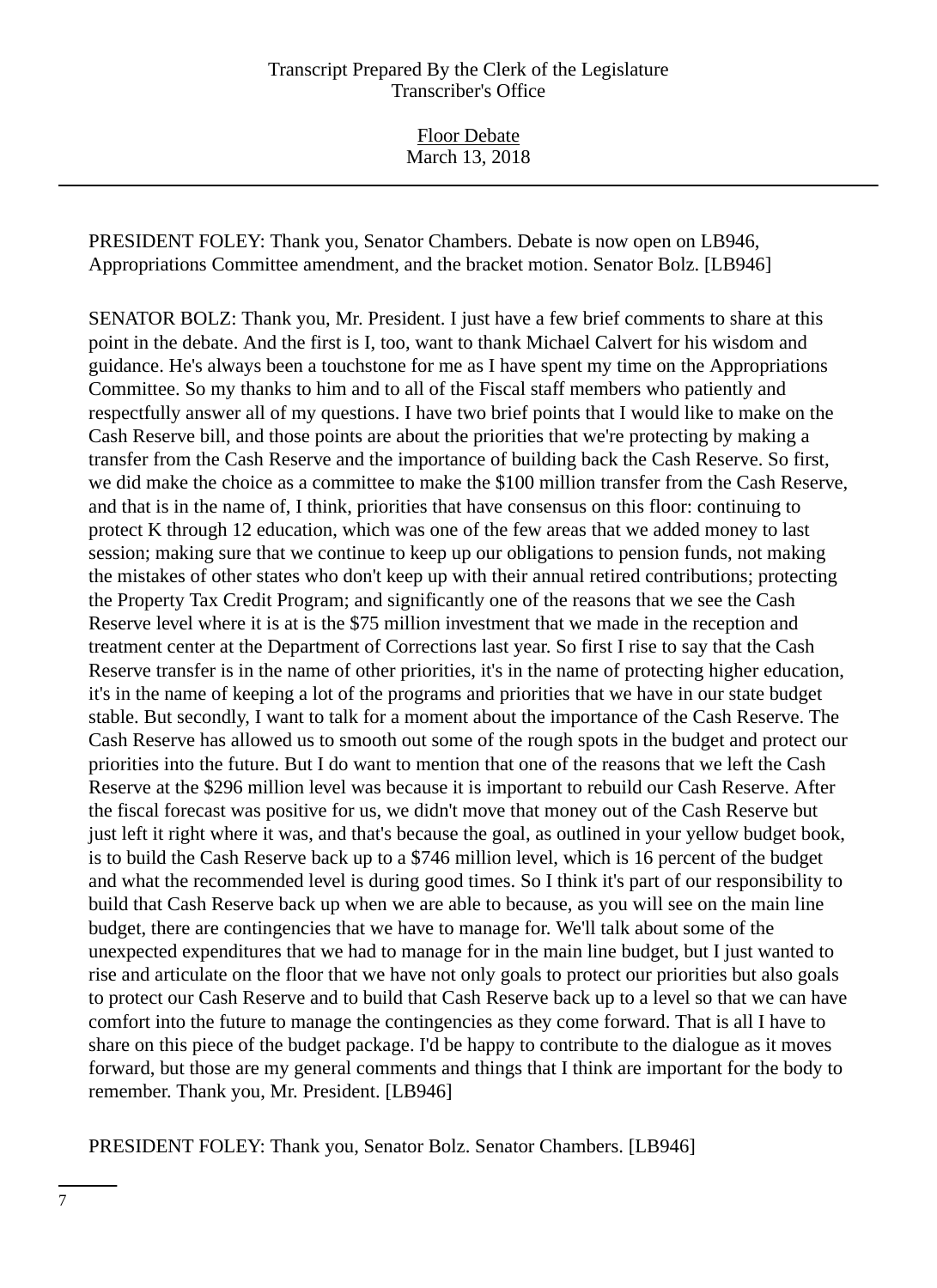Floor Debate March 13, 2018

SENATOR CHAMBERS: Thank you, Mr. President. There's a verse in Isaiah that says the "little child shall lead them" after it talks about how the lion will lie down with the lamb, the baby can put his hand over the snake's hole and not be bitten, "and a little child shall lead them." Women often lead the way; it often is not acknowledged or recognized. This month is women's history month. Who even pays attention to it? Adam might have been the father of everything, but without a woman not one human being would be here. Adam didn't even contribute very much of anything. All of the substance that comprises our body was given to us by our mother, not the man. And yet, the one who is most important, the one without whom nothing could be, is taken for granted and demeaned, not appreciated. But the song says you always hurt the one you love. But you also hurt those for whom you have no respect, no appreciation. This morning, Senator Bolz took this opportunity under the motion that I have up there to discuss the bill itself. It doesn't matter what is before the body in the form of a motion or an amendment, but the bill, the underlying issue, can be discussed during the consideration of any motion. So those who are interested in talking about the rainy day fund transfers can do so. But I don't want you all to think that because I'm as old as I am that I forget what it is that I start out to say. I take a lot of detours along the way, a lot of digressions, but my eyes are always on the prize. I know where it is that I intend to arrive, and it has to do with thanking those without whom none of what's being done here today is possible. Now, I see Senator Groene in a high level discussion, so I would like to ask whether or not he'd yield to a question. [LB946]

PRESIDENT FOLEY: Senator Groene, would you yield, please? [LB946]

SENATOR GROENE: Yes. [LB946]

SENATOR CHAMBERS: Senator Groene, we're talking about a number of budget bills before the day is over, but right now we're on this one that deals with these transfers and so forth. Who would you say...or who are they without whom none of what we're doing today would be possible? [LB946]

SENATOR GROENE: Taxpayer. [LB946]

SENATOR CHAMBERS: Amen, brother. Take your seat. You get an A-plus. While the thanks were rolling, I was sitting here contemplating. See, the taxpayers is a word that covers an amorphous, indistinguishable group who fund government. But when we individualize them, they don't count. That will be demonstrated graphically when we get to the discussion of Title X in LB944. The woman-hater, the number one woman-hater in this state is Governor Ricketts. To corrupt, to distort, to misuse the legislative process to put his ideological idiocy into a budget bill is inexcusable. [LB946 LB944]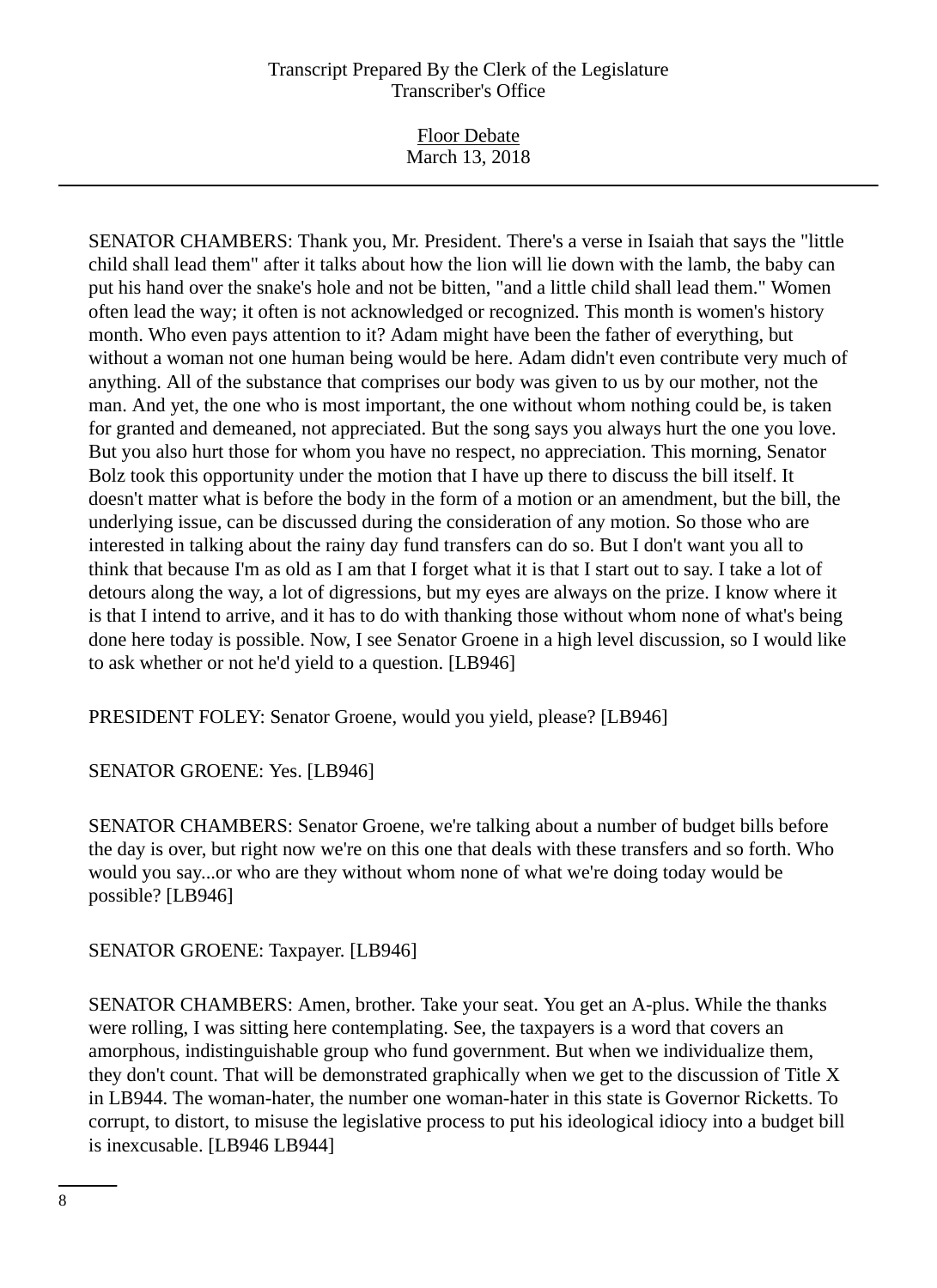# PRESIDENT FOLEY: One minute. [LB946]

SENATOR CHAMBERS: But it shows he has no respect for this Legislature. There was one famous guy, I won't tell you who he is or was. He said: If you find a fool, bump his head. That's what the Governor is doing, and it shows him the control he maintains over this Legislature. Your system is being corrupted. You all get upset when I offer motions, when I take a lot of time to discuss things that, to you, seem irrelevant. I am teaching you by example, trying to open your blind eyes to what the legislative process supposedly is, what it's supposed to accomplish. You've got a Governor who belongs to the executive branch of this body who has done more to insult and demean it than anything I've ever said during my time on this floor. [LB946]

PRESIDENT FOLEY: Time, Senator. [LB946]

SENATOR CHAMBERS: Thank you, Mr. President. [LB946]

PRESIDENT FOLEY: Thank you, Senator Chambers. Senator Erdman. [LB946]

SENATOR ERDMAN: Thank you, Lieutenant Governor Foley. Good morning. Here we are again, talking about the budget. You know, last year, in a late evening session, later part of May, we were talking about the budget. And the budget that was brought forward then was inappropriate, in my opinion. I shared that information on the floor, some of you may remember that conversation. I had an amendment to adopt last year's budget, the '15-16 budget, after we had taken the \$80 million out the first couple of weeks we were here. It got 19 votes. I said that night that this budget is \$250 million too high. October of last year, the Forecasting Board met and they projected it to be a shortfall of \$223 million. Not bad. So we're here today talking about the things we are talking about because we didn't adopt the budget that I proposed to adopt. So now we're talking about it again. So what we did last year is we transferred money from the rainy day fund, and that would be like if you had a child or grandchild who had a college fund and your family fell on hard times, you went in and got their fund and spent that. And then you discovered that wasn't enough so you went in their room and got their piggy bank and opened that and spent that. That's when we lowered the reserve from 3 percent to 2.5. And we stand up here and talk about \$250 million is a good reserve and we're fine with that. If this state was a business and we were applying for a loan and we had 20 days of working capital in reserve, we wouldn't get a loan. This state is in dire needs of cuts. This budget is just as bad as the one last year. We've got to make some decisions on how we do this. If the rainy day fund, the Cash Reserve, is so important, and we hear people stand up and talk about how important it is to build it back, why are we taking it away? If it's that important, leave it where it is. Don't remove it. But now we're going to do it because we don't want to make the tough decisions that need to be made, the nonessential things that this government does and pays for that should be eliminated.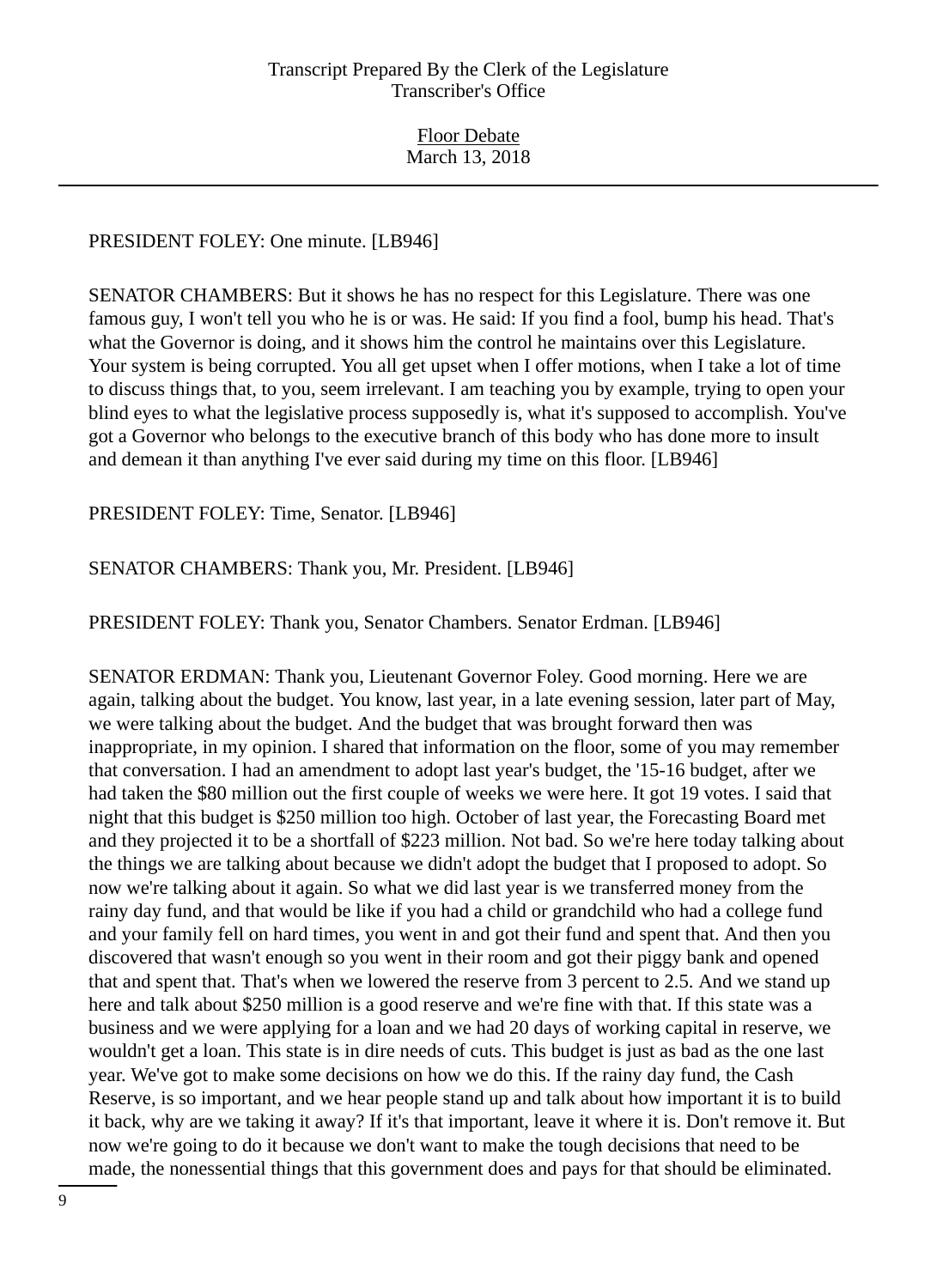| <b>Floor Debate</b><br>March 13, 2018 |
|---------------------------------------|
|                                       |

And we continue to give away billions of dollars in the Nebraska Advantage Act and all the other tax giveaways that we do. But that's okay. No, it's not. And it's time for us to tighten up our belt just like normal people do when they have difficult times. And we need to do that here, and we haven't done none of that. I'm not in favor of LB946. I'm not in favor of this budget. That may surprise some of you, not. So moving forward, I may vote for Senator Chambers' bracket bill. At some point in time we've got to sit up and take notice and do the right thing here. And the right thing is making some cuts, making some cuts in spending, eliminate programs that are unnecessary. But what I have discovered here is the government is the answer to everything, and that is a problem. So I have said this before, and I'll say it again, when you drive into the city of Lincoln, I don't care what direction you come from, what highway you use, when you get into the city limits, if you roll your window down you can smell taxes. And that's exactly what this whole city and this whole area functions on is taxes. And it's time for us to make some decisions that count. Thank you. [LB946]

PRESIDENT FOLEY: Thank you, Senator Erdman. Senator Kuehn. [LB946]

SENATOR KUEHN: Thank you, Mr. President. And thank you, colleagues. I rise today to discuss LB946 and the AM1701 just for a moment. If you look on the committee statement you'll notice that I did not vote for this bill or amendment to advance from committee. I have no intention of belaboring the point. But I did vote no, and I rise today to provide a word of what I see as caution to this body, and to address to a degree some of the ideas and items that Senator Bolz identified with regard to the Cash Reserve. Every year that I get older I find myself becoming more and more, fortunately or unfortunately, like my father and recognizing the wisdom of things that in my 20s, when he repeated them to me, I ignored or brushed off in my youth and vigor that I knew better. And one of the principles that my dad, who has successfully grown an operation from nothing, with no college degree, through multiple farm crises and recessions, was able to do with our operation, with his business, with our family, was to have a commitment and a level of responsibility to understanding that agriculture is cyclical, life is cyclical, and always be prepared for the unexpected. If you take a look in your yellow book, you'll note that our Cash Reserve balance has gone from \$680 million to under \$300 million as projected with these Cash Reserve transfers. I fully understand and respect that this is sometimes referred to as the rainy day fund, and that for many of us, economically, it's raining. The concern and the question I have is I'm not sure how long it's going to continue to rain, and I have significant concerns that we have taken down the balance in our Cash Reserve to a point where some of the other major priorities and large expenses that this body may need to address in the next couple of years cannot be adequately covered through Cash Reserve transfers. These are things like the potential need for a huge infusion of cash into our prison system to accommodate and address needs of overcrowding. I don't see many opportunities for meaningful, long-term, structural reform of how we fund education in this state without significant, to the tune of several hundreds of millions of dollars, of bridge funding over time, whether that's a year or two or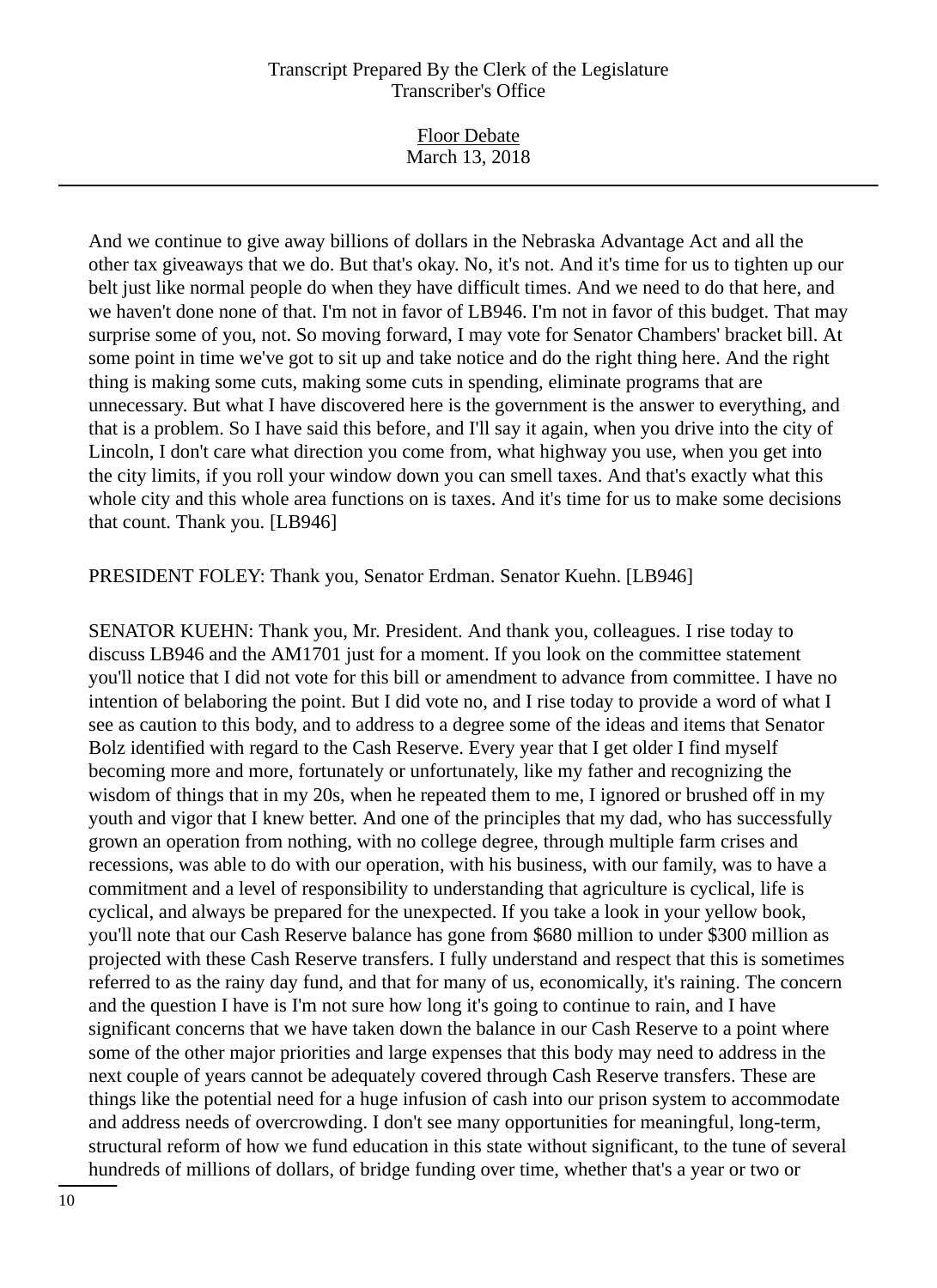| <b>Floor Debate</b> |  |
|---------------------|--|
| March 13, 2018      |  |

three. And the Cash Reserve seems like the likely source for that. I have sat for four years on the Appropriations Committee, so I know exactly how difficult making cuts and reductions to spending are, and I know that nagging question in the back of your mind about increasing revenue and finding that balance. What I do not support about these transfers overall is I feel we have hamstrung the options for this Legislature going forward. By taking us down to \$296 million in the Cash Reserve, by doing the Cash Reserve transfers to the tune of \$173 million last year and another \$100 million this year, along with \$50 million for the infrastructure bank, along with the capital construction project that's taking place for the HVAC, we've really tied our hands in terms of our options for dealing with some of the big issues and the big problems going forward. So with a tip of the hat to Senator Schumacher and his continual nagging, maybe is the right word, about what is going to potentially be on the horizon with changes in our demographics, with changes in our economy, with changes in our revenue structure,... [LB946]

# PRESIDENT FOLEY: One minute. [LB946]

SENATOR KUEHN: ...I think we need to be very mindful of that Cash Reserve balance. And while I fully recognize there's no going back or unwinding the decision at this point to transfer the \$100 million, I caution those who are going to be serving in this body next year and developing next year's budget to keep a close eye on those one-time transfers which have been used to fund ongoing expenses. The revenue will have to be found somewhere to replace those ongoing expenses and fill those holes. Maybe it's going to be by growth, maybe it's going to be by new revenue sources, but the holes must be filled nonetheless. And I would be remiss to my ethic and remiss to the words and guidance of my father if I didn't admonish this body and advise that they be careful about transferring those dollars and keep a close eye on that Cash Reserve balance. Thank you, Mr. President. [LB946]

PRESIDENT FOLEY: Thank you, Senator Kuehn. (Visitors introduced.) Continuing discussion, Senator Chambers. [LB946]

SENATOR CHAMBERS: Thank you, Mr. President. Members of the Legislature, I wish Senator Groene and Senator Erdman had just left things alone this morning, because I was going to fabricate, and I use that word on purpose, a wager that I thought Senator Briese could not refuse. But they messed it up, Senator Briese, so I'm not even going to present it to you. But when you talk about this rainy day fund or the cushion, whatever term is applied to it, the "Professor" and I had a few words about it between ourselves, and it will never be restored, never be what it should be. Politicians are not known for courage. It doesn't take courage to do what we ought to do, but the easy way out is what politicians will choose. It may have been Machiavelli who said it, and it may not have been, but all rivers and most men are crooked because they follow the path of least resistance. If a river is flowing and there's a large boulder, the river flows around it. If it's in a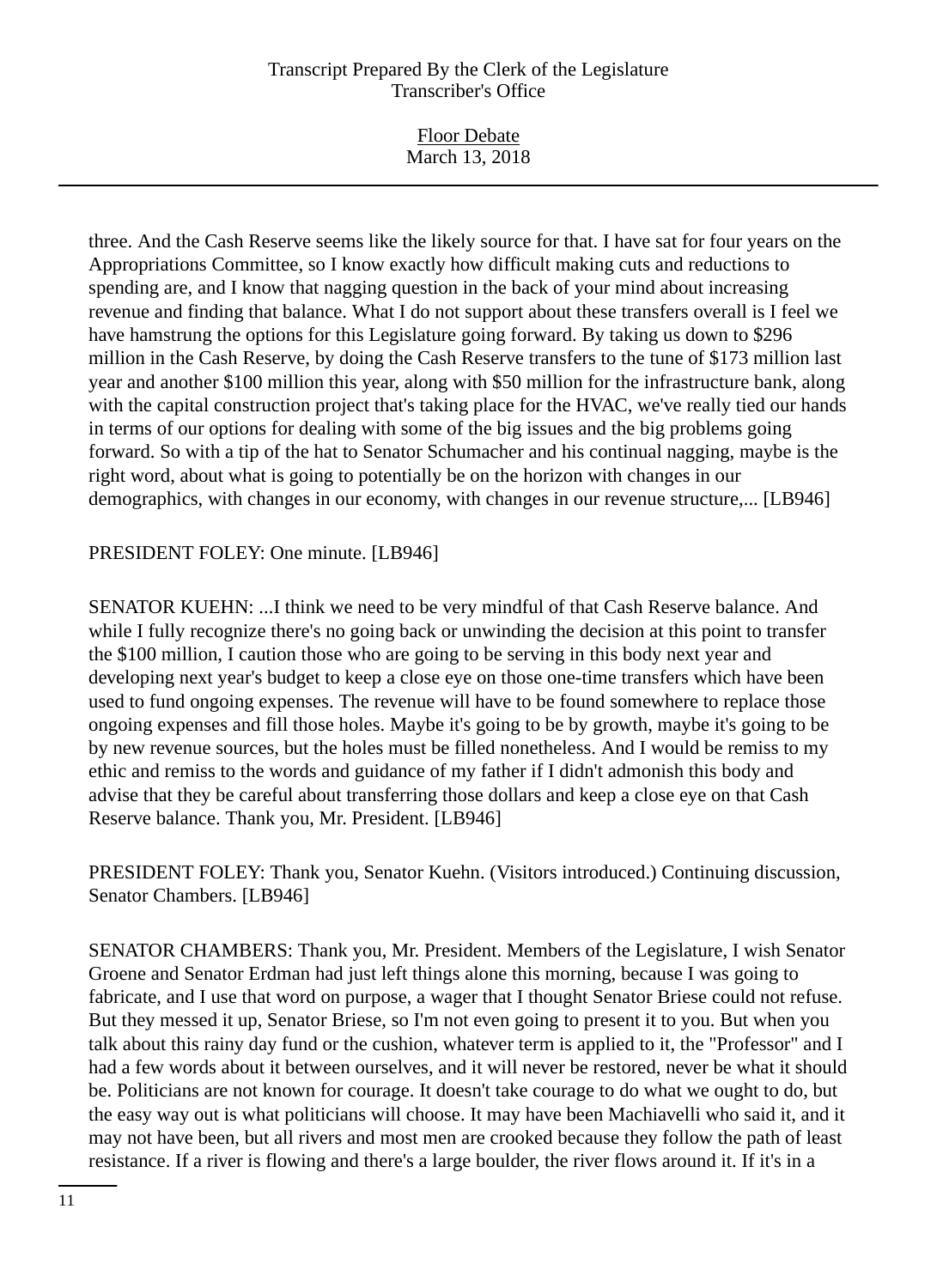Floor Debate March 13, 2018

channel and off to the right there is softer earth, it will move where that softer earth is, always. You will never find a straight river. Now, if you were to build concrete walls on both sides and have a channel, you will force that river to act in a way that is contrary to the nature of a river. You can't do that with politicians. There are people who get into politics not because they are principled, not because they are idealistic, but it's something to do. The Governor tells them to do it. They think it's a good stepping stone to something else. And as a result, the agency, the department, the branch, the division of government which I personally feel is the most important, the one that directly represents the people, does not do its job. It is the butt of all kind of jokes. It is the whipping creature. That's why the Governor beats up on the Legislature. Governors have done it ever since I've been in the Legislature and there is not one Governor that I have not had a contentious relationship with. Somebody has to do that, and the Legislature is not going to do it. I don't know why they're afraid of that man. This is your Legislature, to be handled in a way to represent the best interests of the people. But if you cannot even defend your own system, how in the world are you going to do anything for anybody else? Yes, I am smarting under what the Governor did by putting that Title X language into that budget bill, then a supine majority of the Appropriations Committee left it there. They're not due any thanks. They wanted to be on that committee. They chose to be in this Legislature and they should be held to a standard of excellence. And each of us can determine what we think that standard ought to be. But like everything else where the Legislature is concerned, people may see that standard not being reached but they won't say anything openly. Well, the Appropriations Committee openly and notoriously succumbed to the Governor and licked his boots. Look at them, you can see the boot polish on their lips. That's how you know they've been bootlickers. That's what they are. To deal with these numbers, you think that takes courage to deal with these numbers? [LB946]

PRESIDENT FOLEY: One minute. [LB946]

SENATOR CHAMBERS: There are certain things that the Legislature is going to have to do no matter what, so that's what the committee will basically do. There are some people who have tried to salvage the reputation of this Legislature, but the Catholic influence is too strong. Yeah, the Catholic influence is too strong. I see why they didn't want the Catholic...the Pope of Rome, the Bishop of Rome running things in England, although when they got that church that they got, they're not much better off. But that Bishop of Rome and the minions and the followers are the ones who are corrupting this legislative process. But the Governor is a hypocrite even when it comes to things that the Bishop of Rome says ought to be done. He's one of the ones most fervent in trying to kill people through the power of the state. [LB946]

PRESIDENT FOLEY: Time, Senator. [LB946]

SENATOR CHAMBERS: Thank you, Mr. President. [LB946]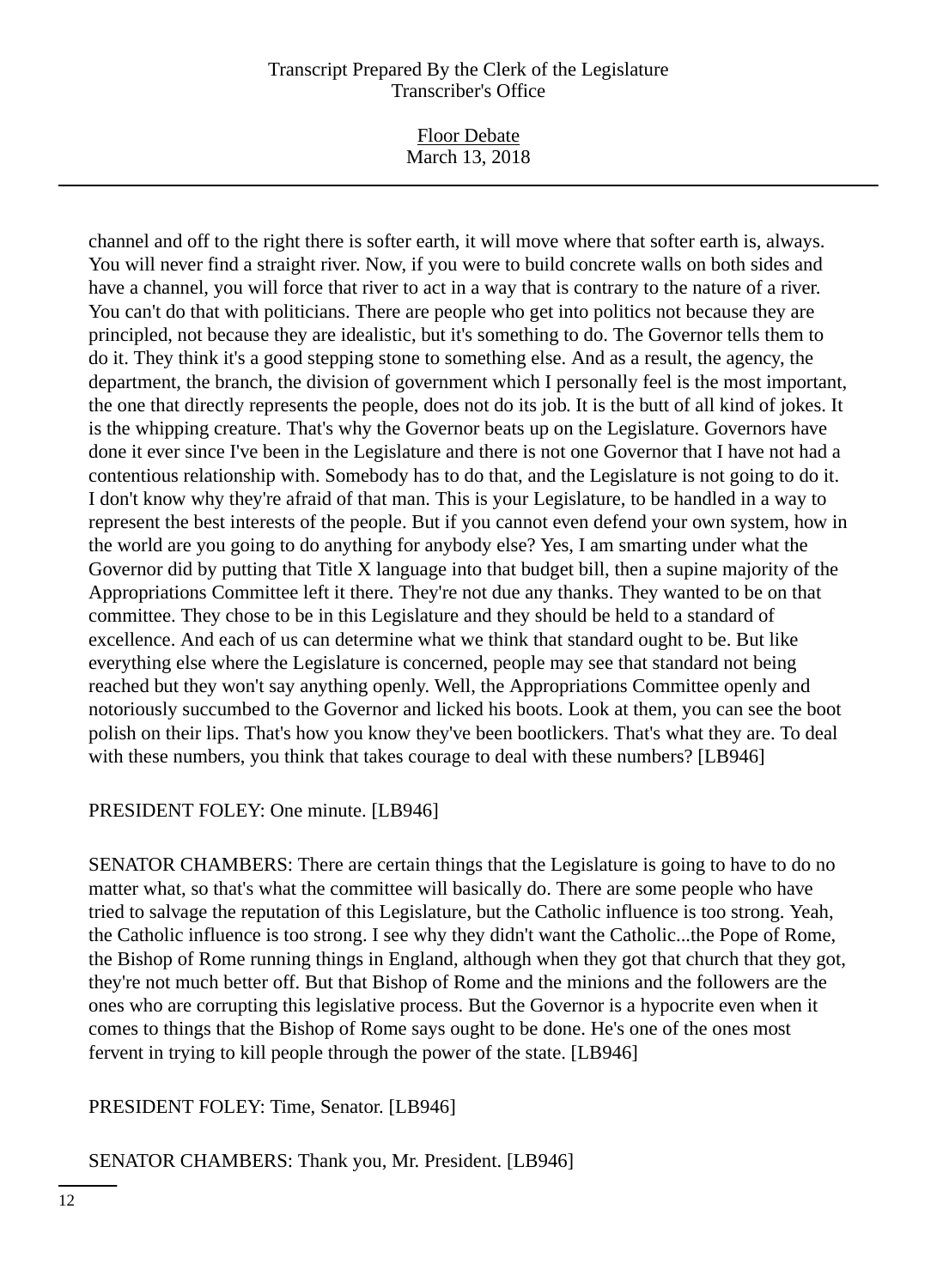PRESIDENT FOLEY: Thank you, Senator Chambers. And that was your third opportunity. Senator Schumacher. [LB946]

SENATOR SCHUMACHER: Thank you, Mr. President, members of the body. This is indeed an odd institution. My final days down here and I find myself in agreement with Senator Kuehn and Senator Erdman. But maybe it's because there's some truths that are self-evident, and the truth that is self-evident is we are in really bad financial shape and we are making it worse. We have played every accounting trick in the books, much to the credit of a very brilliant accountant who is working on the Appropriations Committee, and done a really good job in this yellow book. For the first time, I can read it and understand what's in it and understand what's happening. But that doesn't make it any better for our financial situation and our future. Incidentally, if you want to have something fun to do today, there's a \$5 million error in here. See if you can find it. And we'll maybe have a contest of some kind. We're going to meet in Revenue Committee in Executive Session in a few minutes to continue a trend: cutting taxes. We've got five bills, three of the five are revenue reducers, two of the five are just administrative. It's not helping matters any going the wrong direction. Think about it. The sun has been shining, ag is normalized if you look at the long trend line. There's no great depression, there's no plague, there's no drought. Sun shining and we bled over half of the money out of our rainy day fund. And, no, it's not coming back. Yes, we should put it in the queue, we should prioritize it. Well, baloney, we're all smarter than that. It's not coming back. We're not paying our bills and have not paid our bills for some time now. We're spending more than we're taking in. We're robbing those kids' piggy banks and now they are empty. That leaves us with a really bad thing somewhere in the near future--raising taxes--and you know how that goes. Cutting what? We cut. Do you close the three state colleges? Do you sell public power? Do you shut down the four-lane road program? Do you turn a bunch of people loose out of the penitentiary to reduce the numbers and then blame that on the federal judge because we were grossly negligent in it for the last ten years? Folks, I do feel bad for you guys, because we were able to skirt our responsibilities in the time I was here and not act in a financially responsible manner and play Santa Claus--give away, give away, give away--as if somehow, magically, it was going to produce growth. Well, we found out we were wrong. And we knew all along we'd be wrong but we wanted to pretend, because playing Santa Claus is really good and it's fun. But you are in free fall with a noose around your neck. And you may hope and pray that there will be a gust of wind to take you back up, but you all know where you're headed, and that's a pretty painful jerk at the end. Realistically, I don't know if there's time to do anything to make changes in this. Oh, incidentally, we're bleeding to the tune of hundreds of millions of dollars a year in lost revenue to an Advantage Act and other economic incentives that... [LB946]

PRESIDENT FOLEY: One minute. [LB946]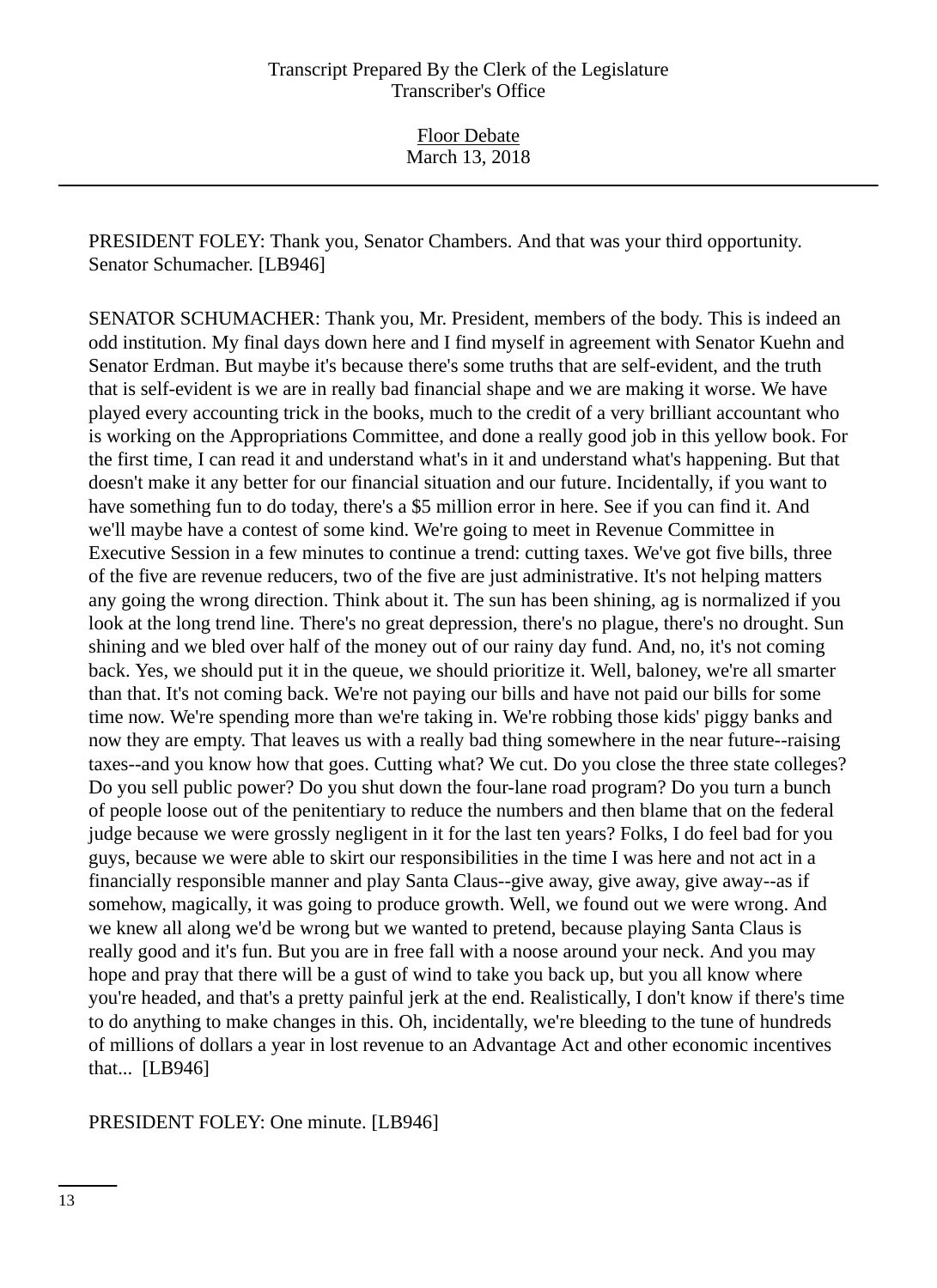Floor Debate March 13, 2018

SENATOR SCHUMACHER: ...almost everyone admits aren't working or aren't working as well as they should to even pay their own. And we're just merrily dancing down the stream. Going to cut taxes, for gosh sake; got to do that, not just \$10-\$20 million, no, hundreds of millions. This isn't working. Folks out in Nebraska, we're going broke. And all we can say is, well, we have to put it in the queue that we increase our Cash Reserve sometime in the future, but this year we're going to take another \$100 million out of it. But we promise we'll bring it back, magically, without any tax increases, without any systemic cuts in infrastructure. Gosh, guys, I do feel sorry for you. [LB946]

PRESIDENT FOLEY: Time, Senator. [LB946]

SENATOR SCHUMACHER: Thank you. [LB946]

PRESIDENT FOLEY: Thank you, Senator Schumacher. Mr. Clerk for an announcement. [LB946]

ASSISTANT CLERK: Mr. President, the Revenue Committee will hold an Executive Session at 10:00 in Room 2022.

PRESIDENT FOLEY: Thank you, Mr. Clerk. Senator Morfeld. [LB946]

SENATOR MORFELD: Thank you, Mr. President. As Senator Stinner said earlier, happy budget day. I actually wasn't going to say anything about this particular part of the budget either, until I heard my good friend and colleague, Senator Erdman, get up and hypocritically talk about a lot of the different government programs and subsidies that he avails himself of but wants everybody else to cut, probably every program except for his own. Colleagues, if we're going to have an honest discussion and an honest debate about priorities and the need to tighten those belt buckles, pull up those bootstraps, then let's do it in a way that is intellectually honest and not hypocritical. Senator Erdman has received in the last ten years \$170,000 in federal farm subsidies. So to sit here and talk about how we need to cut government and all he sees when he drives in the morning is government programs, government programs, government programs is a bunch of hypocritical nonsense. He only needs to wake up every morning and look out his window and there's a big government program right there. It's called his farm operation. And so to stand up here and talk about how all we need to do is cut, cut, cut and not to look in the mirror is nonsense. So for everybody who gets up here and talks about how we need to cut government but yet I go through the list of government subsidies that I see them receiving each and every day, I'm going to bring it up, because this is hypocritical nonsense. And \$170,000 may not be a lot of money for a big man with a lot of property like Senator Erdman, but for my mother that's four years of salary. So let's be intellectually honest and not hypocritical about what we're talking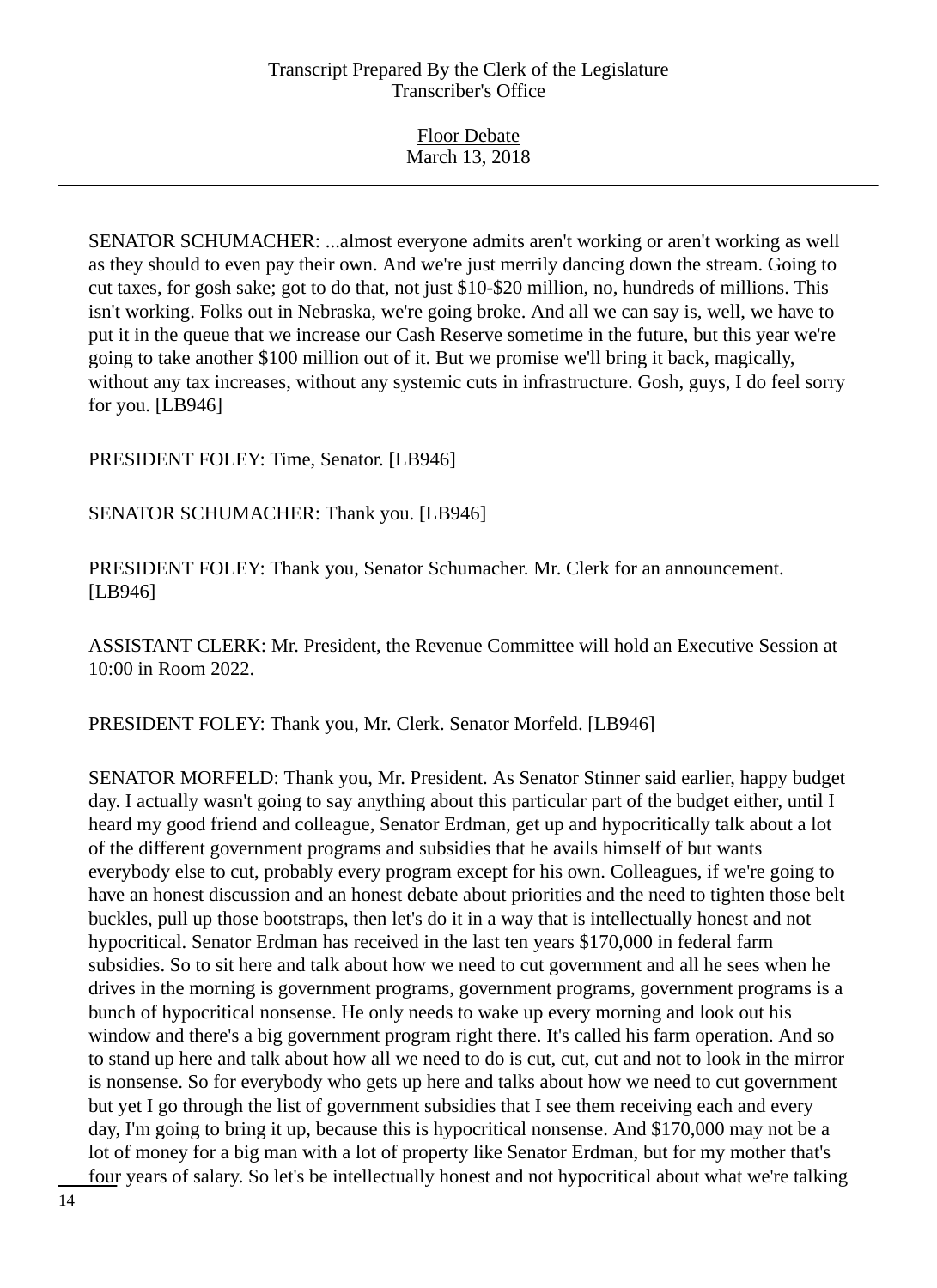Floor Debate March 13, 2018

about here, because a budget is more than just a spreadsheet of numbers and columns. It's policy, it's people's lives, it's who we are as a state, and it's who we are in terms of how we look at taking care of our fellow farmers, mothers, fathers, brothers, sisters. It's time that we be fiscally responsible, but we also look in the mirror. We look in the mirror and realize that there is a social compact, a social compact to ensure that the farmer is successful so that we have plentiful food and supplies to feed our nation and feed the world, and that it's cost-effective and people can afford it. But we also have the social compact to ensure that the mother and the father that is in urban Nebraska has the ability to feed their family and afford those farm subs...excuse me, afford those farm products. We have to look out for one another and we have to preserve the social compact that ensures that we are all successful. But the comments that are made on this floor by Senator Erdman the last four years that he's been in the body...or the last two, I can't remember which, it's been too long either way, are just nonsensical and it's hypocritical. And I'm sick and tired of listening to it without calling it out for what it is. It's two-faced, it's hypocritical, and it needs to be called out as such, because otherwise it's a disservice to the people across the state who, yes, rely upon critical government services and resources, like Senator Erdman, like my mother, like our brothers and our sisters and our children in many cases, whether they're going to the university, whether they're farming, or they're working in a factory in the city. [LB946]

PRESIDENT FOLEY: One minute. [LB946]

SENATOR MORFELD: I want us all to be cognizant of that as we move forward, and respectful of that because it's important to remember that we have a social compact. A social compact in this country that ensures that we all look out for one another. And that includes the farmer and it includes the worker in the city. Thank you, Mr. President. [LB946]

PRESIDENT FOLEY: Thank you, Senator Morfeld. Senator Krist. [LB946]

SENATOR KRIST: Thank you, Mr. President. Good morning, colleagues. Good morning, Nebraska. I will have comments on each one of these three budget bills, just to make sure to warn those that think that I'm not going to be vocal, no matter what my present circumstances are. I have spent ten years in this body, and the first year when I was appointed we had a special session and we cut \$1 billion out of the budget in ten days. Those of you in Appropriations, who are there now, how difficult do you think that actually was? It was difficult for the committee; it was difficult for the Governor at the time, Governor Heineman; it was incredibly difficult for those of us who were sitting in this Chamber, because we watched education, services, and even the most critical things go away. Since then, we have not restored to the level of funding in terms of any percentage, any consequence. And yet, we continue to take money out of the rainy day fund. I don't think that the university can cut itself any more than they have already. I don't believe that we can cut services any more than we have already. I think we need new revenue.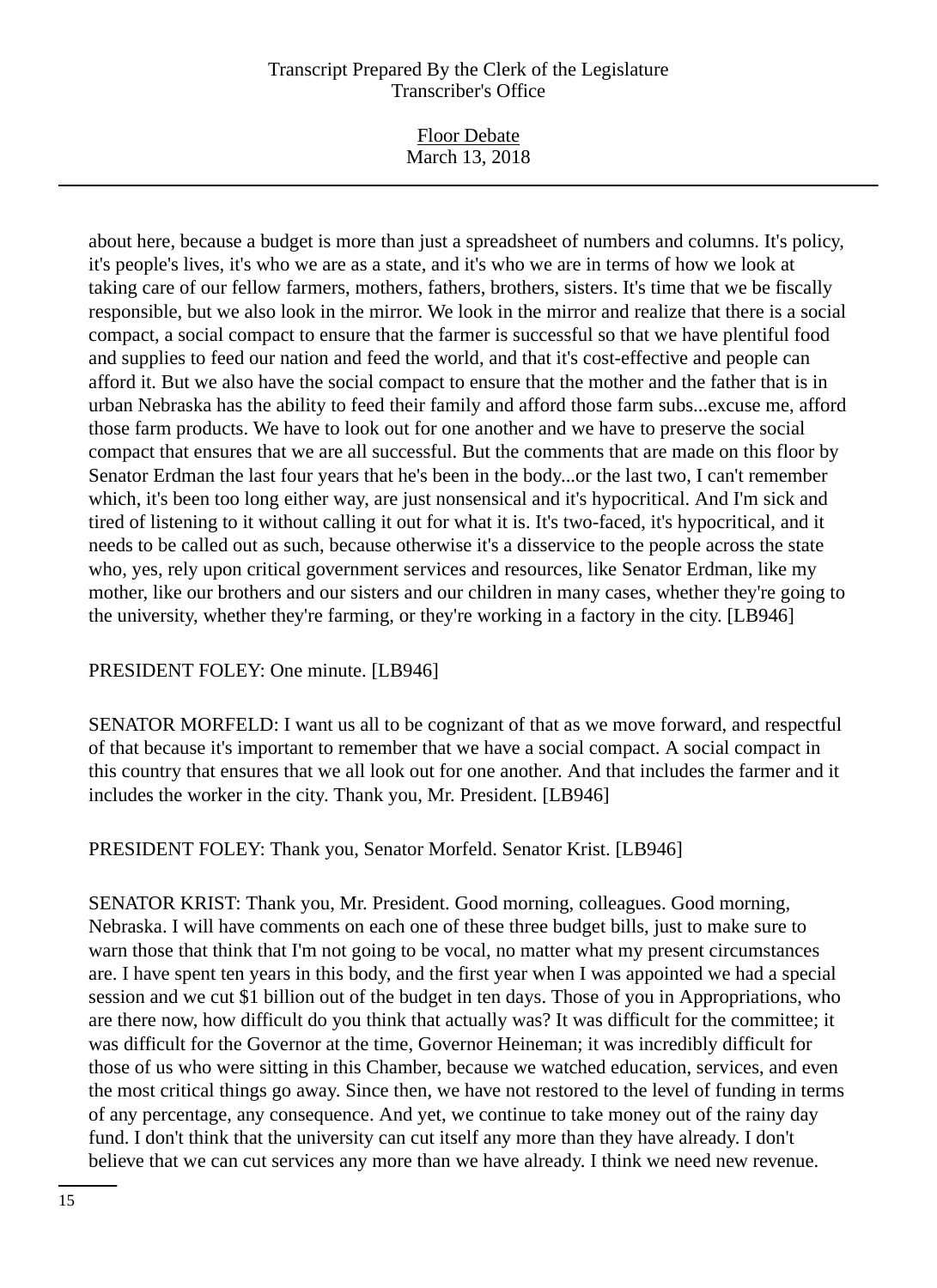Floor Debate March 13, 2018

And I find it extremely ironic, if not impractical, that some of the best minds in this body who are on the Revenue Committee are not here for this debate. They're having an Exec Session at the last minute to, again, as Senator Schumacher said, look at more cuts, rather than doing their job and bringing revenue into the state. We have not had one substantial bill on the floor or talked about this year that has anything to do with property tax relief, reduction, or adjustment. Whose job is that? Is it the Health and Human Services Committee, Senator Riepe? Is it the Judiciary Committee, Senator Ebke? Is it the Government Committee, Senator Murante? Should I go any further? Point made. It is the Revenue Committee. And you all had an opportunity to hear Galen Hadley talk to us at our off-site before you began your careers as young, brand new people in this body. And I agree 100 percent with Senator Hadley: We have given away the farm, no pun intended, and we don't have the intentional fortitude to get some of those revenues back. My plan moving forward would be to adjust the taxes, so that in those days when we were giving 30 percent of our income tax to education, we would restore that. By the way, we're less than 2 percent right now. So who does that put the burden on for education? It puts the burden on the local school districts and counties and the levies. And what is that? That's property taxes. I didn't go to brain surgery school, but it didn't require that for me to realize that when you reduce the money that goes from the state to education, you put the burden back on local concept, on the local control, on local officials to try to find where ends meet. And if you want to start cutting the...or talking about more cuts in the university, go back down to your local level and ask them how they got the AstroTurf on the field, and ask them what they're doing at the local level. Most of that has been done in a very judicious, prudent way. [LB946]

# PRESIDENT FOLEY: One minute. [LB946]

SENATOR KRIST: And I'm certainly not saying that those folks at the local level are not doing their job. It's easy to point down now and say, you're not doing your job, you need to do more to cut. It's a little more difficult to look internally and say, why hasn't the Revenue Committee given us something on this floor that we can debate in terms of property tax relief? When we got done in 2009, '10, and '11, we had \$250 million left in the Cash Reserve. And you know where that came from? President Obama. If we wouldn't have gotten that influx of money, we would have nothing in our savings account. Digest that when you're talking about this appropriation bill, the three bills that we have in front of us. Thank you, Mr. President. [LB946]

PRESIDENT FOLEY: Thank you, Senator Krist. Senator Pansing Brooks. [LB946]

SENATOR PANSING BROOKS: Thank you, Mr. President, Mr. Lieutenant Governor. I'm standing to just try to help remind everybody to...this is a tense day. Trying to remind everybody to again be civil and kind, try to not name-call. But remember that we are all working for the good of Nebraskans. It is a very tense day. And I had trouble sleeping last night because I knew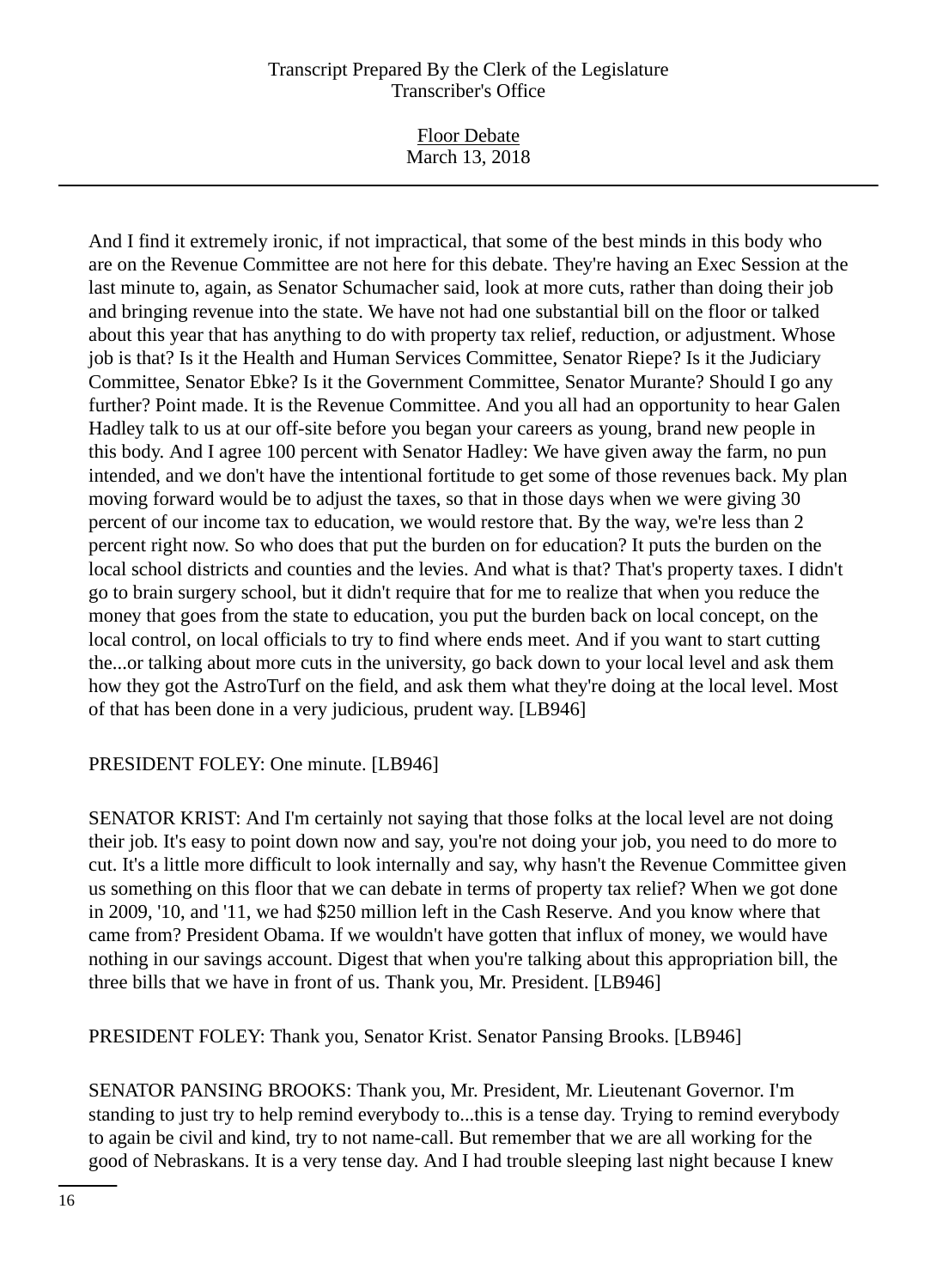Floor Debate March 13, 2018

what battles lay ahead today, battles that we care about, battles, as Senator Morfeld said, that deal with our people. The budget is not numbers alone; it's a social document. And to claim otherwise is disingenuous. And we have to work together for the good of our people. We all represent approximately 36,000 people, so I would ask us all to take a breath, to be willing to recognize that passions are running high, and that we have got to try to listen to one another, communicate, and understand that some of the anger lies in fear, fear that our constituents won't be appropriately represented or that we are not dealing with the things that some of us find more important than others. So again, I would ask us to try to take a deep breath, try to avoid namecalling, and move forward in a positive and appropriate manner. And I have more to say later on some other issues coming up. Thank you, Mr. Lieutenant Governor. [LB946]

PRESIDENT FOLEY: Thank you, Senator Pansing Brooks. Senator Chambers, you're recognized to close on your bracket motion. [LB946]

SENATOR CHAMBERS: Thank you, Mr. President. Members of the Legislature, Senator Morfeld was exactly right. And ever since I've been down here I've talked about these sponging, mooching farmers. They are some of the most hardhearted, cruel, unsympathetic people you can find. Yet, they got their hands stuck out, never to pat on the back, palm always upward--gimme, gimme, gimme. Then you all get embarrassed and say, don't talk about them. Nobody invited them to be farmers. That's what Senator Groene, these other conservatives say when people wind up in prison. Nobody invited them to go to prison, Senator Lowe. Nobody invited them to go into farming. Nobody said that you should spend more to produce a product than you can sell it for. But knowing how dumb farmers are, the federal government said, well, we need some suckers out there to grow. So we'll see what the market is, we'll see what the dumbbells are out of because they paid more to produce it than they can see it for, and we're going to make up the difference. They didn't do that for city workers. Farmers are the ones who don't like to see unions, and they're the ones who are taking, taking, taking. And the big corporations have seen what a goldmine farming is. And a lot of them are run by people who don't live in Nebraska, and they know they've got flunkies. What do they care about giving them this money they sponge, mooch, and suck up? It's not hurting them. It benefits what they're doing in the long run. There are some businesses who like to manufacture losses in farming so it could be a write-off against their real cash income in another operation. And farmers are not the only ones. You all ought to read a little history and find out what is meant by the oil depletion allowance. Say you're drilling for oil. Drill a dry hole that you know is a dry hole. Well, you all aren't interested in that. I understand how my goddaughter, Senator Pansing Brooks, wants to pour oil on the troubled waters. My job is to trouble the waters. We don't need a bridge over the troubled waters. We need to trouble the waters and throw these spongers and moochers in it and say, sink or swim, stop begging. And if you don't want to be called out, don't do the thing you're being called out for. I was called out on this floor for saying that the police are black people's ISIS. I didn't go hide behind a post. I stood right here while the senators stood up in the mob instinct movements that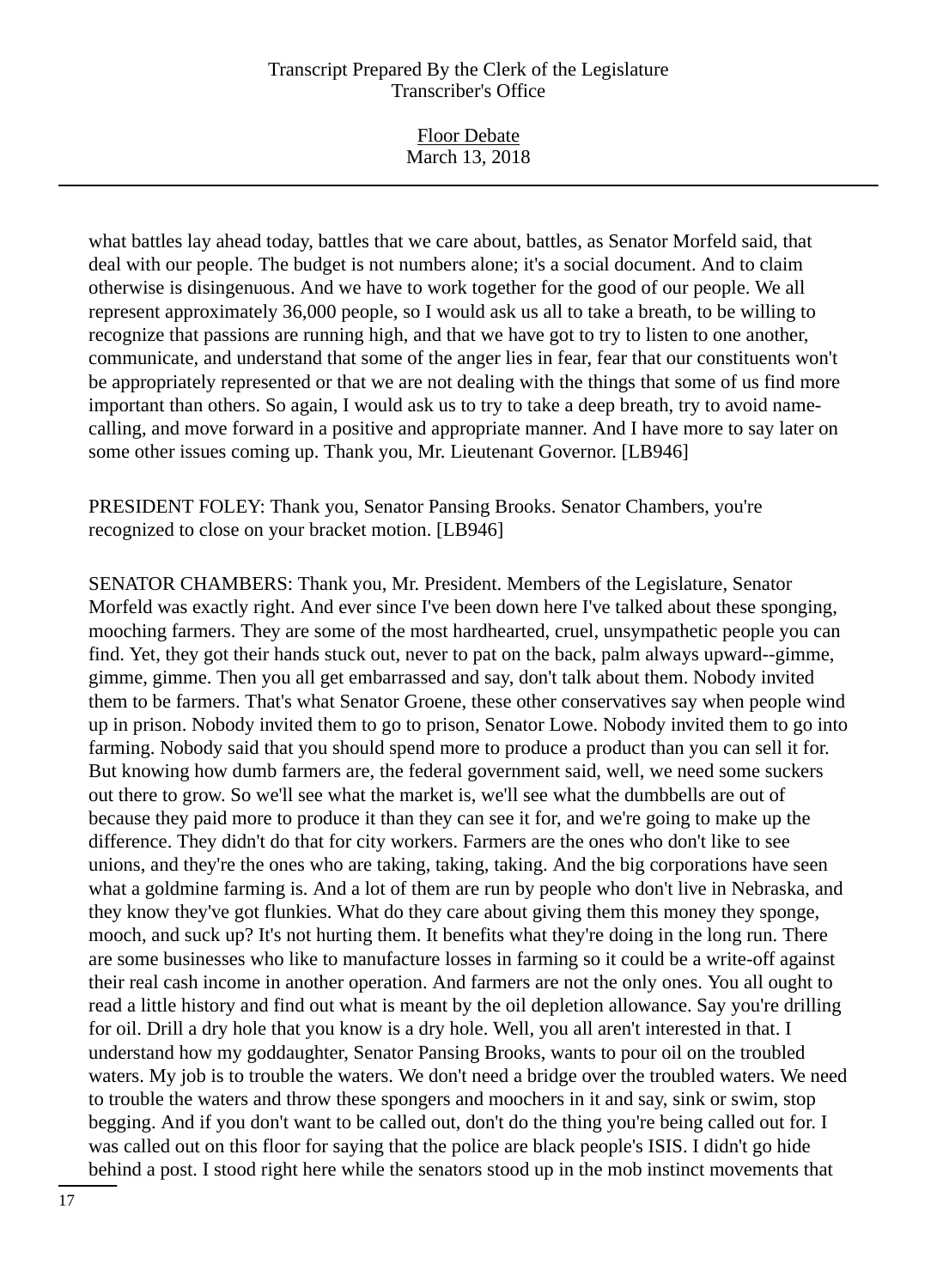| <b>Floor Debate</b> |  |
|---------------------|--|
| March 13, 2018      |  |

they do whenever they're dealing with a black man. They're the "master race," but they never go to a black man one-on-one. They always came with a mob, always. And they wanted to mob me here because they thought I was a coward like them and I would take off and run down to my office. And then at the end I laughed at them because they were fools and foolish. Senator/"Professor" Schumacher invoked the name of Santa Claus. I pay attention to letters and words and so forth. You know that Santa, if you rearrange a couple of letters spells Satan. That's Satan, S-a-t-a-n. Santa Claus is Satan. What is he known for? Sneaking in people's houses at night when they're asleep, and you don't know what else he's doing under that guise. Maybe the hash tag MeToo started with "Satan Claus." [LB946]

PRESIDENT FOLEY: One minute. [LB946]

SENATOR CHAMBERS: But we're going to talk about these things today. You all may not talk, but I'm going to do a lot of talking about it. There's no way to get around it. I'm going to talk about your Jesus also, how your Jesus talked about the difference between a hireling and a good shepherd. You all are not those...you're the hirelings. You're not even good hirelings. But that's a term that Jesus used pejoratively, and I'm going to do a lot of that kind of talking today. And I have got a motion prepared to reconsider the vote on this one so that I can kind of direct the way things are. Look what Chambers has wrought this morning. You see how we have kind of broken through that artificial shell of sham etiquette? That's what we need to do, we're all grown people. [LB946]

PRESIDENT FOLEY: Time, Senator. [LB946]

SENATOR CHAMBERS: All grown people. [LB946]

PRESIDENT FOLEY: Time, Senator. [LB946]

SENATOR CHAMBERS: Thank you, Mr. President. I would ask for a call of the house and a roll call vote. [LB946]

PRESIDENT FOLEY: Thank you, Senator Chambers. There has been a request to place the house under call. The question is, shall the house go under call? Those in favor vote aye; those opposed vote nay. Record, please. [LB946]

CLERK: 13 ayes, 2 nays to place the house under call. [LB946]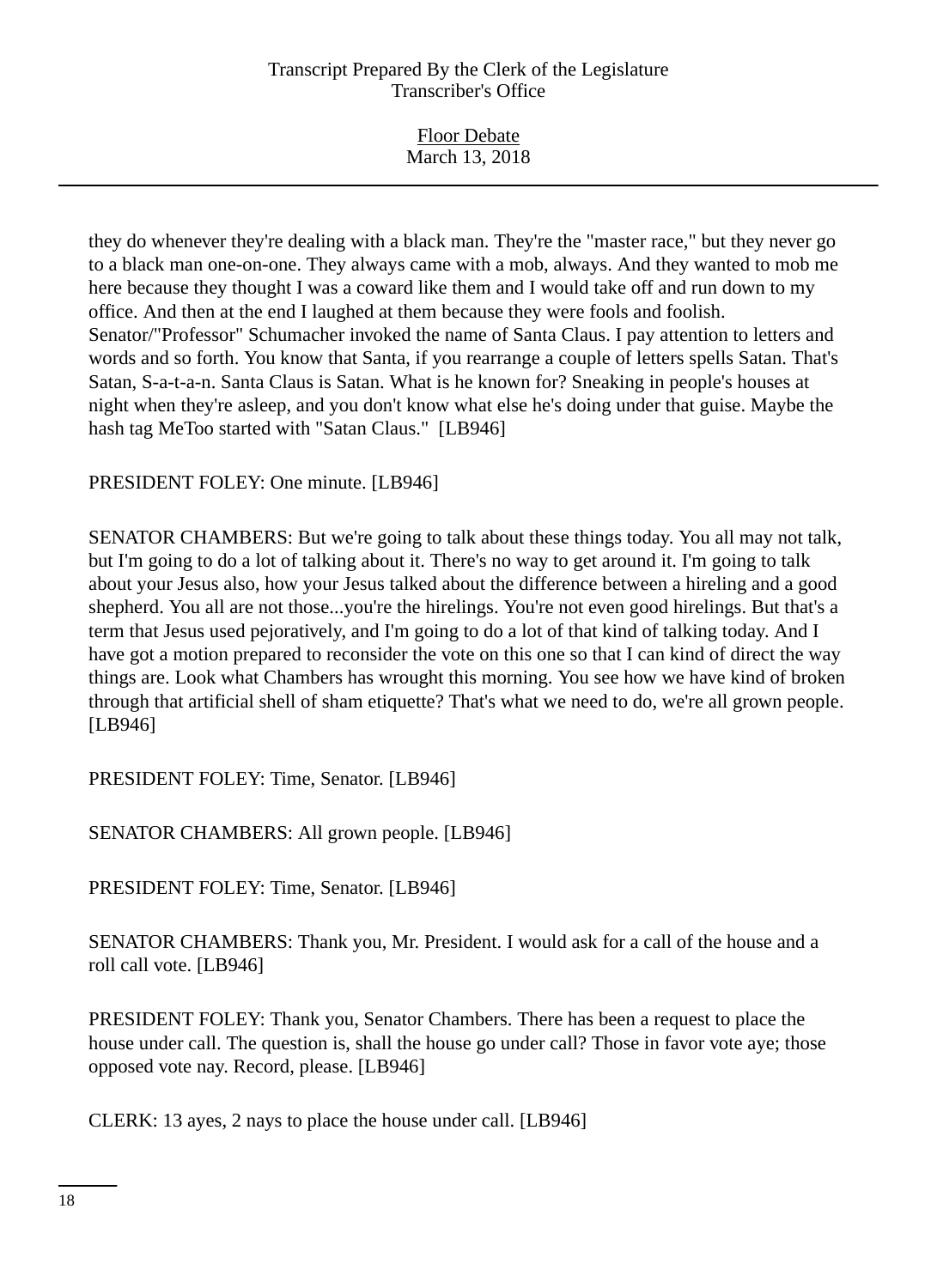Floor Debate March 13, 2018

PRESIDENT FOLEY: The house is under call. Members, please return to your desks, check in. The house is under call. Senator Quick, if you would check in. Senator Hilkemann, Speaker Scheer, please return to the floor and check in. We're waiting for Senator Hilkemann and Speaker Scheer. Senator Chambers, we're lacking Senator Hilkemann and Speaker Scheer. All unexcused members are now present. The question before the body is the adoption of the bracket motion. A roll call vote has been requested. Mr. Clerk. [LB946]

CLERK: (Roll call vote taken, Legislative Journal page 942.) 2 ayes, 41 nays, Mr. President. [LB946]

PRESIDENT FOLEY: The bracket motion is not adopted and I raise the call. Mr. Clerk. [LB946]

CLERK: Senator Chambers would move to reconsider that vote, Mr. President. [LB946]

PRESIDENT FOLEY: Senator Chambers, you're recognized to open on your reconsideration motion. [LB946]

SENATOR CHAMBERS: Thank you. Mr. President, members of the Legislature, my goddaughter did point out that there is a lot of tension and feelings are running high. So I'm going to quote from one of my favorite songs to kind of tone things down. This took place up in Canada or somewhere. Out of the night, which was 50 below, and into the din and the glare, a man staggered in who was haggard and thin, his face was filled with despair. He looked all around until he had found the lady that's known as Lou, and then the stranger turned and his eyes they burned on dangerous Dan McGrew. Then suddenly, wham, all the lights went out and a voice cried, die you must. A woman screamed, a shot rang out, and somebody bit the dust. Then the lights came on and the northwest Mountie police came crashing through. They drew their gun and said, which one is dangerous Dan McGrew? Now dangerous Dan was playing his hand and keeping his mind on the game. That's all I'll tell you about that, I want to get back to the business at hand. The issues that these bills deal with are being discussed, that's as it should be. But I wanted to break through the usual facade and get down to some of the things that we need to discuss. I had said I would tell you what a hireling is, Jesus talked about that in the context of these people who take care of sheep. They're called shepherds. Way back in the Old Testament was a little fellow named David, and he was a shepherd. And the book said...now, if it's not true, I'm not responsible for that. I'm just saying what the book said, that David bearded a lion in his den and killed him, being what Jesus referred to as a good shepherd. Jesus claimed that the good shepherd gives his life for the sheep. The people in here shear the sheep, no pun on the Speaker's last name. But the shearers of the sheep are not good shepherds. The good shepherd gives his life. You'll notice the pronoun always is masculine because they always had male shepherds, from what we're told. But that may not necessarily be true. So what is a hireling? A hireling flees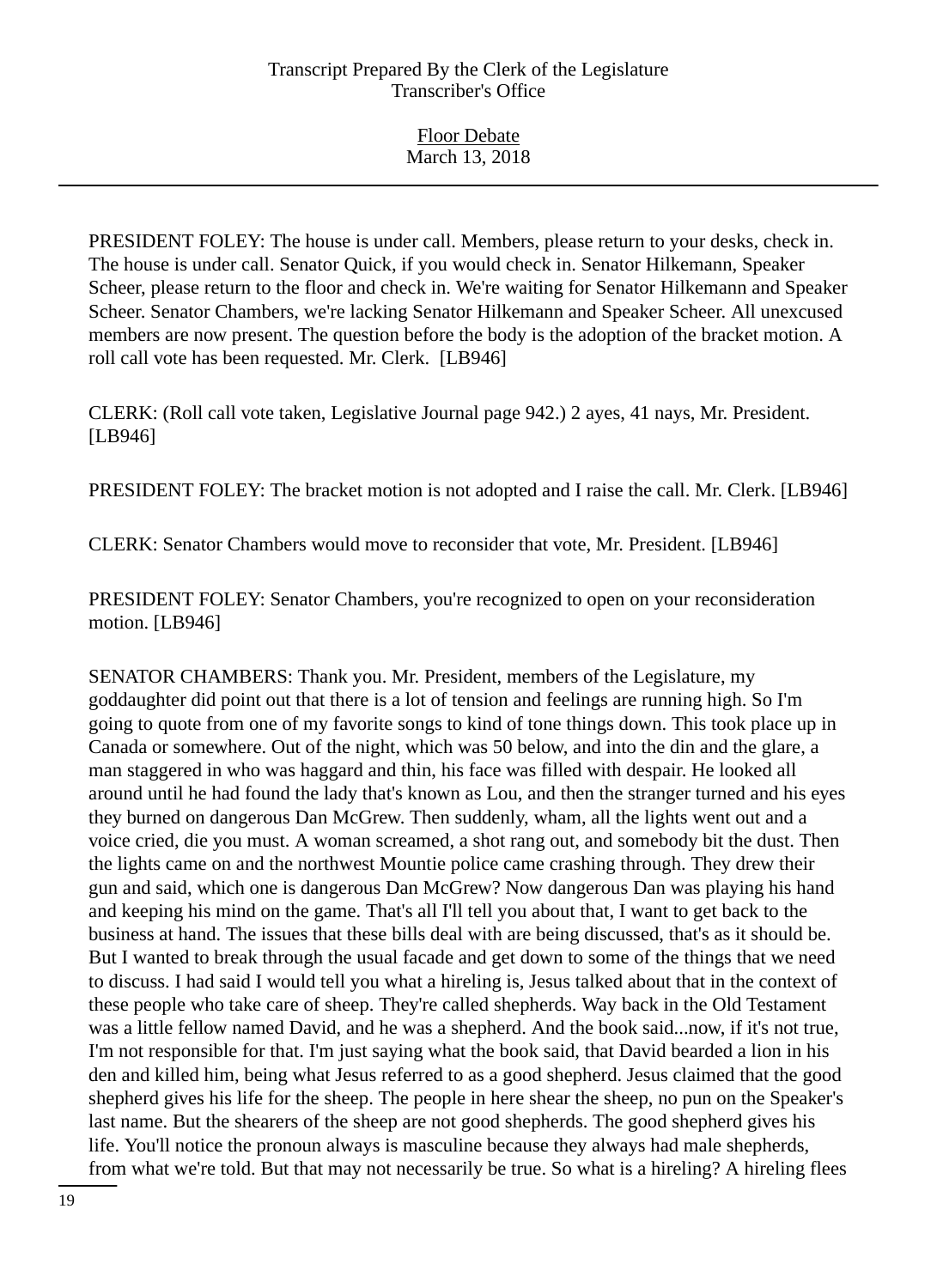Floor Debate March 13, 2018

and leaves the sheep to their fate when a threat is perceived. And that's what this Legislature comprises, a group of hirelings. The Governor is the lion which would maraud and lay waste to the timid sheep on the floor of the Legislature. The sheep, the legislators serving as shepherds of, are the people. And the legislators run when the marauding lion, and I apologize to the lions for comparing them to the Governor, because you know that the lion is known for that flowing mane, and the Governor does not have a flowing mane. So I apologize to the lion, but I often speak metaphorically, I use analogies. The senators flee. A more up-to-date version of that is when you see this old-time record player and it had what looked like a megaphone on top of it, and sitting in front of it was a little dog. It may even be a pit bull, but the caption under it was "his master's voice." When the legislators hear their master's voice then they sit up, take notice, and do what that master said. When the Governor sends a proposed budget over here, that is a wish list in many Legislatures. Here it goes beyond a wish list, it goes beyond a recommendation, it becomes a mandate. And the senators have to maneuver around and make sure they don't disturb that mandate too much. Now the Governor is running for reelection and he's going to take care of lining up his ducks, so to speak. So he makes the legislators roll over and do his will, even though it's detrimental to the public and the long-term health of this state. He won't be here to have to pick up the pieces, and he probably can't win a seat to the U.S. Senate. I said what I said. So we find ourselves in this position toward the posterior portions of every legislative session trying to maneuver around and find little, tiny cracks and crannies where the senators can weasel in and do a little something and make it look like we're interested in the welfare of the people and are taking care of the concerns of the people. But that's not the case, and the senators know it. I don't go to any social functions. I don't eat with senators. I don't drink with them or lobbyists, but I just imagine that they go and whatever they drink they cry in their liquor and whine about the Governor, and they can't do this, they can't do that. Well, yes, they can; they just won't. And they cry because they know they can do and should do better, but they're determined not to. Why if you're a coward would you even come here? Why? What are you here for? Not to do that which benefits the people. How is it that over 90,000 people can be invoked who don't have adequate healthcare? And it means nothing to the legislators, nothing whatsoever. And if you happen to be out there knocking on doors and lying about what you say you're going to do when you get here, and somebody comes to the door who is sick, then you know how to pretend to be very empathetic--oh, that's so...oh, we're going to do something about that--knowing that you have no intention to do anything about it. We can do something about that. People shouldn't have to circulate a petition and get signatures. When they mark your name on the ballot, they sent you here to do what they're having to circulate a petition to do, because you don't care about the people at all. The big shots...you heard discussions earlier, Senator Bolz kind of led the way. These giveaway programs that take hundreds and millions and ultimately billions and give all of that to these big businesses who couldn't care less for this Legislature. There was one senator here, he came from out there in the rural hinterlands, and he was very offended because he said I referred to the senators as prostitutes. I never used that word. I gave a description and he gave it a name and then applied it to himself and his colleagues. I told how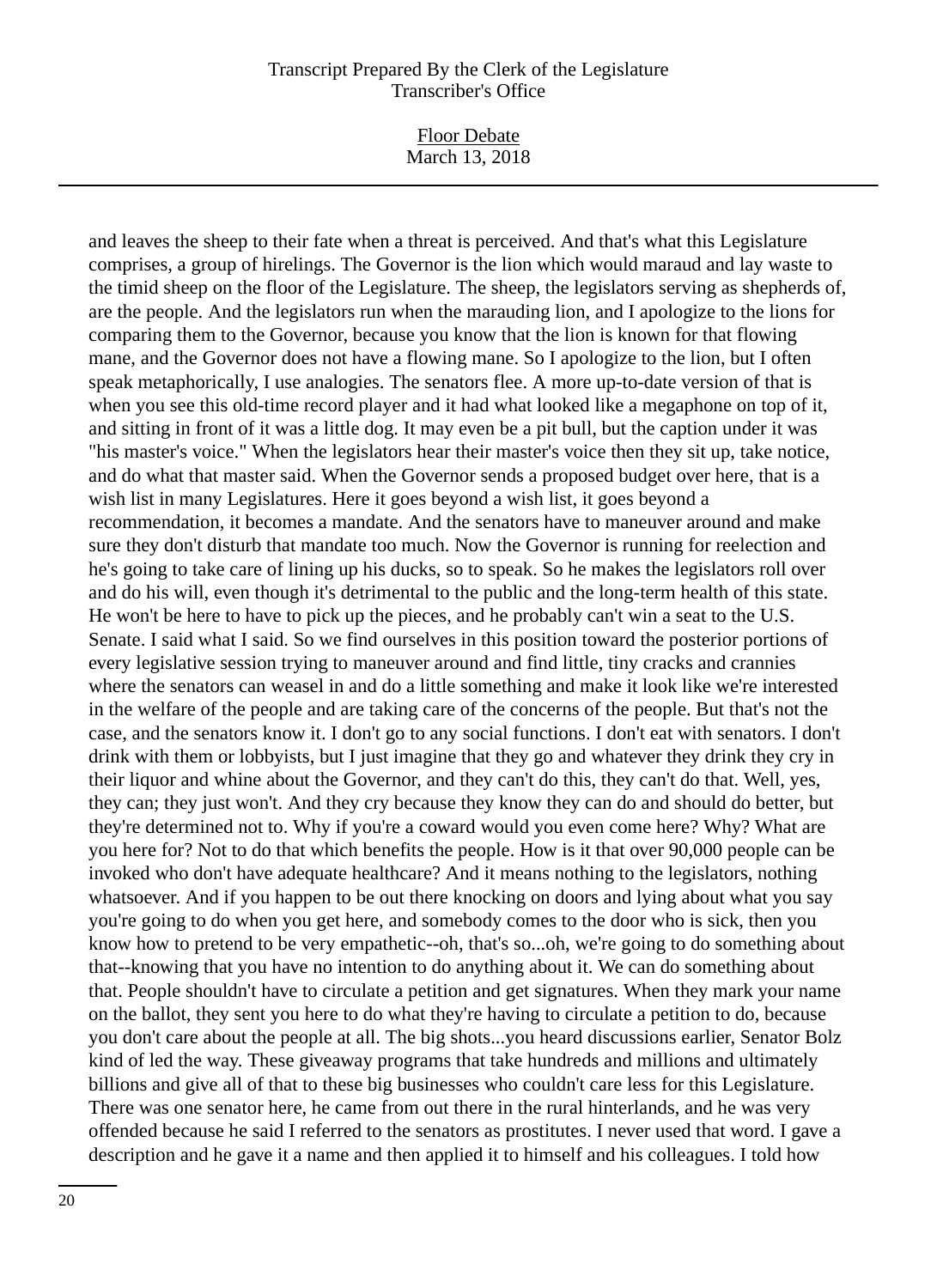Floor Debate March 13, 2018

they had their price, and the business people were willing to pay it in terms of a little mooched meal here, a little sponged drink there, and then the senators rolled over. While these senators up here whining and crying about property taxes being too high, they're the very ones who wouldn't do anything to cut out these giveaways to the big companies. And I'll mention what I always mention when I talk about that. If you have a tub and everybody is putting in money in the form of taxes that should be paid...Jesus said render under Caesar what's Caesar's. These churches ought to pay property tax. They get the benefit of street lights,... [LB946]

PRESIDENT FOLEY: One minute. [LB946]

SENATOR CHAMBERS: ... paved streets, police and fire protection that others who don't even believe in church are paying so these churches can take a free ride. But be that as it may, when these big shot businesses and big shot individuals don't put their share into the pot but a certain amount needs to be there, they're going to have to make that up by taxing others in a way that is unfair and unjust. But those are not words that are often used on the floor of this Legislature when we're talking about sharing the burden, shouldering the cost of government, which everybody acknowledges does have to exist. Thank you, Mr. President. [LB946]

PRESIDENT FOLEY: Thank you, Senator Chambers. (Visitors introduced.) Continuing discussion, Senator Krist. [LB946]

SENATOR KRIST: Thank you, Mr. President. Good morning again, colleagues. Good morning, Nebraska. Thank you, Senator Pansing Brooks, for your words earlier. But my increase in fervor has nothing to do with anger. It has to do with ten years of frustration in not watching anything come out of Revenue that is responsive to 1.9 million people across this state. And what I keep hearing in the last...particularly in the last six months about this Governor and this Revenue Committee not putting anything out to be discussed of any substantive value when it comes to property tax relief and the proper funding of education. So why...I would just like to explain my votes as they will come up. I appreciate what Senator Stinner and the Appropriations Committee has done. I do know that there's going to be some amendments put on the bill. When it's a substantive amendment I may vote green or red. When it's not substantive, in terms of not moving the budget bill forward, I will continue to not vote. So those of you as young senators who came in and said, when is it ever appropriate not to vote green or red, this is one of those cases. My intent is to vote green or red on substantive amendments and on the final bill, and to continue not to take a stand, green or red, when it comes to these kind of things. And it's not that I don't appreciate Senator Chambers in the bracket motion and the reconsider, because it gives us an opportunity to speak to the issue without racing through. Having said that, I'm up on the mike this time to let you know again and to emphasize the fact that in 2009, '10, and '11 we were left with approximately the same amount of money, about \$250 million in our rainy day fund, that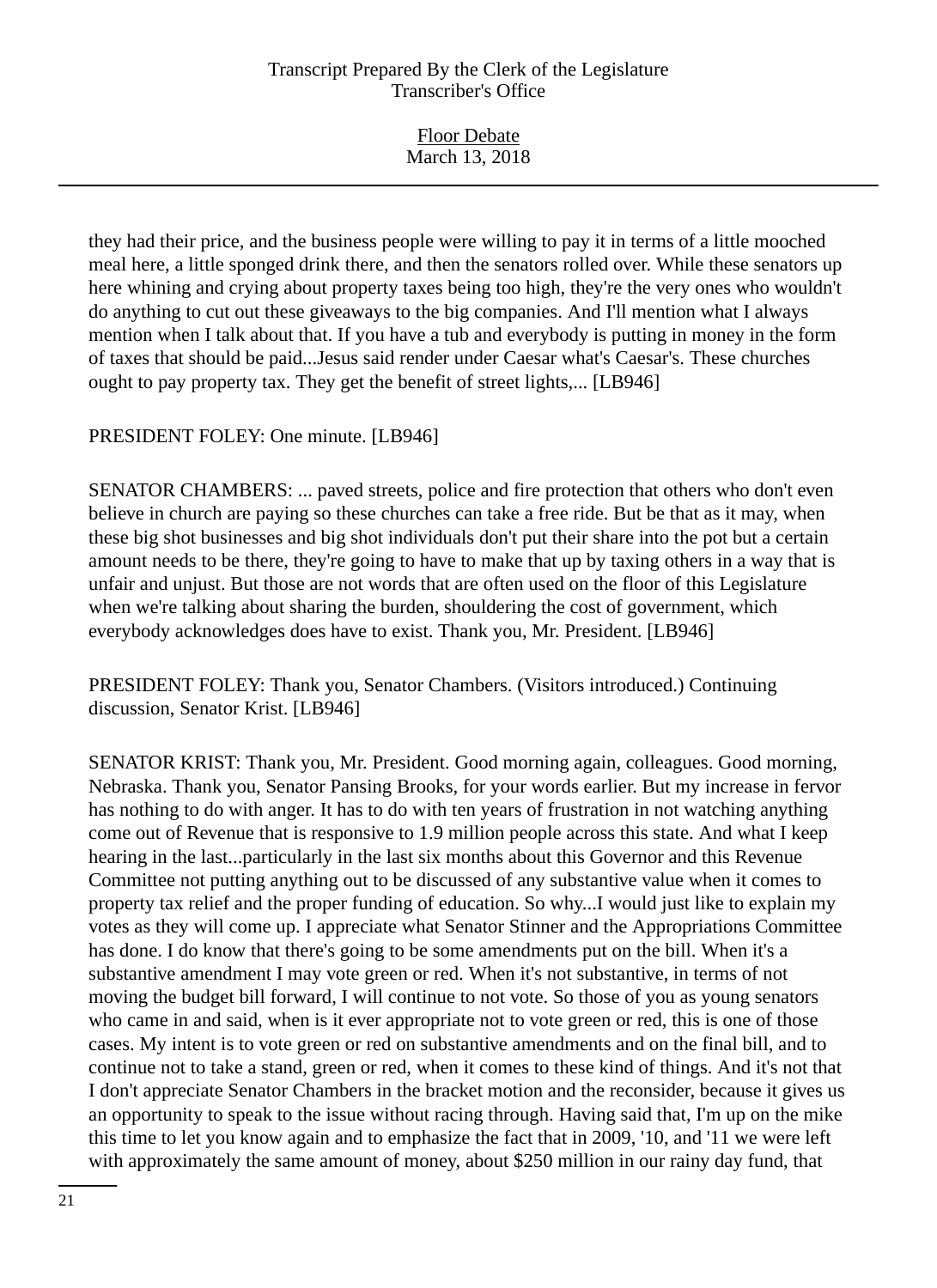Floor Debate March 13, 2018

was given to us by the federal government. And to remind you over and over again that you can't go to the bank and borrow. You can't write a check and put it into your rainy day fund and your savings fund. It's an accumulative value that is added up when you can find and when you are told to put money into the fund as policy dictates. And the Revenue Committee and Senator Stinner can describe all of that to you. If you take the time to go over to...over probably 300 or 350 years of experience collectively that's sitting over at that table that represents our Fiscal Office, in terms of the experience that they have, they can explain to you how it has to happen. And it doesn't happen because some sugar daddy writes a check and puts it into the bank. It happens over years and years and years of conservativeness that saves money and puts it away for that "rainy day." It was a scary thing after we did that, because we couldn't handle another of those hits without again being bailed out by the federal government. And that's essentially what it was. We've always said in business and in government that you have to have a certain amount of reserve in terms of the months of operating expenses to move forward in good times and in bad. We have always said that that number is somewhere in the neighborhood of six to eight months of actually operating this state in bad times. [LB946]

# PRESIDENT FOLEY: One minute. [LB946]

SENATOR KRIST: We have always said...thank you, Mr. President. We have always said that that number is somewhere in the \$600 to \$800 million bracket, and the first thing this Governor said when he came into office was there's too much money in the rainy day fund. Check it out, Google it. Do a fact check. Ignorance is no excuse for not understanding the law or the law of physics. One or two more dips into that rainy day fund in the next couple years and you will truly, truly be at hell's door. Thank you, Mr. President. [LB946]

PRESIDENT FOLEY: Thank you, Senator Krist. Senator Chambers. [LB946]

SENATOR CHAMBERS: Thank you. Mr. President and members of the Legislature, Senator Morfeld said some things that needed to be said on this floor. I have talked, well, railed against these giveaways that are made to these big companies and did it from the first time a bill with the number LB775 came before us. But that kind of led the day to special carve-outs for different groups and individuals, and there's a bill on today's agenda--but we won't get to it--LB921, introduced by Senator Lowe, that wants to create a licensing exception under the State Electrical Act for certain farm building construction. Here come the farm groups, and I bet it's not a little farmer. I haven't even looked at the bill. But I've been here long enough and when I detect a certain odor, I know what that odor has to do with. So I think this is an appropriate time for me to read a little rhyme, and it has to do with those special protection laws that have been passed by the Legislature. No one is a sweller feller than the honest, loyal bank teller. Nor a sweller, teller dame who wears the sweller, teller name. Difficulties rise, but none is like a desperate robber's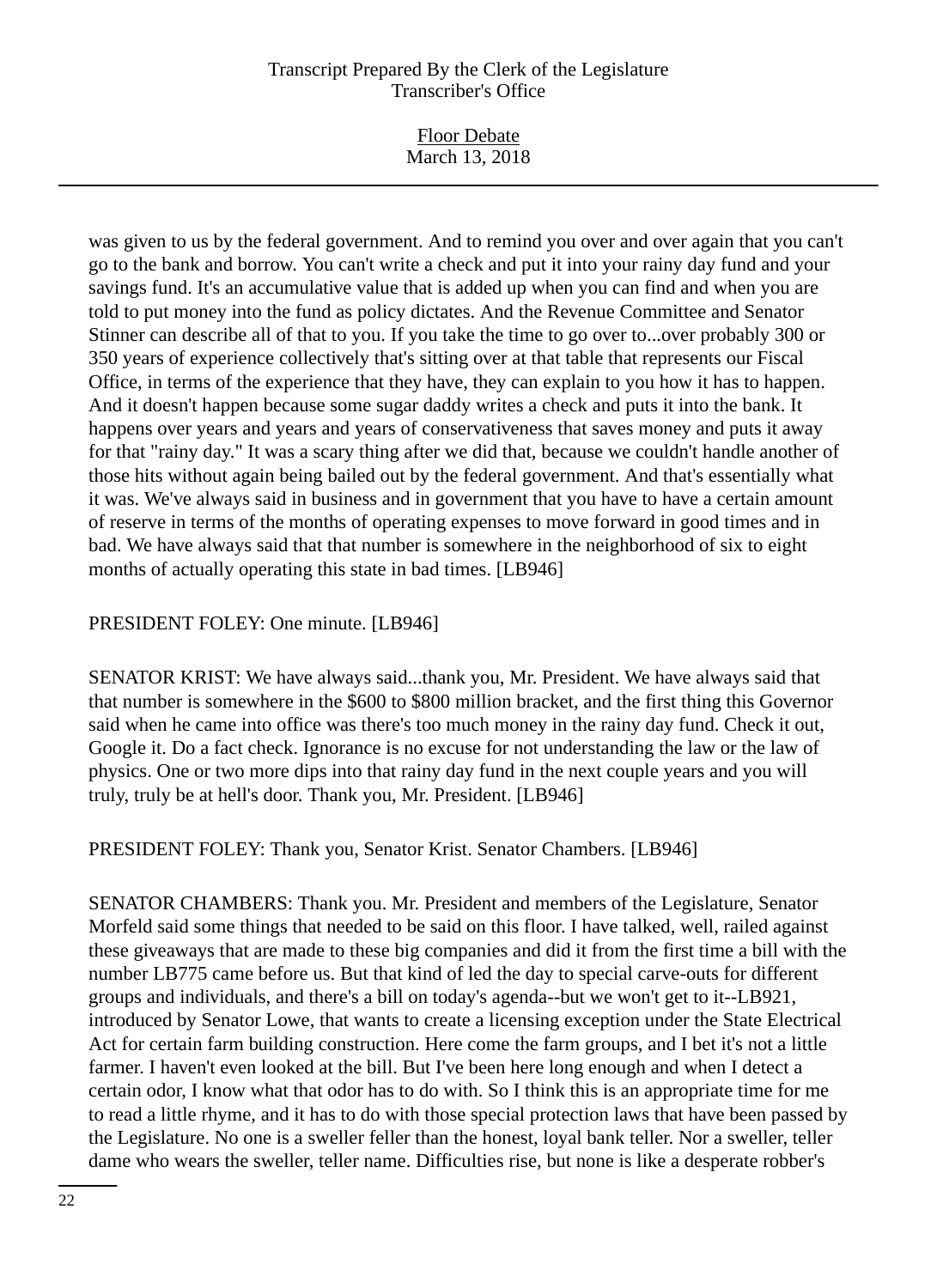Floor Debate March 13, 2018

gun. Even a cursory inspection shows the teller needs protection. Sure as donkeys say, heehaw, tellers need a special law. So when the robbers get the word, all of them will be deterred, because such special protection laws are thought to give some miscreants pause because they hear this loud and clearly: thou will be punished more severely. Not all miscreants are dense, but rather, have some common sense. In other words, not all are clods who failed to total up the odds, nor do they suffer mental paralysis but do a benefit/risk analysis. Too high a risk? Then to save their pelts they take their business some place else. Voila. There you have the cause, why we need such special laws. Then this thought occurred to me: should not everyone be free from threat of harm at anyone's hand? Such it seems does justice demand. Therefore, justice sounds the call. Let there be one law for all. There need be no other sequel, all before the law are equal. Then a second thought took a bow, that's the way it is right now. There is one law for everybody, but special interest groups want to carve out niches and say but these are entitled to more because they're of a higher order and of greater worth than ordinary citizens. That's the way it is. A little old woman hobbling down the street. These are the images we can kind of relate to. And she is waiting to go across the street. There's no Boy Scout or Girl Scout to assist her. So a cop toddles over and says, well, old woman, what are you doing here? Shouldn't you be in the old folks home, sipping tea and knitting and doing what old women do? (Laughs) Bet you ain't even married. Then somebody doesn't like what the cop has said and will say, I think you ought to leave that woman alone. He says, you better get away from her, or I'll put you in jail. So the guy says, this is what I think of you, and spits on him. [LB946 LB921]

#### PRESIDENT FOLEY: One minute. [LB946]

SENATOR CHAMBERS: And that spitting is a special crime because the cop is given a special place by this Legislature. And if he spit on the old woman, that's not a special crime. She's the one who needs the special protection if anybody does. And I'm going to tie that into the discussions we're having on these money bills. There is a seamless web that I see when it comes to the Legislature, the legislating, and the other things that we do here and that we fail to do. Thank you, Mr. President. [LB946]

PRESIDENT FOLEY: Thank you, Senator Chambers. You're recognized for your third time, Senator Chambers. [LB946]

SENATOR CHAMBERS: Thank you, Mr. President. Members of the Legislature, you know that I have additional motions, priority motions. We're going to consider whether or not this bill should be recommitted to committee. Why is that? Because amendments are being offered already. But while my motions are pending, if you're just chomping at the bit to discuss the bill itself, you can do so. But I'm going to do what I think I ought to do and give you all an example. If I'm not a good legislator, I'm demonstrating why I'm not a good legislator. That's because I do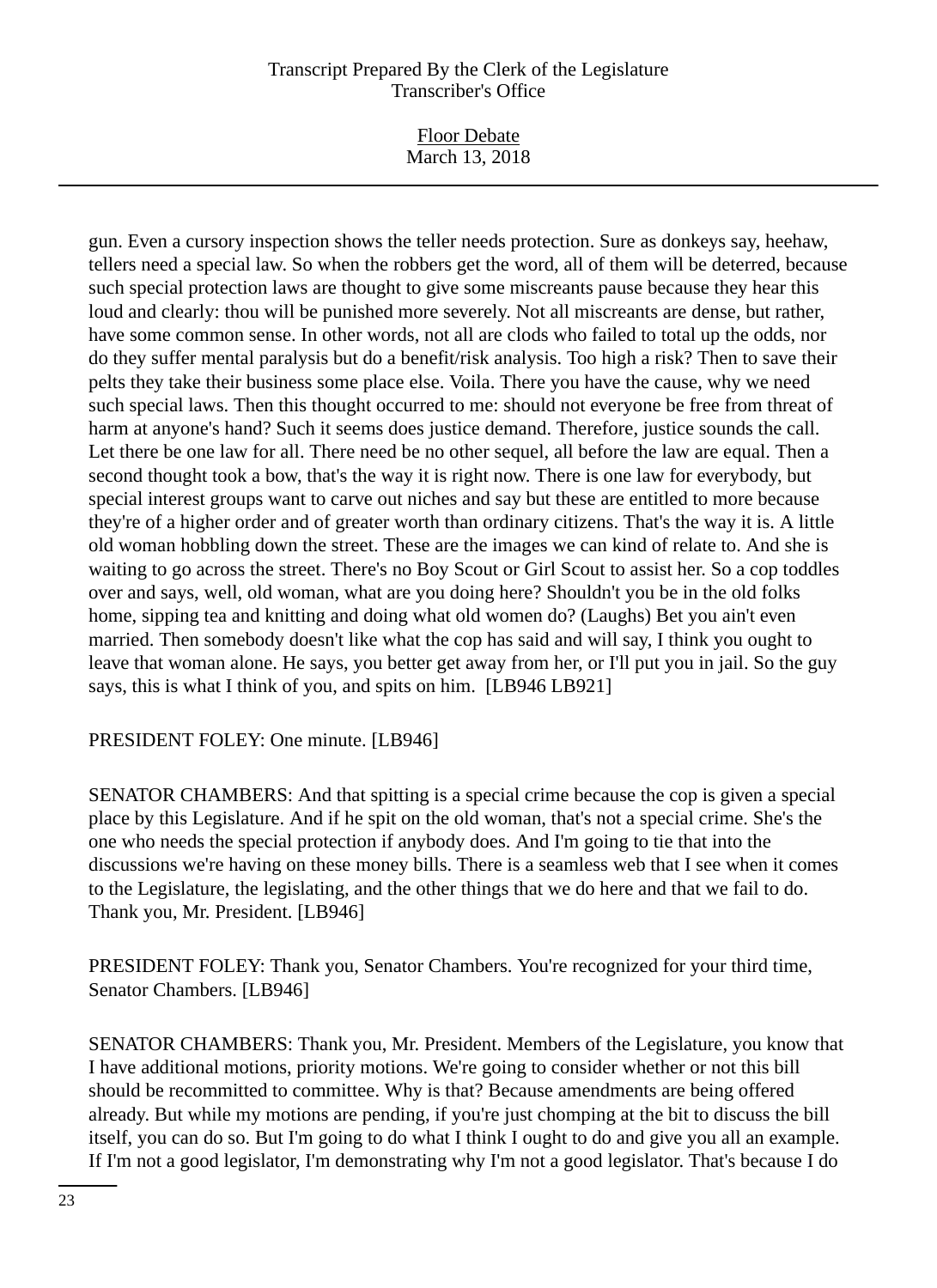Floor Debate March 13, 2018

and say what I think I ought to; not think, what I know I ought to do and ought to say. Are you a good legislator, are you doing and saying what you know you promised to do? Are you saying what you promised to say? Not by a long shot. There is something that people refer to as street fighting. That is supposed to connote the notion of no holds barred. You stab people in the back. You kick them between their legs. You do anything you want to, gouge out their eyes, pull the nose off their face. That's street fighting, supposedly. I was never in a street fight in my life. Now, I had some fights in the street but never like that. Unlike Muhammad Ali before he met Joe Frazier in one of those unfortunate encounters, I didn't win every fight that I was in. But because of the way I judge what I do, I never lost a fight either. Because when I have done the best that I can, whatever the outcome is, I have not lost. Winning and losing in my perspective has to do with how I perceive what it is that I have done. Nobody would expect me to be able to whip Muhammad Ali when he was in his prime. But if Muhammad slapped me and he didn't knock me cold, you think I would turn away and whimper? I'd do the best I could against him for as long as I could. I might not get to hit him one time. I might swing and miss, but it wouldn't be where I would turn away and whimper and cry. People knew that if they were going to whip me it couldn't be one time. And that's the way I feel about all the things that I do. It's why I can stand on this floor alone and say what you all wish you could say, what you know you ought to say, and what you're glad somebody will say. The Governor wishes that I was not here, but he knows that I provide a standard against which to judge the rest of you. You're going to play in the sandbox that he creates for you when he sends his budget bill over here. You're not going to disturb it too much. You know what a sandbox is? That's where you put very fine sand, put it on the playground, let little children play in it. None of the sand to any great extent is kicked out of the box. And they make their little footprints and they roll around in it and play in it, and when they leave somebody can come with a rake and just smooth it over, and there's no evidence that they ever were there. The Governor lets you all play in the sandbox when he sends you his budget bills. You don't have to do what he tells you to do. And I think Senator Krist did the right thing by pointing out that the Revenue Committee...he didn't say this. I say it's a misnomer. I don't think they know the meaning of revenue. I'm trying to figure a way to rearrange those letters... [LB946]

#### PRESIDENT FOLEY: One minute. [LB946]

SENATOR CHAMBERS: ...that will adequately describe what they are. Revenue is the raising of money needed to fund the government. They had revenue cutters in the old days that you'd find on the sea. Matthew, a disciple, sat at the receipt of customs. He was a tax collector, collecting what Jesus said you Christians ought to give to Caesar. When your cities are taken care of, when your churches are protected, that's Caesar doing it. It costs money, but you don't want to pay your fair share, so you're never an example. You're like the farmers, you learned from the wrong example. And they watch you and get a bad example. That means you sponge and you mooch all the time and let other people bear the weight of it. [LB946]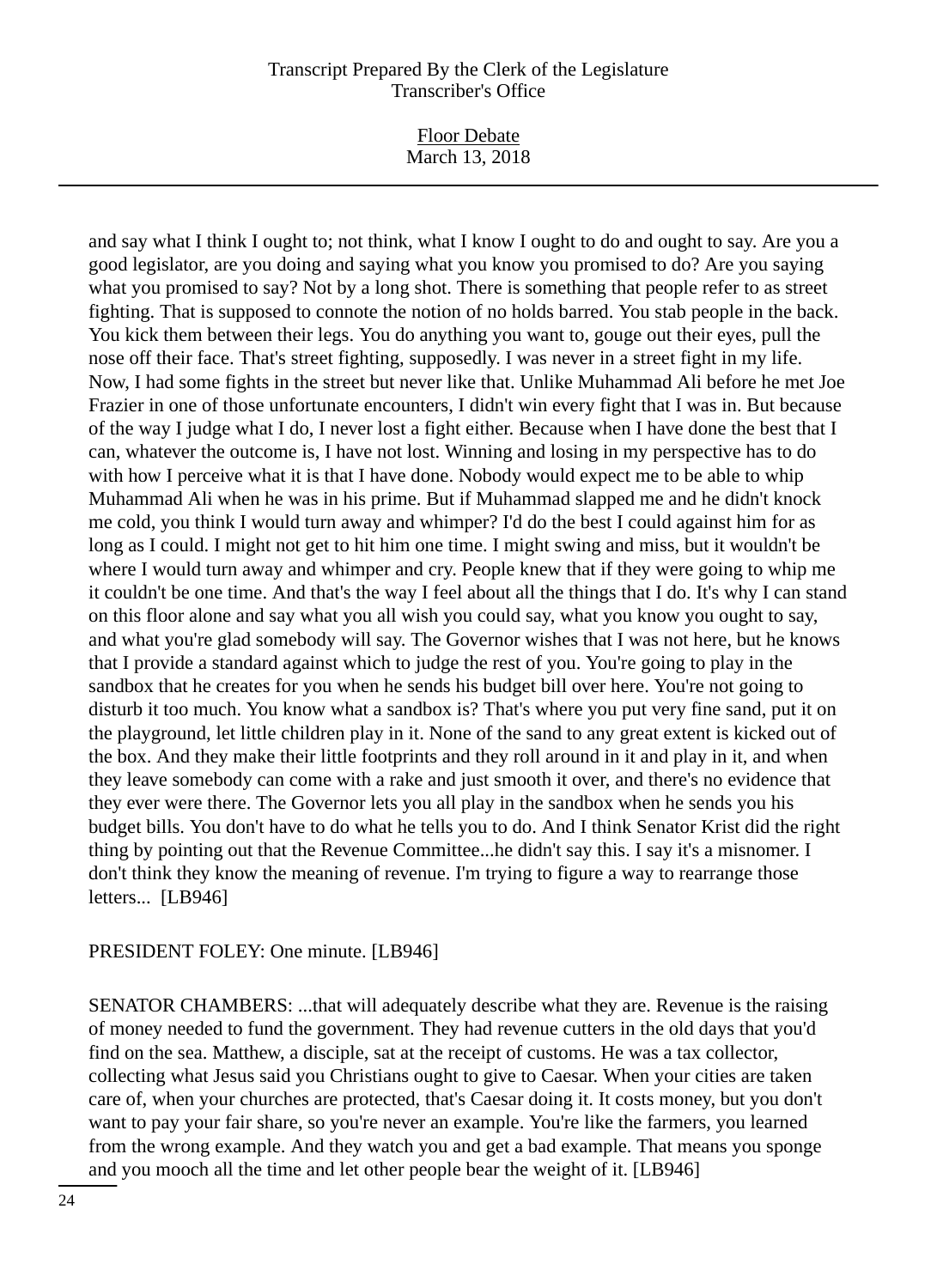#### PRESIDENT FOLEY: Time, Senator. [LB946]

SENATOR CHAMBERS: Thank you, Mr. President. [LB946]

PRESIDENT FOLEY: Senator Chambers, you are recognized to close on your reconsideration motion. [LB946]

SENATOR CHAMBERS: Thank you, Mr. President. Members of the Legislature, I am enjoying what I'm doing this morning because I have taken over the Legislature and there's no way that I would try to take over the whole day. There is work in the sandbox that we must do. However, I'm not through with what I intend to try to do with this bill. I think I ought to put a kill motion up there. That's not even a priority motion. So if there are motions before it that have a priority, then they will be taken. Then you can call all those mice out of the holes, wherever they ran to hide, and they can discuss what they think ought to be discussed. But you won't be rid of me. What will be discussed, I believe, would be AM1791, an amendment. And amendments can be amended. So I will run through my priority motions, not all of them, and then maybe I'll give some attention to the amendment that is being offered to the bill. I think that might be a good idea. But I haven't made up my mind yet. See, I have alternatives. I can decide to do something or not do it. I can decide among and between alternatives A, B, and C which one I want to use, if any, and the order in which I will take them. And there's nothing you all can do about it. See, I'm treating you like the Governor does. You have shown that you are a masochist. You like to be punished. You like it. And the Governor is a sadist, so you all complement each other. He likes to inflict pain, and you all enjoy feeling pain, so you're made for each other. And since I am ordained as a minister, I purchased my ordination papers from a Chicago outfit and I do perform marriages. I have performed over a dozen marriages, most of them in the Rotunda of this building. And sometimes I'm an emergency performer of marriages. There were two young people, and one of the persons who worked for the Legislature came to my office and said they're in a family way and they want to be married before a birth occurs, and would I perform the wedding. And I thought it was a joke at first, but it was no joke. So I came up, Cindy was a witness, the person who came and got me was a witness. And right back out there, off to the side of the Rotunda was the Ernie Chambers wedding chapel, and I performed the marriage, and it is legal. So what I'm offering to my colleagues today is to make it official by performing a marriage between the senators and the Governor. He is a sadist; you all are masochists. You're made for each other. You just have not formalized it. I will formalize it, I will memorialize it. We don't have to buy a license. And then you will have a certain recognized status. You will have announced to the world what you are and what the relationship is. I'm going to have a chance to listen to you all stumble and fumble over the bills. [LB946]

PRESIDENT FOLEY: One minute. [LB946]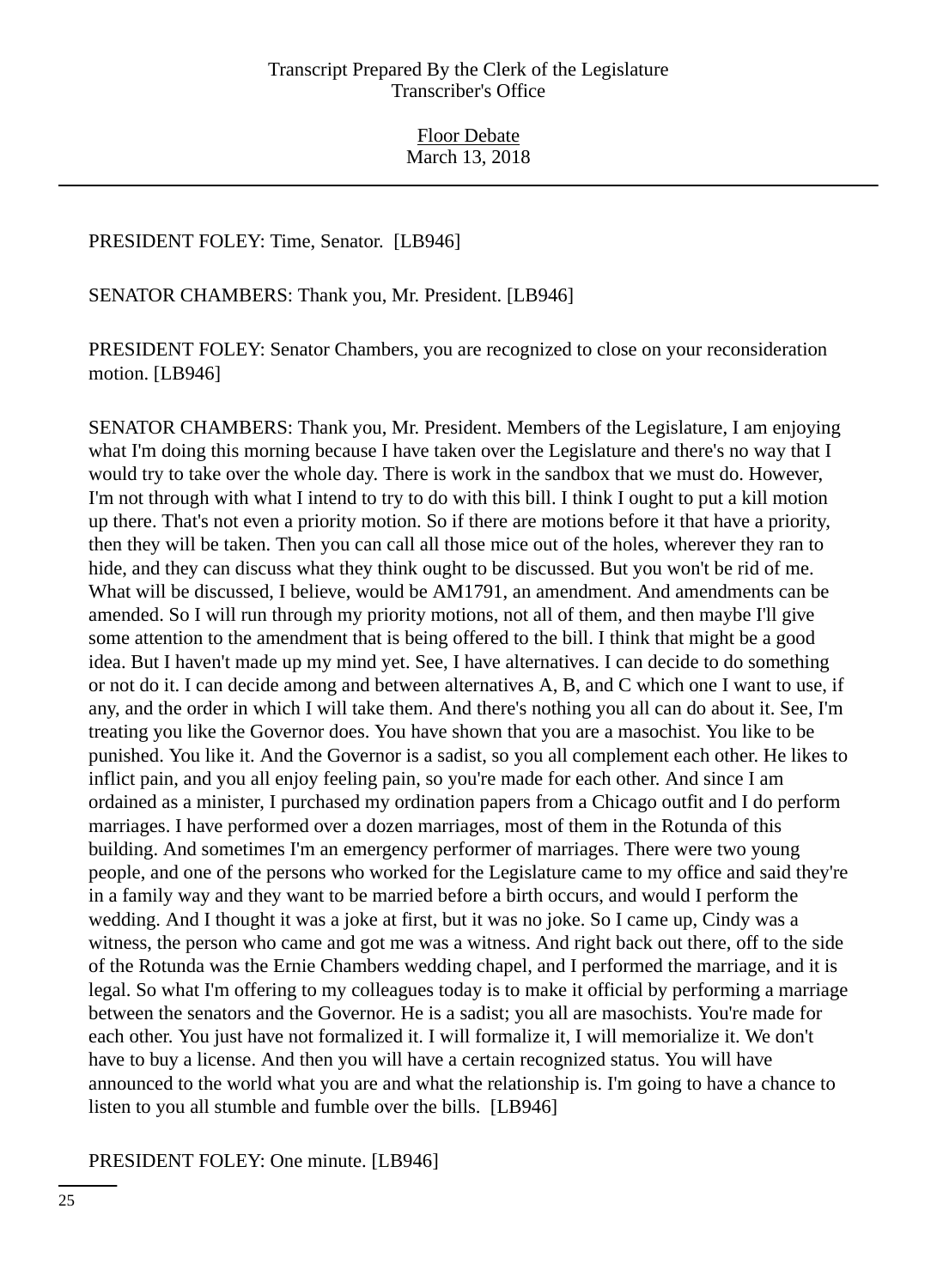SENATOR CHAMBERS: You all will praise each other for what was done. The Appropriations Committee members work hard, but so do the members of the Judiciary Committee, so do the members of other committees. Then there are committees like the Government Committee, which is corrupt, which is very bigoted, which is very ideologically slanted to the right. We know these things, and I'm not going to be one who won't talk about them. If people don't want these things discussed, don't do them. Mr. President, is this my close or my last chance to speak? [LB946]

PRESIDENT FOLEY: This is your close, Senator, and time is expired. [LB946]

SENATOR CHAMBERS: And I will ask for call of the house and a roll call vote. [LB946]

PRESIDENT FOLEY: Thank you, Senator Chambers. Been a request to place the house under call. Those in favor of placing the house under call vote aye; those opposed vote nay. Record, please. [LB946]

CLERK: 9 ayes, 3 nays to place the house under call. [LB946]

PRESIDENT FOLEY: The house is under call. Senators, please return to your desks. The house is under call. Senators, please return to your desk, check in. House is under call. Senator Schumacher, if you could check in. Senators Riepe, Clements, and Quick, please return to the Chamber and check in. Waiting for Senator Quick. All unexcused members are now present. The question before the body is the reconsideration motion. There has been a request for a roll call vote. Mr. Clerk, please call the roll. [LB946]

CLERK: (Roll call vote taken, Legislative Journal pages 942-943.) 3 ayes, 42 nays, Mr. President. [LB946]

PRESIDENT FOLEY: Thank you. The reconsideration motion is not adopted. I raise the call. Mr. Clerk. Return to debate on LB946 and the pending committee amendment. Senator Stinner, you are recognized to close on the committee amendment. [LB946]

SENATOR STINNER: Thank you, Mr. President. Members of the Legislature, this has been a good debate as it relates to the rainy day fund. I think everybody understands that this is a priority for our Legislature. It's our economic shock absorber, and it is an important part of sustaining policy over some very rocky times. I also will bring your attention to the fact when the committee did get an up report that we actually did put most of the dollars into the rainy day fund, exceeding what the Governor had in his, from \$261 million to \$294 million. So we did take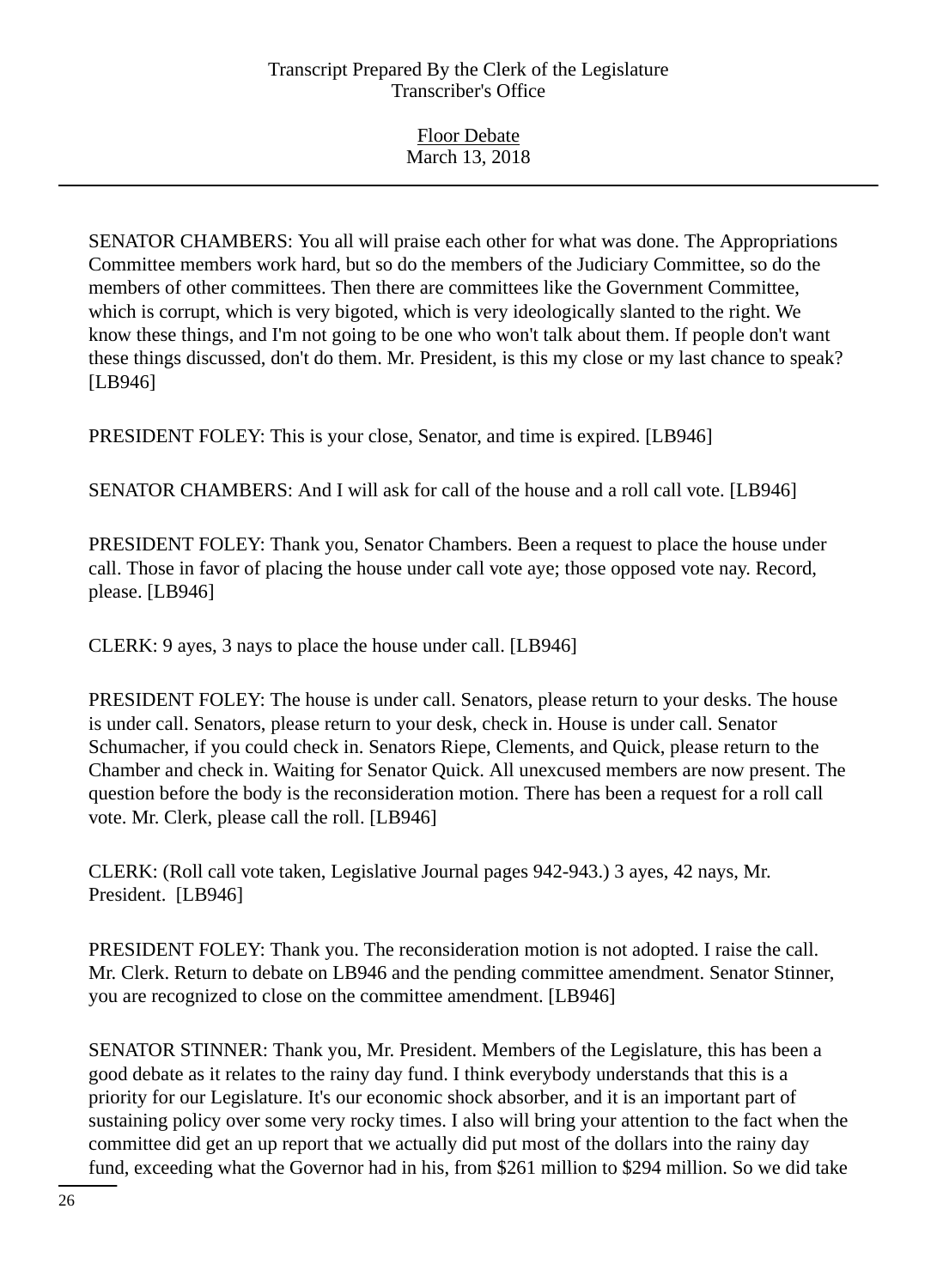| <b>Floor Debate</b> |
|---------------------|
| March 13, 2018      |
|                     |

that as a priority and we acted upon it. The other thing that I would like to emphasize is the budget, and the budget process is a puzzle. All of these parts of the puzzle help us to get to that 2.5 percent minimum Cash Reserve, get to a level where we have a sustainable situation where receipts and structural balance is maintained, receipts that are equal to or greater than what we're expending so that we can continue to maintain our cash position, maintain our checkbook balance if you will, and actually we need to grow it to that 3 percent by the beginning of the next biennium. If we follow through with what we're doing today, all the projections indicate that we will be at a 4 percent without actually the normal \$50 million transfer. So this is an important piece of the puzzle, and I would ask you to vote green on this amendment. [LB946]

PRESIDENT FOLEY: Thank you, Senator Stinner. Members, you heard the debate on AM1701, the Appropriations Committee amendment. Those in favor vote aye; those opposed vote nay. A roll call vote has been requested. Mr. Clerk, please call the roll. [LB946]

CLERK: (Roll call vote taken, Legislative Journal page 943.) 37 ayes, 9 nays. [LB946]

PRESIDENT FOLEY: The committee amendments are adopted. Mr. Clerk. Items for the record, please? [LB946]

CLERK: Mr. President, a new resolution. Senator McDonnell offers LR346, that will be laid over. Amendment, Senator Friesen to LB993. Government Committee reports LB694, LB749, and LB786 to General File. (Legislative Journal pages 943-944.) [LR346 LB993 LB694 LB749 LB786]

Mr. President, Senator Chambers would move to indefinitely postpone LB946. [LB946]

PRESIDENT FOLEY: Senator Chambers, you're recognized to open on your motion. [LB946]

SENATOR CHAMBERS: Thank you. Mr. President, members of the Legislature, you all love this bill. And so I'm going to make sure that we have plenty of time to discuss it. You'll either discuss it on its merits, if it has any merits, when you get to an amendment, if somebody offers an amendment, or you'll discuss it on the motions that I put up there and the amendments that I put up there. If you choose not to discuss, then it makes me no difference. I'm going to take my time and say what I think needs to be said. [LB946]

PRESIDENT FOLEY: Senator Chambers. [LB946]

SENATOR CHAMBERS: Yes. [LB946]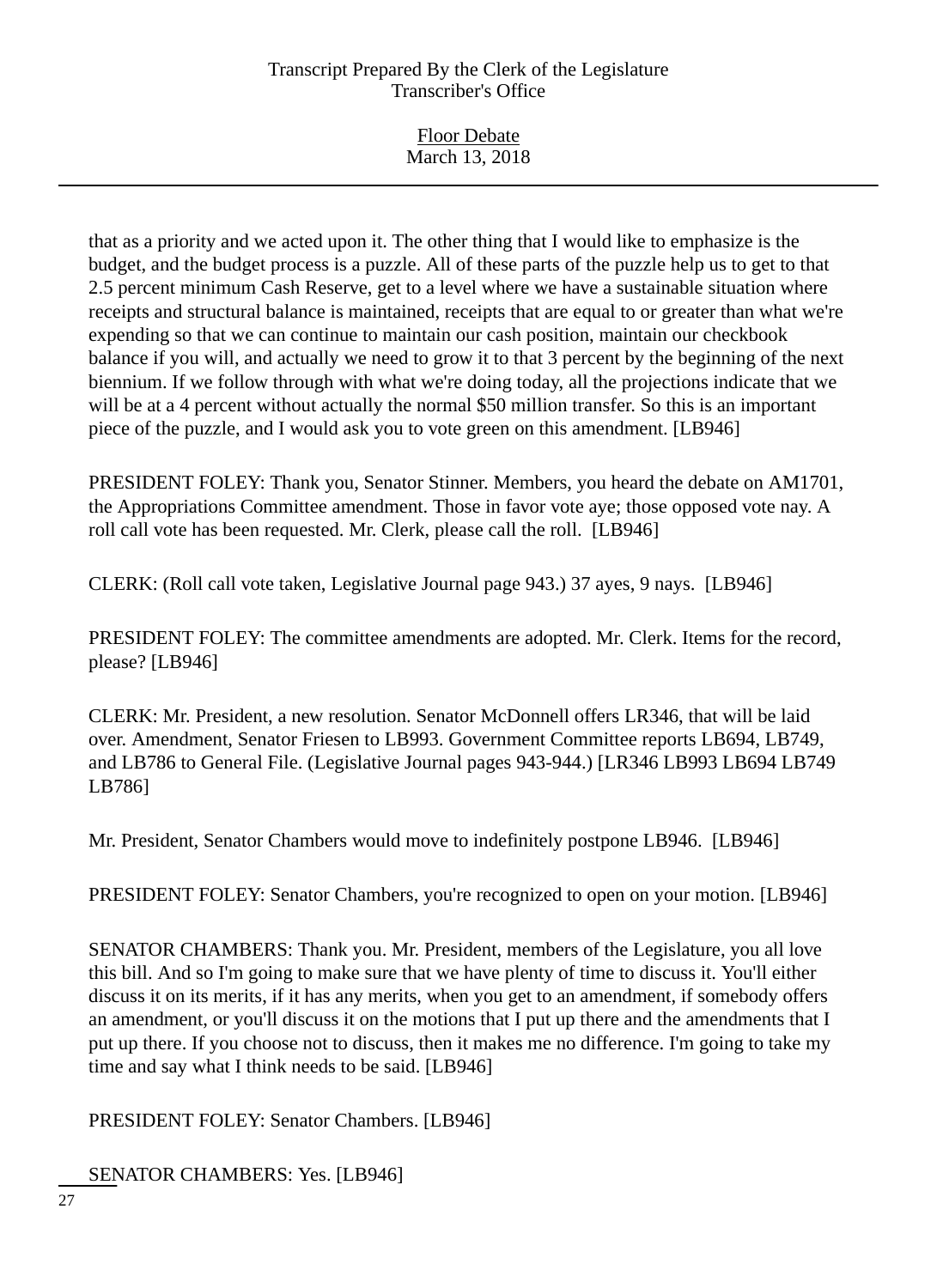PRESIDENT FOLEY: Could I interrupt you, please? I neglected to announce a group that needs to leave and they're up in the balcony now. (Visitors introduced.) Thank you, Senator Chambers. You may continue. [LB946]

SENATOR CHAMBERS: Thank you, Mr. President. I'm always being willing to be accommodating and collegial. And for Senator Lowe, who is standing there smiling like a Cheshire cat, if I were religious I would also be ecumenical. I don't think anybody has the whole truth. There will always be something more that can be learned or taught or discovered about anything that human beings come in contact with. Before they had magnifying glasses cave people thought...but then, let me back up. I never met a cave person way back in prehistoric days. Maybe they had microscopic eyes. Maybe they could see bacteria, viruses. Maybe they knew what these were, maybe they reacted to them. What I would like to know, if I could find it out, provided there really were cave people, how they disappeared. I saw a funny paper account dealing with daylight saving time. And this man was explaining it to his little girl. And he said that daylight saving time came because hunters wanted to kill certain creatures. So by having save...daylight saving time, then the creatures would be asleep when the cave people got up. So when the hunters came out the creatures were asleep and they were able to kill whatever quarry they needed. That included dinosaurs. So one fateful day a comet was headed toward the Earth and the cave people had already been out hunting, so they had retired to their cave. And the dinosaurs came awake and they were out there foraging. And when the asteroid or comet hit the Earth it killed all the dinosaurs because they did not understand daylight saving time, but all the critters who were the forerunners of human beings were in their caves and that's how they survived and were not wiped out when the dinosaurs were wiped out. So for those people who think that daylight saving time is a new thing, they've got another think coming. And if they think it has never served a worthwhile purpose, they've got another think coming. Had it not been for daylight saving time, probably nobody would be on this floor, nobody would be listening to me. Nobody would have been bulldozed and bullied by the Governor. But what I intend to do is show my interest in the legislation that is before us. I had tendered the offer facetiously that when I'm out of the Legislature I ought to be hired to start with page 1 of Volume I of the Nebraska Statutes and go through each one word by word, line by line, page by page, and offer amendments, not to change the thrust of any legislation, not to change any policy, but to improve the grammar, to deal with these situations where ambiguity exists because punctuation is not used. There are not commas that set off clumps of words, so there's no way to tell whether that clump of words applies to that which preceded the clump or that which followed the clump. Sometimes a comma can make all of the difference in the world. For example, Jesus said, this day shalt thou be with me in paradise. Or Jesus said this day, thou shalt be with me in paradise. If you take it the first way, it meant Jesus was going to paradise and you'd be there with him. If you put the comma afterward, it meant that at some point Jesus would be in paradise and at some point you would be there also. Maybe it makes no difference, but it is unclear and ambiguous. That's all right in the book because Gershwin gave that good advice: the things that you're liable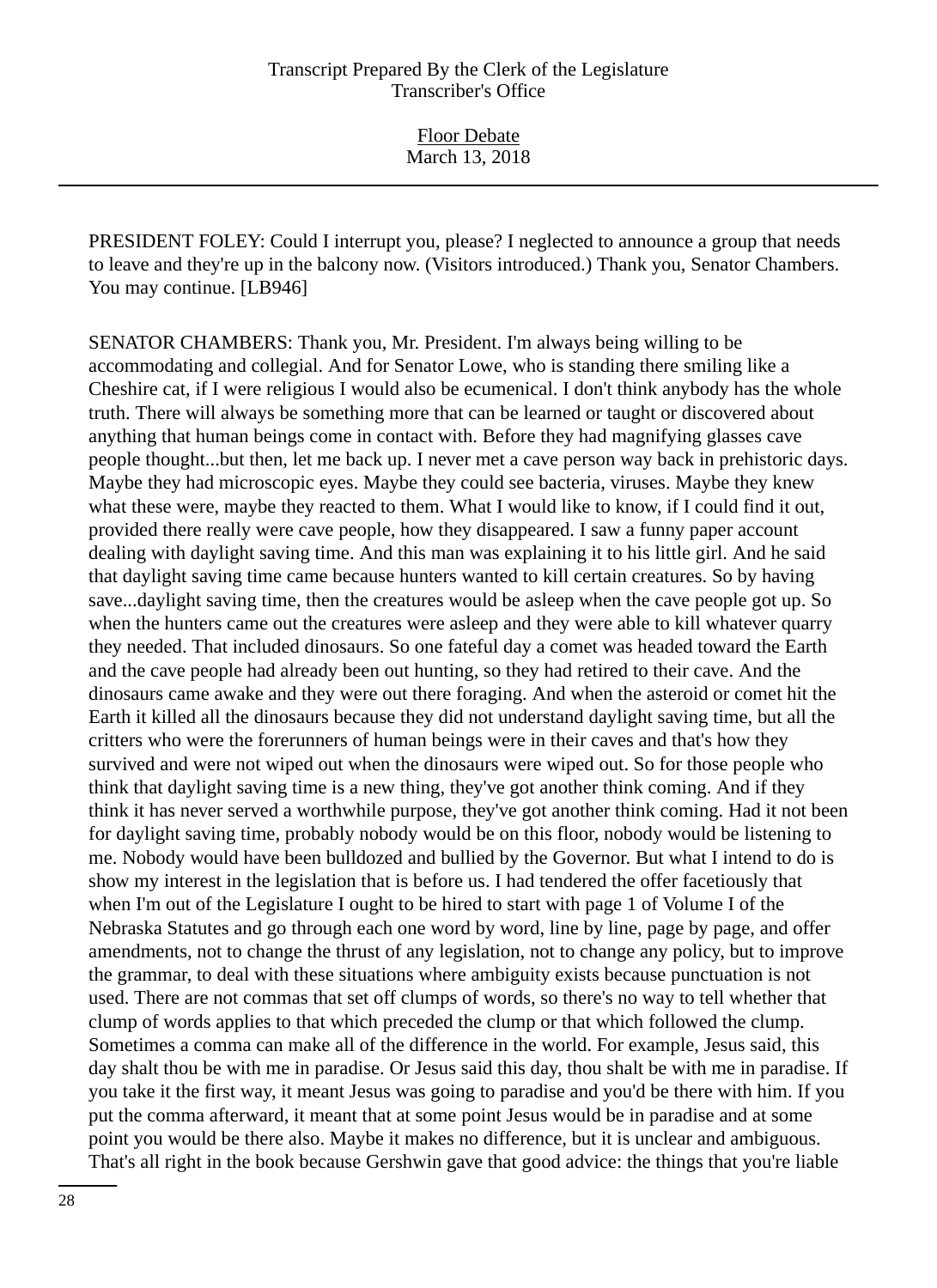Floor Debate March 13, 2018

to read in the Bible, they ain't necessarily so. When it comes to legislation, it's different. Therein are criminalizations of conduct. There are directives as to how businesses should be conducted, what is allowed, what is prohibited. Whether or not a violation is to be criminal or civil. Whether, if it's civil, it's up to the individual harmed to use the courts to initiate action. It may be civil, but the enforcement will be undertaken by an agency of government. There are a lot of things that are involved in legislation. There are some expressions that are found throughout the statutes which I find to be bunglesome. So I think I'm going to use this bill to touch on some of those things. Now, whether you adopt the amendments that I offer will make no difference to me. I see our being here as a seamless web, a continuum. Things flow like a river. But unlike a river, where no drop of water passes the same place twice, we sometimes will go in circles in the same place for a long period of time, as we are doing today. Now, there are what are called whirlpools. And that's where the funnel of water remains in one place, but no drop that comprises that will be in the same place more than once or for more than an instant. Philosophers talk about things that other people are not even concerned about. But there are other people who are not philosophers who will read what philosophers have said and will be able to extract from that a principle they can use for the purpose of inventing something that will be of great practical value. I don't know whether that man who painted the Mona Lisa was a scientist, an anatomist, a philosopher, an artist, and maybe he was all of those things, which would indicate that when human beings are pigeon-holed, given a label and restricted by what that label says, we cheat ourselves and rob our own till if we are functioning as a society. There will be talents that people have which, if unleashed, instead of inhibited, would move the entire society forward. History, philosophy, various activities often are given a name,... [LB946]

# PRESIDENT FOLEY: One minute. [LB946]

SENATOR CHAMBERS: ...a person's name to designate a period of history, a type of literature. But the public as a whole was not moving in step with whatever that period in history was named. Right now we are engaged in a great "uncivil war" on the floor of the Legislature, us against him, not us against them. The Legislature versus the Governor. The Governor has the upper hand. These bills are here and in the form they're in because of what the Governor did, originated, and dumped on the Legislature. There might be some minor changes, but the kind of wholesale reworking that ought to be done, the Legislature will never do it. [LB946]

PRESIDENT FOLEY: Time, Senator. [LB946]

SENATOR CHAMBERS: Thank you, Mr. President. [LB946]

PRESIDENT FOLEY: Thank you, Senator Chambers. (Visitors introduced.) Continuing discussion, Senator Chambers. [LB946]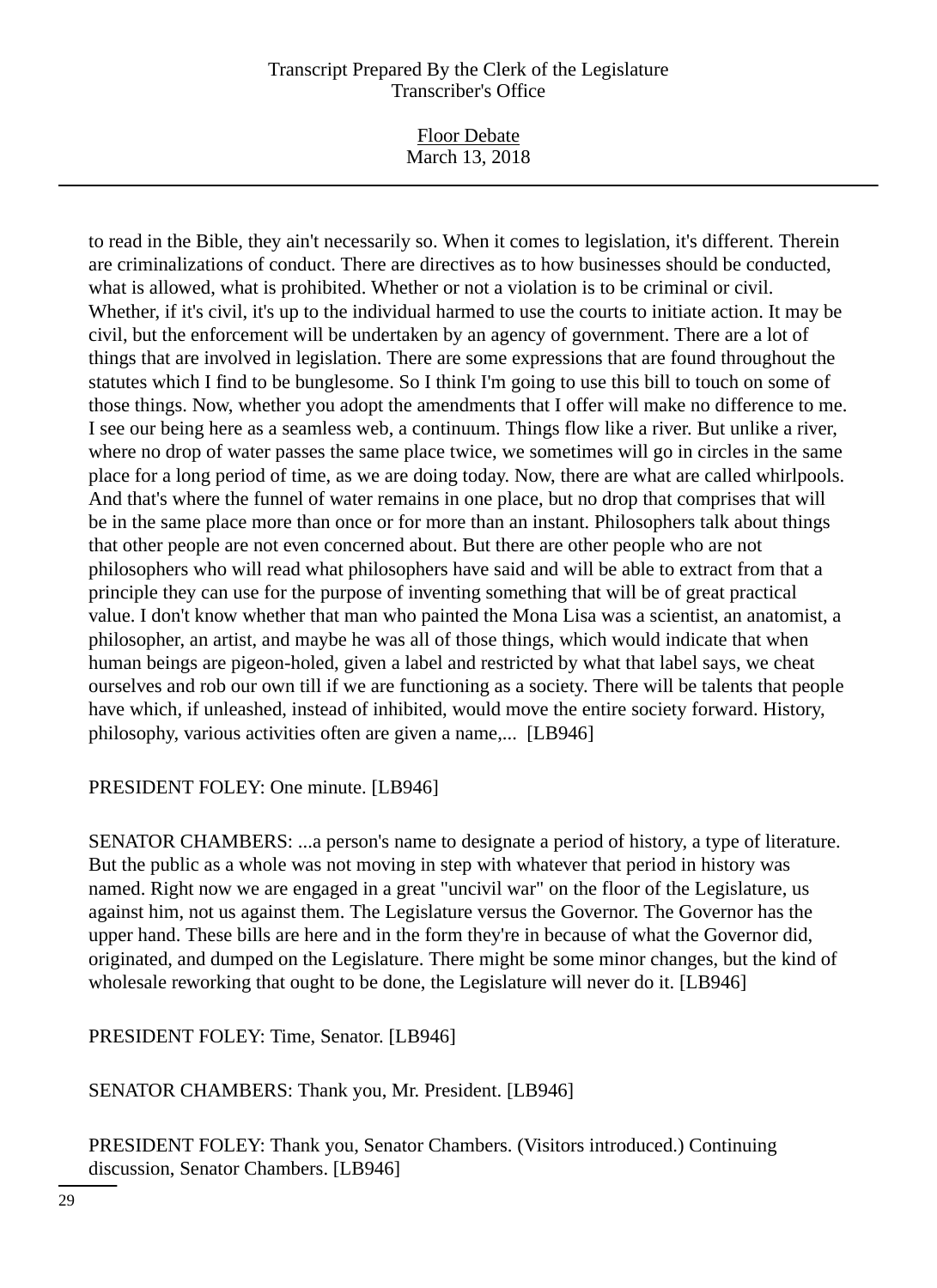Floor Debate March 13, 2018

SENATOR CHAMBERS: Thank you, Mr. President. Some people can walk and chew gum at the same time. I met a triple threat the other day. She was walking...I forget the second thing. Oh, she was walking, she was drinking coffee, and then she told me she was also chewing gum- triple threat. And she didn't run into anything or anybody. Now, I thought that was amazing. But I'll tell you how these women do things that we don't even think about. I was tip-toeing down the hall today, and I was going to do what I sometimes do, which is to touch somebody on the opposite shoulder to where I'm standing. And that person saw me without turning her head, without looking back, and knew that it was me. Called me by name. Now, you know I'm afraid of her, except that we have a relatively good relationship, so I don't think it will be used to harm me. But see how quickly and easily we can put limitations on people. I don't even know when Senator Clements is sitting in his seat. He sits there most of the time like a knot on a log, but he sometimes moves. But I always know how he's going to vote, except when he's not concentrating on what's before us and he takes his cue from me. You see, he's on Mars and I'm on Venus, so to speak. And when I say, because my name is before his, aye, he says no. I say no, he says aye. Well, sometimes I'm unpredictable. I said no, so he said aye. But he meant no. Then it came to him, well, no, no, and changed his vote. Ask him. So now, instead of just automatically doing the opposite to what I do, he pays attention. Do you see how I serve as a teacher? That's what I'm doing this morning. And I think the best way to teach is by example, to show people they are not as smart as they think they are. They make a mistake to predict what somebody else is going to do. I really am not an android. And as an android, I can say that. If I were an android, I'd say exactly what I'm programmed to say. But now artificial intelligence is reaching the point where these concoctions may begin to behave in a semi-human fashion. They will begin to put things together and it will appear that they are engaging in thought. And if the day ever comes when somebody can produce a machine that produces other machines, the machines will do a better job. They have machines right now that can do measurements that no human being can do. They can be unerringly made in terms of these measurements time after time after time after time after time: automation. A human being could never do that if he or she tried. You get tired, you get distracted. Whatever equipment you're using might get warped, might not be sharp like it needs to be, you'll go outside the line. When you're going to put a straight line on a piece of paper and at the top, the beginning of the line at the top of the page that will come down to the bottom of the page, is one and three-quarters of an inch from the left margin. Maybe when you get to the bottom, you put the dot one and one-half inch from the margin. So although you draw a straight line, when you look at in relationship... [LB946]

# PRESIDENT FOLEY: One minute. [LB946]

SENATOR CHAMBERS: ...to the margin, it's diagonal. So you drew a straight line, but it's not parallel to the margin. And that's something they do with poetry. Some people write poems so that their lines are straight up and down. This free verse, or whatever they call it, has a left margin, a left side, that is very uneven, very imprecise. So the appearance can be a part of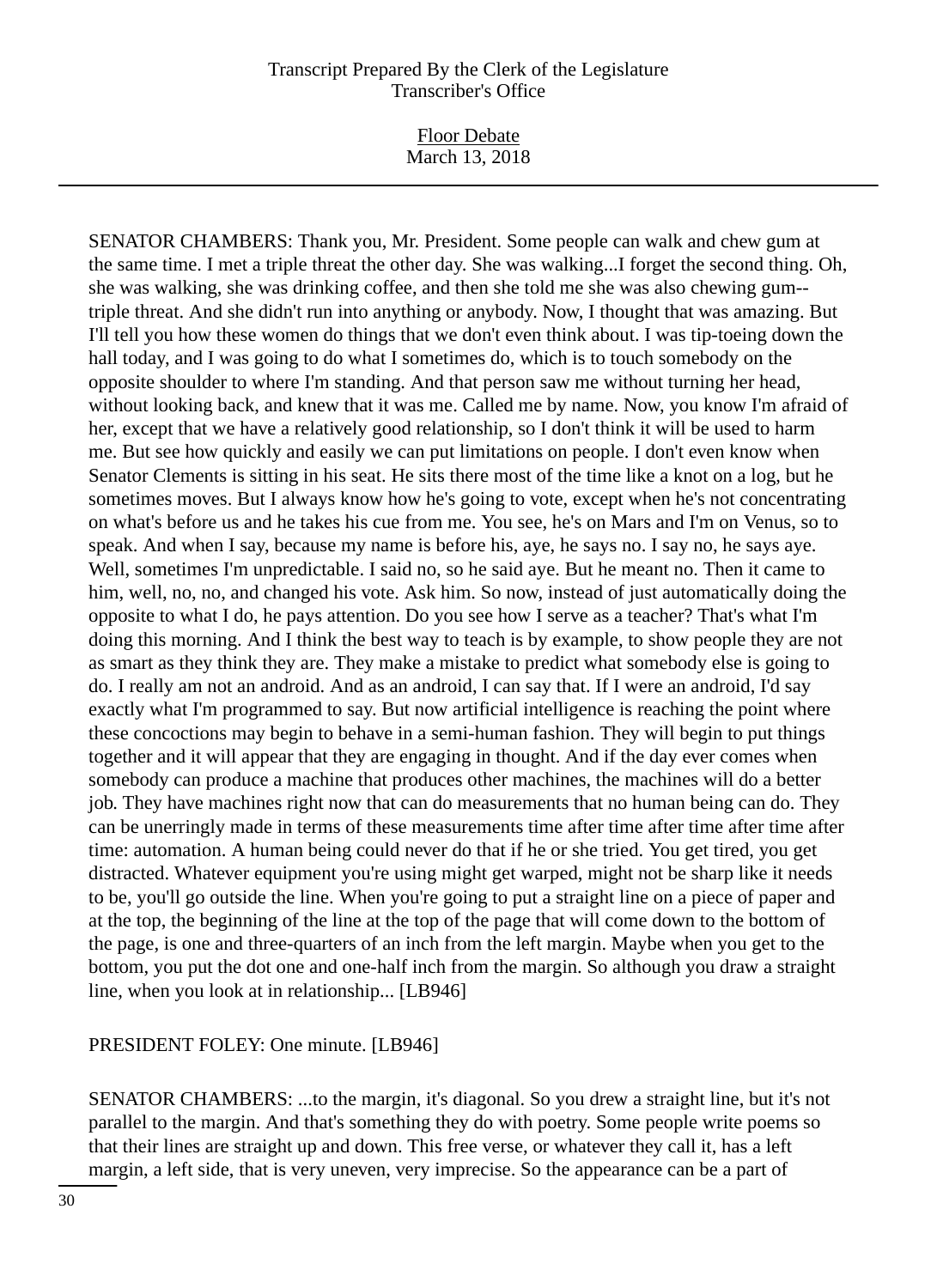| <b>Floor Debate</b> |  |
|---------------------|--|
| March 13, 2018      |  |

conveying the message that the words are designed to give when poetry is being written. So there are so many things we can learn if we just look at a piece of paper and see how the words are arranged, how the paragraphs are formed, whether or not there will be more than one subject in a paragraph. [LB946]

PRESIDENT FOLEY: Time, Senator. [LB946]

SENATOR CHAMBERS: Thank you, Mr. President. [LB946]

PRESIDENT FOLEY: Thank you, Senator Chambers. Senator Chambers, you're recognized for your third time. [LB946]

SENATOR CHAMBERS: Thank you, Mr. President. There was something that people are not aware of that just happened. I had not put my light on yet, but I was headed for it. And the presiding officer knew where I was going. See, I pay attention. And he was correct, because I was heading to put my light on. But in order that we do all things decently in order, I went ahead and put it on so that nobody would say Chambers was given an opportunity to speak when he hadn't even turned his light was on. Brothers and sisters, friends, enemies, and neutrals, guess what I'm going to do after I call for a call of the house and get a vote on my indefinitely postpone motion that will be voted down? I will tell you so you don't have to guess. I'm going to offer a reconsideration motion. And while that is being discussed by me alone, I'm going to be crafting some amendments. I've got two of them already. And the way I'm going to have to do it, even though AM1701 has been adopted, I have to draft my amendment and mention AM1701 so that it will be clear what the language is that I'm amending and where it can be found. And when I look at the existing language in AM1701, that is not amending anything in the statute, I see some things in the existing statute that I think should be amended. And you probably won't agree with me. I know that Senator Clements won't. I think he is probably constitutionally unable to agree with me on anything of consequence. But I'm going to have the opportunity to test that. Now, this is a serious question that I'd like to put to the Chairperson of the Appropriations Committee, if Senator Stinner will yield. [LB946]

PRESIDENT FOLEY: Senator Stinner, would you yield, please? [LB946]

SENATOR STINNER: Yes, I will. [LB946]

SENATOR CHAMBERS: Senator Stinner, not that I will try to kill this bill, we know this motion is not going to be adopted. Why...first of all, is this bill necessary? [LB946]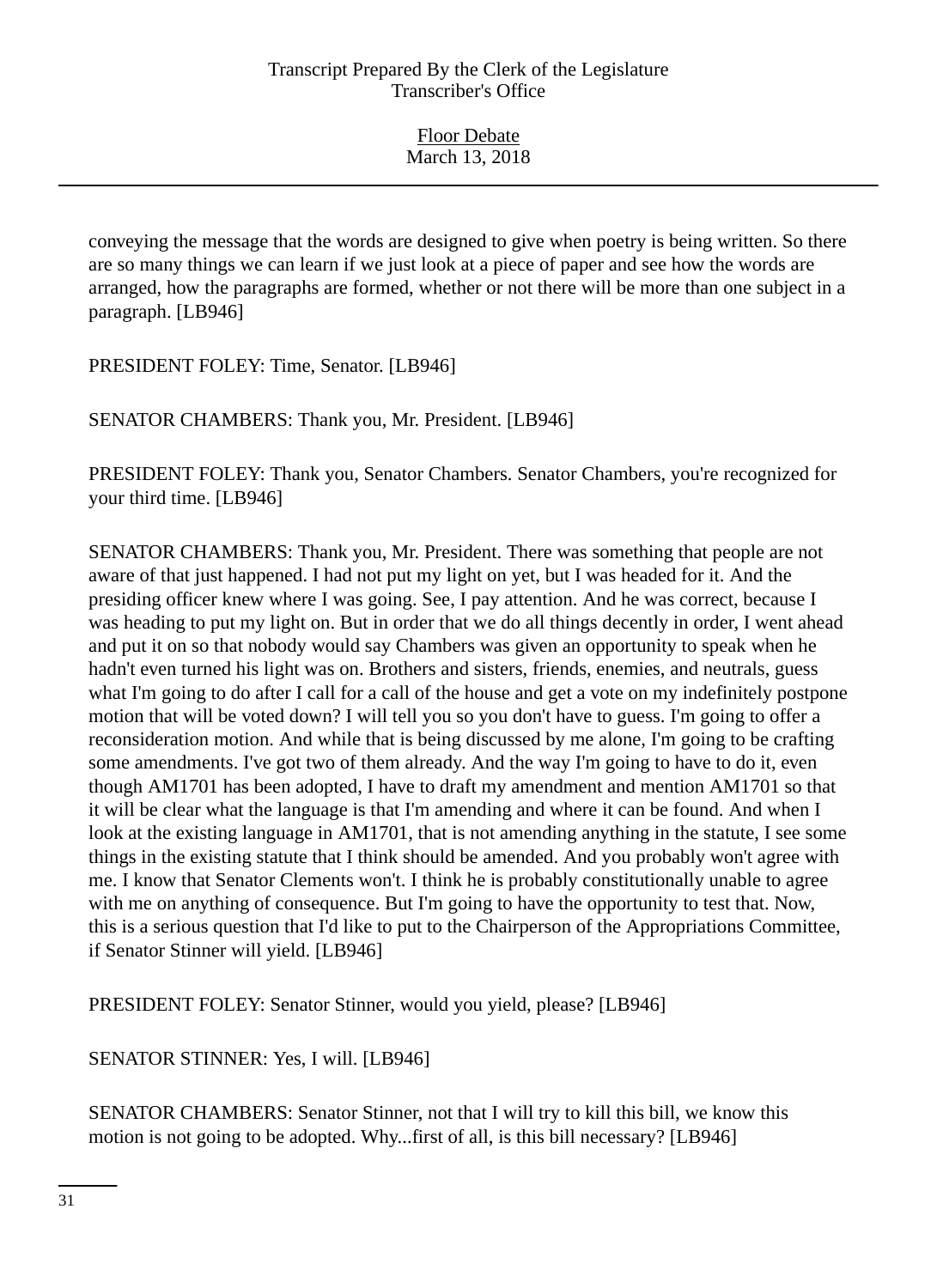SENATOR STINNER: It's necessary to get to the 2.5 percent minimum level to be maintained in our checking account in the General Funds, and it actually puts us to a level where we attain structural balance. And we do have to get to 3 percent next biennium. So this obviously is part of that puzzle. [LB946]

SENATOR CHAMBERS: This man to whom I am speaking anticipated where I was going. And instead of me taking it a step at a time, he went all the way to where my questioning would have taken us. And that is where I was going, Senator Stinner. Thank you for your response. Members of the Legislature, what Senator Stinner did with his answer was to indicate without saying it, we don't absolutely have to do this. The world will not end, the state will not fall. But there's a purpose to be achieved by this bill, and he stated what that purpose is. And in order to get from here to where that purpose will be realized, this bill that I'm hounding and harassing must be passed. You are going to pass it because, as I told you, I'm God's surrogate here, the world is not going to come to an end unless a joke has been played on me. [LB946]

PRESIDENT FOLEY: One minute. [LB946]

SENATOR CHAMBERS: So this bill will be moved across the board. It will be voted on. It will be passed. And the goal that Senator Stinner and his committee wanted to achieve will be achieved. But I don't necessarily think that is the ideal that we ought to be seeking when we consider these bills. It is necessary that the Revenue Committee complement, c-o-m-p-l-e-m-e-nt, the work of the Appropriations Committee. And that's what has been lacking all session. And I think it's too late to expect anything of consequence to occur. So all I'm doing is delaying the inevitable. But since we have to be here until 9:00 or later, there's no need to hurry. You can settle down, you can relax. You don't just take one breath, as Senator Pansing Brooks suggested, you can breathe... [LB946]

PRESIDENT FOLEY: Time, Senator. [LB946]

SENATOR CHAMBERS: Thank you, Mr. President. [LB946]

PRESIDENT FOLEY: Senator Chambers, you're recognized to close on your IPP motion. [LB946]

SENATOR CHAMBERS: Thank you, Mr. President. When it comes to my amendments, they are like the people who work for President Trump. The same thing applies to the people who work for him that applies to my amendments. And there's a song and there's a bass guitar, I think that's what it is, and it plays a refrain: (singing) And another one down and another one down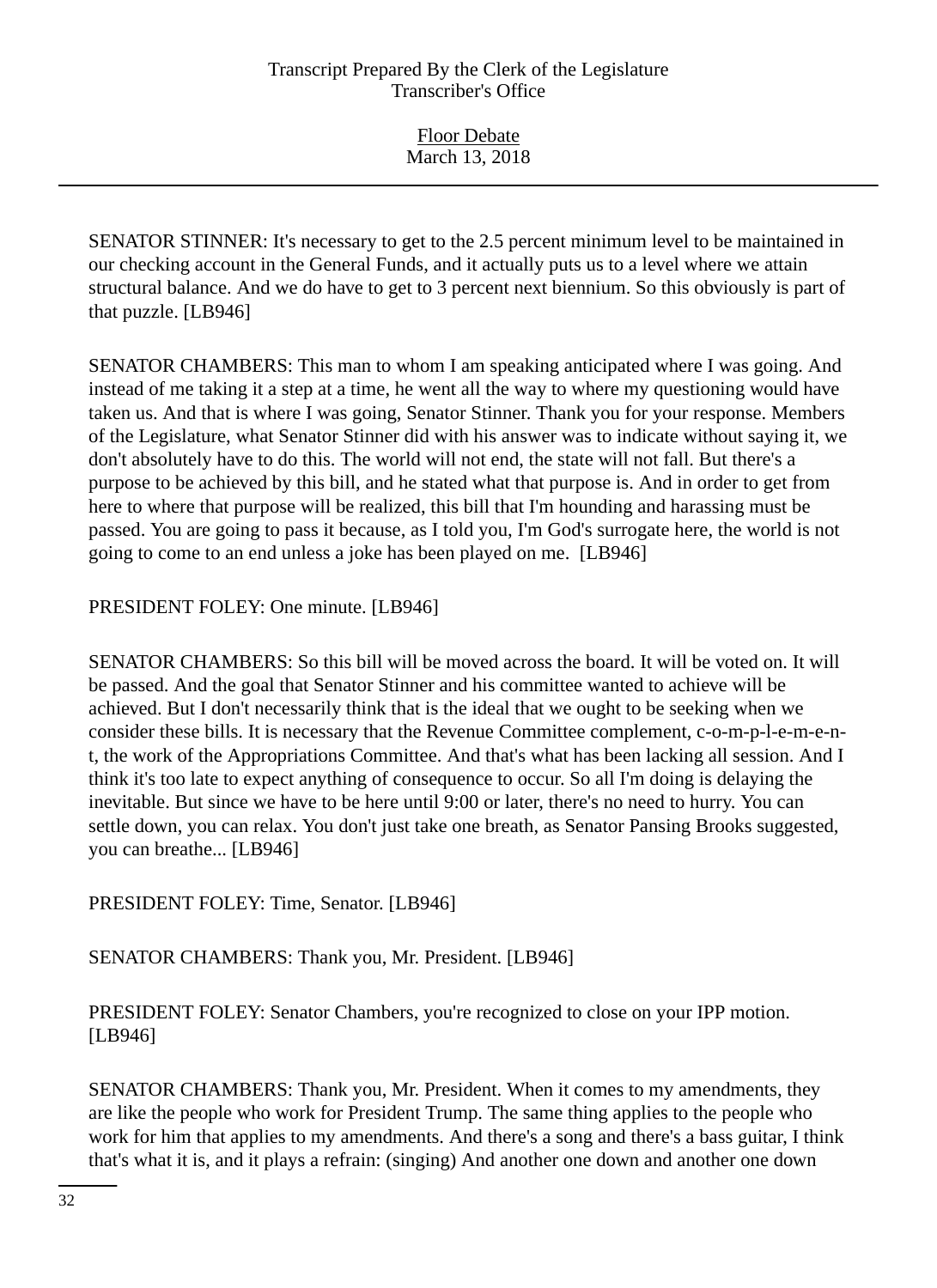Floor Debate March 13, 2018

and another one bites the dust. I'm going to get you too, another one bites the dust. See, that's what Trump was singing when Tillerson was over there going to Africa and other places, and talking and indicating that he's going to be here today, he's going to be here tomorrow, and the rest of the year. And Trump was just sitting there humming, he might have been playing it: I'm going to get you too. And what to our wondering ears and eyes should appear, but the announcement that Tillerson is gone. The President fired his Secretary of State and replaced him with the head of a spy agency. The head of the CIA is now the Secretary of State. Do you all pay any attention to what happens in government? How much confidence do you think other countries are going to have when they see that the man they had been talking to, making agreements, tentative agreements with, is gone? It means that all those things that they said and that he said mean nothing. And that is not the way to conduct international relationships. But when you have an erratic, unbalanced, unhinged psychopath in the White House, that's what happens. How much would you trust the head of the Russian spy agency? That's what Donald Trump did. He is like a child, but far more destructive than any child could be. Something pops into his nutty head and he says, that's what I will do, that's what I'm going...and then he does it. And everything is thrown out of kilter. My amendments are not going to be adopted, and I know it. But they give me the opportunity to digress and talk about things of the kind I just mentioned. Now, Senator Murante has been sitting on a resolution that I offered last session. Has not scheduled a hearing. Time ran out, so I'm going to draft that amendment, that resolution, and I'm going to offer it again this session. Then I'm going to make a motion to pull it from his committee. See, he sits on that committee and he thinks he controls everything. But he really doesn't because it doesn't matter to me. Do you think I really believe that these people in this Legislature would vote for my resolution that has to do with asking the people in Washington to consider the 25th Amendment to the U.S. Constitution as a way to remove somebody who's no longer capable of carrying out the responsibilities of the presidency without going through the two-step impeachment process, which would not be successful? But if you get rid of Trump then you've got Pence. But at least Pence has sense enough to recognize... [LB946]

# PRESIDENT FOLEY: One minute. [LB946]

SENATOR CHAMBERS: ...that this is not a children's game that's being played. This that is happening is for real. Since I'm closing, I won't be able to finish this time. But I can offer another motion, I could move to reconsider. But I don't know if that's what I'm going to do. But if I'm like Trump, yes, I do, I know what I'm going to do. I just don't want you to know that I know what I'm going to do. And you don't know what I'm going to do. So I'm going to cogitate for a moment. I think I will tell you all what. Now, there was a guy named Billy Joel. [LB946]

PRESIDENT FOLEY: Time, Senator. That's time, Senator. [LB946]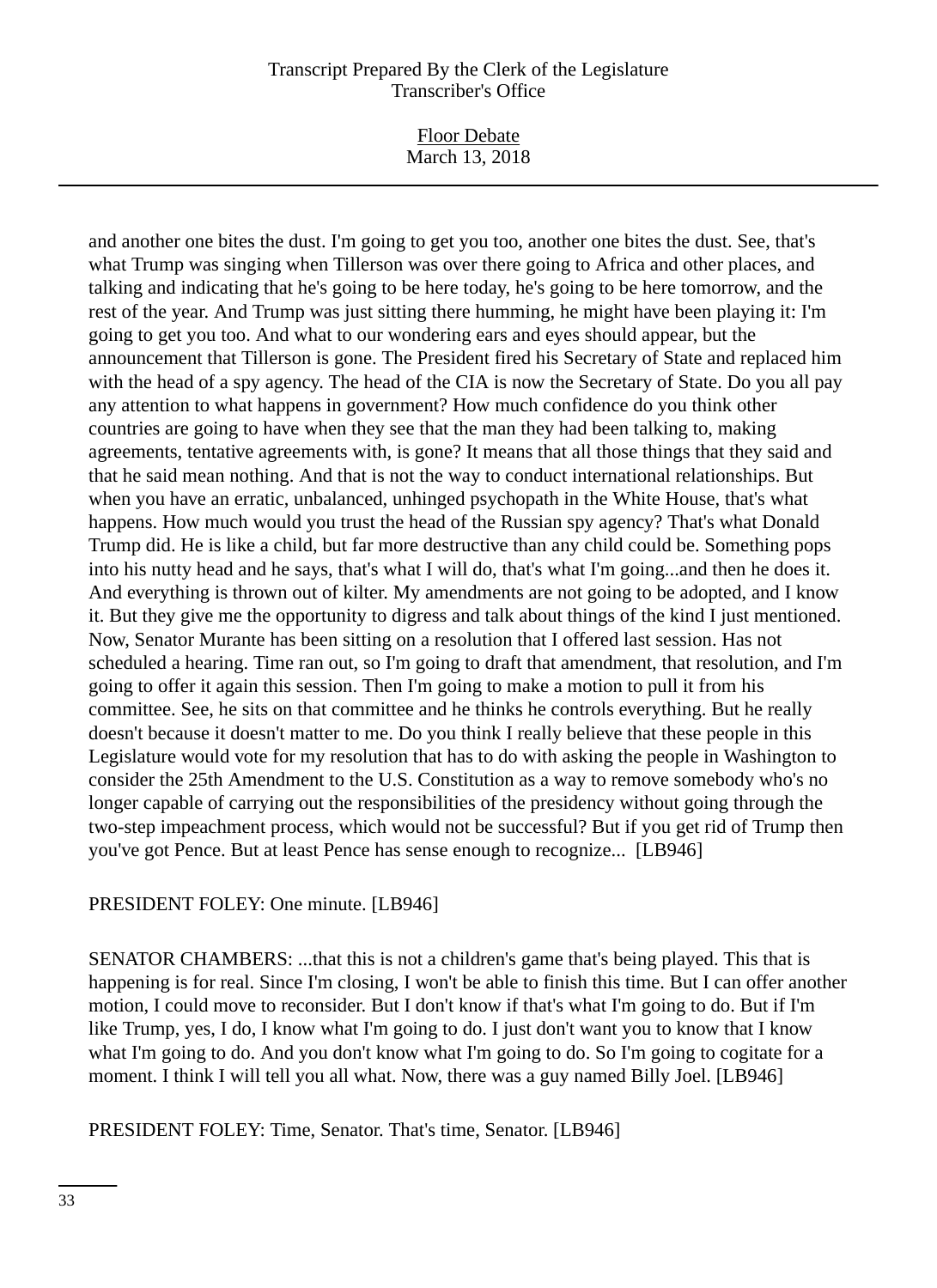SENATOR CHAMBERS: He said...thank you, Mr. President. [LB946]

PRESIDENT FOLEY: Thank you, Senator Chambers. (Visitors introduced.) Members, you heard the discussion on the IPP motion. The question before the body is the adoption of the motion. Those in favor vote aye; those opposed vote...Senator Chambers? [LB946]

SENATOR CHAMBERS: Roll call vote. [LB946]

PRESIDENT FOLEY: There has been a request to place the house under call. Shall the house go under call, yes or no? Record, please. [LB946]

CLERK: 12 ayes, 8 nays to place the house under call. [LB946]

PRESIDENT FOLEY: The house is under call. Senators, please return to your desks and check in. The house is under call. All unexcused personnel please leave the floor. The house is under call. Senators Geist and Riepe, please return to the floor and check in. The house is under call. We shall proceed. The question before the body is the adoption of the IPP motion. There has been a request for a roll call vote. Mr. Clerk. [LB946]

CLERK: (Roll call vote taken, Legislative Journal page 945.) 0 ayes, 43 nays. [LB946]

PRESIDENT FOLEY: The IPP motion is not adopted. I raise the call. Mr. Clerk. [LB946]

CLERK: Senator Chambers would move to reconsider that vote, Mr. President. [LB946]

PRESIDENT FOLEY: Senator Chambers, you're recognized to open on your reconsideration motion. [LB946]

SENATOR CHAMBERS: Thank you. Mr. President, members of the Legislature, I listen to how each one of you votes and I detect a bit of weariness in some of you. I don't know if you're tired of voting or if you're tired from voting, but I'm detecting that I'm making progress. I'm wearing you down. We're going to be here at least till 9:00 tonight. But I believe in being reasonable, Senator Linehan. You can carry on, I just want to know that I acknowledge. Members of the Legislature, I'm in a mood where I will bargain now. Who would like to represent the Legislature in bargaining with me? Well, I see no hands, so here's what I'm going to say. How many people would like to see me terminate, for now at least, what I'm doing? I'm going to make a deal with you. I see enough hands. You're tired of this. I'm going to take a vote on my reconsideration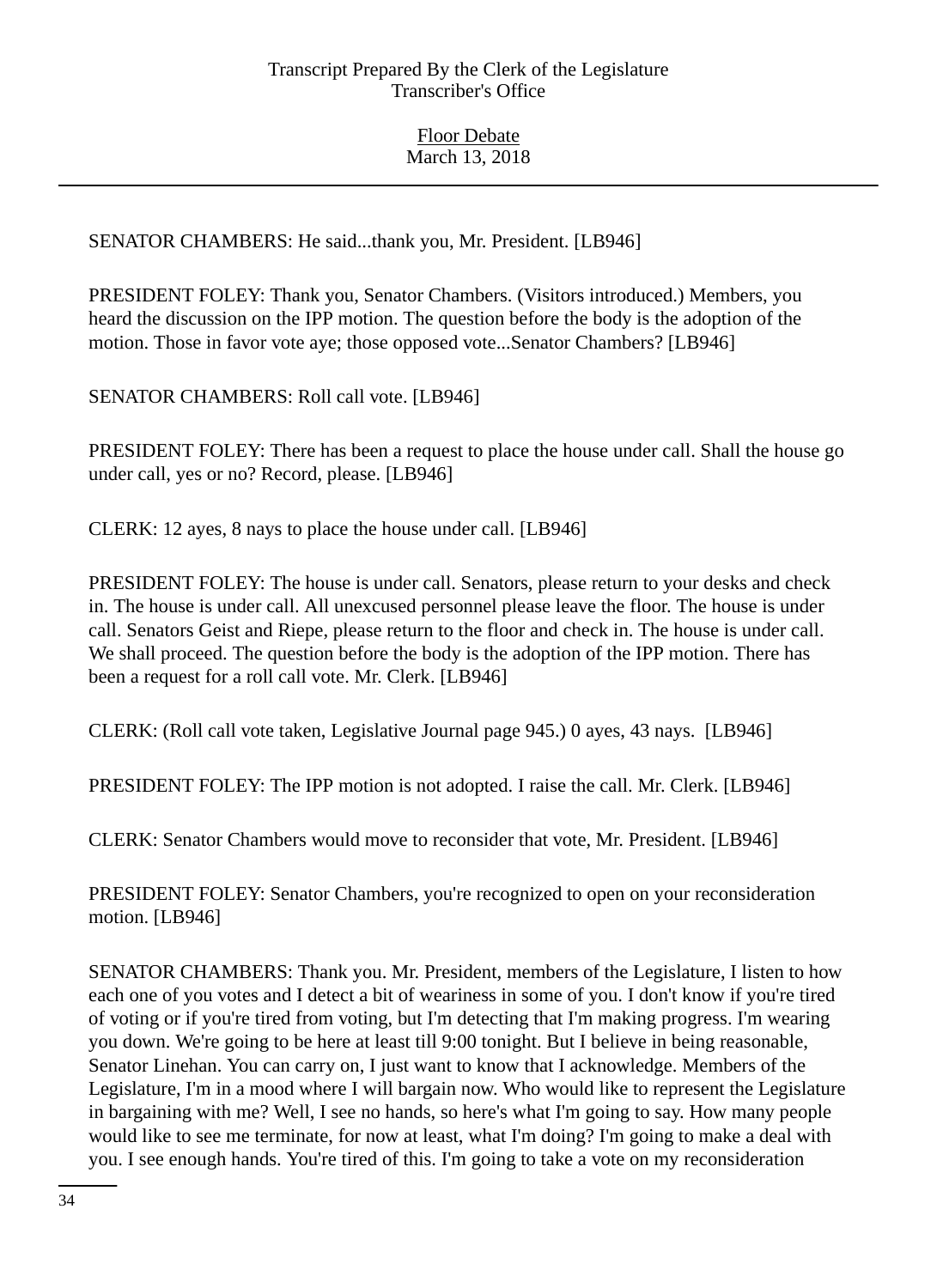Floor Debate March 13, 2018

motion. If I get 15 yes votes then I will stop this for the morning on this bill, if I get 15 yes votes. Now, greater love hath no person than this, that he or she gives his or her life for his or her friends. Are these your friends? Do you feel they are being worn down? Fifteen, are there fifteen? See, God was going to destroy a city and old Abraham wanted to bargain with God. He said, suppose there are 20? I'll spare it. Well, suppose 15? I'll spare it. Suppose there are 10? I'll spare it. Well, now that I have undertaken to bargain with you, don't become angry. Would you destroy it for the sake of there not being five? Well, God knows everything, but that didn't make any sense. He said, Abraham, say what you got on your mind. So Abraham said, if there are five people, will you spare the city? Well, God knows everything. He knew there wouldn't be five people. So he said, sure, Abraham, if five of your kind are in that city and they are righteous, I'll spare it. There were not. Abraham was sure there have got to be 5 people, just like I feel there's got to be 15 sane people in here. But Abraham was mistaken. Abraham thought there would be five, but there were just four. And we can say three-and-a-half because one of those was not going to be obedient. So the moment of truth came and the city had to be destroyed because with God the promise being made must be kept. They had to degrade women early on in the "Bibble." So God, knowing the way he built a woman, told them when you leave this city, don't look back. So when Lot and his two daughters and his wife were fleeing from the city because they had heard the early warning system, and they were moving as fast as their little legs would carry them. And God said, don't look back. They said, don't worry, it's all we can do to look forward and do what we are doing, which is running as fast as we can. God said again, don't look back. Knew what he was doing. He planted the seed in their mind. And guess what happened? The alpha woman looked back and she turned into a block of Morton iodized salt. Whoever heard such a crazy thing in your life? But that's an analogy, a metaphor. The Legislature can be spared the rest of the morning from what I'm doing if there are 15. If 15 votes support what I'm doing here for the morning, I will stop dead in my tracks and you can then move this bill and you can go to lunch and enjoy yourselves and prepare for what might be in store in the afternoon. But what Billy Joel said: Come on, Virginia, show me a sign. Send me a signal, I'll throw you a line. Show me a sign, and I've offered the line. I don't have anything more to say. And if nobody else does then I'm willing to take the vote. But that depends on whether other people want to speak. Thank you, Mr. President. [LB946]

PRESIDENT FOLEY: Thank you, Senator Chambers. Senator Schumacher. [LB946]

SENATOR SCHUMACHER: Thank you, Mr. President, members of the body. I'd like to cover two things in this five-minute period. One is the revenue growth presumptions that are in the budget. For a long, long time, 30 years, things projected out that there was roughly 5 percent growth per year, year over year. It would bounce up and it would bounce down with a few years above that line, a few year below the line. But that's kind of where the easy-going thing rolled. And you could kind of say, well, it's going to be 5 percent growth in our revenues. And we screwed around with the tax codes a little bit to make a little variation of that to bring it down,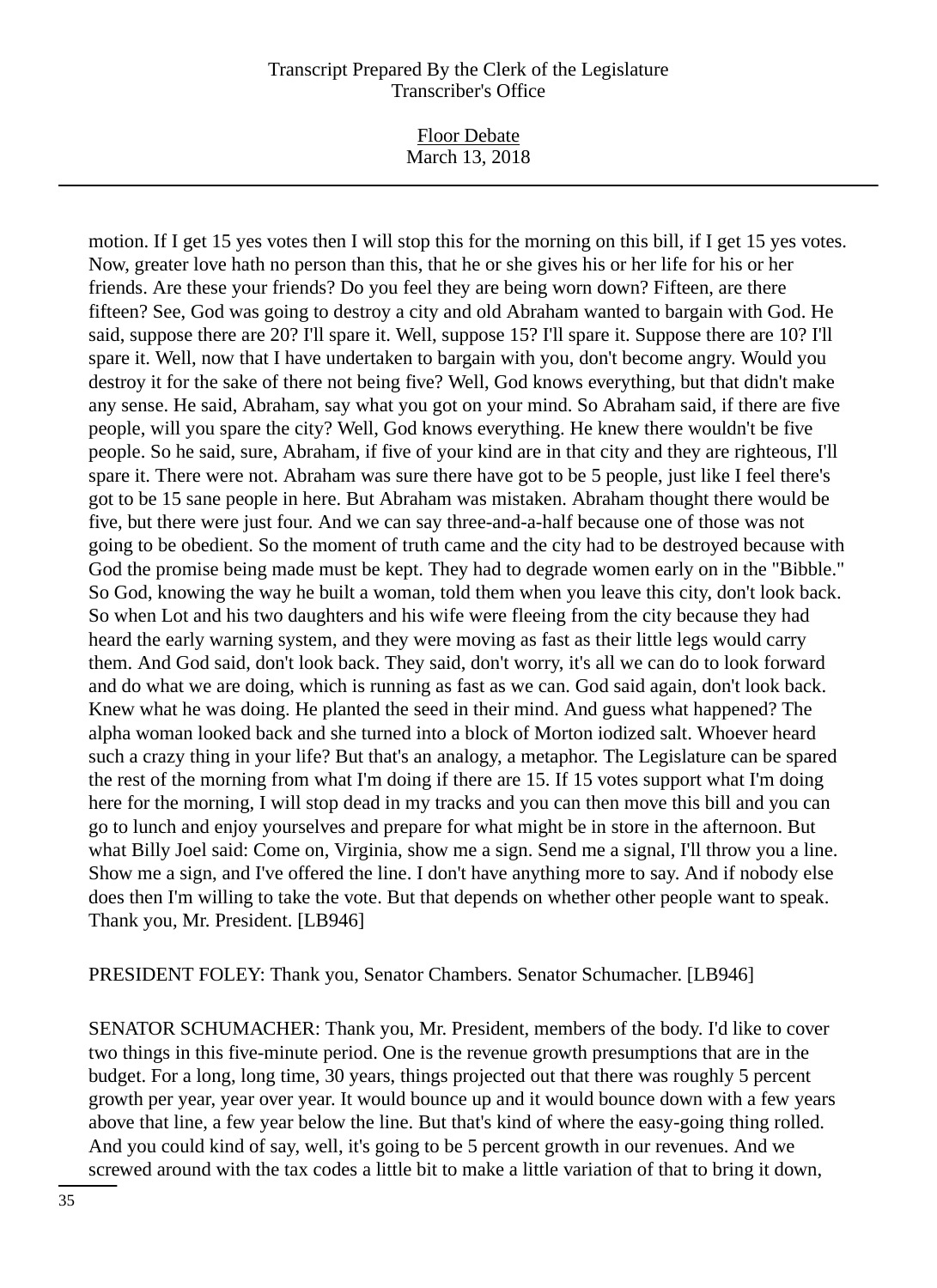Floor Debate March 13, 2018

because we indexed for inflation and things. But basically a good old rule of thumb number, we are going to do 5 percent a year and life is going to be good into eternity. That was at a time when a good portion of it we had double-digit inflation in the 1980s. It was a time when the baby boomers, instead of wanting to ride on the wagon, were hitching themselves up to the wagon and pulling. We had GDP, we had activity coming on-line. And we also had the same thing happening nationally. So we had some booster shots from that too. Then some bad things started to happen. Two thousand eight happened. The age of leverage began to disappear. We had to take over at a government level, the federal level, and federal government had been a bit of a Santa Claus, a bunch of bank debt in order to make the thing float. Baby boomers started to come offline. International competitions started to gear up as the Pacific Rim countries started gearing up their competitive potential. Lots of things happening. And one of them not happening was 5 percent revenue growth, because unless you raise taxes or you have a whole lot more activity, you can't get more money out of the tax system. And in fact, in that same period we cut taxes, according to Senator Hadley's numbers, about three-quarters of \$1 billion a year because that was going to make us really, really great. Now in the budget, if you look at it, the jumps across the line here, it jumps from 2017 to '18, to 2018 to '19 about 3.8 percent, then the next year about 4.79 percent, the next year after that about 6.5 percent. God, good times are here again. You know, play the band. Well, that's because there's this assumption of 4.5-5 percent year over year. If you believe that and you have a lousy 3 percent year, then some year pretty close down the line you must have a 6 percent or 7 percent year. Well, nobody in their right mind believes we're going to have that kind of revenue growth anymore. So all these numbers and all of those bottom lines that you see, and all the money we're going to have to flow into the rainy day fund and pay for the penitentiary, and the baby boomers, and the highways, and the whatnots, all of that is make-believe. We are in some serious, serious stuff here. And, yeah, the Appropriations Committee did the best they could, but this is not good. And the second thing, I'll probably run out of time, but I'll talk on later today, is running... [LB946]

# PRESIDENT FOLEY: One minute. [LB946]

# SENATOR SCHUMACHER: I'm out of time? [LB946]

# PRESIDENT FOLEY: No, one minute. [LB946]

SENATOR SCHUMACHER: Okay...is running government like a business. It's how we all want to run a business, right? When your business gets in trouble, what do you do? You tighten your belt. That's one thing. You try to accelerate your sales or your production to generate some more volume. That's another thing. In the short term you go see your banker, because you can borrow money in a business. You can't in government. Can't do her. When that rope hits, you're done, unless you want to raise taxes all of a sudden. There's another thing you do. It's called a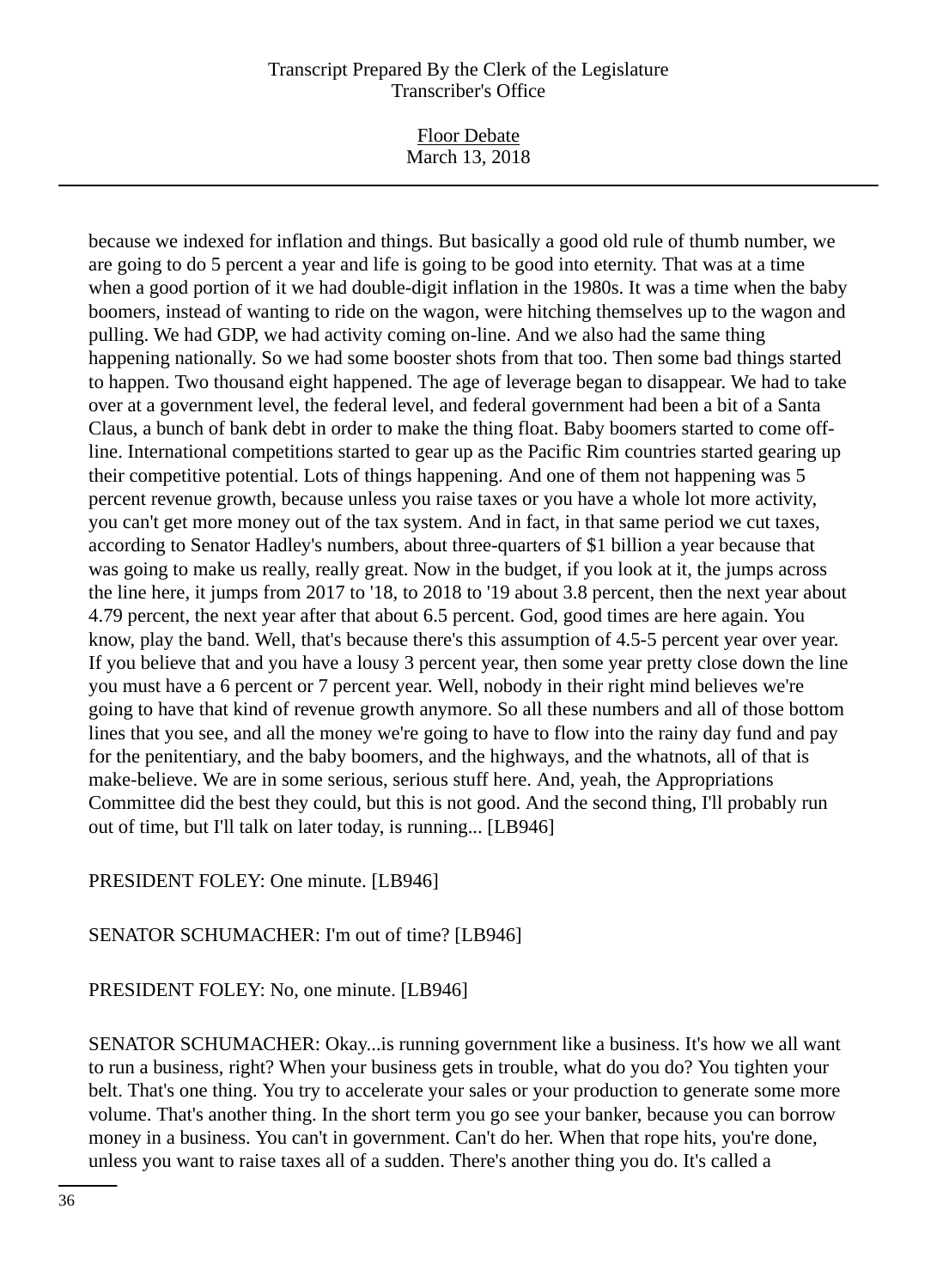corporate raid. And we'll talk about...more about corporate raids and how that's what's going on right here, and has been going on. And how this is going to be a terribly bad thing to unwind. Good luck. [LB946]

PRESIDENT FOLEY: Thank you, Senator Schumacher. Speaker Scheer. [LB946]

SPEAKER SCHEER: Thank you, Lieutenant Governor. Colleagues, I think what we have before us is a negotiated agreement. I don't believe that 15 is an unreasonable number to request, it moves us along. We make deals every day. I don't want any of us to be too generous. I think 15 is more than enough. But I would encourage, as we do our next roll call, that we watch those green numbers. And as we get to 15, we can go ahead and vote our consciences. But I think in the interest of moving along, I think this is a fair and reasonable agreement to reach this part of the morning. So I would encourage 14 of my fellow colleagues to vote in favor of this. The rest of you, obviously, vote against. Thank you very much. [LB946]

PRESIDENT FOLEY: Thank you, Mr. Speaker. Senator Stinner. [LB946]

SENATOR STINNER: Thank you, Mr. President. And thank you, Senator Schumacher, for your dissertation on where we are going and what that revenue does look like. But I will say this, just for the record, we're at about 8.2, 8.3 nominal growth right now. If you adjust it back for taxes about 2 percent, we're right on top of that 6.3 that we have in the book. The other thing I would like to take you to is page 14. And if you just look at the middle part of this thing, skip over some of that, but you've got the average, the average growth when you're above the average, the average revenue growth. And if you can see the above-average years, and there's 23 aboveaverage years, they have averaged 7.3 percent. Now, when you're below that, which is 13 years, you're at 1 percent in terms of growth. You know, I get what everybody is talking about. I get how nervous we are about projections. And I'm one that always tries to hedge my bet, and that's why I talk about the rainy day fund. But if you believe in business cycles, if you believe that we are in a recovery mode, we are in probably one of those up years. And right now it looks like, even though we can't predict what refunds are going to look like, it looks like that we will have decent revenue growth. I wouldn't say robust revenue growth. But I think we ought to be able to hit those projections. Just wanted to put that out there to kind of balance this conversation. I don't like hand-wringing. I'm an optimist and I try to stay optimistic and a positive thinker. But that's what this book tells us and that's really, historically, you reflect on it, you try to use those projections as best you can. So thank you. [LB946]

PRESIDENT FOLEY: Thank you, Senator Stinner. Senator Chambers, you're recognized to close on your reconsideration motion. He waives close and the question before the body is the adoption of the reconsideration motion. There has been a request to place the house under call.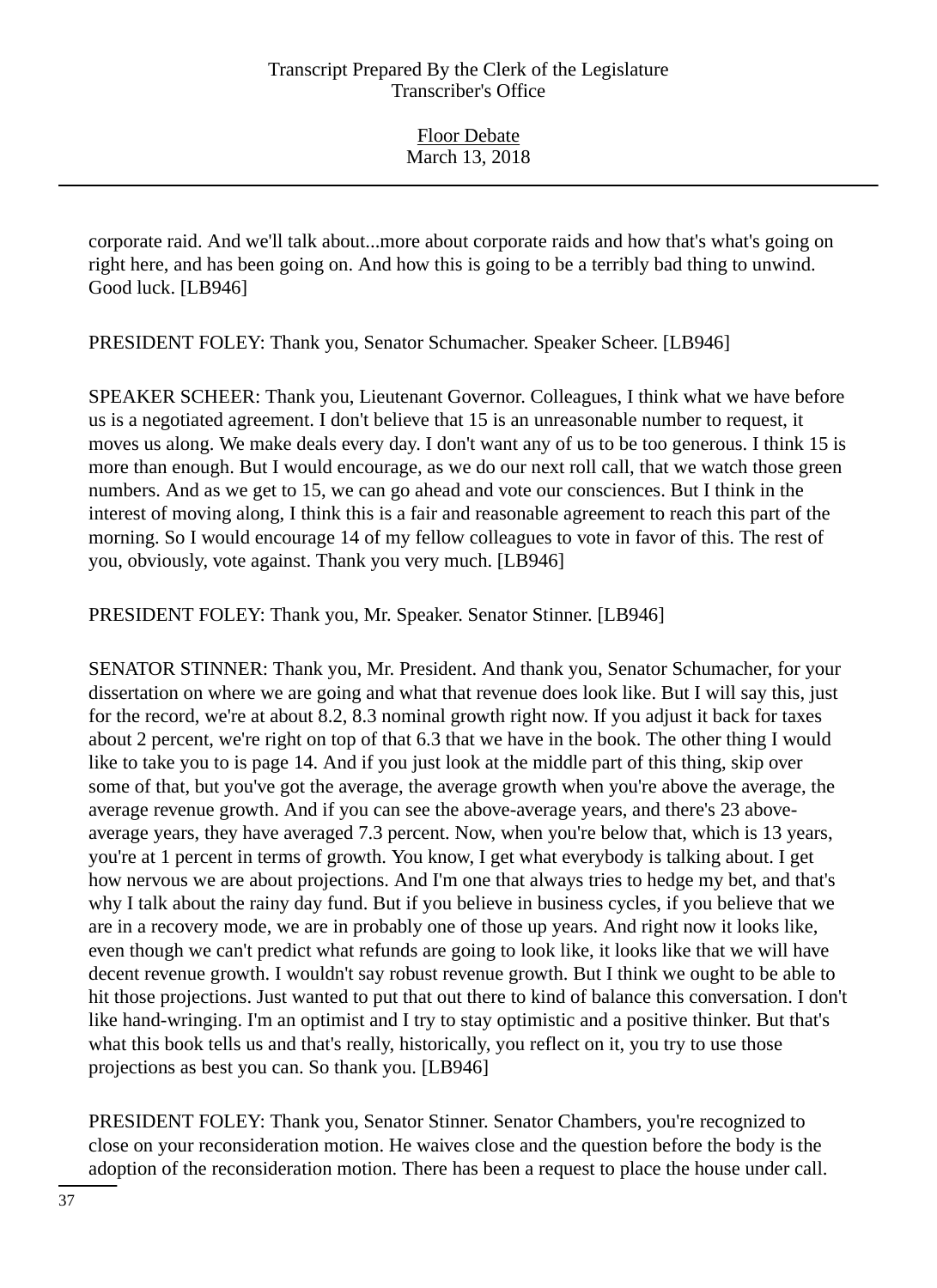Those in favor to place the house under call please vote aye; those opposed vote nay. Record, please. [LB946]

CLERK: 21 ayes, 2 nays to place the house under call. [LB946]

PRESIDENT FOLEY: Members, the house is under call. Please return to your desk and check in. The house is under call. Senator Kuehn, Vargas, Smith, Riepe, Friesen, Groene, please return to the floor and check in. Senator Vargas, would you check in. Senator Smith, please return to the floor. Mr. Speaker, we are waiting for Senator Smith. Would you like us to proceed? A roll call vote has been requested. The question before the body is the adoption of the reconsideration motion. Mr. Clerk, please call the roll. [LB946]

CLERK: (Roll call vote taken, Legislative Journal pages 945-946.) 16 ayes, 30 nays on the motion to reconsider. [LB946]

PRESIDENT FOLEY: The reconsideration motion is not adopted. I raise the call. Pending before the body is the advance of LB946. Senator Stinner, you're recognized to close on the advance of the bill. He waives closing. The question before the body is the advance of LB946. Those in favor vote aye; those opposed vote nay. Have you all voted who care to? There has been a request to place the house under call. Members, please...record, please. [LB946]

CLERK: 34 ayes, 9 ayes, Mr. President, on the advancement of the bill. [LB946]

PRESIDENT FOLEY: LB946 advances. Items for the record, please? [LB946]

CLERK: Mr. President, a new resolution, LR347, by Senator Brasch. It will be laid over. Senator Groene, an amendment LB776 to be printed. (Legislative Journal pages 946-950.) [LR347 LB776]

Senator Ebke would move to recess the body until 1:30 p.m.

PRESIDENT FOLEY: Members, you heard the motion to recess. Those in favor say aye. Those opposed say no. We are in recess.

RECESS

PRESIDENT FOLEY PRESIDING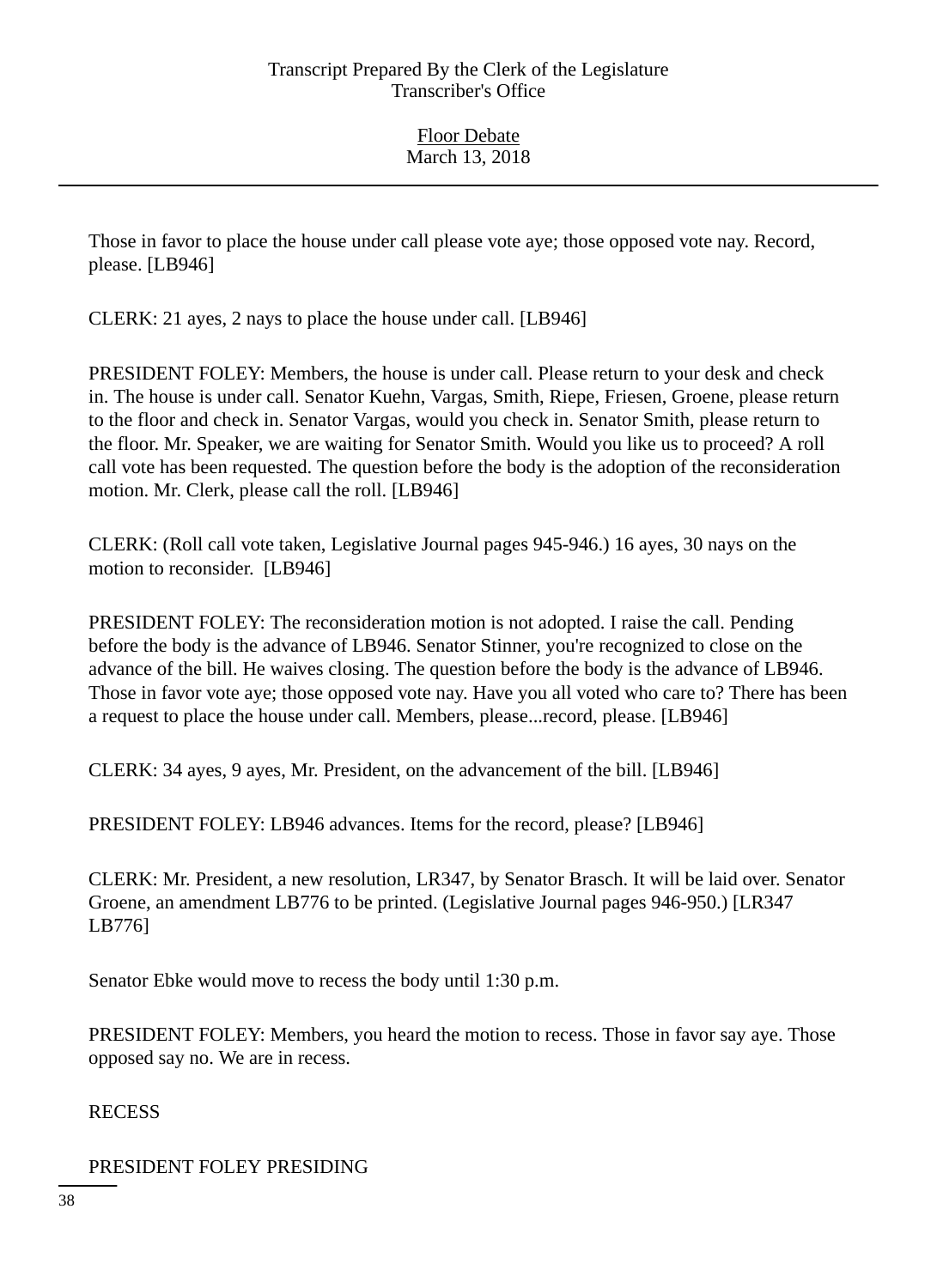PRESIDENT FOLEY: Good afternoon, ladies and gentlemen. Welcome to the George W. Norris Legislative Chamber. The afternoon session is about to reconvene. Senators, please record your presence. Roll call. Mr. Clerk, please record.

ASSISTANT CLERK: There is a quorum present, Mr. President.

PRESIDENT FOLEY: Thank you, Mr. Clerk. Do you have any items for the record?

ASSISTANT CLERK: Mr. President, one item: your Committee on Revenue reports LB1030 to General File. (Legislative Journal page 951.) [LB1030]

PRESIDENT FOLEY: Thank you, Mr. Clerk. We'll now proceed to the agenda. Next bill, please.

ASSISTANT CLERK: LB945, introduced by Speaker Scheer at the request for the Governor. (Read title.) The bill was introduced on January 10; referred to the Appropriations Committee. That committee placed the bill on General File with committee amendments. (AM1700, Legislative Journal page 895.) [LB945]

PRESIDENT FOLEY: Thank you, Mr. Clerk. Senator Stinner, you're recognized to open on LB945. [LB945]

SENATOR STINNER: Thank you, Mr. President. Members of the Legislature, this is step two, round two in a three-round fight, I guess is what I'd like to say right now, but step two in rebalancing our budget. LB945 introduced by the Speaker at the request of the Governor is part of the Governor's 2018 midbiennium budget adjustment recommendations. The bill, as introduced, authorizes and provides for fund transfers and changes certain fund transfer provisions. With your consent, Mr. President, I would request that we move to the committee amendment, AM1700. [LB945]

PRESIDENT FOLEY: Thank you, Senator Stinner. Please proceed with the introduction of the committee amendment. [LB945]

SENATOR STINNER: Thank you, Mr. President. The committee amendment becomes the bill. It also contains an emergency clause that will become operative once the bill is signed into law. The amendment contains the Appropriations Committee's recommendation for funds transfers, creation of funds, and changes governing the administration and use of those funds in those instances where statutory changes are necessary or desirable. Details of the committee's recommendations may be found in your yellow copy, Appropriations Committee budget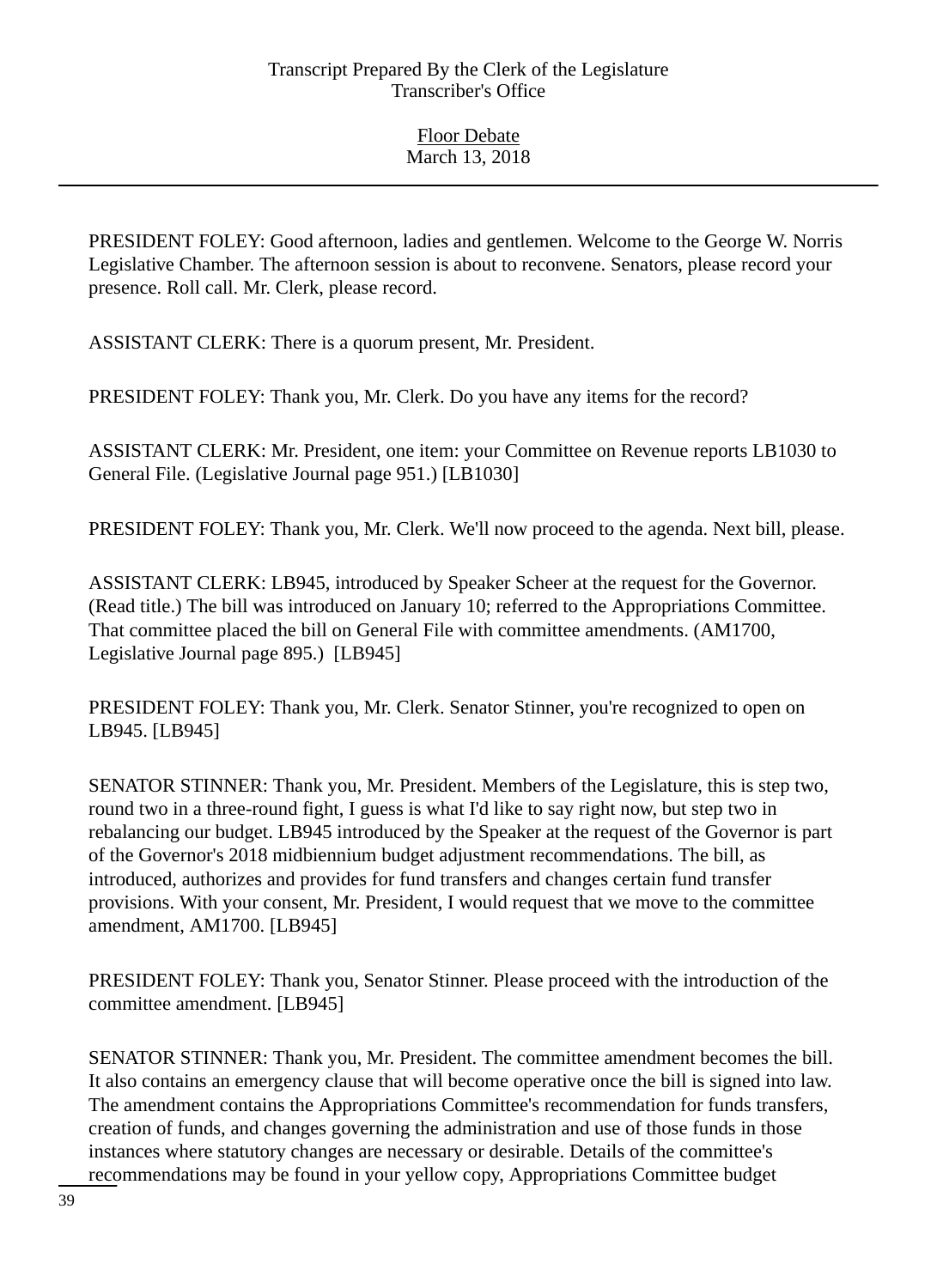Floor Debate March 13, 2018

proposal. For a list of transfers into the General Fund, including those transfers requiring statutory authorization in this bill, turn to pages 16 and 17 in the yellow copy of the committee's budget proposal. Transfers being authorized during this session may be found on page 17, toward the bottom of the table labeled General Fund transfers in 2018 Session. And I may add also that these funds are funds that we have determined to be sustainable and stable funds. They have a source of revenue that is at least equal to the expenditures or may be greater than the expenditures, so we are taking excess funds and leaving them at about a break even. The committee took certain actions, and I don't want to go through all the 29 or 30 different transactions, but the committee did do some of the changes. They reduced the transfers from Game and Parks from \$4.5 million to \$4 million. It was determined that Game and Parks had some emergency funding that they needed to have, so that was reduced accordingly. We transferred Nebraska Progress Loan Fund, which was actually in the Governor's recommendation to put into the General Fund. Upon review, we found out, yes, we could put it in the General Fund, but if they audited it, this was federal funds and it would go to the federal government. So a good place for that was to put it in the InternNE Cash Fund, which was an applicable transaction. We also transferred \$200,000 from Affordable Housing Fund to the Lead-Based Paint Hazard Control Cash Fund. We transferred \$125,000 and \$150,000 in the first year of the biennium and a second part of the biennium from the State Settlement Cash Fund to the Rural Practice Loan Repayment Assistance Fund. Water sustainability transfers were maintained at \$1.5 million and \$3,470,000. We did create the following funds. We did create the Nebraska Film Office Fund, although no funding was put in place. We did create the InternNE Cash Fund, and that basically is pulled out of the Job Training Fund, and it was done so, so that we could have better transparency and we could track what was happening with the intern program and hopefully have a way of determining how well-used that fund is. We also set up a Commission Promotional Cash Fund for Nebraska Tourism. There were dollars that were being netted as a practice against marketing expenses. That practice was changed. This fund was set up, and now the tourism funds can be used for tourism purposes. So that's basically the committee's action over and above what was presented to us by the Governor. And I would ask for your green vote on the committee amendment, AM1700, and for LB945 as amended. Thank you, Mr. President. [LB945]

PRESIDENT FOLEY: Thank you, Senator Stinner. Mr. Clerk. [LB945]

ASSISTANT CLERK: Mr. President, Senator Krist would move to amend the committee amendments with AM2288. (Legislative Journal page 912.) [LB945]

PRESIDENT FOLEY: I do not see Senator Krist on the floor. Is anyone authorized to carry that amendment for Senator Krist? If not we can pass over it and come back. Anything further on the bill, Mr. Clerk? Debate is now open on LB945 and the pending commitment amendments.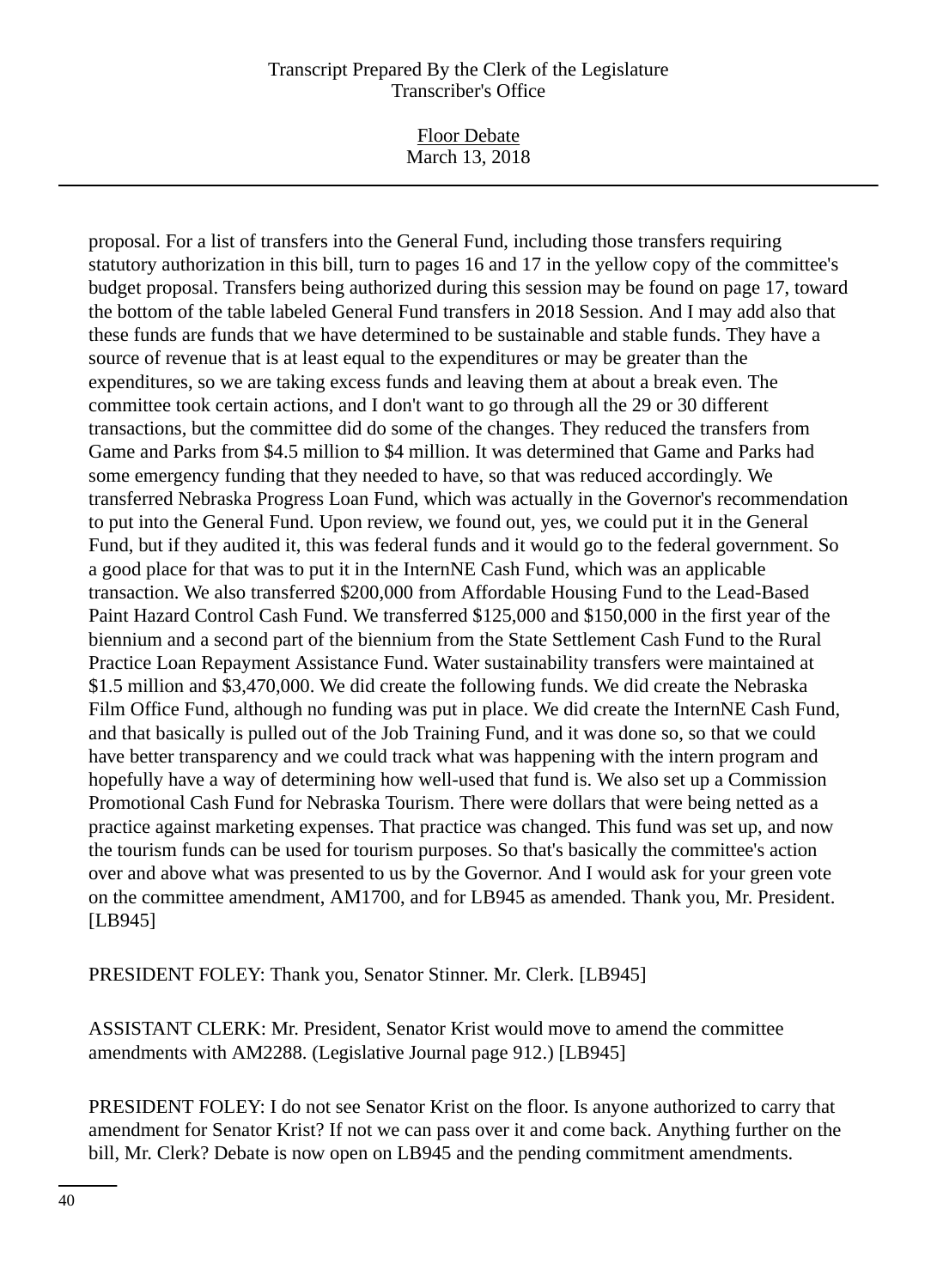Seeing no discussion, Senator Stinner, you're recognized to close on the committee amendment. [LB945]

SENATOR STINNER: I could probably handle Senator Krist's bill. He's adding \$50,000 to the Gamblers Fund...from the Gamblers Fund...to the Gamblers Fund, excuse me, Gamblers Anonymous Fund (sic--Compulsive Gamblers Assistance Fund). And I believe that you will see that amendment. It's AM2288, and he's adding \$50,000 to make it \$100,000 to Gamblers Anonymous Fund (sic--Compulsive Gamblers Assistance Fund). [LB945]

PRESIDENT FOLEY: Thank you, Senator Stinner. We'll post AM2288 for consideration. Senator Crawford. [LB945]

SENATOR CRAWFORD: Thank you, Mr. Lieutenant Governor. I wonder if Senator Stinner would rise...yield to a question. [LB945]

PRESIDENT FOLEY: Senator Stinner, would you yield, please? [LB945]

SENATOR STINNER: Yes. [LB945]

SENATOR CRAWFORD: Thank you, Senator Stinner. So you introduced Senator Krist's amendment. Is this an amendment that was discussed with you? Is this something that you have considered in the budget numbers as you've been working on the cash transfer part of the budget? [LB945]

SENATOR STINNER: It was discussed with me very briefly. I think Senator Krist would like to increase this fund to \$100,000 from \$50,000. I can't remember if it came to committee for hearing. But it is just a cash fund transfer. [LB945]

SENATOR CRAWFORD: It is a cash fund transfer. And the transfer comes from? Oh, here he comes now, so. [LB945]

SENATOR STINNER: It comes from the Charitable Gaming Operations Fund. [LB945]

SENATOR CRAWFORD: Into this... [LB945]

SENATOR STINNER: To the Compulsive Gamblers Assistance Fund. [LB945]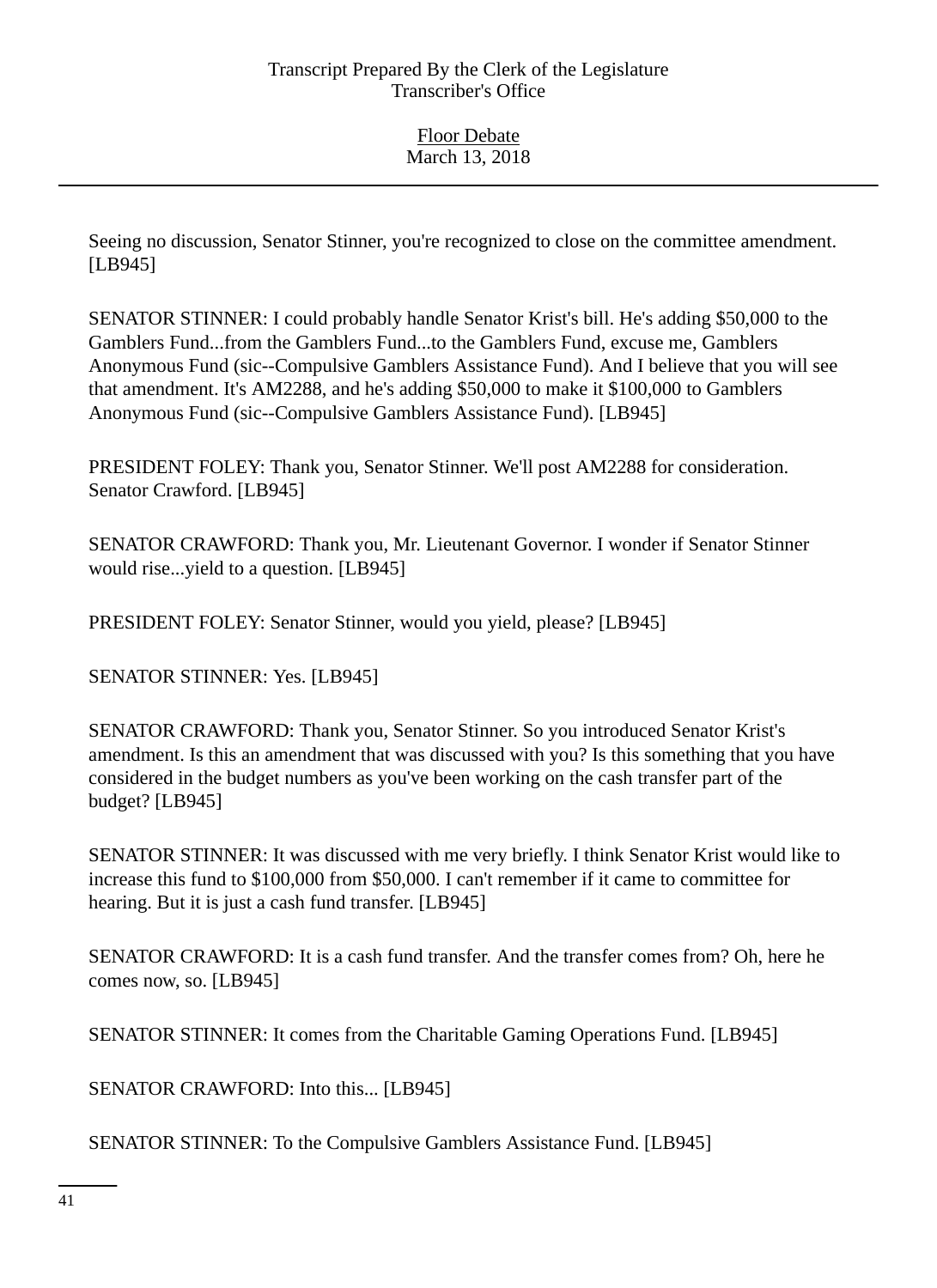SENATOR CRAWFORD: Okay. So it is money that is related to gambling that now is coming into this fund to further help people who are dealing with gambling addiction. Is that correct? [LB945]

SENATOR STINNER: Yes, that is correct. [LB945]

SENATOR CRAWFORD: Okay, great. Thank you. Thank you, Senator Stinner. I also rise in support. And it looks like Senator Krist is here, so he will probably tell us a little more about this amendment. It seems to me like an appropriate transfer, but I'll allow Senator Krist to also speak to it. I also rise in support of AM1700. I appreciate the attention that the Appropriations Committee gave to the importance of making sure our InternNE program is funded. It's critical. That's a critical program that really provides job-training opportunities for Nebraskans and encourages our college and high school students to work here in the state and have opportunities to be in our work force and hopefully continue to stay here and be a part of our work force. And so I appreciate their attention to making sure that we have that as a program in our state that has a sustainable future funding path. And that's going to be our continued issue as we move forward to make sure that this InternNE program is not only funded this next year, which we have an appropriate source of funding for it for next year, but that we are all working ahead to make sure that we have a sustainable funding program for InternNE in future years. Thank you, Mr. President. [LB945]

PRESIDENT FOLEY: Thank you, Senator Crawford. Senator Friesen. [LB945]

SENATOR FRIESEN: Thank you, Mr. Lieutenant Governor. Senator Stinner, would you yield to a question? [LB945]

PRESIDENT FOLEY: Senator Stinner, would you yield, please? [LB945]

SENATOR STINNER: Yes, I will. [LB945]

SENATOR FRIESEN: I was just reading through some of the transfers that are happening there, and one thing that you do create but it doesn't show any transfers of money is the Nebraska Film Office Fund. Is that funded with any money or you're just creating a fund? [LB945]

SENATOR STINNER: We are just creating a cash fund. And actually it...this is the film fund that you're talking, that I was talking about? I couldn't quite catch what you were saying. I'm sorry. [LB945]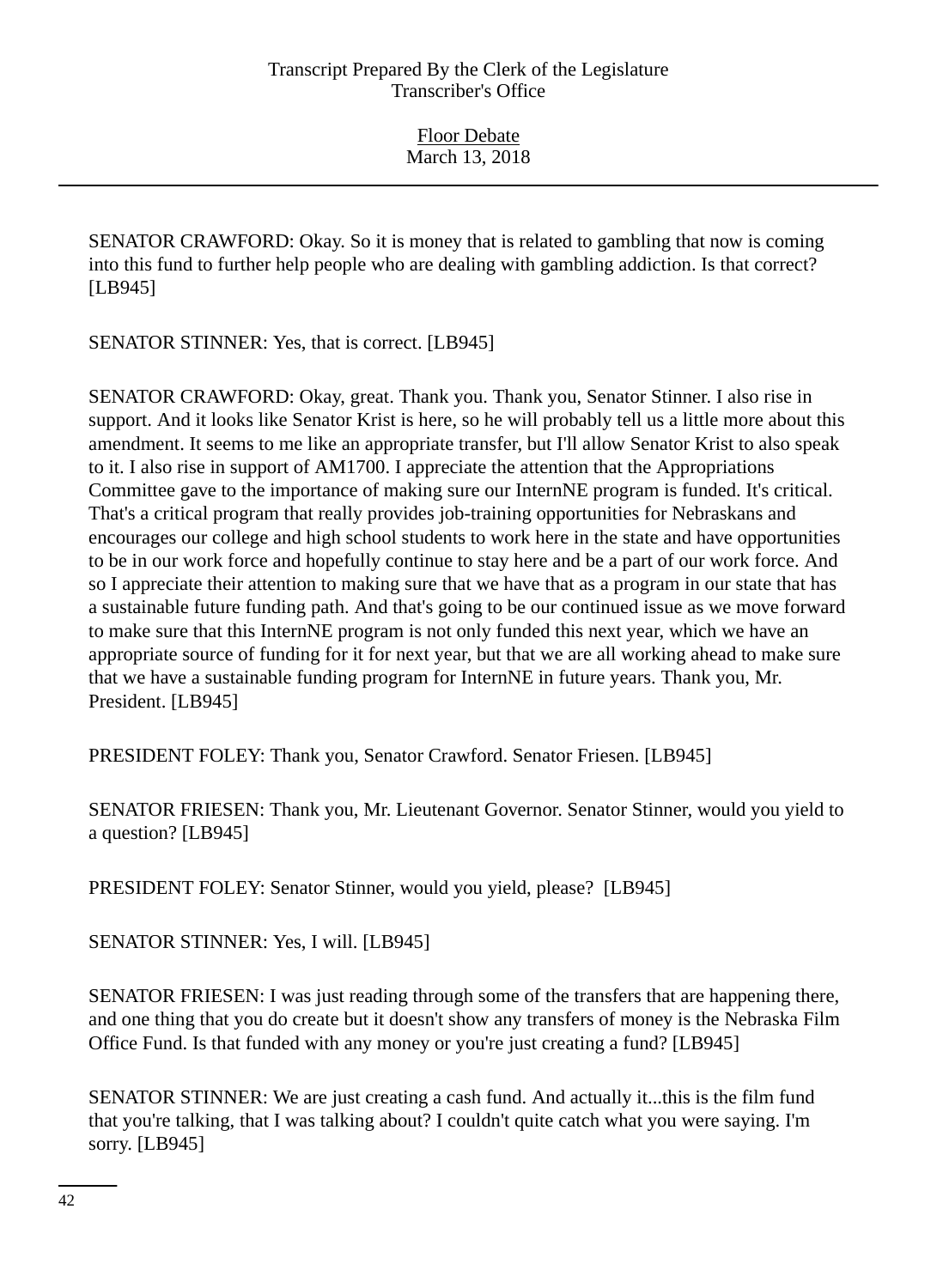SENATOR FRIESEN: I was just curious if you're putting money into a fund or if you're just creating a place...? [LB945]

SENATOR STINNER: It was just creating a fund. [LB945]

SENATOR FRIESEN: Okay. [LB945]

SENATOR STINNER: And, Senator, this is Senator Wishart's bill. Senator Wishart wanted to create a fund. She is going to create an LR and try to bring tourism together with all the other stakeholders that are related to the film industry to see if we can find some kind of funding that may be available for promoting film within the state of Nebraska. No funds were provided for it. [LB945]

SENATOR FRIESEN: Okay. Thank you, Senator Stinner. Again, as I look through here, we've done a lot of transferring money around. To me it seems like we are kind of digging ourselves a deeper hole all the time as we go forward not knowing what our revenue might be in the coming days or coming years. And it bothers me a little bit when we're doing these one-time transfers, funding our budget with money that we're sweeping out of accounts. We're doing the same thing as we did last year. It does cause me a little trouble. Would Senator Stinner yield to another question, please? [LB945]

PRESIDENT FOLEY: Senator Stinner. [LB945]

SENATOR STINNER: Yes, I will. [LB945]

SENATOR FRIESEN: So when we're sweeping money out of these cash funds, what kind of agreements have been made to back fill any of these funds in future years to make up for the money that we're taking? [LB945]

SENATOR STINNER: Well, as I tried to explain before, these funds are looked at as sustainable funds, so they do have a source of revenue that's coming in that's equal to or greater than the expenditures that they are appropriated. So they have increased many times in balances over a period of time. We take those excess funds. But like the insurance fund, the investment fund, those types of funds, they are a sustainable cash flow that we've utilized on a consistent basis at about \$50 million on a consistent basis to help us balance our budget. [LB945]

SENATOR FRIESEN: Okay. Are there any of those funds where we do not consistently do that and we are going to be expected to back fill them at some point in the future? [LB945]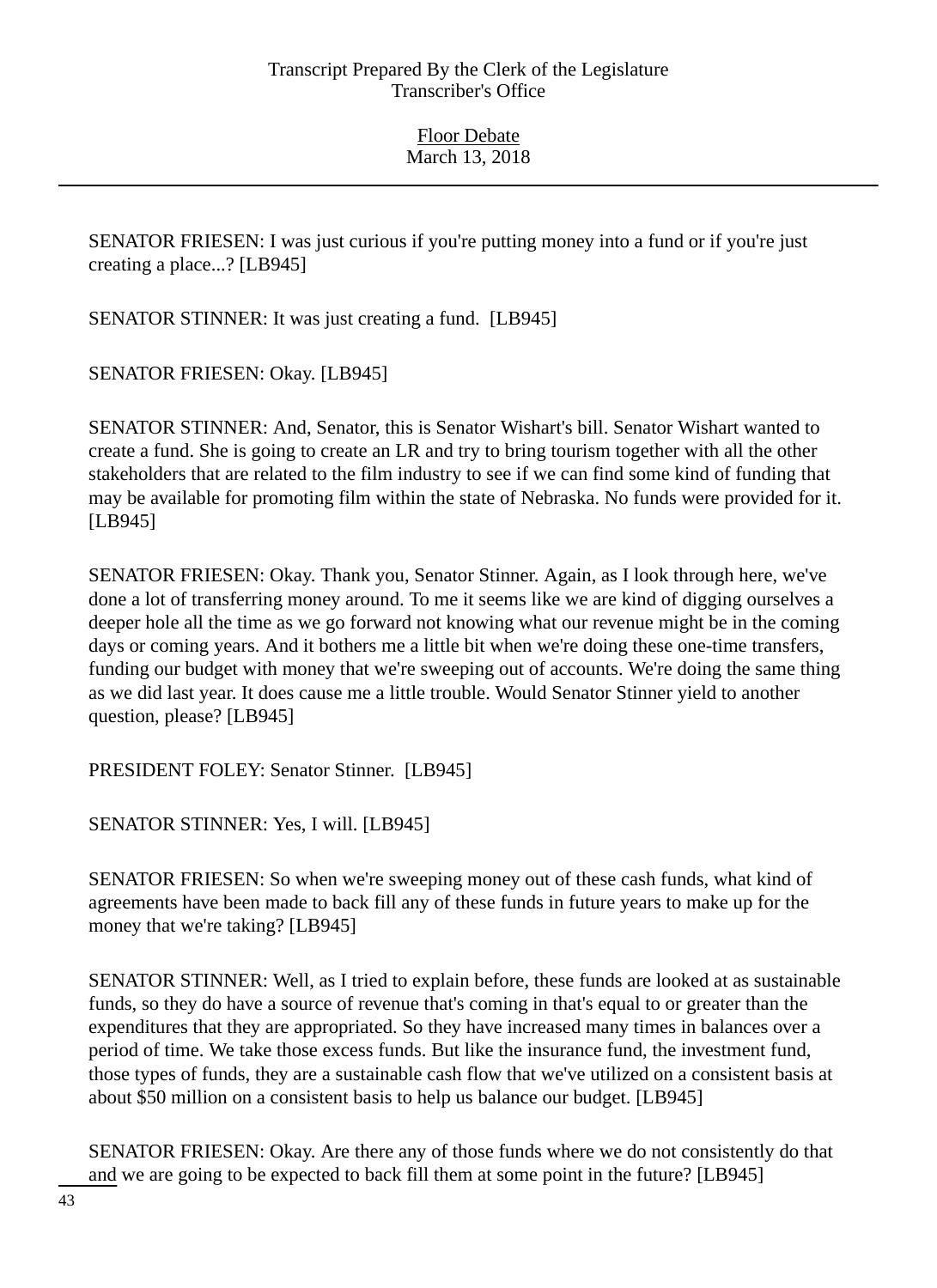SENATOR STINNER: Well, we believe that those funds are sustainable based on the fees that they're collecting, the assessments that they have, and they are greater than or equal to the expenditures. So we think they're sustainable. Is there something that happens to that cash flow? That's a little hard to predict. But we believe that in the funds that we've selected, the funds that the budget director has selected, and the Governor has selected, are sustainable and stable funds and can be swept. [LB945]

SENATOR FRIESEN: Okay. Thank you, Senator Stinner. Again, I look at the numbers. I look at what we're doing with the budget, and we do need to be aware of future years and the obligations we've created, and I do think it's something we need to watch... [LB945]

PRESIDENT FOLEY: One minute. [LB945]

SENATOR FRIESEN: ...and it will be something that I think we have to deal with in future years. Thank you, Mr. Lieutenant Governor. [LB945]

PRESIDENT FOLEY: Thank you, Senator Friesen and Senator Stinner. Senator Bolz. [LB945]

SENATOR BOLZ: Thank you, Mr. President. I turned my light on when we proceeded with the discussion on AM2208 (sic--2288). The question was, what is the purpose of the amendment and what was the process in having the conversation about this subject matter? As Senator Stinner articulated, it's a cash transfer; transfer from Charitable Gaming Operations to aid in the Gamblers Assistance Program. It is my understanding that there is demand for that aid, and it is also my understanding that Senator Krist had a bill that discussed this in another committee, so there has been an opportunity for public input. So I am in support of the amendment, and I will yield the remainder of the time to Senator Krist if he would like to discuss the amendment further. [LB945]

PRESIDENT FOLEY: Senator Krist, you've been yielded four minutes. [LB945]

SENATOR KRIST: Thank you for your courtesy, Senator Bolz. Thank you, Mr. President. Good afternoon, colleagues. Good afternoon, Nebraska. And first of all, I want to apologize for my tardiness. I didn't think Senator Stinner would be that concise on his introduction of the bill or appropriations. I thought I had a few more minutes. But again, I apologize for my tardiness. Don't be late to school, kids. Right? That's a lesson you learn. So charitable gaming and the changes that we've made in the recent years with this problem gambling funds has been substantial in the fact that...let me give you just a little bit of history. Back when we approved gambling in the state, we set aside certain funds going certain places. So the problem gambling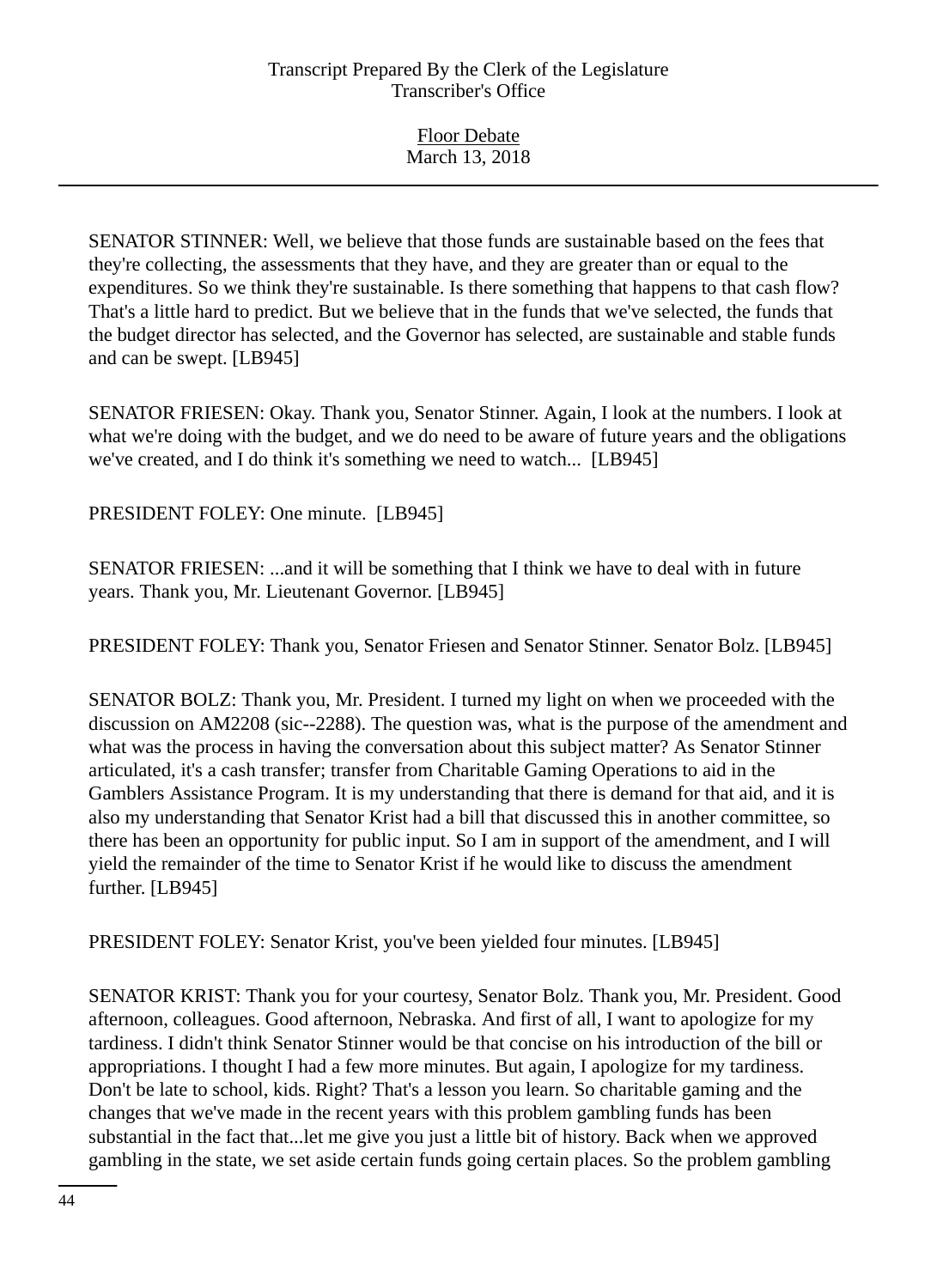Floor Debate March 13, 2018

fund was an amount of money that was being taken out of our charitable gaming revenues, okay, which is to Senator Friesen's question, a sustainable fund that has grown over the years and they have never used the corpus as it has grown into what its grown into today. It started out being \$50,000 20 years ago. It is still \$50,000. The folks who deal with the gambling issues across the state demonstrated to us, to me, to most of you--they that came to talk to you--and they told you that the funds that they were getting were not sustainable in terms of their services and the growing demand on their services as they go forward. We did hear in General Affairs positive proponents that came in and laid out some groundwork. We had an active discussion with Senator Blood who made sure that we were doing everything we could do to be as efficient and effective. We had discourse with the folks, David Geier and his folks with the Gamblers Assistance Program, and this is simply a transfer from that fund to make sure that they have adequate funds to move forward. Now, I will say in caveat at this point, the initial ask in terms of what they wanted to do was establish a \$500,000 transfer that the Secretary...or the Treasurer would transfer \$500,000, which they felt would start building up their own cash fund to a point that they would never have to come back to the Legislature again. Given the current situation and our budgetary concerns, I think that's unrealistic at this time. And I thank Senator Stinner and the Appropriations Committee for allowing me to have the discussion about AM2288, because essentially it just adds \$50,000 to the existing \$50,000 from that fund, which again is a sustainable fund. This will have to be, obviously, a discussion that you'll have to have in the Legislature for years to come, because adequately funding...the ramifications, unintended consequences of gambling and the increase in gambling in the state... [LB945]

PRESIDENT FOLEY: One minute. [LB945]

SENATOR KRIST: ...is something that we obviously should look at very closely moving forward. With that, thank you, Senator Bolz, for your courtesy. And again, I apologize for my tardiness. Thank you, colleagues. I'd like a green vote on AM2288. [LB945]

PRESIDENT FOLEY: Thank you, Senator Krist. Senator Krist, you're actually next in the queue if you care to use additional time. [LB945]

SENATOR KRIST: I think I'm good for right now, thank you, sir. [LB945]

PRESIDENT FOLEY: Thank you, Senator Krist. Senator Schumacher. [LB945]

SENATOR SCHUMACHER: Thank you, Mr. President, members of the body. Would Senator Stinner yield to a question? [LB945]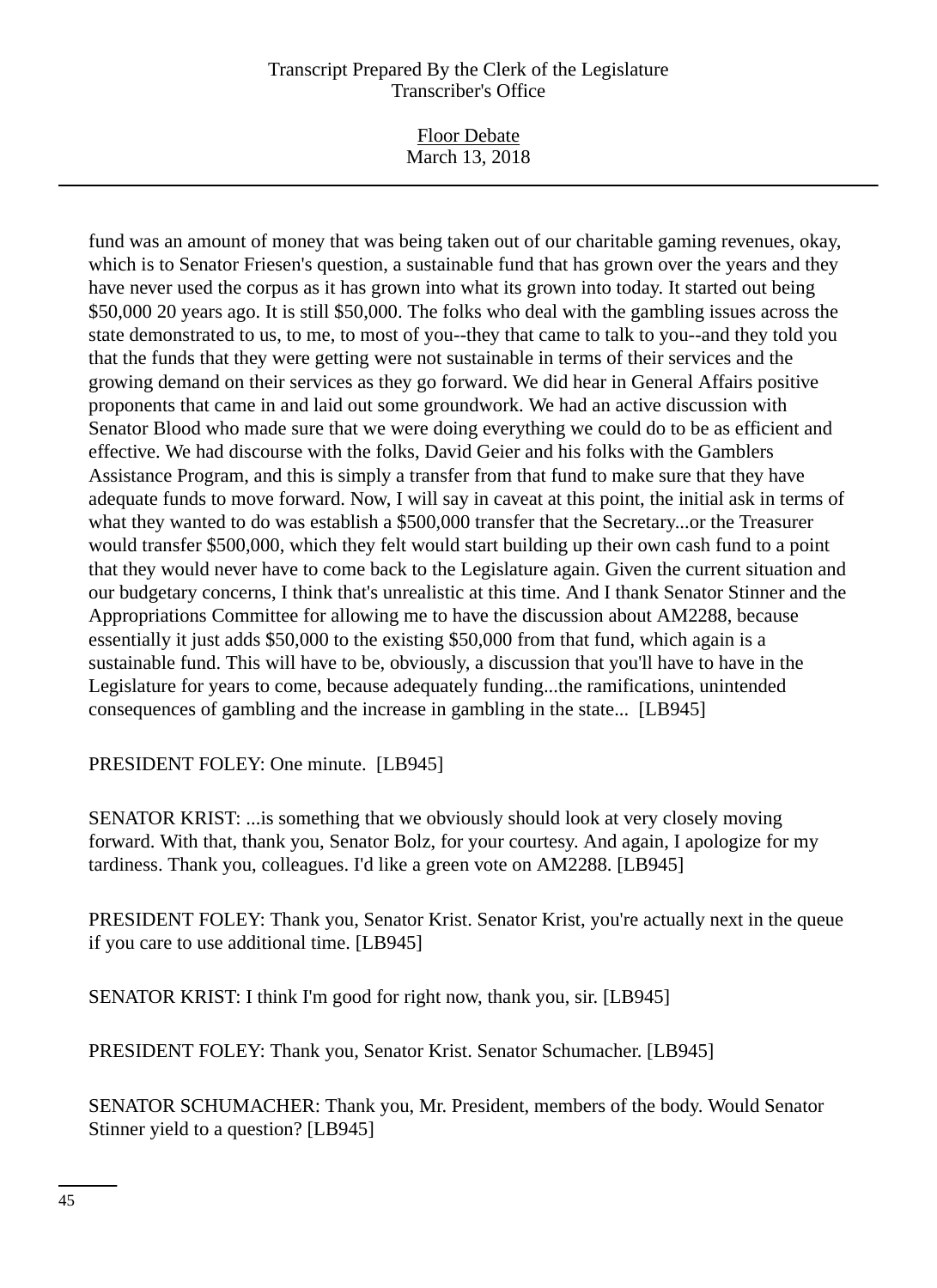PRESIDENT FOLEY: Senator Stinner, would you yield, please? [LB945]

SENATOR STINNER: Yes, I will. [LB945]

SENATOR SCHUMACHER: Senator Stinner, these funds that we are confiscating here to make things float, do we set those in the Legislature or does the administrative agency set those funds? [LB945]

SENATOR STINNER: Do we... [LB945]

SENATOR SCHUMACHER: Set the income? So when the...like for example, one of the things that we're pulling money out is the Securities Act Cash Fund. That looks like one of the big ones. Okay. Is that a fee that we assess by some law here per securities licenses, or is it something that the Banking Department sets? [LB945]

SENATOR STINNER: I think some are set in law and then some may be fees or assessments set by the actual agency. It depends on what we're talking about. [LB945]

SENATOR SCHUMACHER: Okay. Thank you, Senator Stinner. You see what we're doing when we're raiding these funds? These...many of them, not all, Senator Stinner is correct, were set up in order to fund some type of regulatory mechanism. The Banking Department has to regulate securities issues and all kinds of things under our Securities Act, and we want to make sure that they have the money to regulate them. So we've granted authority for a fee to be collected from whoever is being regulated, if you issue stock or something like that and have to go through that process. And to the extent we've given that to the administrative agency, the legitimate authority to regulate a fee up or down to meet its needs, and then the agency acts prudently and builds up a little cushion just in case there's a bad year or something, and maybe even overtaxes, we raid that fund. And in doing so, we prevent the administrative agency from building up a fund or from reducing it if they're bringing in too much money and they have excess left over. So in effect, each one of these raids is a...where we're preventing a reduction of the fund in response to the assignment we've given them is a tax increase. And there's no two ways about it, it's a tax increase. We are causing the administrative agency to continue to levy at a higher level than it would otherwise were it allowed to float in response to the demands and the duties we assign it. We may think it's a free lunch on the backs of these various things in this long list that we have, but it's not. And then you begin to ask your question, well, if we're going to increase taxes this way so we can pretend we're not, then would it not be more logical to do something straight and clear that everybody understood how we were getting into their pockets? We've never really seriously considered things like Senator Briese has in his bill for a whole number of different taxes because, by gosh, they're a new tax. But in our own little clever way, these raids are not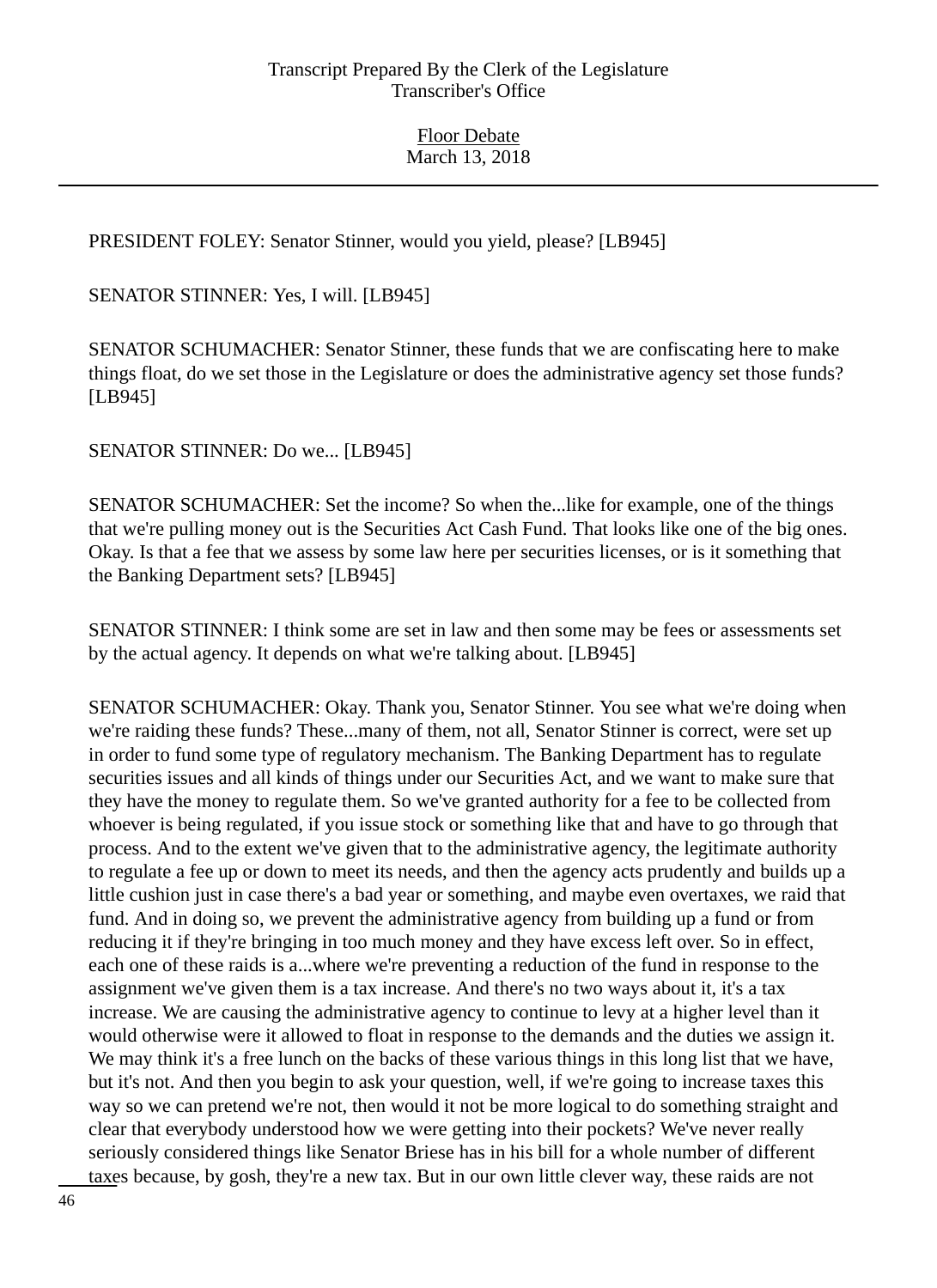Floor Debate March 13, 2018

free money. They are a way that we can get a tax assessed under the label of fee against somebody and preventing the reduction of those fees. There's a lot of money here, and we've taken all that reserve that has been built up, and we've grabbed every nickel of it. Sure, we're going to do this. We have no alternative. Sure, you're going to do this. You'll have no alternative. And to a certain extent, what we're doing today... [LB945]

PRESIDENT FOLEY: One minute. [LB945]

SENATOR SCHUMACHER: ...is we're among the orchestra on the Titanic. We're blowing in the tuba. We're pounding on the drums. We're playing the music. We're pretending that it's going to be a great dance, and we know what's going to happen. So I wanted to point that out. What we're really doing is causing these agencies to impose a tax that we can grab and run into the General Fund to try to keep ourselves afloat for just a little bit longer. Thank you. [LB945]

PRESIDENT FOLEY: Thank you, Senator Schumacher. Senator Wayne. [LB945]

SENATOR WAYNE: Thank you, Mr. President. I rise in today, I'm supporting...I'm not sure if I'm supporting the amendment, because it is in our committee and that we have not voted it out, so I have to talk through how that works and I'm going to talk to Senator Krist off the mike about that. But the reason I'm rising today is because there's a lot of faces in here that I don't always get to see when we're talking about budget or anything, really, for that matter. And so I just want to take a step back and say every year we pass a budget...well, first, I was in court this morning. I got on the interstate about 9:00 and I started listening to the debate, and it got a little heated, a little emotional. And what I want all my colleagues to understand, that Senator Erdman is not wrong, Senator Morfeld is not wrong, Senator Schumacher is not wrong. We continue to put a band-aid on our infrastructure problem with passing budgets, passing band-aids here and there, passing a new tax break or a new tax increase. We haven't done that yet. But we have an infrastructure problem. I just want everybody to think about population. Nebraska as a state reached 1 million people in 1890. Over 130 years later, 120 years later, we haven't even broke another million. We have 93 counties. We have over 256 school districts, all which have a superintendent and assistant superintendent, all which have multiple principals. We have county officials. We have many people in our judicial branch, court reporters, bailiffs, who don't work for a judicial branch but, rather, work through a local county. We have an infrastructure problem. So when the debate gets upset and gets a little emotional, it's because we represent different constituents where that infrastructure problem is affecting their daily life. If Medicaid expansion were to pass, my district would jump for joy. So I support that. But I also have a lot of historic Florence areas where they're on retired living, retired Social Security, and they are truly renting their house now from the government. Because when they had a mortgage, it was actually less than what they're paying now in property taxes many years ago. So if we want to...and this isn't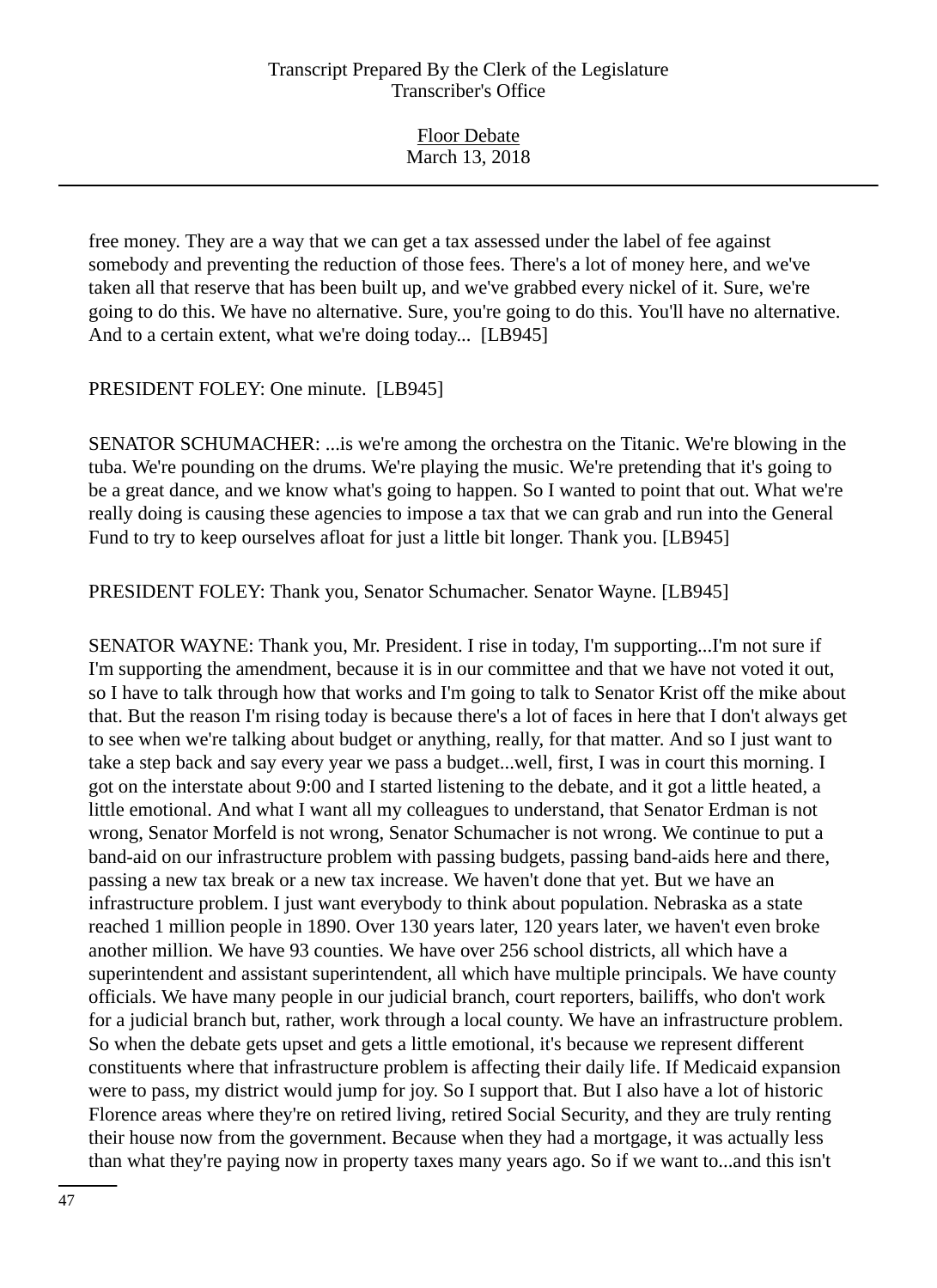Floor Debate March 13, 2018

the time in the budget, but I have to stress our budget is simply a band-aid. It is a band-aid to get through the next year, to get through the next biennium, because we won't talk about the big issues. We won't talk about public power. We won't talk about natural resources and how come 80 percent of our water leaves our district, yet we know the young generation wants a higher quality of life with lakes and rivers and cricks to walk through. And I said cricks, not creeks. We won't talk about. We won't talk about an education system where no matter where you are in Nebraska you are getting funded somehow through the state level on an equal basis by still supplying and supporting the local-need efforts. We won't talk about that. So we have a TEEOSA formula here that only helps 40 to 50 school districts, although we have over 250 of them. We hear cries for property tax relief. We hear cries for income tax relief. We hear cries for Medicaid expansion. But we're afraid to have these big conversations. We're afraid to do some real studies... [LB945]

#### PRESIDENT FOLEY: One minute. [LB945]

SENATOR WAYNE: ...on how to get it done. So we continue to kick the can down the road with a new budget. It's not Senator Stinner's fault. It's not the Appropriations fault. We're not having these conversations on this floor. So we're giving them a hand of cards that is not a full deck, and they're doing the best they can to come up with a proposal. But at some point, we, as a body, have to have conversations that are bigger than just our one little districts, one district, but will impact the whole state to move us forward so maybe one day we can reach 2 million in population. Thank you, Mr. President. [LB945]

PRESIDENT FOLEY: Thank you, Senator Wayne. Senator Larson. [LB945]

SENATOR LARSON: Thank you, Mr. President. Colleagues, I'll admit I was a little surprised to see AM2288 come up onto the floor, specifically from Senator Krist. I hear many times from Senator Krist the respect for the institution and the processes that are in place and the following of those processes, I believe, he's lectured me on that or attempted to a number of times. And yet here AM2288 is, and it looks awful similar to a bill that was introduced in the General Affairs Committee. A bill that was not asked to be "execed" on by the introducer, Senator Krist; was not prioritized by Senator Krist, but, as I said, is very similar to the bill introduced by him. So it appears to me he is trying to circumvent the committee process with a bill that he introduced to my committee and do nearly the exact same thing through the appropriations process. Yet as I said, he has never sat down with me and asked me to Exec on it or if I'd voted for it or if I supported it. And I don't know if he's done that with other members of the committee, and if that's why he didn't ask me to Exec on it, but therein lies my fundamental concern. And I've also heard, and it will go on the bigger budget debate, many members on this floor, and I would disagree with some of these members on the floor, that public policy shouldn't be in the budget. I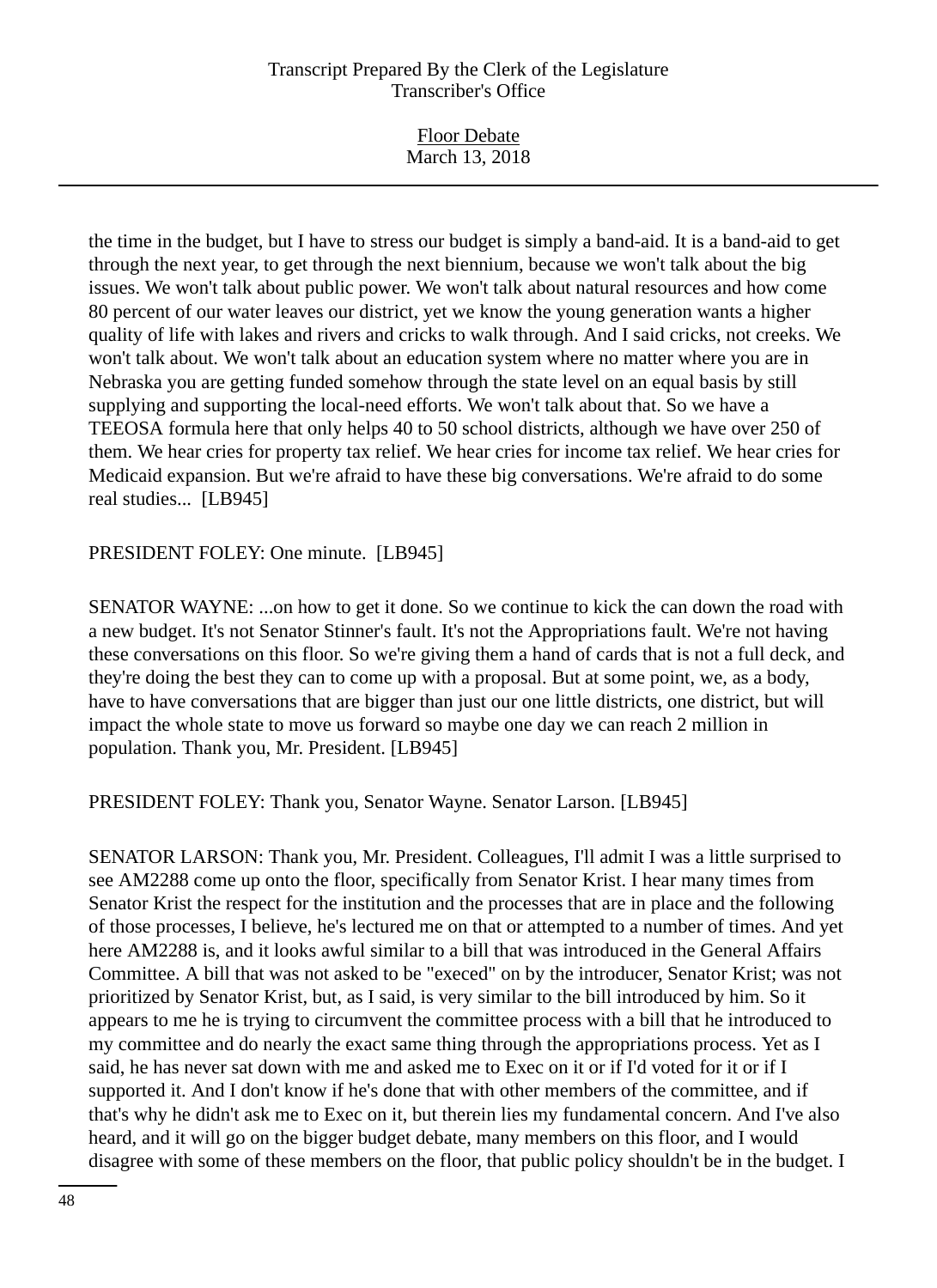Floor Debate March 13, 2018

think that's an argument that we've heard about Title X that's coming up. This is public policy, and the reason it is public policy, as I said, this is a policy decision. It was introduced into the General Affairs Committee. We had the hearing, and as I said, it was never followed up on. Now, there are a number of committee Chairs in here, and many of you that will soon be committee Chairs. How would you take to that concept of a bill being introduced, the introducer, again, not asking you to Exec on it or even discussing the bill with you, and then have it show up in an appropriations to do the exact...nearly the exact same thing? I don't think many of you would appreciate it; and I don't. So I have grave concerns about AM2288, not that I necessarily disagree with the policy, but specifically what I've continued to hear from some members of the body in terms of following the process, but in the end they don't like following the process. Thank you, Mr. President. [LB945]

PRESIDENT FOLEY: Thank you, Senator Larson. Senator McCollister. [LB945]

SENATOR McCOLLISTER: Thank you, Mr. Lieutenant Governor; and good afternoon colleagues. Wanted to rise and indicate that I support AM2288 for a couple of reasons that I'd like to share. First off, our population is expanding, and as the population expands we need to adjust accordingly some of the budgets that we have for some of our separate committees. Secondly, the opportunities for gambling is expanding, and so as those expand we need to make sure that we have the resources to deal with those people that have problem gambling issues. So a moderate increase that AM2288 suggests is certainly within reason. Plus, the agency that's currently doing that function is doing a great job. Senator Wayne got up and reflected on the debate this morning, as he drove to Lincoln to participate this afternoon, and recall that our company in the '80s was suffering through the farm recession that we had at that time, and we almost bought the farm, as they say. How did we deal with those issues? The way we dealt with those issues was maximize our revenues to the extent we could, but we also trimmed expenses. So the approach that Senator Erdman suggests is certainly a wise action for us to do, but also I think we need to maximize some of our revenues. And so I support Senator Briese's effort to bring some of the budget issues to the body out of the Revenue Committee. What can we do? I think we need to talk about LB44 some more. We need to pass that bill and move it forward because it...should the high court reverse its position on that, we need to be ready to jump forward. Secondly, we need to expand sales tax on some professional services. As time goes on, as time has changed, we find that taxing only goods is no longer advisable. We need to tax some professional services, and I think that wouldn't have a regressive effect on some of the lower incomes. And cigarette taxes is certainly another area. Nebraska's in the lowest ten states in the country in term of cigarette taxes. So we certainly could raise some of those cigarette tax without further loss. So, not only do we need to raise revenues, but we also need to watch our expenses. So thank you, Mr. President. [LB44 LB945]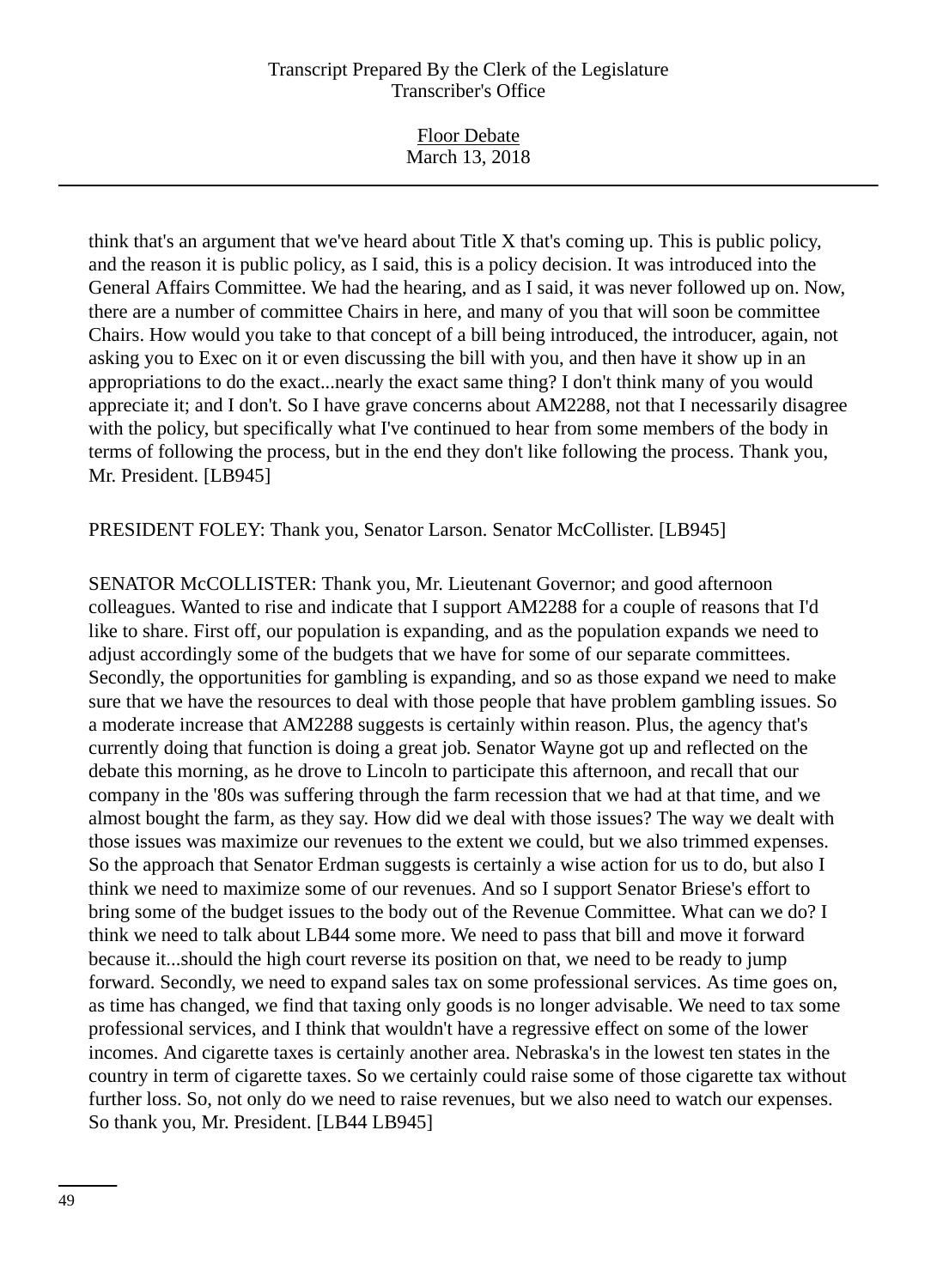Floor Debate March 13, 2018

PRESIDENT FOLEY: Thank you, Senator McCollister. (Visitors introduced.) Continuing discussion, Senator Krist. [LB945]

SENATOR KRIST: Thank you, Mr. President; and again good afternoon, Nebraska; good afternoon to my colleagues. If Senator Larson thinks he's going to goat me into a conversation about respect, he's not going to get there. Getting something out of his committee or asking for it is futile at best, so we're not going to have that discussion. We're going to talk about the bill at hand. The bill was introduced in the General Affairs. The bill was heard and had public testimony come in. The bill was scrutinized the way it is. The bill did ask for \$500,000 to be transferred. And in my opinion and in many of your opinions, when David came around and talked to you, he told you what his needs were, and now we have to assess how we can help them or not. If AM2288 goes down in flames because Senator Larson doesn't think it should be up there or any other committee Chair doesn't think that I should be able to do this, I'll reminded you again, you don't have to beg a committee Chair to try to get something out of committee. You can hold an Executive Session. If you've got five votes, in most cases, you can get it out yourself. I do respect the committee process. Maybe it's the Chairman that I don't respect at this point. So let's keep it on a personal level; let's keep the personal level where it needs to be. And for me, that's the last comment I'll make about his leadership capability, having lunches at his desk while he is supposedly watching over a committee hearing, and his lack of presence at most of the Revenue Committee hearings. That will be it for me and Senator Larson on a personal level, unless he intends to carry this on. You have a choice. AM2288 gives a mere \$50,000 more than they were getting before, for 20 years. And, Senator Schumacher, I have never had the opportunity to get up on this floor before and say you are wrong, but you are wrong. This is money that comes from gambling, and that revenue from gambling continues to increase and increase and increase, not as much as it would have if you would have gotten something passed in the last few years with gambling. But it increases and increases and increases, as do the problems that we have in unintended consequences of people who have a gambling problem. So this is a modest attempt to try to show you and draw attention to the fact that we do need to continue to fund these folks at an appropriate level. And anyone who has a problem with that can vote no on the amendment. We're not going to live or die over this one. It's just my attempt to try to get a little more money into the hands of the people that are doing good work in this state. As far as substantive issues in the appropriations, some of you I've handed a package out with Attorney General's Opinions on what is policy and what is a substantive approach in putting an issue like Title X into our appropriations process. I hope you'll find that educational. And I'll also find that I'm not made my mind up on where I'm at, and I hope you haven't either. That's the next debate. So vote for AM2288 or don't. Support the people in problem gambling or don't. And if your issue is that I pulled something out of committee, let the record show that I have supported pulls from committee in my ten years here, and I have not asked or supported pulls from committee. That issue is not at stake at this particular time. Thank you, Mr. President. [LB945]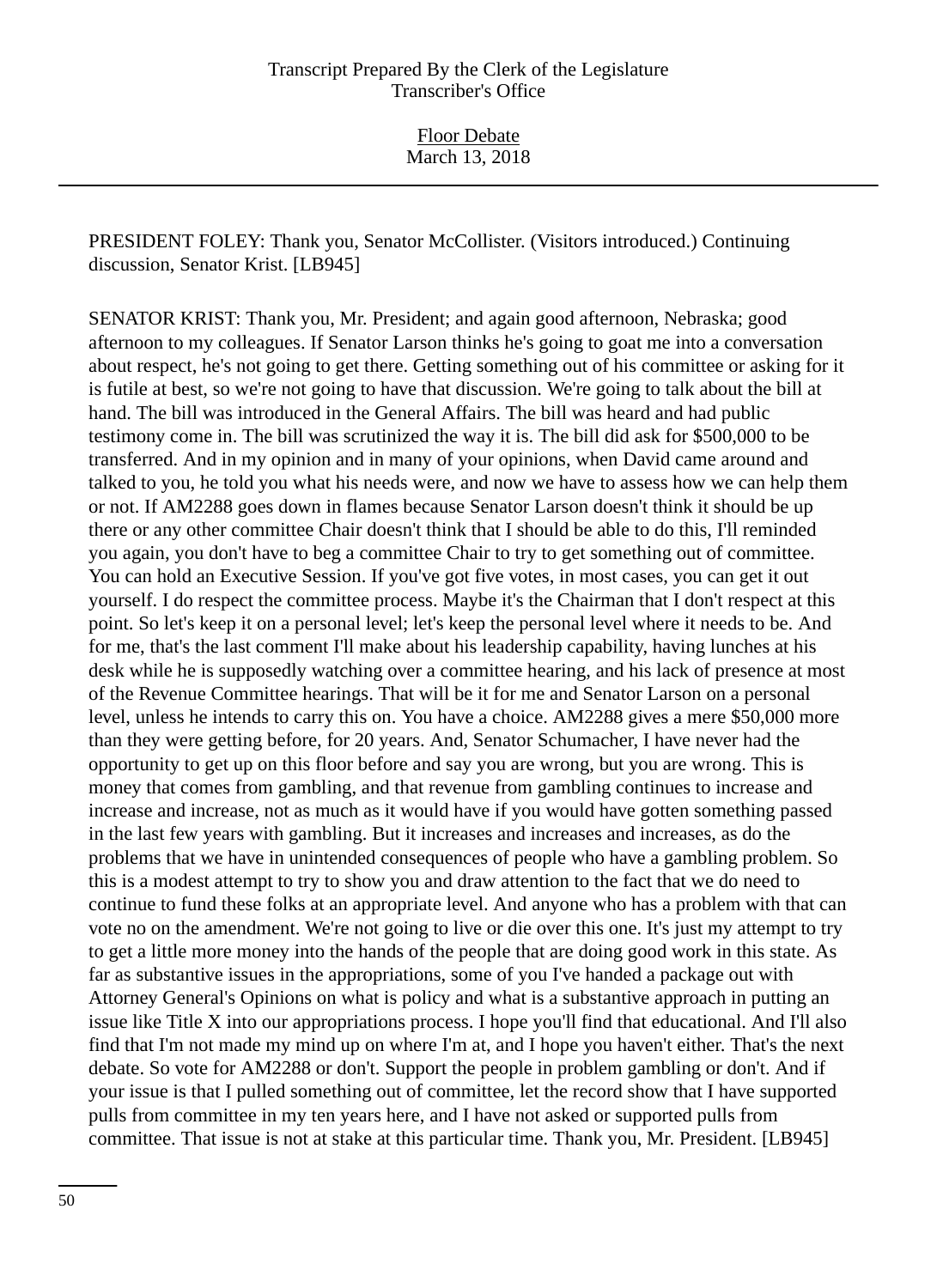PRESIDENT FOLEY: Thank you, Senator Krist. Senator Larson. [LB945]

SENATOR LARSON: Thank you, Mr. President. As I said, we did hear this. And I understand that a lot of us are in our last years of state government and we'll never be back in government, pretty much. That would be most of us being term limited out here, myself included. So we are looking to get things done that we care about, because this is our last shot. But in the end, as I said, AM2288 was in the committee. Senator Krist never even asked for it to be "execed" on. Senator Quick, he asked for a bill to be "execed" on it, and it got out. So for Senator Krist to say that my committee is...I don't "exec" on things, I don't "exec" on it unless it has five votes. I don't know if Senator Krist worked the committee on this issue. None of the committee members have said that Senator Krist worked the committee or told me that they were going to vote for this. But he never asked for it to be "execed" on. Instead, he decided to completely go around the process. This isn't one of the bills that are stuck in committee. No, it's not stuck there. It was never asked to be "execed" on. Therefore, therein lies the difference of a regular pull motion. I know Senator Linehan had a bill last year that they "execed" on many times in Education Committee. It couldn't get out of Education Committee, and then they pulled it. This bill, never asked to be "execed" on. So, as I said, I get that Senator Krist has been passionate about this issue for a long time, and this is his last shot in state government to get it done. But, again, the process should be followed. Thank you, Mr. President. [LB945]

PRESIDENT LARSON: Thank you, Senator Larson. Senator Stinner. [LB945]

SENATOR STINNER: Thank you, Mr. President. I just want to take a brief moment here and talk a little bit about the request from Senator Krist. The fund that he's taking money from is a sustainable fund. It is not going to impair or impede on anybody else's territory or where funds go. This is extra funds. And actually, many times, if you looked at past bills, we have increased appropriated amounts or transfer amounts from \$50,000 to \$100,000; \$100,000 to \$120,000. So I don't know all there is to know about the appropriate process, but this does not seem anything extraordinary. The money is there. The money is available. It doesn't harm anything else. The other thing, and I checked with Fiscal on this, is I know that Senator Schumacher is concerned about increase in fees, increase in assessments, increase in taxes, and the like of that from these transfers. I am not aware, nor is Fiscal aware, of any agency that has increased any taxes, any assessments, anything due to the taking of these funds and the transferring of these funds. So I just wanted to make that clear. I wanted to get that on the record. And thank you, Mr. President. [LB945]

PRESIDENT FOLEY: Thank you, Senator Stinner. Senator Harr. [LB945]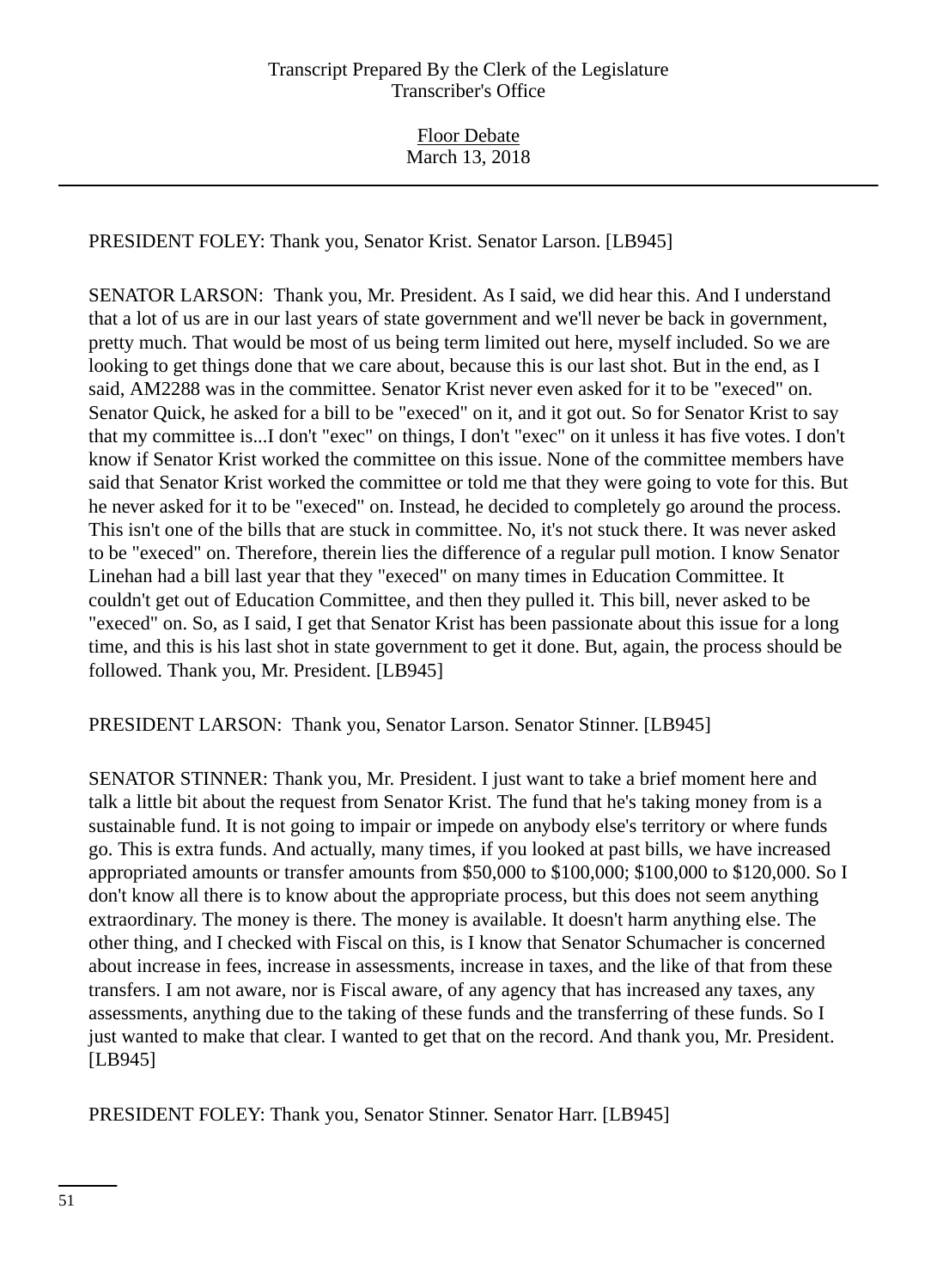Floor Debate March 13, 2018

SENATOR HARR: Thank you, Mr. President. Let's be clear. Nothing is extraordinary about AM2288 as far as procedure. We do this all the time. We take a bill that's in committee and we amend it on to another bill. That is not extraordinary one bit at all. I've done it. I think everyone in this room has done it. This is not a pull motion. That is a completely separate way and procedure of doing things in procedure. What this is, is a way around the fact that we had a rule that said any bill with a fiscal note couldn't get past Select. Now, I don't disagree with what Senator Krist is doing here at all on AM2288. I think it's probably the right thing to do to help out gambling problems. That being said, I don't have a problem with how he did it either. Is it different than everyone else? Probably. But it is a good idea, you bet. But I do have a question if Senator Stinner would yield to a question. [LB945]

PRESIDENT FOLEY: Senator Stinner, would you yield, please? [LB945]

# SENATOR STINNER: Yes, I will. [LB945]

SENATOR HARR: Thank you, Mr. Chairman. I have a question for you as far as how much cash we have in the rainy day fund. If we end up passing this LB945, along with the other budget bills, how much money would remain in the rainy day fund? [LB945]

SENATOR STINNER: Rainy day fund will still have \$296 million. [LB945]

SENATOR HARR: Okay. And with that \$296 million, how much of...well, and how much in...I'll be honest with you, in my eight years I have tried to read the budget, and I can read the budget proposals that you put out, and they're like the Berkshire Hathaway, I like them, I read them, but I don't always understand everything that's in it. How much money is in this proposal for property tax relief outs with new legislation? [LB945]

SENATOR STINNER: Right now the property tax relief fund is \$221 million per year, so that's \$442 million in the biennium. [LB945]

SENATOR HARR: Okay. But nothing for new legislation this year? [LB945]

SENATOR STINNER: I'm sorry, I guess I'm not sure what you're trying to get to. [LB945]

SENATOR HARR: Well, there are several property tax bills that were proposed in Revenue. Does this save any money for any of those bills? [LB945]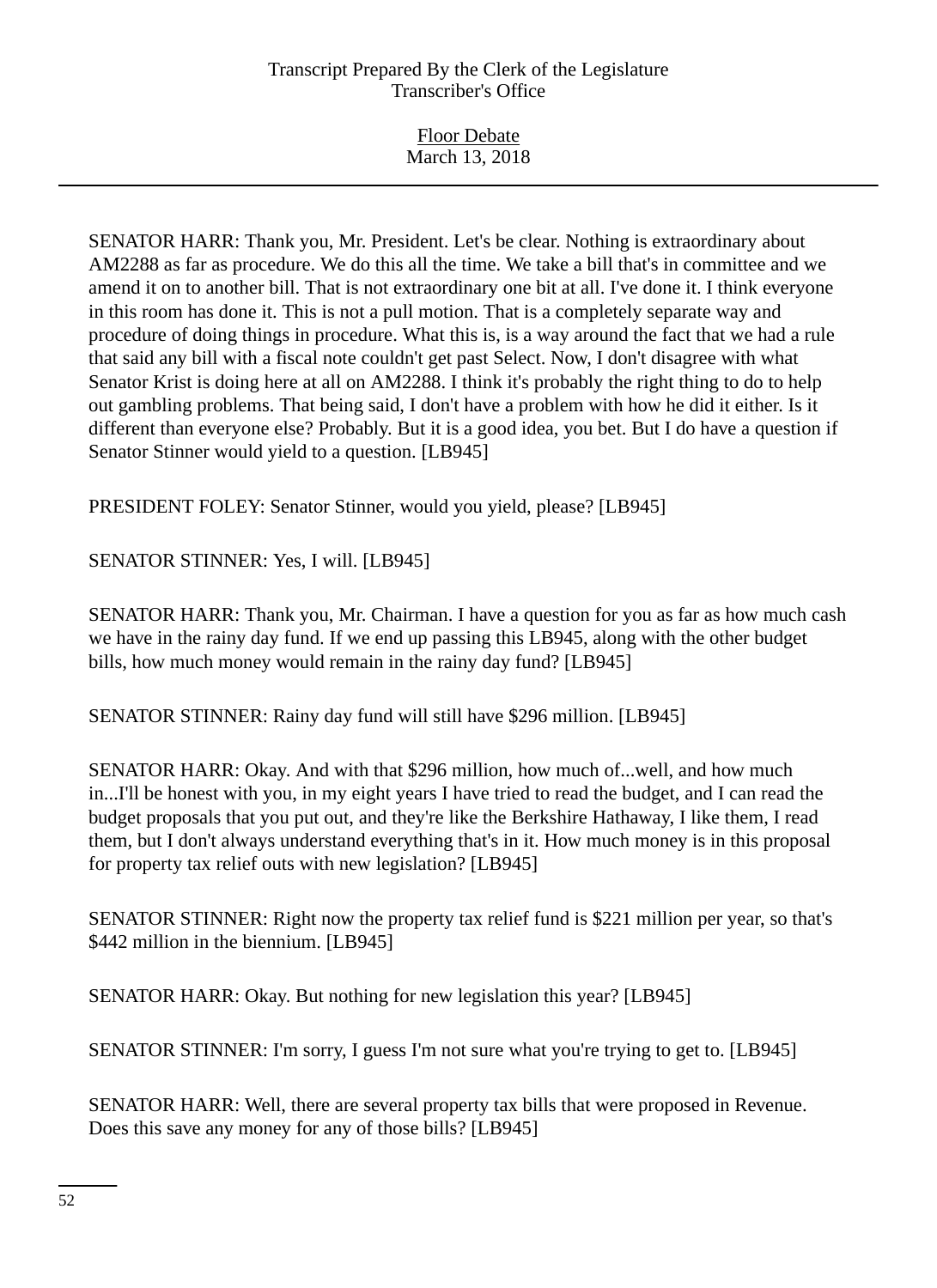SENATOR STINNER: Well, we do have 500-and-some odd thousand dollars of money that is demonstrated on the financial status report. [LB945]

SENATOR HARR: Maybe that's a better way. So we have \$500,000 reserved for the floor. If we wanted to pass new property tax relief bills, what is the minimum out you would feel comfortable keeping in the rainy day fund? [LB945]

SENATOR STINNER: Well, let me put it this way. Any spend bills, anything that has appropriations or dollars associated with it actually comes out of the rainy day fund. [LB945]

SENATOR HARR: Yep, okay. So we have \$296 (million). Would you be comfortable if the rainy day fund got down to \$250 million? [LB945]

SENATOR STINNER: There is a pucker factor, but that would be as far as I would go. [LB945]

SENATOR HARR: Okay, what is so magical about the number 250? [LB945]

SENATOR STINNER: Well, as I tried to explain in my opening remarks on the Cash Reserve is, number one, \$250 (million) is about 5.5 percent reserve. And that is really kind of a minimum reserve. It's a median reserve of all states that have a rainy day or contingent fund. Additionally, I had the Pew Foundation come in and actually do a stress test. And they really created a metrics that works almost like an insurance policy. So if you want to have...if you put \$250 million in a fund, and you have a garden variety recession, you'll be able to have coverage of about 50 percent. You have to think of that in terms of maybe having an insurance policy. Your deductible is about...your coverage is 50 percent, so your deductible would be \$250. [LB945]

PRESIDENT FOLEY: One minute. [LB945]

SENATOR HARR: Okay. And you say approximately 5.5 percent. Is that above or below 5.5 percent? [LB945]

SENATOR STINNER: I haven't worked that out yet. I round things. I'm sorry. [LB945]

SENATOR HARR: Okay. Okay. Four million dollars isn't going to make or break the state, is it? [LB945]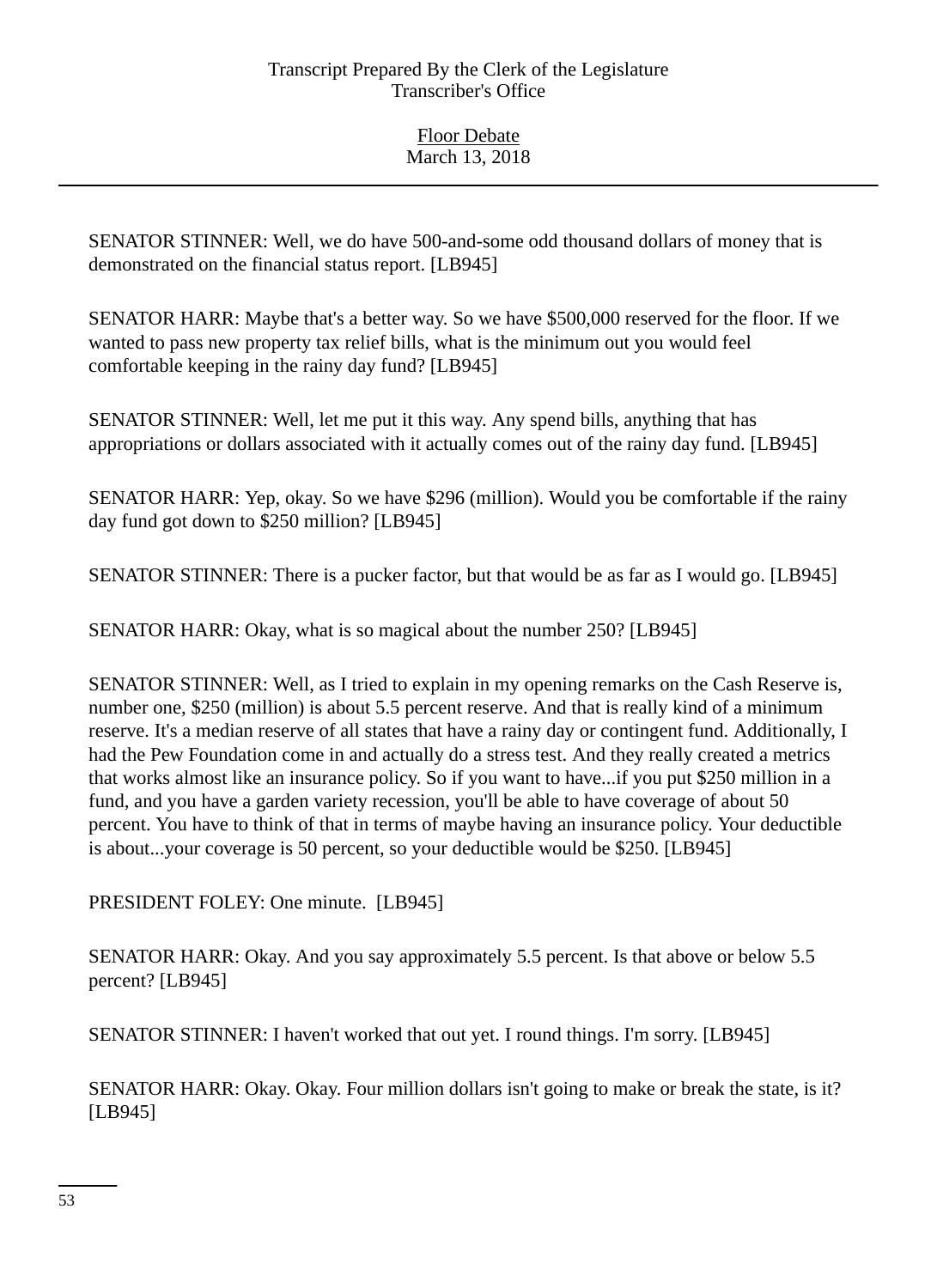SENATOR STINNER: At this point, every dollar you're going to have to fight me for, so; but, no, probably not. [LB945]

SENATOR HARR: Okay. Thank you very much. That's all I have. Thank you. [LB945]

PRESIDENT FOLEY: Thank you, Senators Harr and Stinner. Senator Krist. [LB945]

SENATOR KRIST: Am I the last in the queue? [LB945]

PRESIDENT FOLEY: No. [LB945]

SENATOR KRIST: Okay. I think I'll just reserve my comments for my closing. Thank you. [LB945]

PRESIDENT FOLEY: Thank you, Senator Krist. Senator Blood. [LB945]

SENATOR BLOOD: Thank you, Mr. President. Fellow senators, friends all, unfortunately I stand against Senator Krist's amendment. And I do that based on the information that was gleaned during the hearing. The concern that I have is that last year expenditures for this organization were \$1.8 million out of an appropriation of \$1.88 million. And I hear them saying things like people that may or may not be able to receive insurance can receive help through this organization, period. So if somebody has health insurance that covers this type of abuse, we should be allowing them to use their health insurance. And we were told that insurance companies don't cover gambling. But I checked into several insurance companies and they do. Some just ask that you add a secondary type of condition, such as depression, because I know that if I were a gambler and had spent all my money I would certainly be depressed. But what I hear and what I think needs to be resolved before we give them money is that I don't feel they're being efficient with their money. I don't feel that they understand the many, many departments that have really had to tighten their belts. And the other concern that I have is that we don't do this for any other addiction. We have a major opioid problem in Nebraska. And thanks to Senator Howard and Senator Kuehn and Senator Lindstrom and other senators who have gotten on board with that type of legislation, they've been able to do things in a cost-effective manner. But I don't see us throwing money at them, and well we should be, because that's a much bigger problem than the...and I want to say it was 300 people, I think, they told us that they served in a year. So \$1.8 million to serve 300 people, do the math. And I noticed the director who came to us in our hearing that was so concerned about needing more money got a raise last year, a substantial raise to \$75,000. And so, do I fault him for wanting a raise? No. But he's certainly not living along the poverty level here in Nebraska, not that I would wish that on anybody. I just feel that I have no...I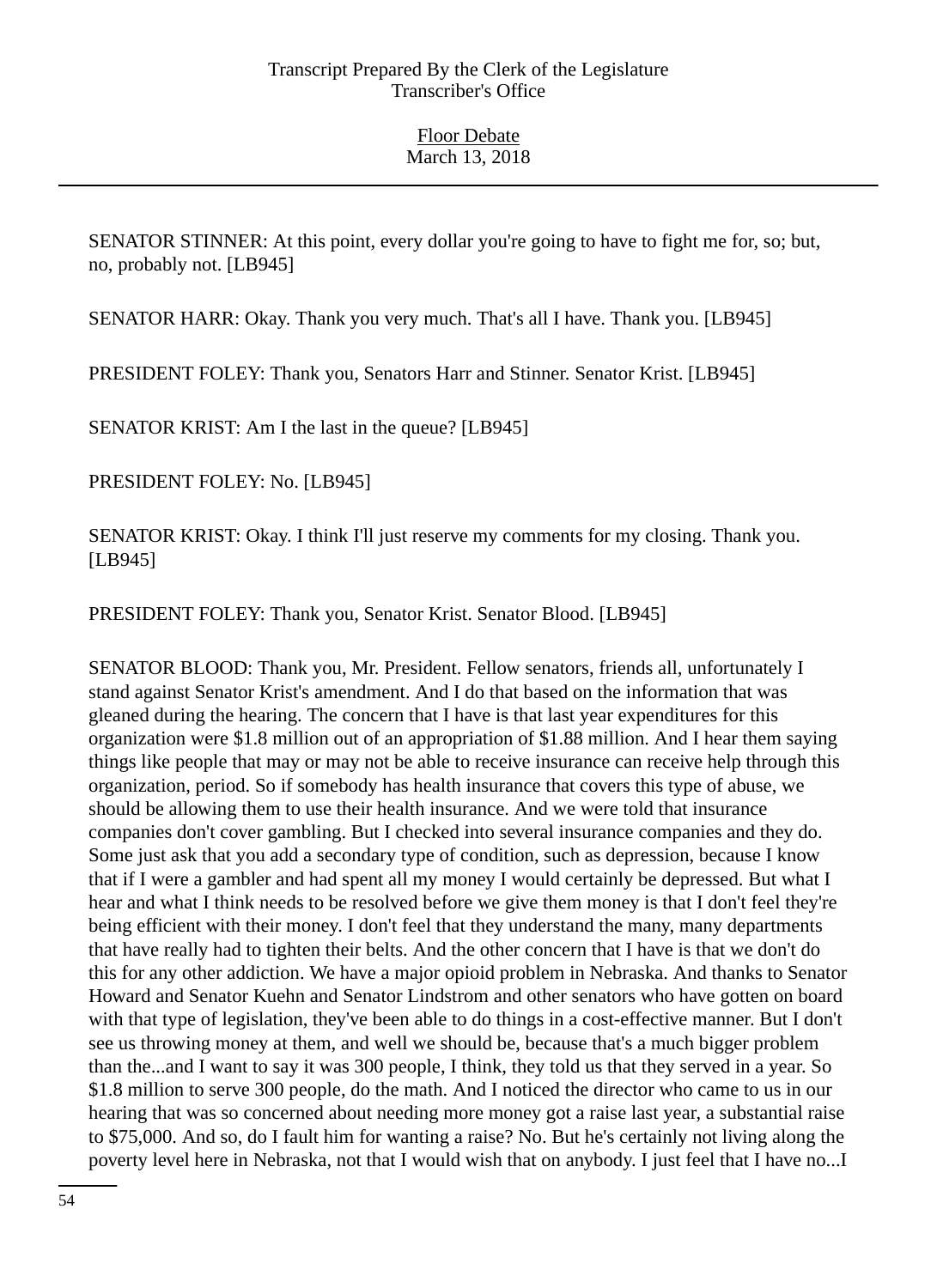| <b>Floor Debate</b> |  |
|---------------------|--|
| March 13, 2018      |  |

don't take issue with how Senator Krist brought his amendment forward. It's every man for himself in a short session. But I do take issue with giving an organization money of any amount that is not proving to me that they are truly being efficient and spending the money that they have currently, wisely. And so with that said, I stand in favor of the LB945 and the Appropriations amendment, but I stand against, unfortunately, Senator Krist's amendment, with all due respect. [LB945]

PRESIDENT FOLEY: Thank you, Senator Blood. Senator Bolz. [LB945]

SENATOR BOLZ: Thank you, Mr. President. I was asked to rise and say a couple of notes about the process in the Appropriations Committee process. I appreciate Senator Larson's thoughtful thinking through what process means in terms of this issue. I would like to share with you that the Department of Revenue did have an agency hearing. Gamblers assistance does fall under the Department of Revenue. Gamblers assistance was discussed in the agency hearing, though this particular transfer wasn't discussed in detail. After the hearing, I was given information as an Appropriations Committee member about this issue. At that point in the process it was too late to make these changes. And so in terms of what it means to make a change like this in the budget process, it is preferable to have a bill in front of the Appropriations Committee that is best practice, but sometimes things come up later in the process. So I would say that this is not the preferable process, but because this amendment deals only with moving dollar amounts, and there was an agency hearing, I would encourage the body to vote on the merits of the amendment. Thank you, Mr. President. [LB945]

PRESIDENT FOLEY: Thank you, Senator Bolz. Senator Chambers. [LB945]

SENATOR CHAMBERS: Mr. President, members of the Legislature, I would have to give Senator Bolz an A for what she said. Senator Larson and I don't see eye to eye on many things, and that is not difficult to understand why. He is so much taller than I that our eyes are not on the same level, so the only way we could see eye to eye is if he sat down or if I stood on a chair. What Senator Krist is doing is what anybody who is trying to get something into law would do. It is not unusual for a person who cannot persuade a committee to do something to offer the floor an opportunity to do it. On the floor we can override a committee. There is no rule that indicates that any committee is sacrosanct, that it comprises infallible people. And no rule that says that a person cannot by means of an amendment attempt to bring to the body any matter whatsoever. I listened to my seatmate, Senator Blood. I've had occasions to be very proud of her. I am not unproud of her today, but I have to make a distinction. When you're trained in the law, you deal with nuances and you divide divisions. Philosophers, especially of the Jesuit variety, know how to split the head of a pin between the north and the northwest side. So the difference between opioid addiction and gambling addiction is that the constitution was not amended so that the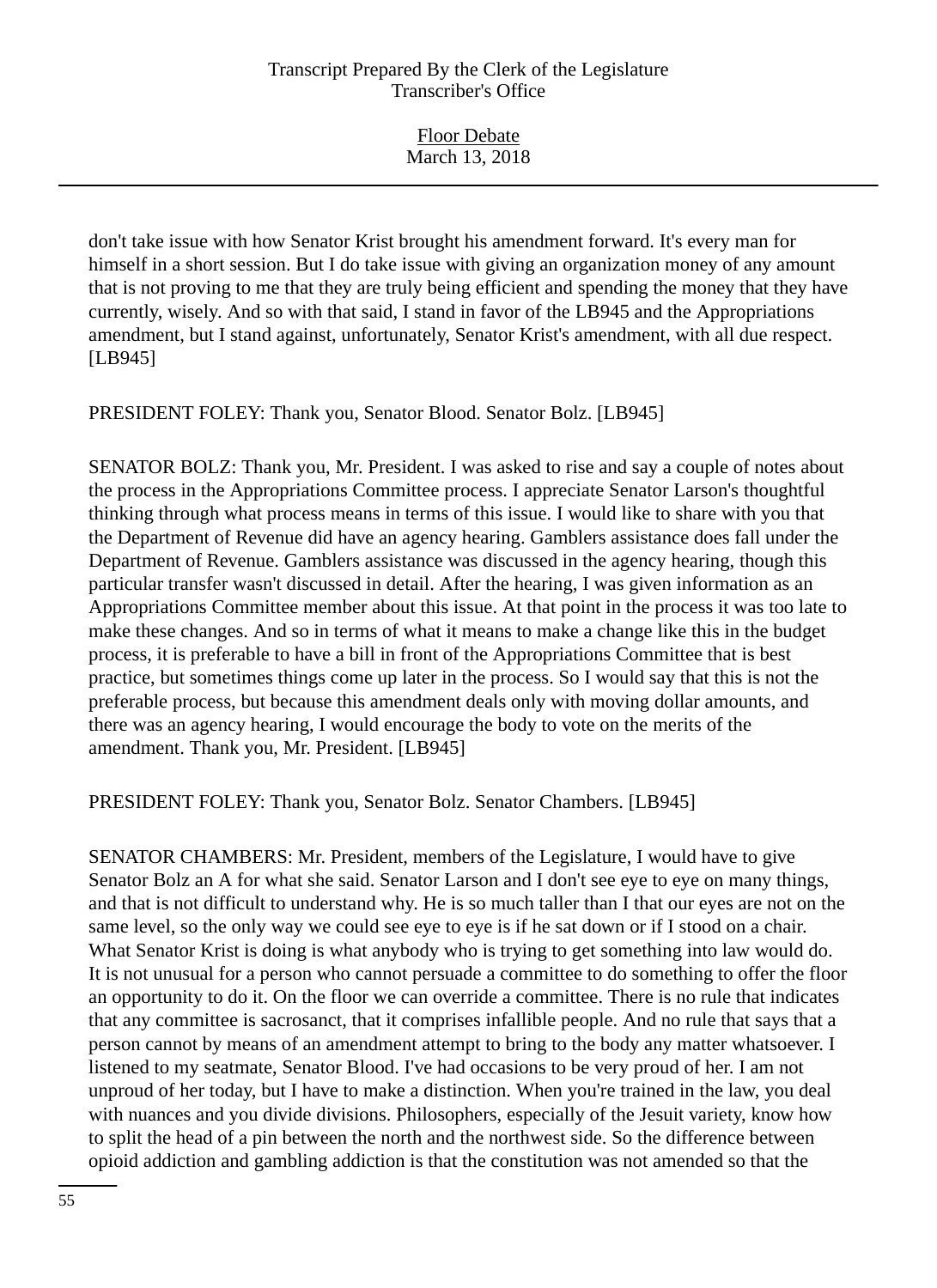| <b>Floor Debate</b> |  |
|---------------------|--|
| March 13, 2018      |  |

constitution of the state advanced opioid addiction. The constitution of this state advances gambling. There are people on this floor who advance gambling. The state has a guilty role in advancing gambling. So it reminds me of something I read when I was much younger. I believe it was in a book called The Apostle by a person named Sholem Asch, A-s-c-h, I think that's where I read it. When Paul was sitting at the feet of a rabbi, there was a goblet, and there had been some sweet substance in it, and Paul saw a gnat crawling around the rim, and Paul took his finger and his thumb and crushed it. And the rabbi stopped, he said, Paul...well, his name was Saul then, he hadn't gotten saved. Saul, make good that which thou hast done. And Saul said, I don't understand. What did you just do? He said, I crushed a gnat. He said, did you convert a living thing into a non-living thing? Saul said, yes. The rabbi said, can you restore to that now non-living thing the life which you took from it? Saul said, no. The rabbi said, then be careful when you do that which you cannot undo. If the state is going to advance gambling knowing that there are people with a severe addiction, knowing that families have been broken, businesses have gone under as a result of gambling, and the state not only advances it, but the constitution contains language to provide a remedy or an antidote... [LB945]

#### PRESIDENT FOLEY: One minute. [LB945]

SENATOR CHAMBERS: Did you say time? [LB945]

PRESIDENT FOLEY: One minute. [LB945]

SENATOR CHAMBERS: ...for what it had done, that's the way you try to soothe a guilty conscience. I'm going to support Senator Krist's amendment. The way that it gets before us is really irrelevant to the substance of what the amendment offers. And I do see, and I've always opposed it, the state being guilty in encouraging people into one of the worst addictions that can befall people. And you even saw this when Jesus was crucified, because the soldiers cast lots for his robe. Thank you, Mr. President. [LB945]

PRESIDENT FOLEY: Thank you, Senator Chambers. Senator Blood. [LB945]

SENATOR BLOOD: Thank you, Mr. President. Fellow senators, friends all, I'd like to thank Senator Chambers for schooling me on the state constitution. However, I think it needs to be made clear that although we must, and are obligated to do so, allow for this organization to exist to help people with this addiction, it is also our job as policymakers to demand that they control their budget like every entity that we work with through our budget process. And in the hearing it was made clear to me that they can do better. I'm not saying we should permanently deny them money, because obviously it is our job to support them financially because it is in the constitution, because we have put gambling out there to better Nebraska and we use it for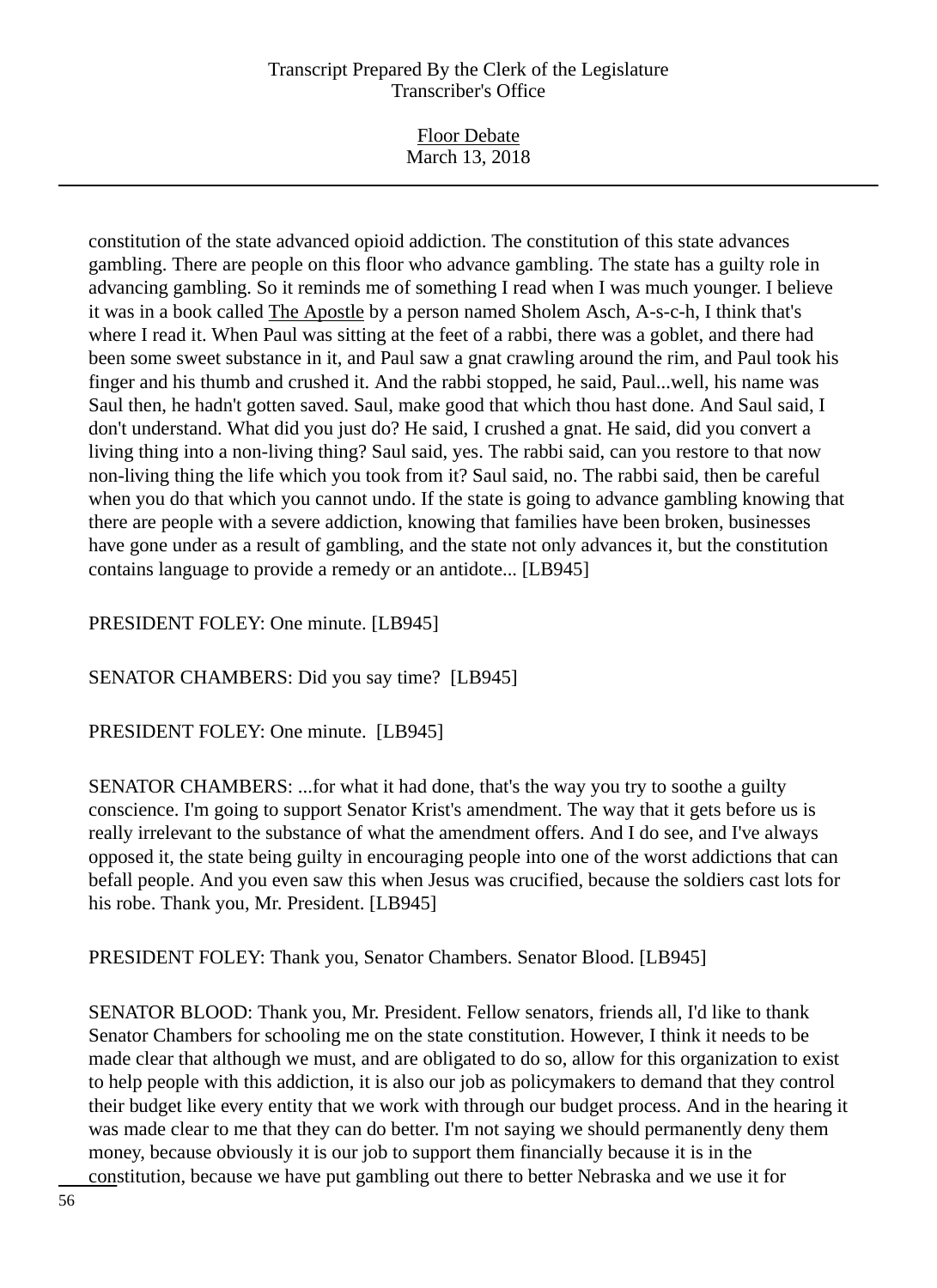Floor Debate March 13, 2018

multiple programs that there are good things that are done with that money. But it is our job to make sure that when we allocate additional funds beyond what they've been budgeted, that they can verify and show us how those funds are being used and they're being used to the best of their ability. And I did not feel that during the hearing we received that information in a fashion that makes me want to give them an additional \$50,000. Thank you, Mr. President. [LB945]

PRESIDENT FOLEY: Thank you, Senator Blood. Senator Chambers. [LB945]

SENATOR CHAMBERS: Mr. President, you heard point, now counterpoint. I am not disputing what Senator Flood...Senator Blood has said in terms of this process. Sometimes, many times, perhaps most of the time, in some cases all of the time substance trumps form. Form often is a means by which to defeat that which is substantial or substantive because there is no valid argument against it. How the matter got before us is irrelevant to me. I know people who have been devastated by gambling. The person I defeated for this office, and it wasn't because of that, was very intelligent--bookwise. Had been successful to a marked degree as a lawyer, and gambling played a role in destroying the things that she had built. So I know what gambling can do. When I make my wagers with Senator Briese, that could be called gambling because neither of us can control the outcome except me because I know the answer and what the outcome is going to be. It's not a gamble for me, it's a gamble for him, and it teaches him--don't gamble. And everybody who gambles should know never bet against the house, never. On this matter it would be like a person who had a million dollars, gambled it away at some casino, went to a bar and made people think because he had been rich that he's got some money and said, buy me a drink and I'll take care of it and he's got no money. So he gets smashed. Then he hails Uber to get a ride. And that driver knows him. He used to have money. He has no money now. And he's driven to a hospital. And by now he has had bumps and bruises put on him because people who saw him whipped him. So if you wanted to, if you're at the hospital, you could say there are only certain ways we will allow people to come to us and be treated. We want to examine how they got here. That's not what hospitals do. They shouldn't. If the person is there and needs to be ministered to, that's what should happen. In that tale about the good Samaritan, we're told by the one telling the tale that robbers fell upon this person who was in need of help and had left him in a bad way. The good Samaritan did not say, well, he shouldn't have been where he was and had no business being. He saw that the man needed tending. So he took him to this inn and told the guy, dress his wounds, feed him, take care of him, then whatever the bill is I'll pay when I come back. And the innkeeper knew this guy who would pay. Jesus used the Samaritan because the Samaritans were people looked down upon. They were the unpeople. They were the black people of black people today. They were the black people of those days. Well, it was the black man who took this poor beaten up white man who had been beaten by his brothers and had him tended. If we look behind what people are and say that some are worthy of help and others not, then we're in the kind of business that I cannot put myself into. [LB945]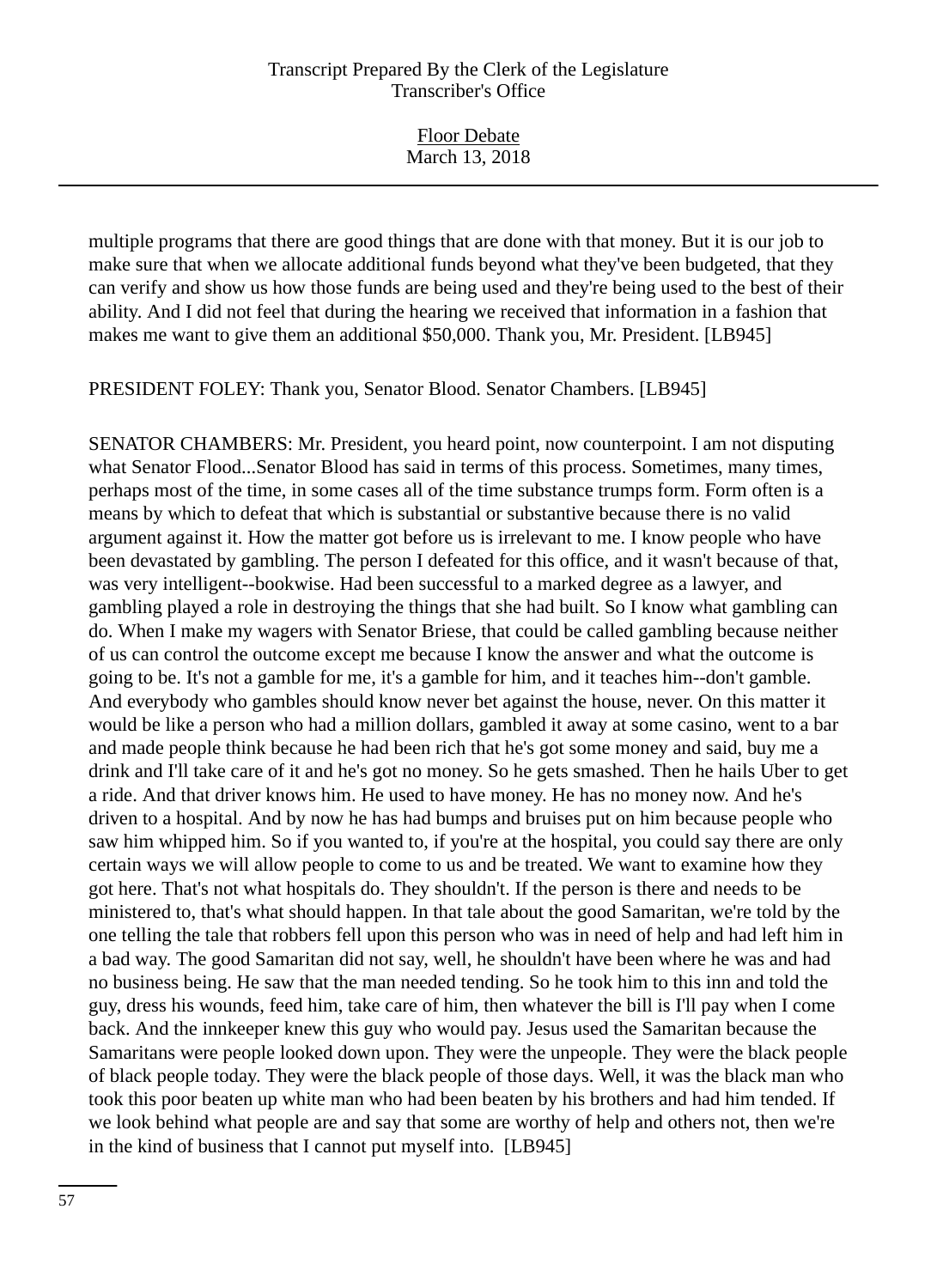# PRESIDENT FOLEY: One minute. [LB945]

SENATOR CHAMBERS: It would be different if a person knowingly jumped off a building, then something bad happened. You would say, well, he's responsible for what he did because he knew in advance, but still we will give him whatever treatment we can. As strange as it might be, I've seen instances where cops shot somebody, then began administering CPR to try to keep the person from dying. These people need help. The state assisted in putting them into that situation. The state practiced, if we're talking about crimes, entrapment, and now they say it's good enough for you. When you take advantage of somebody who's weak, then the one who takes advantage is more to blame than the one who, because of weakness, is taken advantage of. I appreciate what Senator Blood is doing and that she stands for her principles, and I don't think this is where our principles, one is better than the other. [LB945]

PRESIDENT FOLEY: Time, Senator. [LB945]

SENATOR CHAMBERS: We're legislating, and I think the better action is to support that amendment. Thank you, Mr. President. [LB945]

PRESIDENT FOLEY: Thank you, Senator Chambers. (Visitors introduced.) Continuing discussion, Senator Larson, this is your third opportunity. [LB945]

SENATOR LARSON: Thank you, Mr. President. You know, I thought Senator Blood raised some excellent points on the mike. And as I said, maybe that was part of the reason that Senator Krist never had asked for this bill to be "execed" on. I don't know what would have happened in the General Affairs Committee. And Senator Chambers is right, this is an option for Senator Krist. And Senator Harr said we attach bills as amendments all the time on the floor. Oftentimes those bills have been passed out of a committee, though. So I do see some differences with AM2288 verses how we usually operate or usually do that process. Second of all, as I said, I've continued to hear, and I'll be interested to see who votes for this and then who talks about, on the more mainline budget, the concept of public policy shouldn't be in a budget, because that's what this is. This is public policy. So I'm going to be really interested to watch those members who stand up on Title X funding, who have made that argument, but vote for this, because this was public policy. This was in the domain of the General Affairs Committee. Nobody asked for it to be "execed" on. Nobody counted votes. I don't know if it would have come out or not, but it was never asked of me. Senator Krist wanted to say that it's hard to get things out of my committee. As I said, I had two members ask me to "exec" on bills that were in the General Affairs Committee this year, and they both got "execed" on. So when it was asked, it happened. So moving forward, I don't want there to be a misconception that I was holding this bill up or anything of that nature. It was never brought to me to "exec" on. And as I said, I look forward to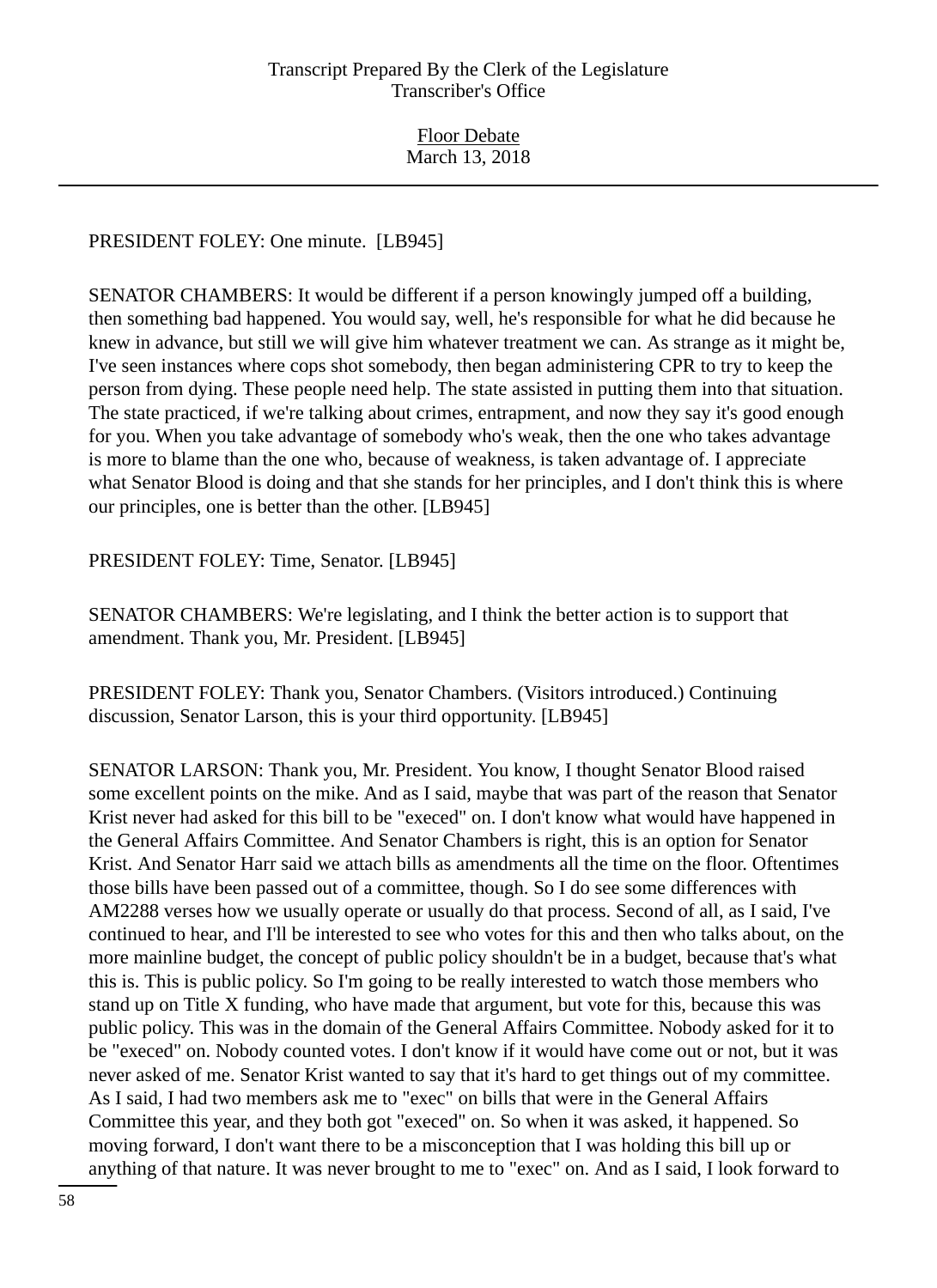seeing who votes for AM2288 and then compare that to the Title X funding debate. And I can understand then exactly where that is moving forward if that's a valid argument for yourself. Thank you, Mr. President. [LB945]

PRESIDENT FOLEY: Thank you, Senator Larson. Senator Chambers, you're recognized. This is your third opportunity. [LB945]

SENATOR CHAMBERS: Thank you. Mr. President, members of the Legislature, Senator Larson graduated from George Washington University. He does not use logic when he thinks. And I should give Senator Bolz an F for saying that Senator Larson gave a thoughtful presentation. What we're talking about with this amendment does not impinge on anybody's particular religion. It's not the Catholic Church sponsoring this amendment. It is the Catholic Church, the Nebraska bishops, the bishops of Omaha, Lincoln, and Grand Island who are cracking the whip over that Appropriations Committee. That's why that Title X is in that bill, not on its merits. And the Governor made it clear, he wants to show this is a so-called right-to-life state when he's the most rabid seeker of executions, to the point of trying to get illegal drugs into the state to do it. For Senator Larson to stand up and make such a boneheaded, invalid comparison means that George Washington University ought to take back the degree...if they gave him one. I don't know that he graduated from anywhere. If I went by the way he comports himself, I'd say he did not. But I don't care if he says he graduated from some place. It means nothing to me, because I'm not going to be moved by badges and titles. I want to see what the individual wearing the badge and title has underneath that badge and title. He's rarely on this floor. How does he know what practices may have become routine? It could happen every day. He's rarely here. You all should know that when we get to these budget bills there's going to be some very frank discussion by me, and I hope Senator Larson stays here, when we talk about that Title X. That is a Catholic action, and I will oppose anything that Catholic Church tries to foist on the people. The Catholic Conference of Bishops have made an agency tell the bishops we want to clear this provision before you implement a rule. The Catholic Church is running parts of this state government, and I'm going to sit up and let some bonehead talk about we should let the Catholic Church do it and try to equate this attempt to help all gamblers with a bigoted, based on religion, attempt that hurts women. I will be glad when we get to that discussion, and I'm going to see if he's going to be here. He said he would. I'm going to see. And I want to listen to what he has to say. Let him bring us some of that wisdom. I don't know if George Washington is a Catholic school, but if it is, they'd make everybody take Thomistic Philosophy. When I graduated from Creighton, what they call philosophy was really Catholic theology, but I mastered it, better than the Catholic students,... [LB945]

PRESIDENT FOLEY: One minute. [LB945]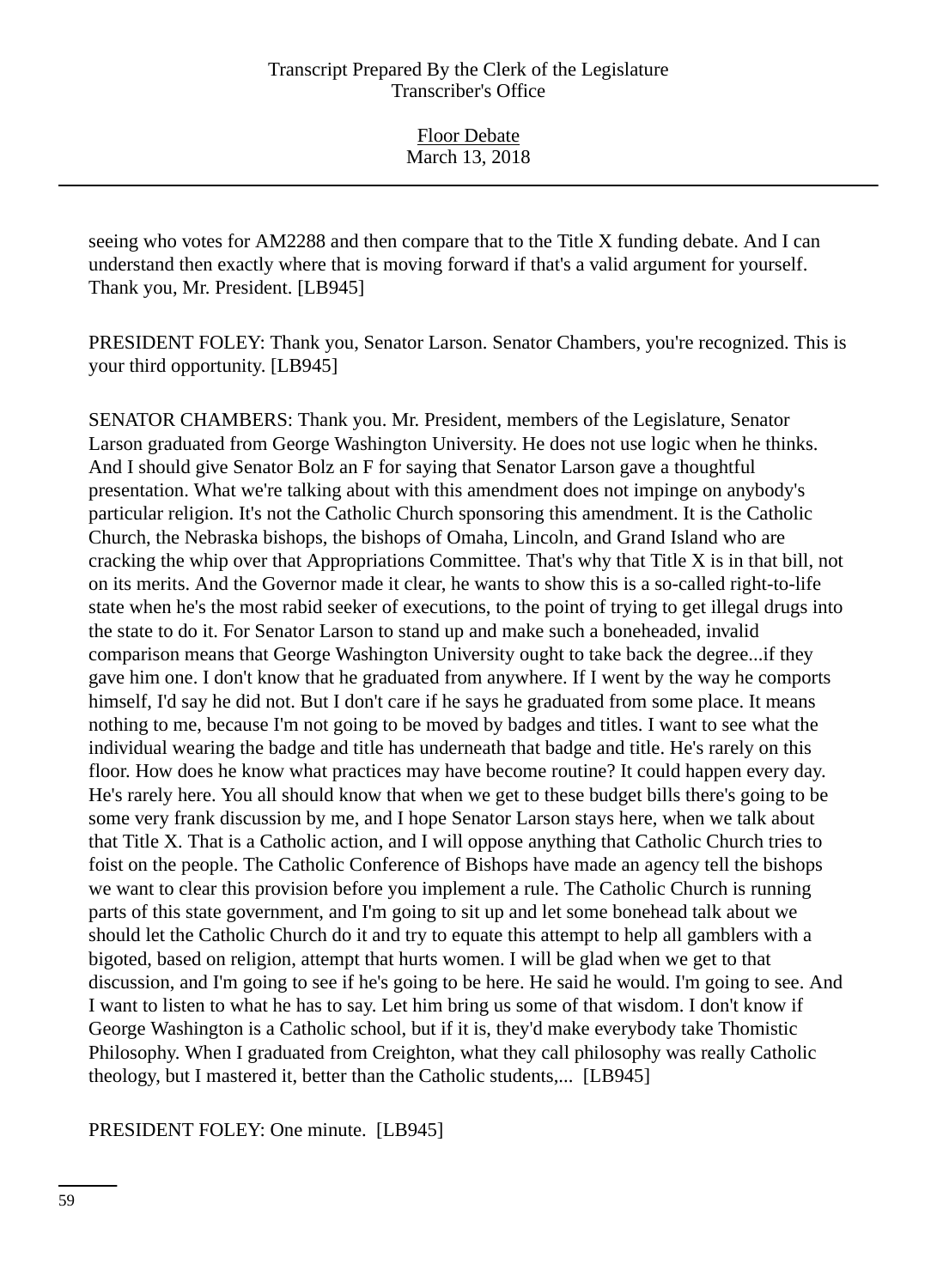Floor Debate March 13, 2018

SENATOR CHAMBERS: ...better than some of the professors. Because I read more than what they taught in the textbook and more than what they talked about. And the shamming they did when they stood in front of the class and could intimidate the students because the teacher knew 3 points and the students knew no points, but a qualified teacher should know 15 points and I knew 25 points. And they would not call on me when we were discussing Thomistic Philosophy. And he was a Catholic; may have graduated from St. Louis University. So when this stuff comes on the floor, get ready to hear it from me. Thank you, Mr. President. [LB945]

PRESIDENT FOLEY: Thank you, Senator Chambers. Senator Bolz, you're recognized. This is your third opportunity. [LB945]

SENATOR BOLZ: Thank you, Mr. President. I very briefly just wanted to provide a bit of technical information as it relates to the discussion about substantive change in an appropriations bill verses this bill. This bill is a funds transfer bill. And I don't...I'm not intending to split hairs here, but I do want to articulate that this bill is different than the mainline appropriations bill. There are a number of changes here that one could argue are substantive law. So, for example, we have changes on page 16, line 16 that reimbursement to the state of Nebraska from other member states operating in accordance with the Emergency Management Compact shall be credited as receipts to the Governor's Emergency Cash Fund. Other changes relate to the InternNE Fund, relate to legal repayment, relate to underground storage tanks. So I only rise to share the insight that this is a bill that is different than the mainline appropriations bill. And if we have future debates on future issues, I want the body to understand how the different budget mechanisms work. And so if the body decides to have this debate on this bill, the funds transfer bill is one place in which we can do it. And I encourage all of you to take a look at all of the things that are contained in the bill, because there are some substantive changes. But I think the committee stands behind all of them...or at least most of the committee stands behind all of them, and we'd be happy to explain any of them further. Thank you, Mr. President. [LB945]

PRESIDENT FOLEY: Thank you, Senator Bolz. Senator Krist, you're recognized to close on AM2288. [LB945]

SENATOR KRIST: Thank you, Mr. President; and once again good afternoon, colleagues and Nebraska. There was a bill introduced into General Affairs. That bill by itself was similar. It was dissimilar in the way that it asked for a half a million dollars, which was probably unattainable at a time when we could not give it. Senator Blood had some words, based upon her opinion, of how that organization has been run. I will respectfully disagree. I've been involved with them now for ten years. I've watched the revolutionary process. I think that the professionals that are providing the care for those who have been afflicted by a disease, an addiction to gambling, the 300 people she talked about are very much a rotating number. What they can handle is about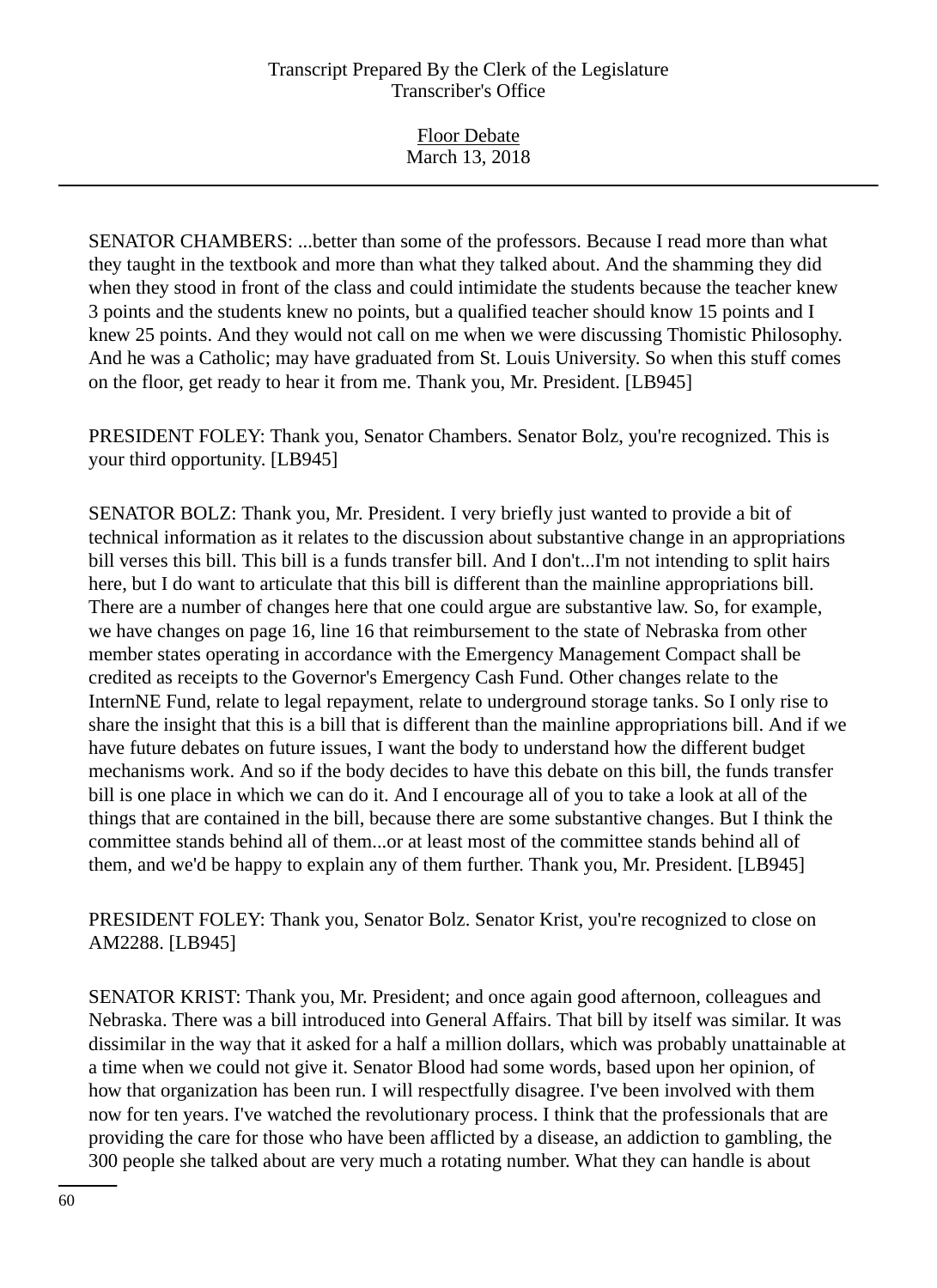Floor Debate March 13, 2018

300. What they've touch is probably closer to 600 or 700 people over the last few years, and that's just the way that business works. I would remind you also Senator Bolz has brought forward that the...this issue was brought up to them separately within their committee. No one pursued it in the committee. And I went back and asked both the Chair and Vice Chair of Appropriations if they would consider a lesser amount than what I proposed in General Affairs. And then I'm going to get on my soapbox again and I will tell you that in Executive Committee, which is also your Referencing Committee, there was a move, because this is simply a transfer of money from A to B, to put it where it should have been, and that was in Appropriations instead of applying it into General Affairs where it was labeled as a gambling bill. I would label it an as antigambling bill in some ways. But it could have been referenced into Appropriations straight on. Maybe, in my opinion, misappropriated or misreferenced to General Affairs, but we're not going to argue about that. Because I have the last word, I will tell you that these folks do great work; that your kids and grandkids and even some of you are on your machines, you're on your laptops, you're on your iPads, you're on your telephones gambling. You participate in keno and other legal gambling in the state of Nebraska, and you, too, are vulnerable and they are vulnerable to an addiction, and it will be these people who come forward. And I would also say that the reason that we divided them away from behavioral and mental health, a bill that I carried several years ago, was to specify a smaller amount of money that went specifically to this group. So, again, to Senator Blood's comments, behavioral and mental health is treated in a different pot of money. This is, by constitution, required and was put in place 20 years ago by the people of Nebraska because they had the foresight to understand there would be some unintended consequences for the gambling. With that, I would ask you to vote green on AM2288 so we can move on and proceed with the budget process and the appropriations approval. Thank you, Mr. President. [LB945]

PRESIDENT FOLEY: Thank you, Senator Krist. Members, you've heard the debate on AM2288. The question before the body...Senator Krist? [LB945]

SENATOR KRIST: Call of the house, please. [LB945]

PRESIDENT FOLEY: There's been a request to place the house under call. Those in favor of placing the house under call vote aye; those opposed vote nay. Record, please. [LB945]

ASSISTANT CLERK: 29 ayes, 2 nays to go under call, Mr. President. [LB945]

PRESIDENT FOLEY: The house is under call. Senators, please return to your desk and check in. The house is under call. Senator Pansing Brooks, Senator Wayne, please return to your desks, check in. Senator Krist. [LB945]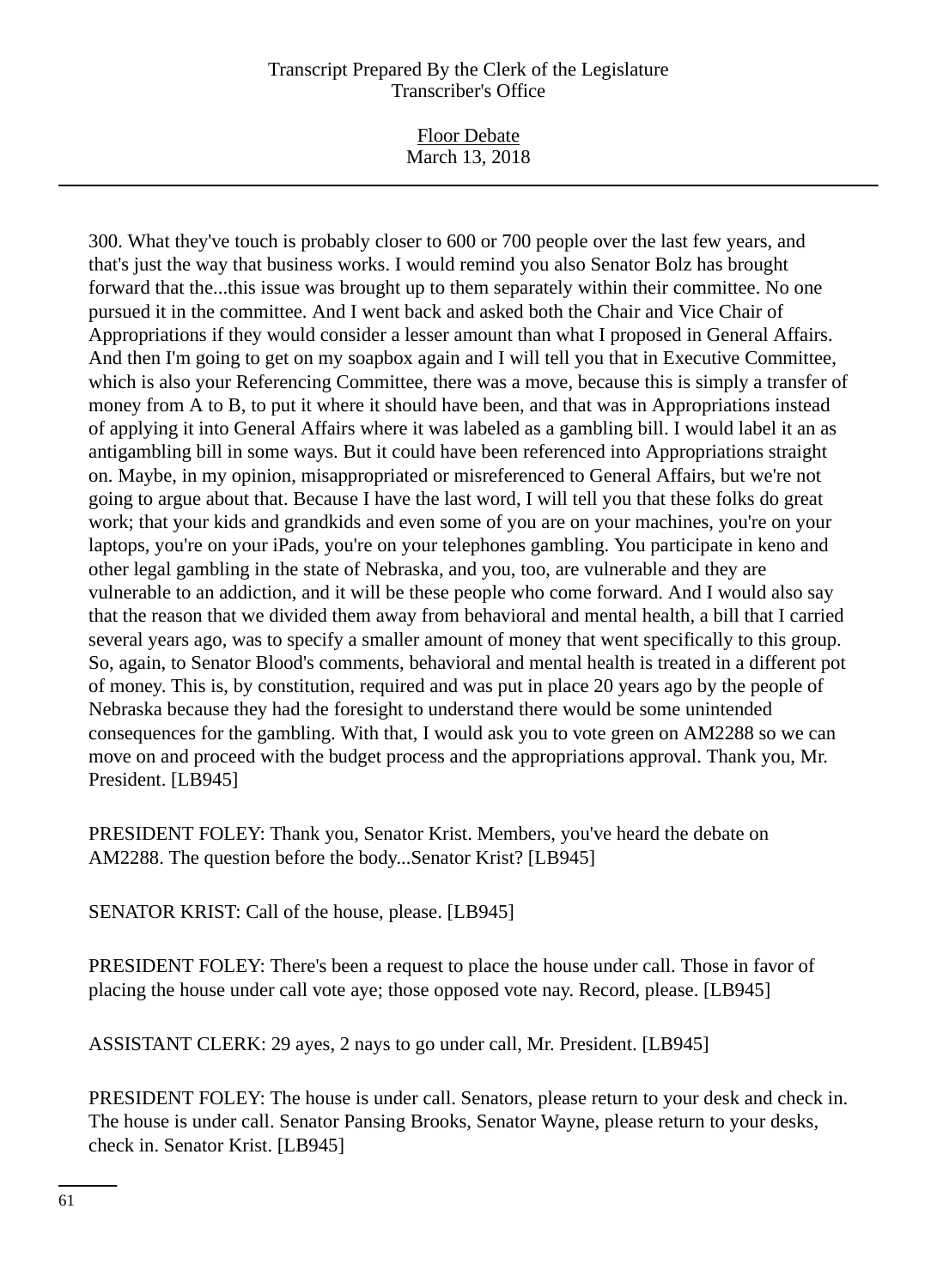SENATOR KRIST: Have a board vote, but I'd like a record vote, please. [LB945]

PRESIDENT FOLEY: Record vote has been requested. We'll do a board vote. You've heard the debate on AM2288. The question before the body is the adoption of the amendment. Those in favor vote aye; those opposed vote nay. Have you all voted who care to? Record, please. [LB945]

ASSISTANT CLERK: (Record vote read, Legislative Journal page 951.) The vote is 25 ayes, 13 nays, Mr. President. [LB945]

PRESIDENT FOLEY: AM2288 is adopted. I raise the call. Is there a continuing discussion on LB945 and the pending Appropriations Committee amendment? Seeing none, Senator Stinner, you're recognized to close on the committee amendment. [LB945]

SENATOR STINNER: Thank you, Mr. President. Members of the Legislature, I appreciate the comments about the cash and cash transfers. That would not be a preferred way, but these are extraordinary times. This is necessary in order to achieve that 2 percent minimum reserve and rebalance our budget. And I would appreciate a vote of green on AM1700. [LB945]

PRESIDENT FOLEY: Thank you, Senator Stinner. Question before the body is the adoption of the committee amendment, AM1700. Those in favor vote aye; those opposed vote nay. Have you all voted who care to? Record, please. [LB945]

ASSISTANT CLERK: 38 ayes, 0 nays on the adoption of committee amendments. [LB945]

PRESIDENT FOLEY: AM1700 is adopted. Senator Stinner, you're recognized to close on the advance of the bill. He waives closing. The question before the body is advance of LB945 to E&R Initial. Those in favor vote aye; those opposed vote nay. Have you all voted? Record, please. [LB945]

ASSISTANT CLERK: 35 ayes, 8 nays on the advancement of the bill, Mr. President. [LB945]

PRESIDENT FOLEY: LB945 advances. Items for the record, please? [LB945]

CLERK: Mr. President, a new A bill. (Read LB1090A by title for the first time.) Senator Chambers would like to print an amendment to LB702. Senator Harr, a new resolution that will be laid over, LR348. And the Education Committee reports LB1052, LB1110 to General File;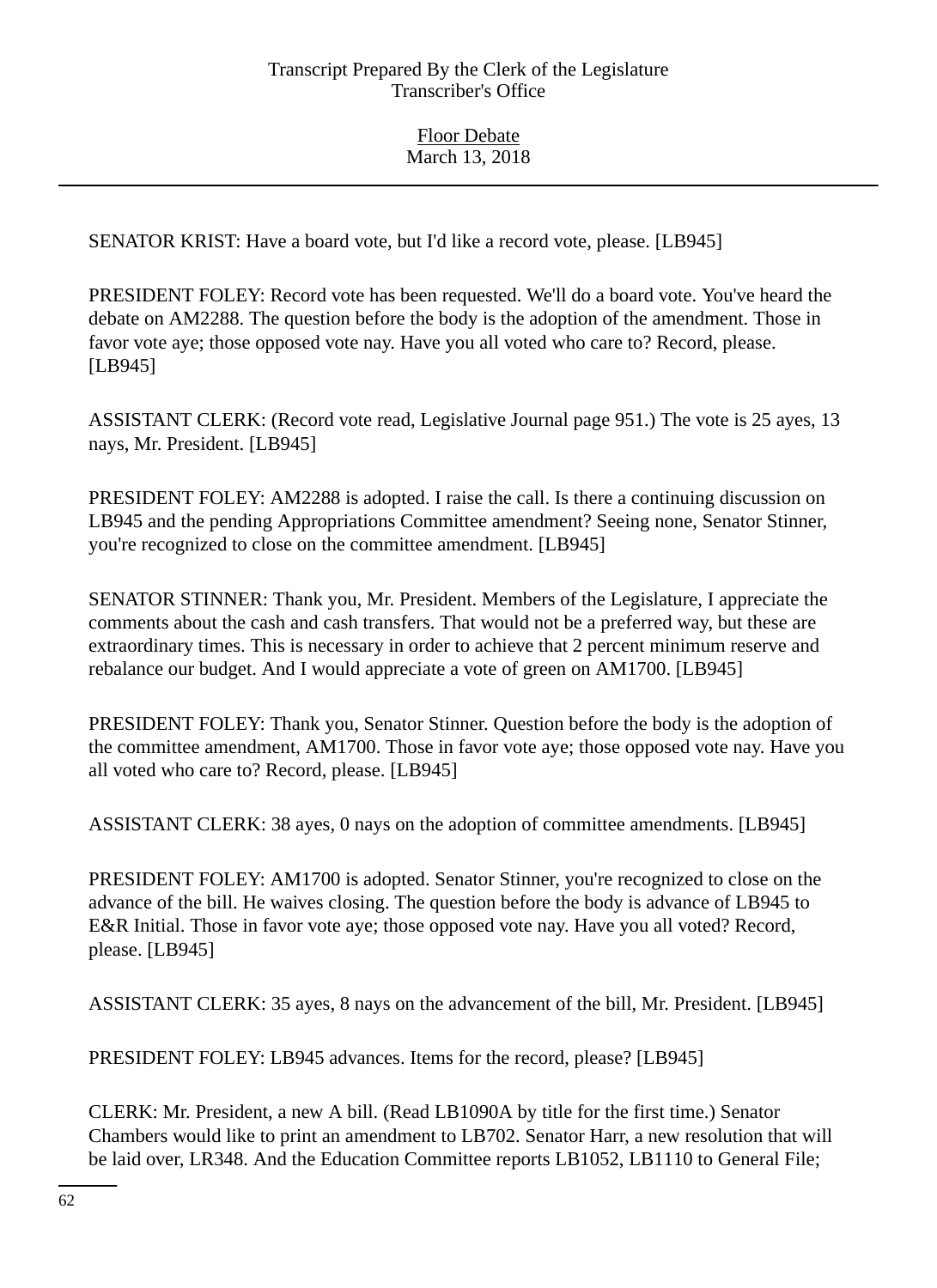LB778 to General File with amendments. That's all that I have, Mr. President. (Legislative Journal pages 952-955.) [LB1090A LB702 LR348 LB1052 LB1110 LB778]

PRESIDENT FOLEY: Thank you, Mr. Clerk. We'll proceed to the next bill. Mr. Clerk.

CLERK: Mr. President, LB944 was introduced by the Speaker at the request of the Governor. (Read title.) Introduced in January, referred to the Appropriations Committee. The bill was advanced to General File. I do have committee amendments, Mr. President. (AM1699, Legislative Journal page 895.) [LB944]

PRESIDENT FOLEY: Thank you, Mr. Clerk. Senator Stinner, you're recognized to open on LB944. [LB944]

SENATOR STINNER: Thank you, Mr. President. Members of the Legislature, LB944 was introduced by the Speaker on behalf of the Governor. The bill was introduced as a mainline budget bill and makes changes to the current 2017-18 and fiscal year 2018-19 appropriations transfers and intent language. This is step three, round three, if you will, of the three-round process, the three-step process. But I do want to once again thank the Governor, as well as the budget staff, for LB944. Our committee actually used this as a template for our preliminary budget and was pretty much in sync across the board with their preliminary budget. LB944 utilizes in the Governor's budget 2.5 percent minimum balance. It does not require anything to be taken out of provider rates. He recommends a 2 and a 4 percent cut, across-the-board cut, in both higher education as well as agencies, and there's 43 agencies that were involved. It requires a reappropriations reduction of \$1.1 million, a reduction of water sustainability transfers of \$1.5 million and \$3.470 million, and cash transfers of \$16.6 million, a transfer out of the Cash Reserve of \$108 million. This budget recommendation by the Governor only affects 30 percent of the total budget. With that, Mr. President, could I proceed to the amendment? [LB944]

PRESIDENT FOLEY: Yes, Senator Stinner, please proceed with the committee amendment. [LB944]

SENATOR STINNER: Thank you, Mr. President. The committee member...the committee amendment actually becomes the bill that also contains an emergency clause and will become operative once the bill is signed into law. I think we've talked about this in the briefing, and if you do remember back, and you can look in the yellow book, we were actually \$210 million off in October from the forecast, off in terms of revenue forecasts. That was reconciled down to \$173 million. The committee also received deficit requests of \$82.8 million, which brought the total up that we had to deal with in the Appropriations Committee, a shortfall of \$256.8 million. So that was the starting point, but we established some ground rules and some objectives right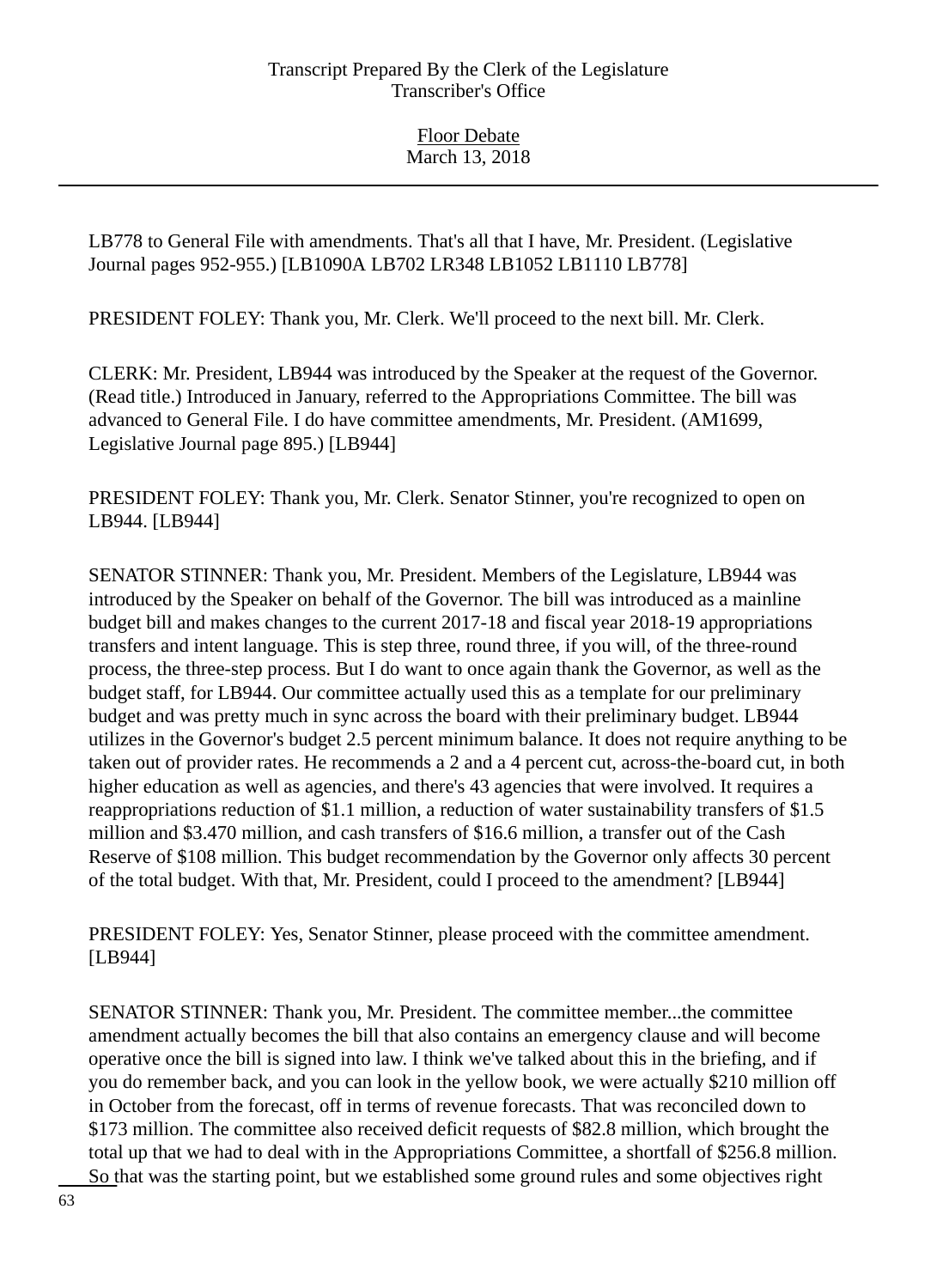Floor Debate March 13, 2018

away. Obviously, the number-one objective is to bring ourselves back into compliance with the 2.5 percent minimum Cash Reserve. We also wanted to reestablish the structural balance that would obviously bring us back to a 3 percent reserve in the next biennium. Both of those objectives were obtained. We did maintain priorities just like last year: K through 12 was a priority, property tax relief was a priority, corrections was a priority. Maintaining the rainy day fund, as we've talked, was one of my priorities, and certainly we tried to work around that--\$250 million was really the absolute bottom of where I thought this budget needed to be. The other thing that the committee had to deal with is trying to measure what the outcomes or the cumulative fiscal impact on all the agencies. If you remember we did institute a 4 percent acrossthe-board cut. If you also remember there was a veto involved, so it became 4.5 percent. The 2 percent and 4 percent then becomes 6.5 and 8.5 percent. But that's not the total story, folks. The total story is to measure what normally would have happened within that agency, within the university, within the state college, within the community colleges. Normally they would have 3 percent minimum increases for salaries and benefits. We all know what happened on health insurance: it continues to go up, many times double-digits. So if you add 3 plus 3, that's 6. So you would have \$106 million in your baseline appropriation at the end of two years. That is a normal situation. If we held the budget completely flat, didn't cut anything, they would have to deal with a 6 percent reduction in their normal operations. And that is called a de facto cut. So if you take the 6 plus the 8.5, you're at 14.5. So we were trying, as we worked ourselves through the hearings we were trying to get a feel for what the total fiscal impact was, where the agencies were relative to their mission and statutorial requirements, where they were at in terms of vacancies. And the importance of the vacancies was is we are not coming back to pre-cut levels. I want to emphasize this, we are not coming back to pre-cut levels. If we only come halfway there, if we only come a third of a way there, those vacancies start to become permanent vacancies. So one would say standing back maybe we shrunk the size of government, permanently shrunk the size of government. But that was some of the things that we had to deal with, and of course we had to deal with the requests. And we spent a considerable time...amount of time taking a look at DHHS and their requests for child welfare funding of \$55 million. In fact, the total was \$73.4 million requests out of Department of Health and Human Services. The outcome of all of that, and I can tell you that you can go to page 1 and take a look at the deficit request. There's other pages that deal with this, but the committee utilized \$1.3 million of reappropriations. Cash transfers into the General Fund was a negative \$1.398 million, and the negative was because we moved a lot of what was in this biennium to the second biennium in hopes maybe something would improve so maybe we could restore some of that lapsing of extra cash. We also...in the second half we then transferred, or recommending a transfer of, \$16.1 million. And that is on page 17, and it is also contained in LB945. Transfers out of the...on the transfers outside, we've reduced the transfers out by \$1.5 million and \$3.470 million on page 15, and that is a reduction in the water sustainability. And I will report to you that the water sustainability actually suffered \$5.6 million on a \$22 million transfer over a biennium. That's quite a little bit percentagewise, and I have heard from those folks. That's something that I have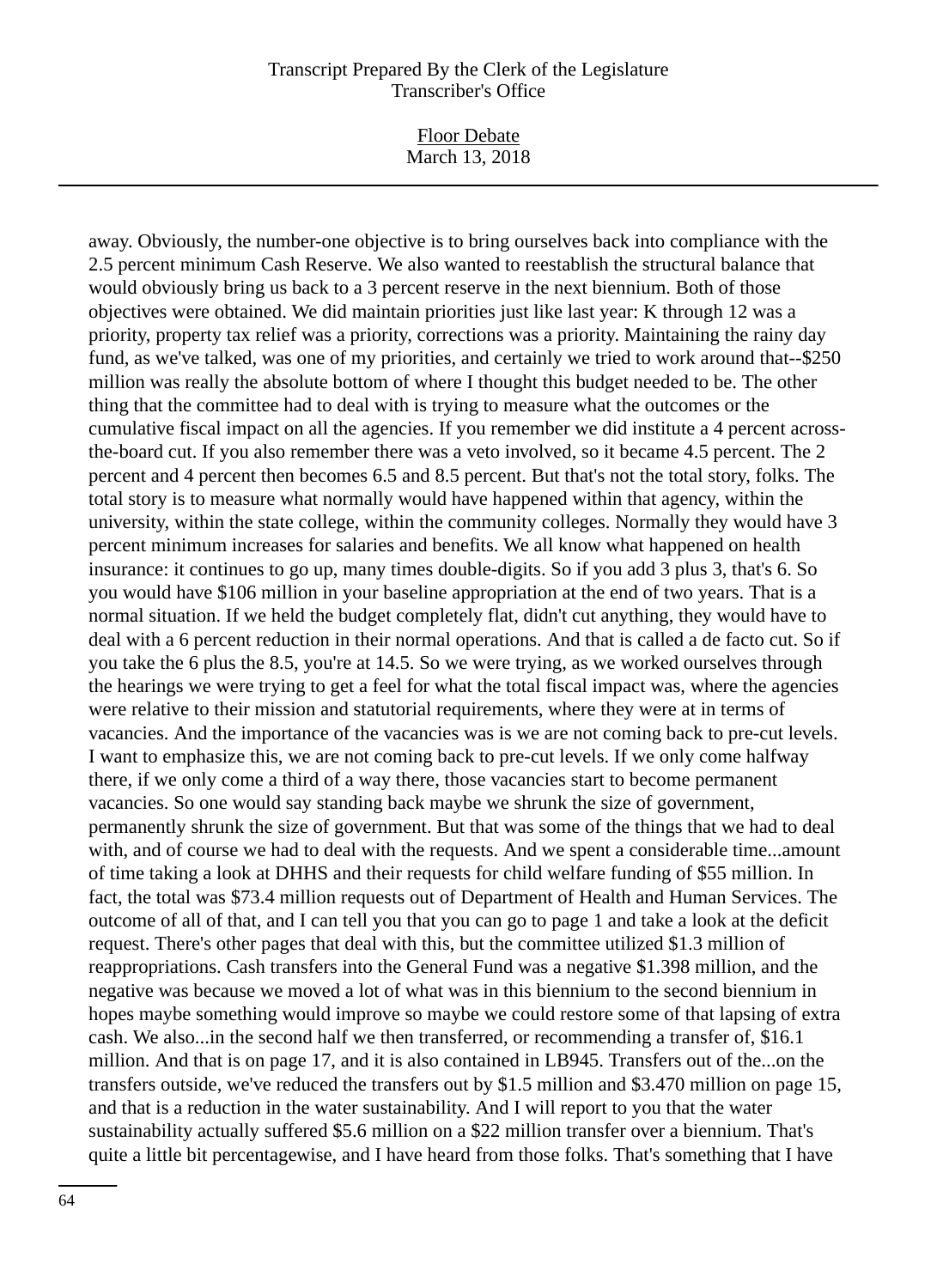Floor Debate March 13, 2018

on my radar screen to take care of as we start to drive out of this situation that we are in. Transfers then were \$100 million to the rainy day fund, and I will tell you that we anticipated a better report to come out on the fiscal side of things in February, so we reduced. We reduced the second half cuts from 4 percent to 2 percent, from 2 percent to 1 percent on higher ed, because that is what the committee decided was a priority, to try and protect our higher education from any further additional deterioration. And then obviously we did get back a favorable report of \$25 million. This, as you look at the fiscal status, that went into the rainy day fund. The amount that the 2 percent...or the 4 percent to 2, the 4 percent to 1 actually was equal to \$30 million. Thirty million actually came over from the second half of the Forecasting Board. So we kind of netted that, and of course we also have the new federal tax law. And the reconciliation of that actually netted out a positive \$9 million. We did adjust the Governor's budget. We actually lapsed the reappropriation on PRO, as well as the Governor's budget. We utilized those funds to basically negate the cuts to the smaller agencies. It was the blind and the hard-of-hearing, the Indian agency, the Hispanic agency. There was maybe one or two more but some of the smaller agencies that we knew couldn't take those cuts. But I will tell you this, that through the hearing process all the agencies, all of the higher ed said, okay, we can deal with this 2 percent cut; this 4 percent cut, though, goes a little bit too far. We didn't necessarily hear from the code agencies, but we certainly, after investigating where they were at in manpower requirements, where they were at pre-cuts to where they were at today, there was a significant deterioration in the number of units that they had, the number of FTEs. And so that was really where we were taking a look at maybe we would back off to 2 percent on the agencies, maybe we would back off a 3 percent in the second half of the biennium with the higher ed side of things. You know, I think we talk about future risks, we talk about where we are at with the rainy day fund, we talk about as we move forward, this economy, where it's at in terms of business cycles. We still have to be mindful that there are some extraordinary risks out there as it relates to the economy, as it relates to the interest rates, and all the things that we discussed. We have yet to solve our corrections problem. We continue to have deferred maintenance both at the university to \$600 million; state colleges, \$10 to \$20, \$30 million in state colleges. [LB944 LB945]

#### PRESIDENT FOLEY: One minute. [LB944]

SENATOR STINNER: Thank you, Mr. President. We also have at the state level applications for \$200 million or so that need to be handled in terms of deferred maintenance. Those are costs. If you go to page 50, you can look at TEEOSA formula. You can look at what is projected. It's much greater than the 3 percent that is templated in the Governor's proposal as we move forward. So we have some real challenges. We have some things that we have to measure and continue to measure. I think one of the things that we found, for an example at the State Patrol, they are down 50 units is what my memory is. They are going to try to hire back 30, 35 people, hopefully get up to a full squad. Well, no, they are not. We can't go back there. He's been living on the vacancies. We can go back somewhere there, but we need to reassess what that all means. And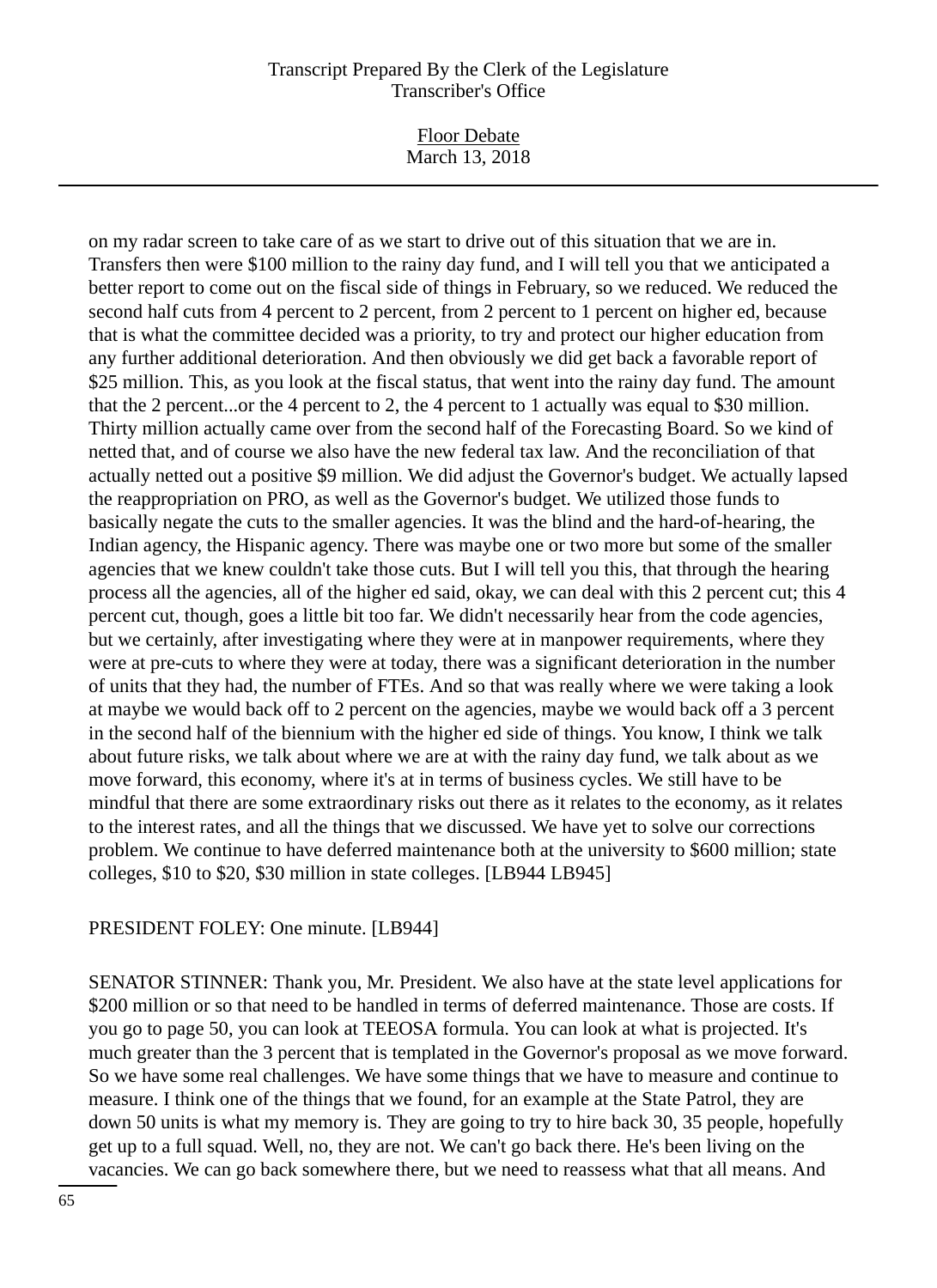that will be the challenge for the next biennium; that will be our challenge as we move forward. And my priority still is taking a look at restoration of the rainy day fund... [LB944]

PRESIDENT FOLEY: Time, Senator. [LB944]

SENATOR STINNER: ...in order that we have a stability. Thank you, Mr. President. [LB944]

PRESIDENT FOLEY: Thank you, Senator Stinner. Mr. Clerk. [LB944]

CLERK: Mr. President, amendments to the committee amendments. Senator Bolz, I have AM2274, Senator. (Legislative Journal page 876.) [LB944]

PRESIDENT FOLEY: Senator Bolz, you're recognized to open on AM2274. [LB944]

SENATOR BOLZ: Thank you, Mr. President. And thank you to Senator Stinner for his thorough analysis of AM1699. I do hope that we'll have the opportunity for some substantive policy debate on our budget choices related to child welfare and higher education and everything in between. However, I offer this amendment as an option for the committee, for the body to discuss, related to an issue that came to my attention from the federally qualified health centers. So, as many of you know, the Title X program provides essential healthcare to 28,000 Nebraskans. The program provides cancer screenings, treatment for sexually transmitted infections, prenatal care, and more. These are important services that protect people's lives. They are provided by a number of healthcare providers, including our federally qualified health centers, which provide a number of healthcare services to people, especially those in low-income communities, regardless of their ability to pay. The federally qualified health centers provide services under Title X to 12,000 Nebraskans. They brought to the Appropriations Committee a concern that the language proposed in LB944 would not allow the FQHCs to continue providing services in a manner that complies with federal regulation. This amendment seeks to protect the FQHCs' ability to provide cancer screenings, treatment for STDs, prenatal care, and other services under their federal Title X program. This is important, not only for Title X, but also in order to protect the \$18.8 million in federal funds that flow to the federally qualified health centers overall, because these centers must show their ability to follow federal regulations on all kinds of programs. The amendment also reflects an issue that I have heard from my constituents and that we heard in the hearing, which is interest in assuring that there is a clear separation between taxpayer dollars and abortion providers. Let me walk you through the pieces of the amendment. First, it reiterates existing law that no funds appropriated or distributed through the Title X program shall be used for abortion or abortion counseling. Second, it repeats the federal regulation language regarding referral. The federal regulation states organizations may provide neutral, factual information, nondirective counseling, or referral upon request. This reflects all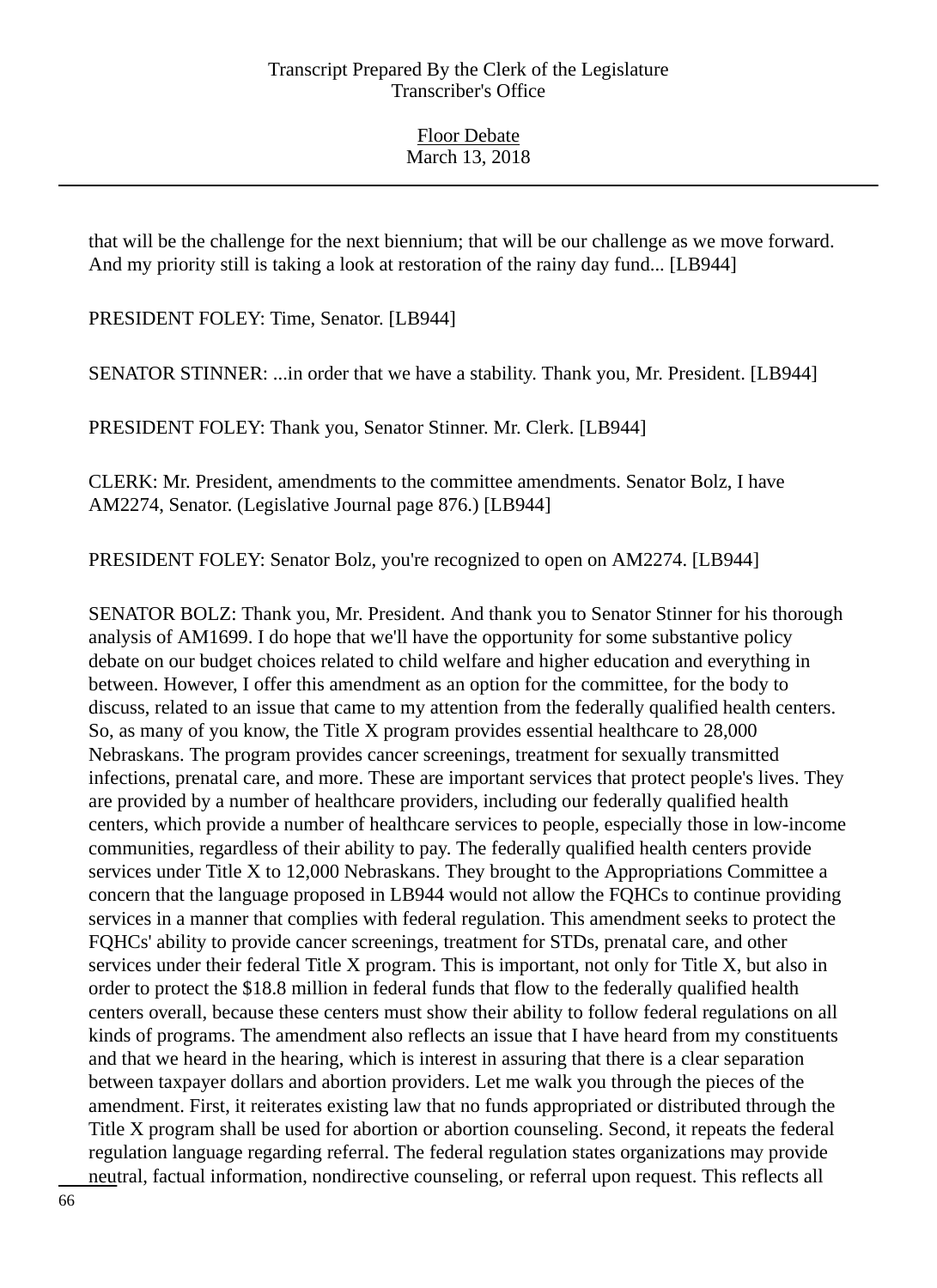Floor Debate March 13, 2018

kinds of referrals for all kinds of services and may only include relevant, factual information, and may not include taking any affirmative action. Third, the amendment requires objective independence, requiring legal, physical, and financial separation between the provision of abortion services and the services provided with Title X funds. Finally, the amendment states the intent that the Department of Health and Human Services shall ensure that a network is maintained that is sufficient to provide cancer screenings, prenatal care, and all of the other services under Title X without unreasonable delay. I would also like to note that I will be passing out the legal analysis from the federally qualified health centers, and I would ask that you all review it. It addresses a federal amendment, the Weldon Amendment. This amendment states that federal, state, and local governments may not discriminate against a healthcare entity that does not provide, pay for, provide coverage of, or refer for abortions. The intent of the Weldon Amendment was to keep doctors who have moral qualms about performing abortions from being put to the hard choice of acting in conformity with their beliefs. The amendment does not...the analysis provided by the FQHCs determined that the amendment...that the language does not justify the proposed language, which would create state law that is out of compliance with federal regulation. AM2274 seeks to both clarify the requirement of healthcare providers to have objective independence, requiring legal, physical, and financial separation between the provision of abortion services and the services provided with Title X funds, and the amendment seeks to protect the ability of the federally qualified health centers to provide life-saving and lifeprotecting services, including cancer screenings and prenatal care. I look forward to serious and thoughtful debate, and I thank you for your consideration of this amendment. Thank you, Mr. President. [LB944]

# SPEAKER SCHEER PRESIDING

SPEAKER SCHEER: Thank you, Senator Bolz. (Visitors introduced.) Waiting in the queue: Senators Blood, Watermeier, Hilgers, Clements, and a multitude of others. Senator Blood, you are recognized. [LB944]

SENATOR BLOOD: Thank you, Speaker. Fellow Senators, friends all, I never thought I would be standing here saying the same words I said last year. I wish there weren't grade-schoolers in the balcony, because they may have to do earmuffs. This is not a good topic for grade-schoolers to be hearing. But nonetheless, it's my turn to speak and my words need to be said. This is a way that lawmakers can pass controversial provisions, by wrapping it into something that we must address. Title X is a policy measure. It does not belong in a budget bill. Because of that, I believe I stand in favor of Senator Bolz's amendment if we don't have any better alternatives. If Title X is removed, I do stand in support of both the Appropriations amendment and the bill, LB944. But the bottom line is that policy measures need to be dealt with separately, and Title X is a policy measure. Budget items belong in a budget bill. So welcome to "vagina-gate 2018," same song, same dance. It's going to be the same topic we had last year. And it's time that we understand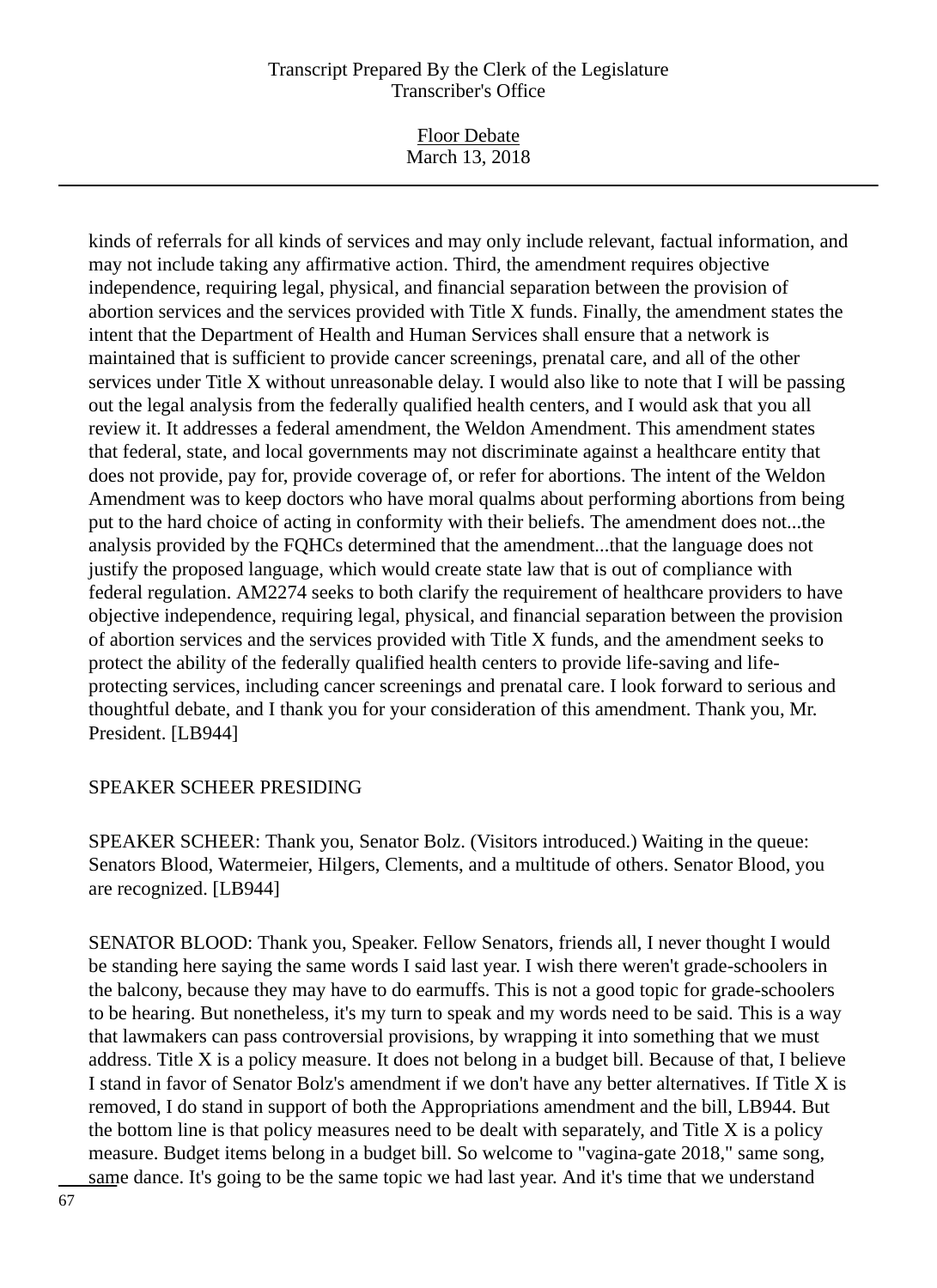Floor Debate March 13, 2018

that policy is a separate issue and not to be hidden in budget bills. I have had a lot of people come to me in reference to this bill, prior to it being presented, asking me for their support...to support it. And I said no, unless they were able to prove to me that there were other clinics that were going to be taking up the slack. Should Senator Bolz's amendment not be passed, there are clinics that are going to close down as a result and not to be able to provide services to people, services to victims of sexual assault, services to victims of incest. Last year they blew smoke up our skirt and they told us that these people were going to be served by religious-based clinics. I have asked four different organizations and upper management for that list. It does not exist. If anybody stands on this mike today and tells you that if any of these clinics have to close down because we move this bill forward without Bolz's amendment or without taking Title X out, that is not the truth. No one is going to take up the slack. And for those of you that live in rural Nebraska, I want you to think really hard about what happens to these victims when they can't go to their doctor's office because the downtown cafe is across the street and the next-door neighbor is going to ask your mom why Mary Jo was at the doctor's office. Was she sick? Or when Mary Jo happens to be on the family's insurance and the parents are going to receive the bill and then Mary Jo has to explain to them, I had an incident and this is what happened. And maybe she wasn't prepared to share that with her parents or maybe it was a family member who was doing the abuse. And now the parents are embarrassed and unwilling to support that victim. These clinics that are across Nebraska allow people animosity. They are able to go to other communities and get the services that they need, be it to find out they have an STD, to be able to find out if indeed they are pregnant as a result of the assault. Think really strong and hard. This is not a pro-life issue. And quite frankly, please stop calling my office and saying that since I'm Catholic I need to prove I'm pro-life. Because what I'm doing right now is I am following Pope Francis' advice, which is to be more like Mary. I will persevere. I will make sure that I am treating those in need with love and mercy. This is not a pro-life issue. This is a policy issue in a bill where it does not belong. You are going to punish people who need these services. [LB944]

# SPEAKER SCHEER: One minute. [LB944]

SENATOR BLOOD: And it is not necessary for Senator Bolz to do this amendment if we just go ahead and pull it out. Thank you, Mr. Speaker. [LB944]

SPEAKER SCHEER: Thank you, Senator Blood. Senator Watermeier, you are recognized. [LB944]

SENATOR WATERMEIER: Thank you, Mr. President. Good afternoon, Nebraskans and those colleagues that are watching today from their office. I was really hoping to stand up and talk about more budget issues and really get to sing the praises of our esteemed Senator Stinner, who did do a good job of guiding us now in a short 14 months through basically three budgets. I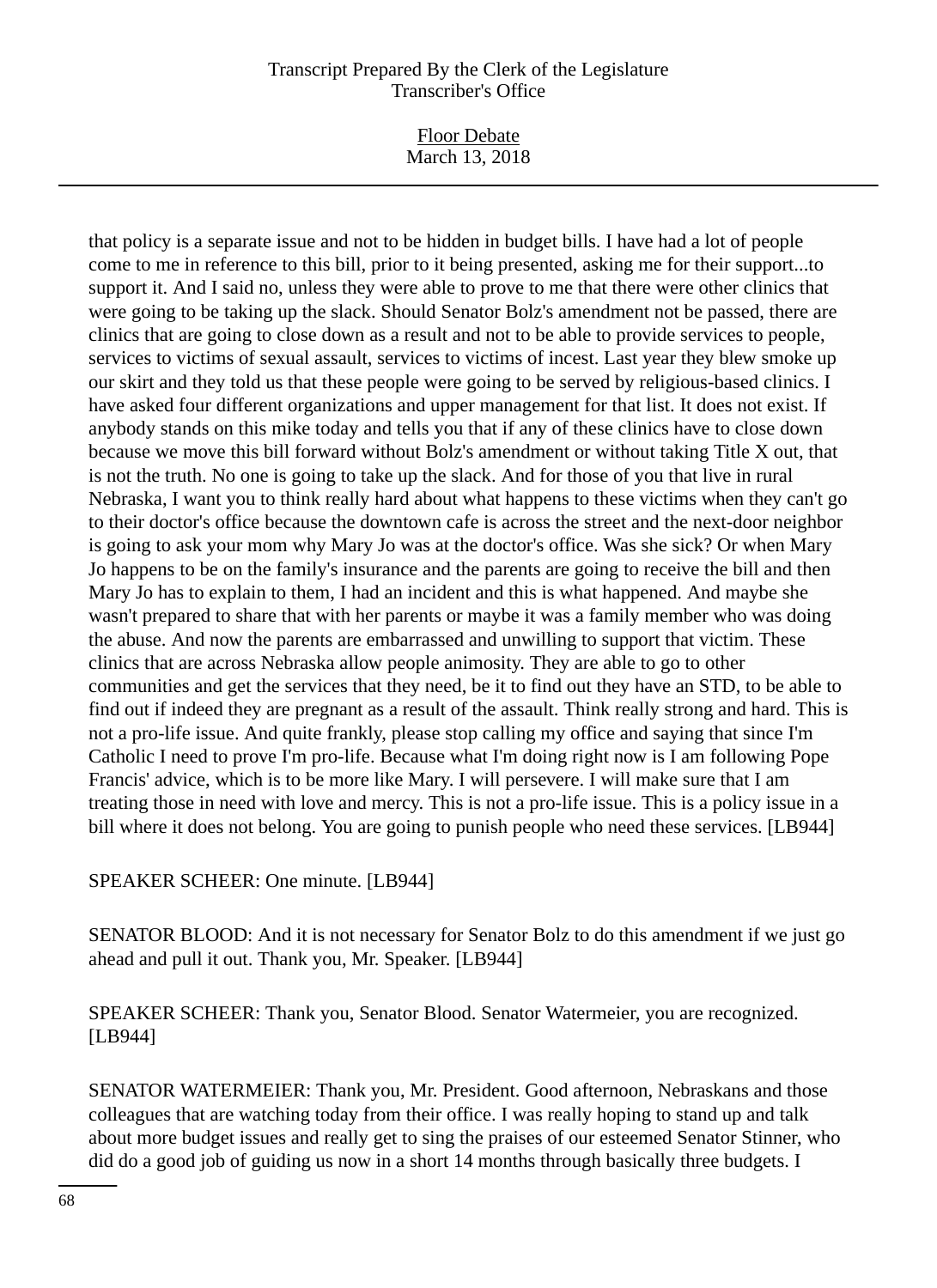Floor Debate March 13, 2018

really do think we need to make...tip our hat to him, and also the Fiscal Office with the leadership of Mr. Calvert. It's been a great experience for me to be on Appropriations. But I am forced to visit and speak towards the amendment from Senator Bolz. I stand in opposition to AM2274, and I would like to contradict some of the testimony that was even brought up by the very first person on the mike today, is that this is going to take away funds for rural Nebraska. It is not. This is going to take away care and services to the women and the children who definitely...women, mainly, who need these funds. It is not. That this didn't have the right process. It has. Last year, it did not have a hearing, and it was argued on the floor that it should have. But it could have at that point in time. This year, it clearly had a hearing. Senator Stinner offered the whole entire day. We had 15 or 16 people in proponent, 17 people in opposition to the Title X funding and the language that is placed in the budget bill. It's completely appropriate to be in the Appropriations budget bill. There's no reason that it cannot be. Just to give a little background, Senator Bolz had mentioned the Weldon Amendment, and I want to just give a little bit of time line as to what's happened in the years in the federal and state level. The argument has been made that denying Title X funds to organizations that refer for abortions is inconsistent with federal law. That opinion is based on a misunderstanding. Here is the time line: 1970, Congress enacted federal Title X program; 1988, the Reagan administration issued regulations that provided, among other things, that no one receiving Title X funding was to refer for abortions. In 2000, under the Clinton administration, HHS reversed course and issued regulations that provided, among other things, that Title X clinics would be required to, required to refer for abortion upon request. In 2000, later on, this is where the opponents will tell you that the story stops. That's not where it stops. In 2004, Congress passed a federal budget rider known as the Hyde-Weldon Amendment. Hyde-Weldon provided that no federal program provided for in the Consolation (sic--Consolidated) Appropriation Act, including Title X, may discriminate against healthcare entity on the basis that the healthcare entity does not refer for abortions. You're going to hear lots of debate about that word "refer" in the next six hours. We have taken care of that in the budget bill. It's very clear. It was offered at least five or six times to renegotiate or reconsider that vote. Each one failed. The effect of the Hyde-Weldon is that any discrimination by the Title X program against a clinic for that clinic's refusal to refer for abortions would be a direct violation of federal law. Therefore, the idea that any clinic in Nebraska will lose Title X funds because of that is false. In the budget bill on LB944, and I don't have the page number on it, I think it's the third page, line 25, "None of the General Funds provided under this program shall be used to perform of facilitate the performance of abortion or to counsel or refer for abortion." This has been in our budget bill for a number of years. The language that we put in the budget this year... [LB944]

SPEAKER SCHEER: One minute. [LB944]

SENATOR WATERMEIER: ...reaffirms...thank you, Mr. President, reaffirms exactly what we have been doing and need to do to make darn good and sure we don't lose Title X fundings. We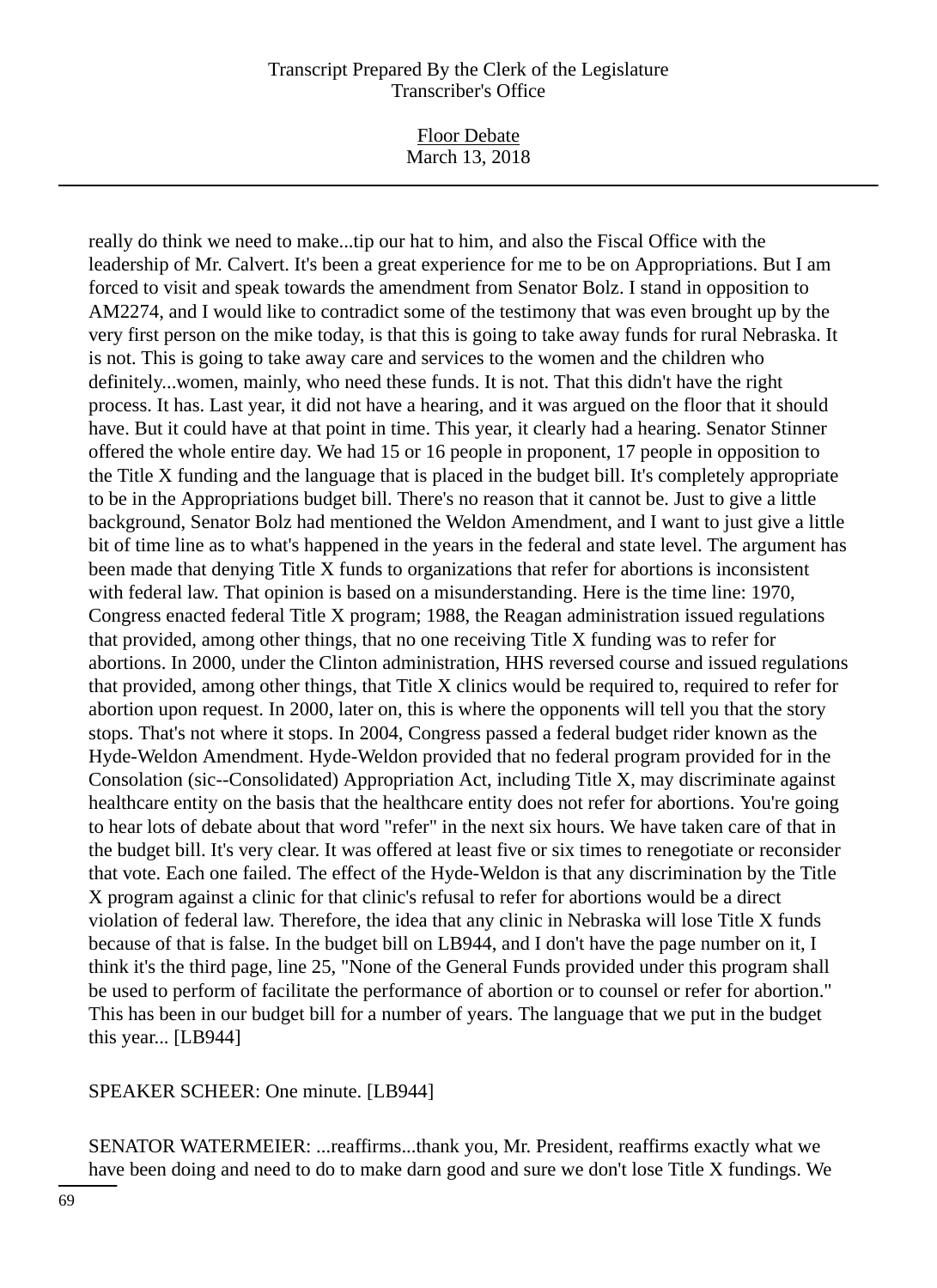Floor Debate March 13, 2018

have \$1.5 million in Title X fundings that come from the federal level in Nebraska; \$300,000 of that goes to Planned Parenthood. And this...everybody says this debate is about Planned Parenthood. In my mind and in my district I have been telling people it is not. If every single one of these dollars went to Planned Parenthood for them to provide services, I'm fine with that. We need to have a very strict, concrete wall so that we do not lose the \$1.5 million of Title X funding, and this motion and this amendment inside of the budget bill does exactly that, no more and no less. Thank you, Mr. President. [LB944]

#### PRESIDENT FOLEY PRESIDING

PRESIDENT FOLEY: Thank you, Senator Watermeier. Senator Hilgers. [LB944]

SENATOR HILGERS: Thank you, Mr. President. Good afternoon, colleagues. I want to echo Senator Watermeier's comments and thank Senator Stinner, Chairman Stinner, and the work of the Appropriations Committee throughout. And I do look forward to having the discussion about the broader bill, the budget bill, here hopefully later this evening. I do stand in support of the language in AM1699 and in opposition to AM2274. And let me say that I have appreciated the thoughtful and compassionate conversation that I have had with proponents and opponents of this particular amendment, both on and off the floor today, and over the last few days. But I want to tell you the reason I support the original language in the bill, and that is for a simple reason. I do not support taxpayer funds going to provide for the provision of abortions, pure and simple. That's what I believe. That idea, that notion, that taxpayer dollars that are taken from taxpayers under the compulsion of law and used for something that they find deeply and morally objectionable, I think, it has bipartisan opposition. And you don't need to take my word for it. Look to the U.S. Congress, look at the Hyde Amendment, for instance, passed in the 1970s. That amendment was passed and reaffirmed with bipartisan support. The Weldon Amendment, that Senator Watermeier has mentioned, has passed and been reaffirmed with bipartisan support. Appropriations bills from this Legislature have been passed and reaffirmed with bipartisan support. Title X itself has a provision prohibiting funds from using...from going to the provision of abortion. This idea is a common one. It's one that has widespread support. And for that reason, I support the original language. And I look forward to having this discussion. At the outset, let me make three observations. The first is to disagree with Senator Blood's contention that this has no place in the appropriations bill. To the contrary, this is exactly the place the historical record suggests it ought to be. Most of us on this floor, if not all, have heard of the Hyde Amendment. I referenced it a second ago. The Hyde Amendment is a federal appropriations rider that helps...that bans the use of federal funds for certain types of abortion services. That is not a bill in the common sense of the word. It has statutory authority, and it was passed through an appropriations bill just like this one. The Weldon Amendment is the same story: appropriations rider, has the power of law, also not passed through the normal policy process that we would think of. LB880 from 1999, which is a bill from this Legislature, also an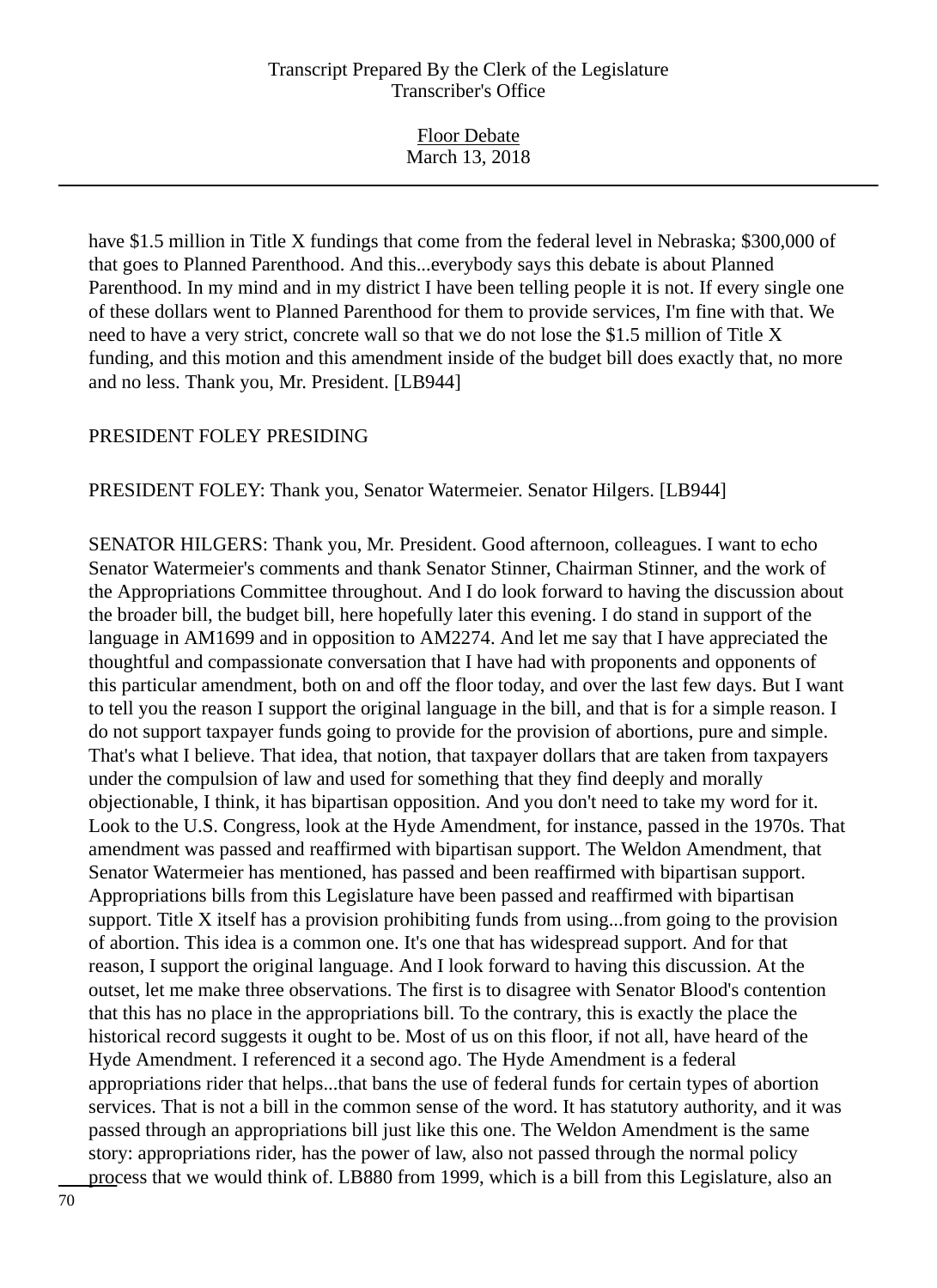Floor Debate March 13, 2018

appropriations bill. What we are doing is appropriating money. That is what we're dealing with today, is an appropriations bill. We're talking about where those dollars can be appropriated to. It is actually squarely within the Appropriations Committee's province, and I think it's totally appropriate to address it here on the floor with this budget rider today. The second observation that I will have is that I think this is also entirely constitutional. We are dealing with the provision of a constitutional right, that much is true. But the Supreme Court, in the Rust v. Sullivan case from 1991, addressed a very similar, if not nearly identical, federal regulation that did exactly what this particular piece of AM1699 purports to do. And the Supreme Court said, while you may have a constitutional right to something, you do not...it does not follow that you have a right to have taxpayer monies be paid in furtherance of that right. Now I expect to have some conversation about the constitutionality of this, but I think Rust v. Sullivan is directly on point and answers that question here today. The third observation I would like to make is that this does not take away funds from federally qualified health centers. What it does is it provides those medical clinics a choice. [LB944]

# PRESIDENT FOLEY: One minute. [LB944]

SENATOR HILGERS: Thank you, Mr. President. They can choose to provide abortions or they can choose to have Title X funding. They can't do both. If they want to provide abortions, they can do that so long as they are operationally independent from another entity. So it provides a mechanism. Now, it very well might be that some medical clinics will choose to give up Title X funds in favor of being able to continue to refer or provide abortions. I think most will not, and the evidence that I believe that was in front of the Appropriations Committee in the testimony was that there are providers there that will do this work. The last comment I will have, and I look forward to the conversation of AM2274, I have read the amendment. I have read the memo from Senator Bolz. I deeply disagree with its legal conclusions and look forward to having the opportunity to have that discussion on the floor. But, colleagues, this is something that fits within the appropriations process. It's within our authority to do. I strongly support this language in AM1699, I oppose AM2274, and I look forward to a thoughtful deliberation in this body. Thank you, Mr. President. [LB944]

PRESIDENT FOLEY: Thank you, Senator Hilgers. Mr. Clerk. [LB944]

ASSISTANT CLERK: Mr. President, a priority motion: Senator Morfeld would move to bracket the bill until April 18, 2018. [LB944]

PRESIDENT FOLEY: Senator Morfeld, you're recognized to open on your motion. [LB944]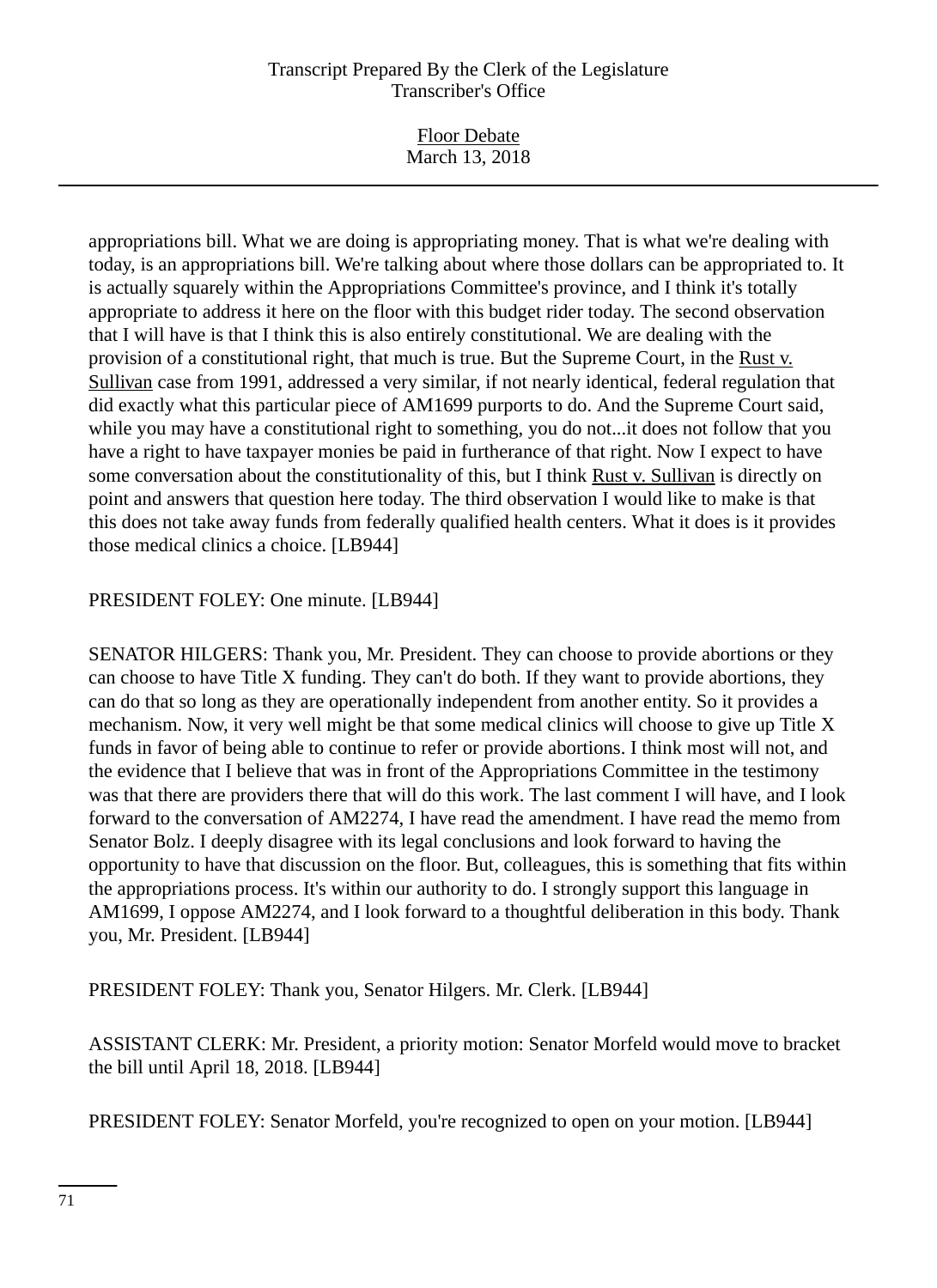Floor Debate March 13, 2018

SENATOR MORFELD: Thank you, Mr. President. Colleagues, I threw up this motion because I saw that there are 12 or 13 people in the queue that may not hold a differing opinion than what was just laid out by Senator Watermeier and Senator Hilgers. First, I think we need to talk about what is at stake here and the practical reality. We can wax philosophical about how this isn't going to restrict access to people, this is no big deal, other people will be able to take up the services, etcetera, etcetera. But that's just false. Why is that false? Because out of the 28,000 Nebraskans that actually utilize Title X funding for family planning services, 8,000 of them are served by Planned Parenthood, the exact agency and organization that this bill is targeted towards. So to say this is not going to have an impact on people that receive family planning services when this bill is specifically or this language is specifically designed for an organization like Planned Parenthood is false. Now, for Senator Hilgers to get up on the floor and state, well, it's no big deal, if you provide abortions you can just separate everything, you can just have a different organization, we all know that that's not operationally how organizations that are nonprofits can work. And take it from somebody who runs one. If they had to do that, what would happen is they'd have to create a completely different entity to provide abortions. What would that require under the requirements under the statute? That would require a completely separate executive director, a completely separate accounting and HR system, separate staff. Colleagues, we know exactly what that is meant to do. It's meant to make it so that Planned Parenthood cannot provide these Title X services. That's the whole purpose of this. And maybe, maybe, just maybe that argument would pass the smell test if 8,000 out of 28,000 Nebraskans that receive those Title X services weren't receiving them from Planned Parenthood. I would submit to you that there's not enough agencies that can provide the services as it is, and that's one of our big problems. And I'm sorry, but when this comes from the same people that I have seen get up on this floor for the last four years and try to make it harder to access family planning services for low-income women in particular, this includes men, too, but primarily women, then it's really hard for me to just listen to the nonsense that's said on this floor of, well, it's just about making sure people...that abortion providers can't have access to these funds and services. That's not what this is about. This is about trying to shut down an agency that provides a lot of nonabortion services, actually vastly that's what they provide is non-abortion services, to the detriment of low-income people, particularly women. That's the purpose of this. And if Senator Hilgers is worried about this funding going directly to abortion services, all he needs to look is no further than the federal statute itself. I'm reading from the Federal Register right here. Section 1008 of Title X statute 42 U.S.C. 300a-6 states, quote: none of the funds appropriated under this title shall be used in programs where abortion is a method of family planning. If we suspect that these funds are being used for that, then simply file a lawsuit. There's plenty of people that are pro-life in this state that would probably be happy to file a lawsuit pro bono if that section is being violated. It's simply not. These protections already exist, and what this does is it simply makes it harder for low-income folks to get family planning services, something that has an immeasurable impact on people's lives and ability to be successful and the ability to provide for their families and for themselves. These services are critical, and we do not have enough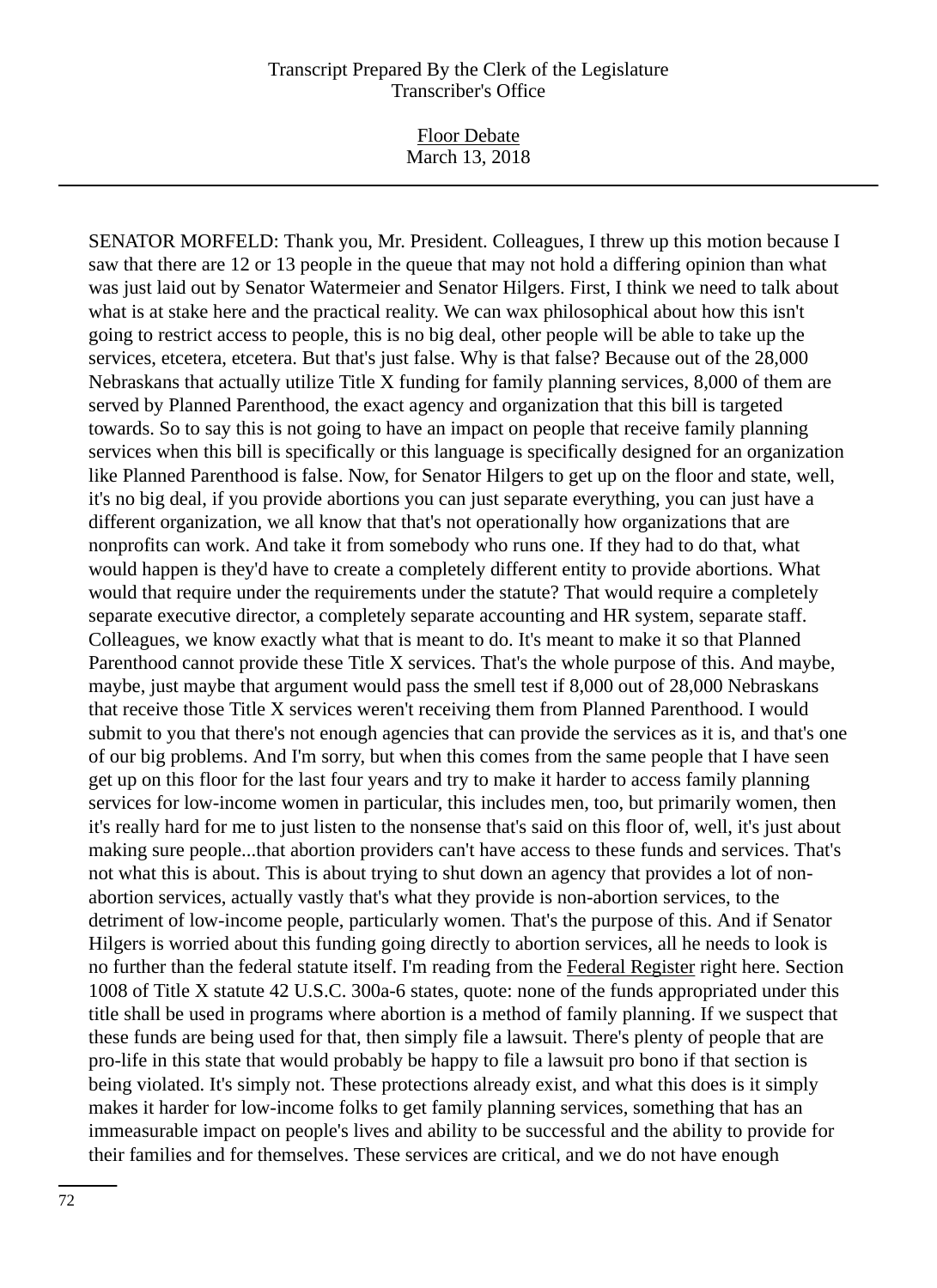Floor Debate March 13, 2018

providers as it is. And I would tell you that the healthcare clinics, the federally qualified healthcare clinics, that do provide these services but don't provide abortion services, if that was actually the case, if it didn't actually impact them, they wouldn't be out there in the lobby really concerned about this. They wouldn't have their attorneys put together a memo saying, hey, we need an amendment, which I think Senator Bolz has introduced for them. So for Senator Watermeier behind me to get up and state that this isn't going to restrict any access to these types of services in rural Nebraska is nonsense. If that was the case, you would have the federally qualified health centers probably laying low. But that's not the case. Why is that not the case? Because this has a real impact on the funding, and it's unconstitutional, and it violates the Supremacy Clause, which we'll get into in just a few minutes. Colleagues, this is addressing a problem that quite simply does not exist. Right now, Title X dollars do not go to abortions. They simply do not. And even if they were, there's already a federal law that is restricting the ability for the funding to go to abortions. I urge all of you to adopt not only Senator Bolz's amendment, but preferably the amendment that will be coming from Senator Patty Pansing Brooks. I haven't decided whether or not I'm actually going to vote in favor of the Bolz amendment because, quite frankly, this has no business being in the budget, absolutely no business. And this is a dangerous precedent to go down is to put controversial issues such as this in a budget bill. It's essentially holding a gun to some of our heads and saying, well, if you don't like it, don't vote for the budget. And all the other things that you care about in the budget, which is pretty vast, you'll just have to vote no on. And we will talk in just a little bit about the single-subject rule and some of the other constitutional implications, both federal and state, that adopting this type of language in our budget will have. Thank you, Mr. President. [LB944]

PRESIDENT FOLEY: Thank you, Senator Morfeld. Continuing discussion, Senator Clements. [LB944]

SENATOR CLEMENTS: Thank you, Mr. President. I want to thank Senator Stinner for his hard work on this whole budget, but I'm up to speak about this bracket motion, which I oppose, and the amendment, AM2274, I oppose. And we had a hearing on February 5 in the Appropriations Committee regarding Title X. I wanted to read some excerpts of people who testified. One was Bo Botelho, chief operating officer of the Nebraska Department of Health and Human Services. He said the proposed amendment is needed to ensure program integrity through enhanced clarification. Currently there are 42 sites across the state and each organization that currently receives funding and can continue to do so as long as their policies and practices are consistent with the adopted language. We don't foresee a decrease in available services because of the proposed language. The department believes other facilities would step forward if current grantees choose not to participate. And he said, I think it's important to mention it's common to lay out use of fund parameters in the state budget. The state budget is full of instances in which further clarity and direction is provided about the way funds are used. And he said the amended language in Section 71 provides greater program integrity through enhanced clarity needed to be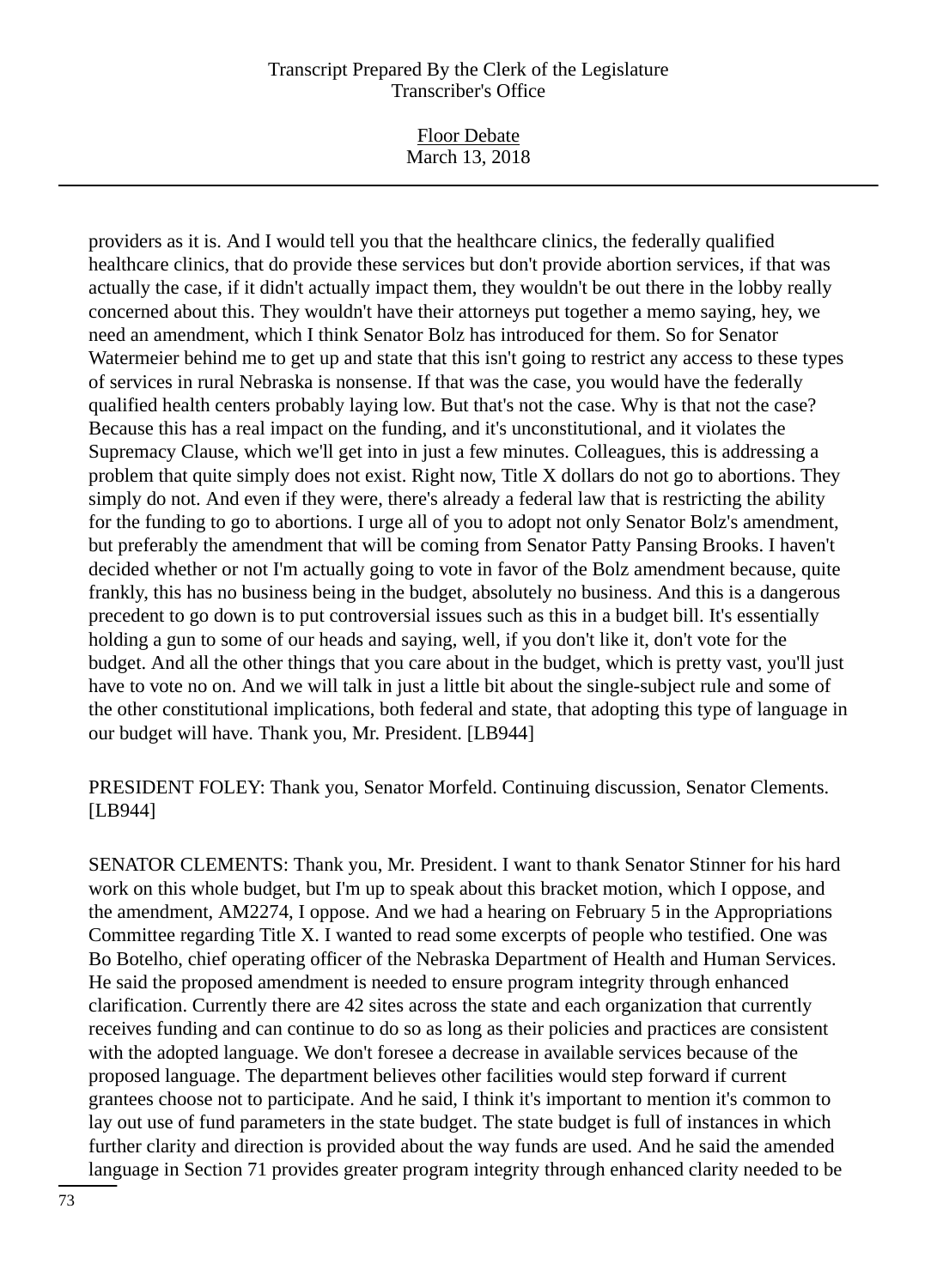Floor Debate March 13, 2018

good stewards. The other person that I wanted to share with you that testified was Creighton law professor Richard Collin Mangrum. And he said he was a proponent. He said, in this particular case the language is designated...designed to replicate the original language that relates to what was authorized and validated by U.S. Supreme Court in Rust v. Sullivan. This is for program integrity. If in fact the program is being administered properly, the language doesn't hurt anything because the language is actually clarifying and validating what Congress actually did and what they set up. All it does it make it more accurate and reflective of the original content. I asked Professor Mangrum was the Supreme Court validating prior law or regulations? He said, both. The regulation that was in place under Rust v. Sullivan had the language in it "counseling concerning referrals for and activities advocating abortion." That was the language of the regulation that Rust v. Sullivan validated, so the language that is being proposed for Nebraska is the language that was in place at the time Rust v. Sullivan was decided in 1990. And he concluded with, it makes it easier to be in compliance by having more specificity. It's not Nebraska creative language; it's the original regulatory language that's already been upheld by the U.S. Supreme Court. And with that, I would like to yield the rest of my time to Senator Watermeier. [LB944]

PRESIDENT FOLEY: Thank you, Senator Clements. Senator Watermeier, 1:45. [LB944]

SENATOR WATERMEIER: Thank you, Mr. President. Thank you, Senator Clements. I feel compelled to visit a little bit about what we already heard in the first two or three senators standing up and speaking that this is something that we don't have a problem of. We clearly do have a problem with this. State Auditor, even though small, of about a \$50,000 or \$60,000 audit of a \$300,000 or \$250,000 of funding, clearly found issues that where dollars were spent that should not have been, were clearly spent on abortion services. That right there should be enough red flag for all of us to say, whoa, do we want to put \$1.5 million of Title X funding in jeopardy? Clearly, \$1 spent, the feds can come in and say, you're not getting any of it. You're going to hear the fact, well, that audit was taken care of, it was just a coding error. They've done better, they did another audit, found a few little things. It was just a coding error, it just wasn't really much. Well, how does the federal government define "much"? One dollar is enough to be "much." We cannot afford to put on the line the loss of Title X funds. That's clearly what our objective is here, to clear it up and to make darn good and sure they're not subject to being taken away. As I stated earlier, it's been falsely accused that we're trying to take away all the funding to Planned Parenthood. I don't care if Planned Parenthood gets all \$1.5 million of this fund. If they can clearly put up the financial, the administrative barriers to make sure that no dollars cross over, to make sure that we don't lose Title X funding, it can all go to Planned Parenthood. They do a decent job of providing those services. [LB944]

PRESIDENT FOLEY: Time, Senator. [LB944]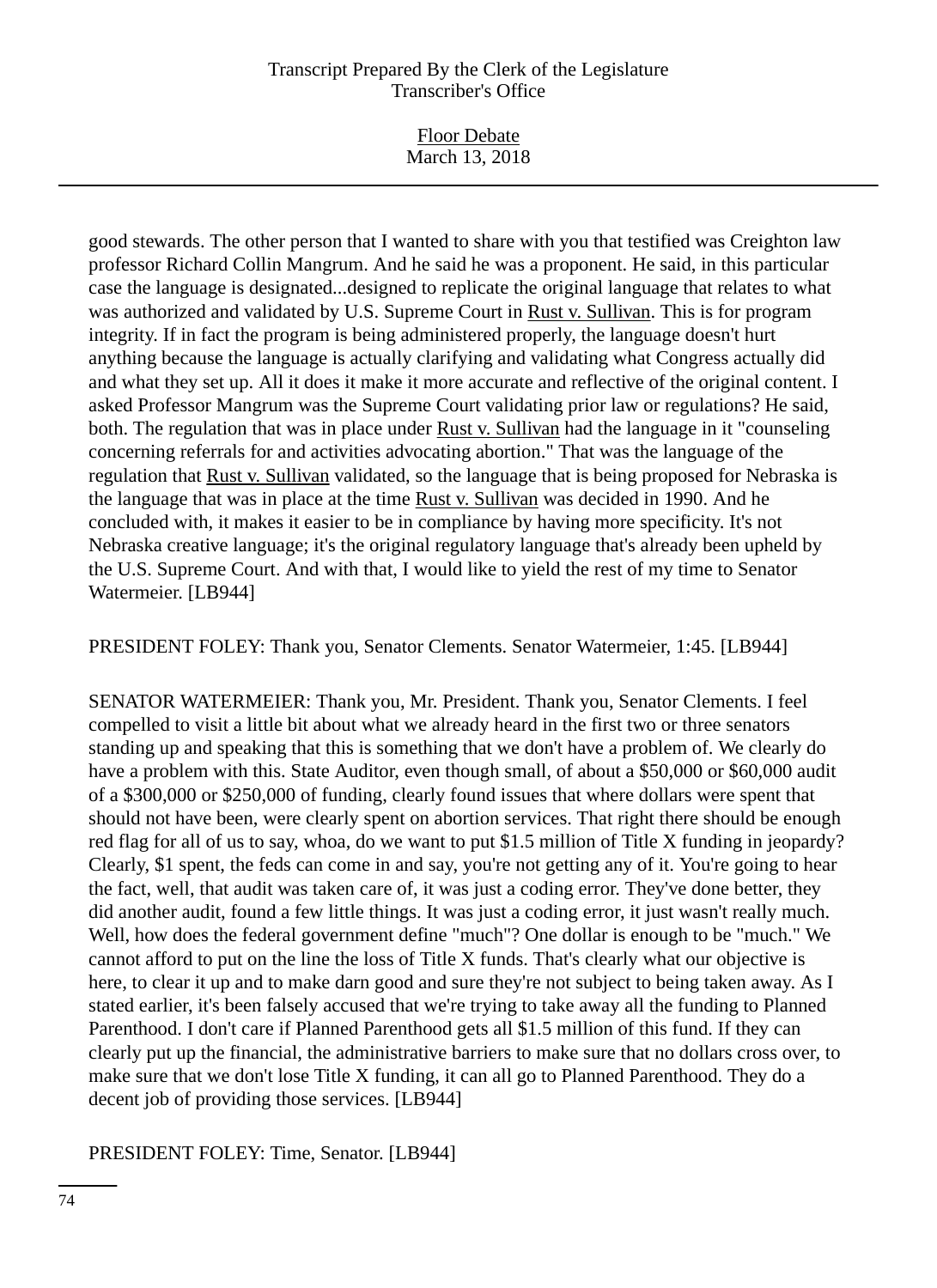### SENATOR WATERMEIER: If they can prove that...time? [LB944]

PRESIDENT FOLEY: It's time, yes. [LB944]

SENATOR WATERMEIER: Oh, thank you, Mr. President. [LB944]

PRESIDENT FOLEY: Thank you, Senator Watermeier. Senator Albrecht. [LB944]

SENATOR ALBRECHT: Thank you, President Foley. And, colleagues, I rise in opposition of the bracket motion and AM2274. I wanted to address some concerns and misunderstandings about Title X funding from some of my constituents in northeast Nebraska. I have heard some express concern that funding to the public health centers would be cut, resulting in communities losing access to quality healthcare. And this is just not true. Under the new provision, health and family planning services...service providers will be held accountable to ensure that the Title X funds are kept separate from abortion-related activities. If a clinic currently provides abortionrelated services, they have the option to physically, legally, and financially separate its abortionrelated activities from its Title X services or completely stop its abortion-related activities and remain a clinic providing Title X services that receive Title X funding. Clinics that do not aid in or perform abortions will not, let me repeat that, clinics that do not aid in or perform abortions will not be affected, and communities will not lose access to affordable healthcare. This measure is put into place to enforce already standing law that requires that no taxpayer money is used for abortion. Ladies and gentlemen, I think we are just providing and protecting the Title X tax dollars that we have. And I just ask all colleagues to consider AM1699 and LB944. And I would like to yield my time to Senator Hilgers, if he would like it. [LB944]

PRESIDENT FOLEY: Thank you, Albrecht. Senator Hilgers, three minutes. [LB944]

SENATOR HILGERS: Thank you, Mr. President. Thank you, Senator Albrecht. I rise now certainly in opposition to the bracket motion, but I want to start to build some of the legal foundation for my conclusion that we have to act in part justifying this action because failure to do so I do think puts our Title X dollars at risk. And I think I agree with and certainly echo the comments made by Senator Watermeier regarding some of those funds being used for abortion services. But I want to discuss in a little more detail the Weldon Amendment which we have mentioned a couple of times before. And the Weldon Amendment is very important because it's a federal statute that supersedes...and sort of in the pantheon of legal authorities we have our Constitution at the top, we have the U.S. Constitution at the top, then we have federal statutory authority, and then below that we have federal regulations. So the Constitution trumps, then statute, then the regulations. And the statutory authority here that's at play, that's at issue, this Weldon Amendment, I think is absolutely critical. And what it says is this: none of the funds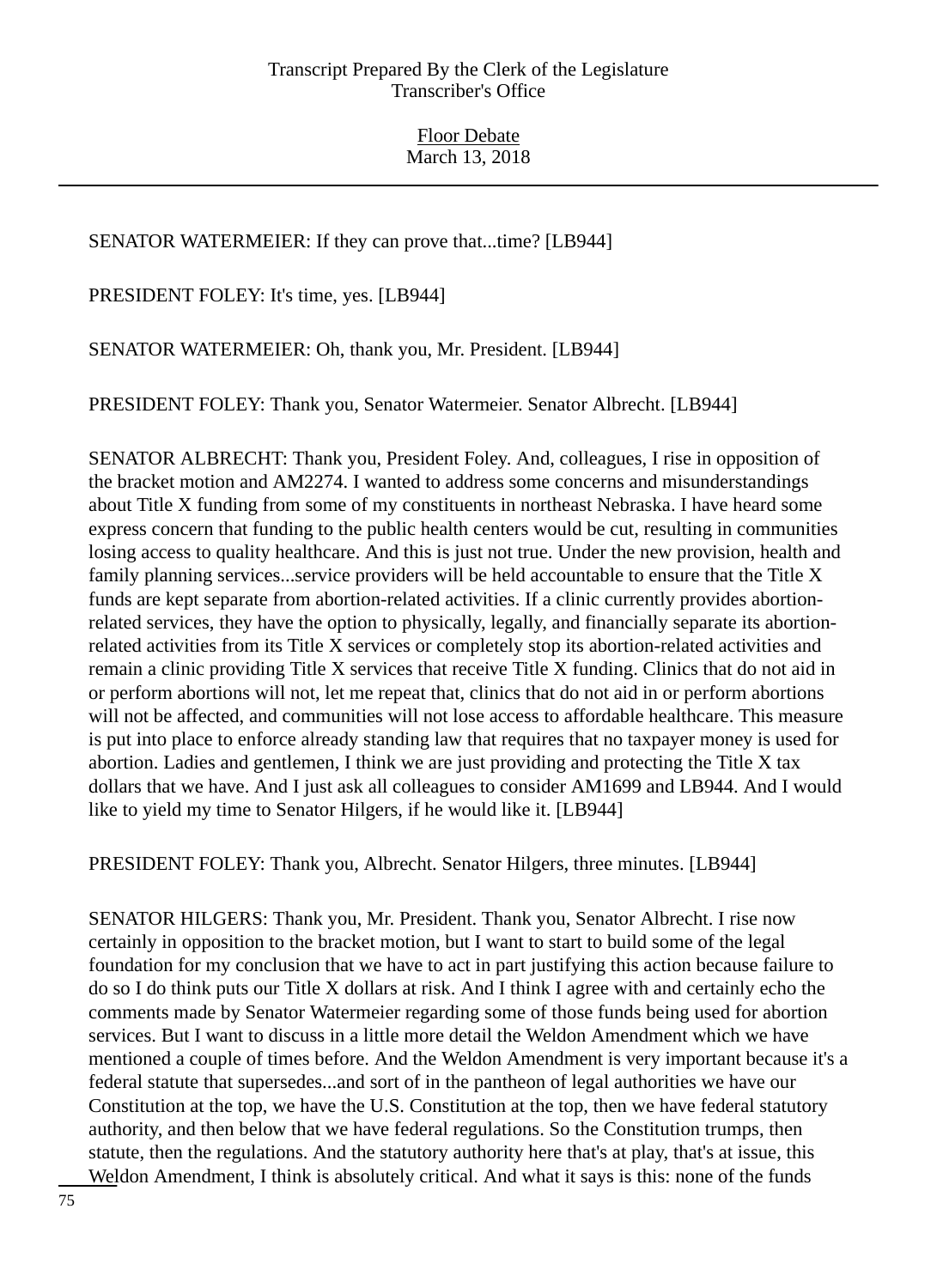| <b>Floor Debate</b> |  |
|---------------------|--|
| March 13, 2018      |  |
|                     |  |

made available in this act...and this the Consolidated Appropriations Act, so this is...this isn't just Title X. This is all funds within the Consolidated Appropriations bill. None of the funds made available in this act may be made available to a federal agency or program or to a state or local government if such agency, program, or government subjects any institutional or individual healthcare entity to discrimination, and here is the key part, on the basis that the healthcare entity does not provide, pay for, provide coverage of, or refer for abortions. So the statute says you don't get any money, you can't get any money if that program or that federal agency or state agency discriminates against people who do not want to refer for abortions. Well, the regulation...now remember: Constitution, statute, regulation. The regulation cited in Senator Bolz's memo and been referenced here on the floor that causes this preemption issue... [LB944]

### PRESIDENT FOLEY: One minute. [LB944]

SENATOR HILGERS: Thank you, Mr. President. The regulation says that you must, upon request, you must refer. If we apply that language, colleagues, we are in direct conflict with this statute, direct conflict. We cannot sit here and say that that regulation compels us to act when this statute is in existence. We do put our Title X funding at risk if we compel providers to refer upon request. Thank you, Mr. President. [LB944]

PRESIDENT FOLEY: Thank you, Senator Hilgers. Senator Geist. [LB944]

SENATOR GEIST: Yes, thank you, Mr. President. I, too, rise in support of the language in LB944 and AM1699, in full support of that. I am against the bracket motion and against the Bolz amendment, AM2274. I want to reaffirm to my colleagues and to Nebraskans, these are taxpayer dollars we are talking about. The government has no money that's not your money, so this is your money, not private dollars, not dollars that we can have discretion over where those dollars go. These are taken by the government on your behalf. I would also like to respond, and briefly, I believe that Senator Morfeld contended that Planned Parenthood doesn't use these taxpayer dollars, our dollars, to fund abortions. And I...Senator Watermeier referred to this briefly, the findings of the 2015 audit that was done statewide. And I just want to give you a few more facts on that, I want to go a little bit deeper. Planned Parenthood of the Heartland received a total of \$297,976 in Title X funds in fiscal year 2015. The statewide single audit tested only \$54,572 of those funds. Of the \$54,572 tested, \$3,537, or 6 percent, had been used improperly for abortion services. In other words, more than \$1 of every \$20 was misappropriated to pay directly for abortion services. As State Auditor Charlie Janssen testified in his February 8, 2018, testimony before the Appropriations Committee: In this case, where funds were used from a grant to pay for abortion-related services, that's where federal regulations could be triggered in that situation. What that means is this put Nebraska at risk of losing the Title X funds in their entirety. It might have been an inadvertent error, but it was in fact an error and one that cannot happen. It's one of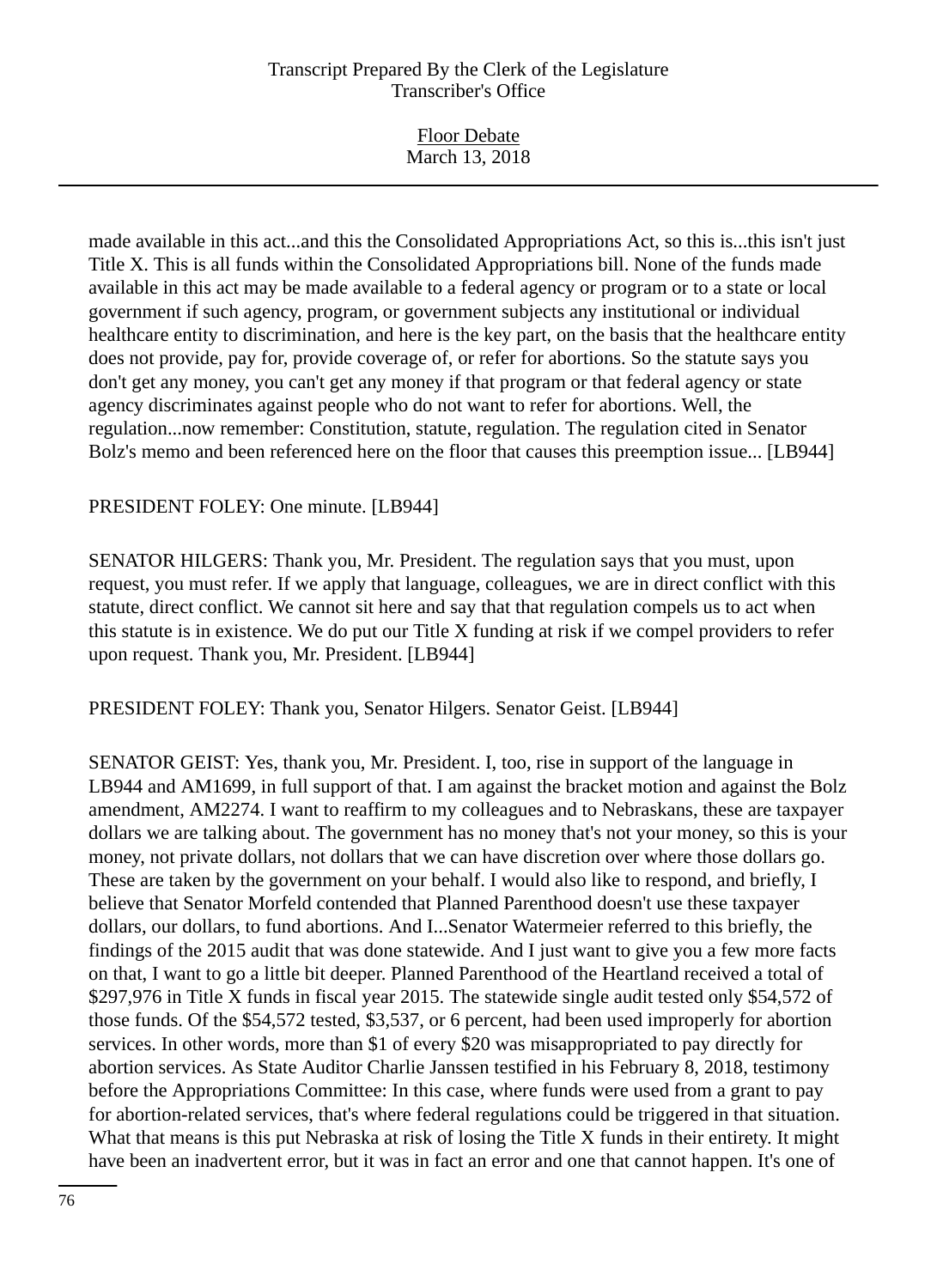the reasons this language needs to stay in this appropriations bill so that we retain all of the funding that's appropriated to us as a state. Thank you, Mr. President. [LB944]

PRESIDENT FOLEY: Thank you, Senator Geist. Senator Halloran. [LB944]

SENATOR HALLORAN: Thank you, Lieutenant Governor. And I would like to just extend the balance of my time to Senator Hilgers. [LB944]

PRESIDENT FOLEY: Thank you, Senator Halloran. Senator Hilgers, 4:45. [LB944]

SENATOR HILGERS: Thank you, Mr. President. Thank you, Senator Halloran. I just want to continue my conversation regarding the interplay between the Weldon Amendment, which I believe is critical to this analysis, and the regulation that has been cited, I believe in the legal memo amongst others, to support or support the opposition, I suppose, to the language in AM1699. And that...just so the record is clear, because we are making a record, the regulation itself, I think that this is what Senator Watermeier is referring to, is sort of the history that is incomplete. Right? There's a regulation that has been referred to on the floor, that was a late-era Clinton regulation. And that regulation does say, it does say that upon requests you must...you being on a particular project, so the service provider, must refer upon request. There is no disagreement from me certainly on that part of the historical record. Now, that postdates a Reagan-era regulation that said the exact opposite. That actually said language very similar to AM1699. But if we were debating this, colleagues, in 2000 or right after that regulation was in place, I think we might have a different conversation. Because I would agree then with Senator Morfeld and others that potentially this language would contradict and conflict with a validly issued federal regulation which might preempt it. But we aren't. And this is what Senator Watermeier is saying when he says that the rest of the story needs to be told, because the rest of the story is the Weldon Amendment which was passed in the mid-2000s with bipartisan support and has been reaffirmed at every opportunity since that time. And that Weldon Amendment is statutory in nature, which means it is of a higher authority, and it directly conflicts, directly conflicts, with the regulation. If you are a provider that does not want to refer abortions, and you have a request to refer but you do not want to, the regulation says you must. The Weldon Amendment says they can't discriminate you for not wanting to...against you for not wanting to refer. Those are in direct conflict, colleagues. So in the direct conflict the statute holds. It is later in time and is of a higher authority. The regulation itself is in Title 42 of the Code of Federal Regulations. It's part 59, 59.5. And I won't read all of that to you, but that is the piece that is really the legal framework, I believe, for the opposition. And again, if that was standing on its own, we might have a different conversation, but it is not. It is not. And the memo that was circulated, at least one version of it, there might be multiple versions of this particular memo, the memo tries to address the Weldon Amendment. And this is the memo that you probably have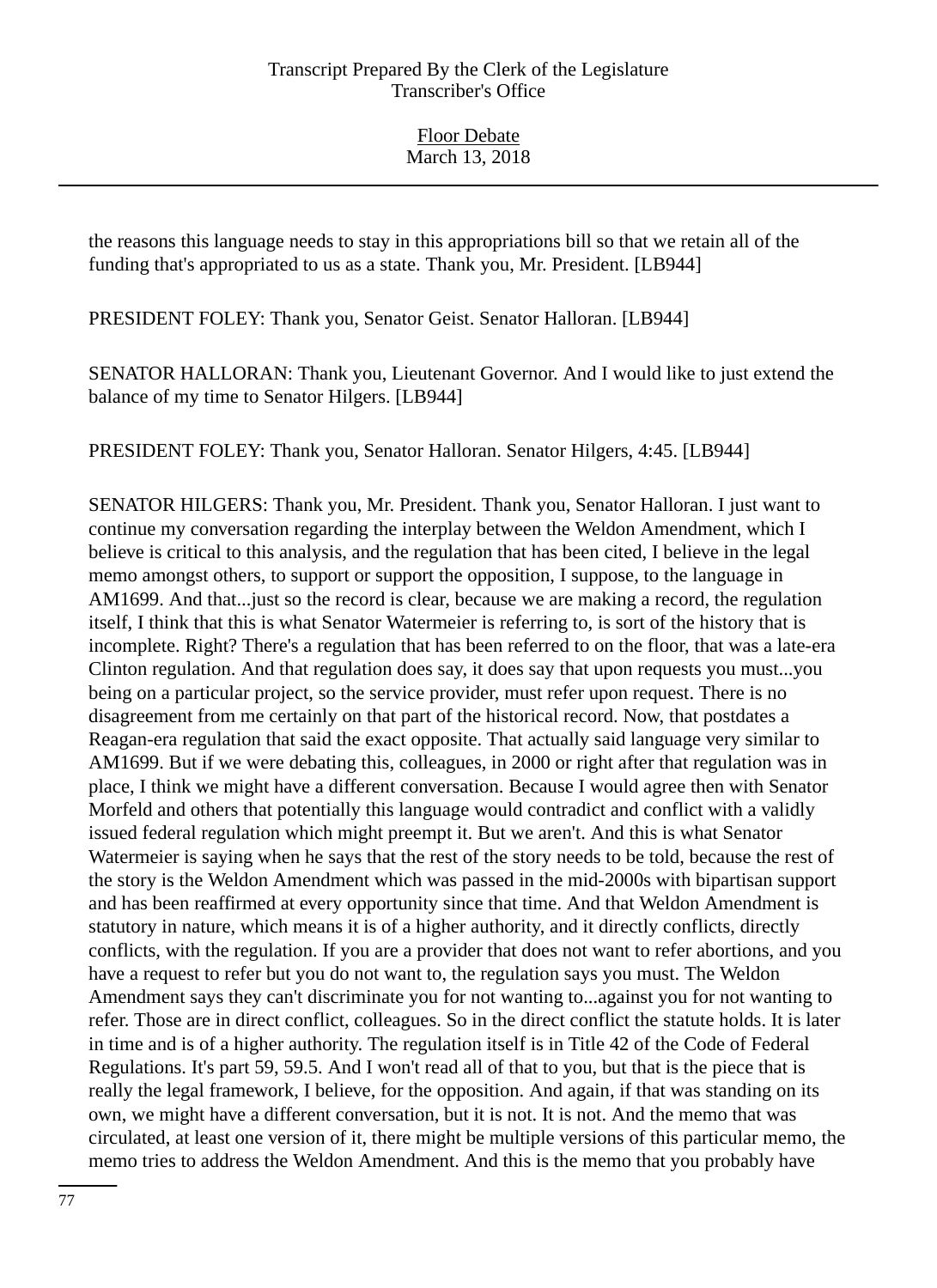seen. I believe Senator Bolz has circulated it. And if I could find the quote from the memo amongst all my papers, it really gives short shrift, and it really just sort of ignores the Weldon Amendment entirely. Mr. President, how much time do I have left? [LB944]

PRESIDENT FOLEY: 1:30. [LB944]

SENATOR HILGERS: Next time at the mike let me...I will find the memo so I can quote from it and not do it from memory. So with that, Mr. President, I appreciate it, Senator Halloran, for your time. Thank you. [LB944]

PRESIDENT FOLEY: Thank you, Senator Hilgers. Senator Kuehn. [LB944]

SENATOR KUEHN: Thank you, Mr. President. And thank you, colleagues. I rise in opposition to the bracket motion. I also rise in opposition to AM2274, consistent with my positions as we've considered that amendment and changes multiple times in the Appropriations Committee, and stand in support of the language as in the Appropriations Committee amendment and in the bill. I do want to address a couple of things technically regarding some comments which were made about if we suspect that funds have been inappropriately used for abortion services, file a lawsuit, etcetera. We don't have to suspect. We don't have to speculate whether or not Title X funds have inappropriately been used for abortion services because we already have clear, definitive evidence that it has taken place in a State Auditor's report. I distributed to each and every one of you's desks a letter from Courtney Phillips, the CEO of Health and Human Services, which summarizes...and I want to read into the record so that everyone is clear and unambiguous about what has taken place. CEO Phillips writes: There has been discussion of a single state audit findings. The audit found Title X funds were used to pay for abortion-related services, impermissible expenditures. Again, Title X funds are distributed at the beginning of the month, spent on services, and then followed by monitoring of expenditures. Even though Title X funds were internally reimbursed by the sub-recipient, the expenditures had already occurred. The finding is not a judgment of whether the funds were intentionally or unintentionally used for this purpose; this is to stay that these expenditures placed the entire program at risk. The proposed language in LB944, Section 71 provides greater clarification and, with it, program integrity. This helps ensure Title X funds are not misused and protects access for all Nebraskans. So that leads to a question: Why in a budget bill? Well, let's take a look at what kinds of things when federal funds are at issue we address in budget bills. When there is a Title IV-E disallowance that the state has to pay, where does it go? The budget, appropriations. When we do a legislative resolution about clawbacks for inappropriate use of the federal funds, where does it go? Appropriations, the budget bill. Controversial issues dealing with biomedical science, take a look. I don't think there's probably anything more controversial than stem cell research. It's in the budget bill. All of these arguments are obfuscation and attempts to divert away from what we all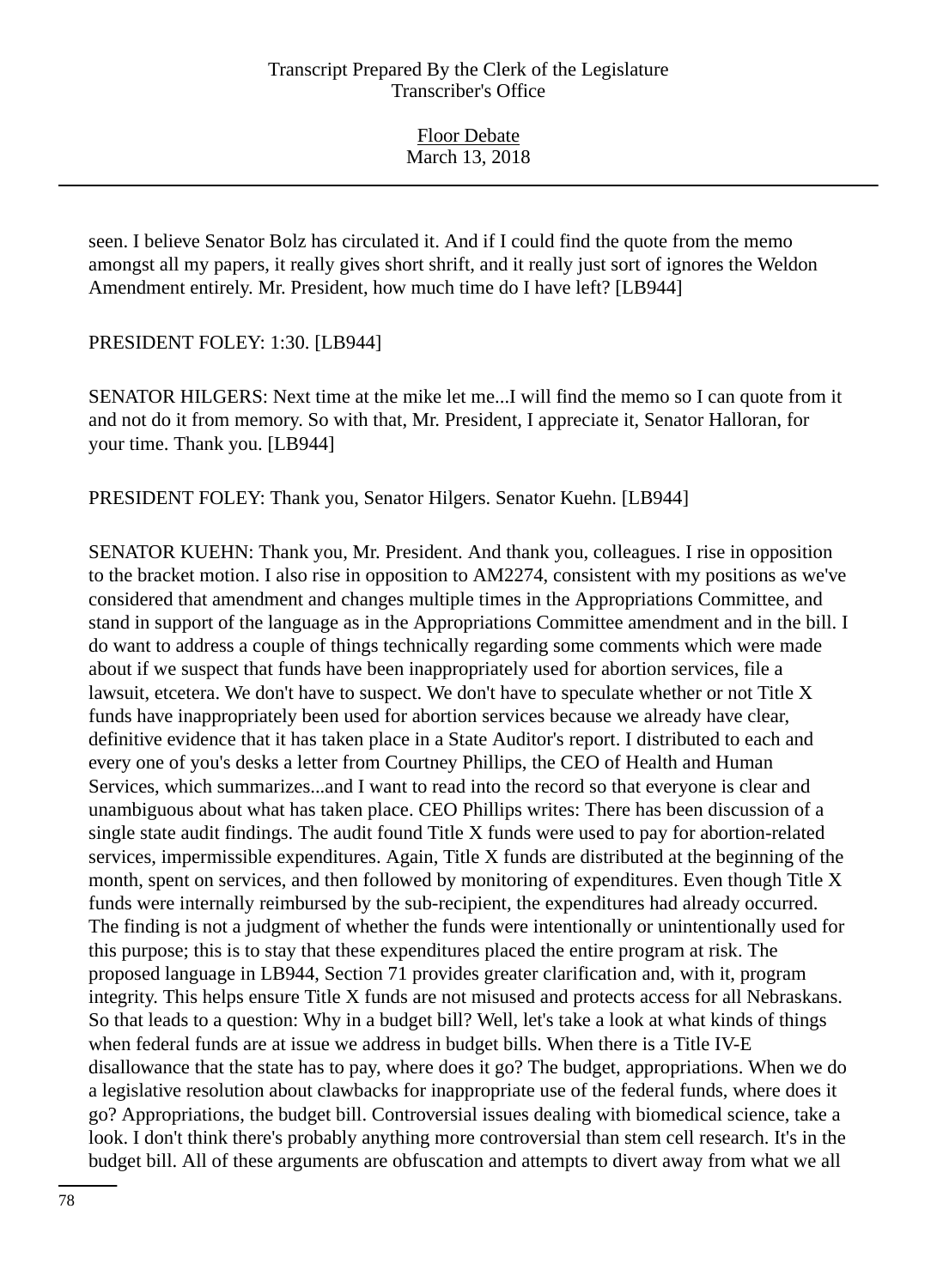| <b>Floor Debate</b> |  |
|---------------------|--|
| March 13, 2018      |  |

know where we're really at. We know where we stand. We know how we feel about pro-life, prochoice issues. We're doing a lot of bluster and creating a lot of legislative record to get fundamentally down to what we feel about the use of public funds, taxpayer dollars, that are taken from us without our consent for the purposes of terminating a pregnancy. I do take offense of the dismissal of these audit findings as a coding error. Coding errors happen, they are pretty common. A coding error is when you bill for a service and you miscode it and the bill comes, and you go whoops, we caught it. Let's recode it and make sure we pay for it out of the correct account. Because these funds are advanced to the Title X providers before the services take place and reimbursed from that pool, a simple coding error means that funds were used to pay for the services. Read the audit report, it's on page 210. That's where you can see what it was: physician services. [LB944]

#### PRESIDENT FOLEY: One minute. [LB944]

SENATOR KUEHN: Fetal tissue. These aren't coding errors, this is life. Life is not a coding error. We are talking about protecting a vital program to the tune of \$1.7 million. And as the audit report says, the error rate for the sampling of our State Auditor was 98.48 percent, which estimates the total potential dollars at risk for the fiscal year to be \$1,787,608--\$1.7 million of healthcare for family planning services. It's a budget issue, folks. And it's a big issue we should not take lightly. We know where we are on the life versus choice issue. Let's protect the funds, let's protect the access, and let's continue our discussions on the budget. Thank you, Mr. President. [LB944]

PRESIDENT FOLEY: Thank you, Senator Kuehn. Senator Wishart. [LB944]

SENATOR WISHART: Thank you, Mr. President. I rise in support of AM2274, and actually in opposition of the motion to bracket this bill. I did want to speak a little bit, too, since I was in the Appropriations hearing when we heard from providers. And I do, with all due respect to Senator Kuehn, my fellow Appropriations Committee member, I don't think that this is blustering. We are talking about healthcare services to low-income men and women, many of whom utilize these services when they are seeking to get pregnant. So I think it's very important that we make sure that the decisions we're making are not going to affect their access to healthcare. And what I have been hearing from, and heard from this in the hearing, and I've heard it from providers who provide these healthcare services, providers who do not provide abortion services. I'm talking about the federally qualified healthcare centers and other providers, especially those in rural areas. What I have heard, and I will quote from one of the providers in the hearing is, I have heard that there is concern over the vagueness around the word "referral." So Jeff Tracy, who represented the community healthcare centers, when he came before us, he's from Scottsbluff and came before us in the hearing, he said: many of the community healthcare centers have been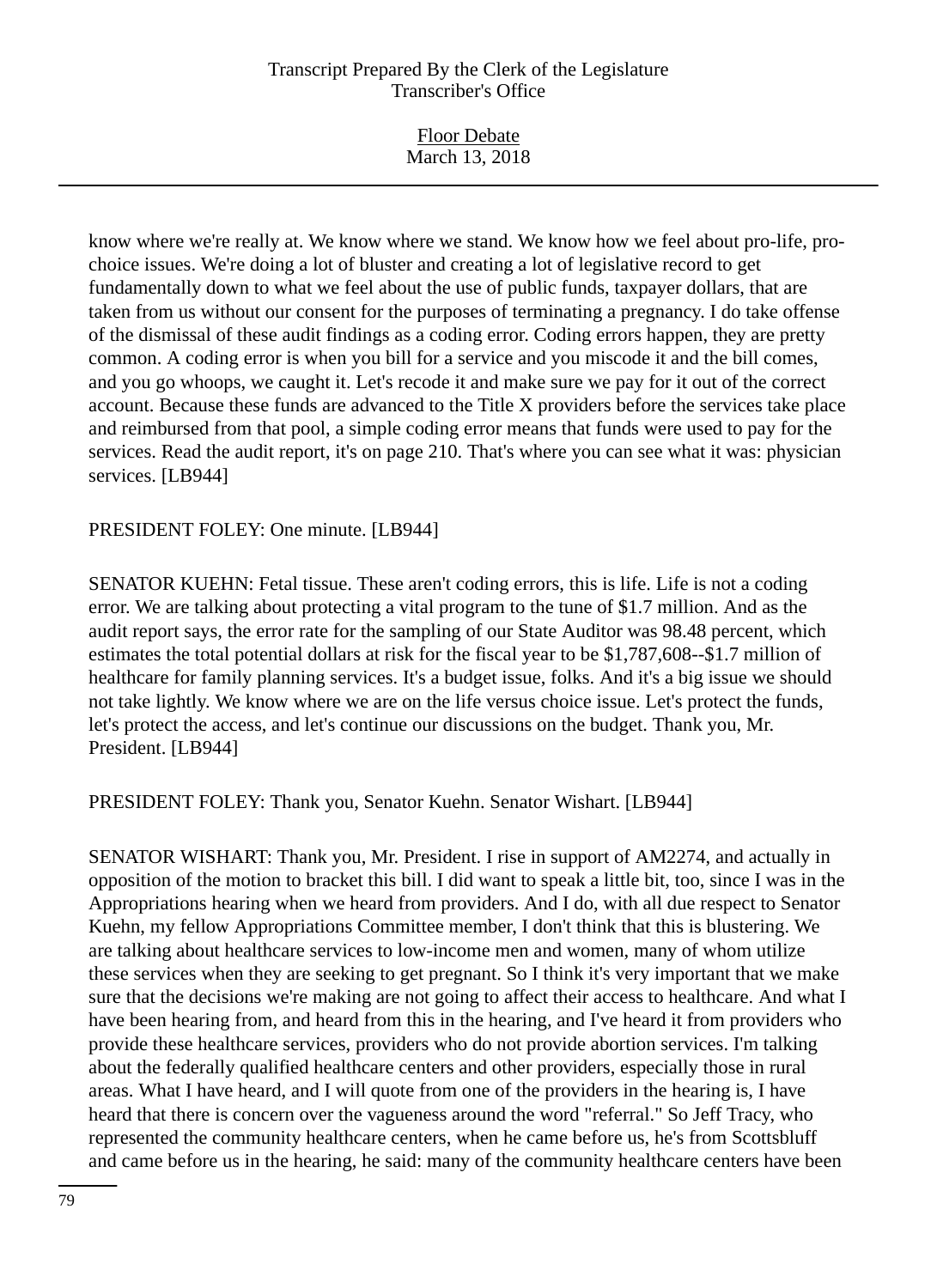Floor Debate March 13, 2018

providing reproductive healthcare services through Title X for a number of years, and I think we're comfortable with how things currently are. The concern with the proposed language is that potentially the word "referral," depending on how it is defined, could be a problem because, as was pointed out earlier, I think actually from both sides, that we are required to provide referral options. What he's saying is on the federal requirements right now, in terms of Title X, require a Title X provider to, upon request, provide a referral. It doesn't mean that we make the referral, but it means that we provide that information if somebody says, for whatever reason, that I feel like I need to terminate this pregnancy. So our concern as an association and then for our own particular agency is that if that word "referral" is interpreted broadly, it could mean that somebody could accuse us of having referred a patient for an abortion when in fact we were providing that information to them to let them know where they could receive an abortion if they choose to do so. So I think the concern I have is that the language, and why I think Senator Bolz's amendment is a very moderate amendment, it still does what I'm hearing some of the body want to do and make sure that we have a clear distinction, even more than we did before, that federal dollars are not being used for abortion services. But what it does is it makes sure that we don't have a conflict between the state language that we're passing in our budget and the federal regulations. And these are concerns we're hearing from the providers themselves, and I don't think we should take that lightly when those that provide the service are coming to us with a legal opinion saying they are very concerned. Because if you look at, and I will get up and speak a little more to this later, but if you look at some states, they have a road map who have passed similar legislation in the sense that it reduces the amount of Title X providers in the state. When you look at Texas and you look at Iowa, they have some very negative unintended consequences that have occurred where they have had a drastic reduction in those receiving Title X services. And in Texas they have seen a surge in abortions, in teen abortions and pregnancies. So with that, I strongly support Senator Bolz's amendment. I think it's a moderate way forward that protects the federally qualified health centers and the other small providers in our state. And I will yield my time to Senator Bolz. [LB944]

PRESIDENT FOLEY: Thank you, Senator Wishart. Senator Bolz, one minute. [LB944]

SENATOR BOLZ: Thank you, Mr. President. Since discussion of the Weldon Amendment has come up and Senator Hilgers didn't have the memo at his immediate disposal, I will read the memo's analysis of the Weldon Amendment. The memo from the federally qualified health center argues the budget rider commonly known as the Weldon Amendment does not change previous results from North Dakota in reference to the referral language. In that amendment, federal, state, and local governments may not discriminate against a healthcare entity on the basis that the entity does not provide, pay for, or refer coverage of abortions. As a result...but the memo goes on to say that the Weldon Amendment's intent was to keep doctors who have moral qualms about performing abortions from having to risk their loss or professional livelihood. However, the conclusion of their amendment says that, given Congress' intent, it is questionable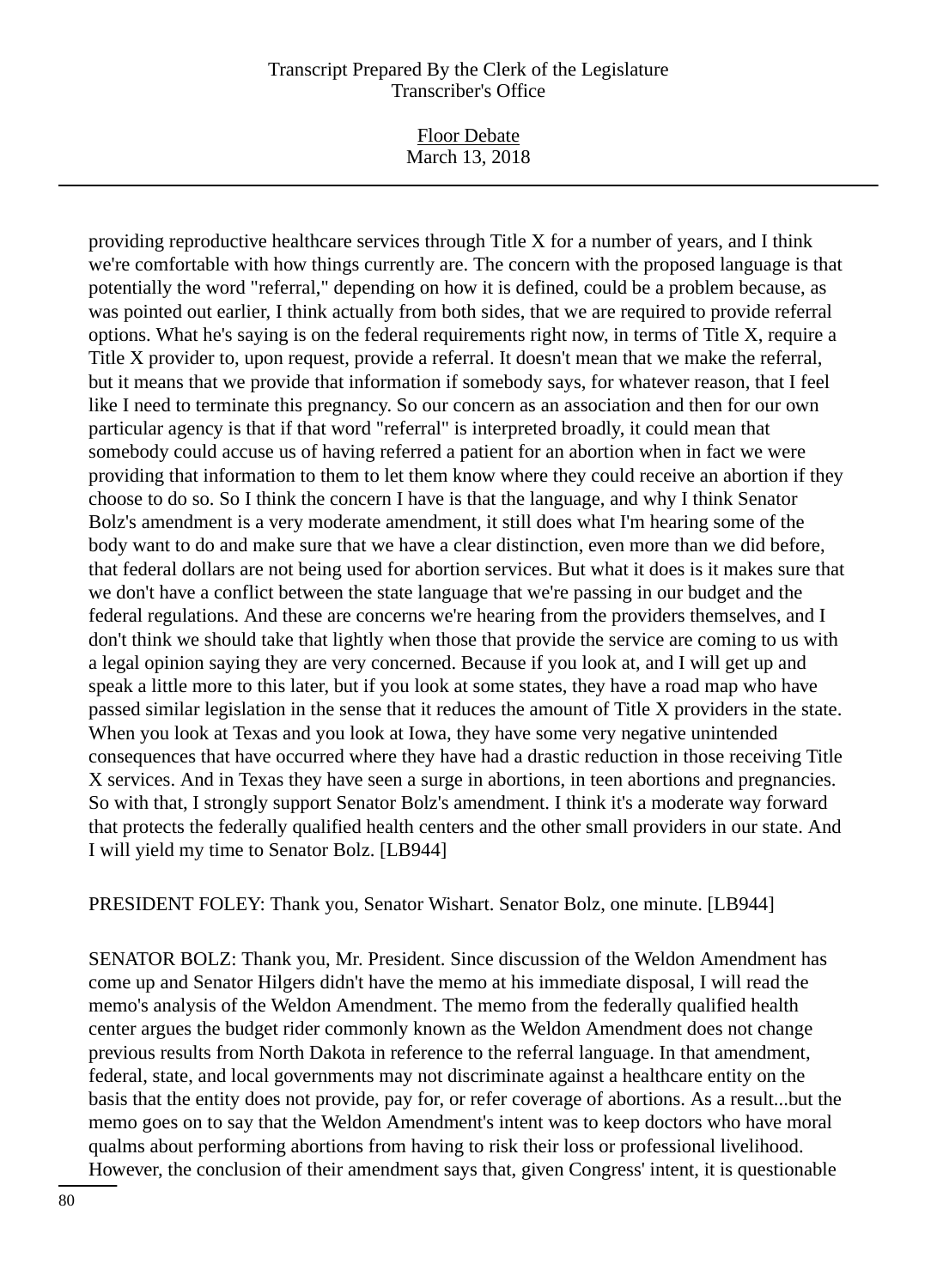whether the amendment would protect a healthcare entity that refused to provide referral... [LB944]

PRESIDENT FOLEY: It's time, Senator. [LB944]

SENATOR BOLZ: ...services based solely on a directive from the state... [LB944]

PRESIDENT FOLEY: Time, Senator. [LB944]

SENATOR BOLZ: ...and not based on a religious or moral reason. [LB944]

PRESIDENT FOLEY: Thank you, Senator Bolz. Senator Morfeld. [LB944]

SENATOR MORFELD: Thank you, Mr. President. Colleagues, I think there is a few different things that have to be corrected for the record and discussed. First, I'm really glad that Senator Hilgers gave us all a lesson on federalism. First, when it comes to this federal Weldon Amendment or statute, budget rider, however you want to put it, yes, you're right, it is federal law. But the bottom line is, is it deals with conscience. It's a conscience clause for individual providers. It's a conscience clause for individual providers. The Weldon Amendment is not in any way, in any way meant to take funding away from agencies. Would Senator Hilgers please yield to a question? [LB944]

PRESIDENT FOLEY: Senator Hilgers, would you yield, please? [LB944]

SENATOR HILGERS: Absolutely. [LB944]

SENATOR MORFELD: Senator Hilgers, since you're familiar with the Weldon Amendment, can you point to where in the amendment it states that federal funding will be taken away from agencies if they violate the conscience clause? [LB944]

SENATOR HILGERS: What conscience clause are you referring to, Senator Morfeld? [LB944]

SENATOR MORFELD: That is what the Weldon Amendment is. It's a conscience clause for providers. [LB944]

SENATOR HILGERS: Where does it say that? [LB944]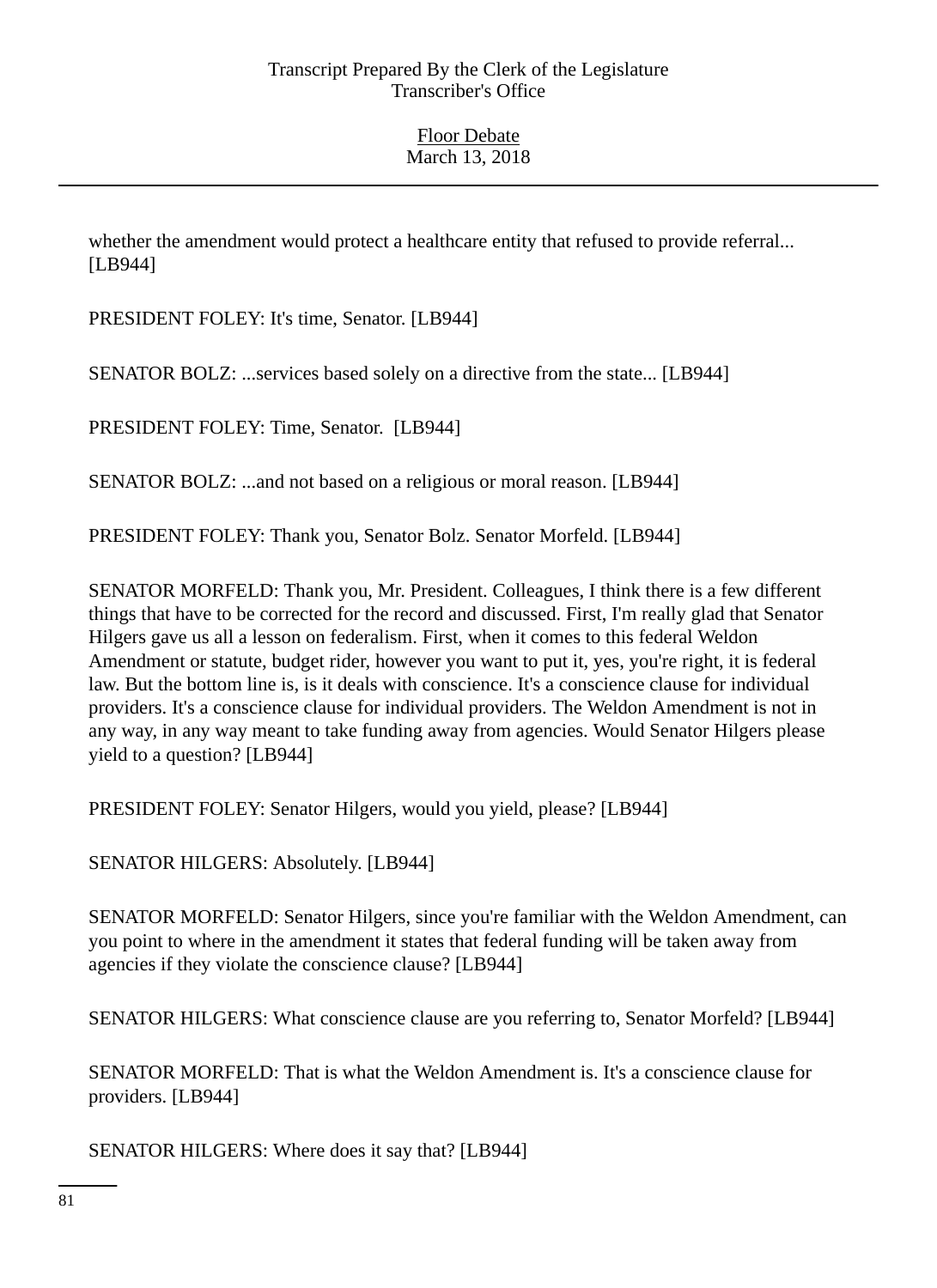SENATOR MORFELD: Well, it states that in the Weldon Amendment. Do you have it with you? [LB944]

SENATOR HILGERS: I don't see...I do not see any...I do, I have it right in front of me. I don't see anywhere that says it's limited to conscience protections. [LB944]

SENATOR MORFELD: Well, that's exactly what the Weldon Amendment does. That's what you stated on the mike is that it provides... [LB944]

SENATOR HILGERS: I'm sorry, I did not state that. I didn't state that. [LB944]

SENATOR MORFELD: That's not what I heard, Senator Hilgers. Thank you. Colleagues, the Weldon Amendment and the rider is a conscience clause for providers of medical services. That is the whole point of the Weldon Amendment. But it is not meant to, and it was stated by the person himself, it was not meant to actually restrict providers of abortions. So we can stand up here and keep talking about how we need to protect this funding because of the Weldon Amendment. The bottom line is, is that the Weldon Amendment is completely irrelevant when it comes to the funding of abortion providers. And the bottom line is, is that you can fund abortion providers under Title X, but they cannot use those funds for those purposes. Which then leads to the audit. Okay, so there's an audit out there, and the audit found coding discrepancies and other issues. And I can understand why there would be concerns when you see an audit like that. But the bottom line is, is that when one agency is not coding right or using the funding improperly, either way, the result is not to just simply take away any possibility of funding for any agency that is a good actor moving forward in the future. Now, if that was the case, we wouldn't have a Department of Corrections. We certainly wouldn't have a Department of Health and Human Services if we just shut everything down every time we had a bad audit. The point of the audit is to, number one, enforce compliance but also to ensure corrective action moving forward. And if a certain agency needs to be punished for a certain amount of years or their funding being taken away for a certain amount of years, then so be it. I would like to also note that Planned Parenthood simply does not have any problems with their federal audits either. Colleagues, the bottom line is, is that this action will make it so that 8,000 people a year no longer have their provider for Title X services. And to say that this is not targeted against Planned Parenthood is disingenuous, because they're the only provider that provides abortion services that receives Title X funding. This is 100 percent targeted towards Planned Parenthood. [LB944]

PRESIDENT FOLEY: One minute. [LB944]

SENATOR MORFELD: When we're talking about Rust, yes, Rust does control in some cases, but since then we've moved on from Rust. And actually, Rust also stated that you cannot simply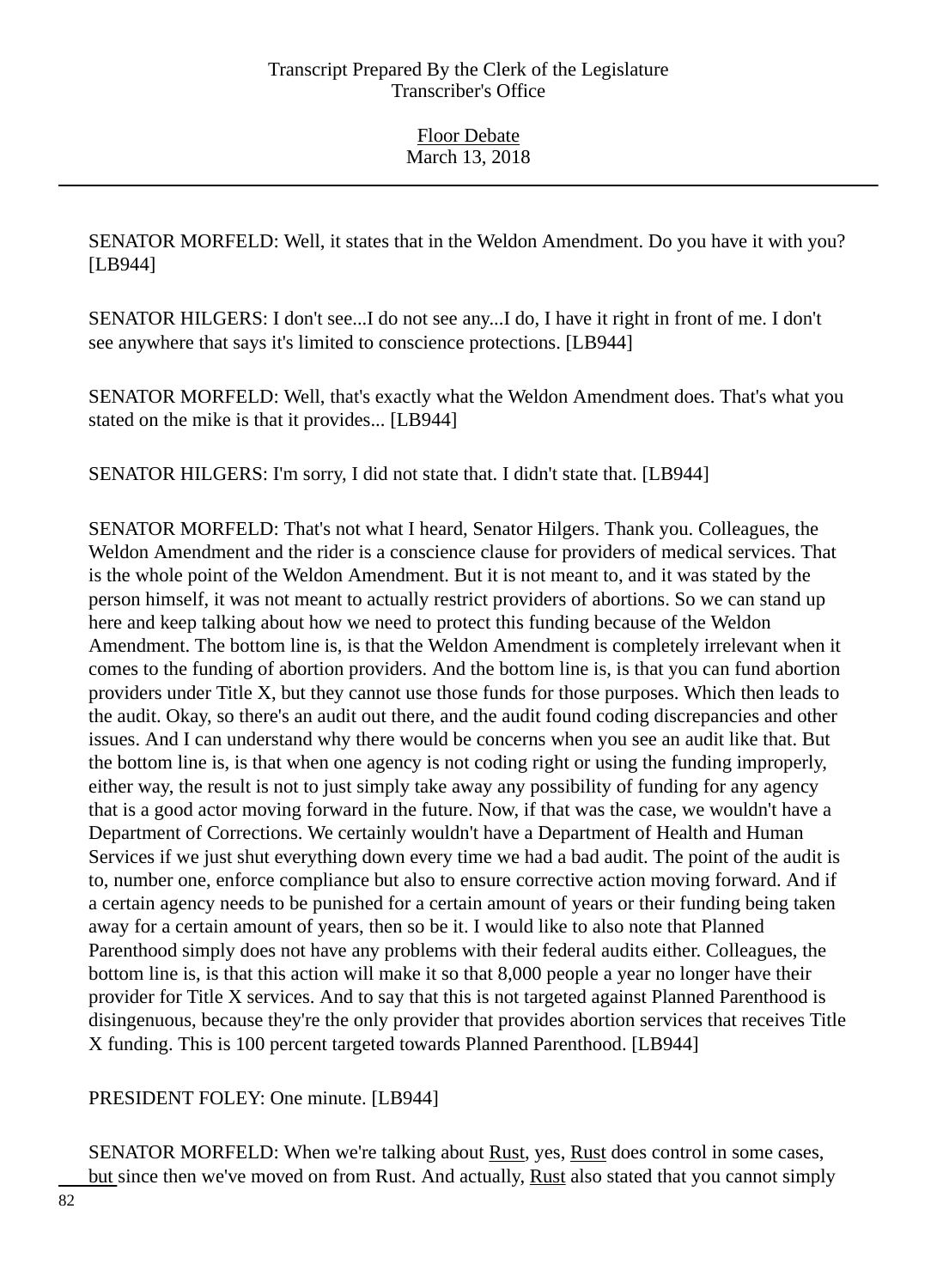| <b>Floor Debate</b> |  |
|---------------------|--|
| March 13, 2018      |  |

exclude funding going to agencies that provide abortions in terms of Title X. So Rust actually cuts against you in that argument. I think it's also important to point out some of the other things that were said in the legal memo provided by the federally qualified health centers. They stated: Compliance with both Title X regulations and LB944 is impossible and, therefore, a court is likely to find LB944 is invalid. Title X regulations require, federal Title X regulations require grantees to make referrals to abortion providers under two circumstances--one, when the patient requests such a referral; and two, when that referral is medically indicated because of the patient's condition or the condition of the fetus. [LB944]

PRESIDENT FOLEY: Time, Senator. [LB944]

SENATOR MORFELD: Thank you, Mr. President. [LB944]

PRESIDENT FOLEY: Thank you, Senator Morfeld. Senator Pansing Brooks. [LB944]

SENATOR PANSING BROOKS: Thank you, Mr. Lieutenant Governor. Well, this is what I have been stressed out for a couple of days, is sitting here arguing about whether or not we're going to cut low-income women and men from having their appropriate healthcare. And, you know, we got to try not to tie it to Medicaid expansion, because we also don't want to...we don't want to pretty much take care of the health of people after they have been born. My amendment that is coming up at some point takes all of the Title X language out of this bill. We have had Title X since the 1970s. Removal of the Title X language will hurt real low-income people, 28,000 Nebraskans. This is not related to the state budget. It doesn't add or subtract to our state budget. No case has been made for a need for change. Nebraskans will be losing services and access. Again, last year I called out for women to rise up, light up the phone lines, fill up the e-mail boxes, drive down here to the Capitol and stand shoulder to shoulder in the lobby with your lowincome brothers and sisters who need support and need people to realize that this is about real healthcare issues. Everybody wants to couch it in the terms of Planned Parenthood and abortion. If you read the federal law, this has nothing to do with abortion. They cannot use any of the dollars for any abortion services. Senator Watermeier started his comments by saying he wanted to stand up and talk about the budget. I would like to do that too. I think that would be a really, really important thing for our state, to stand up and talk about the budget. But it looks like every year we need to stand up and talk about whether or not we're going to cut nearly \$2 million to...for health services to our low-income men and women in this state. Senator Hilgers said that no taxpayer funds should be going to pay for abortion. They're not. The dollars cannot go to abortion services. Julie Reno, the former coordinator for Title X, spoke in the hearing. If you want to read through the hearing, I have the entire hearing printed off. She talked about that if the money...if we don't allow the money to be used then it will go back to Washington for reimbursement or disbursement to other entities and groups. So to act as if, oh, well, this is just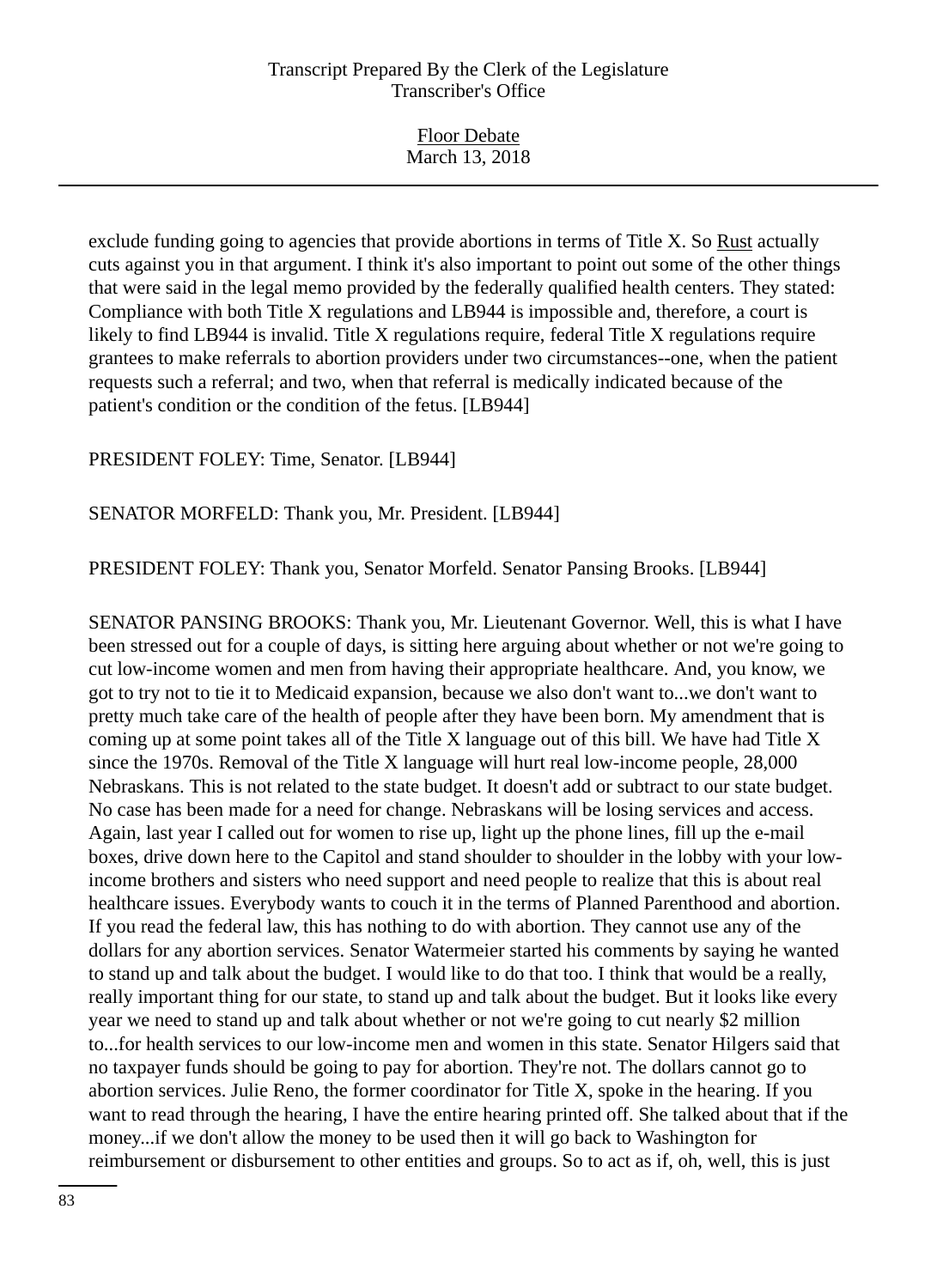| <b>Floor Debate</b> |  |
|---------------------|--|
| March 13, 2018      |  |

going to probably be disbursed across Nebraska is not true. We are talking here about referral. The entities involved here do not want to refer. If you don't approve of the lifestyle or the beliefs or the religion, then what they're really talking about is that the code of ethics for the American Medical Association should not be followed to allow referral. And this is exactly what one of my bills was about this year. My bill, LB891, dealt with referrals of LGBTQ patients. [LB944 LB891]

PRESIDENT FOLEY: One minute. [LB944]

SENATOR PANSING BROOKS: It's been in flux since 2008 that the Psychologists Association could not...were not required to refer, as opposed to their code of conduct. So I brought a bill to talk about referrals. That was a bill that had a full committee hearing. But let's just stick it in the budget, has nothing to do with the budget, and pretend that we're doing something good for the state of Nebraska. And I have more to say. Thank you. [LB944]

PRESIDENT FOLEY: Thank you, Senator Pansing Brooks. (Visitors introduced.) Continuing discussion, Senator Murante. [LB944]

SENATOR MURANTE: Thank you, Mr. President. Members, good afternoon. I rise in opposition to the bracket motion, in opposition to the Bolz amendment, and in support of the mainline budget as given to us by the Appropriations Committee. I think what we're talking about here is a good discussion to have. I think it's important that the people of Nebraska understand that we are taking a detailed, line-by-line look at the budget. What we're talking about right now is whether taxpayer dollars ought to be given to abortion providers. I will tell you, based on the latest polling that I've seen from across the country, the overwhelming majority of Americans have come to the conclusion that the answer to that question ought to be no; that politicians ought to have no role in appropriating taxpayer dollars to abortion providers. I stand with the overwhelming majority of Americans, Republicans, Democrats, and Independents across all racial and gender lines who believe that it is inappropriate for taxpayer dollars to be spent in this way. And this is in the budget, one way or the other. And I find it ironic...I was going to read some of the other provisions within our mainline budget that already contain policy...answers to policy questions, because there are numerous provisions in our budget which deal with policy questions. But the fact of the matter is earlier today we took a bill out of the General Affairs Committee and put it in the budget. And we're supposed to sit here with a straight face and say we're absolutely against putting policy in budgets, now at 4:00. At 2:00 we had no problem with it. It's crazy. That's the sort of argument that only works within the confines of this Chamber. This is not a pro-life bill, it's been said on the floor. This has nothing to do with the pro-life issue. Giving taxpayer dollars to abortion providers is not a question of pro-life values. Are you kidding me? Let's all take a walk down to O Street and pick ten random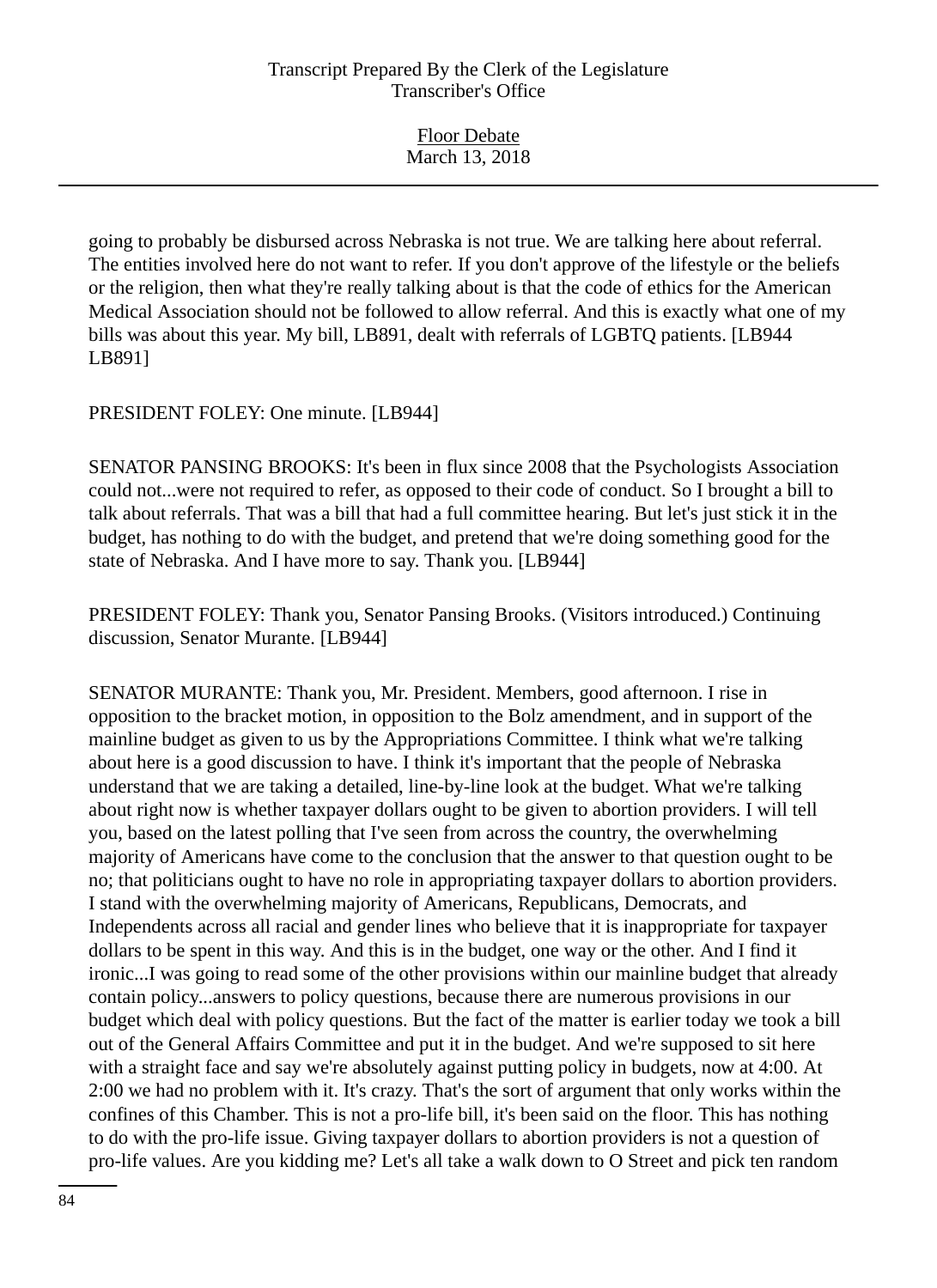Floor Debate March 13, 2018

people and ask them if they think providing taxpayer dollars to abortion providers has something to do with a pro-life stance, again, an argument that only makes sense in this Chamber. It's been told that this cuts funding. The truth of the matter is, whether you adopt Senator Bolz's amendment or not has absolutely nothing to do with the dollar amount appropriated for Title X funds. It remains the exact same whether you vote for it or against it. A little bit later, we're going to have another amendment which just seeks to strike the Title X language out of the budget entirely. Whether you vote for or against that, the dollars appropriated for Title X funding remain the exact same. This has nothing to do with the number of dollars which are appropriated for Title X funding. This has entirely to do with whether that funding ought to go to abortion providers. And I will tell you, if you believe that is appropriate policy you are in a fringe extreme in this state. If we put this on the ballot, it would be rejected overwhelmingly. And I believe at some point or another this body ought to stand up and reflect the values of the people we represent. It's been said this is already covered by federal law. So at the worst, if you accept that argument, the worst we're doing with this is creating redundant language. If you accept that argument, then we're not making any actual policy changes. We're just adopting a federal standard and putting into state law. That's not a reason to strip this language out of the budget. It's been said affirmatively several times it's impossible,... [LB944]

PRESIDENT FOLEY: One minute. [LB944]

SENATOR MURANTE: ...federal law prohibits money from going to abortion providers. It says so. It's in state law. One little problem: Our State Auditor actually checked. Taxpayer dollars have already gone to abortion providers for abortion services. It's too late. That ship has sailed. That argument is gone. It's already done. So don't say that it's impossible that taxpayer dollars can be given to abortion providers. We already know that it has. Friends, this is the right time to have this discussion. This is the right vehicle to have this discussion. This has been about as vetted and transparent as an issue can be. It's been about as discussed as an issue can get. Now is the time to take action to reject the bracket amendment, to reject the Bolz amendment, and to adopt the Appropriations Committee budget with the applicable language in. Thank you, Mr. President. [LB944]

PRESIDENT FOLEY: Thank you, Senator Murante. Senator Riepe. [LB944]

SENATOR RIEPE: Thank you, Mr. President, colleagues, and Nebraskans. I rise in opposition to the bracket motion and opposition to the Bolz amendment. And I would like to yield the balance of my time to Senator Hilgers. [LB944]

PRESIDENT FOLEY: Thank you, Senator Riepe. Senator Hilgers, 4:50. [LB944]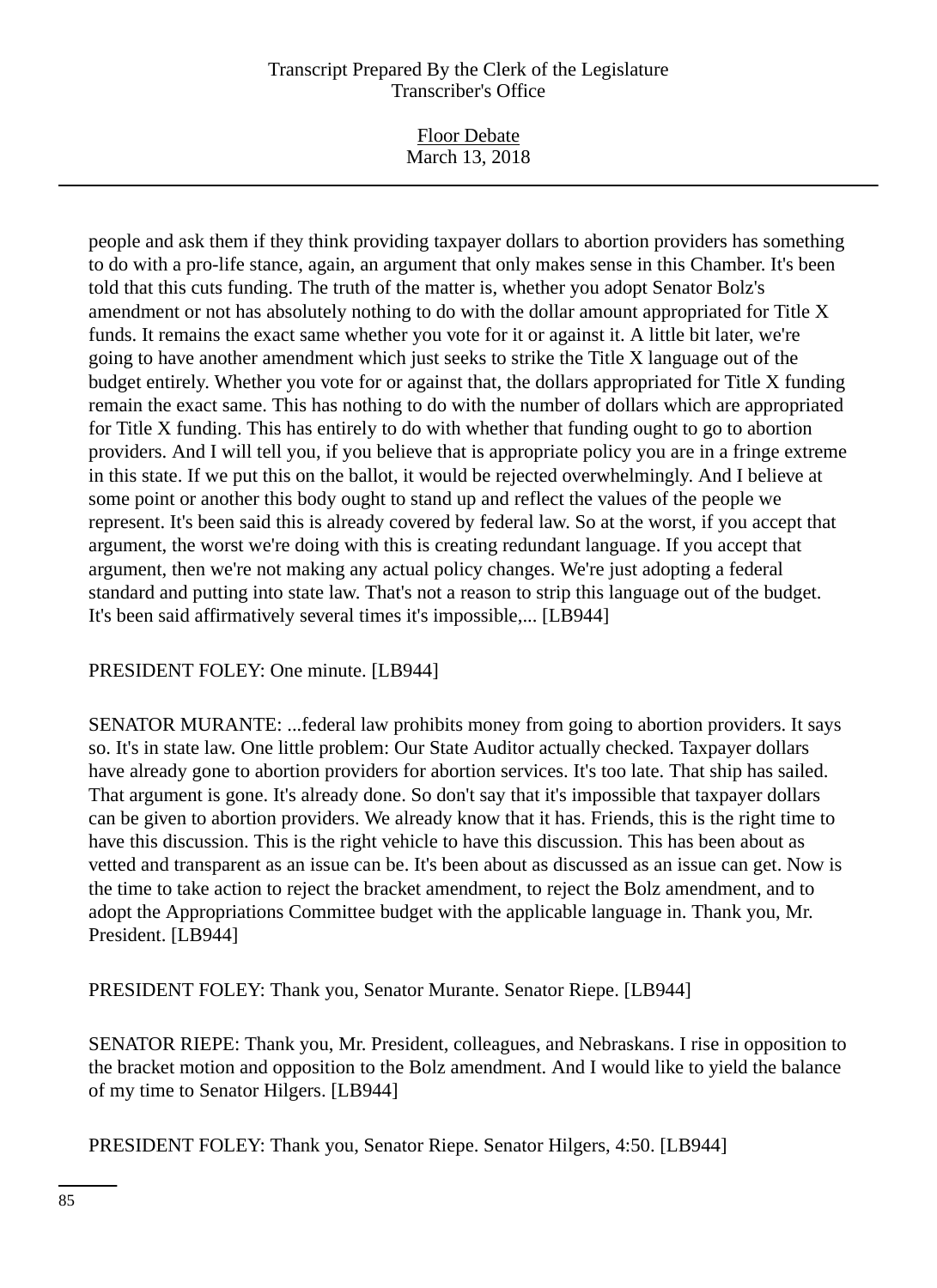Floor Debate March 13, 2018

SENATOR HILGERS: Thank you, Mr. President. Thank you, Senator Riepe. I want to turn to the conversation that Senator Morfeld was engaging in regarding the scope of the Weldon Amendment. And I know...I believe the memo, which Senator Bolz was kind enough to give me a copy, I did locate my copy. There were two versions of the memo with varying reasoning of the inapplicability in the memo's view of the Weldon Amendment in this case. And both of them, both Senator Morfeld and the comments of the memorandum that I read, argue that, well, the Weldon Amendment just applies to conscience protections. And, as may have been indicated by the back-and-forth between Senator Morfeld and I when he asked me about the conscience protections that are contained in the Weldon Amendment, I looked in the wording of the amendment, I have it right here in front of me, and nowhere in here does it reference...does it say explicitly that these are conscience protections. Nowhere does it reference words that we might infer relate to conscience protections, such as a good faith...you know, strongly held religious belief or the like. Colleagues, legislative history does help, we do have a record, but what guides us is unambiguous language in a statute. And the statute, which I read before but I will read this part again because it goes directly to Senator Morfeld's point and the point in the memorandum, it says if none of the funds...none of the funds made available in this act, so in other words, Title X funds, made available to a federal agency, in other words federal DHHS, none of the funds can be made available if that entity or agency subjects any institutional or individual healthcare entity to discrimination on the basis that...now here is where if there was a conscience protection we might expect the words the healthcare entity had some deeply held religious belief, it had a validly exercised right of conscience, or something of that nature, that proponents of this argument I think we would expect to find. It says, on the basis that the healthcare entity does not provide, pay for, provide coverage of, or refer for abortions. Colleagues, the plain language of the statute is far broader than conscience. In fact, there is nothing here that limits it to conscience. Now this statute has been litigated, at least in one instance that I'm aware of. And that case went before the D.C. Circuit Court, and it was a challenge by the National Family Planning and Reproductive Health Association. And it was challenge to the law and I believe...and I don't have the case in front of me. I do have the citation. It's 468 Federal Reporter 3rd 826. It's a 2006 D.C. Circuit Court Opinion. And in that case I believe the D.C. Circuit Court affirmed the dismissal of standing, saying that the individual recipient of a grant did not have standing, did not have a recognizable legal injury to sue, relating to the Weldon Amendment. They could not challenge the Weldon Amendment. But in that case...now it's not a holding. I think we got to be very precise about what's a holding, and what's not a holding, what's dicta. The court recognized and acknowledged that this...that the Weldon Amendment was not limited to conscience, which comports with the plain language, the direct language within the statute. Now what has been cited in opposition to that, or in support of the contrary argument, that it does, in fact, is only limited to conscience, that at least I've heard on the floor so far, are references to legislative history, so maybe some comments from the sponsor. The memorandum itself refers to various portions of the legislative record. Colleagues, it used to be the case, decades ago, far before the time in which I became a lawyer, where... [LB944]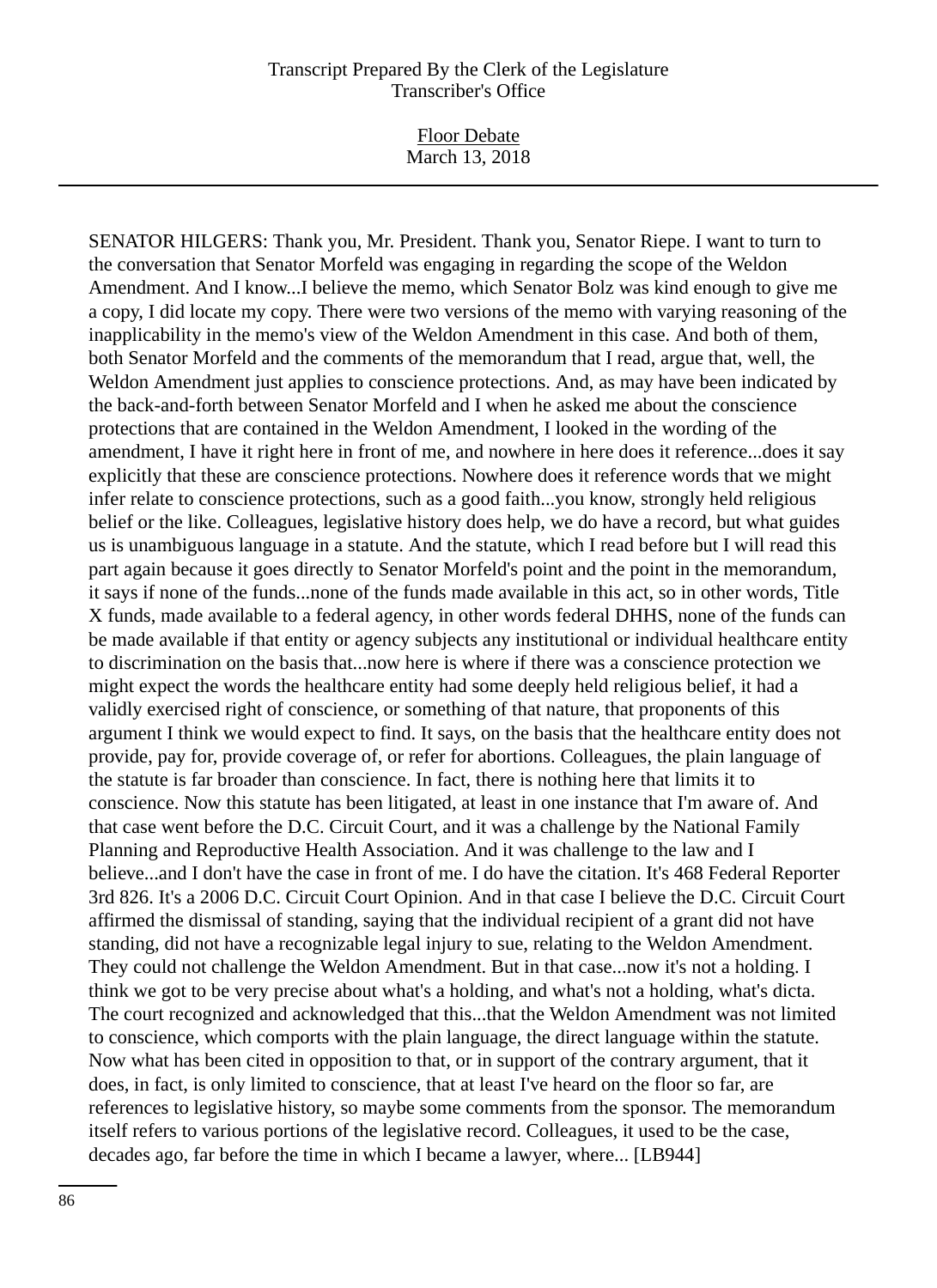PRESIDENT FOLEY: One minute. [LB944]

SENATOR HILGERS: ...thank you, Mr. President, where courts and others would look to the legislative history as a defining, definitive lodestar guide to statutory construction. That approach to the law over the last several decades has been discredited. And currently today, if you were to argue in front of the United States Supreme Court or any, I would submit, any federal court or any state court anywhere in the country, the first thing, and oftentimes the very last thing that they consider, is the language of the statute. Colleagues, that language in the statute before us: the Weldon Amendment which creates a direct conflict with 59.5 is unambiguous. It is not limited to conscience. It is far broader. Thank you, Mr. President. [LB944]

PRESIDENT FOLEY: Thank you, Senator Hilgers. Senator Hughes. [LB944]

SENATOR HUGHES: Thank you, Mr. President. Good afternoon, colleagues. I rise in opposition to the bracket motion and the AM2274 as well. This discussion we're having is a lot reminiscent to what we had last year when this issue came up, and there was a lot of confusion about whether or not Title X funding could be included in the budget. I've had a lot of opportunity to make up my mind since last year. It is clear to me that this is the correct place for Title X funding, is in this budget, in this place. And it is also last year there was some initial concerns that this did block funding for some health clinics in more rural parts of Nebraska, including one in my district. I am very comfortable with the language that is used now that there will not be any reduction in funding for health clinics in rural Nebraska. I just wanted to get that on the record. And if Senator Hilgers would like the balance of my time, I would yield to him. [LB944]

PRESIDENT FOLEY: Thank you, Senator Hughes. Senator Hilgers waives the opportunity. Senator Chambers. [LB944]

SENATOR CHAMBERS: Mr. President, members of the Legislature, you will not see me get agitated about this. This is the Catholic Church running the Legislature. I know it, you all know it. But what they've done by putting this language in the budget bill is to open the way for me to read a lot into the record about guns not being...the source of guns not being tracked down by federal, state, or local law enforcement officials; about my opposition to the death penalty; and these hypocrites on this floor, and they're all hypocrites who say that tax money should not be spent for abortions because a lot of people don't believe in abortion. A lot of people don't believe in the death penalty, but state funds are used for that. State funds were fraudulently used by the Governor, the Catholic Governor, the Catholic Attorney General to try to get illegal drugs imported into this state, which the D.C. Circuit Court that Senator Hilgers quoted from, because it suited his purpose, said that the FDA could not authorize the importation of these drugs into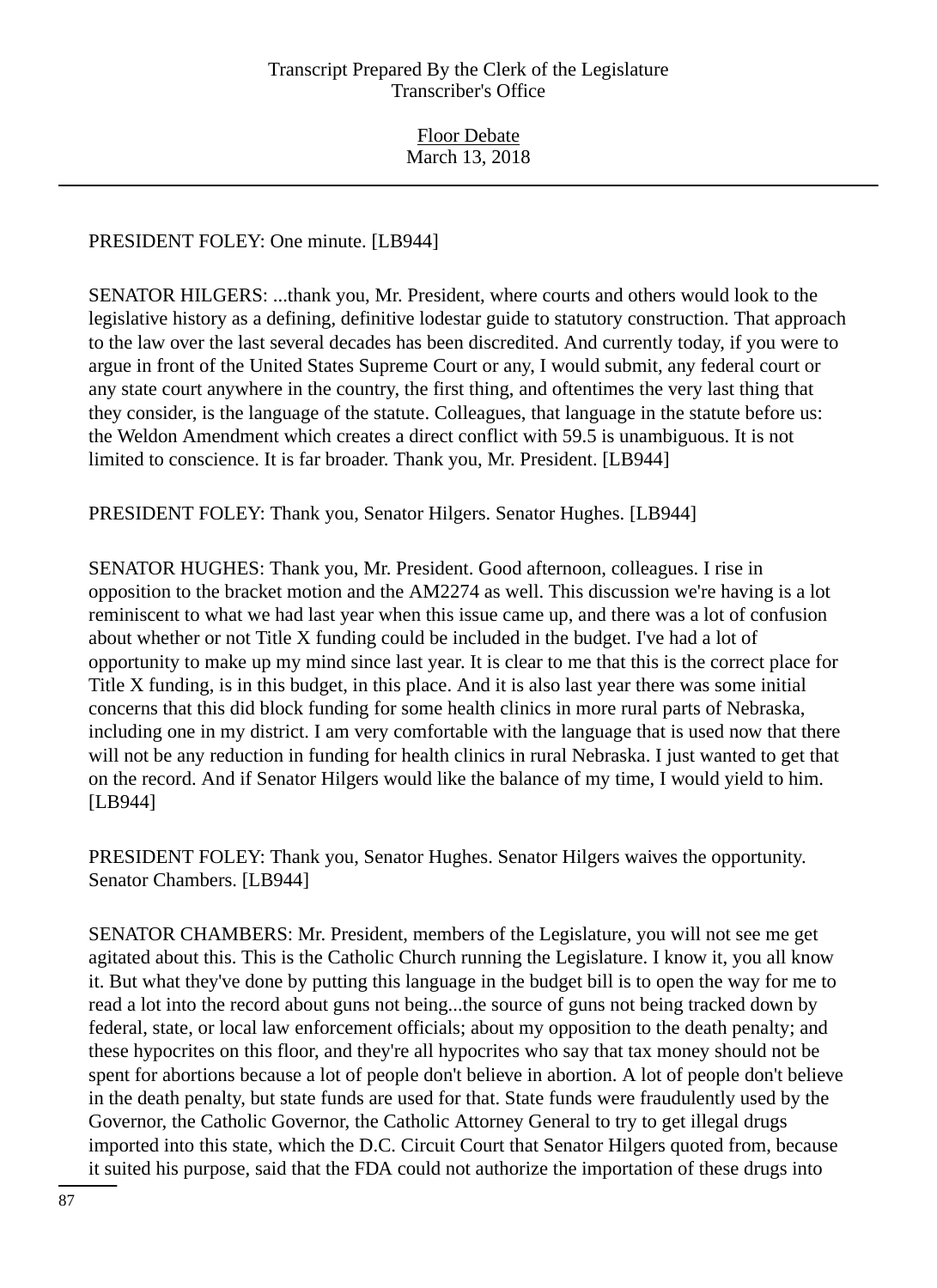Floor Debate March 13, 2018

America. That was a D.C. Circuit Court decision. And rather than challenge it in court, the Catholic Attorney General, the Catholic Governor started doing everything they could to circumvent the law and import illegal drugs--drug dealing. If a person who is not a Catholic official tried to do it, that person would be charged with a crime. Anybody who assisted would be probably made an accessory or part of a conspiracy. Now, these people who are talking this stuff will not have their minds changed. Their minds are not operational; their Catholic doctrine and dogma are what we're hearing. Now Senator Murante, who is busy, as an Italian, trying to take the right to vote from black people, he said, and acknowledged his racism, that this Legislature ought to represent the attitudes of the people represented, reflect the values. Well, the Dred Scott decision did that when the Catholic, the Roman Catholic Chief Justice of the U.S. Supreme Court, Roger B. Taney said black men have no rights that white men are required to respect, representing the attitudes and values of racists such as Senator Murante. The Thirteenth Amendment to the U.S. Constitution reversed slavery that such people believed would be right thing because it reflected their values, but after slavery was struck down these Jim Crow or discriminatory and segregative laws were put into place even in schools. In 1953, the U.S. Supreme Court, by unanimous decision in the Brown v. Board of Education, struck down segregation of the public schools. That's a broad statement of what the Opinion was. There remains segregation in the schools throughout the country because those who represent the attitudes and reflect the attitudes of Senator Murante and these other racists want to circumvent what the court said. Knowing that's the way they operate, why get agitated... [LB944]

PRESIDENT FOLEY: One minute. [LB944]

SENATOR CHAMBERS: ...because they're going to do what Catholics do. Now, I was in the Legislature and was the only one who voted against a so-called late-term abortion law, and guess what? I was the only one who was right. My view that the law was unconstitutional was upheld by the Federal District Court, the Eighth Circuit Court, and then the U.S. Supreme Court, and some of my comments were quoted. So some things take time. You should be careful what you do. Now, you Catholics have got the budget bill opened. Now I'm going to run through the opening that you gave me. I have much material I shall read during the debate of these 129 pages of the budget. And I want to thank my Catholic colleagues for producing this unwanted consequence. [LB944]

PRESIDENT FOLEY: Time, Senator. [LB944]

SENATOR CHAMBERS: Thank you, Mr. President. [LB944]

PRESIDENT FOLEY: Thank you, Senator Chambers. Senator Larson. [LB944]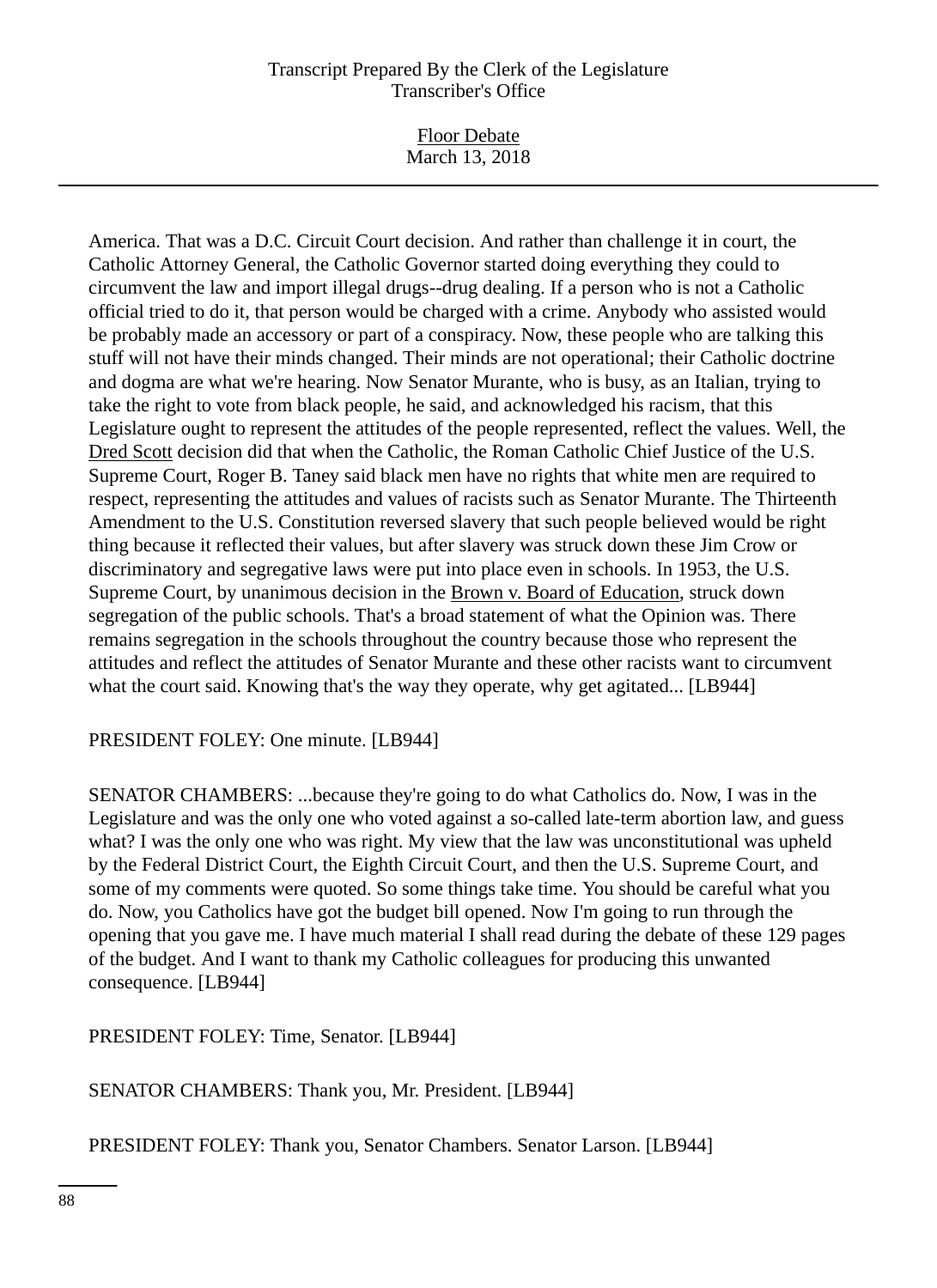Floor Debate March 13, 2018

SENATOR LARSON: Thank you, Mr. President. I rise in opposition to Senator Morfeld's bracket motion. And just a point that Senator Chambers has made in the past is Senator Murante, he continually calls a minority and therefore can't be racist. I'm pretty sure he called Senator Murante an Italian, and they are minorities in Senator Chambers' book, a number of times. But to the point, colleagues, this, as again Senator Murante stood up, Senator Hilgers stood up, and many others, is centered around the pro-life debate. Regardless if it's a coding error or any other error, our State Auditor found a misappropriation of funds going to fund abortion services in the state of Nebraska. And that is an issue, and one that we need to continue...doesn't happen again, and that's what LB944 does. Now, that doesn't mean I'm necessarily in support of all of LB944. I have plenty of issues with the university funding, which we haven't touched upon yet, and a number of other things. But when it comes to this debate, in AM2274, this body is doing the right thing. And we weren't wrong at 2:30, I saw nearly everybody that has said that public policy shouldn't be entered in to a budget debate vote for an amendment that dealt directly with public policy. Those individuals that are making that argument that public policy shouldn't be are now making the argument...or that voted that public policy be put into the budget are now arguing that public policy shouldn't be put into the budget. So I don't quite understand what changed in two and a half hours, but again, as Senator Murante said, that's only something that can happen in this Chamber when it comes to the state of Nebraska. So, as we move forward with this debate, I urge my colleagues to vote against MO259, AM2274, and then we can start in on the rest of this budget debate, whether that's university salaries, university funding compared to its peer Big Ten institutions, tuition, our university ranking compared to its Big Ten peers, how much per-pupil student funding we give compared to our Big Ten peers. There's a number of things that, well, I guess I'm focused a little more on the university on that front, but there's a lot of things in the budget that a lot of people want to discuss. Thank you, Mr. President. [LB944]

# PRESIDENT FOLEY: Thank you, Senator Larson. Senator Krist. [LB944]

SENATOR KRIST: Thank you, Mr. President. Good afternoon, colleagues. Good afternoon, Nebraska. I am not a lawyer; I did not spend the night at the Holiday Inn Express last night. That's an old joke. I won't use it again, I promise. But I do have a piece of issue being passed out to you, issues relating to Article III, Sections 22 and 25, and some questions that follow. I would like to read just a piece of it, and I'm hoping that Senator Hilgers and Senator Morfeld and Senator Hughes, who I don't see right now, and the rest will listen very carefully, because the conclusion is my curse on you: While appropriations language is substantive in a bill valid as long as the appropriation is necessary to carry out the purpose of a directive in a bill, substantive language in appropriations bills has questionable validity. Why? Two possible reasons emerge. First, an appropriations included in a substantive bill creating an office or a fund or establishing new duties is related to and part of a single purpose of legislation. However, generally substantive language in an appropriations bill is related to one of many appropriations and not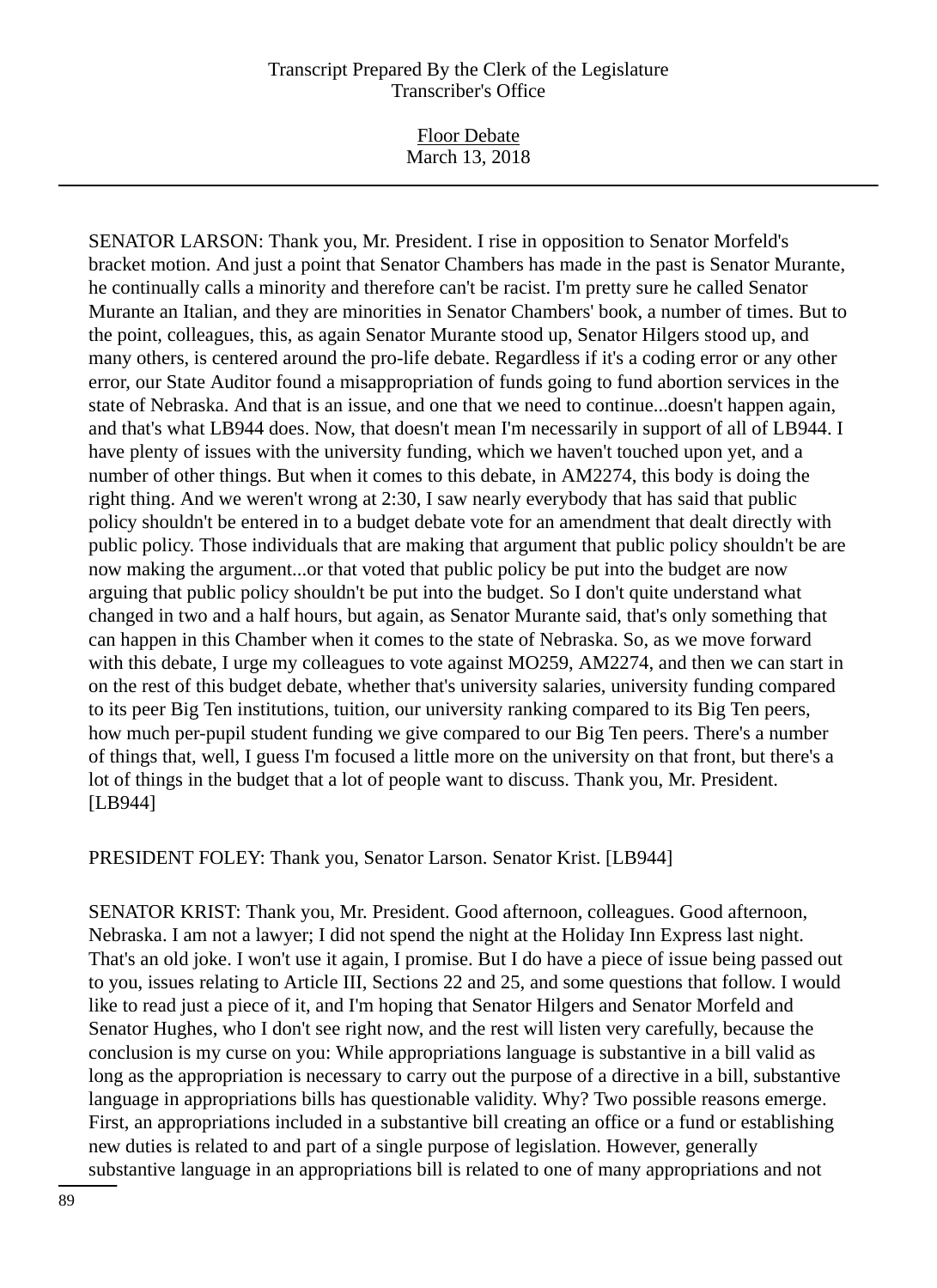Floor Debate March 13, 2018

integral to the appropriations bill as a whole and, therefore, inclusion of the substantive language could be a violation of the single-subject rule. A second possible reason is noted by the Nebraska Supreme Court in Rein v. Johnson. The purpose of the constitutional provisions above noted, Article III, Section 22, was to prevent designing legislators from including in bills appropriating money to carry on government of the state, measures and objects foreign to that purpose, and thus, taking advantage of the necessities of the state, force the Legislature to adopt them, or defeat the appropriation and therefore stop the entire machinery of government for the want of funds to carry on, which is a perfect example of what the Governor has done to us today. Several of our colleagues have tried to ask him to take this out of the bill and deal with it in the way that he should, and that is with a standing committee, Senator Riepe's committee. Have a public hearing, change it, change the process, and put the words into a standing committee bill. Now, I'm hoping you're all listening right now, because, including the Lieutenant Governor, because when we do that this way, the conclusion that you'll read on page 46, which is actually the third page of the handout: In conclusion, it appears...and this is my curse on you. In conclusion, it appears that substantive language in an appropriations bill remains questionable, but if the language is valid, if the argument is either on Senator Morfeld's behalf and he wins the argument or Senator Hilgers' argument, either way, I continue, the language is viable for only the period of the appropriations. Let me summarize that--one year. So you're going to have this conversation every year because it's in a budget bill, every year. Read it. Argue it. Come back and tell me, Senator Hilgers, Senator Morfeld, that that isn't the single-subject that we're talking about here. It is only valid for one year, because this bill is only valid until we take up the appropriations next year. And I won't be here. Have fun with it. Whether you agree or disagree with that, and Senator Murante got up in his time on the floor and said this is a pro-life bill and it needs to be within here, you're right, Senator Murante. It is a pro-life, pro-choice matter, and maybe it needs to be discussed. But not one year at a time, because that's what this says. This bill has a one-year life, and as soon as the appropriations process starts all over again... [LB944]

# PRESIDENT FOLEY: One minute. [LB944]

SENATOR KRIST: ...you're going to have to discuss it again. And if that's what you want to do and you want to have this discussion year after year after year, I, quite frankly, think it's stupid. I think you should send it back to the committee of jurisdiction, and I told that to the Chairman from the very beginning, six months ago. Send it to HHS, have a hearing, bring it out, we'll discuss it, and then you'll get something that lasts forever, or until somebody decides to change it. One year. You're going to argue this year after year after year. Good luck with that. [LB944]

PRESIDENT FOLEY: Thank you, Senator Krist. Senator Harr. [LB944]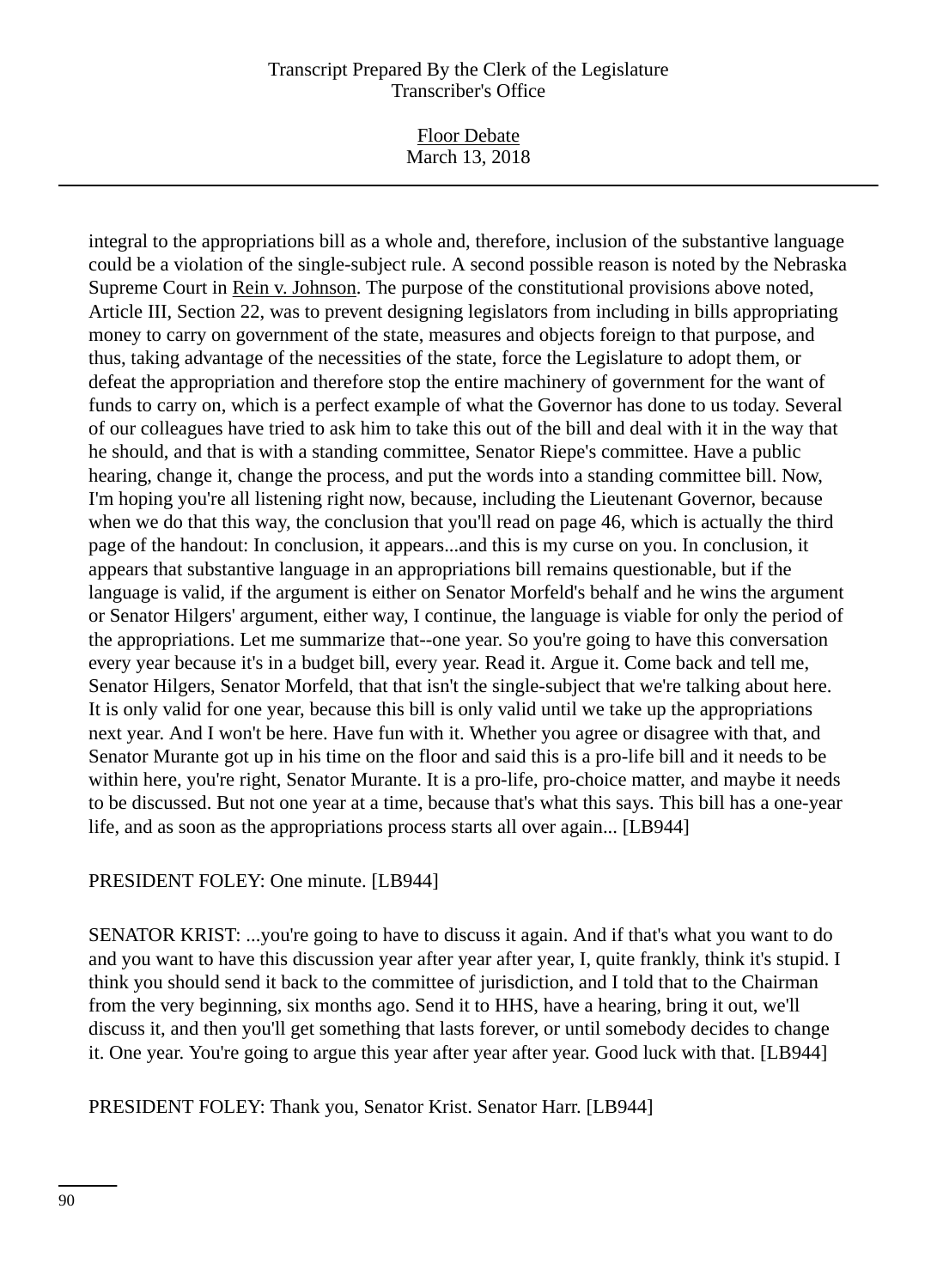Floor Debate March 13, 2018

SENATOR HARR: Thank you, Mr. President. I was so close. I was that close. I thought I was going to be able to bring up that this was only a bill for a year and Senator Krist just got in front of me. And I've been listening to a lot of this debate and it's interesting because I think some people make some very good points along the way. Senator Chambers says this is a Catholic bill. I don't know if it is or it isn't. I'm a Catholic. I don't know if I'm a good or a bad and only one person will decide that and that will be long after I'm out of here, hopefully. But what I do know is I've been looking at the Weldon Amendment. And I apologize, I hadn't heard of the Weldon Amendment before today. And although he's a graduate of Creighton Prep, Senator Hilgers has a bit of a southern drawl. And so I thought he was saying the "Wellman," as in Paul Wellman from Minnesota (sic), and I couldn't find what in the world he was talking about. I was trying to find it, trying to find, trying to find. So then I just finally did a Google search. Some people say Google know more than anyone else and maybe there's some truth to that because when I did "conscience objector, objection, abortion," the Weldon came up, W-e-l-d-o-n. It's the Weldon Amendment. And so then I clicked on it and it's an HHS site: HHS.gov, conscience objector, is where that's found. It's not my words. HHS has those words. And I can...anyone who wants to come and look, they can see it on my, Senator Chambers calls, gadget. And Weldon is a protection of conscience. This Weldon Amendment protects conscientious...a conscious (sic) objector's rights, the rights of "health care providers who do not want to participate in certain services that go against their convictions and values." Federal funds will be shut off "from any agency, program, or state or local government that discriminates against" a provider. I got that from the Illinois Right to Life page, so this is obviously a conscientious exempt...objector. And, look, it is what it is, and it's fair. Folks, federal government is very clear we cannot use state dollars or any dollars to fund abortion, period, no exceptions. Now does that mean mistakes were made? Yes. Does that mean we'll lose the funding? You know, I go back to when Lieutenant Governor, Mr. President, was a State Auditor and the guy was good. He was really good. And you know what he found? He found massive cases of problems in HHS, whether it was embezzlement by Judith Widener, whether it was HHS misfund...used mis...for energy assistance intended for low-income people, whether it was developmental disability, \$32 million, folks, \$32 million. And then of course we have the death penalty where, as Senator Chambers said, our Governor and our Attorney General tried to obtain drugs illegally. Thank goodness for the FDA and the DEA who stepped in and said no can do. Did I see the Governor step up the next year and say, we got to get rid of that death penalty, my God, I almost got prosecuted, I got a little too close to the fire on that one? No. It was just the opposite. Right? Senator Murante is exactly right. We will lose no funding if we pass this bill. We will get the same amount of Title X money. So why are we spending all this time as... [LB944]

PRESIDENT FOLEY: One minute. [LB944]

SENATOR HARR: Thank you. As Senator Krist said, it comes down to two words: Planned Parenthood. And if there's one thing I've learned in Revenue, there are ways around any law. And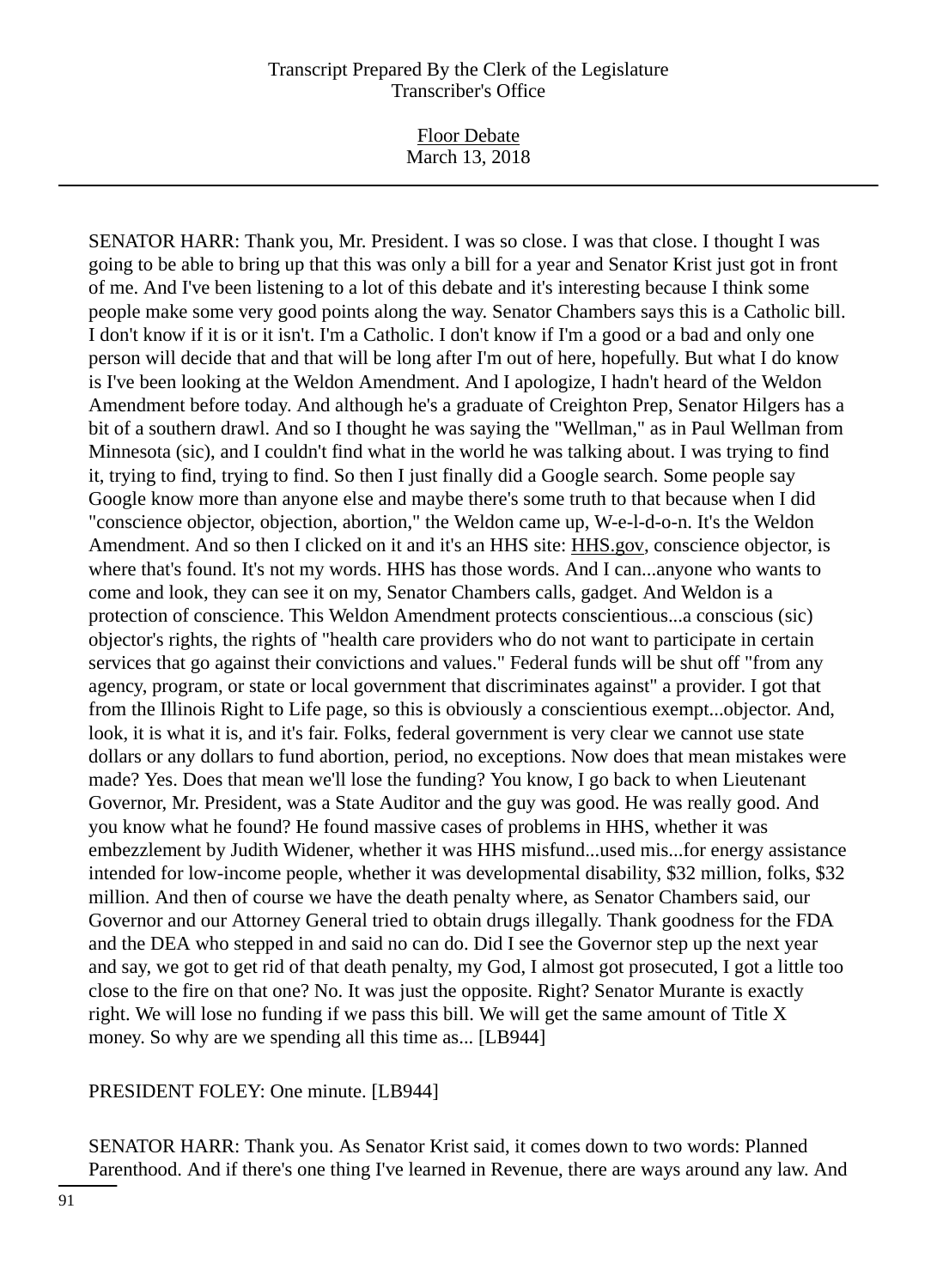Floor Debate March 13, 2018

so all you have to do is have Planned Parenthood provides the services to poor over here; on Planned Parenthood over here provides the abortion. But we're going to sit up here and fight for hours, to the death, maybe, over something that's pretty easy to fix if we want to. And so let's have a talk about how can we...what this really does. Does it have the effect that we want? And do we really care about mismanagement and do we really fear losing that money? Because we've violated the law a lot worse and we've stolen from the feds a lot worse, and nothing has ever happened. Thank you. [LB944]

PRESIDENT FOLEY: Thank you, Senator Harr. Senator Hilkemann. [LB944]

SENATOR HILKEMANN: Thank you, Mr. Lieutenant Governor. When we began the Appropriations hearing on Title X, I went in with one question, and it came from our debate from a year ago, which was, our clinics that do not provide abortions, are they protected? That was my number-one concern from...are they going to continue to get Title X funding? Well, when we got to the committee hearing and I heard the presenter on it start talking about the language that was here, I began to learn about some of these proposed changes, and I felt like I needed more information. And in that hearing, because of that, those gray zones that I...I ask a lot of questions. In fact, the next day, an organization here in the state wanted to know where I stood because, they said, you were asking too many questions, we didn't think you were with us. Well, ladies and gentlemen of the state and members of this body, that's exactly what we are supposed to do while we are in hearings, and that is to ask the questions. I represent over 33,000 people. It is my job to ask the questions. And asking questions allows us the opportunity to learn and to clarify. I used to encourage my students when I taught back in Table Rock to ask questions, because I knew that if they wanted to further their learning, expand the knowledge, it's important to ask questions. I am pro-life, and the reason I asked the questions in that hearing that day, and many of the same questions I have asked since fully support the mission of the National Right to Life which is to protect and defend the most fundamental right of humankind: the right to life of every innocent human being from the beginning of life to natural death. As I thought about the possibilities that the Legislature could unintentionally enact a law that would cause any of these federally qualified health centers across the state to lose their Title X funding, my first thoughts that...were of the women who are in need of the contraceptive care, the prenatal care, and also the men, that Title X services provide. I did not want us to unintentionally create some lack of access for the thousands of women that need these services because, if we do, we have states that have done this and we know what happens. There are more abortions; there are persons who go without...with undetected cancers. It is contrary to everything that my pro-life beliefs tell me we should be doing. I voted to support the language coming out of this committee. I am not certain that the Bolz amendment is really going to change anything for our federally qualified clinics. The services that they are providing are certainly critical to the healthcare of women and men and so I...question still is. We need to make sure... [LB944]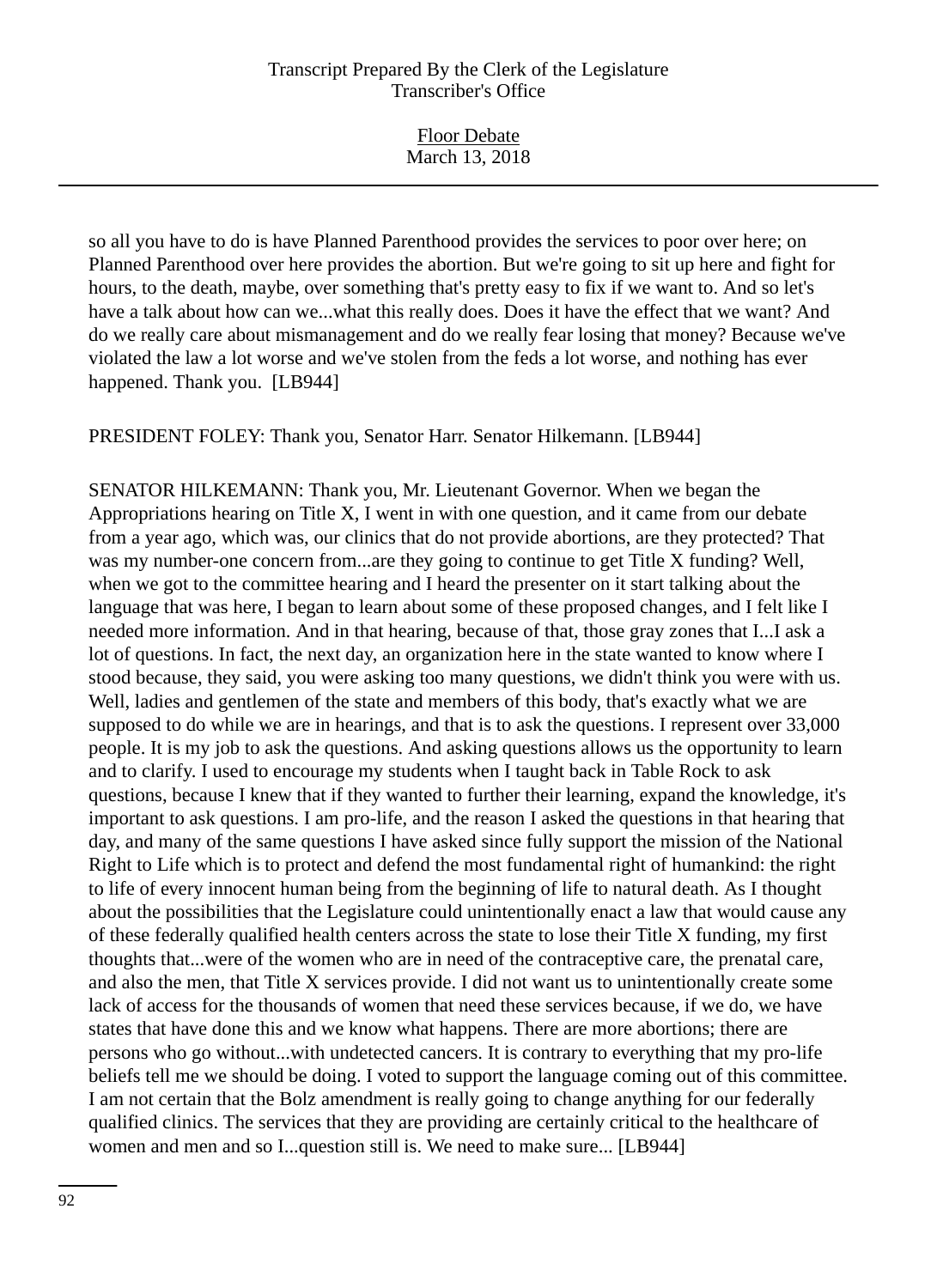# PRESIDENT FOLEY: One minute. [LB944]

SENATOR HILKEMANN: ...that those clinics that are not providing abortions are protected. It's part of the Hippocratic Oath that I took: First do no harm. The decisions on this language have not been easy for me. I want there to be fewer abortions, period. That's what pro-life means. I've listened to my constituents on both sides of this issue. They are obviously, as you know, very passionate. And I appreciate the time that they took to contact me. I've been very interested in this debate. I think it's been a good debate, a very good debate. And the question still remains. Are we going to make sure that those clinics that do not provide abortions are protected? [LB944]

PRESIDENT FOLEY: Time, Senator. [LB944]

SENATOR HILKEMANN: One...okay, thank you. [LB944]

PRESIDENT FOLEY: Thank you, Senator Hilkemann. Senator Bostelman. [LB944]

SENATOR BOSTELMAN: Thank you, Mr. President. I rise in opposition to the motion, the bracket motion, as well as in opposition to AM2274. And I yield the rest of my time to Senator Hilgers. [LB944]

PRESIDENT FOLEY: Thank you, Senator Bostelman. Senator Hilgers, 4:50. [LB944]

SENATOR HILGERS: Thank you, Mr. President. Thank you, Senator Bostelman. Again, I want to echo all...everyone. Almost everyone on this mike has said this afternoon, this evening that this has been a really thoughtful and engaging debate. And I certainly agree and appreciate all the thoughtful comments, especially from my colleague Senator Pansing Brooks. I know I took her words to heart, and I think she's one of the most compassionate members of this body, and appreciate her words today, along with everyone else, throughout this debate this afternoon. I wanted to turn back to some of the points made by Senator Harr and I just want to sort of tie off this conscience argument. And to kind of reset the stage, the argument of those, including Senator Morfeld and Senator Harr, is that, well, wait a second, the Weldon Amendment, that's just conscience, it doesn't conflict with this, like that's too narrow, that can't form the basis of your decision. And to support that I've heard two things. One is an HHS guide, and I've heard legislative history both from Senator Morfeld as well as from the memo that was circulated by Senator Bolz. In opposition to that or in...as part of my argument what I have said is that what we look to is the plain language of the statute, and there is nothing in the plain language of the statute whatsoever that in any way restricts it to just conscience protections. And I want to add to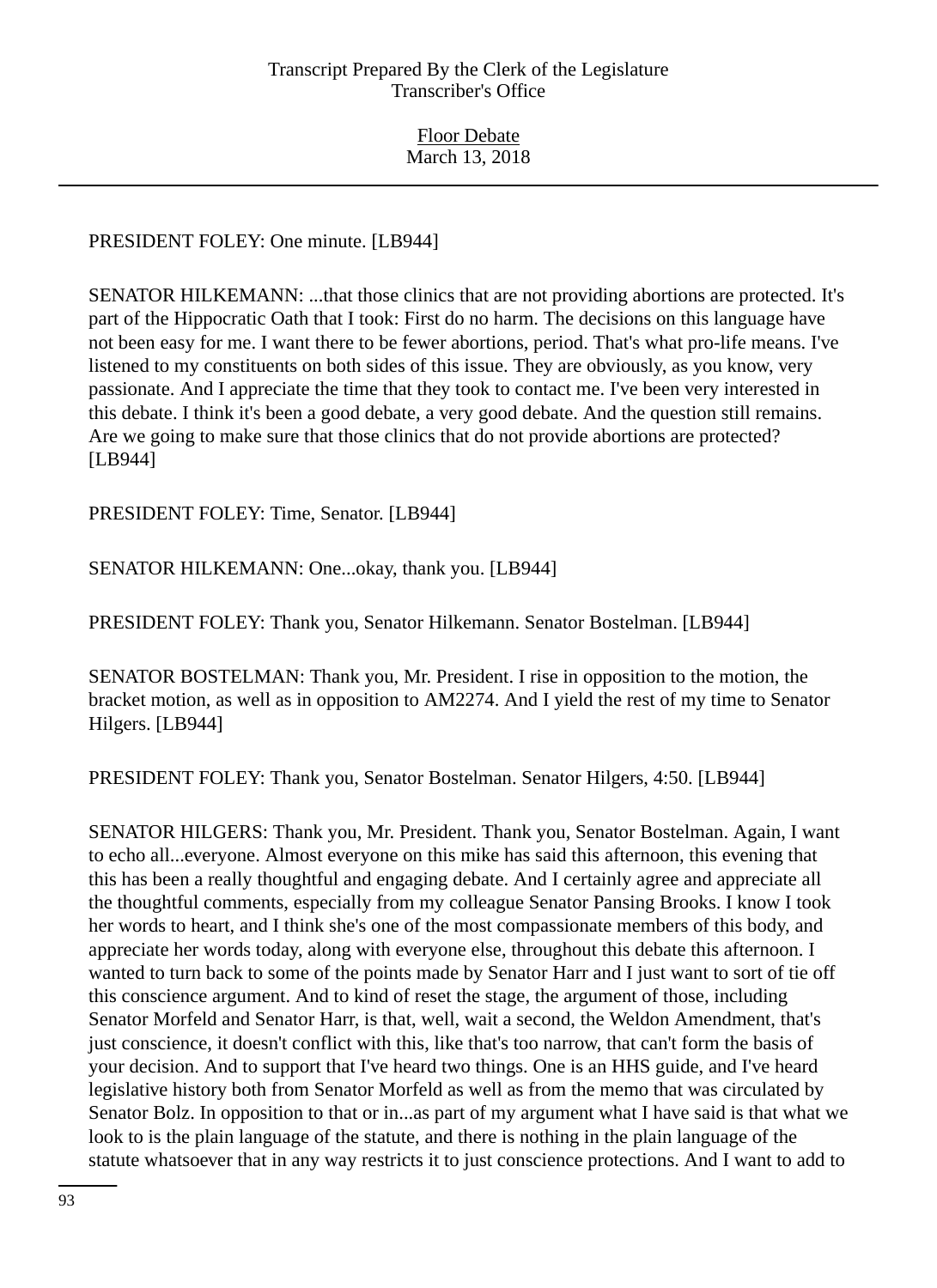Floor Debate March 13, 2018

that argument. I've cited before this D.C. circuit case and there's two pieces of this case that I want to reference. One is the plaintiffs who were challenging the law took the same position that I am taking today; in other words, the national health reproductive center that challenged the Weldon Amendment argued and understood its meaning as applying far more broadly than conscience protections. So that's point one. I think that's significant. The second point is, and that's...this is from the amendment, I'm sorry, from the case as well, but it's Title 42 U.S.C. 300a-7(d). That's a mouthful. But the reason I'm citing this, and I went back and double-checked to make sure this is good law, is that this provides an individual right of conscience for medical providers. It says: In 1974, Congress passed this provision saying that no individual could be compelled to perform a service in conjunction with an HHS program that would be, and I'm quoting, "would be contrary to his religious beliefs or moral convictions." That's in state...that's in federal statute. So if it is true that this is just a conscience protection, why is it also in an appropriations rider, colleagues? Congress knows how to write a statute that's limited to conscience. I just read a quote from one in which it was limiting to conscience. This is not limited in the same way. The plain language of the statute, it's far broader, it's in direct conflict with 59.5 of the Code of Federal Regulations. Turning to some of the arguments raised by Senator Krist, which, again, I think are very good arguments for us to discuss, the first one is whether or not the Legislature has the power in an appropriations bill to also affect substantive policy. And I think you could agree with Senator Krist's principle and disagree, as I do, with its application in this case. I think it is certainly true if, in this particular appropriations bill, we were passing an appropriations bill and we were also modifying the section of statute that had some bill that we might consider in Government Affairs, some actual chapter of the Nebraska Revised Statutes. This is not that case. This is not that case. There is not one of the chapters in the Nebraska Revised Statutes that is being modified by this portion of AM1699. So at an initial level, I believe... [LB944]

# PRESIDENT FOLEY: One minute. [LB944]

SENATOR HILGERS: Thank you, Mr. President. I do not think that this modifies policy in the same way, and to bolster that argument I would point you to the Hyde Amendment from the '70s, which was an appropriations bill; the Weldon Amendment itself, which we have talked and we've spoken about in detail today, also an appropriations bill; the 1999 budget bill, LB880, which restricted funds from being used for abortion, also in an appropriations bill. Colleagues, this is, I believe, entirely within the scope of our appropriating authority, and I think the history of using appropriations in this way is consistent with that argument. Very quickly and briefly, I do agree with Senator Krist in that this is something that will only go insofar as this appropriations bill is in effect. That is true. But it is also true that with the Hyde Amendment and Weldon Amendment and previous budget riders from this body that have, over time, been reaffirmed with bipartisan support. So I think it's important to note that, yes, that is the case, but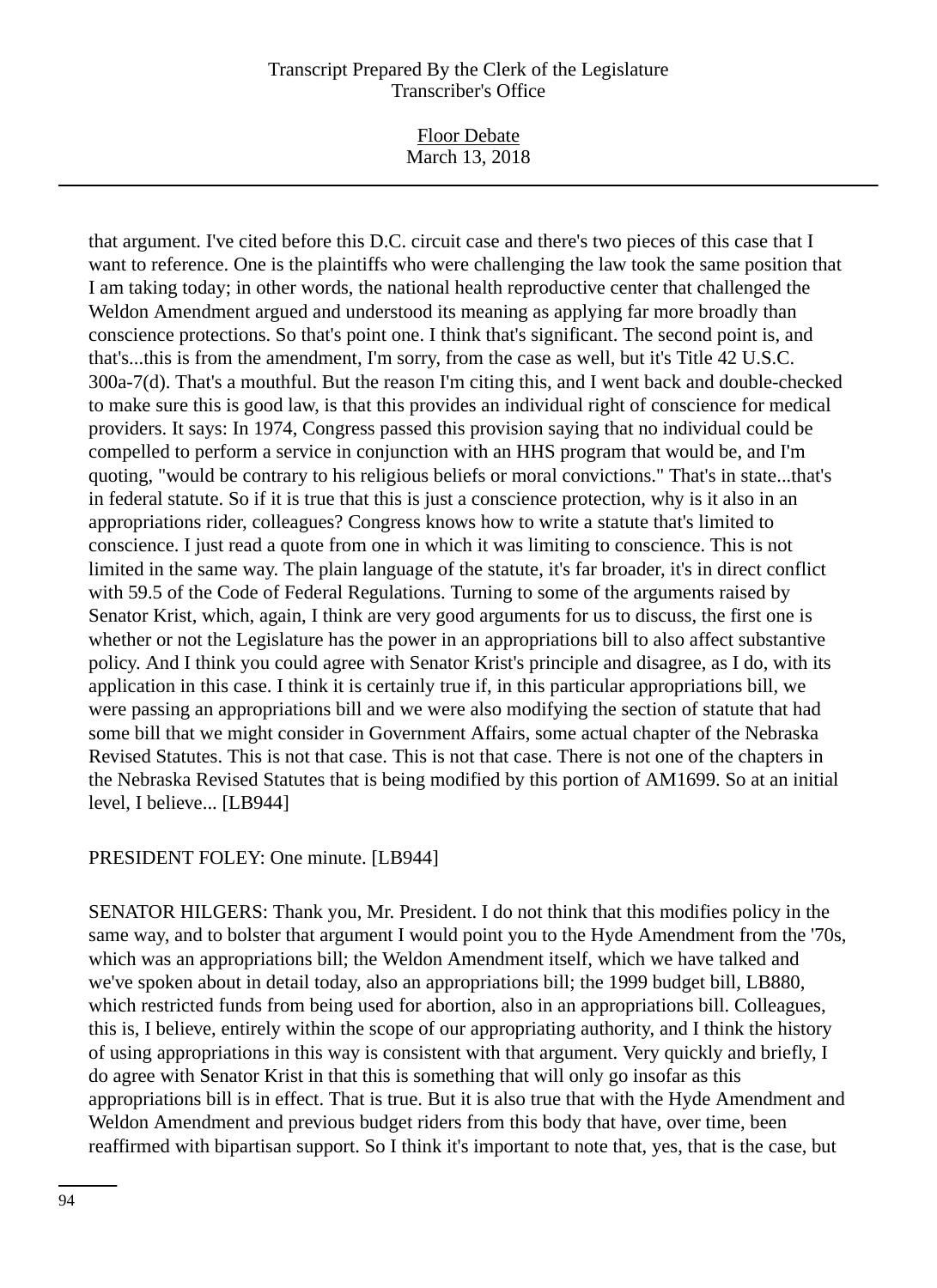history tells us that that will not cause a fight every single year. Thank you, Mr. President. [LB944]

PRESIDENT FOLEY: Thank you, Senator Hilgers. Senator Vargas. [LB944]

SENATOR VARGAS: Thank you very much, President. I want to echo some of the sentiments that my colleague Senator Hilgers said of I think this has been a good conversation so far. We're going to continue this conversation. That's very, very clear. And it's not an easy conversation to have. I'll be honest, I think underlying this is this conversation about pro-life, pro-choice, which concerns me because it's not why I ran for the Legislature, to focus just on this issue or it come up every single year. It is coming up. But I want to focus on some more of the merits of why we should not be moving forward in this direction. I voted against this in committee to have the language in there, and it was...I don't want to say my reasoning was simple, but, one, I urge everybody to look at the transcripts of the hearing. If you haven't and you're voting on this, I think you might be missing out on information from both sides. I'm going to highlight just a couple different pieces that came out from the hearing. The first is my conversation with our Chief Operating Officer--I can't pronounce his last name, first name, Bo--and he came and testified in support of the language and I had a back-and-forth with him specifically about asking him a very simple question: Is this required? Do we need to do this because we're solving some problem that exists? And we had this back-and-forth. I kept repeating the same question. He had a really hard time answering it. I was having a really hard time keeping calm because, when I keep asking the same question but not getting a very clear answer, it really concerns me, especially from somebody that is leading a really large component of DHHS and is testifying for something that we haven't done. And when he specifically is stating that we don't need to do this, I want to ask them do we need to do this, and then he eventually, after much prodding and questioning and trying to get to the answer, he said we don't need to do this and that the committee wasn't saying last year that we needed to do this. That wasn't part of the testimony. That's not what we said here on the floor, that HHS was saying we need to do this to solve a problem. So then I asked them, why are we doing it? They came back to program integrity. And I said, when you're considering how to improve program integrity for DHHS in some specific entity, is the first line of defense to go and change and uphold and create statute and something that's going to be in there forever? His answer, he didn't really have an answer to that. So I did a little digging. When you look at the audit, there are recommendations, internal recommendations for how to go about improving our program integrity. Now there's a lot of questions as to what did or did not happen, how far miscoding...I'm not talking to that. I'm talking about whether or not this is a prudent measure to going forward to ensure program integrity. How often do we go and then put in language as a reaction to something that may...to what extent may or may not have happened; and if it has happened and we've seen some things come through the audit, there are internal processes. We recommend the agency implement procedures to ensure expenditures are for allowable activities in accordance with federal regulations with sub-recipient monitoring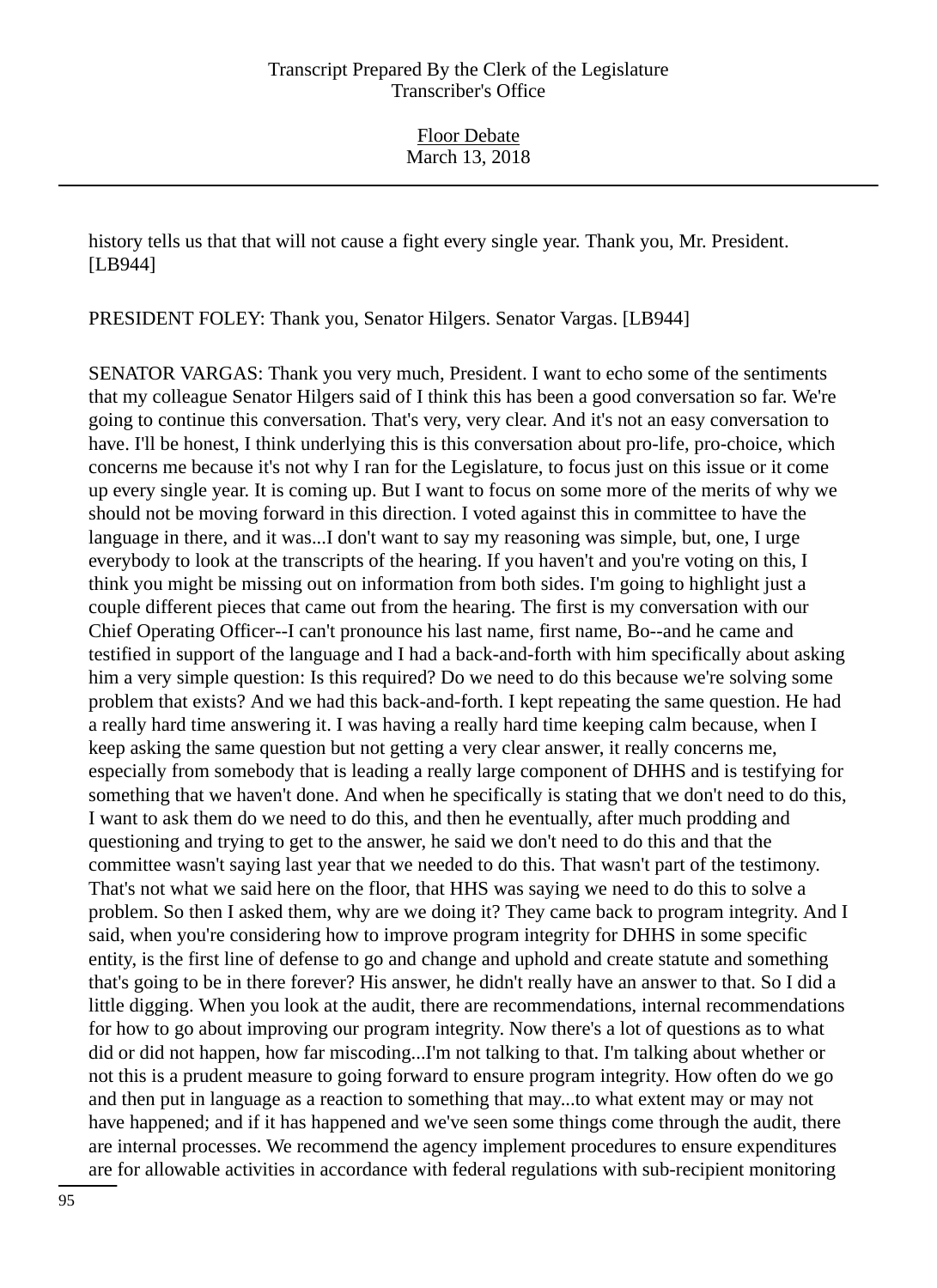| <b>Floor Debate</b> |  |
|---------------------|--|
| March 13, 2018      |  |

procedures. We recommend written procedures. There's procedural things that we can and should be doing. So I ask the members of the body, why are we not going down that route first? There was also a conversation I had with Professor Mangrum. This is in response to Senator Clements. Professor Mangrum, Creighton University, came and he said: We really need to do this; I'm a constitutional law professor; we need to do this. And I asked him, if since 1991 when there was language that was created and it came through as a result of the Rust v. Sullivan, I asked him, have we been in noncompliance for the last 20 years? And he really struggled because he kind of said, yes, that we've been in noncompliance for the last 20 years. And I said, does that mean that every body of the Legislature has purposely been in noncompliance by not having this language in statute and appropriations? [LB944]

### PRESIDENT FOLEY: One minute. [LB944]

SENATOR VARGAS: Is that what has been happening? And he couldn't answer the question. What he did answer eventually is that I think it's an...I think it will help, not that it's required or needed. And, colleagues, I struggled with it. When I was questioning him it became very clear that every single body before us hasn't been getting it wrong. We haven't been in noncompliance in some way, shape, or form. We have not had funds taken away from us as a result, for the existence this program has been there. So what are we really doing? And if the answer is we're doing this more because of pro-life, pro-choice conversations, well, that's a different question. So I don't want this to be under some veiled argument that this is for program integrity when there are so many different solutions that we can go down that are reasonable legislative policy solutions to go down ensuring program integrity. [LB944]

PRESIDENT FOLEY: Time, Senator. [LB944]

SENATOR VARGAS: Thank you very much. [LB944]

PRESIDENT FOLEY: Thank you, Senator Vargas. Senator Howard. [LB944]

SENATOR HOWARD: Thank you, Mr. President. I apologize. I was out in the Rotunda talking to a few students who were very excited to be here and were very interested in our debate today. For those of you that don't know, in a past life, I used to work at a federally qualified health center. And I concluded my tenure there as the director of development, but prior to that I had been a development specialist, which basically meant that I wrote grants. And so I think I may be the only person in the room who has ever written a Title X grant, who has ever managed a Title X grant for a provider, and who has really dug into some of the regulations as they relate to providers as a whole. So I want to talk a little bit about why I support the Bolz amendment and why I agree with the analysis that the federally qualified health centers have provided to us. One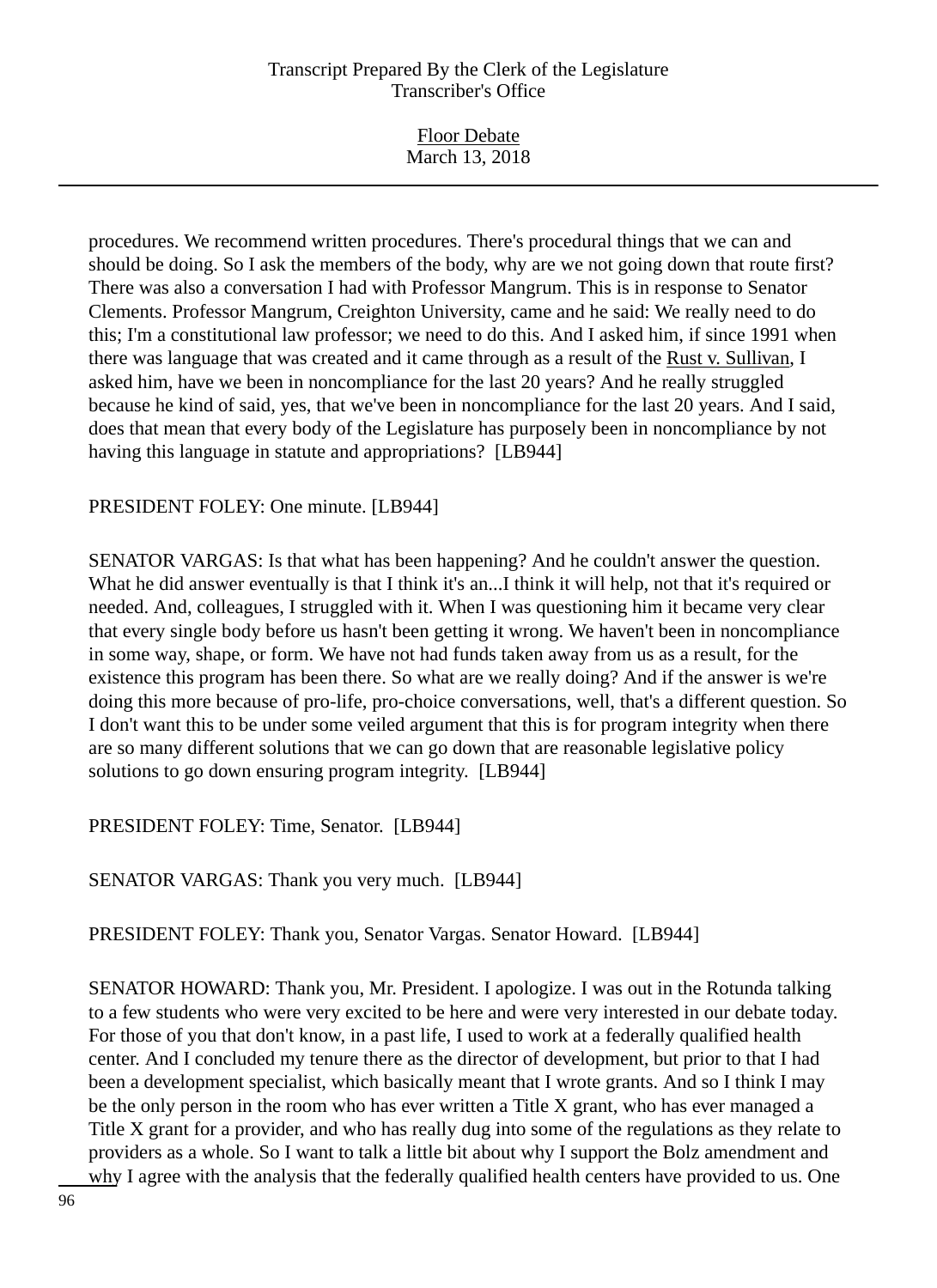Floor Debate March 13, 2018

of the biggest pieces of Title X is ensuring that there is an adequate referral upon request. And so when you look at the green copy, when you look at the language of LB944, the real concern is that it essentially says that you can't provide that referral. And so if a provider isn't able to meet that federal regulation, that regulation that requires the referrals, because they are misaligned with state statute, there's no incentive for a provider to take these funds if they're just going to have to give them back. The other piece of this is that...and I think I'm a little confused because Title X is a competitive program. We as a state have to apply for these funds and competitively be granted them, and then we subcontract out to different providers. So if the Governor or his administration would prefer not to take Title X funds, why not direct your administration to not compete for these funds anymore? Why have us take hours and hours on the floor debating it in a budget bill that has quite a lot of merit? Why not just say, hey, we're not going to apply for them anymore? The language as it stands in LB944 precludes Planned Parenthood, but it would also preclude those federally qualified health centers who are required to offer that referral. If those two are taken out of the equation--there are 28,000 individuals in the state of Nebraska who receive Title X services, a very small portion of them are men: 8,000 of them receive services through Planned Parenthood; 12,000 receive services through the federally qualified health centers. That means that of the 28,000 who are currently receiving this service, 20,000 would no longer have access through their regular provider, be that a Planned Parenthood clinic or a federally qualified health center. I certainly support the Bolz amendment. I absolutely support the Pansing Brooks amendment that is sitting behind there. And unfortunately, with this language sitting in the budget, I would be uncomfortable voting for the budget has a whole, even knowing that there are pieces of it that are incredibly important to the state. That being said, I would be happy to yield the rest of my time to Senator Morfeld. [LB944]

PRESIDENT FOLEY: Thank you, Senator Howard. Senator Morfeld, 1:50. [LB944]

SENATOR MORFELD: Thank you, Mr. President. Thank you, Senator Howard. I just want to address a few different things. First, the Weldon Amendment is narrow in scope, and I just think it's a little bit laughable for Senator Hilgers to get up and say that this is not a conscience, that this is a conscience amendment, this is broader. I actually didn't know the exact language of the Weldon Amendment until we started on this debate. And so what I did was I went in and I went to Google, like many us do. I typed in "Weldon Amendment" and look where it pops up under the federal official government HHS Web site. It pops up under conscience clauses. This is clearly a conscience clause and it's clearly limited to those individual providers and even some of those healthcare providers, so larger organizations as well, who do not want to provide abortion services, which is perfectly fine. It has no bearing, it's completely irrelevant to what the language in LB944 is doing, which is making it so that if you do provide abortion services you cannot receive any funding at all, which, to Senator Hilgers' point, is actually in our levels and our systems of federalism impermissible because federal law states that you have to be able to refer if somebody asks for a referral services for abortion or if it's medically necessary, which is why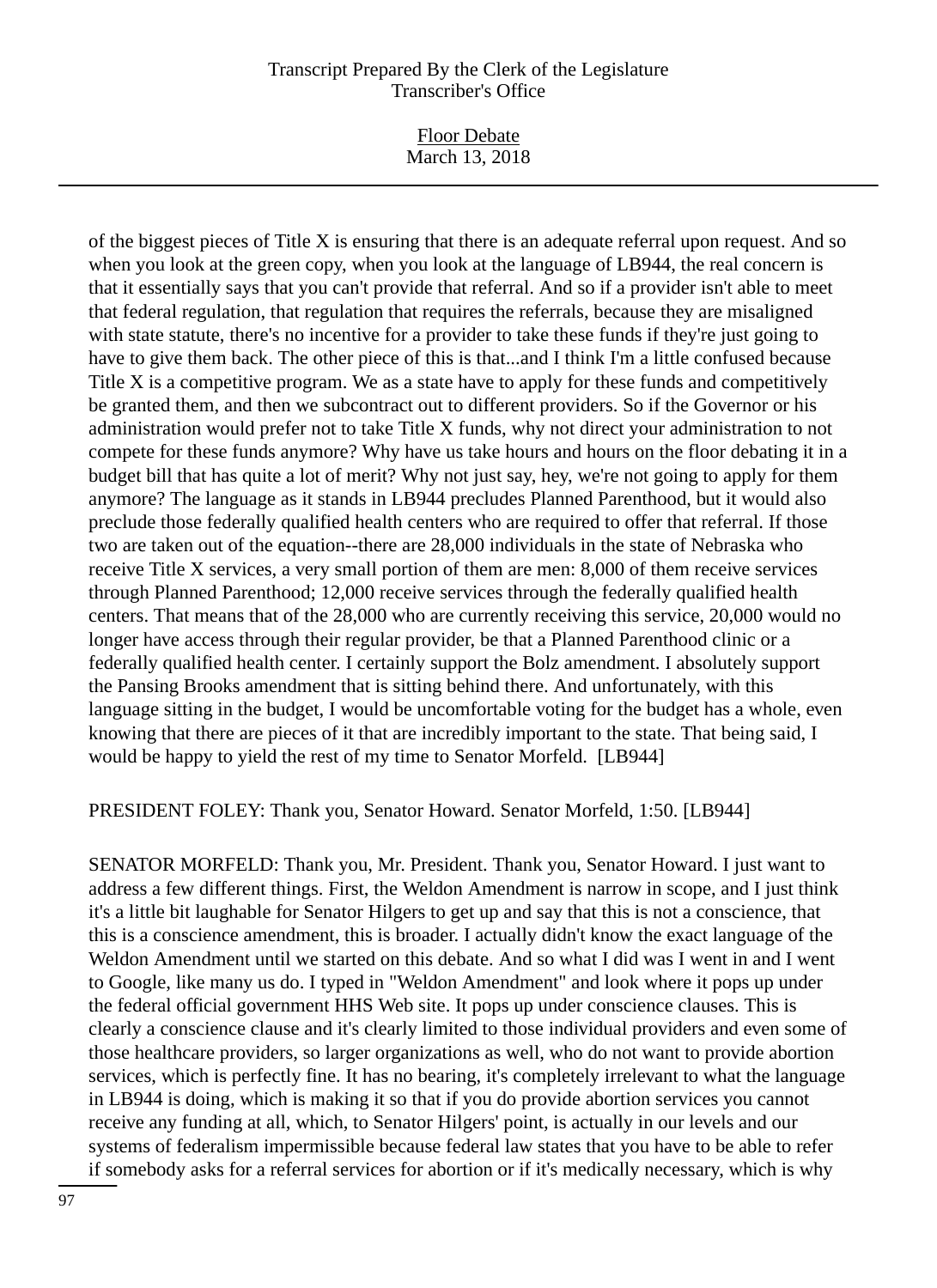the FQHCs are so concerned about losing their funding, because they would not be able to comply with current federal regulation and law, lawfully promulgated and supreme to any state law that we may pass, LB944. They would not receive the funding because they could not comply. [LB944]

PRESIDENT FOLEY: Time, Senator. [LB944]

SENATOR MORFELD: Thank you, Mr. President. [LB944]

PRESIDENT FOLEY: Thank you, Senator Morfeld. Speaker Scheer. [LB944]

SPEAKER SCHEER: Thank you, Mr. Lieutenant Governor. Colleagues, real quickly, just to interrupt for a second so everyone knows what our plan is for the rest of the evening, I plan on running the debate through 6:00. We will take approximately a half-hour recess for dinner and then we will start again at 6:30 and probably run till 9:30 for a cloture vote on this if we, indeed, do not reach some type of decision before that time. After 9:30, the votes on this bill, I would like to do the state obligations next and hopefully still get into a few bills after that later this evening. So that's my intent for the rest of the evening. If there's any questions, please let me know. But we will be breaking at about 6:00 for dinner. [LB944]

PRESIDENT FOLEY: Thank you, Mr. Speaker. Senator Blood. [LB944]

SENATOR BLOOD: Thank you, Lieutenant Governor. Fellow Senators, friends all, I stand very, very disappointed right now because I look around this room and I want to know where everybody went. I think the days of people actually listening to the debate and making decisions based on good information are starting to disappear in this Legislature and I worry for myself and for the people that I represent that more people aren't actively involved in this discussion, at the very least listening to this discussion. I would ask that Senator Hilgers yield to some questions. [LB944]

PRESIDENT FOLEY: Senator Hilgers, would you yield, please? [LB944]

SENATOR HILGERS: Absolutely. [LB944]

SENATOR BLOOD: Senator Hilgers, do you remember how many clinics we're referring to in Nebraska,... [LB944]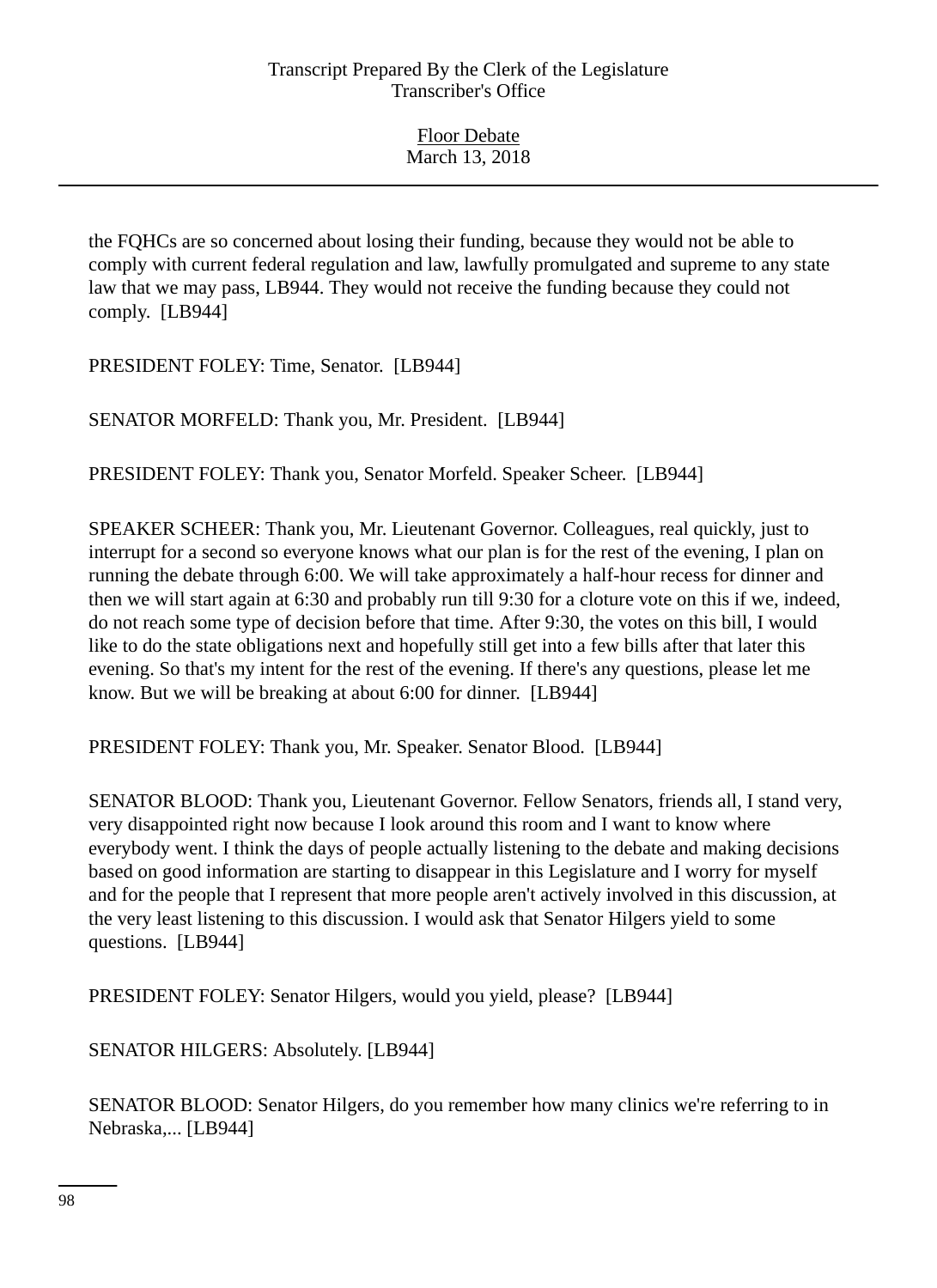SENATOR HILGERS: How many clinics who is referring to? [LB944]

SENATOR BLOOD: ...clinics this bill refers to? We discussed it on the floor already today. [LB944]

SENATOR HILGERS: I'm sorry, Senator Blood. What are you...I'm sorry. Were you asking me how many does the language in AM1699 refer to? [LB944]

SENATOR BLOOD: The Title X health centers. [LB944]

SENATOR HILGERS: I don't have a copy of the bill, Senator Blood. I don't recall it actually referencing any number of... [LB944]

SENATOR BLOOD: We discussed it on the floor today. So there's 42 clinics that this bill is referring to that are considered healthcare centers across Nebraska. Can you tell me if all FPC clinics are Title X in Nebraska? [LB944]

SENATOR HILGERS: You mean Title X in...are you...Title... [LB944]

SENATOR BLOOD: Sorry, Title X, sorry. It's a long day and I have "X" written down and it means ten, yes. [LB944]

SENATOR HILGERS: Just want to make sure the record is clear that I...so are you... [LB944]

SENATOR BLOOD: Thank you for that correction. [LB944]

SENATOR HILGERS: Are you asking how many of the 42 are receiving funds? [LB944]

SENATOR BLOOD: Can you tell me if all of these 42 are Title X? [LB944]

SENATOR HILGERS: By Title X, you mean are they receiving funds? Is that what you're asking me? [LB944]

SENATOR BLOOD: Right. [LB944]

SENATOR HILGERS: I don't know the answer to that question, Senator Blood. [LB944]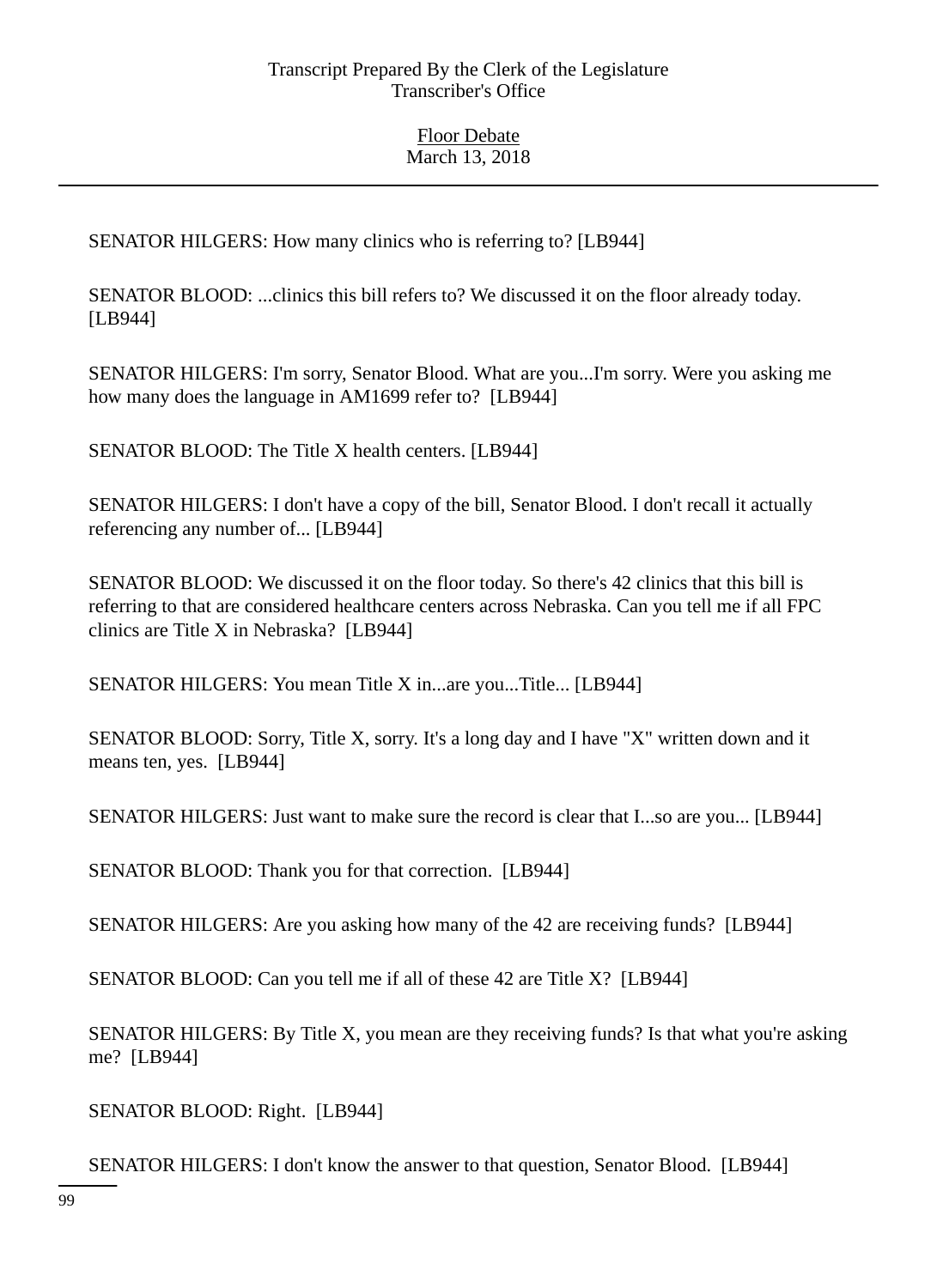SENATOR BLOOD: Okay. Do you know if all family planning council clinics are Title X? [LB944]

SENATOR HILGERS: If you're representing to me that they are, I have no reason to disagree with that. [LB944]

SENATOR BLOOD: Okay. But not necessarily...all Title X clinics are not necessarily all FPC clinics. I just think that that's important to clarify, and the reason I say that is that I do agree with Senator Hilkemann who said it very well on the mike that there is unintended consequences. And one of the things I did besides look up all the great amendments that you brought forward...and I would agree that Weldon is in reference to religious freedom, and I do support that people can say no if they choose not to provide abortion. Out of these clinics, Senator Hilgers, how many of these actually provide abortion? [LB944]

SENATOR HILGERS: I don't know the answer to that question, Senator Blood. [LB944]

SENATOR BLOOD: Three. Three clinics out of the forty-two actually provide abortion. Can you tell me what consequences happened to the clinic that was audited and supposedly misspent Title X funds? What was the punishment for that? [LB944]

SENATOR HILGERS: The letter I saw from Director Phillips suggested that it put the Title X program at risk but I didn't see anything further in terms of a consequence. [LB944]

SENATOR BLOOD: But we've stood here and said that it's a grave issue. Why was there not a punishment, do you believe? [LB944]

SENATOR HILGERS: I'm not...I don't know if there was or was not. I'm just...I only...what I saw was Director Phillips' comment about putting the program at risk. [LB944]

SENATOR BLOOD: All right. That's fair. Thank you, Senator Hilgers. So I looked up what these clinics do provide and they actually are on the Web site nefamilyplanning.wordpress.com if you'd like to see what these agencies provide. And they provide reproductive care to males and females on a sliding-fee scale, which means our fees are based on the patient's income and household size. They also accept all insurance plans and Medicaid and can assist you in enrolling in the Every Woman Matters program. No one will be denied service due to inability to pay, and services will be provided without regard to someone's race, ethnicity, language, sexual orientation, gender identity, or religion. Services provided are: well-woman checkups and physical exams; screening for breast and cervical cancer; birth control prescriptions, dispensing,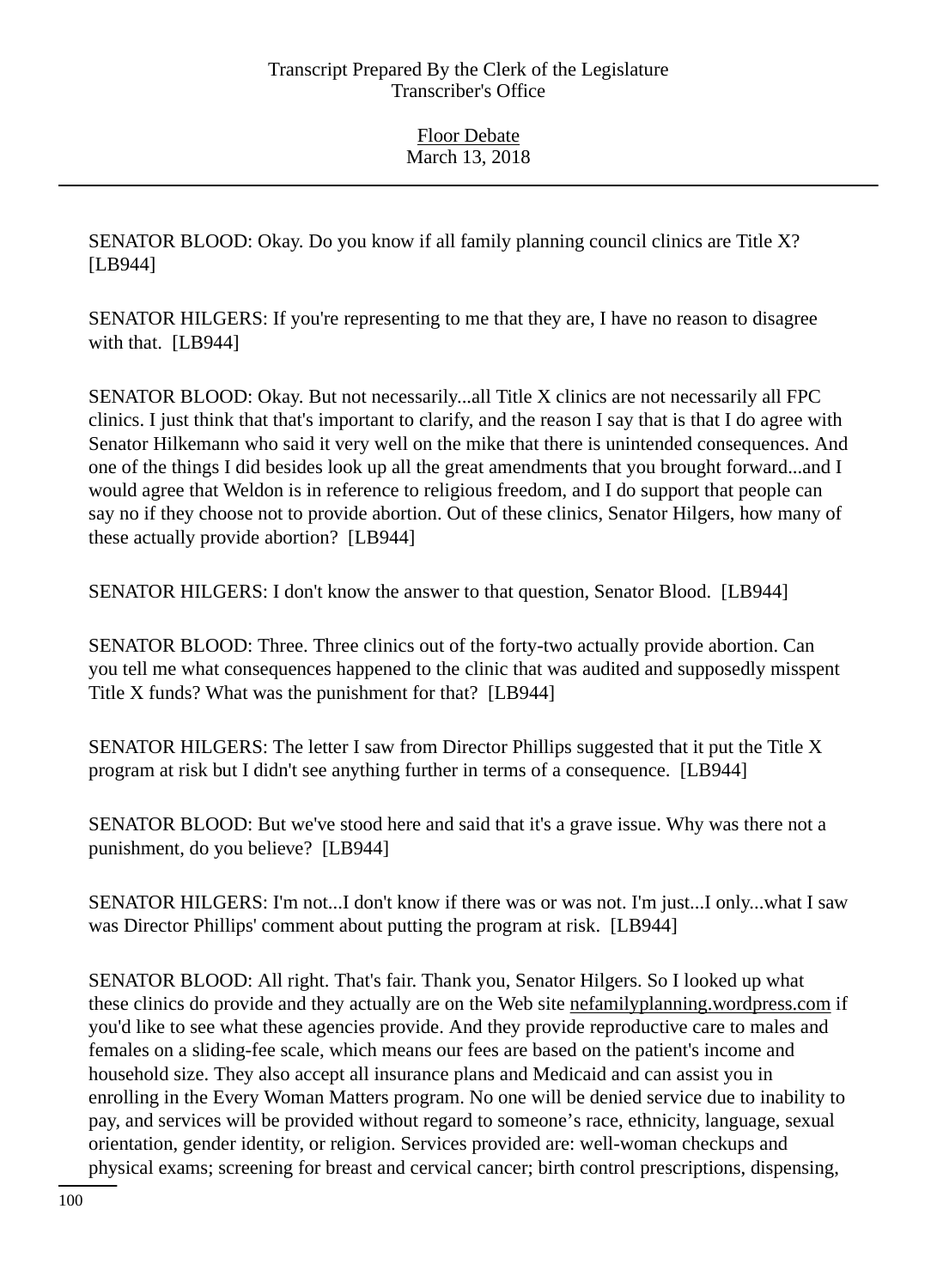and counseling and education; pregnancy testing and unbiased all-options counseling; testing for sexually transmitted infections,... [LB944]

PRESIDENT FOLEY: One minute. [LB944]

SENATOR BLOOD: ...HIV; counseling and referral for infertility; preconception health screening and counseling; counseling and referral for natural family planning. Senator Hilgers, did you hear the word "abortion" on this list? I'm sorry, would Senator Hilgers yield? [LB944]

PRESIDENT FOLEY: Senator Hilgers. [LB944]

SENATOR HILGERS: Yes, I would. [LB944]

SENATOR BLOOD: Did you hear the word "abortion" on that list, yes or no? [LB944]

SENATOR HILGERS: I don't think that I did. [LB944]

SENATOR BLOOD: Thank you. [LB944]

PRESIDENT FOLEY: Thank you, Senators Blood and Senator Hilgers. Senator Linehan. [LB944]

SENATOR LINEHAN: Thank you, Mr. President. Good evening, colleagues. First, I'd like to thank Senator Stinner and the rest of the committee for all their hard work, and it has been a difficult 18 months and I especially think we owe a great gratitude to Senator Chairman Stinner for his work of keeping...pulling forward even though we've...I look forward to the day where I might serve and we might actually have money to argue about how to spend it. This is a difficult issue. There are good people with good intentions who disagree over the abortion issue. I am pro-life. I rise against the Morfeld amendment and the Bolz amendment, though I'm not questioning anybody's motives. I do take a little bit...I mean earlier, whether this is, to Senator Harr's point, whether this is a Catholic or non-Catholic, Catholic amendment, I don't see it that way at all. I've worked in politics in Nebraska for 30 years. There are many, many Nebraskans who are offended at the idea of using taxpayer money for any kind of abortion services, whether it be for abortion or even referring for an abortion. And they're not...they're Lutherans, they're evangelicals, they're nondenominational. This is clearly, when you ask Nebraskans if we should use taxpayer funding in any way for abortion services, they will say no. So I understand the emotion here. I understand it's very difficult. I understand it's very personal. And I don't question anybody who feels strongly about this issue, one way or another. But I do think we need to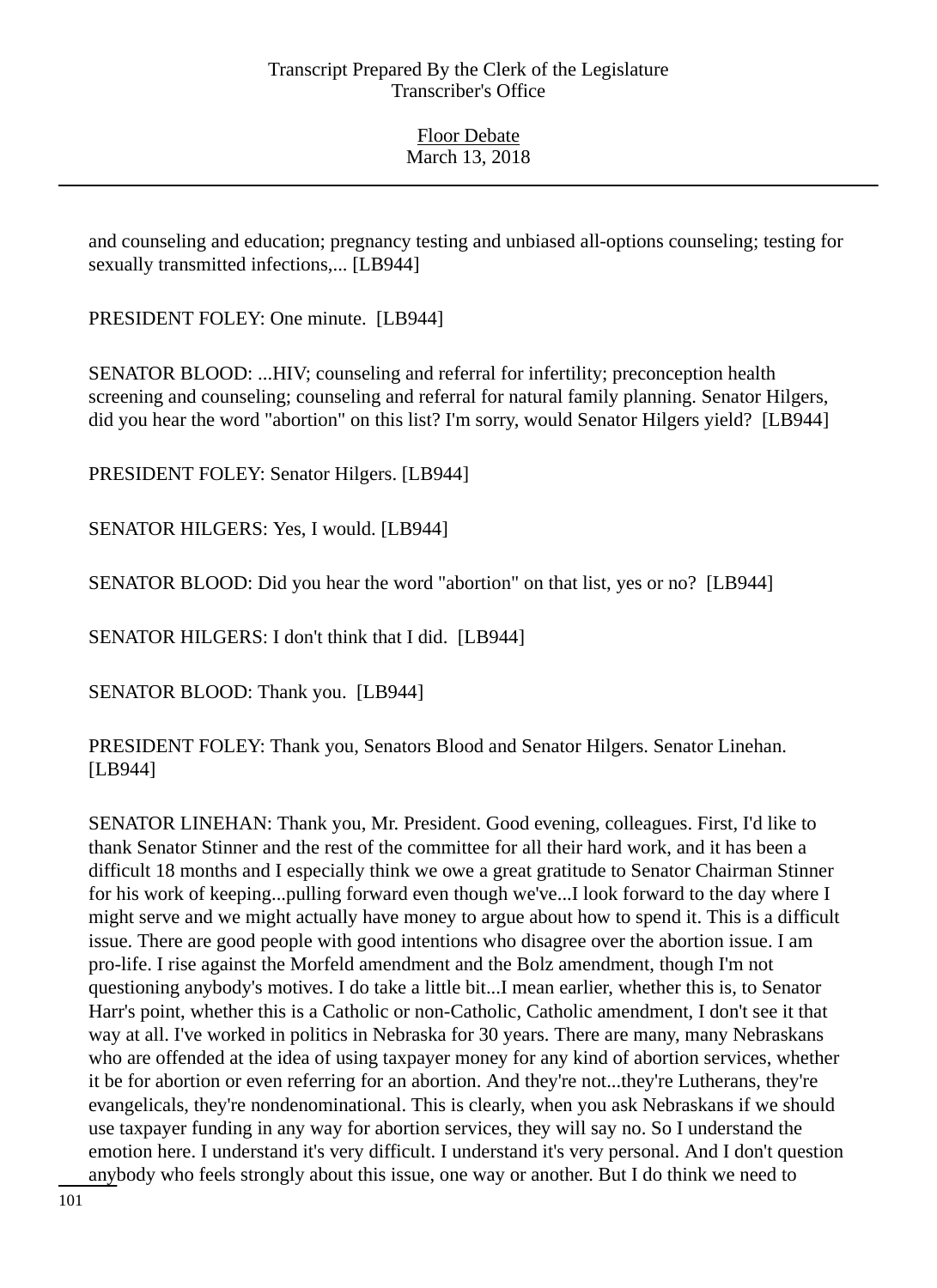| <b>Floor Debate</b> |  |
|---------------------|--|
| March 13, 2018      |  |
|                     |  |

understand that if we did a poll and we had any crowd of Nebraskans, they would be offended at the idea of using taxpayer money for these services. And I think that's what we're doing. And I, quite frankly, am astounded that for 20 years Nebraska hasn't done this. This was an argument that I've watched back and forth nationally and in the state and I've never had any doubt where Nebraskans stood on this issue. So again, I'll be against the Bolz amendment and the Morfeld amendment and I support the committee. And I would yield the rest of my time to Senator Hilgers. [LB944]

PRESIDENT FOLEY: Thank you, Senator Linehan. Senator Hilgers, 2:20. [LB944]

SENATOR HILGERS: Thank you, Mr. President. Thank you, Senator Linehan. For those Nebraskans who might just be getting home from work and tuning in and saying what is this Weldon Amendment, why do you keeping talking about it, and I've pulled it up and I cannot find religious freedom or conscience anywhere in it. I think it's helpful to recap a little bit of why it's important and why I believe it is far more broad than opponents of the application of this amendment would have you believe. Senator Morfeld...or the Weldon Amendment says no funds of this act, which is the entire appropriations bill, including Title X, "can be made available to a Federal agency," or a state agency that...if...on the...to...cannot be provided to the individual health care entity to discriminate "on the basis that the health care entity does not provide, pay for, provide coverage of, or refer for abortions." Colleagues and Nebraskans, that's the language of the statute that applies. That's the language of the statute applies. There's nothing in there that says anything about conscience protection. When we contrast it with statutes in which Congress did intend to create a conscience protection where it says something about the individual's religious beliefs or moral convictions, we know what a conscience protection looks like. It's not in this particular statute. Now in response, what I continue to hear is I looked it up on the HHS Web site... [LB944]

#### PRESIDENT FOLEY: One minute. [LB944]

SENATOR HILGERS: Thank you, Mr. President. And there was a previous regulation that applies here. Colleagues, I don't believe there's a court in the country that would look at plain language of a statute that doesn't reference conscience at all that would say that it applies only to conscience protections based on some representation on a Web site. That is not the type of legal basis on which we should be drawing conclusions about the scope of a statute. It doesn't apply. Now Senator Morfeld--this is important--Senator Morfeld did also say that this would conflict with a regulation, and earlier in this debate we did talk about that regulation. And that regulation did mandate referral upon request. That regulation also was in 1999 and it directly conflicts with the Weldon Amendment. That is...the importance of the Weldon Amendment is that it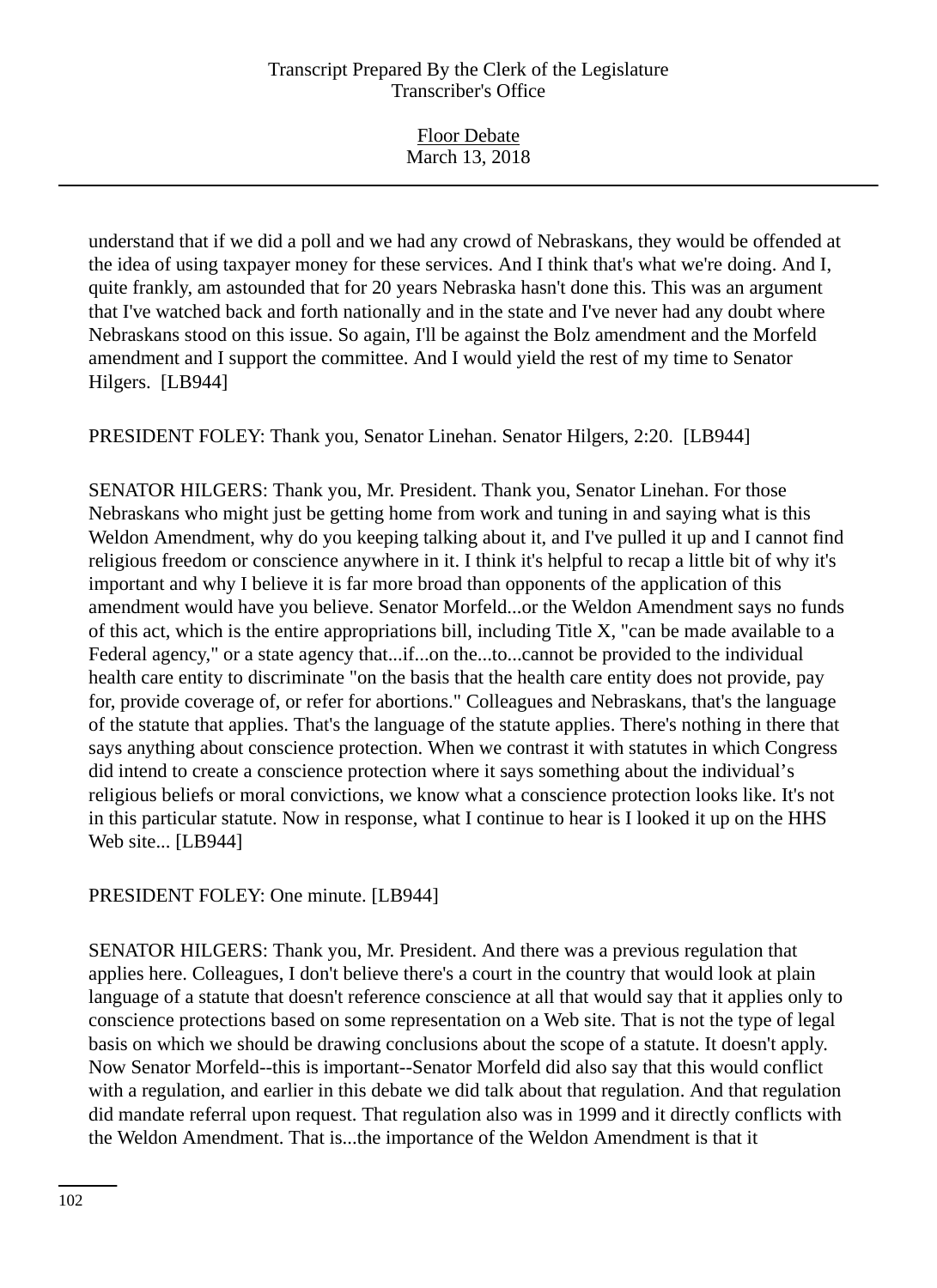contradicts, conflicts with, and supersedes that regulation that Senator Morfeld relied upon. Thank you, Mr. President. [LB944]

PRESIDENT FOLEY: Thank you, Senator Hilgers. Senator Groene. [LB944]

SENATOR GROENE: Thank you, Mr. President. I stand in support of LB944 and its AM1699 and I stand opposed to any other attempts to alter it. Last year I stood on this floor and I was the 25th vote to stop the amendment...not the amendment, the language, because I didn't think it was done correctly, it was sleight of hand, it was not what Christians do. We do it under the light. We don't put a bucket over what we're trying to do. And I said on the floor I'm firmly against abortion. In fact, I stood on this floor before and have said there's no such thing as a pregnant woman to me. When you're pregnant, you're a mother. I see a mother. I firmly said let's just put into the state language what the federal language says. I'm not a lawyer. Somebody might throw that at me. But I can read English. And there was one clear line in this Title X regulation that says, "None of the funds appropriated under this title shall be used in programs where abortion is a method of family planning." In the first section it says the Secretary shall authorize voluntary family projects...give grants. It's all about grants from the federal government "which shall offer a broad range of acceptable and effective family planning methods...(including natural family planning methods, infertility services"--infertility services--"and services for adolescents)," nothing about abortions, nothing, because it goes back to the clearest language in this document that says they cannot do anything or give money to anybody who does abortions. And then the informational and educational materials: The Secretary is authorized to make grants to public or nonprofit private entities and to enter into contracts with public or private entities...(including educational materials)." It goes back to the language of the grant. There's always a debate in prolife: When does life start? Conception? When does abortion start, with the referral, with the recommendation, with the pamphlet you hand out? Where does abortion start. Title X says...I don't know why we're talking about abortion at all. Title X says, "None of the funds appropriated under this title shall be used in programs where abortion is a method of family planning." To me, that's the printing material, the ink for that brochure they hand out that the federally...by the way, I'm going to tell you so, my friends who thought I made the wrong decision last year. Who's brought this amendment? The federally qualified health centers are against the language. You know what that...what it said in the language last year, who the first people we would give Title X money to? (Inaudible) federally qualified health centers, that's who we were going to give money to, and they're arguing now that they want to be able to refer abortions. Thank God we did not pass that last year, thank God. Thank God he's got somebody hardheaded that stood up and said no. This language fits Title X. This language is correct. This is what we need to adopt. Why are we talking about abortions? Title X money specifically says it has nothing to do with abortions. You cannot use it for abortions. My family health clinic out there, I went and seen it last year when they called me. I hadn't gone and seen it. So one day last summer I went. I walked in the door and I tripped over children's books and toys. It's run by a Catholic woman. She gets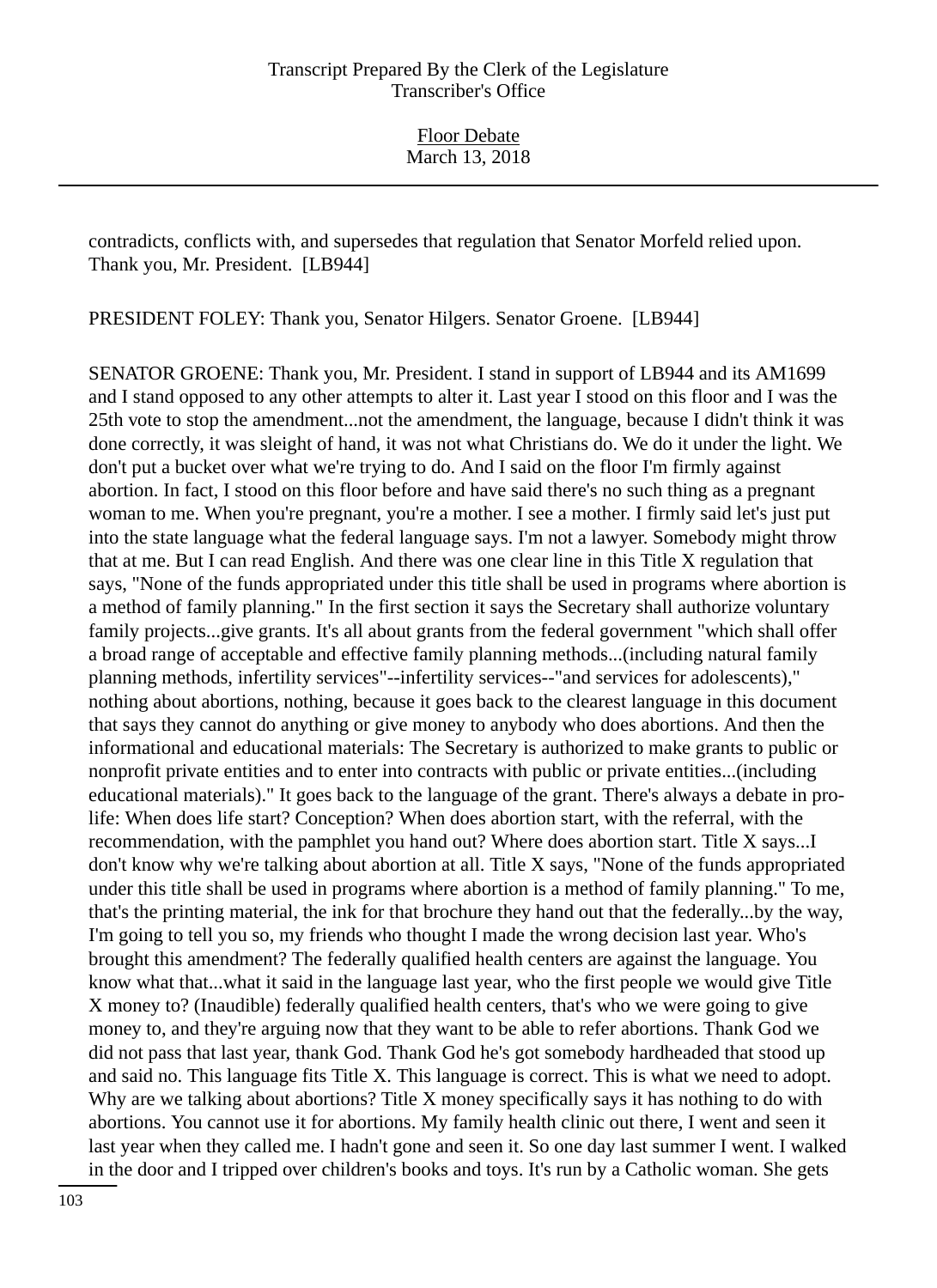Title X money. One thing I learned in this argument last year, I was like everybody else. Title X money is abortion money. Do you understand that there's a lot of clinics out there that use it correctly and use it right... [LB944]

PRESIDENT FOLEY: One... [LB944]

SENATOR GROENE: ...and did not ever refer abortions? [LB944]

PRESIDENT FOLEY: One minute. [LB944]

SENATOR GROENE: Do you understand that? Title X is not a bad program when used correctly, and it's being used correctly by a lot of clinics, and they don't want to refer abortions and they do not refer to abortions or give any information about the prospect of abortions. We need to match the federal language. LB944 does it. I don't know why we're talking about it. Title X is not about abortions. You can't do it. So what are we defending people doing abortions for on the floor and wasting all this time? Let's make it right, let's do it right, let's give the grants out correctly, and help some women, some poor women. Thank you. [LB944]

PRESIDENT FOLEY: Thank you, Senator Groene. Senator Watermeier. I do not see Senator Watermeier at the moment. We'll move on. Senator Hilgers. [LB944]

SENATOR HILGERS: Thank you, Mr. President. Good evening again, colleagues. I want to circle back to one of the points made by Senator Krist regarding this language in an appropriations bill, which again I think is an important consideration for us to deliberate on. And I want to turn the body's attention to another part of our budget from last year. Before I do that, I'll refer, and I may pass this out, I don't...I only have my copy, but in 2002 this body passed in an appropriations...now it wasn't Title X, so this is why it doesn't apply to precisely this appropriation, but it does apply to what we're talking about today, and this is on page 56 of the budget bill from 2000, LB543 as amended by AM1049. This is line 1-3: None of the general funds provided under this program shall be used to perform or facilitate the performance of abortion or to counsel or refer for abortion. Okay, colleagues? So that's 2000 language, very similar, not identical but very similar in material respects to the language we're dealing with today, a prohibition on referral and provision of abortion through taxpayer funds. Two thousand and seventeen, I have the Final Reading copy of the budget bill, page 54, line 19: None of the general funds provided under this program shall be used to perform or facilitate the performance of abortion or to counsel or refer for abortion, the exact same language. So we...the Legislature before us, in 2000, had this language, very similar to what we have now, and it has been...I haven't checked every single budget year, but I presume that every year it's been reauthorized. So what does that mean? Well, I think it means several very important things. One thing is that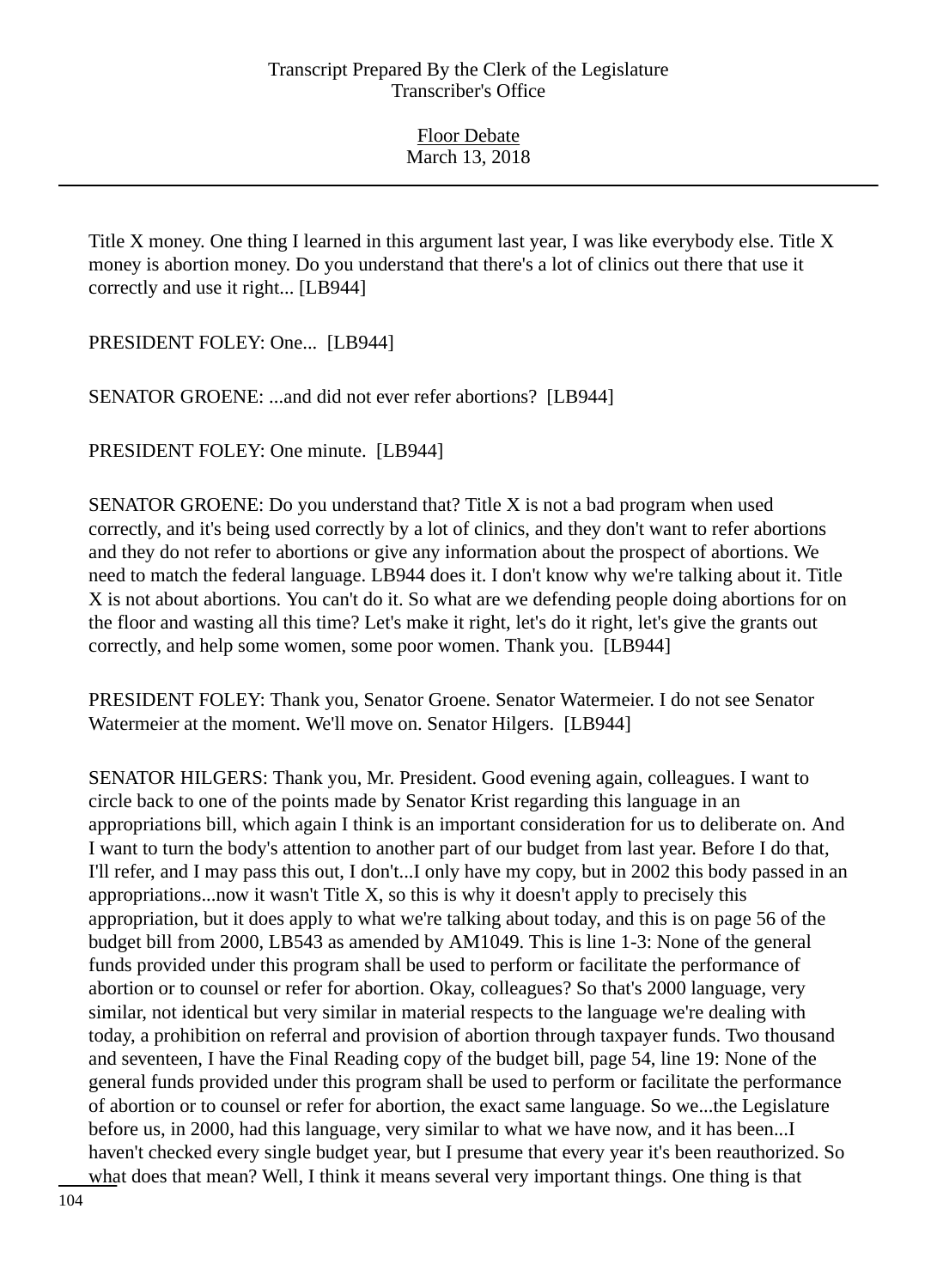Floor Debate March 13, 2018

we've used this language in the past. This is not necessarily the big break from previous experience that we've seen when it comes to abortion. This is something the state has done before and has reauthorized time and again. Point two is this is also an appropriations bill. What we did, the Legislature did, in 2000 is the Legislature said you cannot use certain funds for referring of abortion. That was something that was in the initial budget bill, wasn't through another policy or through another standing committee, was reaffirmed every year since then through the Appropriations Committee. And the third point I think from this goes to Senator Krist's point which I, you know, since we did this last year and we're doing I again this year, you know, I think is a...I think it's a very strong point for us to consider which is, are we going to have this fight every year? You know, is this what it's going to be? Every year we try to do a budget, are we going to do this? And I think past experience, not just in this body but in regard to the Hyde Amendment, which I have referenced before, which bans use of federal funds for certain abortion in the Medicaid context, reauthorized year after year after year with bipartisan support; the Weldon Amendment, which we have discussed in significant detail, reauthorized with bipartisan support year after year after year; the 1999 budget bill that I referenced before reauthorized again and again; and now, another example, this language that I've quoted from the 2000 and 2017 budget bills. So I think history tells us and the historical record tells us that that kind of a concern will not play out, that this will not be the fight year after year after year. How much time do I have left, Mr. President? [LB944]

PRESIDENT FOLEY: 1:10. [LB944]

SENATOR HILGERS: I will deal with the next topic on the next time at the mike. Thank you, Mr. President. [LB944]

PRESIDENT FOLEY: Thank you, Senator Hilgers. Senator Thibodeau. [LB944]

SENATOR THIBODEAU: Thank you, Mr. President, and good evening, colleagues. I stand here today in opposition of the motion to bracket and AM2274. However, I do support LB944 with the Appropriations Committee's amendments and do want to thank Senator Stinner and the Appropriations Committee for their hard work on this budget. I wanted to address two things that have been brought up that keep getting brought up over and over today. One is a lot of people keep questioning: Is this a budget bill or is this a pro-life policy? Well, it's both. Title X is part of our state budget. Title X are funds that we receive, that we need to budget within the state. It's also taxpayer money. We are using taxpayer money. It becomes pro-life, as I have heard from over hundreds of people that they do not want their tax dollars paying for abortions. So, therefore, it is in both a budget as well as a pro-life policy. I am a pro-life senator. I am a senator who wants to protect children. We've had a lot of bills in front of us this session protecting children. We have bills that we have heard protecting children from depositions, giving children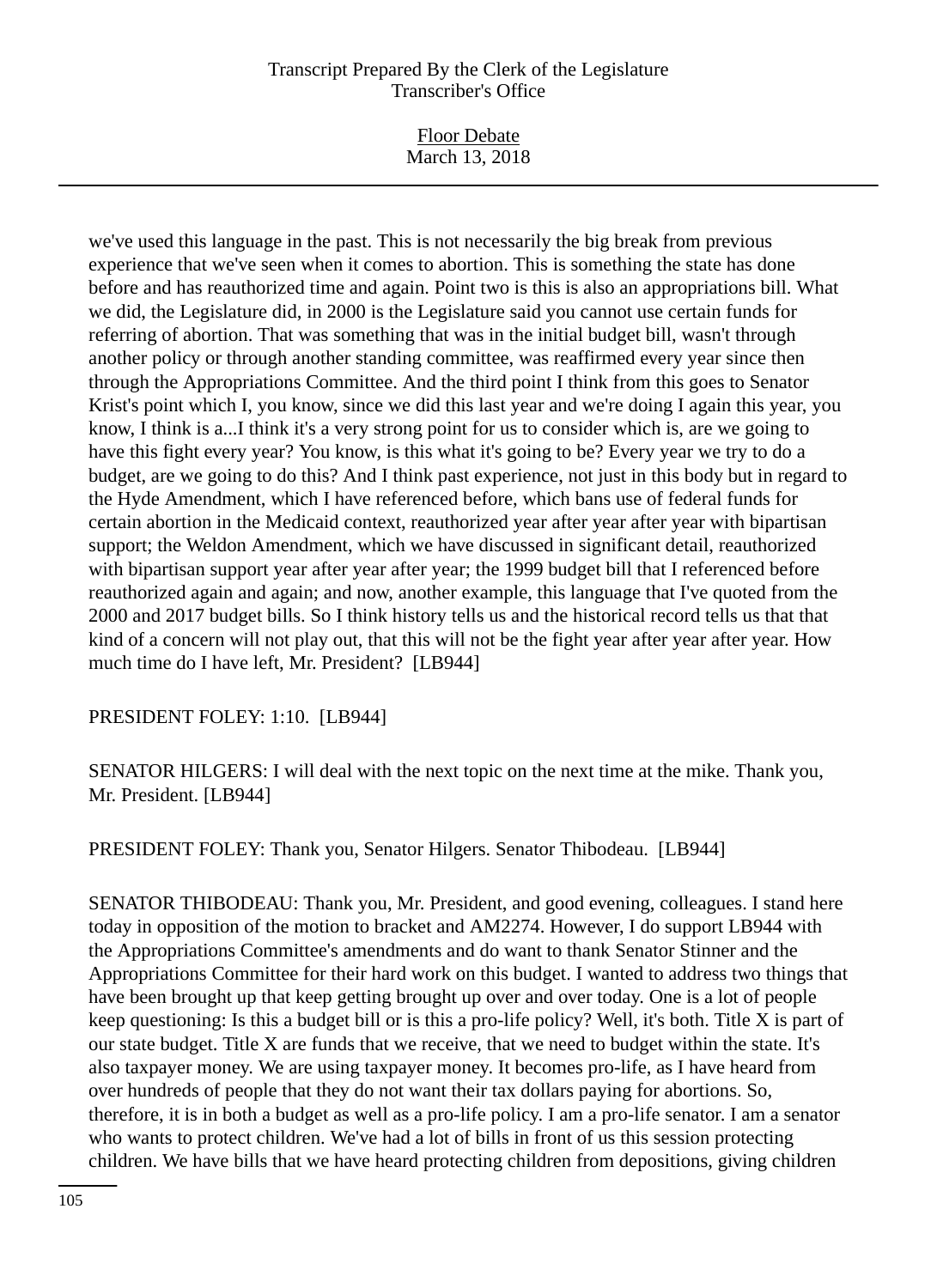Floor Debate March 13, 2018

legal counsel. We just passed a bill the other day regarding car seats. So we are protecting all the children. Do we not care about the children in the womb? And that's what I would like to ask this body. If we say we want to protect children, we have to protect children from conception until adulthood. Thank you, Mr. President. I would like to donate the balance of my time to Senator Murante if he so chooses. [LB944]

PRESIDENT FOLEY: Thank you, Senator Thibodeau. Senator Murante, three minutes. [LB944]

SENATOR MURANTE: Thank you, Mr. President. Members, good evening already, so that's exciting. I remain in opposition to the bracket motion, to the Bolz amendment, and in support of the mainline budget as it existed. But I did, do have to say that I heard an argument that I was not anticipating but I do think needs to be addressed, which is to say that we should take the Title X funding language out of the budget, because if we keep it in the budget then there will be a policy discussion that we have to keep having going forward. Think about that for a second. There will be issues that we will have to deal with in the Legislature that we are going to have to talk about again and again and again. I just sat here writing down, just off the top of my head, a couple of issues like this. We talk about Medicaid expansion, medical marijuana, mountain lion hunting, prairie dogs, seat belts as a primary offense, banning texting, banning tanning, two-man crew, income tax relief, property tax relief, the death penalty, payday lending, E-911, winner take all, voter ID. And that's what I came up with just off the top of my head of issues that we talk about every single year because someone thinks it's important. So again, we're establishing a brand-new precedent on Title X funding in the budget. We are going to take a vote so that we never have to talk about a policy position going forward. And let me just say, I mean aside from the fact that most of our committees deal with substantially similar subject matters on an annual basis, you really think that pulling...that this language out of the budget this year ends the discussion, that we'll never talk about it again? You really think that, that we won't continue to have a discussion about whether to provide taxpayer dollars to abortion providers? [LB944]

#### PRESIDENT FOLEY: One minute. [LB944]

SENATOR MURANTE: All we have to do is take this language out of the budget this year and we're done forever, we can stop talking about it? That's the argument that's being used, the latest argument, anyway, that I've heard being used as to why we should keep this in the budget. Come on. Let's get serious. Last time on the microphone we talked about how most of the arguments that have been used to pull the Title X funding language out of the budget have been employed to enact legislation earlier today, for example. We know what this is about. We know what we're talking about here. I think it's time for us to take a vote. We have to enact a budget. We have a constitutional obligation to the citizens of this state to pass a budget. We cannot leave this session without passing it. Now there are going to be parts of this budget I don't like, believe me.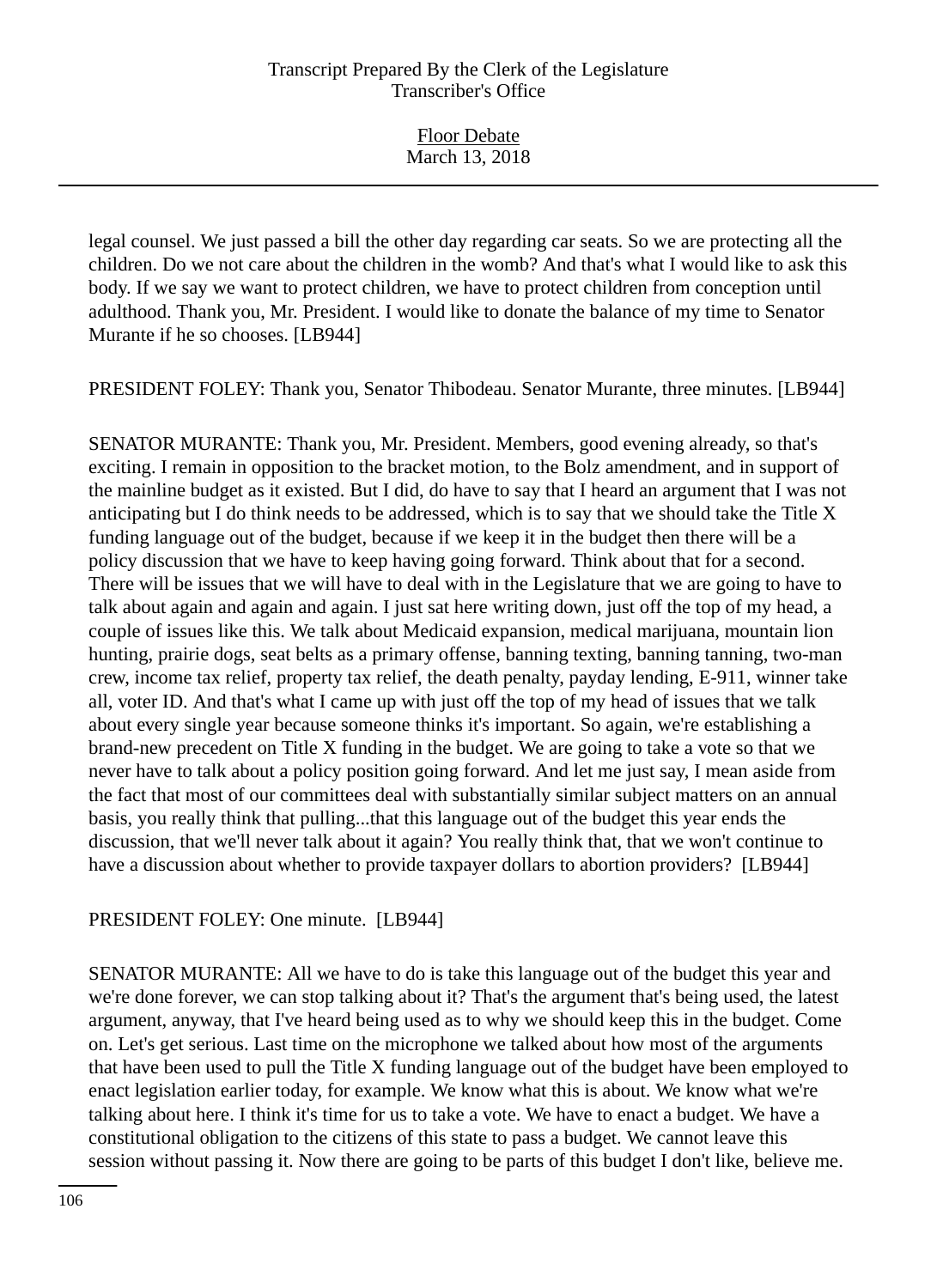There...this spends money in some areas that I really think ought not to be spent. That does not mean we should take the irresponsible approach... [LB944]

PRESIDENT FOLEY: Time, Senator. [LB944]

SENATOR MURANTE: ...of shutting down government because we didn't get our way on a policy issue. Thank you, Mr. President. [LB944]

PRESIDENT FOLEY: Thank you, Senator Murante. Senator Schumacher. [LB944]

SENATOR SCHUMACHER: Thank you, Mr. President, members of the body. In analyzing this particular measure in the context of its entity, this is not about abortion. That's a red herring. This is not about abortion. It is about something far more profound. And we are haunted by the words of Aristotle: As regarding the sexes, "the male is by nature the superior and the female the inferior," the male the ruler and the female the subject. Those words of Aristotle spanned the ages and landed in medieval times, when very bright minds had nothing more to do but think about how many angels could dance on the head of a pin, and the role of a world where the globe was in the center and the sun went around it, and primitive thoughts filled the land. It was in the 1960s, with the advent of oral contraception, that beings found the same freedom in the female body as they had been finding in the male body: the freedom to choose the role of one's body. Profound change in culture followed--profound. Suddenly women were truly equal. That did not sit well, and in various ways and various machinations effort has been made to put the smoke of freedom back into the cigar of subjugation. That is what this bill is about. It's about shutting down those organizations which enable a woman to have adequate health coverage for her reproductive capacity, a woman to choose when to have children. And abortion is such a tiny fraction off to the side it doesn't even play into this game, but it can be manipulated to make people shut down access, particularly for poor women, to healthcare that they absolutely are entitled to and need, by standing between them and their established providers, by making them run through the hoops to get a new provider, by trying to get that smoke back into the cigar, because thinking of certain institutions is such that it cannot rethink the path since medieval ages. They say this isn't right, this isn't about contraception, this isn't about that kind of thing, women's health, it's about abortion. Let's run a test. Let's run a test to see. I'll bet you we're going to find some interesting results as a result of the test, because I filed an amendment on this on Select File. We want to get into reproduction? We'll get into it. And the Select File amendment is very simple. It incorporates a bill... [LB944]

PRESIDENT FOLEY: One minute. [LB944]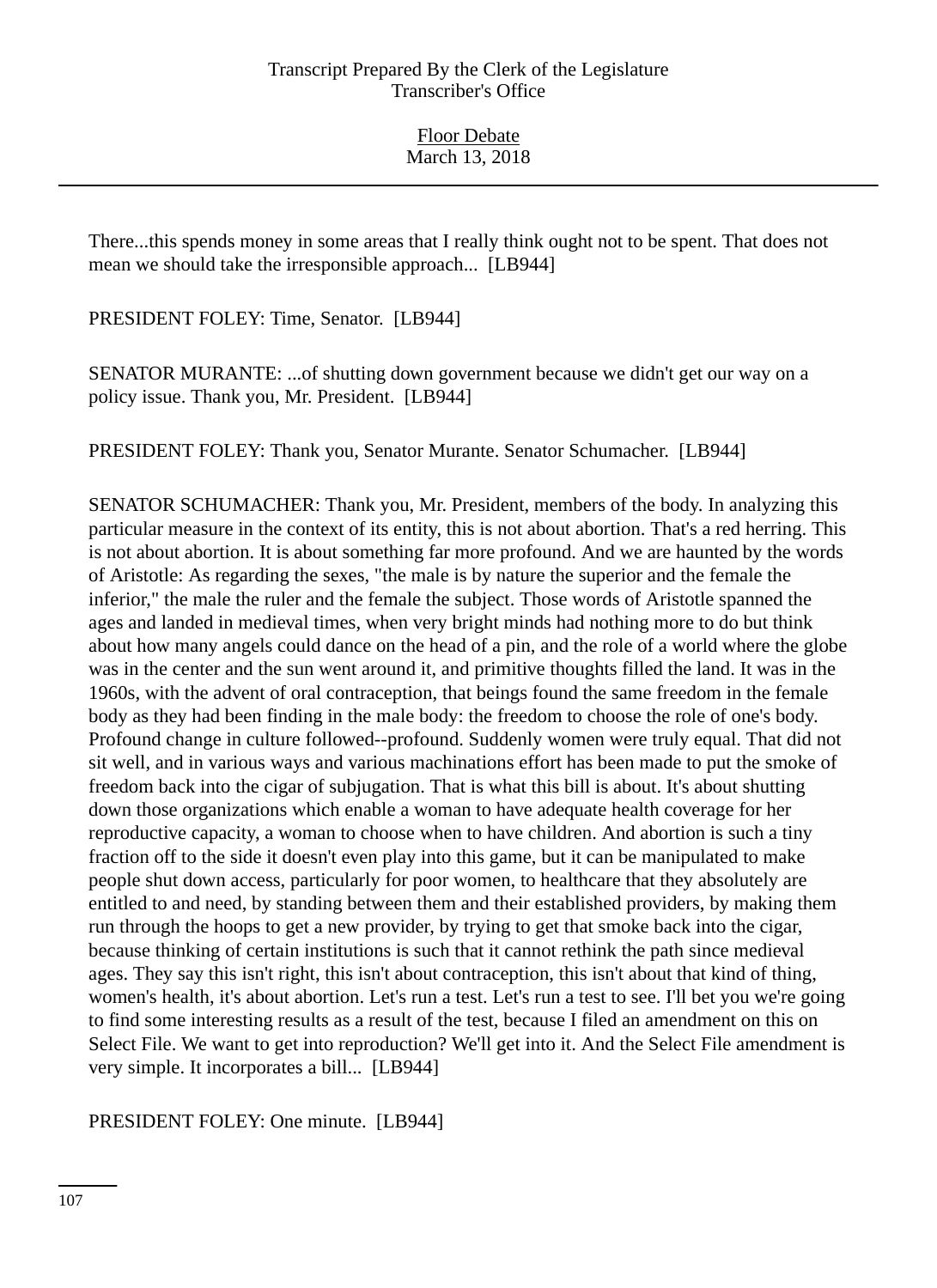Floor Debate March 13, 2018

SENATOR SCHUMACHER: ...that's sitting in Health and Human Services to facilitate contraception and save the state somewhere on the order of \$10 million, give or take a year, proven in other states. We're not just talking a mere \$1.7 million, \$10 million. And let's see who shows up in the lobby, who starts sending the notes in. I'll bet you it's the same people. This is about the right of women to equality and parity in our society, and to have choice and command over their bodies, and anything else is an attempt to obfuscate that, an attempt to get the smoke back in the cigar. Thank you. [LB944]

PRESIDENT FOLEY: Thank you, Senator Schumacher. Senator Clements. [LB944]

SENATOR CLEMENTS: Thank you, Mr. President. Excuse me. It's been a long day. Well, I wanted to comment about federal health clinics losing funds. Since the February 5 Appropriations hearing, I've not heard from any federal health clinics saying they lose funds, and there is one in my district. Then regarding abortion providers having to separate their Title X activities, it reminds me of a situation I had at my bank. For years we used only one teller drawer, cash drawer shared by four tellers. Then we hired a new teller. Soon we started having regular cash shortages, but there was no way to tell who made a mistake or who took some money. So we purchased individual teller drawers and required each person to use only her own drawer. We no longer had cash shortages after that change. Requiring a legal separation of abortion services from Title X services is also necessary to make sure funds are not misused, accidentally or on purpose. And with that, I would like to yield the rest of my time to Senator Hilgers, if he's available. [LB944]

PRESIDENT FOLEY: Thank you, Senator Clements. Senate Hilgers, 3:26, if you care to use it. I don't see him, Senator Clements. We'll pass on that. Senator Geist. [LB944]

SENATOR GEIST: Thank you, Mr. President. I would just like to stand and speak in response to Senator Schumacher's reference to strong women. I would suggest that whether you have an abortion or not is not the test of the strength of a woman. I believe it takes a very strong young woman to go to high school every day, pregnant, carry a child to term, deliver that child, raise that child in her own home, all by herself. I think that takes a strong woman. I happen to have that strong woman in my family, and I'm very proud of her. I don't think abortion is the test of the strength of women. The strength of women is being able to stand up and say what you think in public, no matter what the cost. I don't think it has to do with what you choose to do or not do with your body. That is not the test of a woman. I also think that as a society we've come a long way in the way we treat women and the way we treat men. I believe women have the potential to be everything that they are created to be, and certainly the potential to serve in this body alongside our colleagues who happen to be men equally. However, I don't believe that it makes me a strong woman to have had an abortion or not. I think that's irrelevant to the conversation of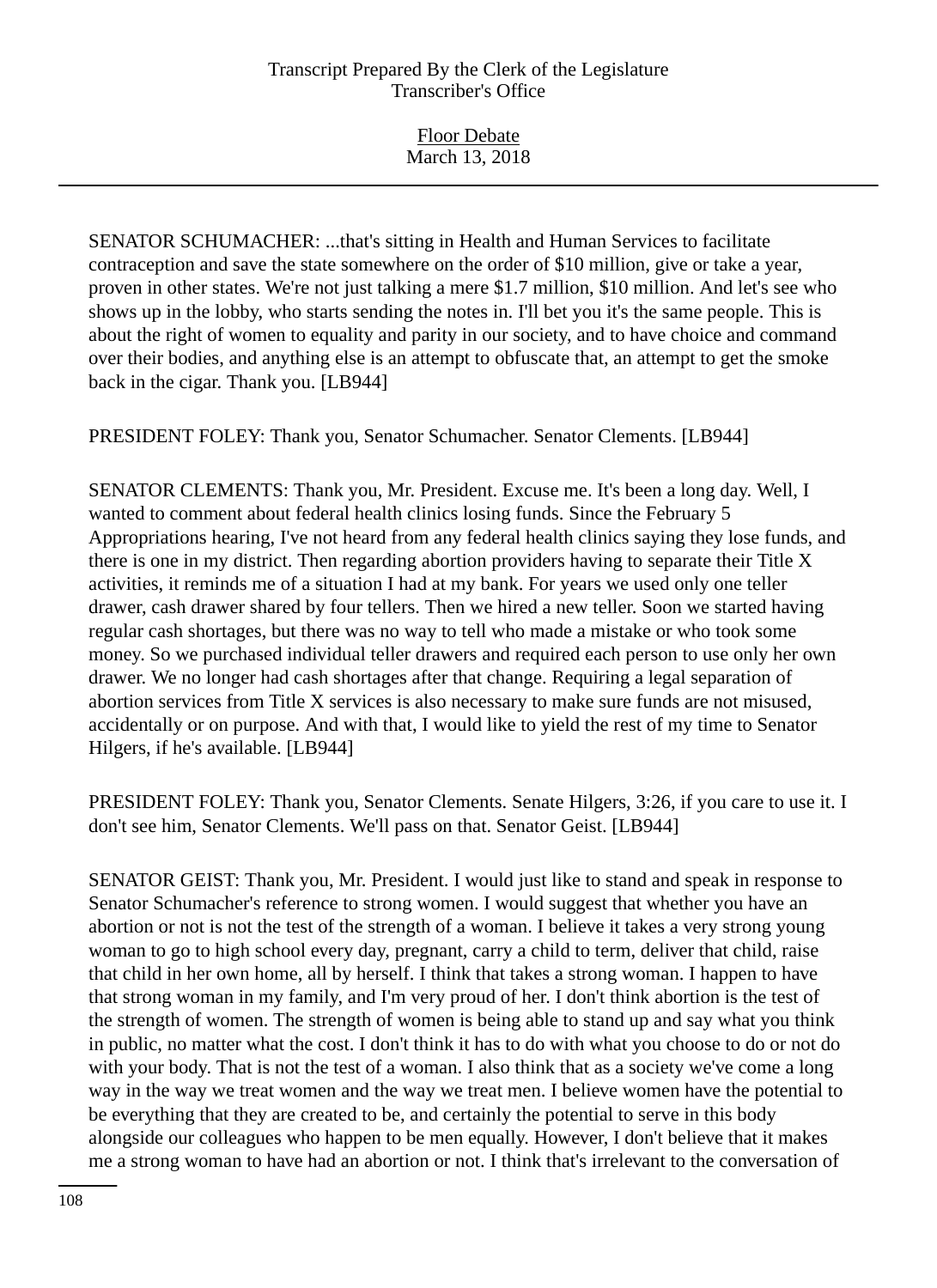the strength of women. I don't think I can say that any better than that, so I will yield the rest of my time to you, Mr. President. [LB944]

PRESIDENT FOLEY: Thank you, Senator Geist. We'll move on to Senator Wishart. [LB944]

SENATOR WISHART: Thank you, Mr. President. Again, I rise in support of AM2274 and against Senator Morfeld's motion to bracket this legislation. You know, I have heard from some senators that they have not heard from the federally qualified health clinics. I do want to emphasize that these clinics came to our hearing and shared their concerns, specifically around the word "referral" and the conflict with the language that we're passing in this legislation and federal regulations. And then I would encourage you. They have representatives out in the Rotunda today. They have talked to me consistently about this legislation. And from what I'm hearing from them, if we do not pass Senator Bolz's amendment, there is concerns whether they would even be able to apply for this funding, and that could drastically reduce people's access. I'll give you an example is in Lincoln. Setting aside even the amount of people that utilize Planned Parenthood for Title X services, if Planned Parenthood no longer provides these services, it would be up to our local federally qualified health center, which I've talked with Director Courtney Phillips about. They would be the center that would be providing the services. I'm very concerned then to hear from them that without Senator Bolz's amendment, to hear from the federally qualified health centers that they have concerns whether they would be able to move forward in accepting these funds as well because we would be out of compliance with federal regulations. Again, you know, I am not a lawyer. I have listened carefully to Senator Morfeld and Senator Hilgers debate, and I'm always in awe and inspired by them. But I'm looking at this in, I think, just a very straightforward way that I am hearing from the providers who provide these services that they are concerned with being able to access these funds if we pass language that conflicts with what the federal regulations are. So I'm not...I just...I'm not quite sure why a moderate approach like what Senator Bolz has is getting so much opposition. I also wanted to speak a little bit to the audit. When I heard in the Appropriations hearing that there was a clinic that had, whether it was a mistake, I mean a mistake, regardless, to hear that there was a clinic that could potentially put in jeopardy our entire state's access to Title X funds concerned me. So I followed up with Director Phillips to make sure that the Department of Health and Human Services had moved forward on a corrective action plan. And she wrote back that...she said: In your letter, you asked what measures the department has taken to address the recommendations in the audits and what procedures have been implemented to ensure compliance with the federal Title X regulations, and she goes on to talk about the detailed corrective action plan that's ensued. And then at the end she outlines the action plan that they underwent, and I really want to commend the department for moving forward quickly on this to make sure that we don't jeopardize our Title X funds again. And the department did say that no additional errors were noted after the implementation of the corrective action plan, and no further action was then warranted. And I did want to follow up again. I spoke with the Auditor,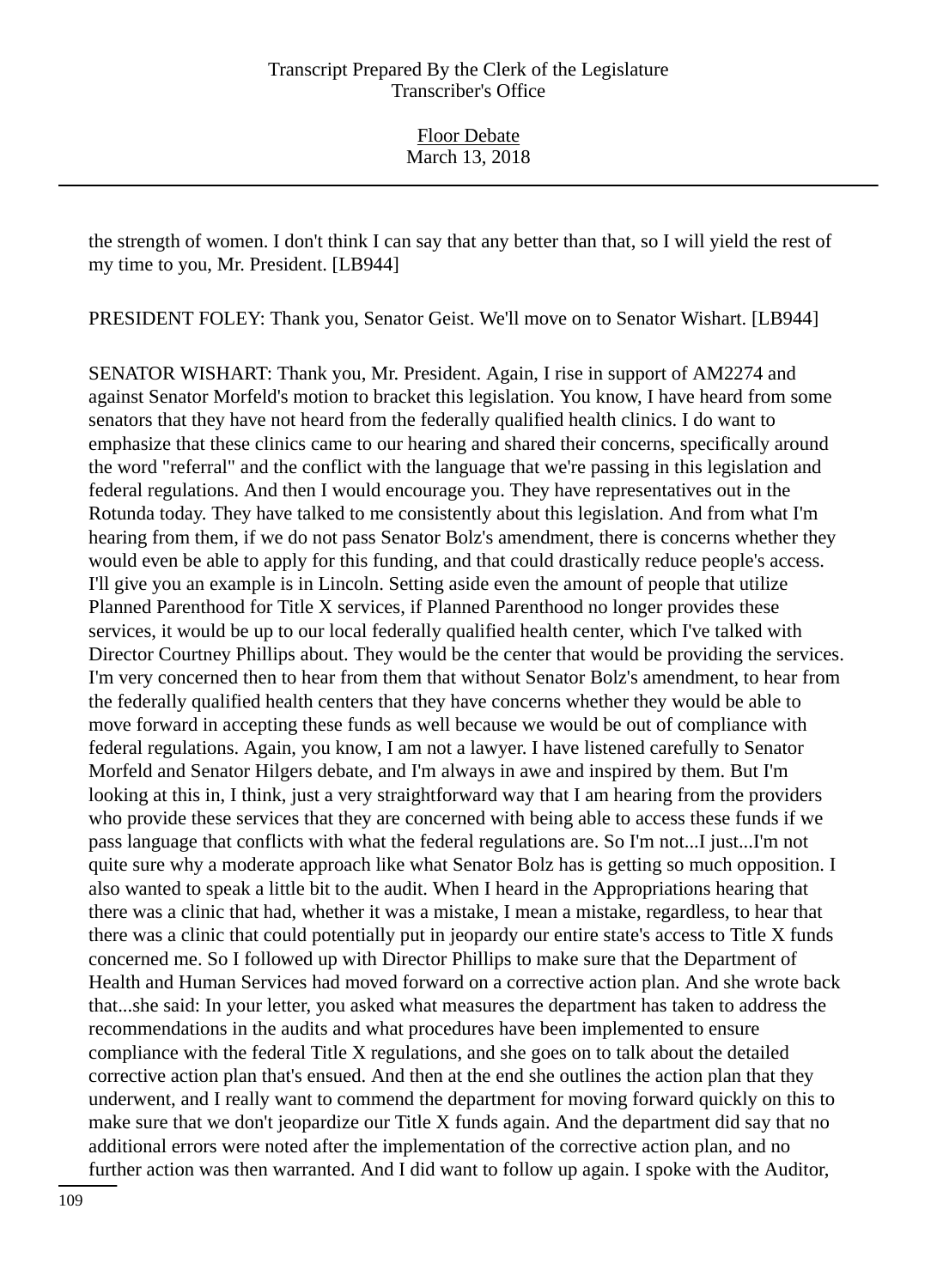| <b>Floor Debate</b> |
|---------------------|
| March 13, 2018      |

as well, when he came in to testify in front of us on his budget, and I asked him whether his recommendations for the Department of Health and Human Services to implement procedures to ensure expenditures were made for allowable activities, I wanted to follow up with him and know what the department had done. And he said that... [LB944]

PRESIDENT FOLEY: One minute. [LB944]

SENATOR WISHART: ...he believes that the department has implemented programs and guidance that he thinks will correct any of the problems that had occurred in 2015 and 2016. So I just wanted the body to know that this was taken very seriously and the department has taken action to make sure that Title X funds are used appropriately in the future. Thank you. And I'll yield my time to Senator Morfeld. [LB944]

PRESIDENT FOLEY: Thank you, Senator Wishart. Senator Morfeld, 30 seconds. [LB944]

SENATOR MORFELD: How generous of you, Senator Wishart. Thank you. Just kidding. Thank you, Mr. President. I'll just move on to my time, if that's okay. [LB944]

PRESIDENT FOLEY: Thank you, Senator Morfeld. Actually, you're next. Go ahead. [LB944]

SENATOR MORFELD: Excellent. Thank you, Mr. President. Colleagues, I just want to correct the record on a few things. First, it does matter to talk about the intent of legislation and then also the statements of the introducers. So first, the Weldon Amendment, in the floor speech by Weldon himself, he stated: The provision only applies to healthcare entities that refuse to provide abortion services. Furthermore, the provision only affects instances where government requires a healthcare entity provide abortion services. The right of conscience is fundamental to our American freedoms. That matters. Also in the Federal Register it states that: Protections from discrimination for healthcare entities and individuals who object to the furthering and participating of abortion under programs funded by the department's yearly appropriation acts, the Weldon Amendment, it's actually under their conscience protections. So intent matters, and I can get out my statutory interpretation book and talk about how legislative intent, particularly introducer and sponsor intent, matters and is used by the courts to interpret this, but that would be futile because I know that many of us have already made up our minds and our decisions on this. I would like to ask a few senators some questions here. Would Senator Riepe yield to a question? [LB944]

PRESIDENT FOLEY: Senator Riepe, would you yield, please? [LB944]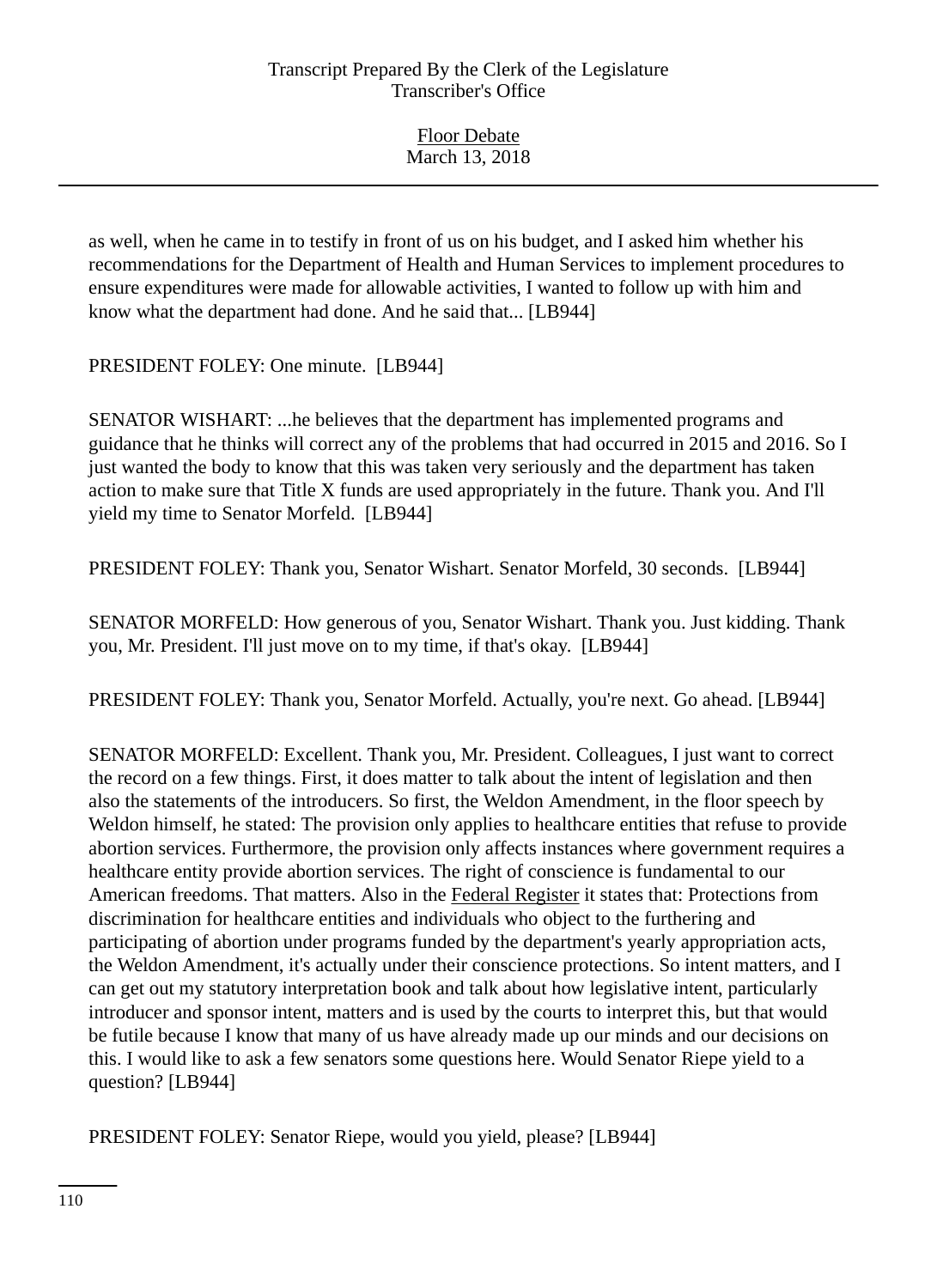# SENATOR RIEPE: Yes, I will. [LB944]

SENATOR MORFELD: Senator Riepe, do you support Planned Parenthood? [LB944]

SENATOR RIEPE: Do I support Planned Parenthood? [LB944]

SENATOR MORFELD: Yes or no? [LB944]

SENATOR RIEPE: As it's written, no. [LB944]

SENATOR MORFELD: As what's written, Planned Parenthood or...? [LB944]

SENATOR RIEPE: Well, you said yes/no. [LB944]

SENATOR MORFELD: Do you support the organization Planned Parenthood, yes or no? [LB944]

SENATOR RIEPE: I would say no. [LB944]

SENATOR MORFELD: You would say no. Okay, second question: Is your goal with this legislation, supporting this legislation, to defund Planned Parenthood of the Title X program? [LB944]

SENATOR RIEPE: My intention on this from my personal perspective is that to fund the services with the carve-out for any abortion piece needs to be in a separate facility and separate and apart so that there's no commingling of any funds. [LB944]

SENATOR MORFELD: So is your intent, yes or no, to defund Planned Parenthood of the Title X program? [LB944]

SENATOR RIEPE: Not in its entirety. [LB944]

SENATOR MORFELD: Okay. Thank you. Would Senator Geist yield to a question? [LB944]

PRESIDENT FOLEY: Senator Geist, would you yield, please? [LB944]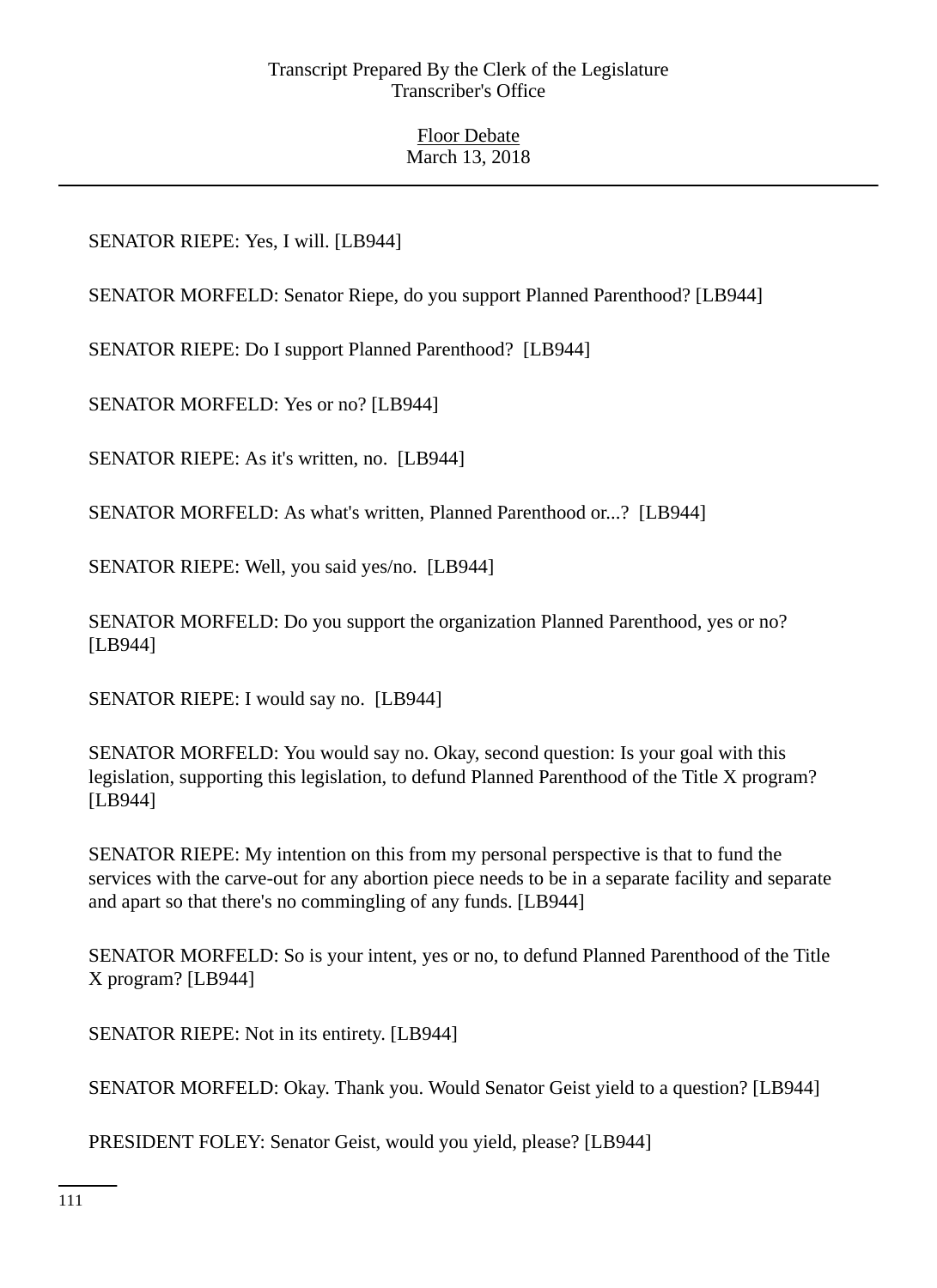# SENATOR GEIST: I would. Sure. [LB944]

SENATOR MORFELD: Thank you, Senator Geist. Senator Geist, do you support Planned Parenthood? [LB944]

SENATOR GEIST: I do not support abortion on demand, so. [LB944]

SENATOR MORFELD: So you don't support Planned Parenthood? [LB944]

SENATOR GEIST: I didn't say that. I said I... [LB944]

SENATOR MORFELD: So you do support Planned Parenthood? [LB944]

SENATOR GEIST: I said I do not support abortion on demand. I support services other than abortion on demand that Planned... [LB944]

SENATOR MORFELD: So do you support Planned Parenthood or not? [LB944]

SENATOR GEIST: I support a clinic that does comprehensive healthcare for women. [LB944]

SENATOR MORFELD: So you...do you support Planned Parenthood or not? [LB944]

SENATOR GEIST: Does Planned Parenthood give comprehensive healthcare to women? [LB944]

SENATOR MORFELD: Yes, they do. So you do support... [LB944]

SENATOR GEIST: There you go. [LB944]

SENATOR MORFELD: So you do support Planned Parenthood? [LB944]

SENATOR GEIST: I support clinics that give comprehensive healthcare to women. [LB944]

SENATOR MORFELD: Do you support Planned Parenthood, though? [LB944]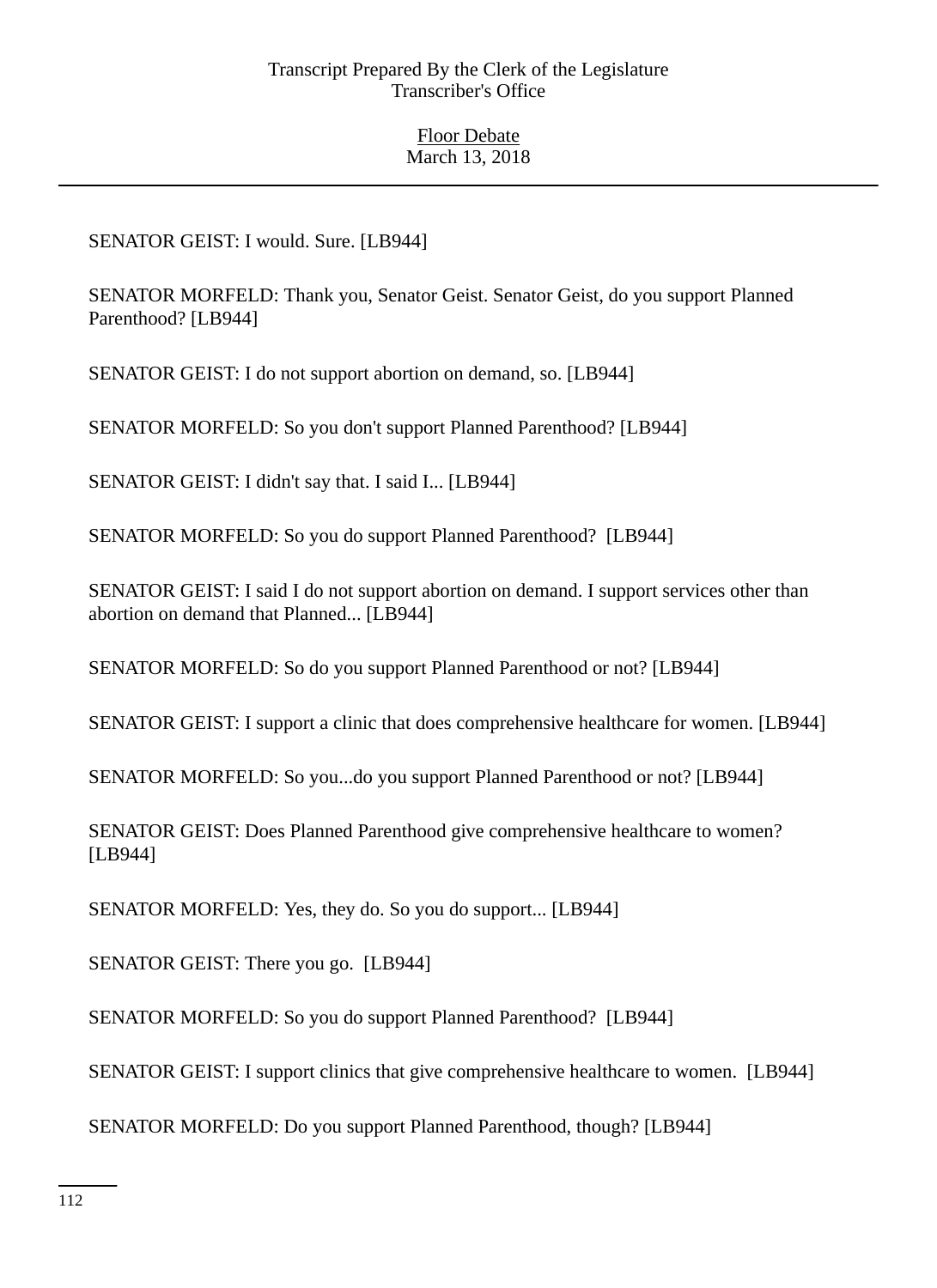SENATOR GEIST: I'm not falling into your trap, Senator Morfeld. [LB944]

SENATOR MORFELD: It's not a trap, Senator. The question is, is do you support Planned Parenthood? [LB944]

SENATOR GEIST: I do not support abortion on demand. I do not support the portion of Planned Parenthood... [LB944]

SENATOR MORFELD: Okay. [LB944]

SENATOR GEIST: ...that performs abortion. I... [LB944]

SENATOR MORFELD: So you do support certain parts of Planned Parenthood though? [LB944]

SENATOR GEIST: I support STD...I... [LB944]

SENATOR MORFELD: Okay. Thank you. That's a fair answer. [LB944]

SENATOR GEIST: Sure. [LB944]

SENATOR MORFELD: Would Senator Murante yield to a question? [LB944]

PRESIDENT FOLEY: Senator Murante, would you yield, please? [LB944]

SENATOR MORFELD: Oh, he must be eating dinner already. Would Senator Thibodeau respond to a question? [LB944]

PRESIDENT FOLEY: Senator Thibodeau, would you yield, please? [LB944]

SENATOR THIBODEAU: Yes. [LB944]

SENATOR MORFELD: Senator Thibodeau, do you support Planned Parenthood? [LB944]

SENATOR THIBODEAU: Again, I don't support abortion on demand. [LB944]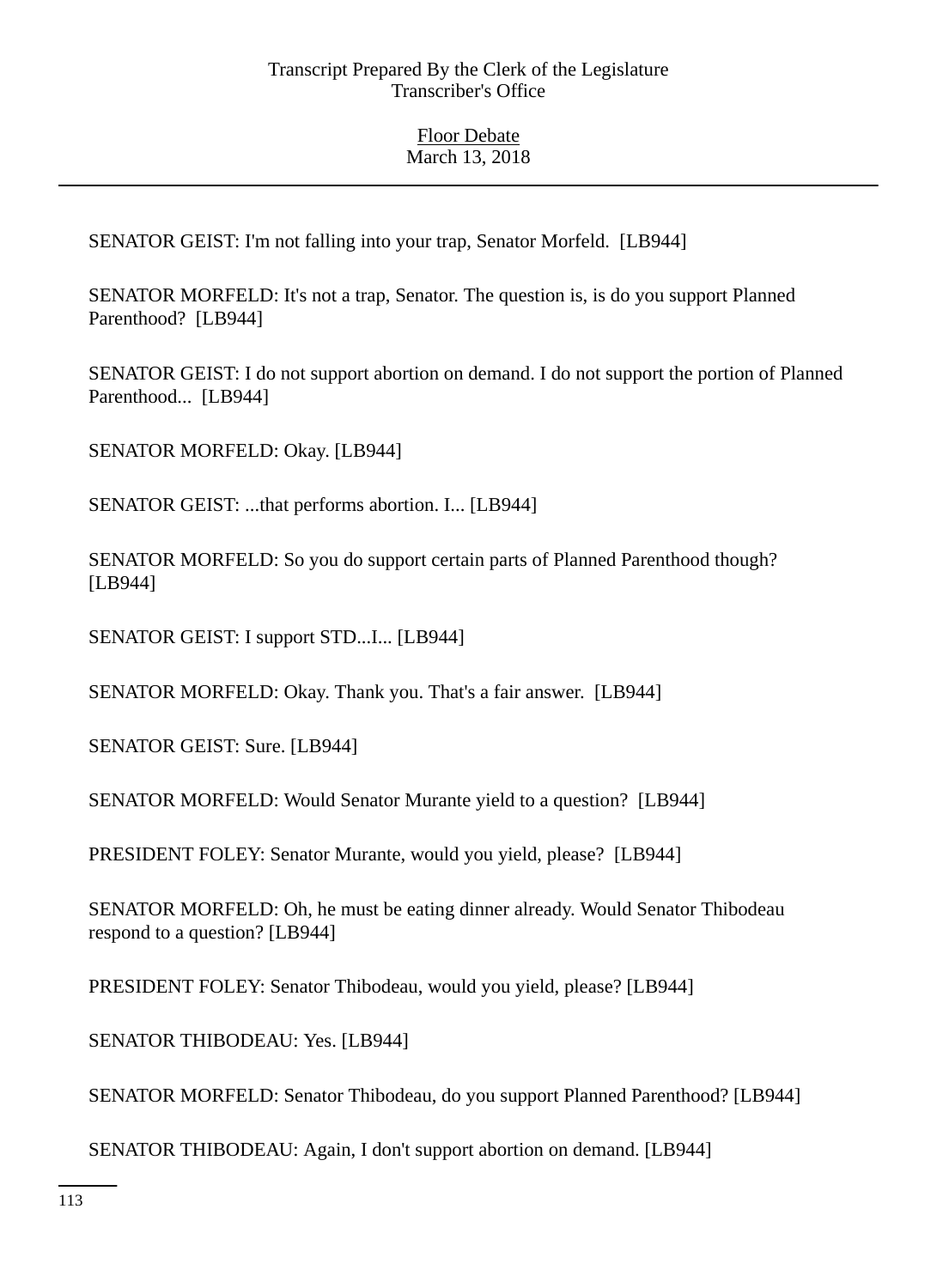SENATOR MORFELD: But do you support the organization Planned Parenthood or not? [LB944]

SENATOR THIBODEAU: Do you mean like with my personal donations? [LB944]

SENATOR MORFELD: Do you support the organ... [LB944]

SENATOR THIBODEAU: I don't support them with donations. [LB944]

SENATOR MORFELD: The question is very simple. Do you support Planned Parenthood? [LB944]

SENATOR THIBODEAU: I support... [LB944]

PRESIDENT FOLEY: One minute. [LB944]

SENATOR THIBODEAU: ...giving healthcare to women, but I do not support organizations that perform abortions. [LB944]

SENATOR MORFELD: Okay. So you don't support Planned Parenthood. Thank you, Senator. [LB944]

SENATOR THIBODEAU: That is, for the record, Senator Morfeld, that is not what I said. I said I do not support organizations that perform abortions. [LB944]

SENATOR MORFELD: Okay, thank you, Senator. [LB944]

SENATOR THIBODEAU: But I support... [LB944]

SENATOR MORFELD: Okay. [LB944]

SENATOR THIBODEAU: ...organizations that give comprehensive healthcare to women. [LB944]

SENATOR MORFELD: Thank you, Senator. Here's the problem with that answer though. You just said you don't support organizations that provide abortions. Planned Parenthood provides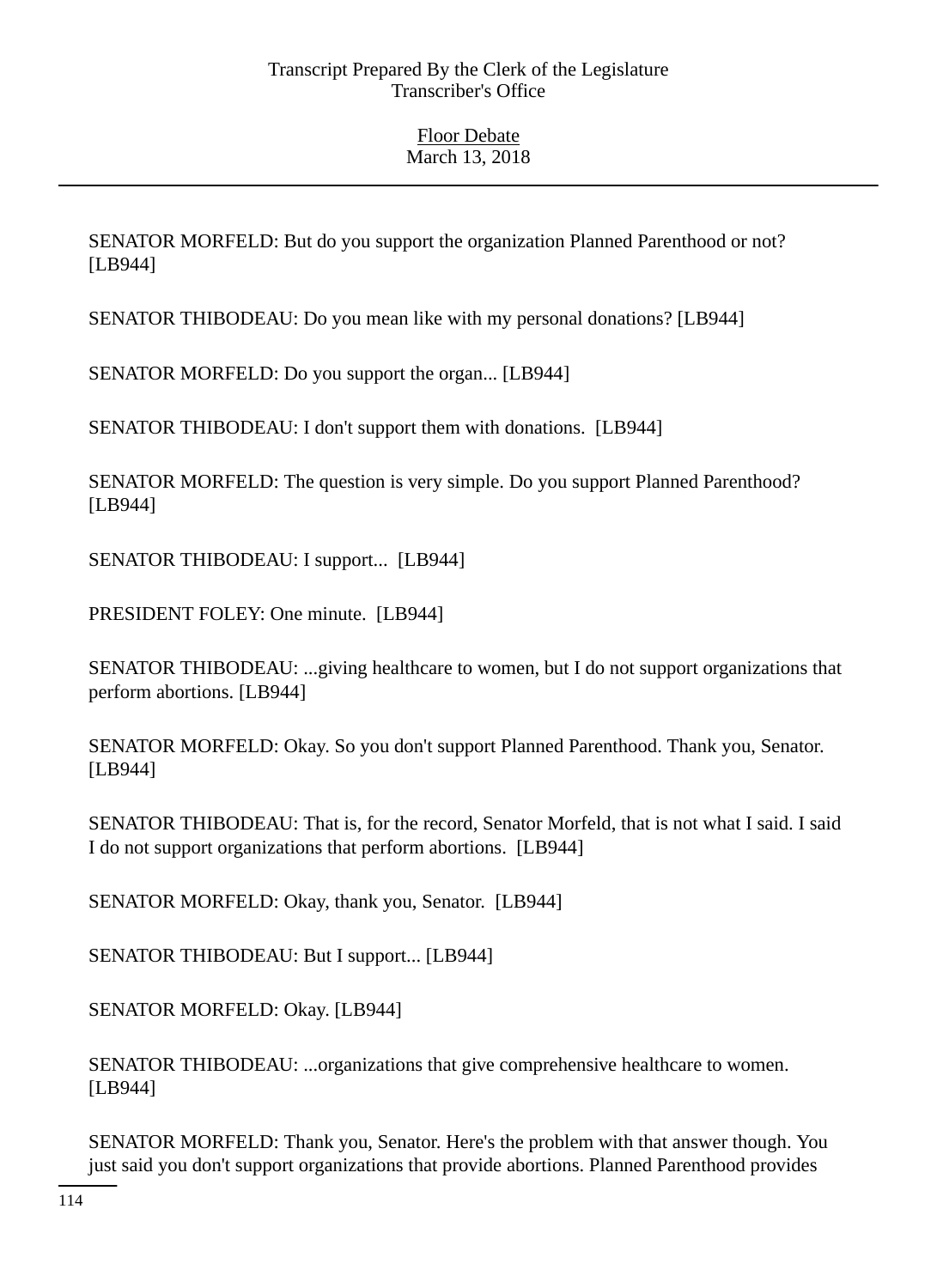Floor Debate March 13, 2018

abortions, so, therefore, you would not support an organization like Planned Parenthood. The bottom line, colleagues, is that this bill is simply targeted only to organizations like Planned Parenthood, and Planned Parenthood is the only organization that I know of in this state that provides abortions and also receives Title X funding. That is the purpose of this legislation. And the fact that people cannot answer simple questions on the floor simply shows that that's the true purpose of this legislation. [LB944]

PRESIDENT FOLEY: Time, Senator. [LB944]

SENATOR MORFELD: Thank you, Mr. President. [LB944]

PRESIDENT FOLEY: Thank you, Senator Morfeld. Senator Hansen. [LB944]

SENATOR HANSEN: Thank you, Mr. President, and good afternoon, colleagues. I would actually yield my time to Senator Bolz. [LB944]

PRESIDENT FOLEY: Thank you, Senator Hansen. Senator Bolz, 4:50. [LB944]

SENATOR BOLZ: Thank you, Mr. President. I appreciate all the passionate debate on the floor today. I think a lot of people have done research and been thinking about what this bill is and what this bill means. This is one of those times and one of those circumstances where maybe floor debate is not moving us to the type of analysis and legislative change that would really move this conversation forward, because I do believe that there is some shared concern on the floor about protecting the federally qualified health centers and protecting access to cancer screening and prenatal care and all of those other lifesaving and life-protecting issues. So I'm going to use this time, and thank you very much, Senator Hansen, for yielding me that time, to offer to anyone on this floor that I would be willing to sit down and have a face-to-face, over-atable conversation about how we move forward in a way that is thoughtful and share...and achieves common goals, and I think those common goals include protecting access to healthcare. So I'm putting that offer out there. I might even be willing to consider pulling the amendment and discussing it again on Select File. But I need real commitments and I need real commitments from people who are willing to work with me and talk with me and roll up their sleeves and get this job done. So I put that out, I suppose, as an opportunity, and I look forward to anyone who takes me up on that offer. Thank you, Mr. President. [LB944]

PRESIDENT FOLEY: Thank you, Senator Bolz. Senator Pansing Brooks. [LB944]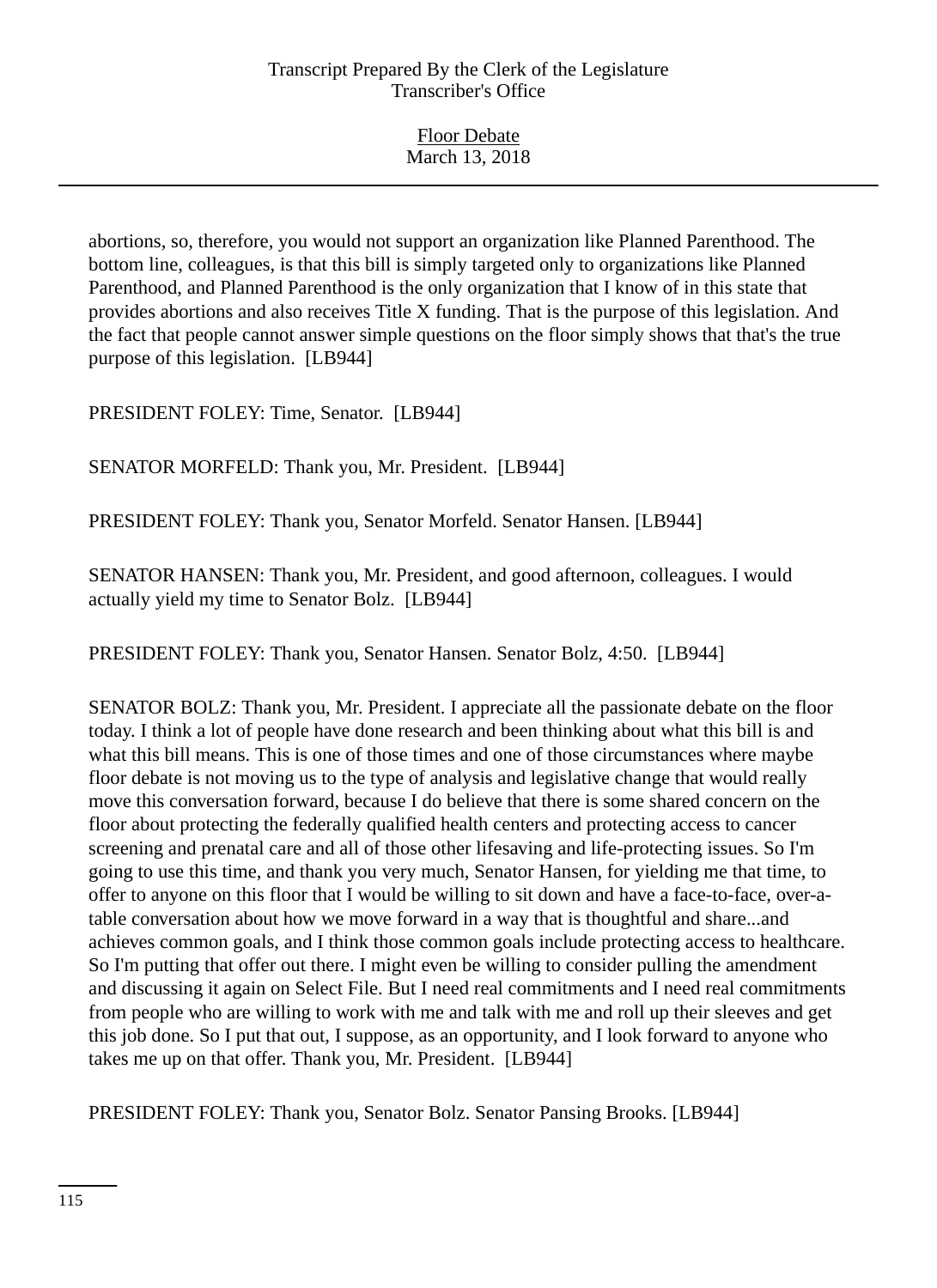Floor Debate March 13, 2018

SENATOR PANSING BROOKS: Thank you, Mr. President. I just stand up a little bit confused because something else was going to be happening and it hasn't. So I wanted to just stand up, number one, and say thank you to Senator Schumacher for clearly stating exactly what really is happening here. There is obfuscation. And some arguments from last year have been co-opted that, oh, everybody is so worried about the Title X funds and, oh, my gosh, they might be taken because of what happened last year. And clearly I've talked to the people that underwent the audit at Planned Parenthood and it was a full-blown surprise. There have been multiple fullblown surprise audits which intended to catch them at all sorts of nefarious...doing all sorts of nefarious things, including, I'm sure, just doing abortions right in the lobby, because I think that's what people want to make it out to be is just really terrible things going on, even though it's a constitutional right and we are...we have avoided all of those back-alley hanger deaths. And again, it's so hard to talk about this sometimes because I'm...I feel so passionately about protecting women's healthcare and women's ability to get access to appropriate healthcare. Again, we've had this ongoing argument about, oh, is it a conscience clause or isn't it? Clearly what we're talking about here, my friends, is the Weldon Amendment keeps doctors with moral qualms about performing abortions from being put into the hard position of acting in conformity with their beliefs or else losing their livelihood. So whether you call it a conscience clause or not, I think many of us would basically think it was an ability for doctors and providers to be able to say, I cannot perform an abortion. And I have no problem with that. I don't think somebody should be required to perform a medical service if it's against what they believe in. They wouldn't, number one, they wouldn't be good at it. Who wants them doing it if they don't believe in it and think they should? But what we're also balancing is the referral. And again, I told you, I talked about that before, that--with LB891--there are those who don't even want to refer a mentally ill patient to a provider if they're LGBTQ. So somebody could be really having serious problems, but the people that came to oppose it, who were the Catholic Conference and the Nebraska Family Alliance, they say we shouldn't have to refer; even though somebody is truly sick and hurting, we don't have to refer. This is the same issue here. We don't have to refer on. That's what we're talking about. We're not talking about performing them. We're talking about referral. Senator Linehan talked about, you know, what the statistics were in the state, and I just want to quote. There has been a study out there. The first question was, do you believe that there should be a federal program that makes sure women have access to healthcare for cancer screenings, family planning, and preventative services? Sixty-eight-point-eight percent of Nebraskans said yes; thirty-one-point-two percent... [LB944 LB891]

## PRESIDENT FOLEY: One minute. [LB944]

SENATOR PANSING BROOKS: ...answered no. Then they said, do you believe that birth control should be easily accessible? Eighty-three-point-six percent of Nebraskans answered yes; sixteen-point-four percent answered no. So, colleagues, what...you know, this is about fitting in to people's expectations. And woe to you if you don't fit within the moral parameters of our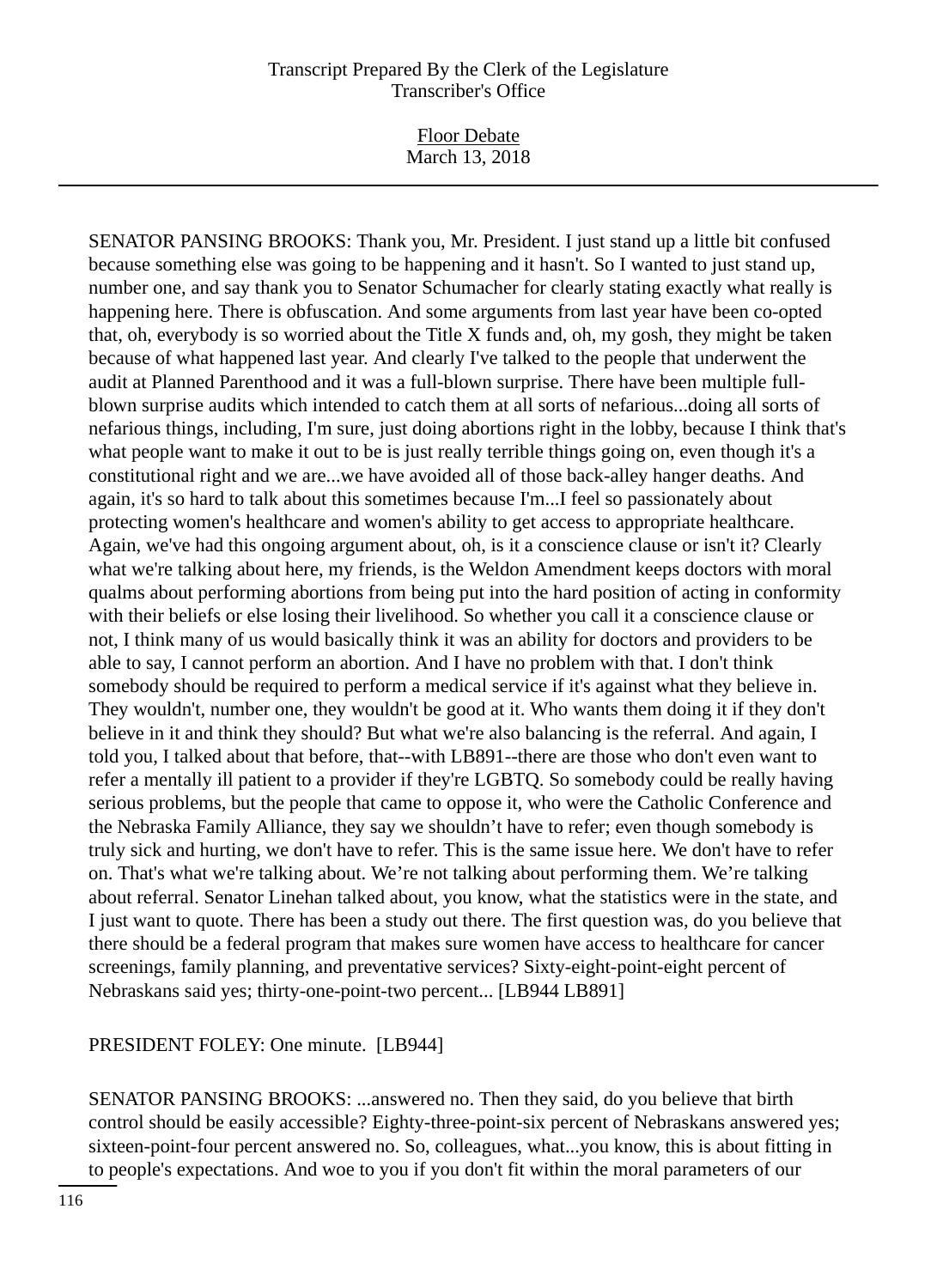current "Big Brother's" church and state. Woe to you if you are a young woman whose life is in danger due to pregnancy. And woe to you if you have the gall to be poor, cancer ridden, or in need of sexual health services. Woe to you. That's what we're saying today. Thank you, Mr. Lieutenant Governor. [LB944]

PRESIDENT FOLEY: Thank you, Senator Pansing Brooks. Senator Chambers. [LB944]

SENATOR CHAMBERS: Mr. President, thank you. Members of the Legislature, I'm not wasting my time trying to change the minds of these people. When Senator Geist stood up, I knew what she was going to say. I've read about her religious views in the newspaper, all these other people. She doesn't know and nobody on this floor knows, except probably me, that the Catholic Church had said that a male gets a soul sooner than a female. What Senator "Professor" Schumacher was talking about couldn't be understood by the likes of Senator Geist, whose minds are closed. He wasn't saying, and he never said, that getting an abortion is the test of the strength of a woman. He mentioned how the pill gave women a choice not to be kept barefoot, pregnant, and ignorant, like these Catholics and other fundamentalist preachers would do. That's what they want, and they persuade the women that they're carrying out God's will when they have all these babies. That's crazy. The issue was the choice that a woman had. She did not have to get pregnant. And if she did not take a birth control pill, wasn't on the pill, or the man didn't use any contraceptive measure, then there was a morning-after pill. Men didn't like that who wanted to keep these women pregnant. And they get them in these churches, then they tell the nuns, your job is to scrub these floors, wash these nasty clothes, don't tell on these priests when they're running around here having sex with these little boys and girls and adults, then they're going to listen to what these preachers say? Then when the children come into the world and we're talking about these issues, where is Senator Geist? Not on the floor. Where's Senator Thibodeau? Where are all these people? You know why so many of them are here now? Because this is a Catholicfueled effort. I'll say three words and then I'll give it to Senator Hilgers. And you know what? I've...I studied him. I can tell when he took off his cloak of a lawyer and put on that of ideology, because then suddenly he parses words he can't understand. And he knows that this is a conscience matters and he would know it if he wasn't in that religious clutch right now. And I can look at the ones that the Governor gave money to and predict what you're going to say and what you're going to do. That's why I don't waste my time trying to change your mind. You're not acting on the basis of what you think. You're acting on the basis of what you're told. They call you out there or they get the word to you: This is what you're supposed to say, this is what you're supposed to do. And when we talk about giving legal representation to children, Senator Groene leads you all to say, uh-uh, no, no, they don't need it out here in the hinterlands, we do something different, our kids don't need that. But he's worried about a zygote. He's worried about an embryo. He's worried about a fetus. With that craziness that you Catholics and the others who agree with you are talking about, I cannot go in a restaurant and order scrambled eggs anymore. I have to order scrambled chicken. When I see an acorn, that's an oak tree that I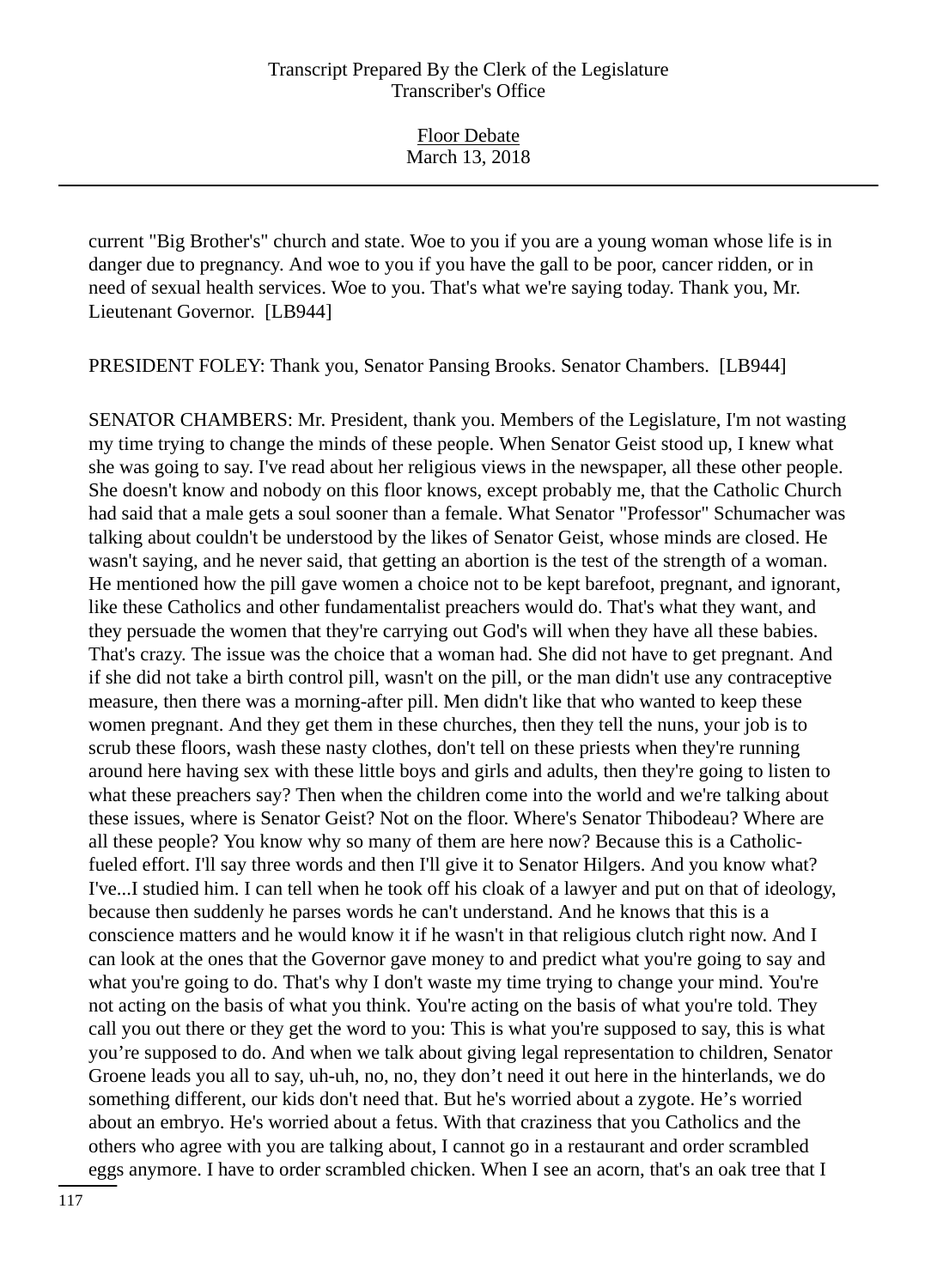have in my hand. That's crazy, and the only time people are crazy enough to do that is when they're under the hypnotic spell of these cults like the Catholic Church and these fundamentalist churches. [LB944]

PRESIDENT FOLEY: One minute. [LB944]

SENATOR CHAMBERS: And I grew up in one of them. [LB944]

PRESIDENT FOLEY: One minute. [LB944]

SENATOR CHAMBERS: And I know the way they talk, I know the way they treat women. And for you Christian Republicans, did you see where one of your number had to step down and resign from the Iowa Legislature, one of the strongest antiabortion people, and he was dealing with a woman and tried to get her to have an abortion? And when it came out, he decided he had to break camp. Senator DeCamp was always saying he was against abortion, and it was written in the paper about him. He's dead now, but he did what he did. He tried to get a woman to have an abortion. Politicians are dishonest, they're crooked and they're liars, and they fool those fools out there by saying they're strongly antiabortion. And like Senator "Professor" Schumacher tried to do, bring it back and show you all the reality, I'm not going to waste my time, but I'm going to spend a lot of time on the other parts of this budget when you all are going to be gone. You won't be up here. [LB944]

PRESIDENT FOLEY: Time, Senator. [LB944]

SENATOR CHAMBERS: And I have a lot that I will read. Thank you, Mr. President. [LB944]

PRESIDENT FOLEY: Thank you, Senator Chambers. Senator Riepe. Senator Riepe. [LB944]

SENATOR RIEPE: Thank you, Mr. President. I have chosen to yield my time to Senator Thibodeau. [LB944]

PRESIDENT FOLEY: Thank you, Senator Riepe. Senator Thibodeau, 4:50. [LB944]

SENATOR THIBODEAU: Thank you, Senator Riepe. Thank you, Mr. President. I just wanted to talk a little bit about the questioning from Senator Morfeld because he was questioning about Planned Parenthood and what I had said is I do not support places that do abortion. And he is saying that this is just going against Planned Parenthood. This Title X is not about Planned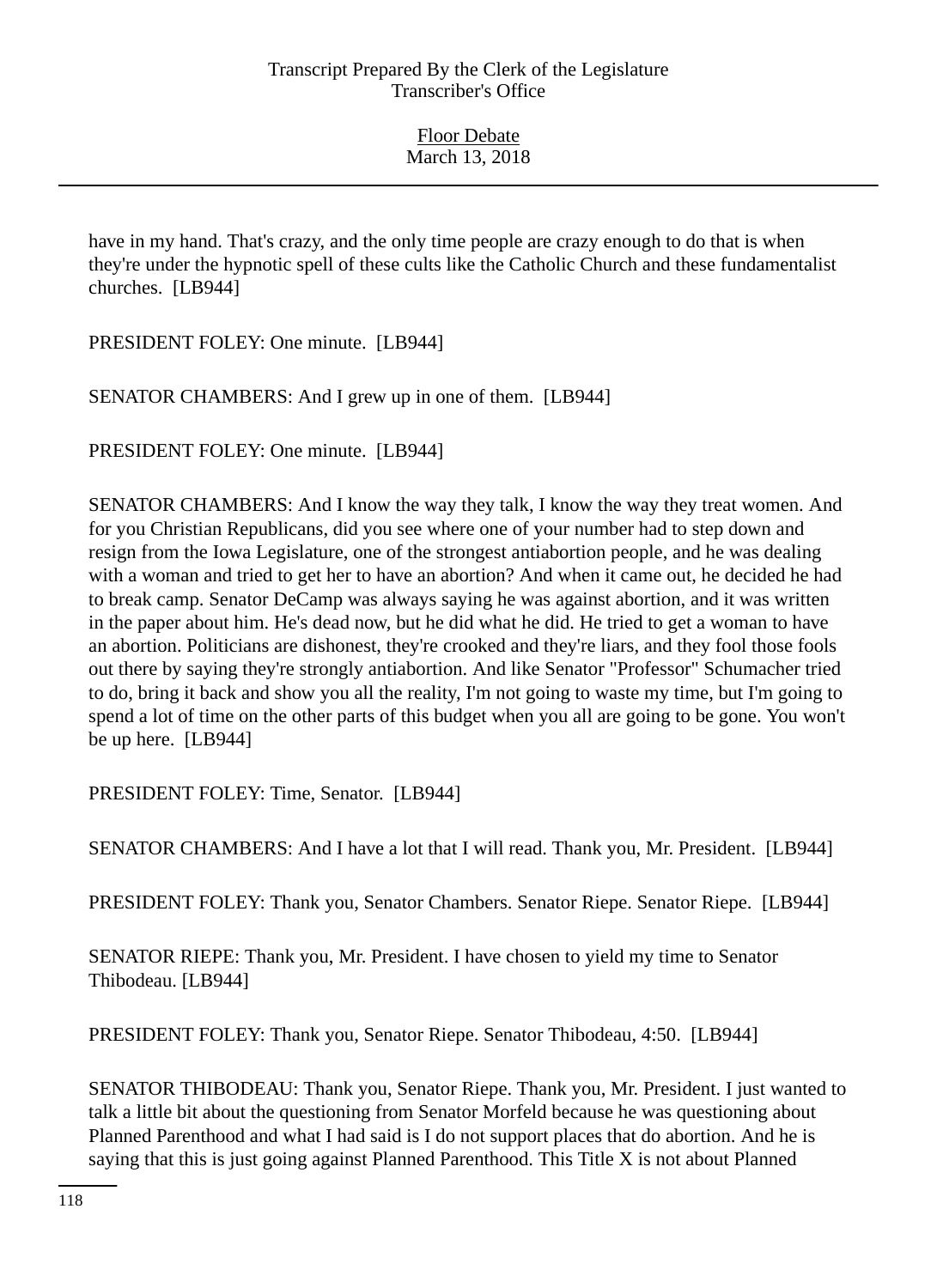| <b>Floor Debate</b> |  |
|---------------------|--|
| March 13, 2018      |  |
|                     |  |

Parenthood. It is about not giving tax dollars to organizations who perform abortions. We know the majority of taxpayers in this state do not want their money to pay for abortions. And if you want to try to make this out to be about Planned Parenthood, if Planned Parenthood is doing abortions, then they just need to stop and they will continue to receive their Title X funding. Clinics that do not perform, assist with the performance of, counsel in favor or refer for abortions are not affected in any way. Such clinics can carry on an usual and continue to receive their Title X funding. Those clinics are involved in abortion, just merely need to comply with the separation requirements that remain in Title X. So again, this is not defunding Planned Parenthood. Planned Parenthood would still keep their Title X money as long as they abide by the separation requirements in this bill. Thank you very much. And with that, I would like to yield the remainder of my time to Senator Hilgers if he so chooses. [LB944]

PRESIDENT FOLEY: Senator Thibodeau, that's not possible. That time was yielded to you. [LB944]

SENATOR THIBODEAU: Oh. Oh, sorry. [LB944]

PRESIDENT FOLEY: Items for the record, please? [LB944]

CLERK: Mr. President, Enrollment and Review reports LB1119 and LB946 to Select File. Transportation Committee reports LB909, reports it to General File with committee amendments. Senator Vargas offers LR349, LR350; both will be laid over. (Legislative Journal pages 956-959.) [LB1119 LB946 LB909 LR349 LR350]

Mr. President, Senator Clements would move to recess the body until 6:30 p.m., 6:30.

PRESIDENT FOLEY: Members, you heard the motion to recess till 6:30 p.m. Those in favor say aye. Those opposed say nay. We are in recess.

RECESS

## PRESIDENT FOLEY PRESIDING

PRESIDENT FOLEY: Good evening, ladies and gentlemen. Welcome to the George W. Norris Legislative Chamber. The evening session is about to reconvene. Senators, please record your presence. Roll call. Mr. Clerk, please record.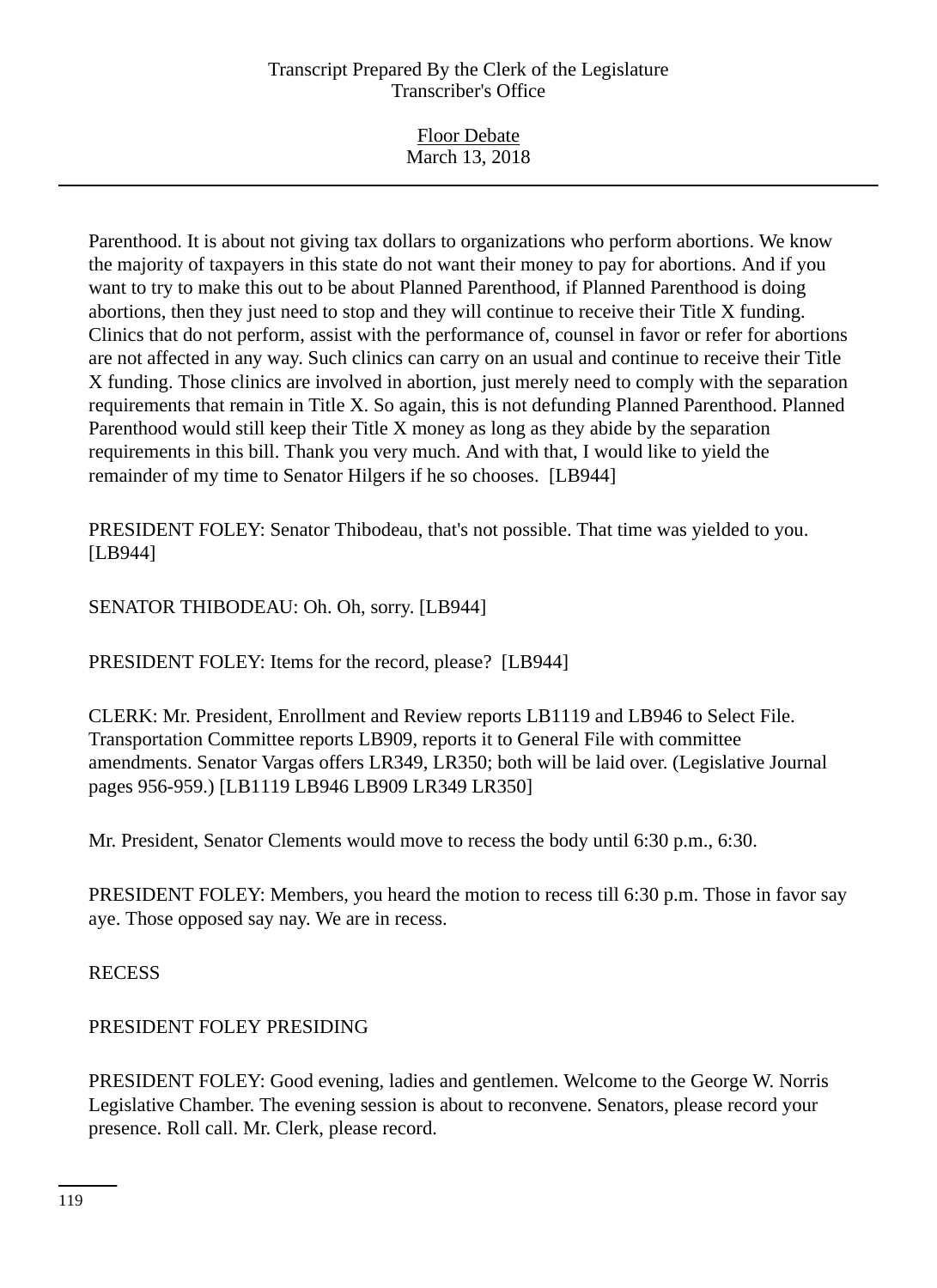CLERK: I have a quorum present, Mr. President.

PRESIDENT FOLEY: Thank you, Mr. Clerk. Do you have any items for the record?

CLERK: I have nothing at this time. Thank you.

PRESIDENT FOLEY: We'll pick up the debate right where we left off. Senator Krist. [LB944]

SENATOR KRIST: Thank you, Mr. President. Good evening, colleagues; and good evening, Nebraska. I just wanted to highlight the last time that I had remember Senator Hilgers being on the mike he was referencing the language that's in every budget bill going back a few years, which is very similar, if not identical, to this language. I pointed out to him off the mike that that language applies to general affairs appropriations, which is...we as a state can restrict that money in any way that we want and that, potentially, that's not the same comparison. It's a bit of an apples and oranges comparison. But just want to bring that and put that on the record. I think that we, obviously, are at a point in the debate where those of us that are pro-life and those of you who are pro-choice will have your heels dug in, in terms of one way or the other. I still contend in that handout that I gave you that this is the inappropriate, completely inappropriate place to discuss this if your intention is putting it into statute on a permanent basis. Okay? That's all I'm saying. If you decide that you want to do this and you want to get it done, you're going to have to come back to this subject matter year after year after year. Now, Senator Hilgers made the comment that he...I think he said he didn't think that it had to be this contentious, something to that effect, every year. So I would tell you that there are many of you who are up for reelection- and best of luck to all of you--but it's not a sure thing that you'll be back. In addition, Senator Baker, Senator Kuehn, Senator Larson, Senator Smith, Senator Brasch, Senator Schumacher, Senator Harr, and quite possibly Senator Watermeier, should he win his election bid, will not be back. So there will be a minimum of seven, possibly eight, who will want to weigh in to this subject matter again and again and again. So I half kiddingly said it's the "curse of Krist," because I'm telling you there are people who are going to want to talk about this over and over again--that was the "curse of Krist," Senator Chambers, not the "curse of Christ," just wanted to make sure, okay--that you're going to have to deal with this in subject matter every year when it comes to appropriations. And so for me it's...I called it stupid, I'll call it ludicrous, I'll call it inappropriate, just don't think that this is the place to do it, no matter whether you are pro-life as I am, or pro-choice as some of you others might be. Or if you're really pro-life, and you believe from conception to natural death, you don't believe in the death penalty and you take care of people through the continuum of care and have voted continuously to have some kind of a Medicaid look. All of those things I think are important. I think I've said what I need to say for this evening. Thank you, Mr. Speaker. [LB944]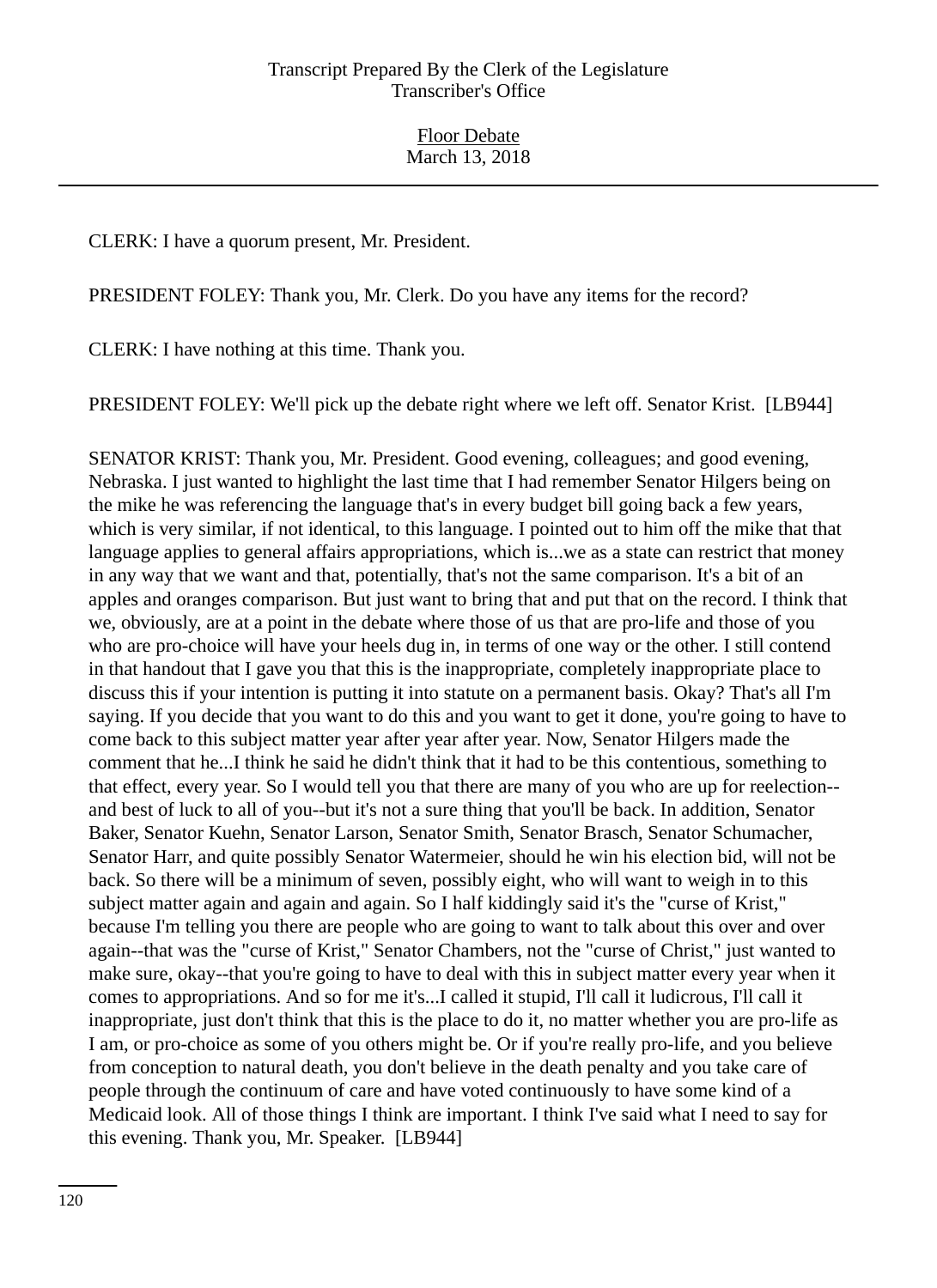PRESIDENT FOLEY: Thank you, Senator Krist. Senator Hilkemann. [LB944]

SENATOR HILKEMANN: Thank you, Mr. Lieutenant Governor. I want to just follow up a little bit with where I was when I finished up my conversation. Would Senator Hilgers take a question, please? [LB944]

PRESIDENT FOLEY: Senator Hilgers, would you yield, please? [LB944]

SENATOR HILGERS: I would. [LB944]

SENATOR HILKEMANN: Senator, I ended up my comments talking about the whole process of words and how that came to play a lot in the hearing. And you and I had a conversation back here. You're confident that the words that came out of the committee include all of the healthcare clinics in the state of Nebraska that do not provide abortion services. Is that correct? [LB944]

SENATOR HILGERS: You're saying, just so I understand your question, Senator Hilkemann, you're saying am I confident that healthcare clinics that do not provide abortions that are otherwise qualified can apply for Title X funds under the amendment? [LB944]

SENATOR HILKEMANN: That's correct. [LB944]

SENATOR HILGERS: Yes, sir. [LB944]

SENATOR HILKEMANN: Okay. And I also think that you and I had the conversation about the Planned Parenthood and using the words that were put out by one of the persons who testified in that committee that brick and mortar is not necessarily a factor, as long as they keep those services completely separate one from another. The illustration I used in the question that I asked in the hearing was if they were in a strip shopping center and they had one bay that was for their Title X services and another bay that was for abortion services and they never mixed the two, that according to how this is written that would qualify them. Is that how you understand this as well, Senator? [LB944]

SENATOR HILGERS: That hypothetical, Senator Hilkemann, yes, I believe that's correct. [LB944]

SENATOR HILKEMANN: Okay, thank you. Thank you. [LB944]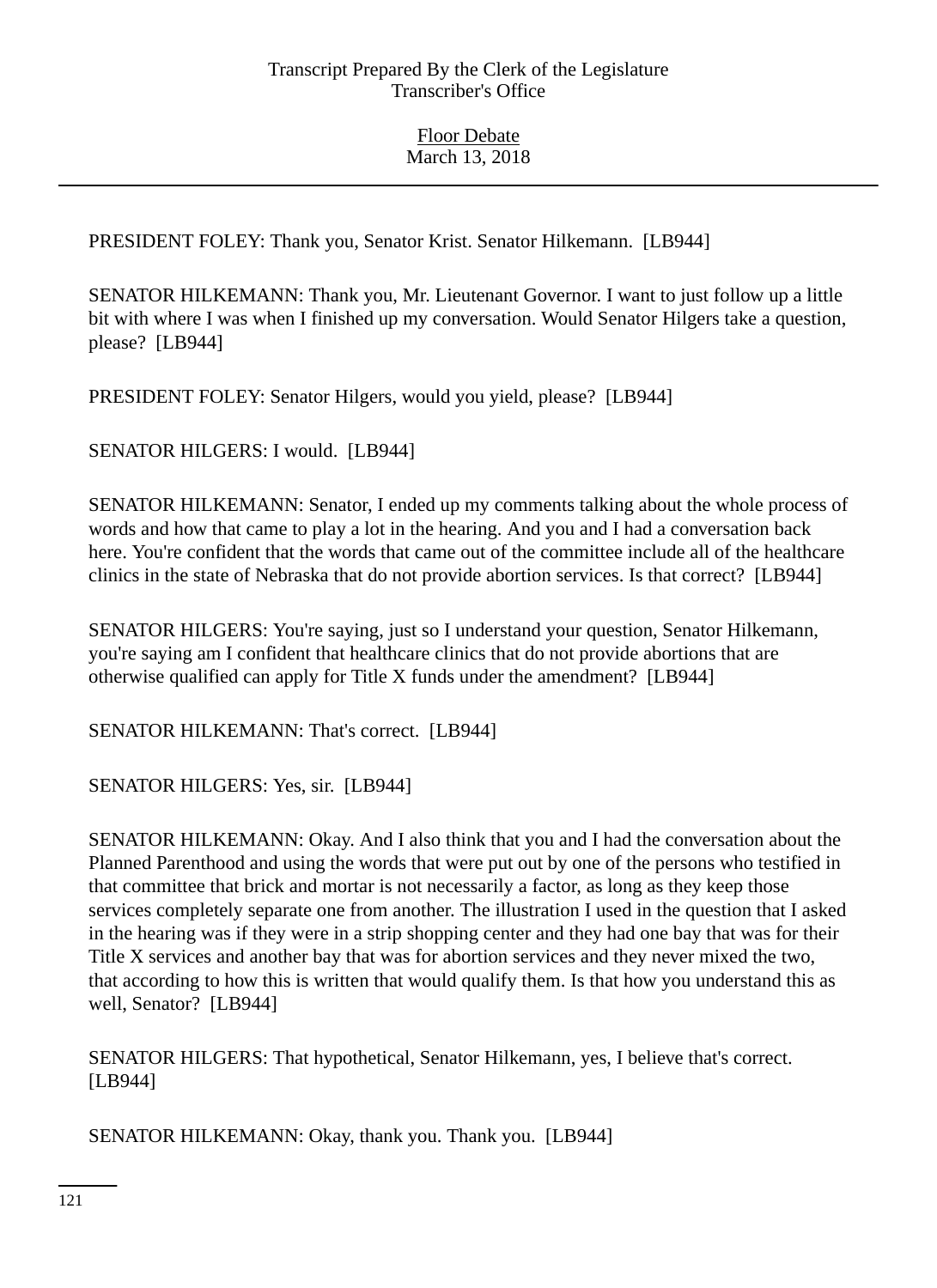SENATOR HILGERS: Thank you. [LB944]

SENATOR HILKEMANN: That's what I wanted to get clear. There was a little question earlier about...Senator Morfeld was asking senators what they felt about Planned Parenthood. And I'm going to share true stories. In fact, one of the members of one of the Appropriations remembers one of these conversations I had with a Catholic priest regarding this before this hearing was all on. And I'm going to keep these names because they're not...I called several priests. I'm not of the Catholic faith, but I have developed some relationships with some of the priests in the area and I asked them about this Title X and I asked them about Planned Parenthood. They said, you know, we hate the fact that they provide abortions, but their Title X services are necessary and important. And so I want to make sure that we are not putting legislation out here that is going to take away the Title X services that they provide. And I've been convinced through the conversation I had from that hearing on February 5 through the conversation that we've had, and I've had some here...even with some today. And, Senator Hilgers, you've kind of confirmed it. We do not need the Bolz amendment. The language is adequate at the present time. And therefore, I will be voting against the bracket and I'll be voting against the Bolz amendment because I think that as a committee... [LB944]

PRESIDENT FOLEY: One minute. [LB944]

SENATOR HILKEMANN: ...we did our homework. We asked the questions. And therefore, I'm quite confident that the concerns I had that clinics that do not provide abortions are going to be protected with the language that we have at this time. Thank you, Mr. Lieutenant Governor. [LB944]

PRESIDENT FOLEY: Thank you, Senator Hilkemann. Senator Albrecht. [LB944]

SENATOR ALBRECHT: Thank you, President Foley. I didn't think I'd get in the queue here. So maybe everybody else turned their light off, I'm not sure. But, colleagues, if I were to be asked from Senator Morfeld whether I supported Planned Parenthood or not, it would be a resounding no, because when I first went on-line after Senator Blood informed us of 42 clinics that are out there, only 3 of which do abortions. I had to go on-line just to find out who that might be. And right away I put in Planned Parenthood Nebraska, and up pops Planned Parenthood. I said I lived in Thurston, you can go 70 miles to Omaha and get an abortion. There's two ways of ending a pregnancy--in-clinic abortion and the abortion pill; both are safe and very common. If you are pregnant and thinking about an abortion, you may have lots of questions, we're here to help. They go on to say that considering the abortion, trying to decide if an abortion is right choice for you, here's some questions that you might ask yourself. Here's the abortion pill. The abortion pill works up to ten weeks of pregnancy. You can usually have your abortion in the privacy of your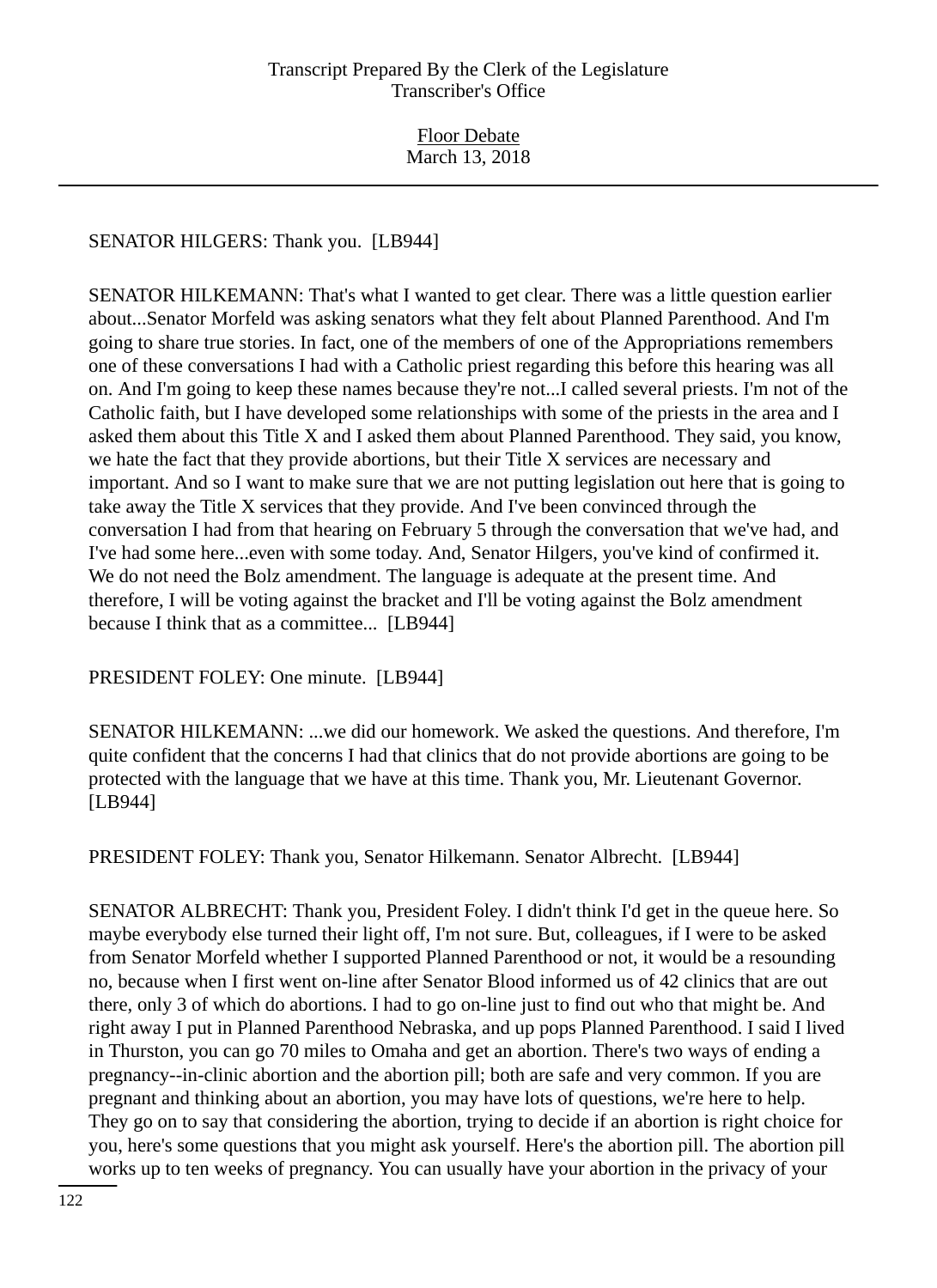| <b>Floor Debate</b> |  |
|---------------------|--|
| March 13, 2018      |  |
|                     |  |

own home. In-clinic abortion: in-clinic abortions are safe, simple medical procedures provided by doctors and nurses at the health center. I'm sorry, that is something I absolutely cannot even fathom, but more importantly, if there are 39 other women's clinics that can give the ladies what they need, or gentlemen, they're out there and the money is there for them, the Title X. I don't want to compromise or jeopardize that Title X funding. So, again, they'd have to take this off their Web site before I could embrace what they do at Planned Parenthood. Thank you. [LB944]

PRESIDENT FOLEY: Thank you, Senator Albrecht. Senator Erdman. [LB944]

SENATOR ERDMAN: Thank you, Lieutenant Governor Foley. Been an interesting conversation this afternoon; sat and listened to Senator Hilgers and Senator Chambers and Schumacher. I do appreciate the discussion. You can draw conclusions from those people who have been learned in the law, studied the law. I understand that; I appreciate that. My position is I'm against the bracket motion and the Bolz amendment. I would want to say that I appreciated what Senator Thibodeau said and Senator Geist. I appreciate women who have the ability to say what they did. I do appreciate that. And so I'll be voting against those two motions. I'm in favor of AM1699 and LB944, and I would yield the rest of my time to Senator Hilgers if he would like it. [LB944]

PRESIDENT FOLEY: Thank you, Senator Erdman. Senator Hilgers, four minutes, if you care to use it. [LB944]

SENATOR HILGERS: Thank you, Mr. President. Thank you, Senator Erdman, for the time. I do want to follow up on Senator Krist's comments because we did have a conversation off the mike, and I've listened to him just now on the mike, and I will do a little more diligence on this particular issue just to reframe it for everyone. What Senator Krist has pointed out, has said, well, these are things...putting language like this in a budget bill is something that is not appropriate in a budget bill and because it's really a policy matter. My counter to that has been, well, there are a number of bills, appropriation bills, in which this type of language has been in those bills. And Senator Krist has responded and said, well, you know, the difference between the example...one of the examples you have provided and the one in front of us at the moment is that one dealt with General Funds, state General Funds, rather than Title X dollars. I don't think that that makes them conceptually different, but that's something that I certainly will do my due diligence on and make sure that we're sound on the law. So I appreciate Senator Krist raising that point. We've had a lot of conversation for the last several hours, and I know people probably watching at home have tuned in and out throughout the day, throughout the evening, and I just wanted to...I think it's valuable to recap a little bit of the conversation we've had as to the Weldon Amendment, which I know everyone is excited to hear me speak about again. But the Weldon...I do think this is...this is a really important sort of set of layered federal regulations in statutes that are at play here. I think it's really important because it goes to some of the crux of the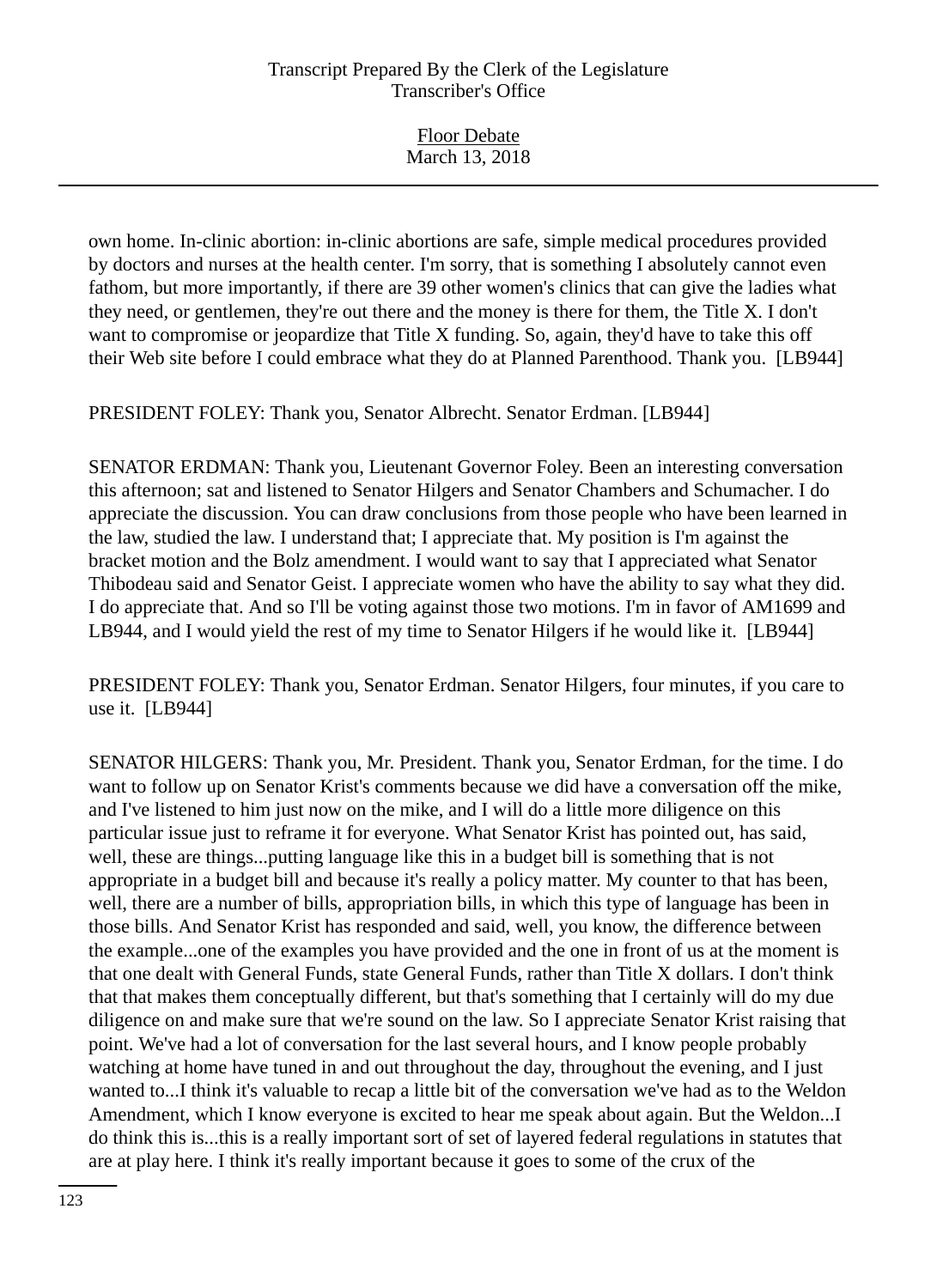| <b>Floor Debate</b> |
|---------------------|
|                     |
| March 13, 2018      |
|                     |

disagreement. And there is a federal regulation in Title X and it's in Title 42 of the Code of Federal Regulations, part 59.5, and that regulation, which is a Clinton-era regulation, does say that a provider, a grantee, has to refer for an abortion upon request. That's what it says. It must. It shall. It's mandatory. It's not discretionary at all. And if that regulation were standing alone, there is the potential that the language in AM1699 might conflict with that language...would conflict with that language, and therefore would be preempted, as Senator Morfeld has pointed out, under the Supremacy Clause of the Constitution. The reason why I do not believe that that's the case here is because, in effect, although I'm using a term of art, "preempted," that I don't want to...that has a certain meaning, but I want to use it in a different context; that regulation is in effect itself preempted by the Weldon Amendment that we've been discussing. And the reason why is because the Weldon Amendment, unlike a federal regulation, is a statute, and statutes trump regulations when they conflict. And there's no doubt in my view that these two...the Weldon Amendment, the statute conflicts with the regulation. And the reason is, is because the regulation says you have to... [LB944]

## PRESIDENT FOLEY: One minute. [LB944]

SENATOR HILGERS: Thank you, Mr. President. ...you have to refer upon request and the Weldon Amendment says you cannot discriminate against someone who just doesn't want to refer. Those two things are in absolute conflict. And so the Weldon Amendment, because it's higher in authority, later in time, controls, and does not...and provides the authority here because it takes away sort of the federal regulation with which it is in conflict and allows for AM1699 to be valid under federal law. Thank you, Mr. President. [LB944]

PRESIDENT FOLEY: Thank you, Senator Hilgers. Senator Halloran. [LB944]

SENATOR HALLORAN: Thank you, Mr. President. Unlike last time, I'm going to stand and speak to the fact that I'm not supporting the bracket motion nor AM2274, in support of AM1699. I know it's been mentioned that it would be a hardship for Planned Parenthood to separate the two functions; one, the healthcare they're providing for women, and for the function of abortions. And while I think that may be a bit of a challenge for them to do that, I don't find that their numbers support the fact that they're doing more women's healthcare from year-to-year versus abortions. This is rather dated, but it's hard to get real current information in regard to Planned Parenthood, but 2014-2015 report, Planned Parenthood reports performing 328,348 abortions and that was an increase of 4,349 over the previous year. The organization also reported 2,945,059 contraception services in 2014-15. That dropped, part of their healthcare program, dropped to \$2,808,000. Similarly, Planned Parenthood reported 9,419 prenatal services in its latest report. And that was a significant drop from the previous year of 17,419; nearly 8,000...almost a hundred percent...50 percent decrease, I should say. So while there's been a lot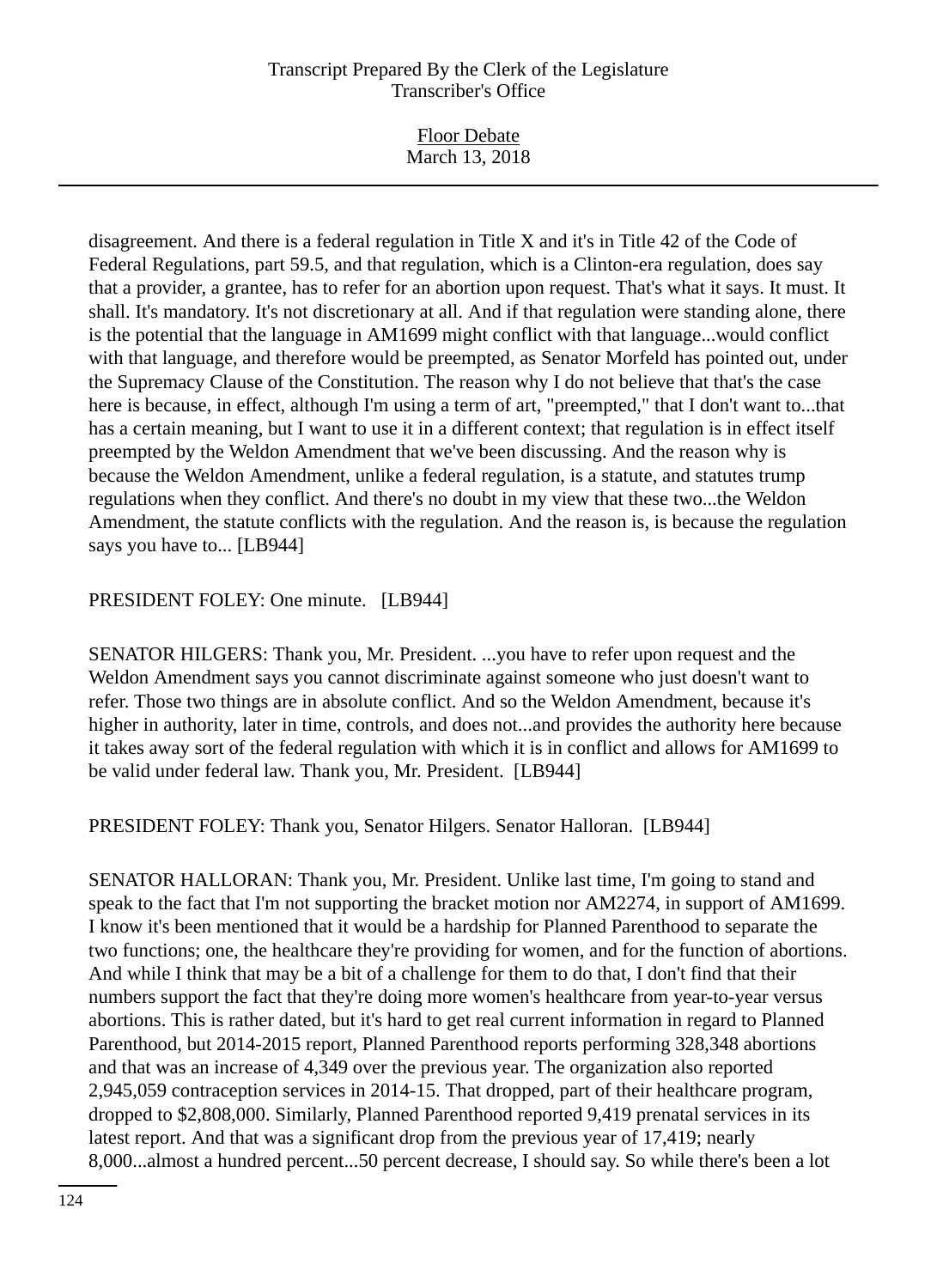Floor Debate March 13, 2018

of talk about, that's one of the primary focuses, and indeed numbers-wise it is, the trend is suggesting that abortion numbers are going up and the healthcare numbers are going down. Now, all those healthcare issues that they provide, I'm fully supportive of; abortion I'm not. With regard to its revenue, and I talk about revenue here because that's speaking to the question of how difficult it might be for them financially to separate the two. The report shows Planned Parenthood total revenues on a national basis of course, \$1,354,000,000, an increase of \$1,296,000 over the previous year. So I could go on and on, but the point I'm trying to make here is, is that while in fact healthcare that they provide is a commendable purpose; abortions are not. When I pay my taxes, I don't want to have to tell myself that I contributed to that process. And I'm fully aware that we could lose Title X. We could lose Title X if we're unwilling to address this properly, as I believe AM1699 will. So if that is what some folks want to have on their shoulders, that we run the risk of losing Title X in total, then that's on your shoulders if that happens. Thank you, Mr. President. [LB944]

PRESIDENT FOLEY: Thank you, Senator Halloran. Senator Vargas. [LB944]

SENATOR VARGAS: Thank you, President. Last where I left off, we were talking about the hearing; I just wanted to come back to a couple of different points. The first is, and we were talking a little bit about the audit process and the recommendations. And I received some reports from the Department of Health and Humans Services that...and I saw that from Courtney Phillips, that there was a miscoding, there was an audit done, there was something done that was in noncompliance. When I looked at the audits and I looked at the cause/effect and the recommendations and I looked at the recommendations from the audit it says we recommend the agency implement procedures to ensure expenditures are for allowable activities in accordance with federal regulations. This is consistent language in both the years of the audits: that we further recommend sub-recipient monitoring procedures be improved and include review of program income. Essentially, they believe that we need to do some more monitoring of the program, which I think is a very fair step in the right direction when we're considering when we are providing funds for a specific reason. Now, these funds are a lump sum funds. This is as a result of an audit. Simply changing and putting in statute doesn't change what people are doing on the ground. So I understand some of the intention, but this is not ensuring that we have more appropriate internal procedures at the Department of HHS; this is not ensuring that we have more appropriate monitoring procedures, or that we are allocating more funds to monitoring these procedures. And I'm concerned that we're saying this is somehow solving a problem, or it's solving the problem that came out these audits. That's not how we tend to solve internal program integrity problems. It's a way to ensure that there's maybe not as much litigation or to protect us in some way, shape, or form, and I can concede to that argument. However, I want to ensure people that when you look at these audits, and please read them, the recommendations were not to put this language into statute. And again, furthermore, language already exists in federal regulations that prohibit the use of funds for abortion-related services in Title X. So we're created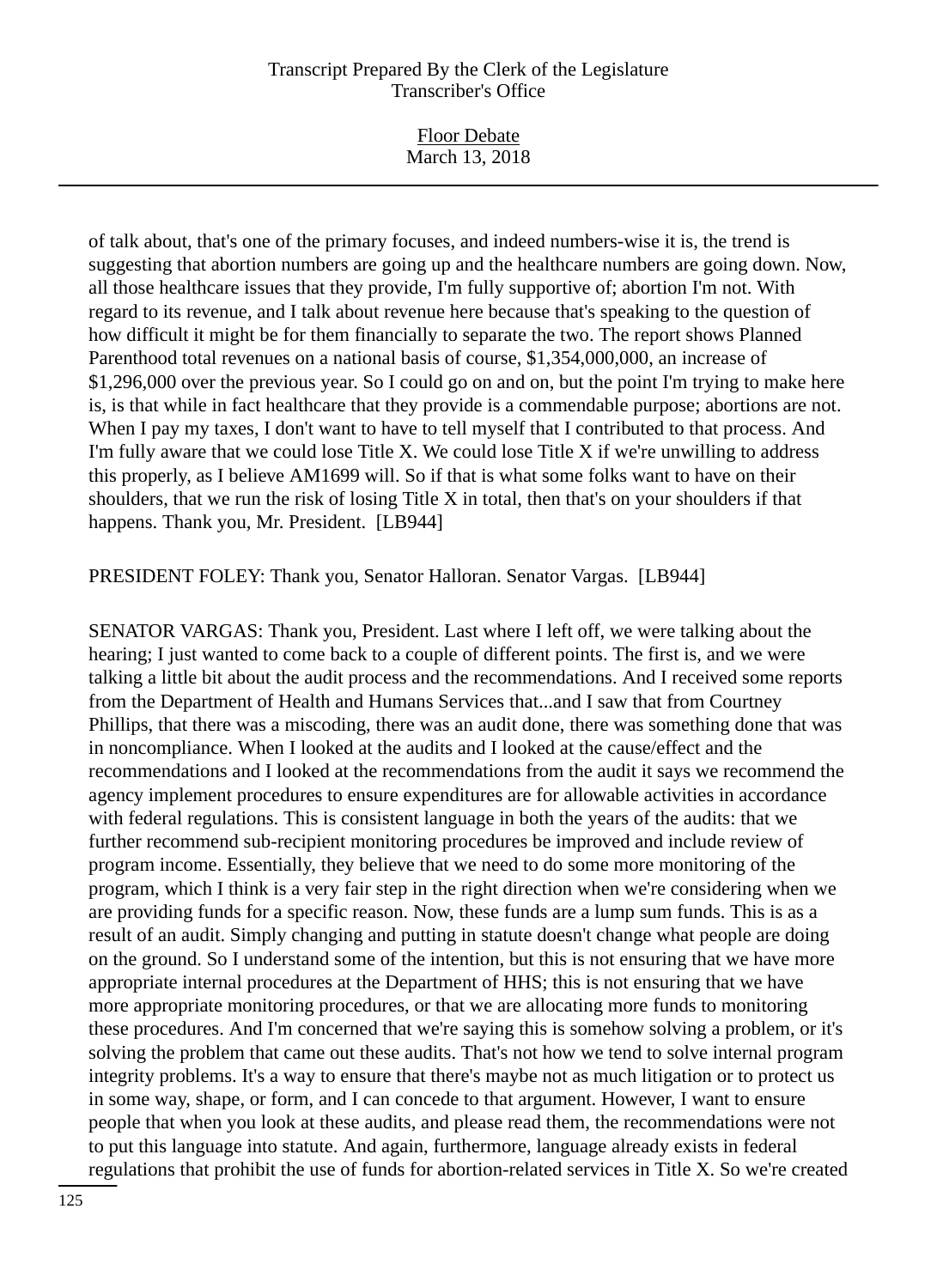Floor Debate March 13, 2018

something even if it's redundant. We're doing something potentially redundant and that's one thing I wanted to make sure was very clear in the process, not only in the hearing. I will give the remainder of my time to Senator Morfeld. I have some other topics I'll talk about later. [LB944]

PRESIDENT FOLEY: Thank you, Senator Vargas. Senator Morfeld, 2:20. [LB944]

SENATOR MORFELD: Thank you, Mr. President; and thank you, Senator Vargas. Colleagues, my purpose for asking senators whether they support Planned Parenthood or not is because I think that the intent of the legislation is really important and that the intent of the body be made clear. And there's been a lot of subterfuge, a lot of talking in legalese. Senator Hilgers is very good at that; I can be good at that from time to time too. He's a little bit better at it than I am sometimes. But the bottom line is, is that it was pretty telling that all three or four senators that I asked that question either wouldn't answer the question or would simply state in another way they didn't support Planned Parenthood: I don't support organizations that perform abortions, but I'm not going to answer your question whether or not I support Planned Parenthood. Well, Planned Parenthood performs abortions. Still not going to answer your question; I just don't support organizations that perform abortions. Okay, so you don't support Planned Parenthood. That's the bottom line. That's what this is about. We can be cute about it, you don't have to answer the direct question, whatever you want to do that's fine. But the bottom line is, is that this is targeted toward a certain organization that a lot of the members in this body simply does not like. And when we talk about whether or not taxpayer dollars are going towards abortion, the bottom line is, the fact is that they're not; that this audit was conducted, it was found out that an abortion provider was sitting at their computer coding things and they coded things wrong. Planned Parenthood didn't have to give back any of that title money simply because none of it was actually expended on abortions. But we'll go about our business here today ignoring that fact and we'll keep saying, well, you know taxpayer dollars are being spent on abortions, when that just simply isn't true. It's a nice tag line; it's a nice thing for you to say so you can sleep at night and say that you're voting to end taxpayer-funded abortions when they're not actually happening, but it's not the facts, it's not the truth. It's really unfortunate that we're having a debate about an issue and a problem that doesn't exist. It's much...it reminds me actually of some of the voter ID things that we talk about with voter impersonation. And I think it's Senator Erdman actually, this is just a feel-good bill. Well, if the rest of the budget wasn't in it, it would be just a feel-good bill, but this portion in here... [LB944]

PRESIDENT FOLEY: Time, Senator. [LB944]

SENATOR MORFELD: Thank you, Mr. President. [LB944]

PRESIDENT FOLEY: Thank you, Senator Morfeld. Senator Linehan. [LB944]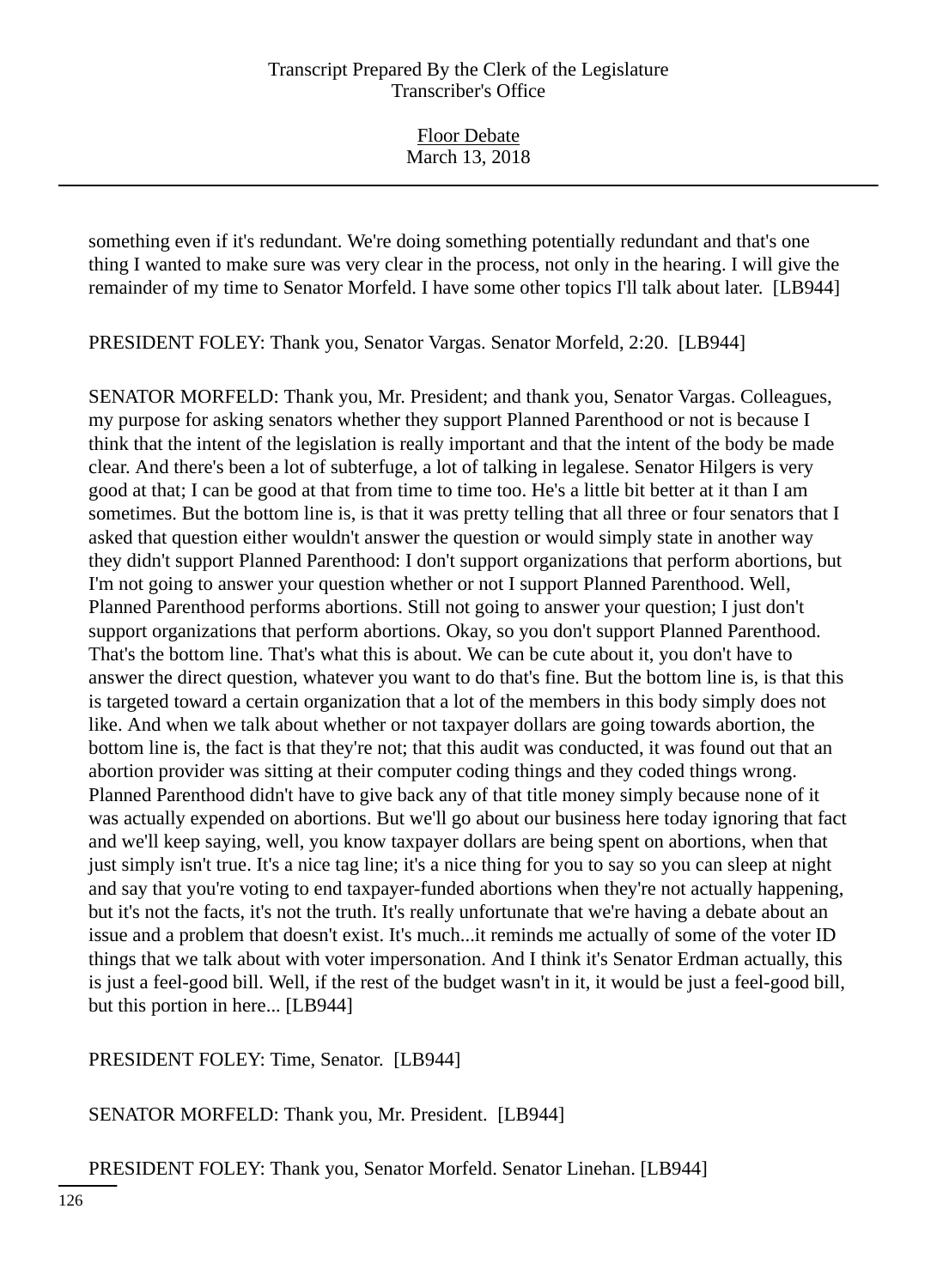Floor Debate March 13, 2018

SENATOR LINEHAN: Thank you, Mr. President. So I wasn't going to jump into this, but the more I listen the more I become a bit irritated. So if you Google, which is what I do to find everything, women's healthcare, free healthcare in Omaha, Nebraska, it brings up 11 clinics, none of which are Planned Parenthood. There's Magis Clinic, 1131 North 18th Street; OneWorld at Saint Joseph's Church at 1723 South 17th Street; the Stephen Center, Omaha, 2723 Q Street; Methodist Hospital, Renaissance Healthcare, sorry forgot to write down the address; Charles Drew Health Center, 2915 Grant; Charles Drew Health Homeless Care Clinic, 1490 North 16th Street, which provides family practice, internal medicine, pediatric care, and ob-gyn services; NOAH Free Clinic; North Omaha Health Clinic, 5620 Ames Street; OneWorld Community Health Center, 4920 South 30th Street, Suite 103; Mobile Dental Van Care Mobile, granted, not women's healthcare; Charles Drew Sienna Francis, Omaha, 1111 North 17th Street; and Creighton Community Health Center, 1520 Northwest Radial Highway. In contrast, let me get my computer up here and it locked me out, as these, I think, too frequently do. If you Google Planned Parenthood, I'm sorry, can only hope I get this right, the first thing that comes up-- Planned Parenthood, Omaha, Nebraska; birth control, STD testing, and abortion...first line. Health centers, second line, I'm sorry, third line, abortion services in Omaha, Nebraska--Planned Parenthood; STD testing, Omaha--Planned Parenthood. Planned Parenthood of the Heartland, and if you go to their site, they will tell you they'll get you the morning-after pill; you can call for services, they can get you in right away. I understand this debate is emotional, but to say that Planned Parenthood someway, somehow manages to separate these funds when you Google them and it's the first thing that comes up, I have a hard time believing that. So are all these ads on Google not part of Title X funding? How do they keep that separate? I understand women needing healthcare services and we ought to make a great effort that there's clinics in Nebraska that provide these services and they ought to be accessible to women, poor women. We have CHIP for kids. I believe in that. Pregnant women can get services. They can get covered by Medicaid. I understand that we have that responsibility. But to stand here and kind of pretend that Planned Parenthood, a big part of what they do is not abortion services, is just not realistic. It's right here in black and white...blue and white as Google runs. So I would yield any time I have to Senator Hilgers. [LB944]

PRESIDENT FOLEY: Thank you, Senator Linehan. Senator Hilgers, one minute, if you care to use it. He waives the opportunity. Actually you're next in the queue, Senator Hilgers. [LB944]

SENATOR HILGERS: Thank you, Mr. President; and thank you, Senator Linehan. I didn't realize I was next in the queue; otherwise I would have just kept going. Last time on the mike I sort of reiterated and kind of refocused us on the Weldon Amendment and how this conflicts with the regulation that there's been some discussion of. I also want to recap the conversation we had regarding the scope of the Weldon Amendment, because those who say that the Weldon Amendment doesn't apply here, the argument they make is, well, well, well, it doesn't really conflict with this regulation because the Weldon Amendment only deals with conscience, rights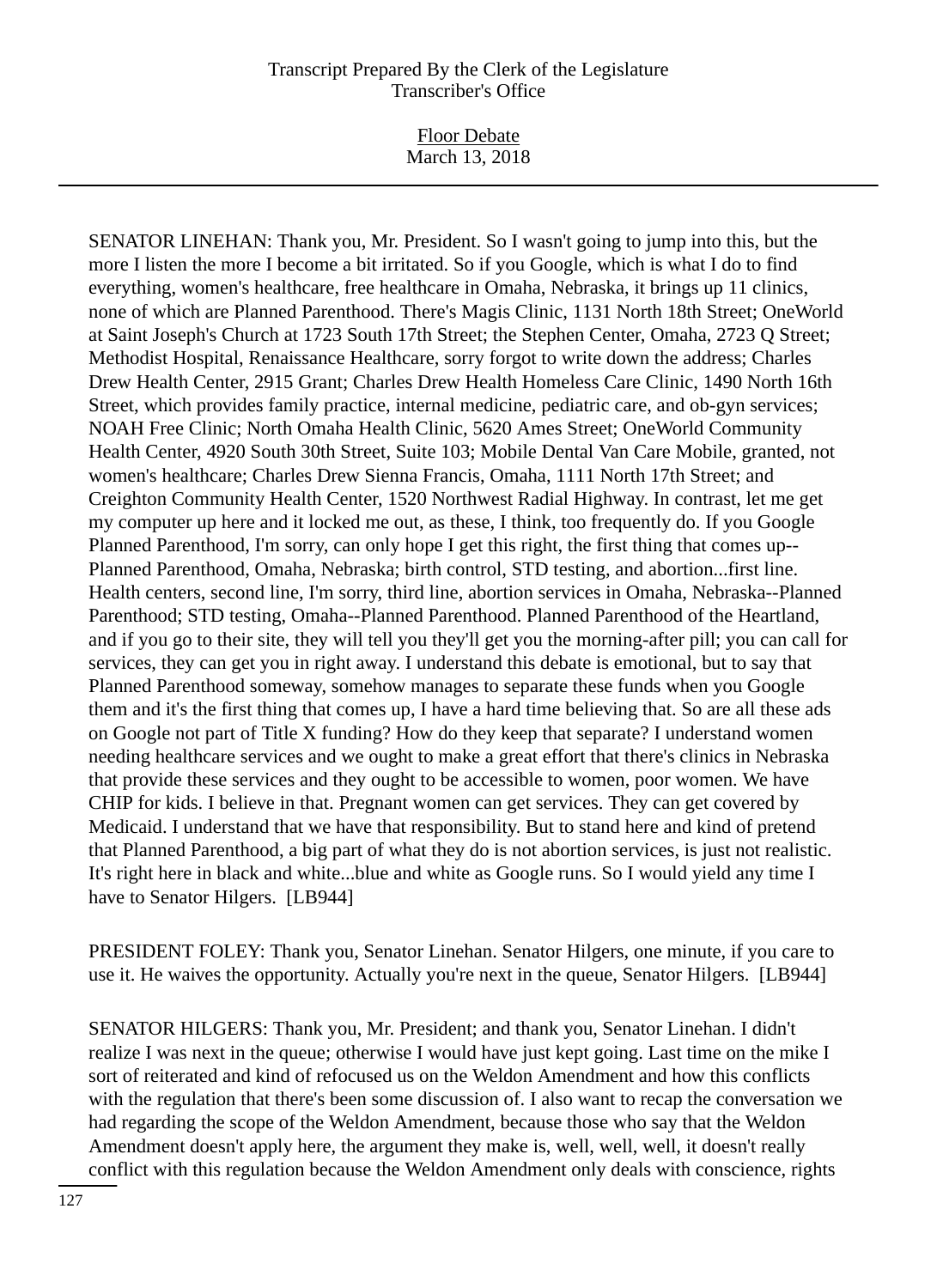Floor Debate March 13, 2018

of conscience. If so, we might not have a conflict, although I wouldn't necessarily agree with that, but I don't see how you get there in any manner of reasonable...any reasonable manner of interpretation. When you look at a statute, this is first-year law school, when you look at a statute, the first thing you're supposed to look at, and usually the very last thing, and oftentimes the only thing you look at is the language of the statute. That's what you look at. And so here, the Weldon Amendment, which we've referred to several times already today, is the statute that we're talking about. And nowhere in the Weldon Amendment does it say anything explicitly about rights of conscience. Neither does it use language that might indicate a conscience right. We spoke earlier about another companion statute in Title 42 of the U.S. Code, I believe it's Section 300b-(c)(d), if I remember correctly, that did deal with the right of conscience. And it very explicitly said in that instance...very explicit in the statute that someone could refuse to provide certain medical services if those services were contrary to the medical providers' religious beliefs or moral convictions. So Congress very clearly knows how to create a conscience exception in law, very clearly does; it's done it before. The Weldon Amendment makes no reference to those types of words. The amendment on its face is very clear, it's unambiguous. It is also...this argument was argued by a...I believe an abortion provider who is the plaintiff, the National Family Planning and Reproductive Health Association, which challenged the Weldon Amendment. And the exact argument made by the plaintiff in that case is the plaintiff said, judge, we need clarity because the Weldon Amendment conflicts directly with the regulation we've been talking about. The plaintiff provider in that case agreed with the interpretation that we're offering here on the floor this evening and agreed with what the actual language says. The only arguments I've heard to suggest that the Weldon Amendment does not apply to what it says it applies, which is without limitation anyone...you cannot discriminate a provider who refuses to refer...or two things that I've heard so far, and I may have missed one. One is legislative history and the other is a reference to an HHS Web site, neither of which, neither of which are things that a court would rely upon when you have unambiguous language. So I don't...it might be one thing if there was a reference in the statute to rights of conscience or moral beliefs or good, deeply held religious beliefs. None of that is in there. So on the question of the scope of the Weldon Amendment, which is critical to this conflict which is at the core of the debate this evening, on that question I do not think that there is...I do not believe that there is a real question as to the scope of that particular amendment because the language of the statute is unambiguous and the legislative history are things that we tend to not refer to. By the way, the reason why we don't and why the Supreme Court often does not refer to legislative history is because the legislative history... [LB944]

PRESIDENT FOLEY: One minute. [LB944]

SENATOR HILGERS: Thank you, Mr. President,...can...you can find all sorts of things in legislative history. We are creating legislative history today. And if someone were to pull up the transcript from this debate, they could pick something that Senator Harr said and Senator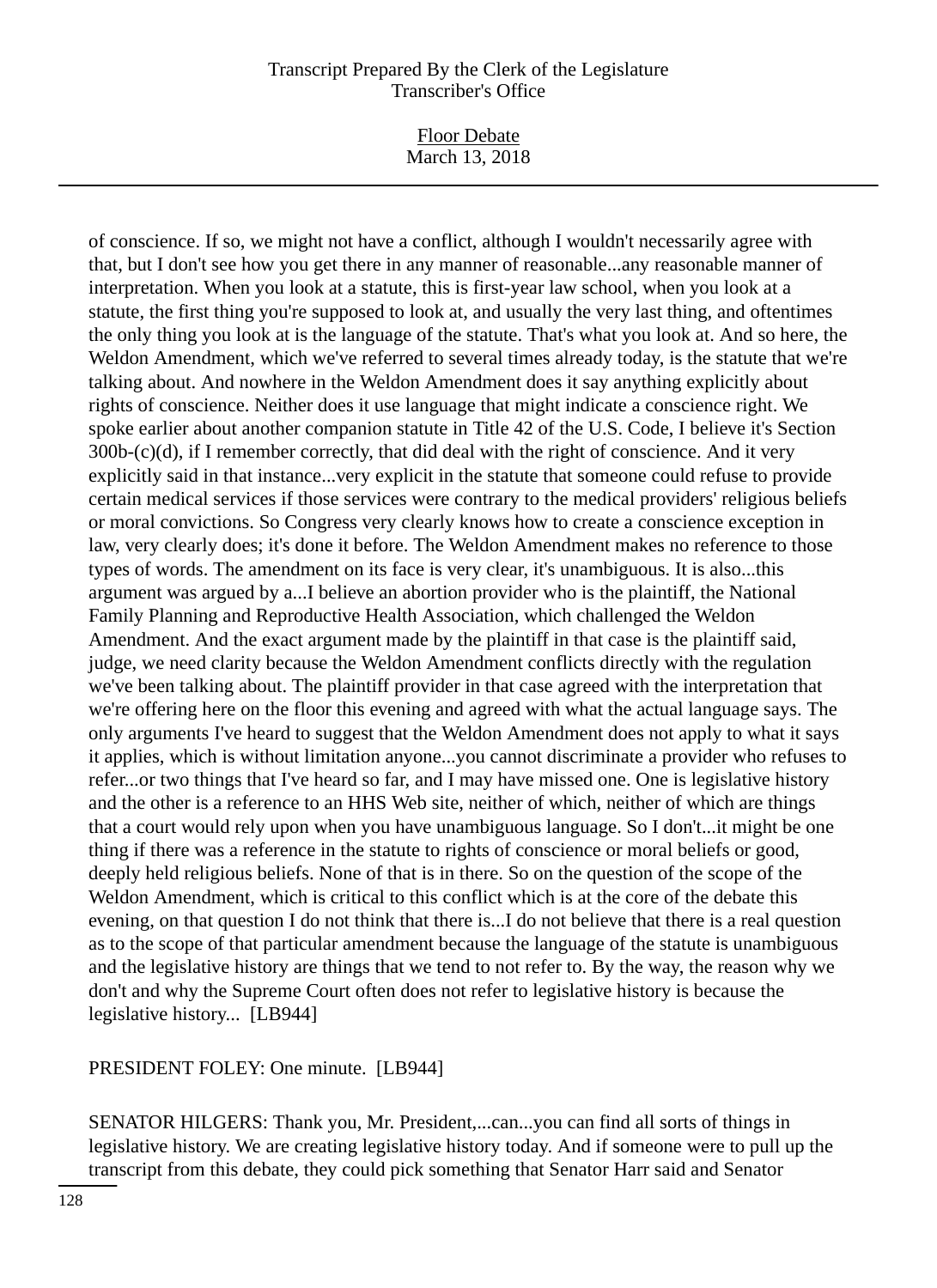| <b>Floor Debate</b> |  |
|---------------------|--|
| March 13, 2018      |  |

Morfeld said, or Senator Pansing Brooks what they said and say, aha, legislative history, this is the intent of the bill, whereas there are other people who disagree with those positions that they might ignore. Legislative history is very messy, it's very unclear, and that is why we don't use it as a lodestar for statutory interpretation. What we do is we look at the statute. And there's nothing in this particular statute that limits it to rights of conscience. Thank you, Mr. President. [LB944]

PRESIDENT FOLEY: Thank you, Senator Hilgers. Senator Brasch. [LB944]

SENATOR BRASCH: Thank you, Mr. President. And good evening, colleagues. This is the first I've stood this evening or today to speak on this bill. And I do support LB944 and the AM1699 from Appropriations, and thank Appropriations and their Chairman, Senator Stinner, for introduction of this. I do not support the amendments that follow. And I found it very interesting, this is not the first time I've stood on the floor to defend life and unborn babies who are innocent life. And actually I was...went to my office during the dinner hour because I'm sure I printed out somewhere in my volumes of paper a discussion Senator Chambers and I had about another bill and he had said a sperm plus an egg equals a baby. And I thought that's a keeper. So it's printed, it's filed, and I was going through the books. But this evening I'm hearing all kinds of things about that this is a Catholic bill. I don't think it's a Catholic bill. I do believe that there are many who support pro-life and protecting innocent life. And I found some paper articles and I decided to try to update them and they were about Planned Parenthood, since we're being called out on do you support Planned Parenthood. And I'll read from a Web page. It says: Planned Parenthood is the largest provider of healthcare services to women, only if you define healthcare services as abortion. Facilities in the U.S., Planned Parenthood, are fewer than 700 in 31 states. And 31 states have fewer than ten clinics. And then community health centers, there are more than 9,000 of them located in 98 percent of Congressional districts. And then when it talks about the number of patients served, men and women, Planned Parenthood serves 2.7 million; where our nationwide community health centers, they serve 21 million compared to the 2.7 million. It says Pap tests, Planned Parenthood has had 378,692; where the community health centers have had over 1,700,000-some. Mammograms, Planned Parenthood had zero; the community health centers, over 424,000. And when it comes to abortion, Planned Parenthood has had 327,653; where community health centers have had zero. And from this same site there's a news release that says, yes, we should defund Planned Parenthood. And it says for many years many people have challenged the appropriateness of government funding of Planned Parenthood because the organization concurrently has received both funding to counsel pregnant women and to perform abortions. It's a basic principle of ethics that no one can have any self-advantageous incentive, financial or otherwise, to counsel another person about a moral decision of such great magnitude. It goes on to say that according to Planned Parenthood's annual report in 2014-15 that they served... [LB944]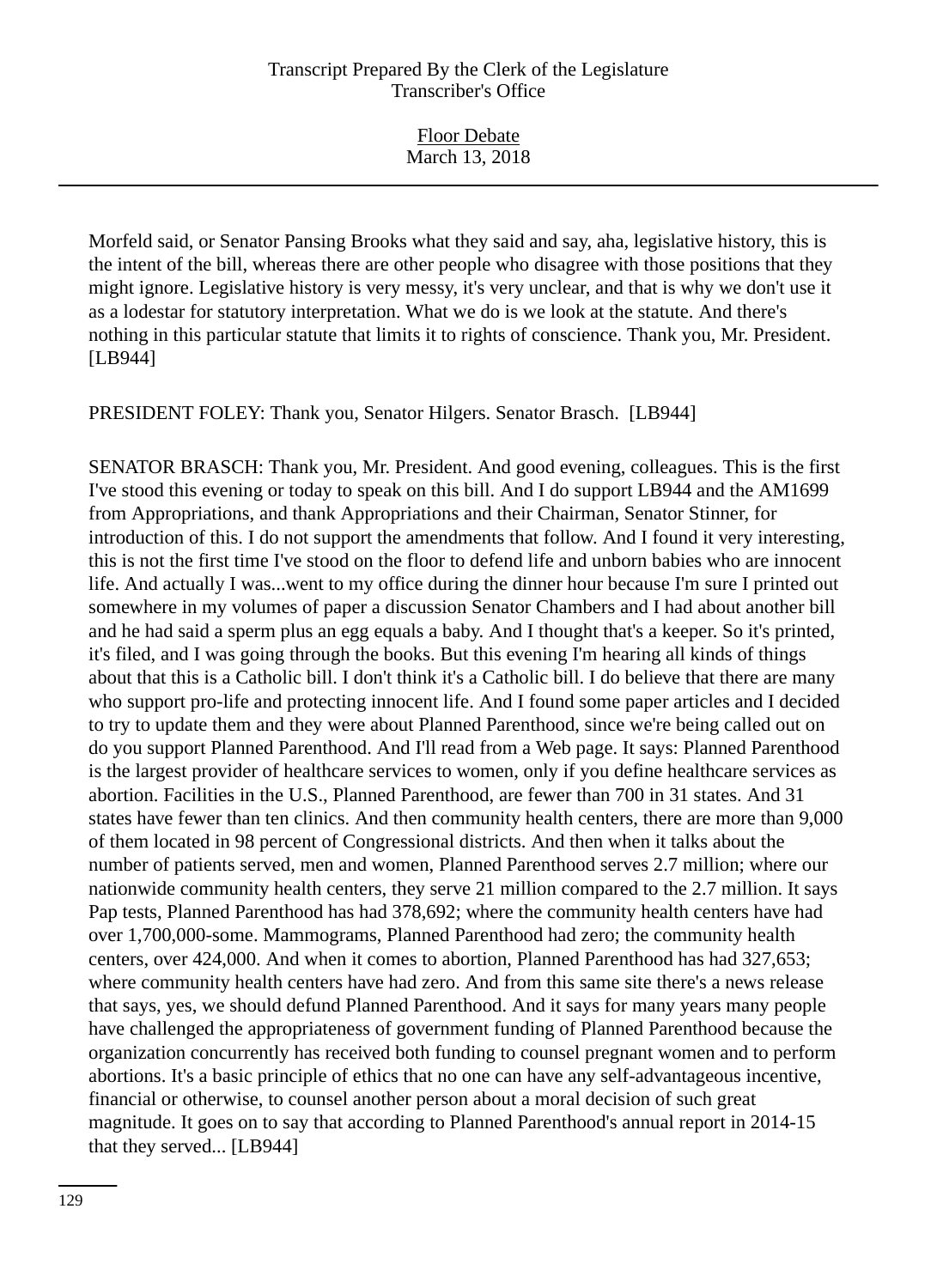#### PRESIDENT FOLEY: One minute. [LB944]

SENATOR BRASCH: ...2.5 million people, and 323,000 were abortions and only 17,000...a little over. If you'd like more information about this, this comes from the Web site, Democrats for Life of America, so it's supported by Republicans and Democrats alike. And this is from the DemocratsForLife.org Web site, a lot of good facts there that answers questions. Thank you, Mr. President; and thank you, colleagues. [LB944]

PRESIDENT FOLEY: Thank you, Senator Brasch. Senator Groene. [LB944]

SENATOR GROENE: Thank you, Mr. President. I'm a rule of law guy. I don't even want to talk about abortion. What this is about is following the federal law about family planning. By the way, if this was a Catholic bill, they would be trying to tell the state not to take any Title X money because, remember, they don't like contraceptives either. This isn't a Catholic bill. This is a bill to try to clarify that we follow existing law. And by the way, we don't need to bring a bill to HHS. The law is there. The federal guidelines are there. We have to follow the federal guidelines. You cannot use Title X money in any relationship to abortions, period. That's what we're trying to do here. If the pro-abortion, pro-choice people want to bring a bill to make sure that abortion is acceptable in the state of Nebraska, they should bring a bill to HHS. Bring one. Bring five. You have the Supreme Court on your side, just go ahead and do it. This has nothing to do with that, about clarifying anything about abortion in the state of Nebraska. This is about following federal guidelines. Planned Parenthood does a lot of good services. I will guarantee you 90...80 out of 100, some number like that, of individuals who go there just want their testing, pregnancy testing, mammograms, whatever they do, their shots. It's the 20 percent that call...I had my staff look up Planned Parenthood and it came up with the Northwest Health Center, Omaha, Nebraska. It gives all the services: LGBT services, men's healthcare, morning-after pill, abortion. Then it goes into a section about abortions. It's the same phone number, folks. It's the same address. Now tell me that money doesn't mingle. How do they separate the phone call bill? How do they separate the phone call that comes in looking for abortion and the part of the bill that comes in for services? Tell me how they do that? They don't. All this statute does is clarify. Separate, have two separate boards; have two different names on the door--family services, abortion. That's all you got to do. The bill is not anti-Planned Parenthood. Doesn't mention it. It says: provides directive counseling in favor, or refers abortions; an otherwise qualified organization shall...yeah, provides directive counseling in favor, or refers for abortion; otherwise qualified organizations shall not be disqualified--we don't put in the statute that Planned Parenthood can't get money--from receipt of these funds because of its affiliation with an organization. They can be affiliated. All they have to do is separate their management, their cost, their phones, their rent, their addresses to make sure Title X money, by federal regulations, cannot be tied, one penny of it, to abortion. We are trying to follow state law...federal law. That's what we're doing here. This has nothing to do with abortions. This has to do with a federal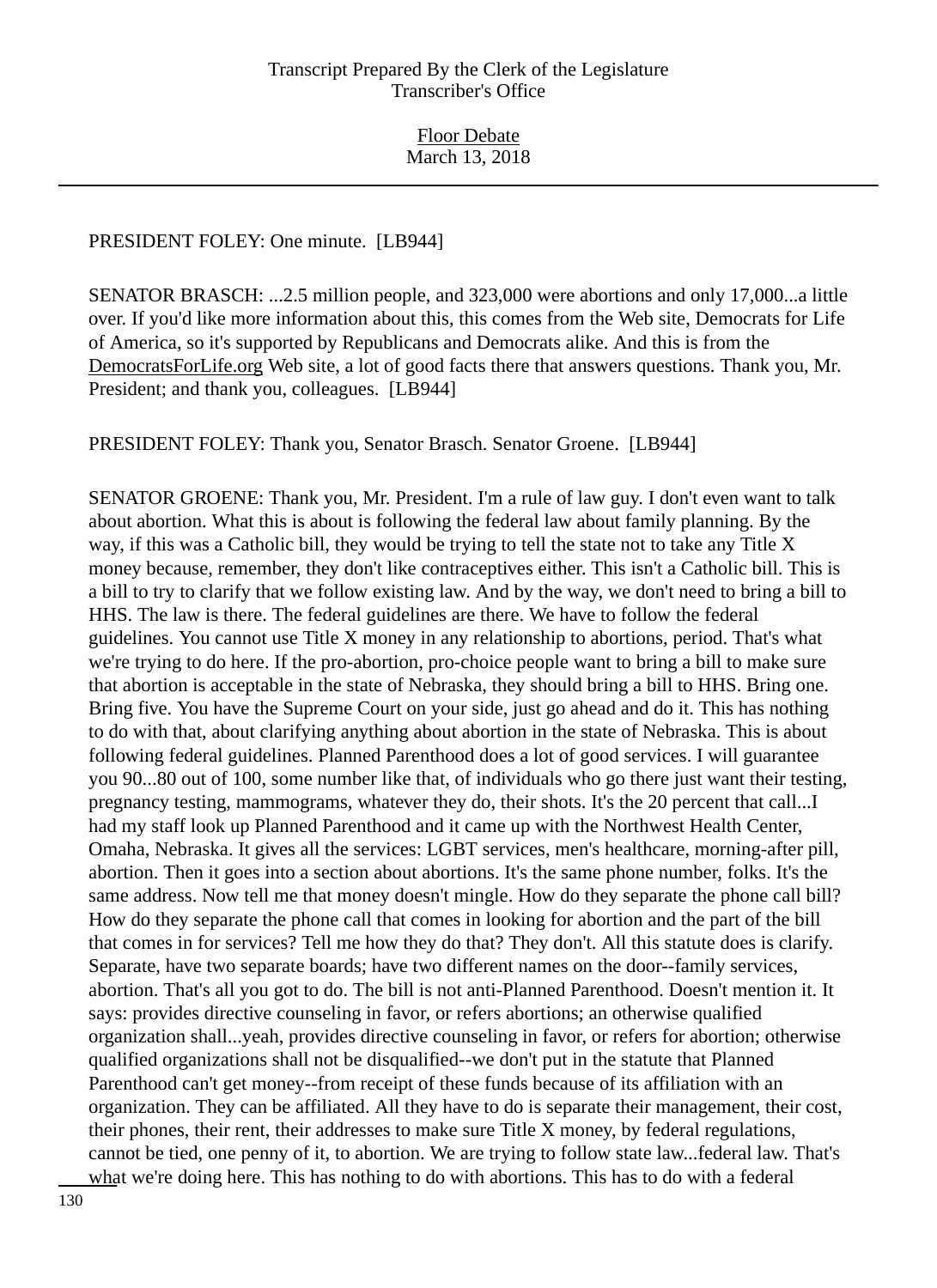| <b>Floor Debate</b> |  |
|---------------------|--|
| March 13, 2018      |  |

program that says you cannot do something and we got to make sure, as a state, that the money does not go there, even one penny of it. That's all it's saying. You show me that phone bill when the young lady calls in there and looking for abortion versus that goes in there and says she wants a drug test. You show me how they separate that phone bill. I don't think you can. [LB944]

PRESIDENT FOLEY: One minute. [LB944]

SENATOR GROENE: This is good language. It is not anti-Planned Parenthood language. It is a statute that clarifies that this state, this state will follow federal guidelines. That's what this bill does. Thank you. [LB944]

PRESIDENT FOLEY: Thank you, Senator Groene. Senator Thibodeau. [LB944]

SENATOR THIBODEAU: Thank you, Mr. President. Senator Watermeier, I was wondering if you would yield to a question. [LB944]

PRESIDENT FOLEY: Senator Watermeier, would you yield, please? [LB944]

SENATOR WATERMEIER: Yes, I would. [LB944]

SENATOR THIBODEAU: I guess I'm looking to you to see what...what is your opinion on this Planned Parenthood, or if there's any way to make sure they're not doing abortions or these funds are getting mingled? [LB944]

SENATOR WATERMEIER: Thank you for the question. What I had mentioned early on in the debate, and one of the first people up to speak, was that I believe that Planned Parenthood provides an awful lot of good services to the women in the state of Nebraska and across the country. They serve a role in cancer screenings and lots of services that are not being provided, and especially to low income. And I believe the language clearly helps us to get to that point. And what I said early on was that if Planned Parenthood was the only provider in the state, I would be okay with them receiving every single dollar of the \$1.7 million that we have in this state. If they're the only one that steps up and does it, I just want to be very clear that they didn't fall into a trap of providing something, referring to something that they should not do according to the federal law. [LB944]

SENATOR THIBODEAU: Thank you, Senator Watermeier. Senator Bolz, would you yield to a question? [LB944]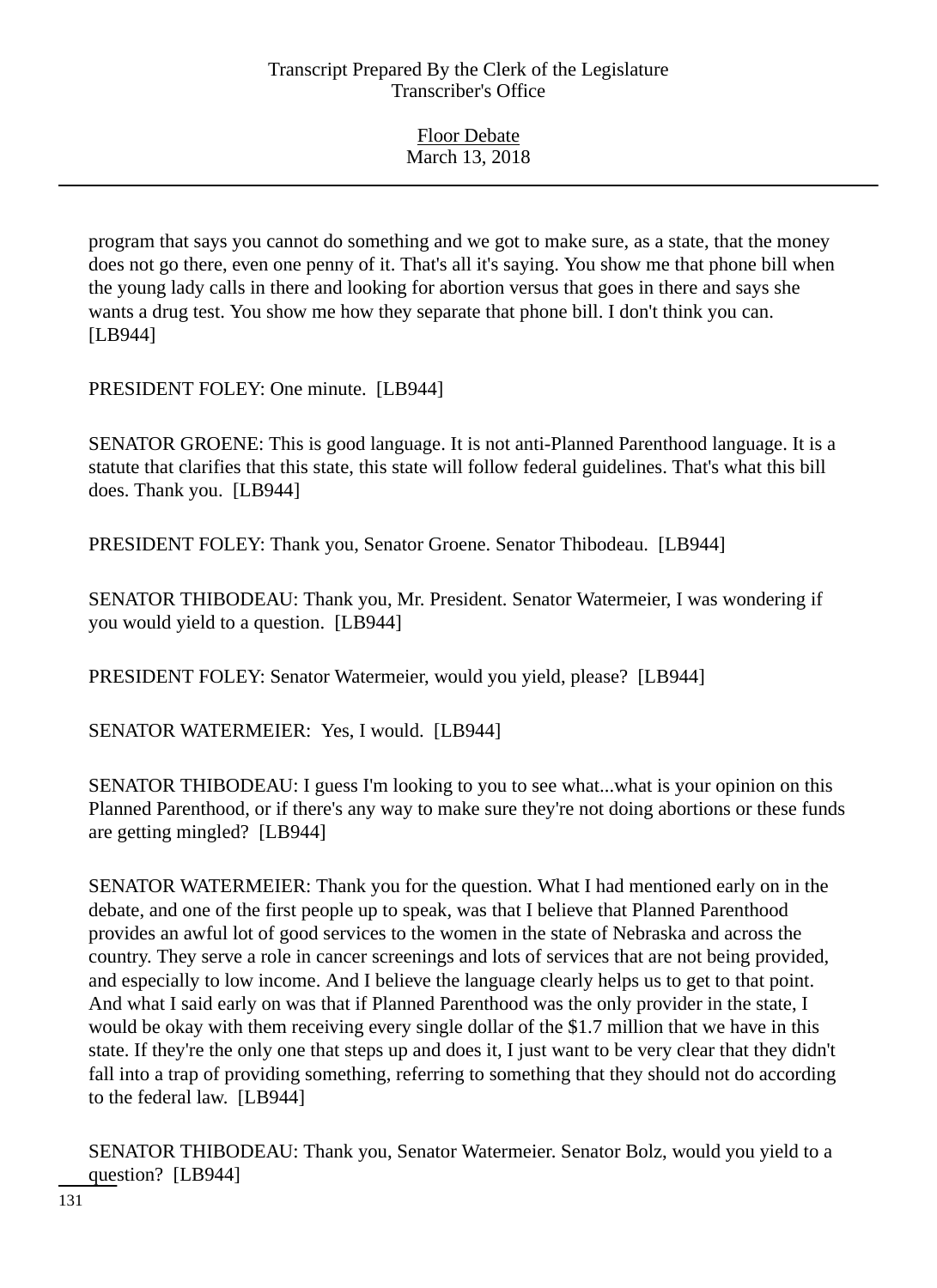PRESIDENT FOLEY: Senator Bolz, would you yield, please? [LB944]

SENATOR BOLZ: Yes, I'll yield. [LB944]

SENATOR THIBODEAU: Senator Bolz, I would also like to know, since you have an amendment up there, what your opinion is on Planned Parenthood. And I agree with Senator Watermeier, as long as they are not using Title X funds to refer for abortions. If you could explain your amendment or how that comes in play. [LB944]

SENATOR BOLZ: Sure. So my goal with my amendment is to clarify what is meant by objective independence, which in the amendment language references physical, legal, and financial separation. And the goal I'm trying to achieve with that is drawing a bright line to try not to subsidize services for abortion, which I think taxpayers, to points made earlier on the floor, are not comfortable with. [LB944]

SENATOR THIBODEAU: Thank you. And currently are you working with any other senators on revising language? [LB944]

SENATOR BOLZ: Yeah, thank you for that question, Senator Thibodeau. We did meet over the dinner break. I do believe that there are lots of people on the floor who are making good-faith efforts to try to come to a compromise. And so, Mr. Clerk, I will withdraw my amendment in a good-faith effort to try to come forward with a compromise on General or Select File. I think there are two issues that remain to be addressed. One is the language relating to referrals, and the other is language relating to objective independence. And I will do my very best to make sure that those things are addressed to both create that bright line separation and to make sure that healthcare providers can offer prenatal care, cancer screenings, and all of those other essential healthcare benefits. [LB944]

SENATOR THIBODEAU: Thank you, Senator Bolz. And thank you, Mr. President. I would like to yield the remainder of my time to Senator Bolz if she so wishes. [LB944]

PRESIDENT FOLEY: Senator Walz, (sic--Bolz) you're yielded 1:50. Time is waived. Thank you. Senator Bolz, regarding your mention of withdrawing the amendment, currently the bracket motion is pending. So until that is taken care of...thank you, Senator Bolz. Senator Clements, you're recognized, this is your third opportunity. [LB944]

SENATOR CLEMENTS: Thank you, Mr. President. I just wanted to make it clear that I also don't...very much don't like the fact that Planned Parenthood does abortions, but I'm willing to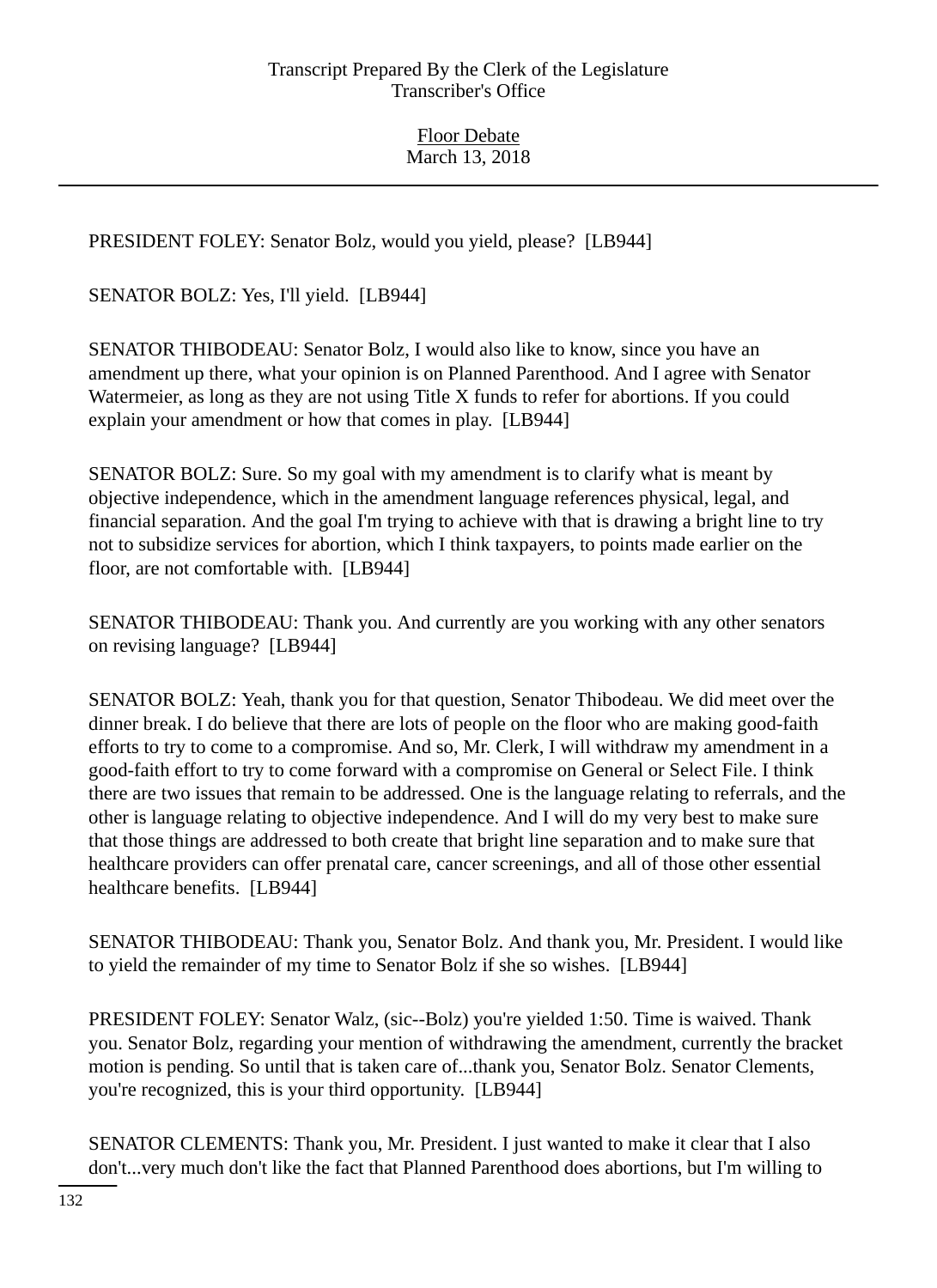Floor Debate March 13, 2018

allow them to do the women's health services, as long as they separate them. I believe this language is necessary to ensure that separation. And so that maybe we could get to where that Bolz amendment is withdrawn, I think I will just yield my time back to the Chair. [LB944]

PRESIDENT FOLEY: Thank you, Senator Clements. Senator Hansen. Is Senator Hansen on the floor? I do not see Senator Hansen. We will move on to Senator Pansing Brooks. This is your third opportunity, Senator. [LB944]

SENATOR PANSING BROOKS: Thank you, Mr. Lieutenant Governor. Well, just as a reminder, I just wanted to repeat one of the wonderful things said today that Senator Schumacher said that the smoke of freedom can't be put back into the cigar of subjugation. Subjugation means slavery. I love that quote. It's a wonderful quote. Right now I'm highly aggravated because there's a lot of pressure being put on people to remove brackets and to remove the amendments because we need to get on to discussing the budget. Exactly. That's what we need to be doing now is discussing the budget. I have an amendment too. But instead, we need to continue discussing all sorts of extraneous social ideological matters that are placed within this budget. Why couldn't this be brought forward as a bill from all of you who support it so wholeheartedly? Why does it have to be in the budget? So when you all are complaining about the fact that we cannot get to the budget, and how many years are we going to do this? Nebraska taxpayers, no matter where you stand on this issue, you better rise up because we are not discussing the budget because of what's being placed in this budget--social ideological ideas rather than budget ideas. Where's the bill? We told them last year, bring a bill and we'll deal with it in the normal manner and normal method set forth in our rules. But, nope, they're determined to go ahead and place these social ideals into our budget and stop women, especially, from getting the healthcare that they need, the reproductive healthcare, the cancer, monitoring, all of the healthcare issues that low-income people in my district, 36 percent of my district live at or below \$25,000 household income. This is something important to me. It relates to my district. It relates to the people whom I work with and volunteer with every day in this community and in this state. So, oh, let's all fold over the interim and then we're...or over the next week and then we'll come up with a really good idea. All that does is reward this kind of action to continue to happen. Let's continue to blow up our budget. Everyone knew this was going to blow up the budget, and yet they persisted. And if that's the choice, if that's your choice that you want to have it here to roll it along and...I have all sorts of things I could have put into the budget that I care about, let's just start putting things in the budget and then we don't have to talk about dollars and cents. We don't have to talk about providers' cuts. We don't have to talk about child welfare. And instead we can just be...listen and discuss the obfuscation issue of the day. And you can make whatever cuts you want. We don't have to talk about anything that regards dollars and cents. This certainly does not deal with anything that relates to sense, in my opinion. And I'll give the rest of my time to Senator Wayne; he wanted some time. [LB944]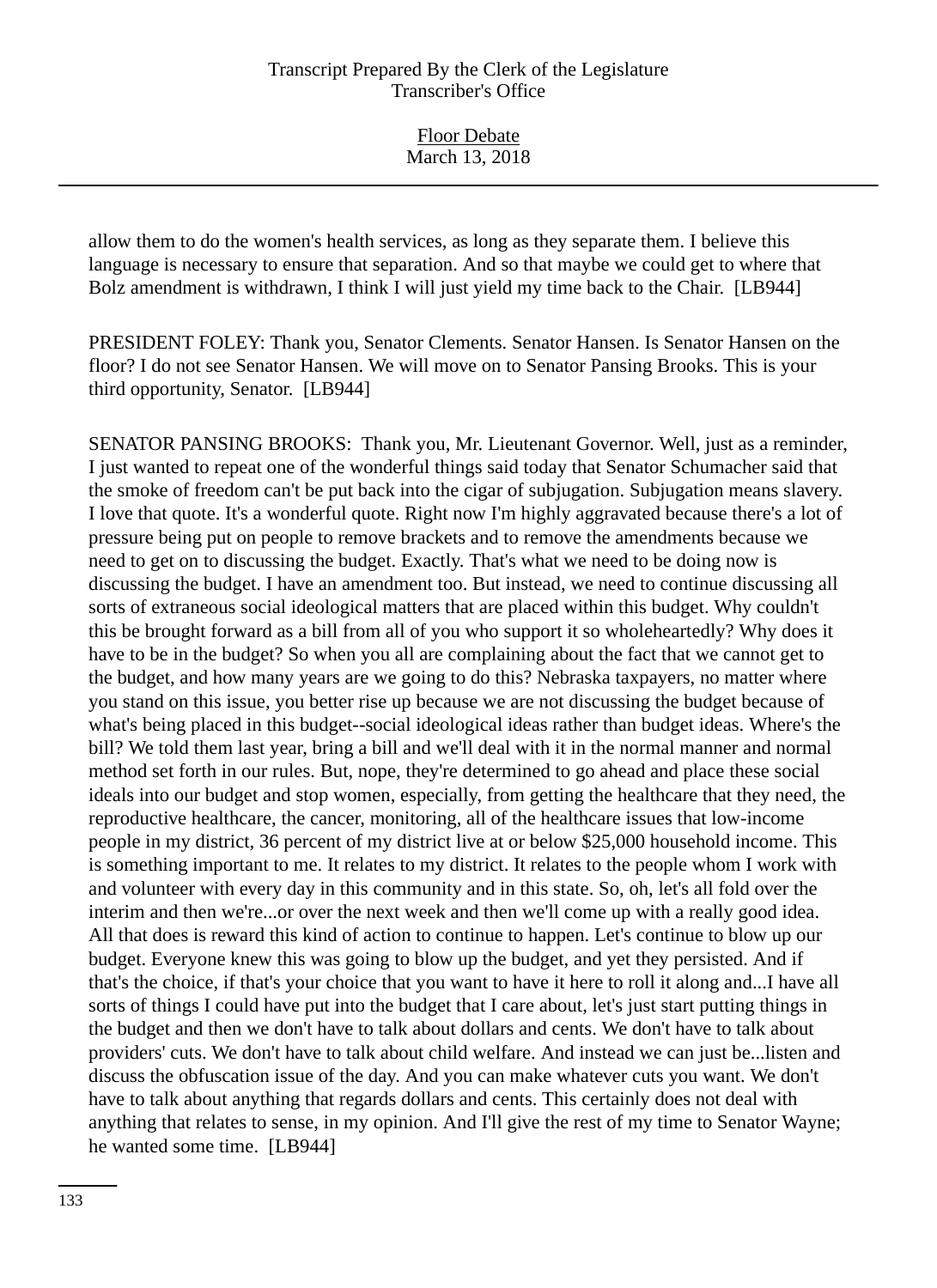PRESIDENT FOLEY: Thank you, Senator Pansing Brooks. Senator Wayne, one minute. [LB944]

SENATOR WAYNE: Thank you. And this will be very quick because I stayed out of this debate for most of the night. Those who don't know and don't know my history of how I got here know that I'm very pro-life. But that's not what this bill is about. Read the bill. I heard that many times said negatively on this floor. But I'm just going to give you a scenario that won't work. Charles Drew, young lady walks in and says, I'm pregnant, I'm having some complications, please check me out. They do. They say, for medical reasons, if you go forward with this pregnancy you could die. That doctor, by this language, cannot refer her or cannot give her a complete education on what is needed because the word says "assist." Assist in the performance of counseling. Read the language. It's not written very well. [LB944]

PRESIDENT FOLEY: Time, Senator. Thank you, Senator Wayne. Senator Chambers, you're recognized; your third opportunity. [LB944]

SENATOR CHAMBERS: Thank you. Mr. President, members of the Legislature, I'm glad to see that Senator Wayne is feeling that frustration that anybody who is intelligent would feel reading this hash that we have here. I see Senator Bostelman has got his light on, Senator Briese. Why do you think all of these people are turning their lights on are here? It's a Catholic-coordinated effort and you shouldn't be ashamed to say what it is. If you're Catholic, admit that's what you're doing. You can't even do that. That's what Jack Nicholson meant when he said: You cannot stand the truth. But I'm going to tell it. And I'm going to work this bill and I'm going to offer amendments to the committee amendment. Now I've been here all of this time. I haven't had an amendment of mine dealt with yet. I want to show you all that I can stay until midnight and we don't have to get beyond this because I don't have to offer priority motions. If other people have amendments up there, that is going to take time and keep us here. And I can offer some amendments and I will show you the kind that I can do. So you won't think they're brain busters, in this provision that we're talking about, the first sentence says, "pursuant to the requirements of," I would strike "pursuant to" and substitute the words "in accordance with." I can do things with grammar, a lot of grammar on this provision dealing with Title IX (sic--X). You all brought it here. Now we're going to stay on it. I've tried to stay out of it also. You all locked up the board because that was the plan given to you and you've got your marching orders and that's what you're doing. You think I don't know, maybe some people don't. Maybe they believe the lies that you tell about it not being a Catholic bill. That's precisely what it is. And now you've gotten on the fighting side of me. You can get cloture, because you've got enough for that. But you're going to still have to spend time on this bill. And I'll tell you what. If you think you can pull the rug out from under me by getting cloture on this bill, note my brothers and sisters, friends, enemies, and neutrals, there are additional bills on this agenda, aren't there? You think I cannot make motions on every one of these bills? I've shown you that I can do it. And I didn't push any one of them to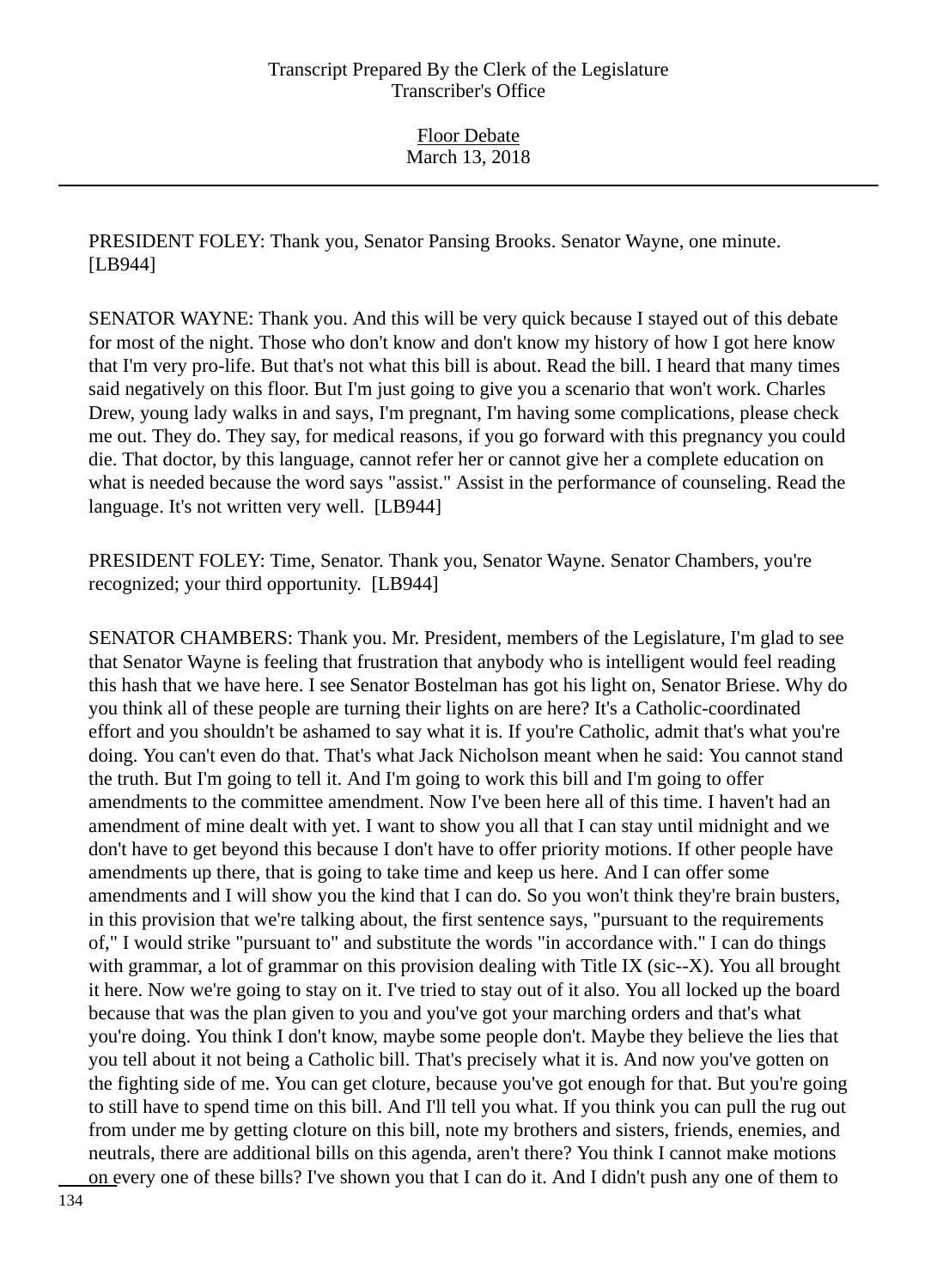Floor Debate March 13, 2018

the limit. Somebody stand on this floor and dare me. Somebody stand on this floor and say you don't think an 80-year-old man can keep us here until midnight for the rest of the session, and I will show you what I'm made of. You have no idea what I can do. You think you know. Don't judge me by you. And I'm sick of what I've been hearing. All this hypocrisy and phoniness; these religious people jumping up here talking nonsense. And you know why they couldn't answer Senator Morfeld's question? Because when they were programmed. They were given one issue to deal with and that's what they could deal with, and when you went beyond that one they couldn't answer because they weren't told what the answer would be. And then Senator Hilgers is the fall back position. And I told him that I see him dropping his cloak as a lawyer and putting on that of ideology because he's got to become a part of this nonsense. Senator Wayne tried to tell you, by reading the language, but it's no point. You're not going to pay attention to that because you were not told to listen to anything, just get out there and say, Polly wants a cracker, (whistles) Polly wants a cracker (whistles). Senator "Grites," I'm making up a name, I'd like to ask you a question. Whatever the questions is, Polly wants a cracker. Senator Bostelman,... [LB944]

PRESIDENT FOLEY: One minute. [LB944]

SENATOR CHAMBERS: ...such and such, Polly wants a cracker. That's what I'm hearing. You all may think I don't have any education just because you don't have any. You think I can't speak English because you don't...or understand. Senator Groene, I watched him on television tell Senator Harr they did not need his state law on ivory because there was a federal law and the federal law would take care of it. Then he stood there and said the federal law takes care of this. Then he ought to be saying don't put it in the state statute. And if he says put it here, but it wasn't good, because he didn't like Senator Harr, then he is a hypocrite. I'm saying it to his face. Let him straighten it out. He's got two contradictory positions. One of them is a lie or one of them is based on stupidity, and I'm going by what he said. You all won't call names here, I will. I'm sick of it. And you're not going to tell me be nice, be nice, when you're trying to mess over women. You must be out of your mind and think I am. I've been nice today. [LB944]

PRESIDENT FOLEY: Time, Senator. [LB944]

SENATOR CHAMBERS: I want to see if we'll stay until midnight. [LB944]

PRESIDENT FOLEY: Time, Senator Chambers. [LB944]

SENATOR CHAMBERS: Thank you, Mr. President. [LB944]

PRESIDENT FOLEY: Thank you, Senator Chambers. Senator Harr. [LB944]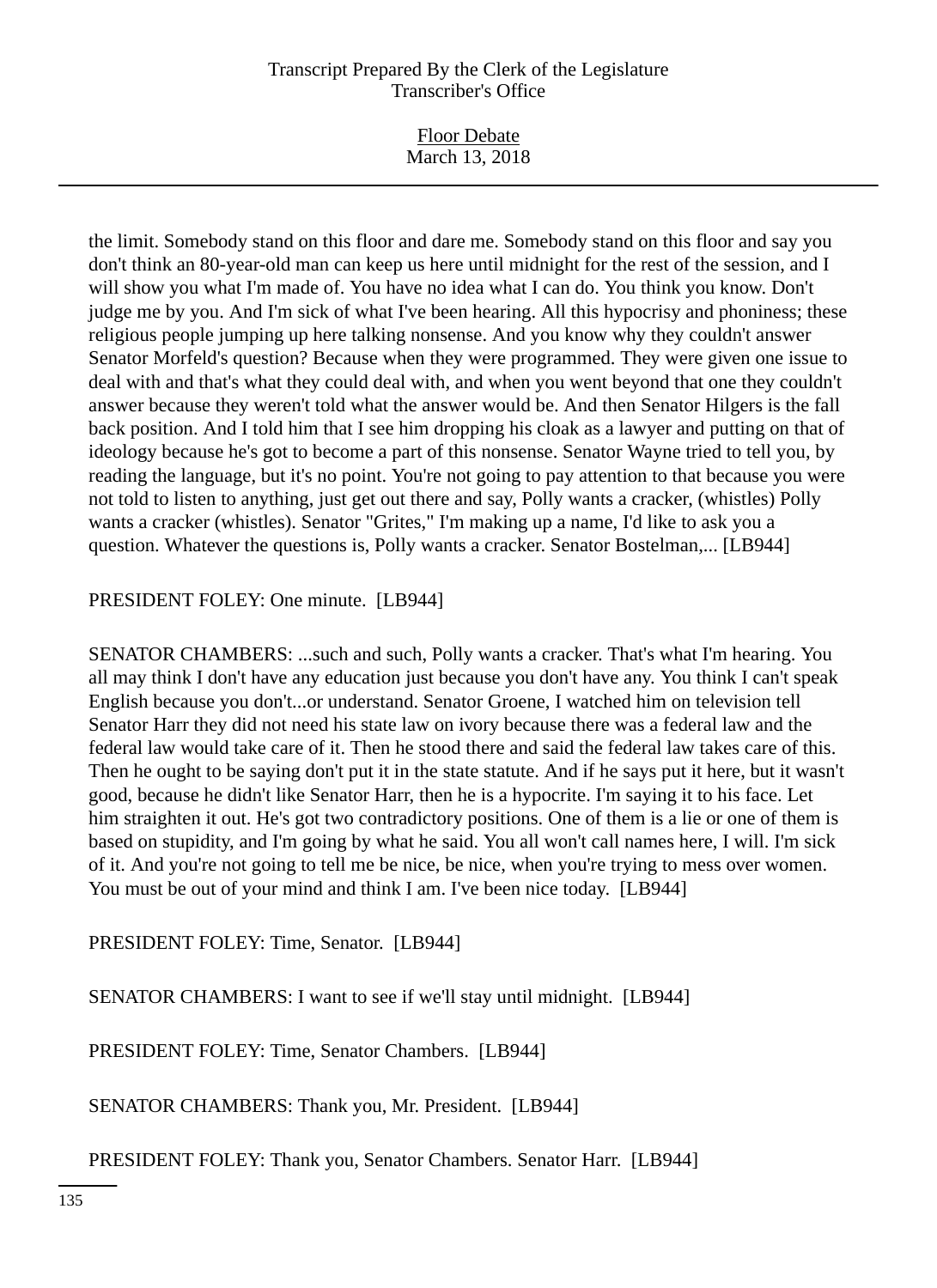Floor Debate March 13, 2018

SENATOR HARR: Thank you, Mr. President. I'd like to, unbeknownst to me, follow up with what Senator Chambers said. January 11 of this year, it was a snowy day. You guys might remember it; some of you won't because you weren't here. We had a bill on ivory. And what I wanted to do was to say, hey, let's have state enforcement of federal law. Senator Groene asked me some questions. And I said, well, the answer is it's not really a problem at this time. But the other issue I would bring up is there's no enforcement going on right now on the state level, only on the federal level. And I probably should do my Groene imitation here, but I won't. So you're implying that all them state, federal income taxes that I pay and that Nebraskans pay we get no enforcement in the state of Nebraska for federal laws? Right? Why, we pay as Nebraskans an awful lot of federal taxes. So you're implying that we get no enforcement to federal law in the state of Nebraska with the taxes we pay to the federal government? Folks, there it is. I keep hearing over and over again--federal law. Right? We have federal law now. We are changing state law. And when we change that state law, this is appropriations bill, folks. And ask yourself, what is an appropriations law...bill? It is merely a way to spend the money of the people. That's what it does. And we say we're going to spend money on this and we're going to spend money on that; and this is how much we're going to spend. You know what we can't do by Article III, Section 22 of this here state of Nebraska Constitution? We can't make policy; it violates the single subject. You can't make federal policy or, excuse me, policy outside of how to spend the money in an appropriations bill. That's why you constantly hear, bring a bill, bring a bill. This is a policy change. We are not in one way, shape, or form in conflict with the federal statutes. I keep hearing the Weldon Amendment. And I read it and I think that's maybe a false lead. But what I do know is that we cannot spend money, Title X, on abortions, period. We know that. That is federal law. No one denies that. No one is up here saying we should allow that, no one. But what we have here, folks, is a constitutional problem, not a consistency with the federal law problem. We have an issue here...and, by the way, the feds are already enforcing this. I haven't heard one person say the feds are not enforcing federal law. And that's why we pay them taxes to the fed government. They're enforcing it. What we're saying, folks, though, is we're doing a change in policy. Can't do that in an appropriations bill, cannot, cannot, cannot. And so what happens now is, yes, federal law, we can do...preempts, federal regs preempt our state constitution, but we can require more out of our state constitution. [LB944]

## PRESIDENT FOLEY: One minute. [LB944]

SENATOR HARR: And so we got a real problem. You may have someone go out and sue the state of Nebraska and say you can't do this, a policy change. And then they may win and then Senator Albrecht or someone else will be on the floor with a claims bill paying legal fees. We have in our claims bill legal fees that people said this bill is unconstitutional. We passed it. It was found unconstitutional, and we're going to pay for it. So, folks, before we go forward, think very carefully if this is constitutional. Is this a change in policy or is it not? Because if it is, you can't do policy in an appropriations bill. Thank you. [LB944]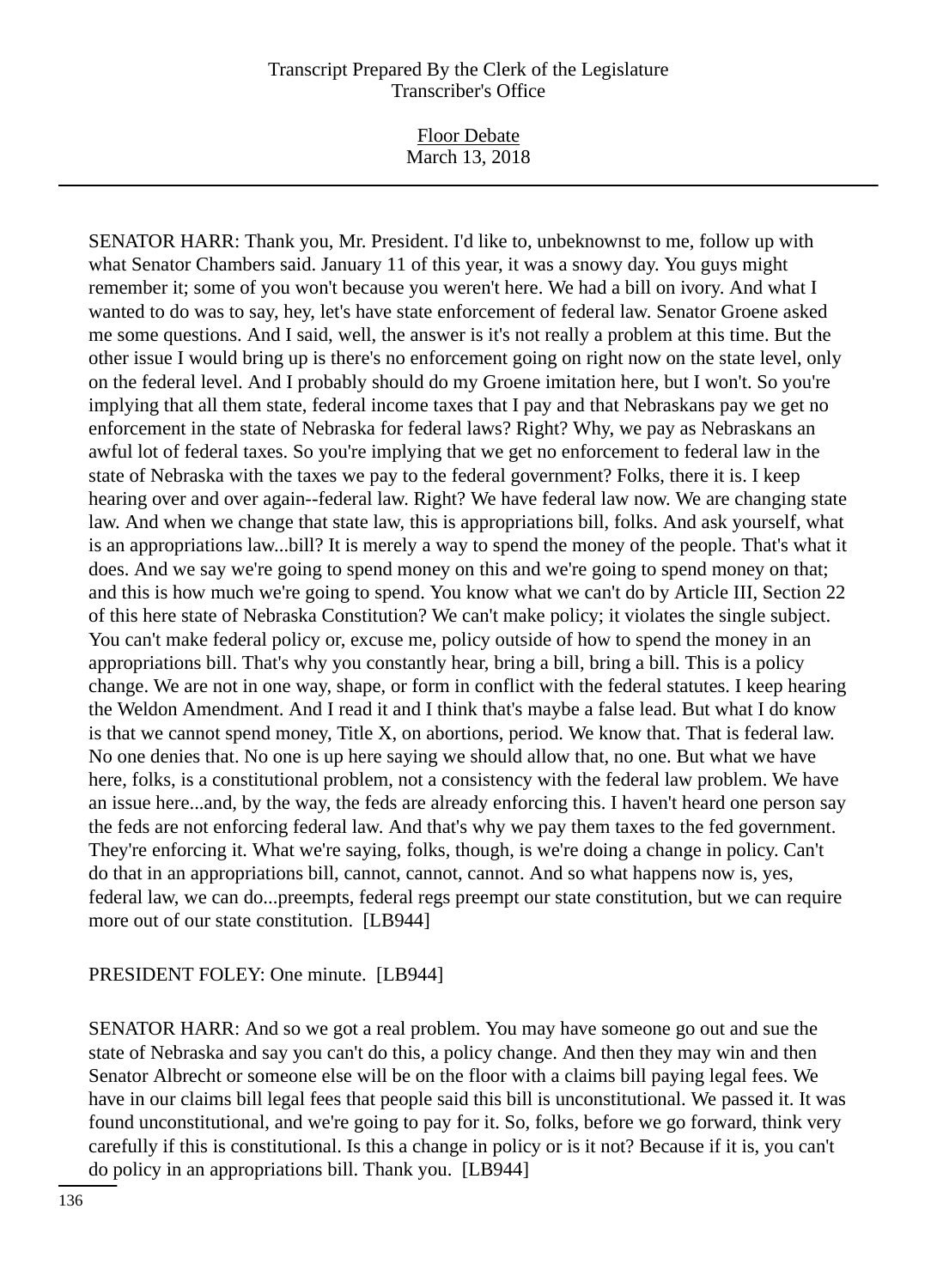PRESIDENT FOLEY: Thank you, Senator Harr. Senator Murante. [LB944]

SENATOR MURANTE: Thank you, Mr. President. Members, good evening. I had some remarks that I wanted to prepare, but Senator Groene's name was invoked on the floor and that got him aggravated and he has asked me to yield him my time and I would be happy to so, Senator Groene. I'll yield the remainder of my time to Senator Groene. [LB944]

PRESIDENT FOLEY: Thank you, Senator Murante. Senator Groene, 4:30. [LB944]

SENATOR GROENE: Let's clarify the difference between a federal law and a federal grant program. Federal law--OSHA, EPA, no grants involved, you have to follow the rules. You have to follow the rules on our rivers and our waters. You have to follow the rules...rules, everybody does. The citizens do; that's a federal law. Let me talk to you about a grant program. All right? This is a grant program, Title X is. You can decide to take the grant money and then you have to follow the rules. It is the duty of the state to enact the rules. Federal highway money, you want federal highway money? You don't have to take it. But here's what you have to do in your statutes and your rules to get that grant money. This has nothing to do with a federal law on shooting elephants. I can't shoot an elephant. The state can't tell me not to shoot an elephant; the federal government already told me not to. This is about a grant, a federal law that manages a grant. If I want to take the grant...if I don't want to take the grant...Iowa decided not to take it, did you know that? They just didn't take it. They funded \$3 million themselves and then they decide what clinics get it. By the way, you pro-choice people, let's do that. Let's don't take any federal money from Title X and then let's start funding abortion clinics because we could do it because it would be our money. This isn't our money. This is federal money to have statutes that says you cannot recommend abortions, you cannot use the money for abortions. So in order to take the grant money, we have to enact the rules and follow the rules. Duh. Simple as that. The state doesn't need to pass a rule that says I can't shoot an elephant. The federal government, that's their law. I'm a federal citizen. It's that simple, folks. Senator Harr knows better. Senator Chambers knows better. This is grant money. You follow the rules the federal government puts into place if you want the grant money. I as a state senator have a duty to follow the rules if I want to take the federal money. If Senator Harr would call the federal government and get some money so we don't shoot elephants, I might consider passing a law that says we won't shoot elephants. There is no federal money. There's no grant program. There are no rules about shooting elephants. You just can't shoot them. Do you understand the difference? I think most of you do. Senator Brewer said he understands it. He's not going to shoot any elephants and he's not looking for any grant money he says. But...so let's make that clear. I'm a rule of law guy. I follow the rules. If I'm going to take the grant money, by God, my state is going to follow the rules. I don't know why we're talking about abortion. That's like a farmer going in and getting a federal program and the program says you're going to plant corn and he starts talking about I want to plant soybeans. And the federal government says, no, no money for you, you got to plant corn. He said, by golly, I'm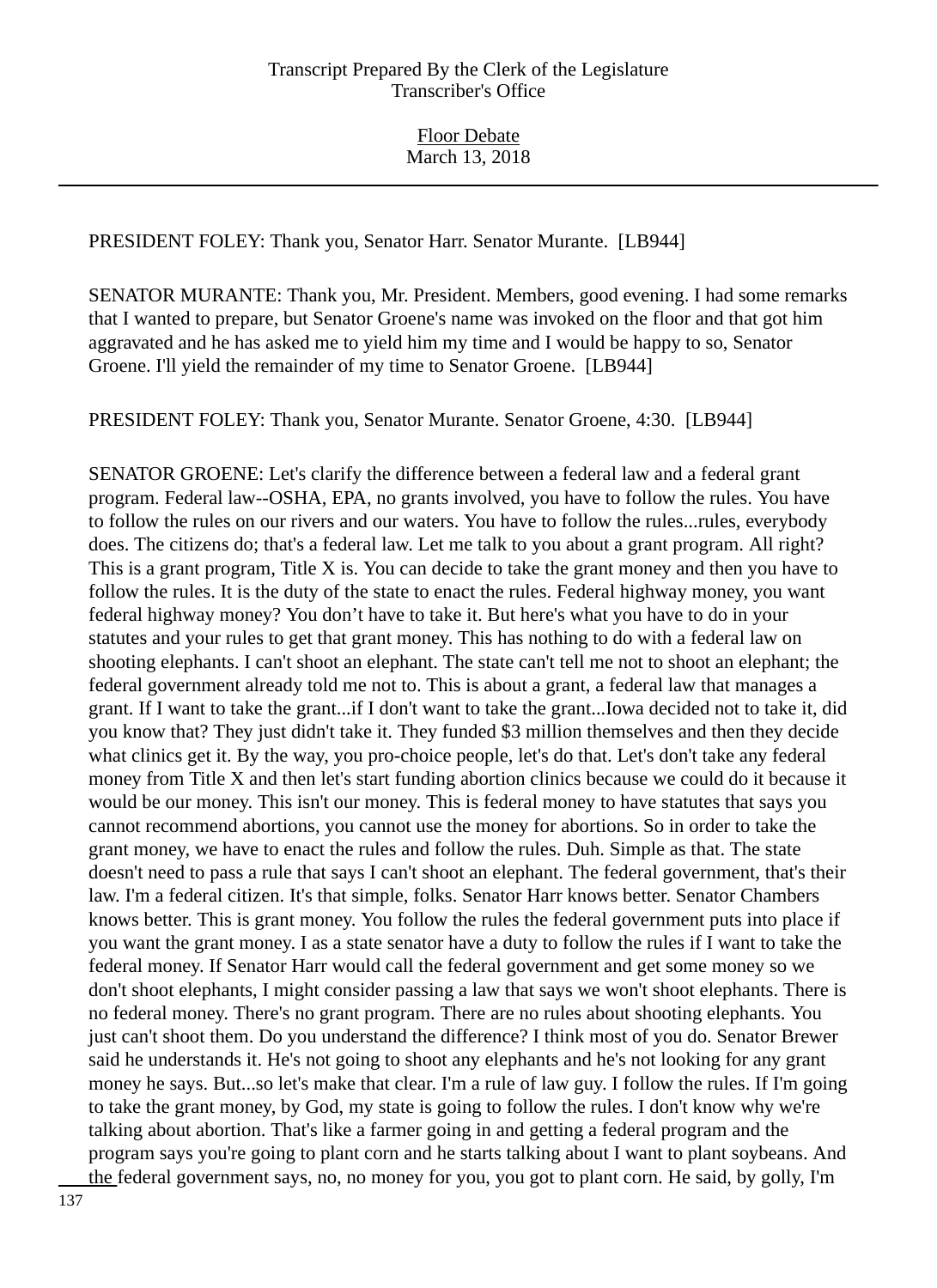| <b>Floor Debate</b> |  |
|---------------------|--|
| March 13, 2018      |  |

planting soybeans and you ain't going to stop me. That's how stupid this is talking about...here I go, I used the word "stupid" talking about abortion on a federal program that outlaws it. Why are we doing that? If you want to have a law that says anybody can have an abortion and the state is going to fund it, bring a law to HHS committee next year. [LB944]

PRESIDENT FOLEY: One minute. [LB944]

SENATOR GROENE: We'll look at it; it might come out of committee. We'll appropriate some money that the state of Nebraska will pay for abortions. You can do that. Do it. Thank you. [LB944]

PRESIDENT FOLEY: Thank you, Senator Groene. Senator Bostelman. [LB944]

SENATOR BOSTELMAN: Thank you, Mr. President. Good evening, colleagues and Nebraskans. Senator Watermeier, would you yield for a couple of questions? [LB944]

PRESIDENT FOLEY: Senator Watermeier, would you yield, please? [LB944]

SENATOR WATERMEIER: Yes. [LB944]

SENATOR BOSTELMAN: Senator Watermeier, are you on the Appropriations Committee? [LB944]

SENATOR WATERMEIER: Yes, I am. [LB944]

SENATOR BOSTELMAN: Did this...was this heard in committee, was there a hearing on this? [LB944]

SENATOR WATERMEIER: Yes, Senator Stinner dedicated one whole day to Title X funding and the debate on it. We had 27 people come in and testify. [LB944]

SENATOR BOSTELMAN: And as a result of that hearing then, was it passed out of Appropriations by the committee members? [LB944]

SENATOR WATERMEIER: Yes. [LB944]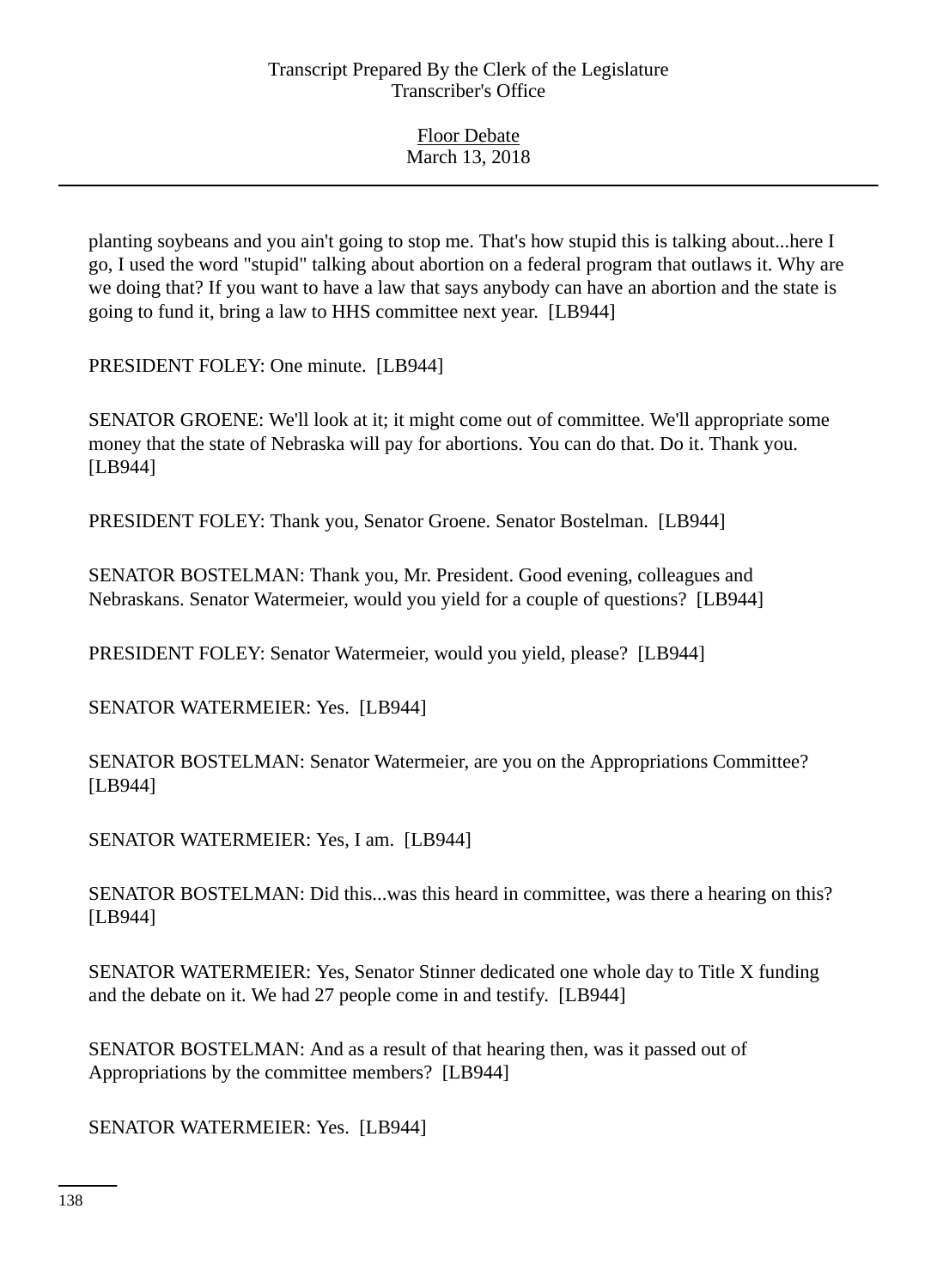SENATOR BOSTELMAN: So this bill did have...this portion of this bill did have a hearing and it was passed out by the committee members. [LB944]

SENATOR WATERMEIER: Correct. [LB944]

SENATOR BOSTELMAN: Thank you, Senator Watermeier. A couple other things as I was looking at this, we were talking about before about the audits. And does...in the audits itself from 2015-2016 it does specify specific language in there--products of conception; speaking for referrals to doctors; physician fees for abortion services. So again, I think my aspect on this is what we've been talking about is ensuring that the clinics are able to continue to receive Title X funding and just make sure things are separated by a clear separation. And when we do that, then there is no conflict; there is no conflict for them to receive those funds, and those funds should continue...those Title X funds should continue to go to those clinics, those facilities that can do that. And if they don't, then they're in violation. And that's intent on this is to make sure that we have a clear separation between what services are being provided, what are being funded by Title X and what are not. And with that, I would yield the rest of my time to Senator Watermeier if he'd like it. [LB944]

PRESIDENT FOLEY: Thank you, Senator Bostelman. Senator Watermeier, three minutes. [LB944]

SENATOR WATERMEIER: Thank you, Senator Bostelman. Mr. President, three minutes you said? I appreciate where you were headed with that conversation, Senator Bostelman, because it brings us back to where we need to have this and where I have come completely full circle on this. I mean, I was for the bill last year, but I am more convinced today that we need to follow through with this language. Keep in mind, we have \$1.7 million in the state of Nebraska that we're receiving for federal dollars to implement Title X services, which are very specific, very specific what Title X pays for. And all we are trying to do with this language is to create both a corporate structure, a physical structure in which dollars will not be jeopardized in the future. As Senator Bostelman had mentioned, there was a State Auditor that went in and audited a very small amount of the entire \$1.7 million and clearly found issues that dollars were spent for services that are outside of Title X, putting them into jeopardy, clearly. The other point I'd like to make, and this is dangerous for me, I'm not an attorney, I don't want to get into specifics, but Senator Wayne had brought up a point about...clearly a member would not be able to...a doctor would not be able to refer someone to have an abortion if it jeopardized their life. Well, clearly in the bill, and what I understand is, the regulations and the rules that the department does, is it allows for them to refer to the nearest hospital. But also what the language does, it talks about education, and education of abortion is one of those options. They cannot refer to, guide to, or promote a abortion, but they clearly can educate to the option of the abortion. That's my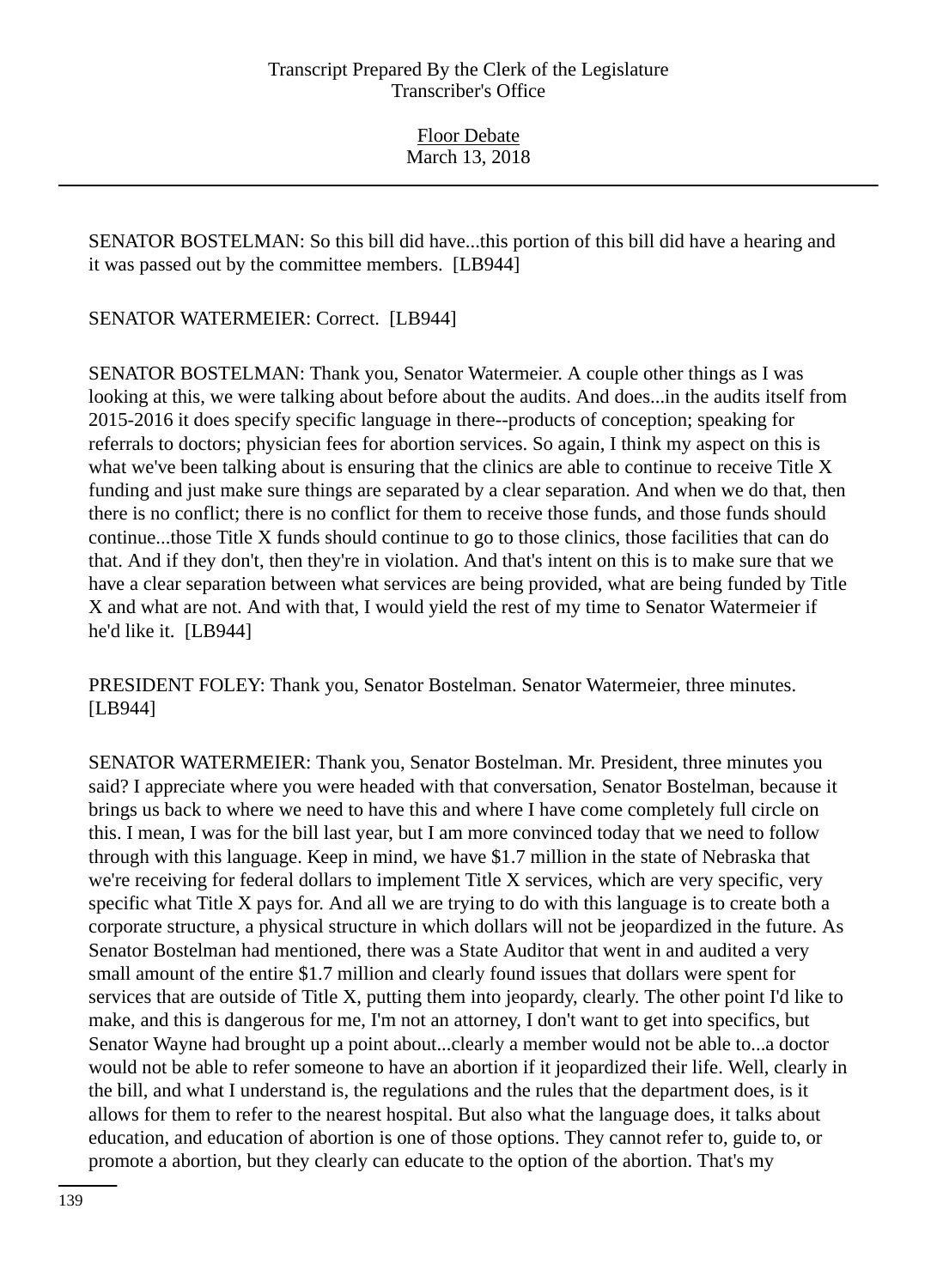understanding, that that is an option for them. They cannot refer to go down the street and go do it. But that is my understanding. A second point that I'd like to talk about a little bit is Senator Patty Pansing Brooks had brought this up, and I didn't write it down exactly, I tried to do it from memory. [LB944]

PRESIDENT FOLEY: One minute. [LB944]

SENATOR WATERMEIER: She said clearly this is unconstitutional, can't talk about it now. Earlier this morning, and I'll have...if Senator Brooks wants to correct me, I wrote down something that she said--the budget is not numbers alone. And I think she went on to say--it's a social document, to claim otherwise is disingenuous. I don't say that it's a social document. But the idea of Title X clearly belongs in the Appropriations Committee because we are talking about protecting the funds. The policy of having Title X funds has already been decided. And what they're used for? We did not decide that in Appropriations. We clearly made a decision to protect Title X funds. I'll say it again--I am okay if Planned Parenthood receives every single dollar of the \$1.7 million that we get in the state. If they're the only provider and they can get to that point, I'm okay with that, I'm perfectly all right with that. Thank you, Mr. President. [LB944]

PRESIDENT FOLEY: Thanks, Senator Watermeier. Senator Bolz. [LB944]

SENATOR BOLZ: Thank you, Mr. President. Colleagues, we're four hours into this debate and I have done my best to find opportunities for compromise and made those commitments to do that. And so, while I respect other people's motions and amendments on the bill, I'm going to take this opportunity to move on from the issue on the board and talk about some of the issues within the mainline budget that I think are important. And I do respect the importance and the weightiness of this issue, but there are other important issues within this mainline budget that deserve our time and attention. So I'm going to address some of those now. Colleagues, we had to make significant increases in our child welfare system, \$24.6 million this year and \$31 million next year, in part because of increased demand, increased utilization driven, in part, by methamphetamine use. And, colleagues, one of the most important issues that we will need to work on in the next legislative session is mental and behavioral health and substance use. Those are pressures that are not going away in our community and they are showing up in this budget. And one of the things that I think is very important is that we did make that significant and important commitment to protecting the safety of our kids. We need to continue that commitment. However, I am concerned about some of the offsets that we used. We used offsets in public assistance programs and I would argue that those programs serve some of the very same populations that are struggling in the child welfare system and we need to keep a close and careful eye on the appropriateness and the adequacy of funding of our emergency assistance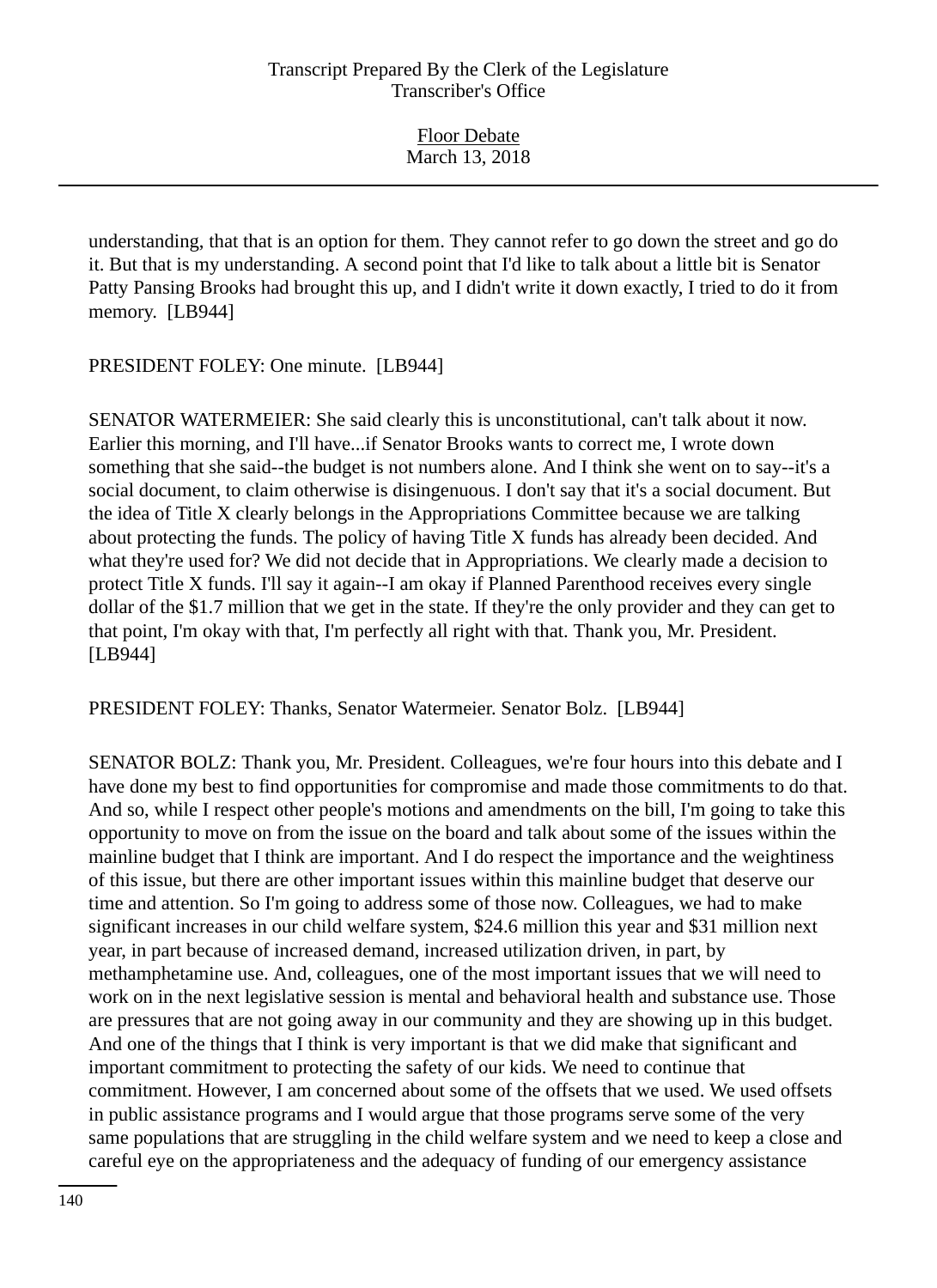Floor Debate March 13, 2018

programs and our child-care assistance programs. Those will be our responsibilities in the coming year. Colleagues, we were able to put \$3.1 million into the Homestead Exemption program, which, as a refresher, serves seniors over the age of 65, disabled veterans, and individuals with disabilities through property tax relief. Every year we retain that commitment, and it was very important that in this deficit budget we appropriated the \$3.1 million necessary. I don't need to tell anyone on the floor or remind anyone on this floor that we have significant and stressful and challenging problems in our Department of Corrections that have been occurring year over year. And one of the important investments that we made was providing just a little bit of an uptick from the Governor's proposed budget to the Supreme Court. And one of the important things that we are investing money in is post-release supervision so that we can move more people out of our correctional institutions and into community-based services with the appropriate supervision necessary to protect the public safety. Colleagues, that was an investment we made in spite of tight budget times. We made investments in our retirement programs so we keep up with our annual required contributions, and I think that's so very important. We need to do that every year because it's a little bit of a slippery slope. And when you look at other states who have not kept up with that prioritization, you see how quickly they fall behind. And so I'm very proud of the committee's choice to keep up with those pension obligations. There were two things that we were not able to invest in that I think that are important, two things that we were not able to fully make right and I think they're worth a conversation on this floor. One was provider rates and the other was investment in economic development programs. So last year we took \$16 million out of our Medicaid and child welfare developmental disabilities and nursing facility services. And I need to share with you, colleagues, that those entities came into our Appropriations Committee and told us about the challenges that those budget sacrifices caused for them. Nursing facilities are tightening belts, they're significantly underpaid when we're talking about serving Medicaid clients. Developmental disability providers talked about having to... [LB944]

## PRESIDENT FOLEY: One minute. [LB944]

SENATOR BOLZ: ...take out lines of credit, having to keep vacancies open, even when they wished they didn't have to. And Medicaid providers came in as well. On the economic development side, we are not able to put in any new money in the Job Training Cash Program or the Building and Site Development Program, and we'll have to take another hard look at that next year if we want to grow our economic opportunities in our state, especially as it relates to work force development, which, of course, I've talked about on this floor as a priority, not just of myself but also of the chamber of commerce and of business interests. And the building and site development fund, colleagues, is one of the best programs we have for helping rural communities move forward economically. So, while I appreciate all of the conversation had this afternoon and this evening, I do think that it is important to also have substantive policy debate on all of these other issues that impact the health and well-being and welfare and future of this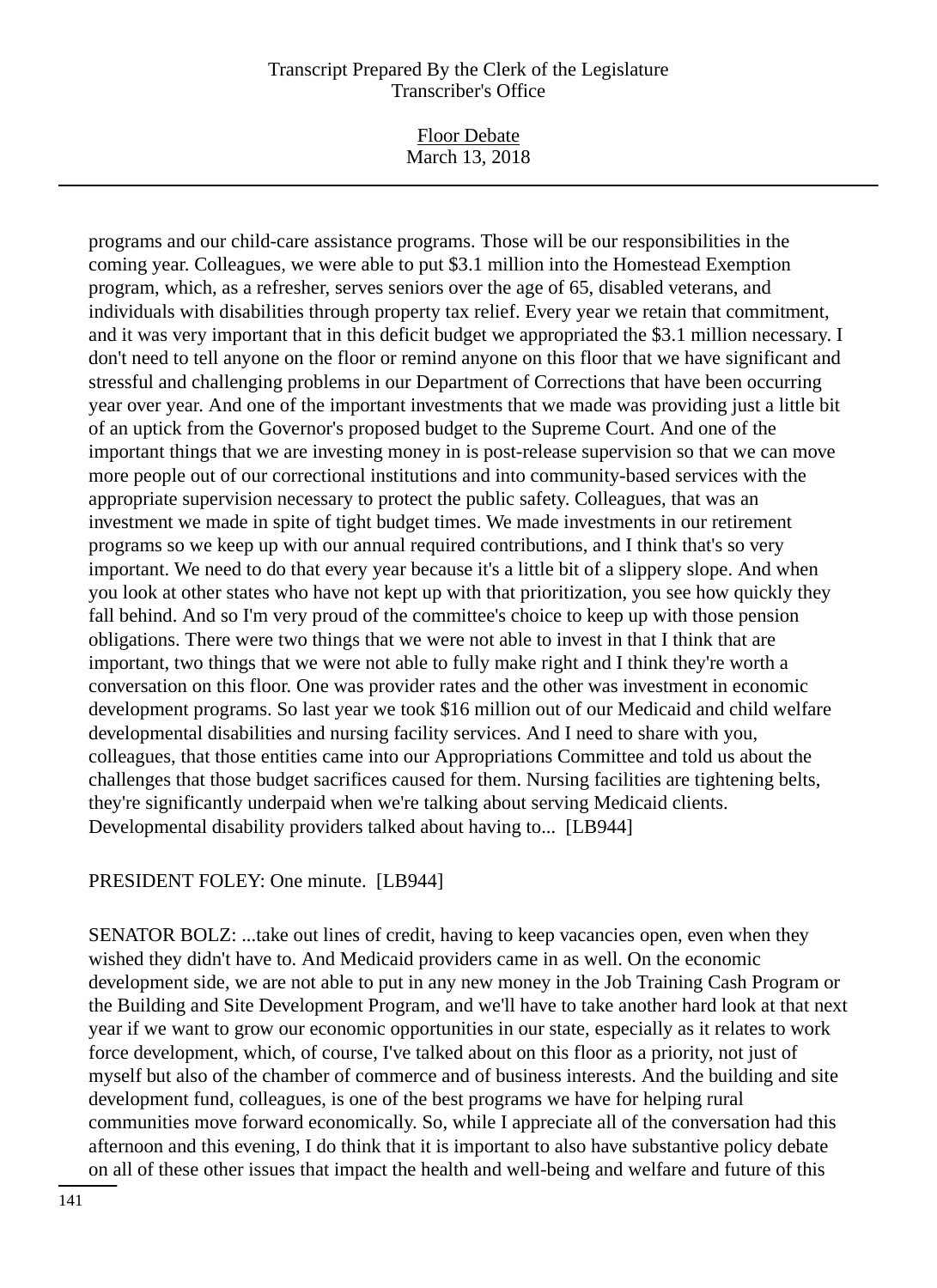Floor Debate March 13, 2018

state. So, colleagues, I stand ready for questions and I hope that we'll have additional debate on all of the other issues within the mainline budget. Thank you, Mr. President. [LB944]

PRESIDENT FOLEY: Thanks, Senator Bolz. Senator Schumacher. [LB944]

SENATOR SCHUMACHER: Thank you, Mr. President, members of the body. Earlier today I pointed out that there was a \$5 million error in the figures in the budget document you were given. That was just fair warning. Anybody who does not certify they found that answer is going to be subject to prominent exposure in the Sine Die Program. That being said, one of the things I did on this bill is file on Select File a amendment which would create a program modeled after Colorado for contraceptive services. And as predicted, it didn't take very long before somebody found something wrong with it. And you always learn something in this body. I was told, you know, it's constitutionally suspect to do that; to which the response is, well, isn't it constitutionally suspect to stick this substantive provision into a budget document where we're just appropriating money, essentially filling accounts up with money out of our big bucket? And I was provided a very good paper put together by a...for Senator Warner when he was head of the Revenue Committee. And this is what it says: Generally, substantive language in an appropriations bill is related to one of many appropriations, so just one thing, which is what we have here or what I have in my amendment, and not integral to the appropriations bill as a whole. This one little provision isn't integral to the whole appropriations bill. And therefore, inclusion of the substantive language would be a violation of the single-subject rule. A second reason is noted by the Supreme Court in a case called Rein. The purpose of the constitutional provision, that's the single-subject rule, was to prevent designing legislators, that's whoever put this in this bill, and me in my bill, I guess we're designing legislator, from including in bills appropriating money to carry on the government of the state measures and objects foreign to that purpose and, thus, taking advantage of the necessities of the state, force the Legislature to adopt them or defeat the appropriation and thereby stop the entire machinery of government for want of funds to carry it out. Isn't that what we're facing when this comes up to a filibuster at the end? One way or the other this one measure that's related to only one appropriation of a whole bunch is in a position to hold government hostage, exactly what this indicates cannot be done. Now you can say, well, it's just directive, it doesn't have any force, it's intending in nature. Well, if it's all just nothing but just kind of spouting off, then why are we spending all this time spouting off? It has no effect. So I submit to you, we're wasting a lot of time and we may even be putting the appropriation bill in constitutional jeopardy, unless there's some severance provisions or something in there, because of an inclusion of two subjects in a single bill. That seemed to me we're just dealing in risky behavior here and maybe clearly unconstitutional behavior. And if this is good, then I still find no reason why the amendment I have positioned on Select File isn't good. And maybe it's time to cut out the nonsense. Now, assuming we go through all this and we pass this or we pass the thing I have on Select File... [LB944]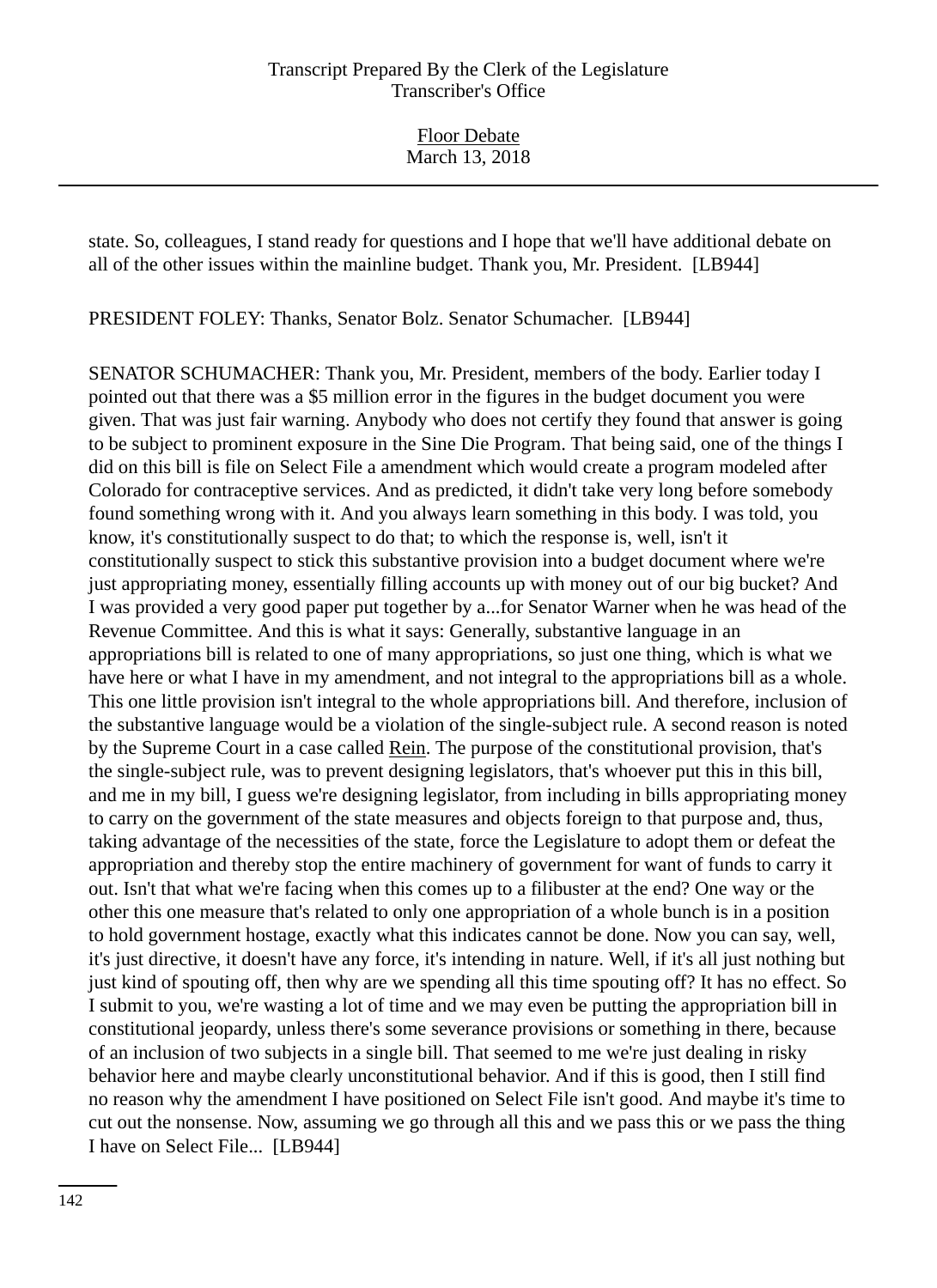### PRESIDENT FOLEY: One minute. [LB944]

SENATOR SCHUMACHER: ...the paper goes on: How long do substantive provisions within an appropriation bill survive? And the answer it posits is: In conclusion, it appears that substantive language in an appropriation bill remains questionable, but if the language should be valid, the language is viable only for the period of the appropriation. So less than a year and we're back here again doing the same thing over again. If this is really such a grand idea to put restrictions on this, that the federal government has already put on, then let's do it in a separate piece of legislation, not in the risky way of doing it under the appropriations law. And this is one of the characteristics way that we can kill a lot of time and accomplish very little. Thank you. [LB944]

PRESIDENT FOLEY: Thank you, Senator Schumacher. Senator Vargas, you're recognized. I believe this is your third opportunity. [LB944]

SENATOR VARGAS: Thank you very much, President. Colleagues, I have a couple points I want to touch on. We're here talking about consequences. We've been saying that a lot, there's consequences; we have to make sure we protect ourselves. I want to point out a fact that we protect funds when there is something that is at risk. Based on our audits and based on all the information I received--and if somebody has other information otherwise, please tell me, I don't want to be quoting something wrong--that there were no sanctions from the federal government for this program. There has been no consequence as a result of anything that has happened, even what's come out of the audits. They haven't done an audit of us that's telling us we're doing something wrong. We've done nothing wrong. For the amount of funding that we get, we've done nothing wrong. And yet, based on this audit, we're saying we have to put something in statute because we have to protect ourselves. I don't know how often we do that when we receive federal funds and we make this argument that we have to protect ourselves in statute. And I've said this before and I keep harping on it. What we tend to do is say we need to protect and figure out what are the mechanisms to then ensure program integrity. For those that don't know the way these funds are disbursed, they're disbursed in a lump sum. So when we're saying that they were misused, it is more appropriate to say they've been miscoded, or the expenditures have been appropriated...or miscoded wrong, which means on the back end when reports are being submitted, they're not being submitted correctly. We could fix that. If that's a problem, we can fix that. That probably is the reason why the federal government isn't coming and sanctioning us and telling us they're going to take away our funds. It's also the reason why we probably don't have a letter from them telling us they're going to take away our funds, because if we got to that point we would absolutely do something to address that. We do that. We're not being told there's a problem from the federal government. We're not being told there's an inherent problem from the Auditor that is telling us we need to do this specific action. Instead what we're being told, that we should be changing and improving our internal program measures to ensure that our accounting practices and our accountability is there. We debate here about regulations all the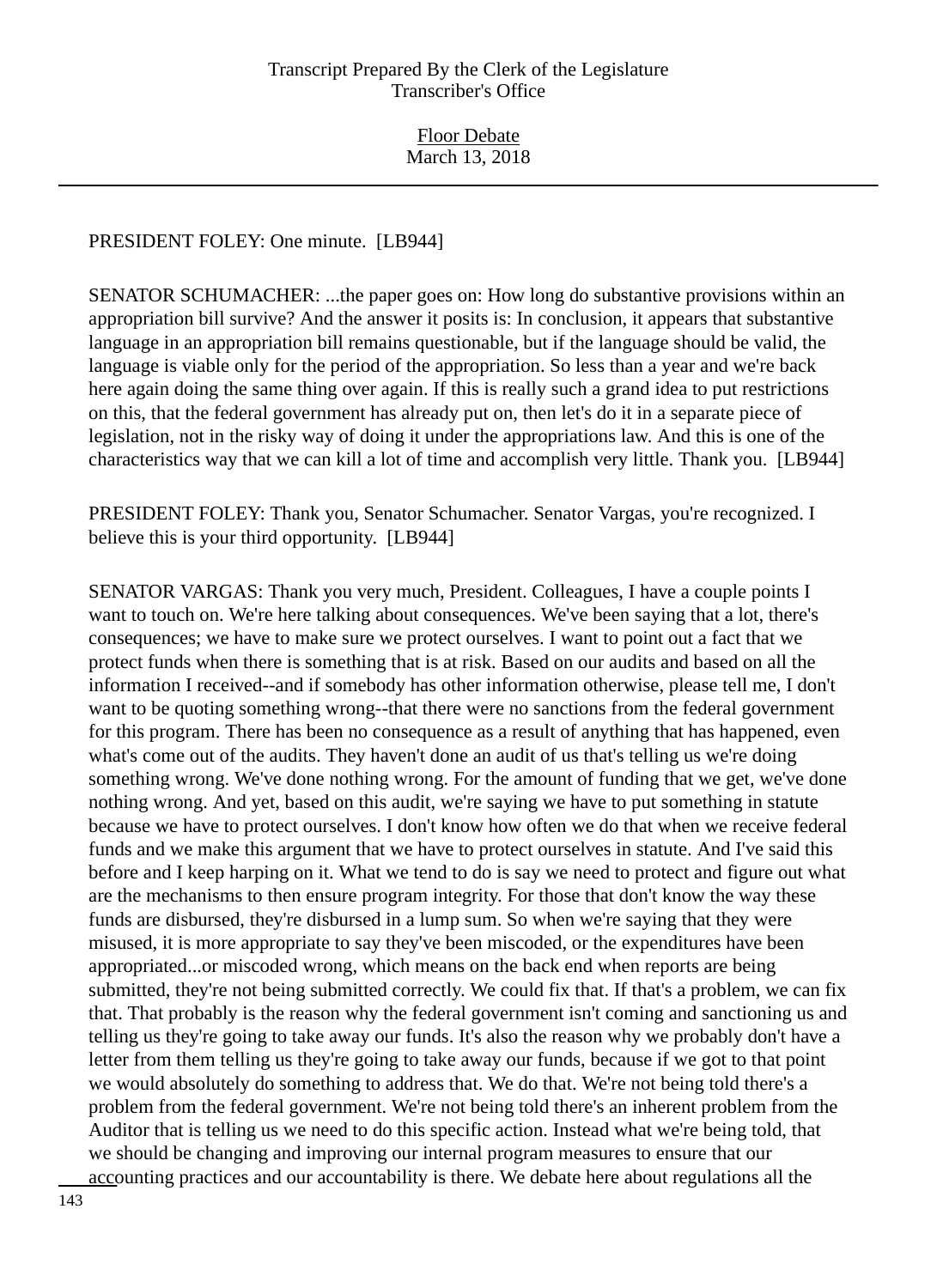Floor Debate March 13, 2018

time. We debate that regulations don't actually lead sometimes to the changes that we want. And in result, sometimes we talk about local control, we should ensure that individuals are enacting change. And in this instance, we're saying this one law is going to ensure that nothing like this ever happens again, when I think we know that it is possible for it to happen again in terms of miscoding. That actually can. The only way we're going to fix any type of expenditure changes is going to be as a result of accounting practices, more money in support to ensure that Department of Health and Human Services can then oversee this. So I wanted to make sure that's said. The other part I wanted to make sure is that when we're referencing this amendment, there's a lot of back-and-forth on what it does and doesn't do. But there is Congressional record and there's testimony from the individual that wrote the amendment themselves saying that wasn't the original intent. So the intent wasn't originally to then be so generalized, and it was very specific in scope. I think we need to make sure to take that into account. We have studies, not even just studies, but recent articles that are referencing what has happened as a result of when states and representatives like ourselves, well-intentioned, are making decisions that are more grounded in even sometimes partisanship or sometimes even more grounded in trying to ensure that there's less funding going to some abortion-related services in their opinion. And what we see is, and this is from a Texas Legislature, launched a series of attacks... [LB944]

## PRESIDENT FOLEY: One minute. [LB944]

SENATOR VARGAS: ...in this arena when it restructured the way it allocates the remaining funds. The measures closed more than 80 clinics, including 11 Planned Parenthood Clinics. One of the purported goals, said this backer, was to decrease abortion rates. And the Governor said, we will continue to pass laws to ensure abortions are as rare as possible under existing law. Okay. Now what we found is that the state's funding cuts and reappropriations...reallocations had the opposite effect--the state's teen abortion rate rising by an average of more than 3 percent over three years in the wake of these consequences, these change in funds. The same thing happened, we're seeing, in Iowa as a result--nearly a 50 percent drop in the number of people enrolled in family planning programs since the state-funded changes to abortion providers that were, including Planned Parenthood, were changing some of the ways that they were being appropriated funds. There are dramatic impacts to what we do. So if we really want to solve the problem, let's focus on program integrity,... [LB944]

## PRESIDENT FOLEY: Time, Senator. [LB944]

SENATOR VARGAS: ...let's focus on internal measures to... [LB944]

PRESIDENT FOLEY: Time, Senator. [LB944]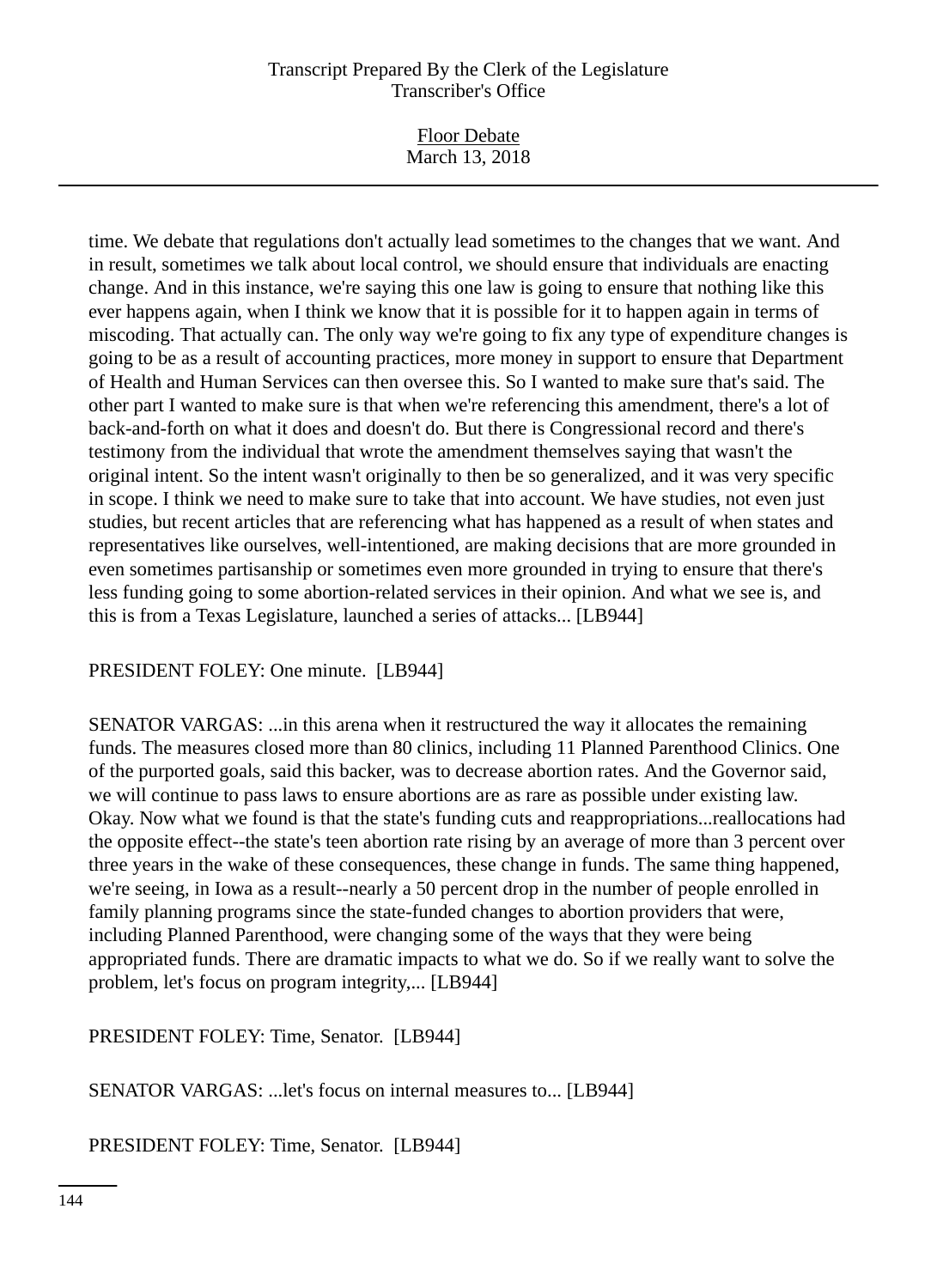SENATOR VARGAS: ...make sure accounting practices...thank you very much. [LB944]

PRESIDENT FOLEY: Thank you, Senator Vargas. Senator Wayne. [LB944]

SENATOR WAYNE: Thank you, Mr. President. Will Senator Hilgers yield to some questions? [LB944]

PRESIDENT FOLEY: Senator Hilgers, would you yield, please? [LB944]

SENATOR HILGERS: Absolutely. [LB944]

SENATOR WAYNE: Do you have the statute in front of you? [LB944]

SENATOR HILGERS: I have a version, it's not line numbered, but I do have the language. [LB944]

SENATOR WAYNE: Okay. So the first underlined part of the new Section 5 says pursuant to the requirement of Section 42 U.S.C. 300a-6, and it goes on to explain things. Underneath that language, what would happen if the section of that statute changed to our law, "pursuant to," what would happen? [LB944]

SENATOR HILGERS: I'm sorry, which section would change to what? I'm sorry, Senator Wayne. [LB944]

SENATOR WAYNE: Page number 5, line 5, it says pursuant to the requirement of 42 U.S.C. and it gives a federal statute. What would change to this section if the federal law changed? [LB944]

SENATOR HILGERS: So you're giving me a hypothetical where you're asking what would impact here if the federal law changed? [LB944]

SENATOR WAYNE: Correct. [LB944]

SENATOR HILGERS: How would the fed...in what way would the federal change (inaudible)? [LB944]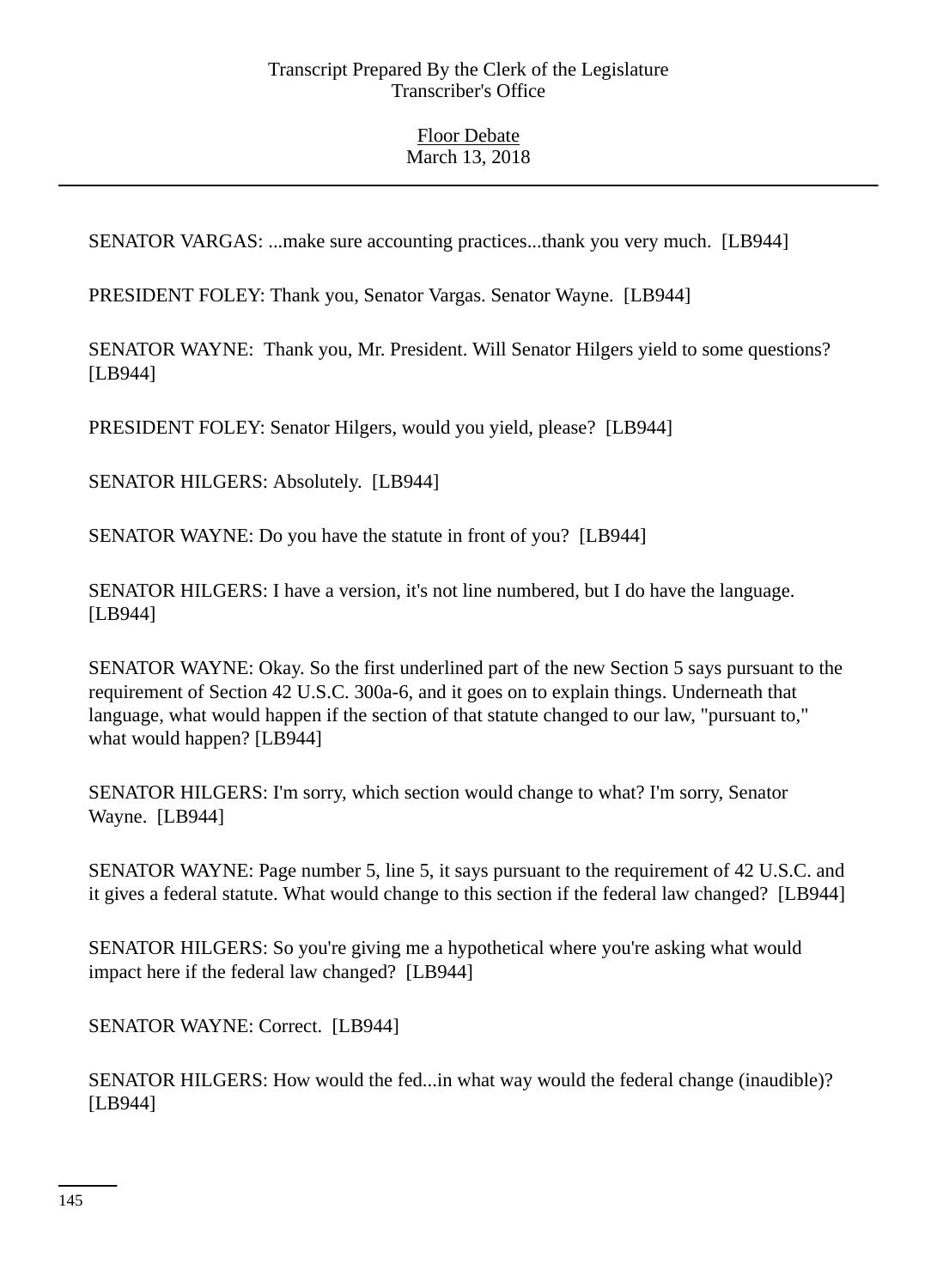SENATOR WAYNE: Well, if the federal Congress changes their law pursuant to this statute, would that not change our law? [LB944]

SENATOR HILGERS: Oh, I see, you're saying because it says pursuant to the requirement of,... [LB944]

SENATOR WAYNE: Yes. [LB944]

SENATOR HILGERS: ...if that section changed. [LB944]

SENATOR WAYNE: Yes. [LB944]

SENATOR HILGERS: If that section changed, yes, we would probably have to do some sort of cleanup change. [LB944]

SENATOR WAYNE: So then please explain to me how this is not a unconstitutional delegation of power to the federal government. [LB944]

SENATOR HILGERS: Oh, I...Senator Wayne, I don't think...this is not...there are...I think you will find references all throughout our code, including our tax code which is the purpose of LB1090 in which we base things based on things that are federal statute. [LB944 LB1090]

SENATOR WAYNE: We do, but we always put a date certain in there so we know which federal law we're referring to at that time because if it were to change, it cannot change based off of that certain date. Next question is, looking at the word "assist" in the performance of, and then it says "directive counseling." Because we're building a record because I believe we're going to get sued, please tell me what directive counseling means in your idea. [LB944]

SENATOR HILGERS: Well, by the way, I don't think that we will get sued, because I don't think someone has standing for that. Directive counseling is...it contrasts...term of art contrasts with nondirective which is you're sort of giving counseling to push people towards a certain end result, so. [LB944]

SENATOR WAYNE: And then when it says assists, are we...is it referring to assist in directive counseling or is it assist in referring for abortion? [LB944]

SENATOR HILGERS: On line 9 it says assist with the performance of. [LB944]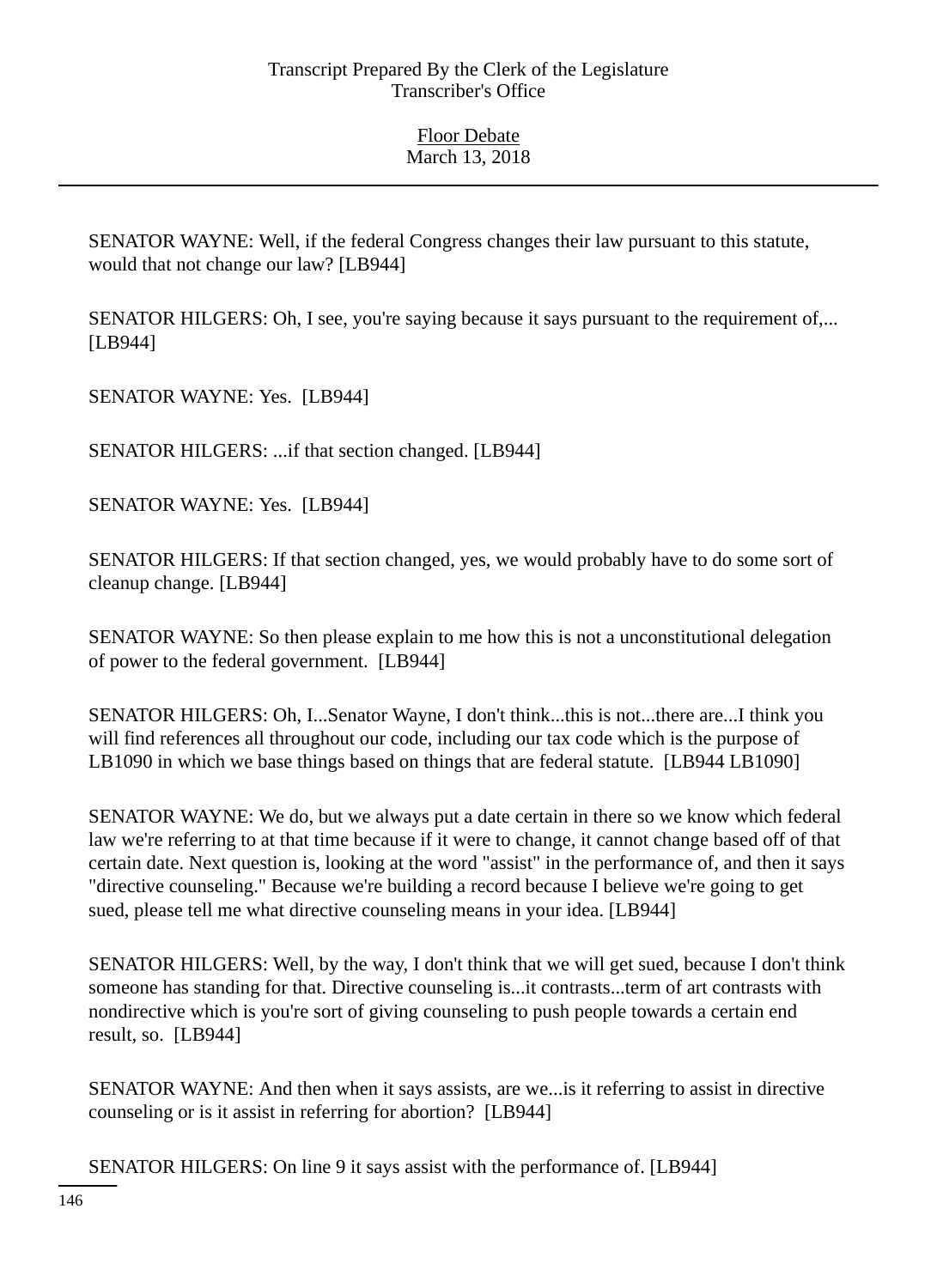SENATOR WAYNE: So what's the end of that? [LB944]

SENATOR HILGERS: Performance of...for abortion. [LB944]

SENATOR WAYNE: For abortion? Not about...not referencing... [LB944]

SENATOR HILGERS: So you're saying does it say assist with the performance of referencing for abortion, is that how you read it? [LB944]

SENATOR WAYNE: Performance and it's not reading right. That's my whole...I guess that's part of my concern. If two attorneys here on the floor are having some ambiguity problems with this, where would they turn to? What we heard today, Senator Hilgers, you said they would turn to the legislative history. And they just have on the floor right now two attorneys who don't know the legislative history because we don't know what it means. [LB944]

SENATOR HILGERS: I disagree that there's ambiguity. I'm sorry. I was just following your question. I don't think there's ambiguity. [LB944]

SENATOR WAYNE: So you believe this is clear? [LB944]

SENATOR HILGERS: I do. [LB944]

SENATOR WAYNE: Would it be clearer if we defined "directive counseling?" [LB944]

SENATOR HILGERS: I believe that is a term of art that is previously defined, but if it's not, then potentially, yes. [LB944]

SENATOR WAYNE: And then would it be clearer if we were to define "assist in the performance of," like what it actually means? [LB944]

SENATOR HILGERS: I don't see the need, but I certainly...if you have some proposed language, I'd be willing to look at it. [LB944]

SENATOR WAYNE: Okay. Thank you, Senator Hilgers. So again, I've stayed out of this for most of the debate; many people saw me underneath. And then I decided, well, let me go back and read the bill. And when I read it, first I think it's unconstitutional delegation of power because we... [LB944]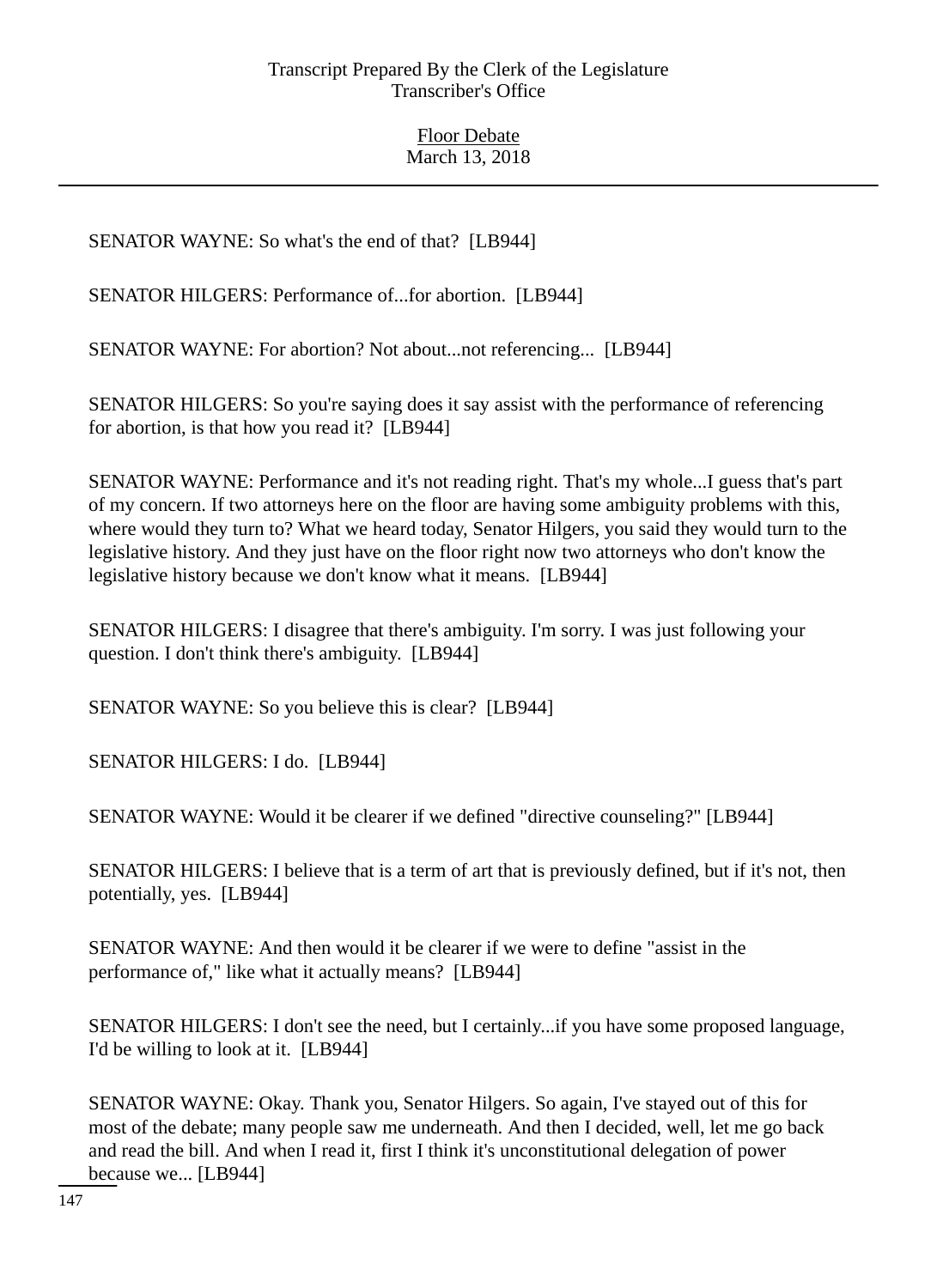### PRESIDENT FOLEY: One minute, Senator. [LB944]

SENATOR WAYNE: ...say pursuant to federal statute without a date. You ask any committee legal counsel, by not including a date it is a clear unconstitutional delegation of power. Second, "assist with the performance of," I think it refers to...referring to abortion, not necessarily abortion. And I just think I don't know what directive counseling is. And anytime I'm writing a statute where I'm using even a term of art in the industry, at least in my committee, we try to make sure we define what it is so there is a clear intent. I still think "refers" is unclear. I know there's a legal delegation of what "refer" means in the medical community, but it's not in the statute. And so I think we, at a minimum... [LB944]

PRESIDENT FOLEY: Time, Senator. [LB944]

SENATOR WAYNE: Thank you. [LB944]

PRESIDENT FOLEY: Thank you, Senator Wayne. Senator Krist, you're recognized. This is your third opportunity. [LB944]

SENATOR KRIST: Thank you, Mr. President. Good evening. Isn't late night great? It's a little brighter in here than usual. I think we may have changed some light bulbs since two years ago. Good evening, Nebraska; good evening, colleagues. I'm skipping ahead, at Senator Bolz's recommendation, and talking about the budget and talking about a specific area of the budget. Senator Erdman has an amendment coming up, and I would invite him to talk about his amendment, because when we go to cloture, if that's the case, and we don't have 33 votes, if we do have 33 votes then we're going to talk about everything on the board; and anything that's not on the board is not going to be discussed and voted on. That's the reality. And if we don't, then it will be carried over at the Speaker's discretion to bring it back up again. That's the reality. And we'll spend another two, three hours talking about this silliness and then we'll have another cloture vote. And then if that doesn't make it, then we'll go on again and again and again. And I hope we don't get there, but I'm just giving you the reality of the situation. So Senator Erdman's amendment that I want to bring to your attention has always been...and there's a group in here that has always been concerned that the University of Nebraska System and our college systems can do better, more efficiently, more economically, and that the cost of administration and overhead is too expensive. Now I'm hearing...I'm seeing a lot of head nods, and that's fine. But I bring to your attention, when you live in a glass house, you better not support the first stone to be thrown. What I passed out to you is a schedule of expenditures by major account category, all funds. I want you to go skip down to the third category--the Governor. I want you to look at personal services across the board. While the Governor has made us, Senator Watermeier and the Appropriations Committee, cut our budget, turn our money back in, be more frugal, be more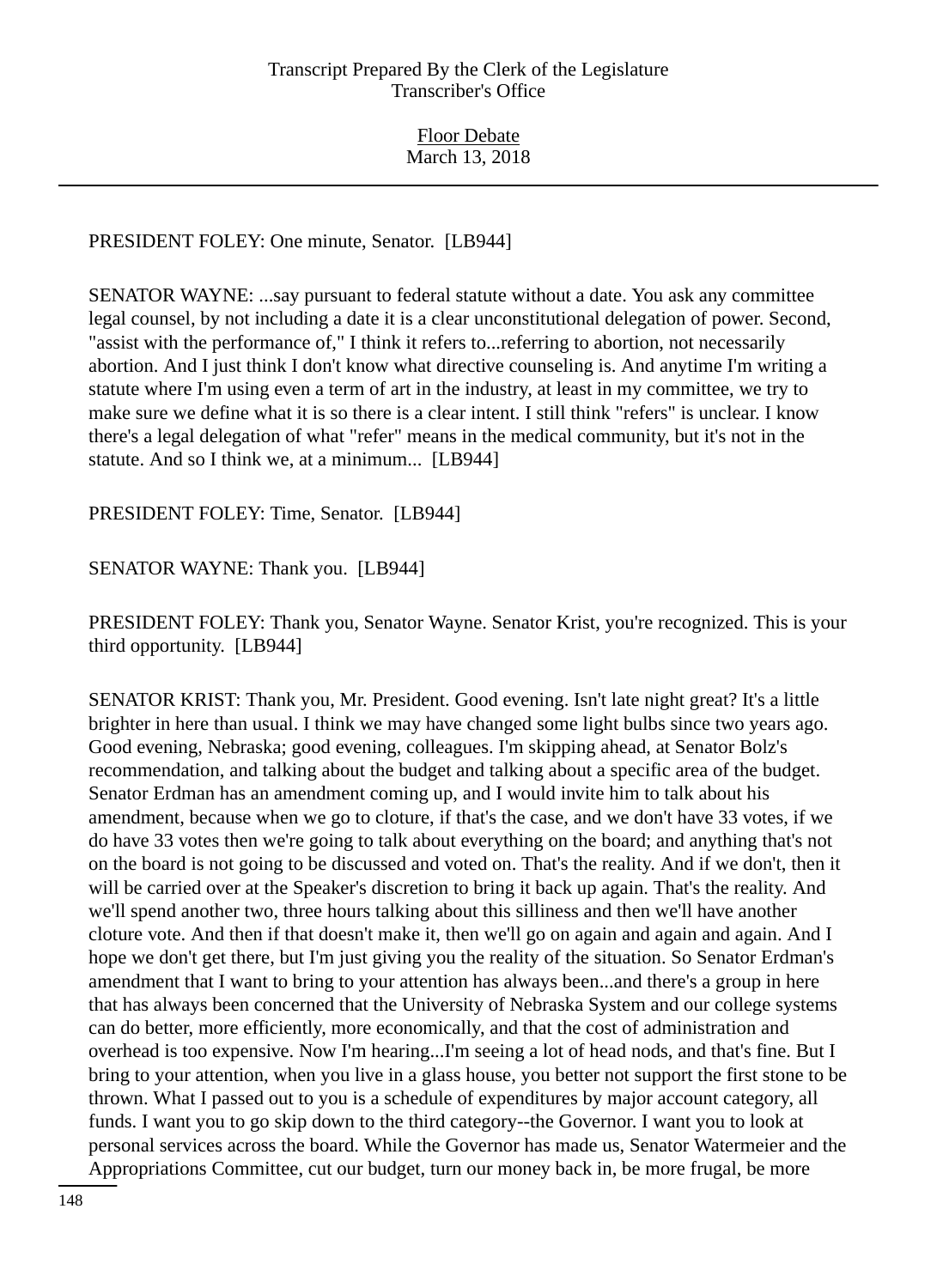Floor Debate March 13, 2018

economic, and we are chastising the university for not doing better at what they can do, look at the Governor's personal budget--1.435, consistently a 1.4. And this goes back into the Heineman years. The Governor, in the last two years, has had a 5.8 percent increase in his spending in his personal services, 1.755252 from 1.4 and change. Glass house? Stone thrown? Increasing personal services, increasing what you're spending while you're telling everybody else to hold the line? Is this a campaign issue? It might be. Take it for what it's worth. Do as I say and not as I do? Do I need to go on? I argue that that line on that budget has been an over expenditure in that area, and traveling to a foreign country may be part of it. I don't know. Getting ahead of yourself when a state department has not agreed that we're going to sell beef someplace might be part of it. I don't know. But you can't dispute the numbers, Governor. And you can't tell me that you want everybody else to take a 2 percent cut when you've had a 5.8 percent increase over the last couple of years. Senator Erdman, get up and talk about the university. Let's talk about the stuff that we want to talk about. Let's talk about this budget, because we're stuck on something and you know why we're stuck here? Because Pete is over there laughing at you; he doesn't want us to discuss this budget. The Governor does not want us to discuss this budget. He wants us to be tied up on this issue. Get off the mark and talk about this budget and let those that want to continue to talk about what they want to talk about go away and let's discuss the real data. [LB944]

PRESIDENT FOLEY: One minute. [LB944]

SENATOR KRIST: Am I passionate, Senator Pansing Brooks? You bet. Am I upset? I'm not, because the numbers don't lie. So let's talk about the budget for a while, shall we? Because what's going to happen right now is we take the cloture vote, as I said before, and you don't have 33 votes, then we're going to take it over the next day, and take it over the next day until we finally get a budget passed. Is there a method to the madness? I think so. I'd yield the balance of my time, what's left, to Senator Chambers if there's anything respectable left. [LB944]

PRESIDENT FOLEY: Senator Chambers, you've been yielded 22 seconds. [LB944]

SENATOR CHAMBERS: Twenty seconds? [LB944]

PRESIDENT FOLEY: 19. [LB944]

SENATOR CHAMBERS: The...the...the...that's all, folks. [LB944]

PRESIDENT FOLEY: Thank you, Senator Chambers. Senator Murante, you're recognized for your third opportunity. [LB944]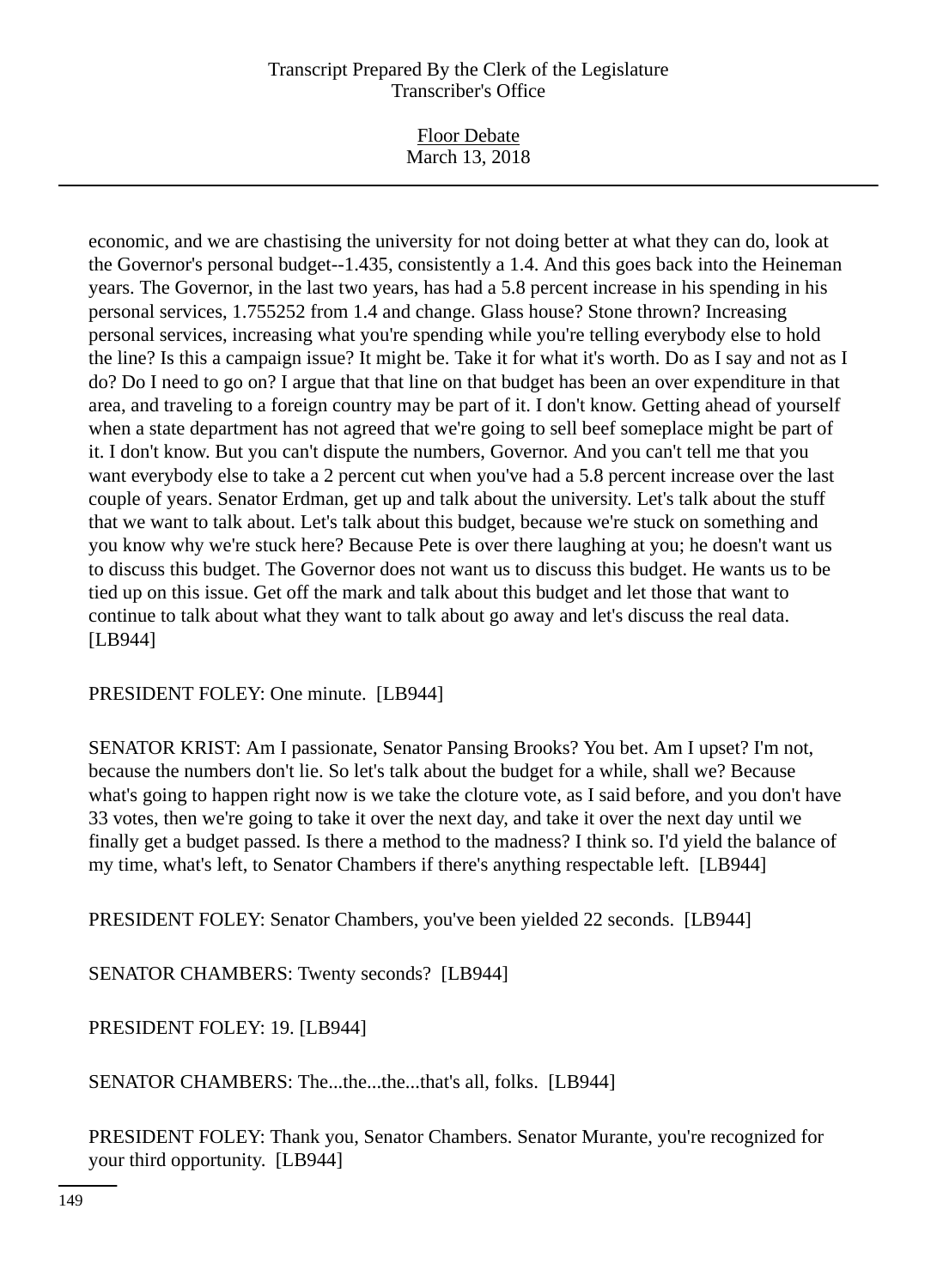Floor Debate March 13, 2018

SENATOR MURANTE: Thank you, Mr. President. Members, good evening. I rise again in opposition to the bracket motion. I suppose I don't need to state my opposition to the Bolz amendment, as she has already indicated her intention to withdraw that. I do believe that at the end of the day what we're talking about here, folks, is a pretty simple concept. Taxpayer dollars should not be given to abortion providers. This isn't about Planned Parenthood uniquely; this is about an industry. All abortion providers would be treated the same way and I wanted to make that very clear. However, we're sitting here at 8:12 and, based on the floor discussion, it is interesting as to where we are going from here. I think the implication that the budget would be held hostage is probably the most irresponsible floor speech I have ever heard observing this Legislature. The idea of filibustering the budget because there is a line item in it that you do not like is perhaps the most irresponsible approach to legislating I can imagine. That is not what a serious policymaker would do. I can assure you that all 49 members in this body would do something differently as it relates to this budget, that there are some points in the budget in which we would spend more, some where we would spend less. There's no doubt about it. I know that I certainly feel that way. But at the end of the day we have a constitutional obligation to do our job and to pass a balanced budget. Shutting down the government because you didn't get your way on \$1.5 million of Title X funding is morally unconscionable and I hope that we take that into account if what has been implied comes to fruition, which I sincerely hope that we take our job seriously and don't go down that road. Where we are right now on this budget, I really want to thank Senator Bolz for initiating the conversation of the mainline budget itself, because it's so important and it's what we're here to do. It would be my hope, although it's certainly not my expectation, that Senator Morfeld would withdraw his bracket motion. I certainly don't believe that killing the budget bill is a reasonable approach to legislating and we ought not do that. I certainly would encourage your defeat of the bracket motion. But let's work together. I think Senator...the conversations that I've heard taking place behind the scenes of trying to find a common ground to make sure that women and children and the men who receive these Title X funds get the healthcare that they deserve is protected and that an assurance within state law that these Title X dollars are not spent on abortion providers, it needs to be in the budget. This is the right place to have that conversation. We're spending the Title X dollars through the budget and it's perfectly appropriate to direct how those dollars are being spent through the budget process as well. Senator Kuehn has already given you a list. And perhaps it's appropriate at this time to print that list out and distribute it of all the different ways in which in the budget we're directing how appropriations are spent, where they can and cannot be spent, which is exactly what the budget as it was sent from the Appropriations Committee does. It's a common practice. So if what is being done in AM1699 violates... [LB944]

PRESIDENT FOLEY: One minute. [LB944]

SENATOR MURANTE: ...the constitution, then we have a considerable number of provisions within our budget that violate the constitution. But I don't think that's a serious point. That's a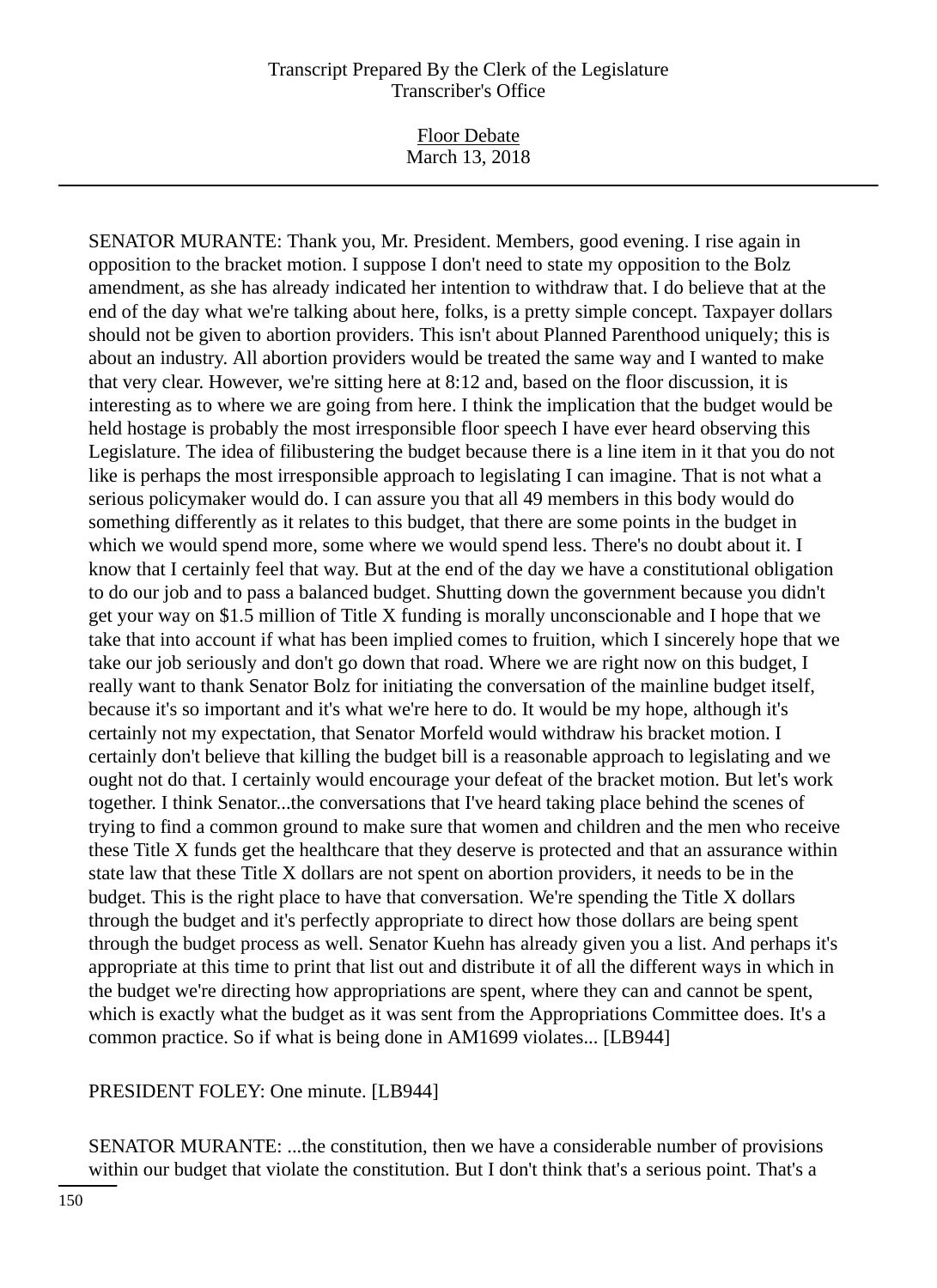Floor Debate March 13, 2018

point that is being brought up. As has been discussed on the floor, when we don't like a provision we say it's unconstitutional and that's just part of the narrative that we have to endure here in the body. So I would encourage your defeat of the bracket motion. When Bolz withdraws her amendment, we'll move on to the next thing. And I would be interested to hear what Senator Erdman has to say on his amendment, because I think there will be a considerable amount of disagreement of opinion on that as well. So, hopefully, we get to that in very short order. Thank you, Mr. President. [LB944]

PRESIDENT FOLEY: Thank you, Senator Murante. Senator Bostelman, you're recognized. [LB944]

SENATOR BOSTELMAN: Thank you, Mr. President. I, too, would like to get on to other parts of this bill so that we can talk about some of the other issues, especially in some funding areas. However, before we get to that, I would yield the rest of my time to Senator Hilgers. [LB944]

PRESIDENT FOLEY: Thank you, Senator Bostelman. Senator Hilgers, 4:45. [LB944]

SENATOR HILGERS: Thank you, Mr. President. Am I in the queue next? [LB944]

PRESIDENT FOLEY: Yes, you are, Senator. [LB944]

SENATOR HILGERS: Okay, thank you. Thank you. And thank you, Senator Bostelman. I'll echo the comments of several of my colleagues...of our colleagues over the last several times at the mike saying what I believe to be true, which is this is time to start to talk about the budget. We have talked about this particular issue for several hours now. This is something that has gone through the procedural process, had a hearing, had multiple opportunities for debate within the Appropriations Committee, in Exec Session, in public. They had a vote, they passed to the floor, we've spoken now for several hours, gone through many of the issues and concerns of the bill- several of which I will address in a minute--but I do think that this is time shortly I hope to have a vote. And if it does go to a cloture vote, which I'm not certain but it seems likely, I greatly hope that we have more than...far more than 33 votes to continue with our work on the budget. I do want to briefly address some of the arguments that I heard against this particular provision from over the last hour or so. And I'll take them in no particular order. One of the arguments has been that this provision is unconstitutional. This could be unconstitutional and we might get sued. And, boy, you know that...you know, we might pay attorneys fees if we get sued and this could be something that could send us down a thorny road and a road that we don't want to go down. And, colleagues, I just don't think that claim really stands up to much scrutiny. The first reason, and one that I spoke about, about six hours ago now, is that the Supreme Court, the United States Supreme Court in the Rust v. Sullivan decision in 1991 addressed a nearly identical, in all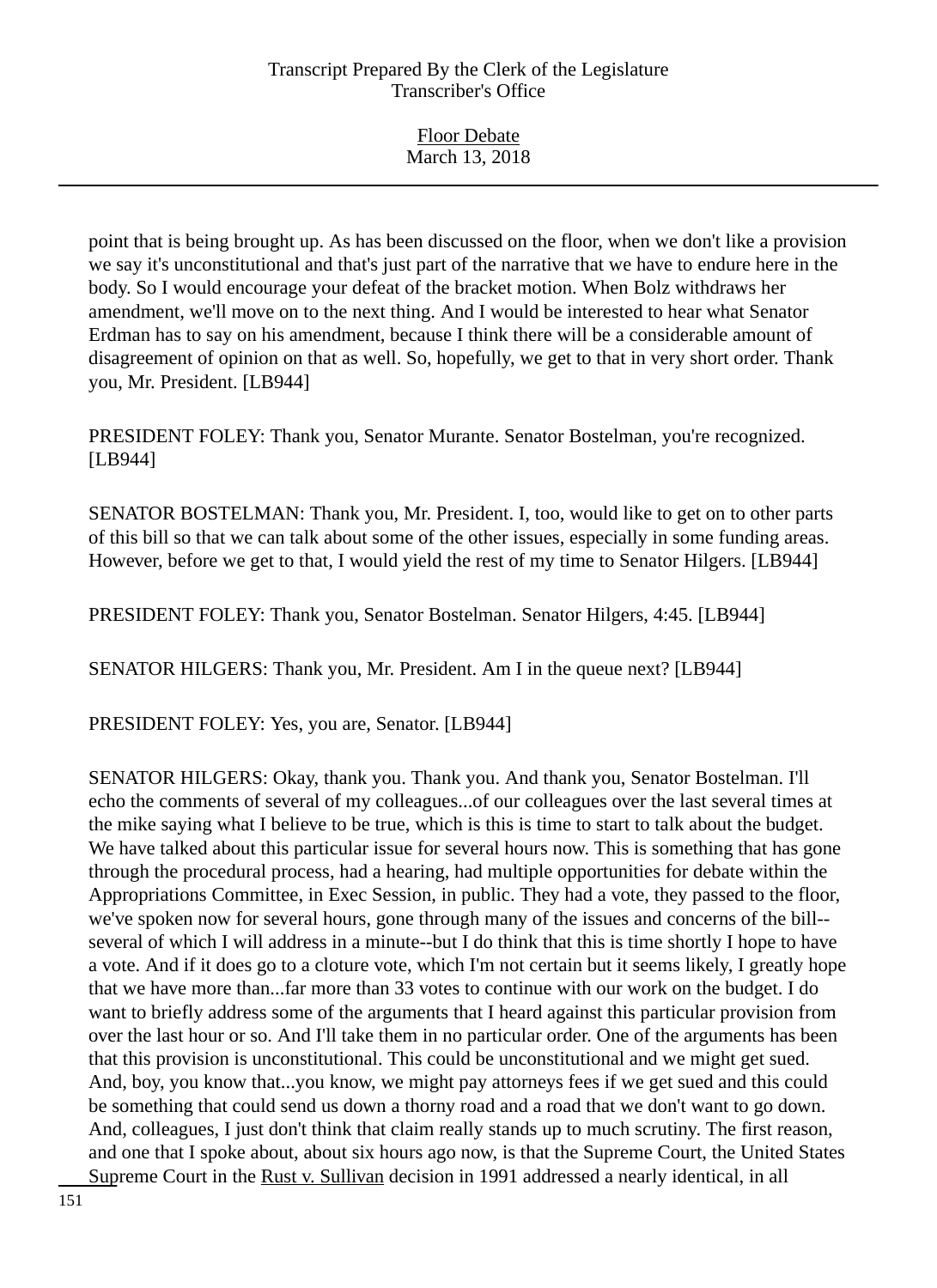Floor Debate March 13, 2018

material respects, an identical provision in the federal regulation that was instituted by the Reagan administration. And the Supreme Court in that case said, although this deals with a constitutional right, this provision is constitutional. And the reasoning is, is while you might have a constitutional right it does not follow that that gives you a right to government funds, either to spend those funds in favor of your position or a right to prohibit the government from spending funds in a way that might oppose your position. So the Supreme Court has said this is constitutional. So from that perspective, I don't think that claim holds much water. We haven't heard it much during this debate, but I did hear it recently so I did want to address that. The second point I want to address is one Senator Wayne and I had a conversation on some of the wording. And I don't want to refer back to that, but there was a time before when I was hearing him talk about, well, this might not cover...what happens if there's someone who's in a dire medical situation who needs to go to a hospital and their life is at stake. Boy, this might not cover it. And I do not think, in general, that sort of the appeal to the emergency awful anecdote is where we ought to be going with a lot of our arguments because I think what we ought to do is be looking at what's grounded in the language and how this interacts in the day to day. But at the same time, I understand Senator Wayne's point. But I want to point out that nothing in here, nothing in this provision restricts someone from referring an individual who needs emergency medical services to a hospital. So nothing in here restricts that and so I do not...I think it's a red herring to say that this would cause people to come to imminent harm or possibly--as I inferred from what Senator Wayne said--possibly death or something of that kind of magnitude because of this bill. I think that's inflammatory. I don't think it's supported by the language in the amendment itself, and I just don't think it holds up to scrutiny. The third point that we've kind of spoken about a few times is... [LB944]

## PRESIDENT FOLEY: One minute. [LB944]

SENATOR HILGERS: Thank you, Mr. President. Can I just continue through? [LB944]

#### PRESIDENT FOLEY: You may. [LB944]

SENATOR HILGERS: Thank you...is this idea that this doesn't have a place in our appropriations bill, that this is a policy that just ought not to be here. And there's kind of two elements, two flavors to this argument. The first one is this idea that this just...it doesn't feel right. This is policy. Policy should go through a standing committee, not Appropriations Committee, and so therefore, this just is the wrong procedure, the wrong time, and the wrong place. The second flavor of this argument is the constitutional argument, this single-subject idea. Now I want to address both, but I'll start with this policy notion, this idea that this has no place in the budget bill. And from the beginning of this debate we have pointed out that there are a number of instances in federal and state law in which the federal or state government,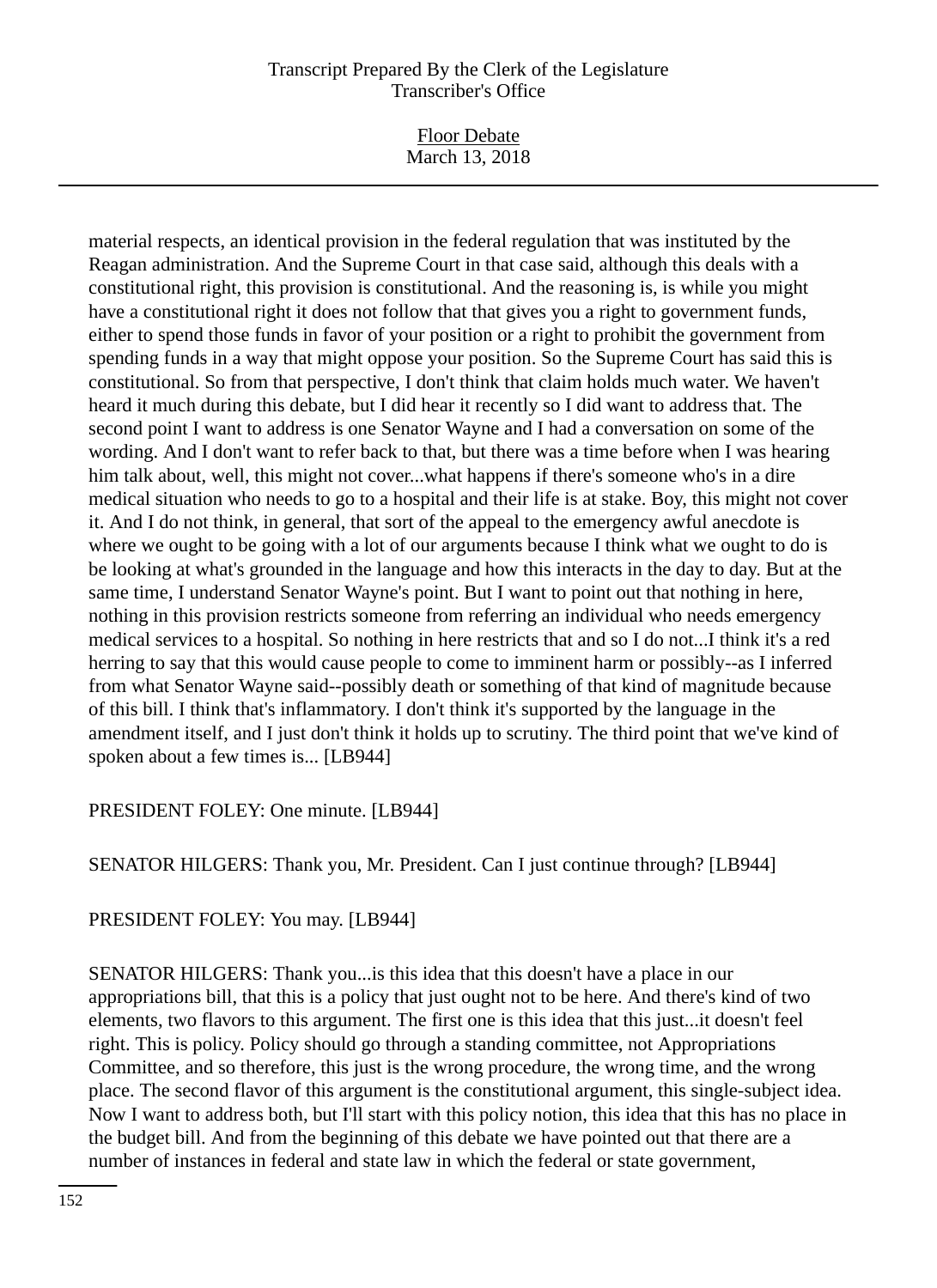Floor Debate March 13, 2018

respectively, has placed explicit restrictions on the use of taxpayer funds for abortion. Now they didn't put those in a statute that went through some standing committee that wasn't the appropriations bill. It didn't go through some, you know, the sort of what we think of as the standing committee process, it's marked up and then it goes into statute. They went through appropriations bill, and naturally so, because what we are doing is dictating the flow of particular funds. Now when you do that, when you say some funds go here and not there, that does have some inherent policy aspect to it. And you will find no disagreement from me on that particular point. But that does not take it out of our ability to put this in the appropriations bill. And I've cited several instances going back 40 years or more in which this has occurred. The Hyde Amendment, restricting taxpayer funds through the Medicaid process in certain circumstances, that is a mid-1970s, early-1970s bill, bipartisan appropriation rider from the U.S. Congress. That has been reauthorized every time it has come up since then. The Weldon Amendment, which we have discussed significantly today, a mid-2000s appropriations rider. Again, not something that went through the standing committee, is through the appropriations process. The Weldon Amendment has also been reauthorized by bipartisan majorities year after year after year and remains good law to this current day. But it's not just federal law; it's state law as well here in Nebraska. I cited earlier, the 1999 appropriations bill, LB880, in which this body determined that none of the General Funds provided under this program shall be used to perform or facilitate the performance of abortion or to counsel or refer for abortion. If that...if it is so inappropriate for us to dictate where funds can go in an appropriations bill, why have we done it? I used this earlier. This, the Final Reading copy of the budget this body approved and was signed into law last year, page 54, line 19 through 22, "None of the General Funds provided under this program shall be used to perform or facilitate the performance of abortion or to counsel or refer for abortion," substantially identical language to what we're dealing with here, also in a budget bill, also in a budget bill. So this idea that this has to go through a standing committee, that it is deeply inappropriate to go through the Appropriations Committee and be heard by this body as part of the appropriations package and the budget bill on the floor I think is totally inconsistent with the historical record and what this body and others, including Congress, have done in the past. Now, that somewhat, although not entirely, I believe...that addresses the policy point of this question that I refer to, the sort of two aspects of this. There's the policy question, does this feel right? Is this the right place for this bill to be? The second aspect of it is the constitutional aspect and that's the single-subject rule. And that's what Senator Krist and I have had a back-and-forth with on the mike and off the mike. And as I understand Senator Krist's point, it is if you're doing appropriations and policy, it might render it unconstitutional. And even though it's happened in the past, like Senator Krist has pointed out, well, those are General Fund obligations, these are federal fund obligations. I take Senator Krist's point. I don't...I certainly am aware of no law that would support a distinction from a constitutionality perspective between those two types of appropriations, but as I told Senator Krist and I've mentioned on the mike, that's something I'll do my due diligence on. Certainly, there's nothing that has been provided that would say that these appropriations that we're dealing with and those of its kind would be unconstitutional.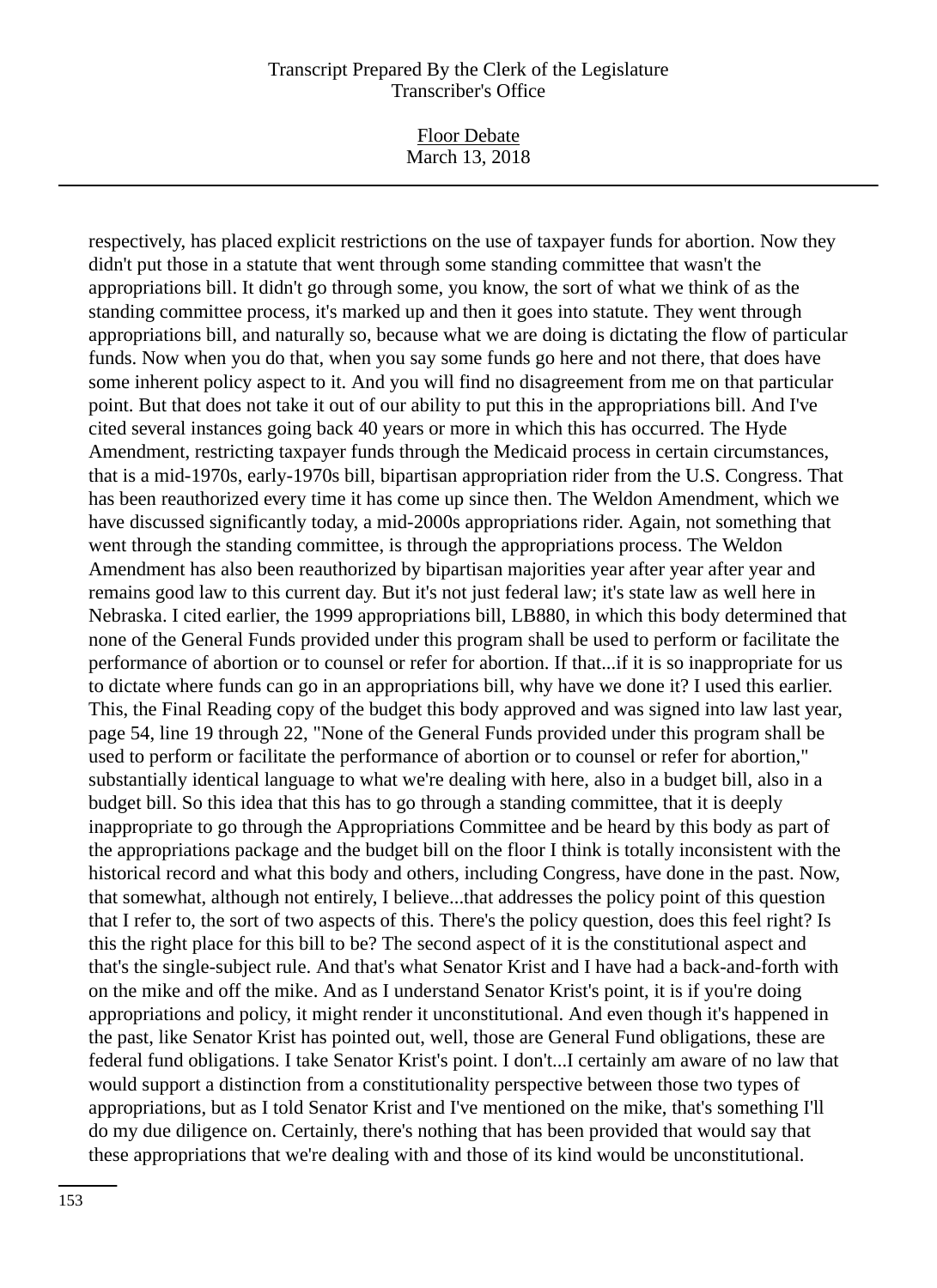Again, I've pointed to two references in our state laws from the last 20 years, along with... [LB944]

PRESIDENT FOLEY: One minute. [LB944]

SENATOR HILGERS: Thank you, Mr. President,...along with the ones from federal law. So I don't...I'm very skeptical of the constitutional argument as to that of the single-subject rule. And so I don't think...I think this is the appropriate place to have it and I think this is consistent with what this state has done on several occasions before. This is probably my last time on the mike and so I would encourage my colleagues to vote red on the bracket. And I believe Senator Bolz is withdrawing her amendment. And, by the way, I'm deeply grateful for the conversations that I've had with Senator Bolz and her willingness to work together to see if there's some clarification that could happen. I'm committed to working with her to see if we can reach some ground on which we can both stand. So I appreciate Senator Bolz's efforts in that regard. I hope we don't get to a cloture vote, but if we do I'd urge everyone to vote green on cloture so that we can pass the budget bill to Select File. Thank you, Mr. President. [LB944]

PRESIDENT FOLEY: Thank you, Senator Hilgers. Senator Quick. [LB944]

SENATOR QUICK: Thank you, Mr. President. This is the first time I spoke on the mike tonight and I will be voting against the bracket motion. I do have concerns that this is within the budget. I didn't really care that it is in there. For me, it's about making sure the people...all the people across the state who receive all these services, that we can maintain those Title X fund dollars for them people. The facility in Grand Island, last year alone they serviced 3,426 people from 38 different counties in Nebraska. Some people were traveling over 200 miles to see these providers; 1,842 of these individuals were below the federal poverty level, which is increasing from the previous year, and 2,172 of those served had no public or private health insurance. So that's really all I have to say on this matter tonight. And I'm going to give the rest of my time...yield the rest of my time to Senator Pansing Brooks. [LB944]

PRESIDENT FOLEY: Thank you, Senator Quick. Senator Pansing Brooks, 3:50. [LB944]

SENATOR PANSING BROOKS: Thank you, Mr. Lieutenant Governor. Thank you, Senator Quick. Well, I just wanted again, as you've heard, I've been getting some pressure: oh, we should pull the amendments and move forward. And at 8:30, in three minutes, we will have discussed this bill for five hours. We have spent 19 hours in years past. Last year we spent 30 days on the rules. So to act as if, oh, we should hurry up and get this through, when all sorts of shenanigans are going on, where we put in...yeah, I guess Senator Hilgers said, it's perfectly appropriate to put it into the appropriations bill and it is. We're arguing it. Nobody is really trying to take it out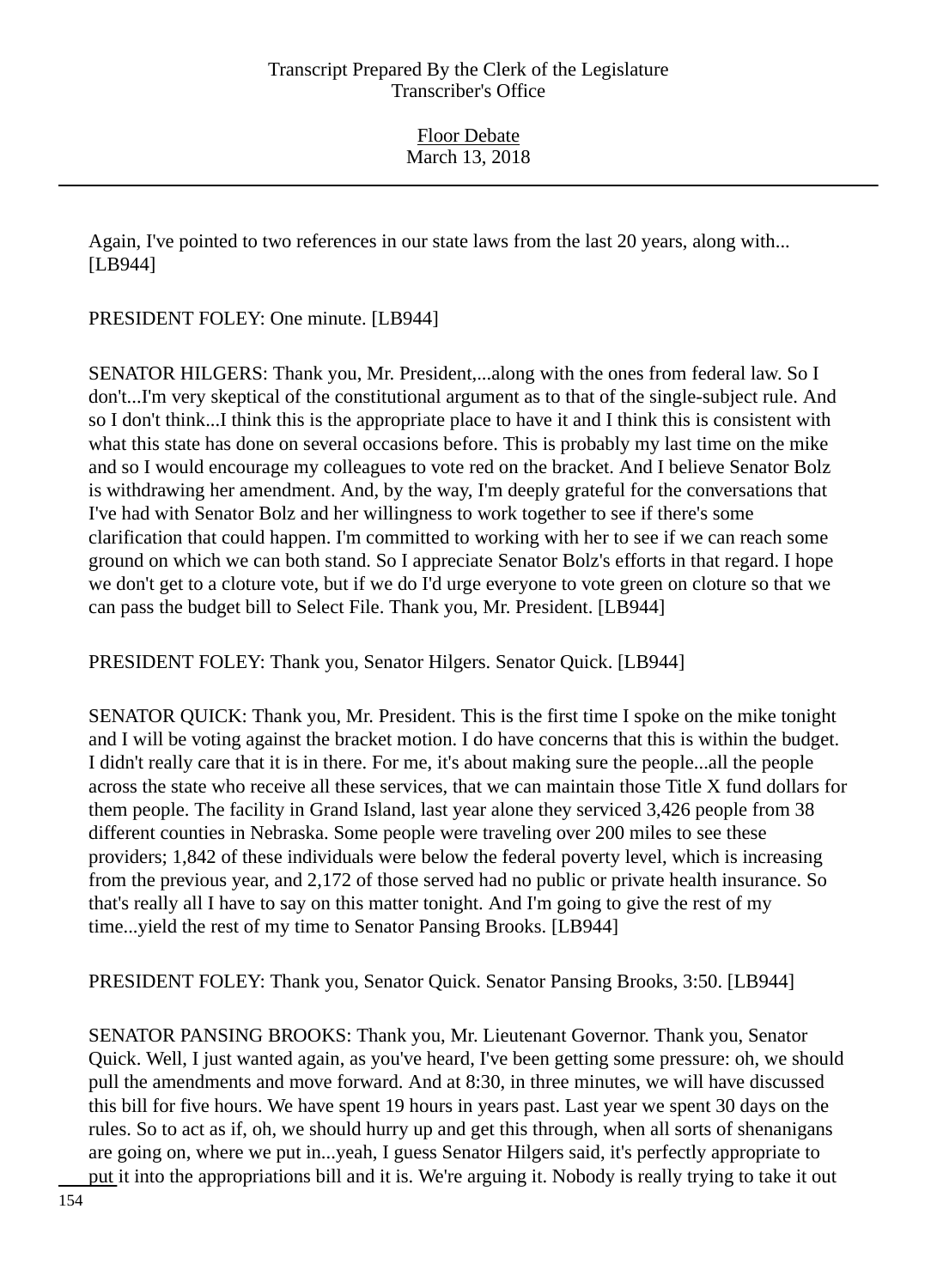Floor Debate March 13, 2018

of there. But the point is that we will continue every year to argue this. I will help extend debate on this every year. You have a choice of doing it through a bill, which we suggested last year, or we can continue to extend debate and avoid talking about the other issues in the budget bill that are important. Nebraskans, here's some things that are important that we could be discussing if we didn't have to also talk about the fact that women's healthcare is at risk in this state, lowincome woman. We could be talking about the correct amount that we will have in the rainy day fund. How much is appropriate? What do you think is appropriate? Well, unfortunately, you don't get to hear the debate on that, at least tonight, because we had to discuss the fact that women's healthcare is at risk in this state. And they keep saying that the money shouldn't be used for abortion. I agree. It's not being used for abortion. Again, quit changing the facts. Quit making up myths. Nebraskans, we could also be talking about the fact that the Water Sustainability Fund has had some significant cuts this year. Again, those are important issues, the elimination of the superfund under the DEQ. Senator Watermeier talked about the fact that I had said that the budget is a social document. Absolutely. I still say it's a social document and that's fine. You can choose to put whatever things you want to into this social document, but by doing the actions that have been done in this budget, we will be talking about women's healthcare and we will be talking about the fact that we're putting \$2 million at risk. We're putting 28,000 Nebraskans at risk. [LB944]

PRESIDENT FOLEY: One minute. [LB944]

SENATOR PANSING BROOKS: So, again, I feel that if we'd gone...done a regular bill, we'd be done in one hour at 9:30. Appropriations decided to move this forward. This is not my problem because I'm not willing to withdraw an amendment. Feigning shock that we are discussing this again on the same position is absurd. We are balancing our desire not to refer against the health of a woman. I don't even think it's a question that if some woman is in dire need and her health is at risk and you don't want to refer her on, you're just going to leave her? This is continual meanspirited acts. And I am very sorry about that as a Nebraskan. Thank you, Mr. Lieutenant Governor. [LB944]

PRESIDENT FOLEY: Thank you, Senator Pansing Brooks. Senator Kuehn. [LB944]

SENATOR KUEHN: Thank you, Mr. President. And thank you, colleagues. I spoke much earlier in the afternoon and I want to circle back around to a couple of the items that I discussed, because there's been a few things that have been stated on the record, including Senator Pansing Brooks, you're saying stop spreading myths and nonfactual issues. Senator Vargas has made the statement several times that the funds were never at risk. And, again, this is not my interpretation. This is not how I feel about this position. This is the position that is in the report of the State Auditor. You can go and look it up. I provided for you documentation from the CEO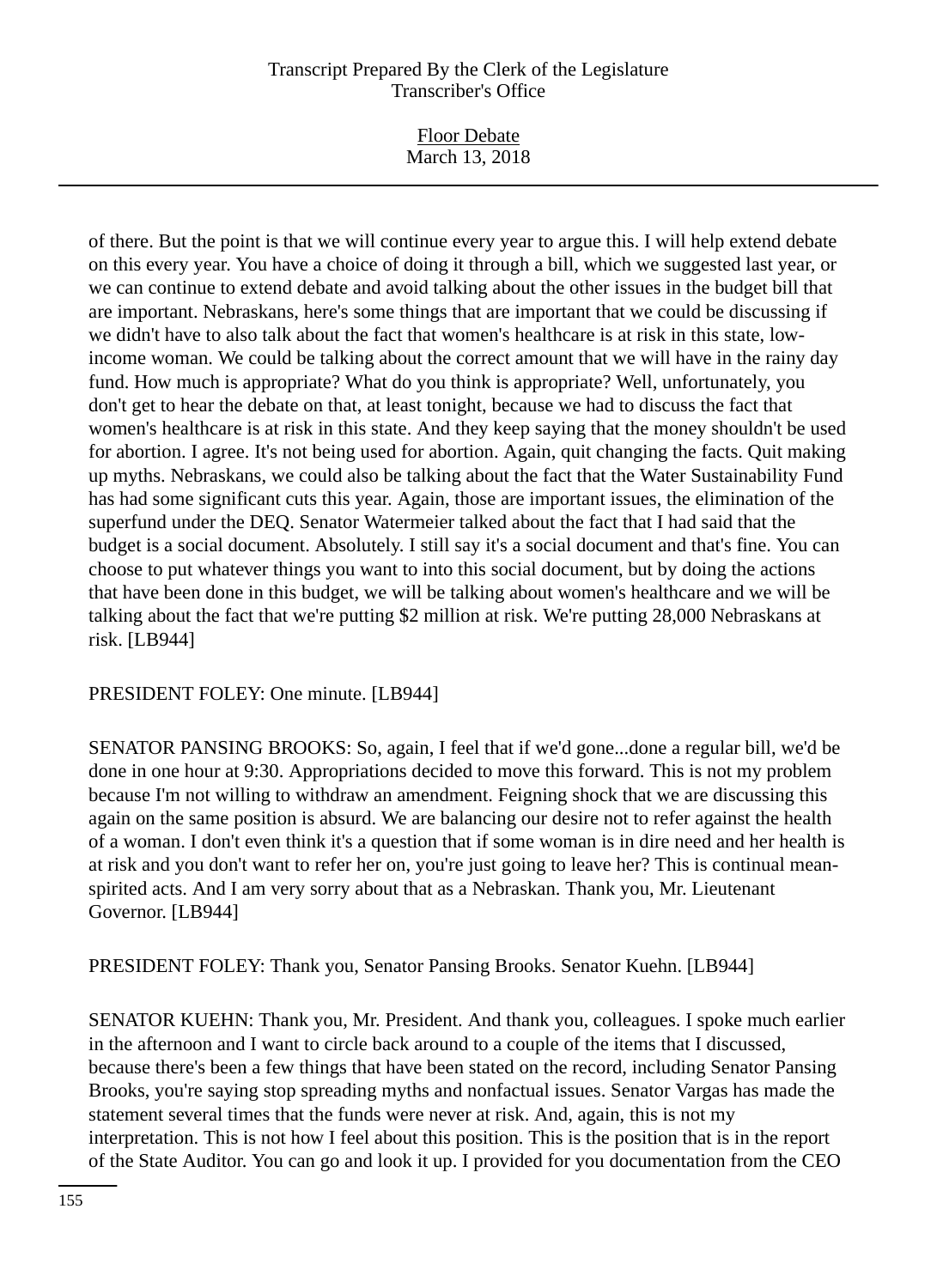Floor Debate March 13, 2018

of Health and Human Services. And the question becomes the process by which these Title X funds are disbursed, because they're disbursed in advance. This isn't simply a matter of something was billed incorrectly and we figure it out and the payment is made. So in terms of consequences, yes, the funds had to be returned and put in the appropriate category. That's in the audit report. The audit report specifically says that the entire program was at risk. And they have taken and looked at objective actions to correct the issues that were in the audits over the last several years and the decision has been made that the best way to ensure that this does not happen again is objective separation. If there's no risk of this happening, if federal law covers it, if this isn't going to take place, then objective separation is easy. One of the things that came out multiple times in the hearing was the issue of fungibility. So how is one dollar interchangeable for another in a provider that provides both abortions as well as women's healthcare and family planning services? You can't at the same time, which Danielle Conrad with the ACLU said, the fungibility argument is dismissed. But then in the next breath say, objective separation is not possible. If you can't objectively separate your operations on a ledger, then the fungibility of money that the dollar goes in and the ability to substitute one out for another is absolutely in play. You cannot simultaneously make both arguments and claim that they carry weight. These...there are certainly emotional issues and I'm emotional about the issue as well, but the facts are in the Auditor's report. If you choose to take issue with the Auditor's report, then make that claim that the Auditor was wrong and recognize that the department agreed with the recommendations. It's all there in black and white. It went through the process. With that, I would also like to pivot just real briefly and a bit to the budget, which is what I originally was going to talk about when I put my light on before some people again tried to dismiss what is factually presented in black and white by a constitutional officer of the state of Nebraska, and encourage support of a cloture motion if we get to it in the budget. There's been some good discussion. I will be the first to tell you, I don't agree with everything that's in this budget. I expressed my concerns, both with my votes, I expressed my concerns in committee, and I expressed my concerns with some of the larger issues regarding the use of cash funds and our rainy day funds earlier today. So despite the fact that I'm a large animal veterinarian, I won't beat a dead horse. But that said, there's a lot I don't like in this budget, but I will support it. The budget that we will be voting for on cloture is not perfect, but it does represent the best we could do with the committee members and the resources that we have available. Everybody lost a little bit of something. It's no secret that the very language... [LB944]

PRESIDENT FOLEY: One minute. [LB944]

SENATOR KUEHN: One minute or time? [LB944]

PRESIDENT FOLEY: One minute. [LB944]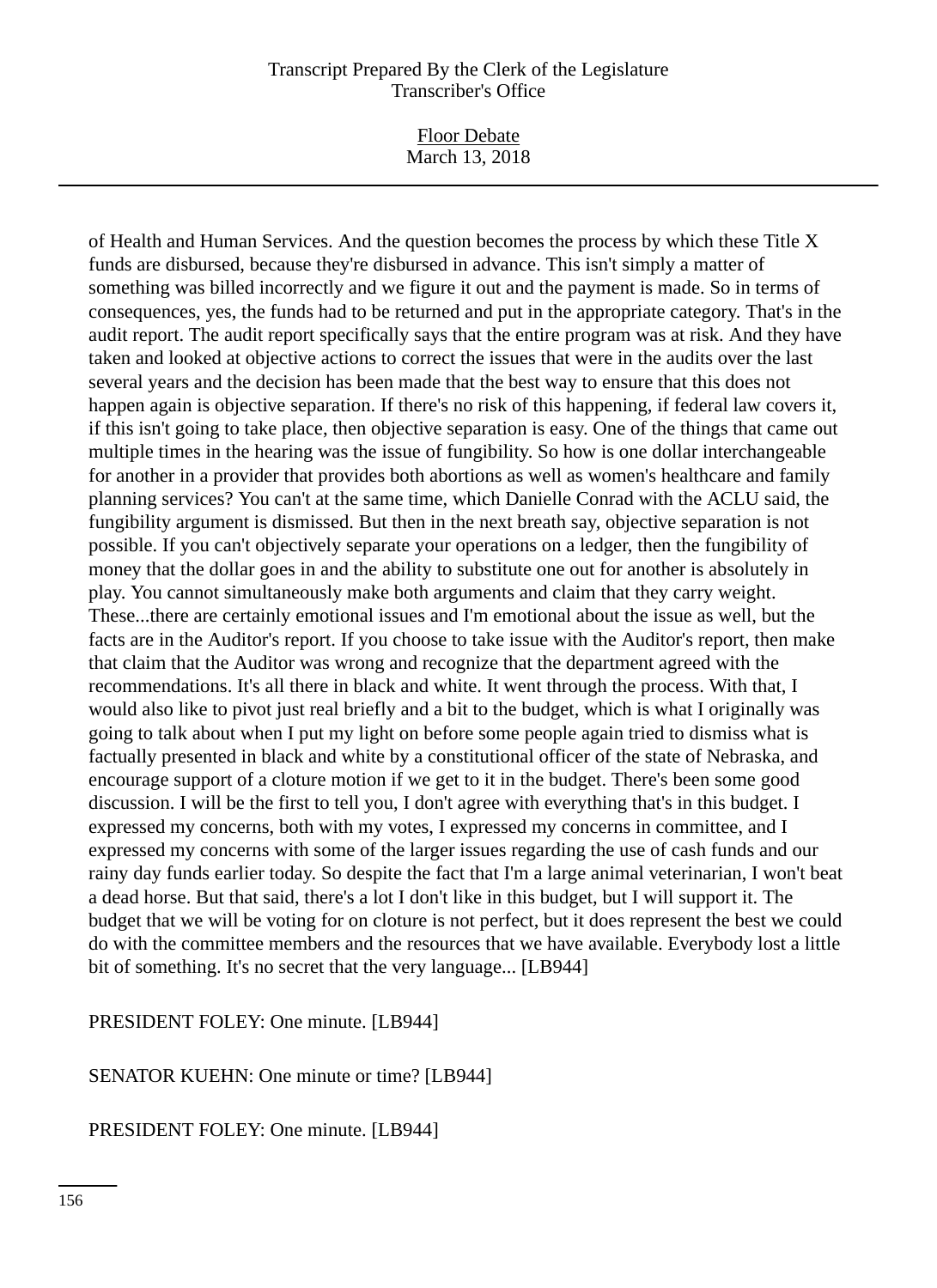| <b>Floor Debate</b> |  |
|---------------------|--|
| March 13, 2018      |  |
|                     |  |

SENATOR KUEHN: It's no secret that the very language we're discussing didn't come out of the committee unanimously, but it did come out by a majority. There are a number of other funding issues. Senator Erdman has an amendment relating to higher education funding. The higher education funding decisions were not unanimous, but we're here and I will support them. I will vote for cloture. I will support the budget as we move it forward with this process. And the continued discussion and dialogue, whatever form that takes on Select File, that's all valuable and that's a good thing to discuss. But we also have an opportunity to talk with each other. So those of you who are really wanting to talk about the budget, all of us on the committee are here to answer questions. We've got the Fiscal Office staff, which hopefully is getting overtime and maybe a little hazard pay for being here tonight late into the evening to address your questions. There's lots of opportunities, both on this floor, individually, and with staff to discuss the elements of this budget. It's got some good things; it's got some bad things. [LB944]

PRESIDENT FOLEY: Time, Senator. [LB944]

SENATOR KUEHN: But in the end, we should support it. Thank you, Mr. President. [LB944]

PRESIDENT FOLEY: Thank you, Senator Kuehn. Senator Watermeier, you're recognized. [LB944]

SENATOR WATERMEIER: Thank you, Mr. President. Good evening, Nebraska. I hope the bright lights do help the NET to get our pictures on screen. I hate to have everybody looking at a dark black light. This is actually the first time I've used my own time on this motion tonight as far as the bracket motion. I still stand in opposition to the bracket motion. I do fully support the discussions that I've had with several of us behind the scenes on our break and I do hope that we can follow through with some of those conversations tomorrow. But when the time does come, I hope that we can vote red on the bracket motion, and what I understand is the pull motion is following that, and green on the appropriations amendment. I'm just going to follow up on a little bit of notes that I had taken the last couple of days and read from script that I had. I apologize for doing that, but it talks about good substantially and appropriate for the budget for Title X funds. Most importantly, it puts an end to the one source of the public subsidization of abortion in our state. Too, that there will be no collateral damage to clinics that aren't involved in the abortion business. Clinics that do not assist with the performance of, counsel in favor of, or refer for abortions are not affected in any such way at all. Such clinics can carry on as usual and continue to receive Title X funding. There is no danger that Nebraska will lose federal Title X funding as a consequence. With regard to referral, the Hyde Amendment states that any program under its federal funding umbrella, which includes Title X, may not discriminate against any organization or clinic that refuses to refer for abortion. Nebraska clinics that comply with this proposal and refuse to refer for abortions, therefore, will not lose Title X funding. They will not. With regard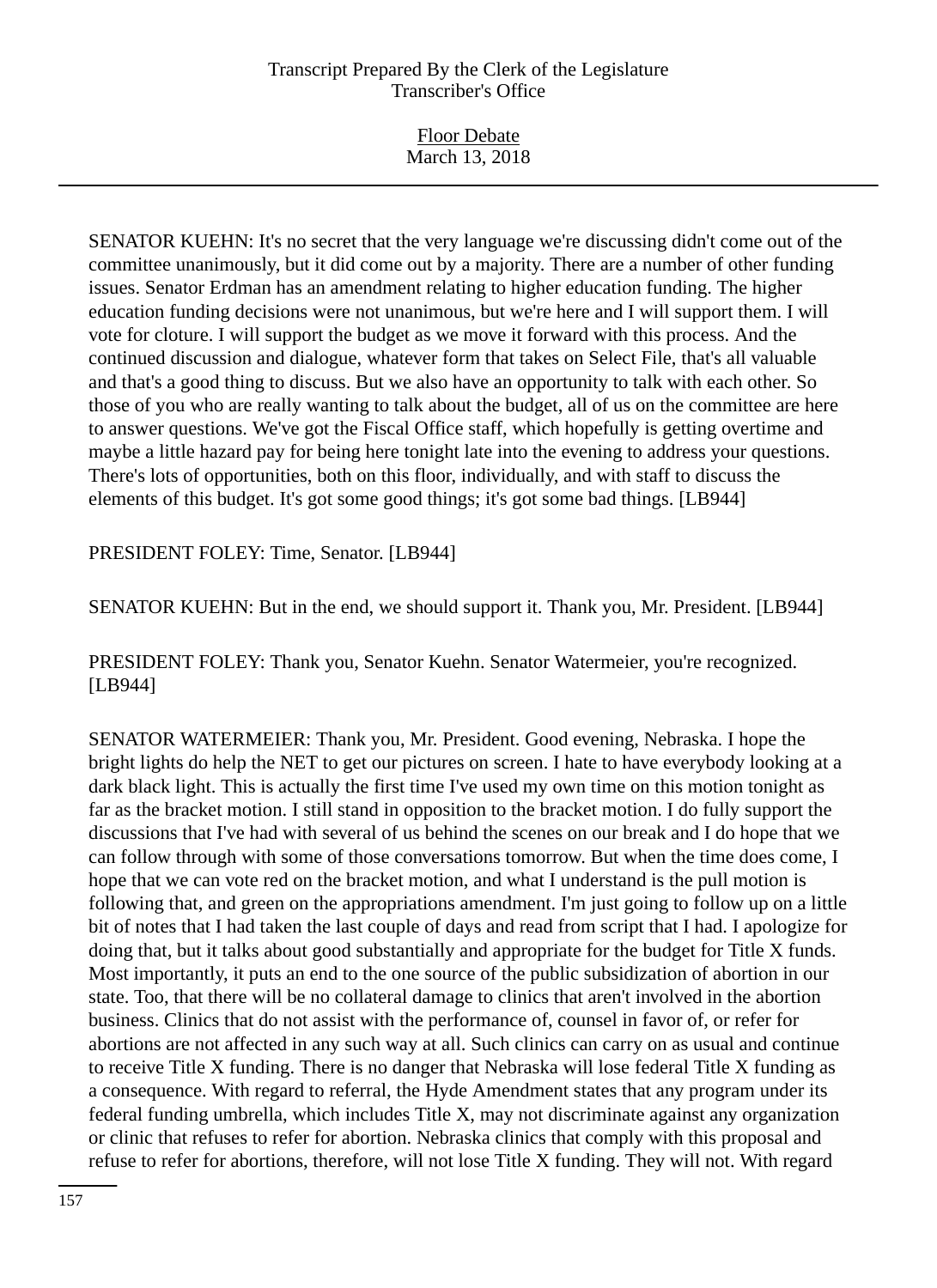Floor Debate March 13, 2018

to counseling, which has been brought up several times about an emergency, current Title X regulations require that Title X clinics agree to provide factual, neutral, nondirective counseling to pregnant women on their options. And these options include termination. That is part of counseling, termination. This proposal does not run afoul of that requirement. It forbids only directive counseling in favor of abortion. It is constitutionally sound. U.S. Supreme Court in Rust v. Sullivan: No obligation for state government to subsidize or exercise the right of any fundamental one. Free speech: Title X guarantees their employment remains free to say and advocate for whatever they wish about abortion outside the scope of Title X projects. U.S. Supreme Court in the Eighth District in 1999: Legislation that simply dictates the proper scope of government funded program is constitutional. The Constitution does not guarantee that recipients of state funds will not be required to expend effort, effort to comply with funding restrictions. The fact that a law which serves a valid purpose, one does not designate it to strike at the right itself, has incidental effect of making it more difficult or expense to procure an abortion cannot be enough to invalidate it. It does not introduce new or substantive policy. This measure would bring Nebraska's budget into compliance with the express will of Congress. I've got several points here to make. You've heard most of these, but I will read them. None of the funds appropriated under this title shall be used in programs where abortion is the method of family planning. The U.S. Supreme Court: Indeed, if one thing is clear from the legislative history it is that Congress intended that Title X funds be kept separate and distinct from abortionrelated activities. This is from the Rust v. Sullivan case in 1990. One of the inherent characteristics of money is its fungibility. Any dollar can be moved and replaced by an equal dollar amount from one source to another. Every dollar an abortion facility gets, its Title X bank account frees up another dollar elsewhere in the organization. In 1988, the Reagan administration... [LB944]

## PRESIDENT FOLEY: One minute. [LB944]

SENATOR WATERMEIER: ...saw that the same problem as Governor Ricketts sees now, that mere bookkeeping is not enough to make sure the intent of Congress is followed. The DHHS Secretary at that time stated this, and I quote: Meeting the requirement of Section 1008 mandates that Title X programs be organized so that they are physically and financially separate from other activities which are prohibited from inclusion in the Title X program. Having a program that is separate from such activities is necessary predict to any determination that abortion is not being included as a method of family planning in Title X. I have several other points, but I will end with that. Thank you, Mr. President. [LB944]

## SPEAKER SCHEER PRESIDING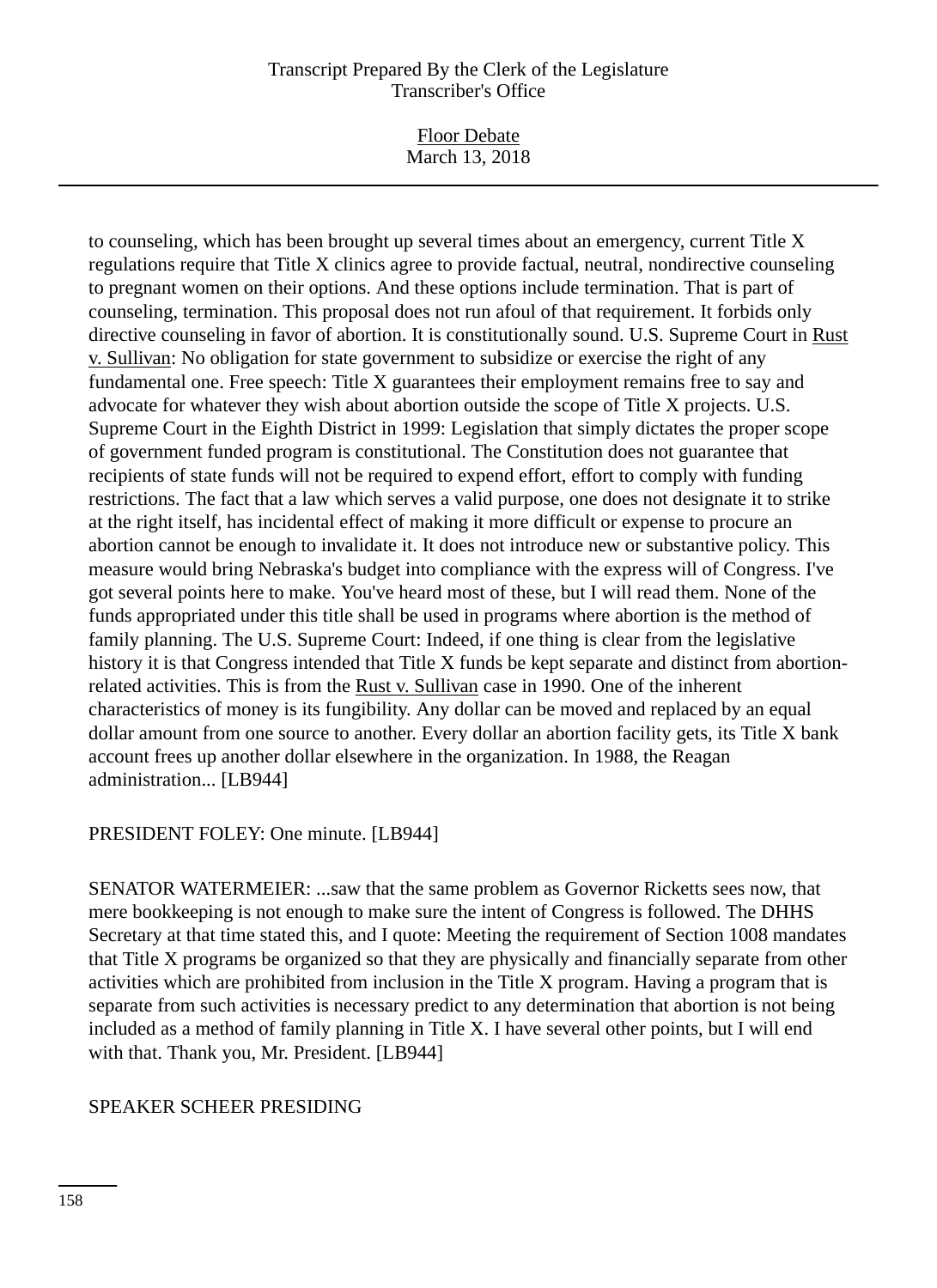SPEAKER SCHEER: Thank you, Senator Watermeier. Senator Stinner, you're recognized. [LB944]

SENATOR STINNER: Thank you, Mr. President. Members of the Legislature, this is my first time back on the mike since introducing the bill. I've stayed quiet, I've listened. Title X is obviously a contentious subject. It draws out passion. We knew that, we knew that coming in, we knew that in committee. That's why we planned to have a whole day with Title X. And what I heard in the testimony was...and I found a new respect for Planned Parenthood and what they've done for women and women's health. But I also heard from...and my take away really was--and I'll kind of read the testimony, I had to drag it out--from Richard Collin Mangrum from Creighton University, he's a lawyer. He says: The language is designed to replicate the original language that relates to what was authorized and validated in a U.S. Supreme Court, Rust v. Sullivan. This is for program integrity. And he goes on to say: Now if the fact that the program is being administered properly, the language doesn't hurt anything because the language is actually clarifying and validating what Congress originally did and what they said. He also goes on to say: So, for an example, Planned Parenthood has been mentioned more than once and makes it clear to them that if you're going to operate under Title X money you have to have an office here with separate bookkeeping and separate operations in one office, and providing abortions in another office. You can keep every penny. So there was a little bit of assurance that Planned Parenthood may have to change their business plan to comply with Title X. And this is, in my mind, a compliance issue. I'm going to leave Title X because I have listened to the debate, I understand the two sides and what you're talking about, I understand what the issues are. And I'm going to now talk about why we have to pass the budget. And we're getting right to that point where we're going to have cloture. And, you know, at the beginning of this whole thing and actually when we polled the Legislature for the briefing we talked about what objectives we have. Why do we have to do this? We have to have budget certainty. Budget certainty means that the agencies that we talked about in cuts that are now having allotments being withheld need to have certainty, they need to know where they're at. We need to balance the budget. We need to come back up to that 2.5 percent minimum balance. And we need to have structural balance so that we're positioned to get to that 3 percent minimum Cash Reserve in the next biennium. We also talked a little bit about--and maybe I need to reemphasize this--if we don't pass a budget, page 1 becomes moot. And page 1 is a deficit request. And in the deficit request, you've got DHHS Child Welfare. They are requesting--and if the light was better I could tell you what they're requesting--\$55.6 million. DHHS, we have an FMAP recalculation problem; that's \$15 million. We also had the Homestead Exemption Act that won't be reimbursed to our counties, \$6.2 million. Three point eight million dollars goes into the TEEOSA formula as a reimbursement for the shortfall in the projections of premium insurance. So...and it goes on two or three other items, so those won't get funded if we don't have a budget. The other side is, is that that is one of our biggest responsibilities. That's our main responsibility, is to protect the financial integrity of the state of Nebraska. I would urge you when cloture comes up to vote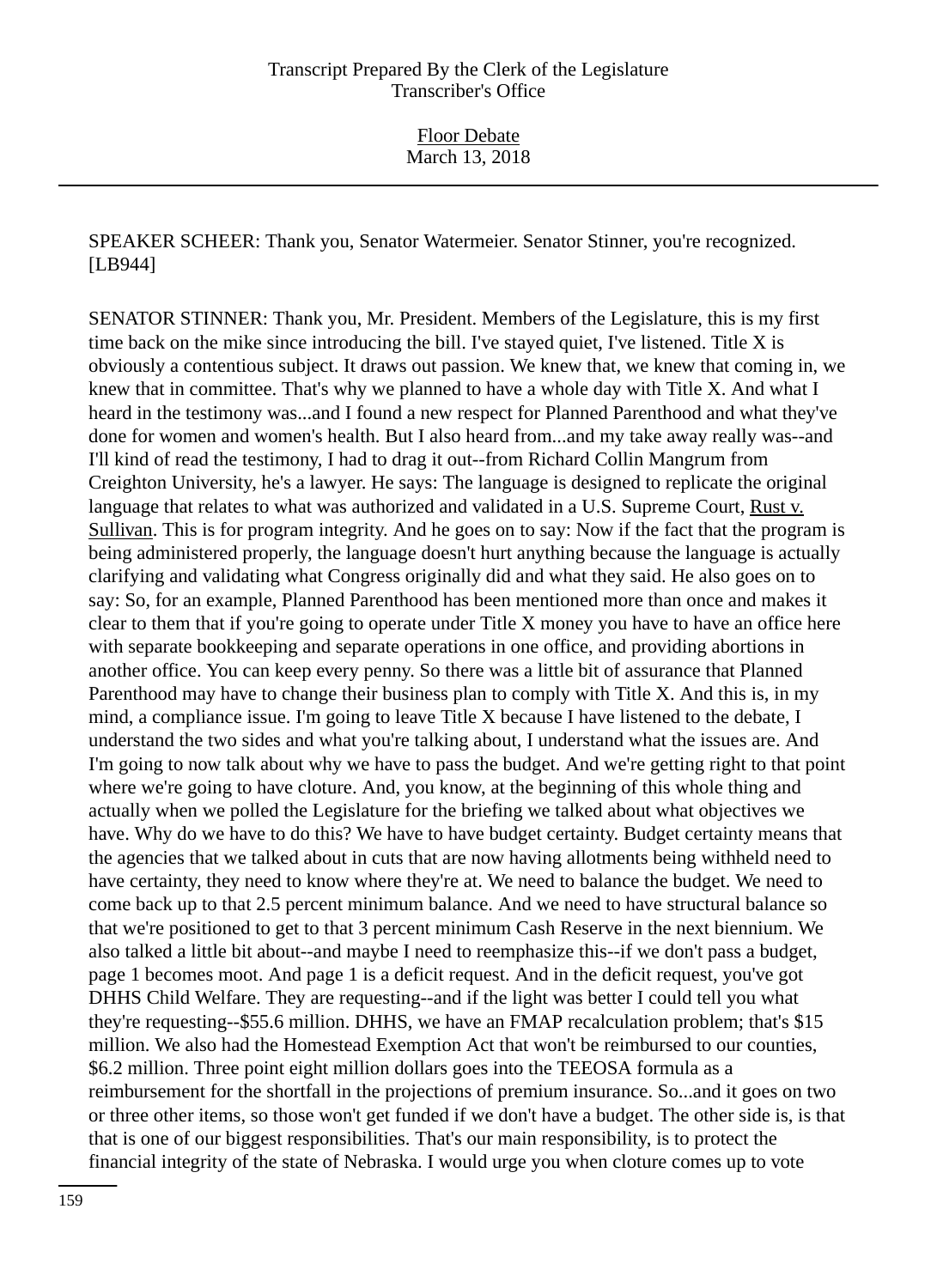Floor Debate March 13, 2018

"yes" on cloture, make sure that we get passed what we're doing right now. And I have an abundance of confidence in this body to come together and resolve what Title X is all about in the best way possible. Thank you, Mr. President. [LB944]

SPEAKER SCHEER: Thank you, Senator Stinner. Senator Harr, you're recognized, and this is your third time at the mike. [LB944]

SENATOR HARR: Thank you, Mr. President. Folks, we've heard a lot of debate. We've heard that all we're doing is following federal law. We've heard Senator Groene say, we don't need states to follow federal law if the federal law is there. We've heard of audits, up to \$32 million where the feds didn't take our money away when it was discovered. And this is pennies compared to \$32 million, compared to outright fraud, compared to people stealing. The cases where HHS has screwed up, I couldn't even tell you the number of times. And yet, we always seem to come out okay, as long you're willing to correct it. Is this a coding error? I don't think it was anything intentional. I haven't heard if it was. I haven't heard any proof that it was. This is about politics and policy and, yes, we're putting it into the budget. Is that appropriate? I don't think so. I think we should be dealing with it in a proper way, which is a separate bill. But why aren't we? Well, I think we know why: because there aren't 33 votes to do it that way. With that, I would yield the remainder of my time to Senator Chambers. [LB944]

SPEAKER SCHEER: Three, forty-five, Senator Chambers. [LB944]

SENATOR CHAMBERS: Thank you, Mr. President. Thank you, Senator Harr. Members of the Legislature, I have a recommit motion up there. We'll go to cloture. I'm going to vote against cloture. I don't care how...what form the budget takes. And now I'm going to give you a promise. If I'm alive, I'm going to take us to cloture on Select File also and I'm going to take us to cloture on Final Reading on the budget. And there are other bills on which--I'm not going to tell you which ones--on which I'm going to file motions and I'm going to offer amendments. You all think that I get tired, don't you? When 9:00 comes, my energy level rises. I have trouble going to sleep at night, like Dracula. This is my time. And I don't care what you do tonight. You've got tomorrow to deal with. And I'm going to get a copy of the agenda. You shall not be rid of me. Not every bill that I put motions on will be for the purpose of killing the bill. My purpose will be to kill as much time as I can and that's what I intend to do. I've heard all of these kind of statements that people made here. Why do you think they're all staying here? Because they got their marching orders. They repeat and repeat and repeat. The only way some of these issues will be resolved definitively is in a court case. I'm glad Senator Murante is here, because he said that anybody who would hold up the budget, he'd find that morally unconscionable. Yet he threatened First National Bank because they cut ties with the NRA. And he's not even in office and he's making a threat against the biggest bank in this state because he doesn't like what they did. That's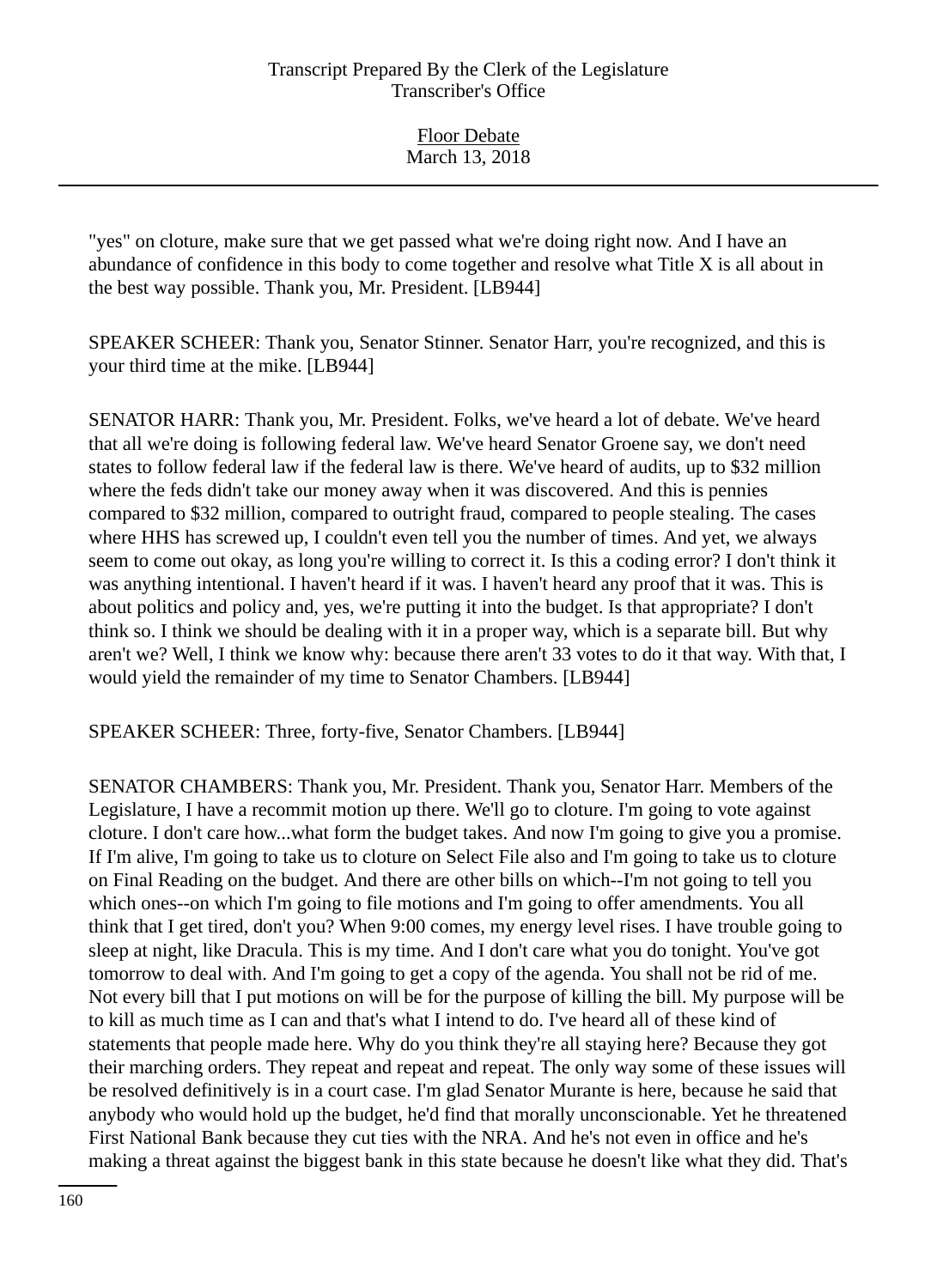| <b>Floor Debate</b> |  |
|---------------------|--|
| March 13, 2018      |  |

him, the moral man. And then he's trying to restrict the vote of black people. The terms "morally unconscionable" shouldn't come out of his foul mouth. And I mean what I say. I mean every word that I say. This has been a travesty and I've got an amendment that will say this provision on Title X is designed to be a campaign issue for the Governor in his seeking reelection. You all said we can put anything in a budget bill we want to. Maybe it won't go there. We're going to talk about it, because unlike other people I'm not going to withdraw it. I'm going to debate it, and I'm going to debate other things too. I have much material that I thought I'd get a chance to tonight. So all you will do if you succeed in voting cloture, you're going to stay here with me tonight... [LB944]

SPEAKER SCHEER: One minute. [LB944]

SENATOR CHAMBERS: ...and whatever the next bill is, we're going to be on that until midnight. I'm going to test you-all's mettle. I am 80 years old. There is nobody as old as I am in state government. I want to see all you whippersnappers outlast me tonight. We're going to stay till midnight. I have decided to take over the Legislature at this point. Now, the Speaker can run us out of here if he gets tired, but I assure you I shall not get tired. I shall not quit. And the longer I go the stronger I shall wax. Now, test me. Maybe I'm bluffing like Senator Groene and some of these other people who raise their voice and can't carry it out. And I don't have to run to some staff member to try to get that person to tell me some nonsense that doesn't even fit the issue that is being discussed. Let them come over to the mike and talk, unless Senator Groene is not properly relaying the message that was given to him. Some of these staff members are overpaid. I look at the work that they produce. [LB944]

## PRESIDENT FOLEY PRESIDING

PRESIDENT FOLEY: Time, Senator. [LB944]

SENATOR CHAMBERS: Thank you, Mr. President. [LB944]

PRESIDENT FOLEY: Thank you, Senator Chambers. Senator Hansen. [LB944]

SENATOR HANSEN: Thank you, Mr. President. And good afternoon, colleagues. This is my second chance to speak on the budget, but earlier tonight I had yielded my time, in the spirit of compromise, to a compromise that ended up not happening. So this is my actual first time getting up and talking on the budget. And I'm appreciative that we've got an opportunity to discuss kind of the budget in the last few speakers. I just kind of want to take a step back and actually talk a bit about the process as opposed to talk about the budget or about the Bolz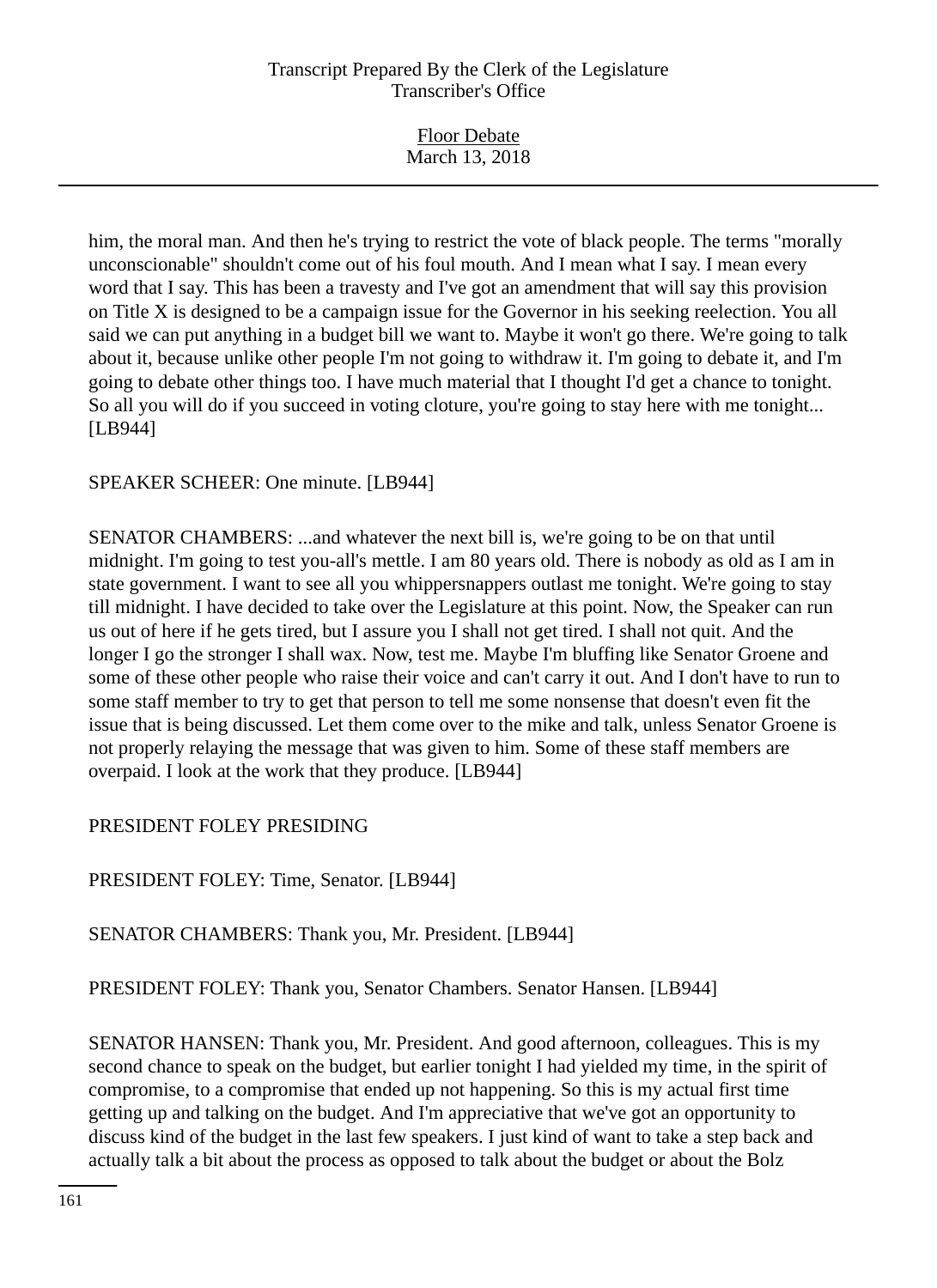Floor Debate March 13, 2018

amendment or about the Morfeld bracket which, frankly, I kind of forgot about for a little while. We have been dealing with these issues for going on five and a half hours, getting close to six. And I look at the amendments that have been filed on the budget and there are at least ten different amendments. I know some very similar in at least spirit if not exact wording, but I believe many of them are very sincere. We have that many issues that we are dealing with in this budget, that many issues that are going to affect people's final opinions of the budget. So that is why I, when we hear, when I hear, when we're told that cloture is going to happen after six hours when we're still on the first amendment--granted, it's being held up by the first motion--we're going to cloture and we lose one round of debate. And I presume if that holds true, we're going to have six hours of debate left, either four on Select and four on General File. I have great reservations saying this has been a productive enough budget debate. This has been enough to do and we can just move on because we've got other business to care to. I'll let somebody else...I was hastily pulling out a calculator trying to figure out...I was trying to figure out that if we deal with this budget in six hours, how much of appropriation per minute that is, how many millions of dollars my speech was. And I kind of got two different numbers two different times and I didn't necessarily feel comfortable saying it, so I'll let maybe somebody else pop up and say it, but it's a considerable amount. And that is something that we have to kind of step back and think about of kind of the speed. I know this is frustrating. I know this is, frankly, an agonizing debate for a lot of us. Is the right move to just stop and move on and try again and try and think that Select File is going to go better when we'll only have nine amendments left to deal with in four hours? Just some kind of parting, late-night thoughts for you all, because even if I turned on my light again I doubt I'd get another chance to speak. So with that, thank you, Mr. President, and good evening, colleagues. [LB944]

#### PRESIDENT FOLEY: Thank you, Senator Hansen. Senator Bolz. [LB944]

SENATOR BOLZ: Thank you, Mr. President. The hour is getting late and I don't know how much more substantive debate we may actually cover this evening. But one thing I didn't get a chance to speak about on the mike the last time that relates to the mainline budget is some of the important choices we made around higher education. And I know as the debate continues we will talk about those issues more. But one thing I want to reference as it relates to higher education is that some of the tough budget choices that we had to make this year were on top of previous years' tough budget choices. And I'd be happy to share this document with anyone who has interest. But I want to remind the body that our cumulative reductions to higher education over the last three years have been: negative 11.4 percent to the University of Nebraska System; negative 11 percent to the Nebraska State College System; and negative 11 percent to community colleges. And you've heard me speak on the mike before about how important work force development is to the state economy. And so I'm concerned about the deep cuts that we are making to our higher education system, not just because of the impact of cuts and the impact on the system but also because of the impact on tuition. And I'll share that tuition rates at the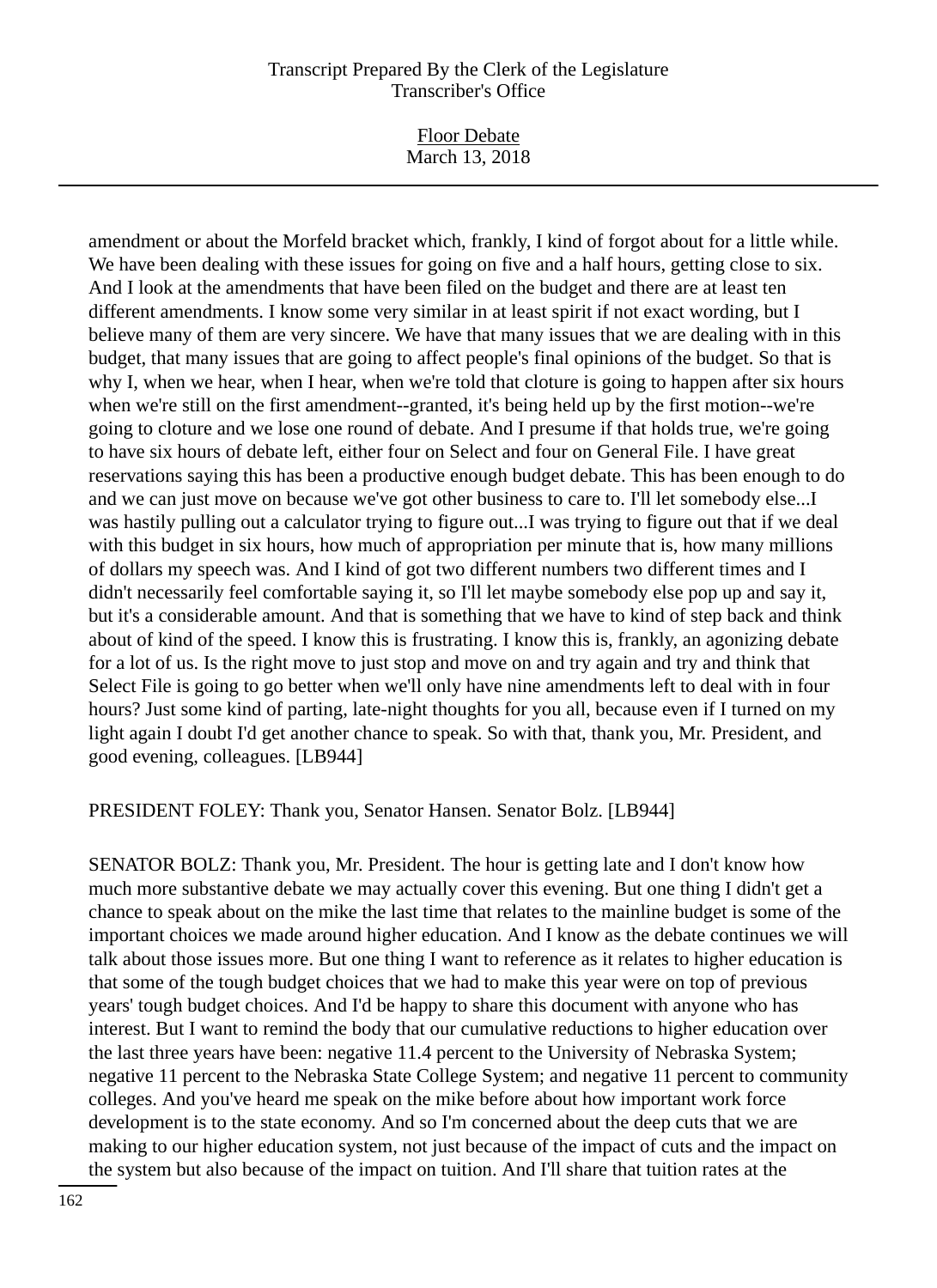Floor Debate March 13, 2018

community colleges have had pretty steady increases: 4 percent, 4 percent, 3.6 percent. We also saw significant increases at the university. And for the students that we're talking about, particularly those at the State College System who many of whom are first-generation students and many of whom are working jobs, those are significant. And I know you've heard some of these statistics before, but I think one that's worth highlighting even at this late hour is that the university sends 11,000 graduates out into the work force every year and each graduating class grows our state's earnings by \$50 million annually. And, colleagues, I would argue that even that is not nearly enough. So I do think that we need to have some substantive debate around our higher education funding system. I think we've done the best that we can with the circumstances that we have, but I think that it is vitally important that we hold the line with what the Appropriations Committee has offered. While I have the mike I'll also make one procedural note. I have every intention to work on my amendment between General and Select. Procedurally, depending on how the process goes, if we get to cloture without a withdrawal of the bracket amendment, we will have a procedural vote on the amendment. If that is the case, I plan to abstain. I would encourage others to do so as well if we don't procedurally get that to be pulled, because it is my intention in good faith to work over the next few days to try to find a compromise. So, colleagues, I continue to reiterate the importance of some of the funding choices that we've made, particularly those related to higher education. I think we've gone as far as we can go for higher education and, in fact, in the future I hope that we can do nothing but move up and move forward in terms of our investment and our commitment to not just the university but to our state and community colleges as well. So with that, I'll end my remarks. Thank you, Mr. President. [LB944]

#### PRESIDENT FOLEY: Thank you, Senator Bolz. Senator Lowe. [LB944]

SENATOR LOWE: Thank you, Mr. President. We have been talking most of the day today on the budget and that's a good thing. You know, I'm going to use a phrase that Senator Chambers used probably five hours ago, a shot across the bow. I believe that's what this year is. With us drawing the rainy day fund down to \$250 million, what's going to happen in a couple of years maybe? We've talked about this earlier this year, with the ACLU and the prison system. What's going to happen when the ACLU comes down and says, you need a larger prison? Where do we get that \$500 million from, minimal, to build a new prison? Normally, you'd take it out of the rainy day fund. We don't have it, folks. We don't have it. Where's that money going to come from? Which other agencies do we get rid of to make up for that emergency that we have that year? We need to build our rainy day fund back up. Senator Stinner and the Appropriations Committee did a fantastic job of keeping us as close to status quo as they possibly could, and that's where we're at. Everybody took a little bit of a hit this year. When we come down to that point and we need to build a new prison or we need to update the prison or we need to do something very drastic, what's the university cut going to be like that year? What's HHS's cut going to be like that year? How many government jobs will we need to lose that year? We have a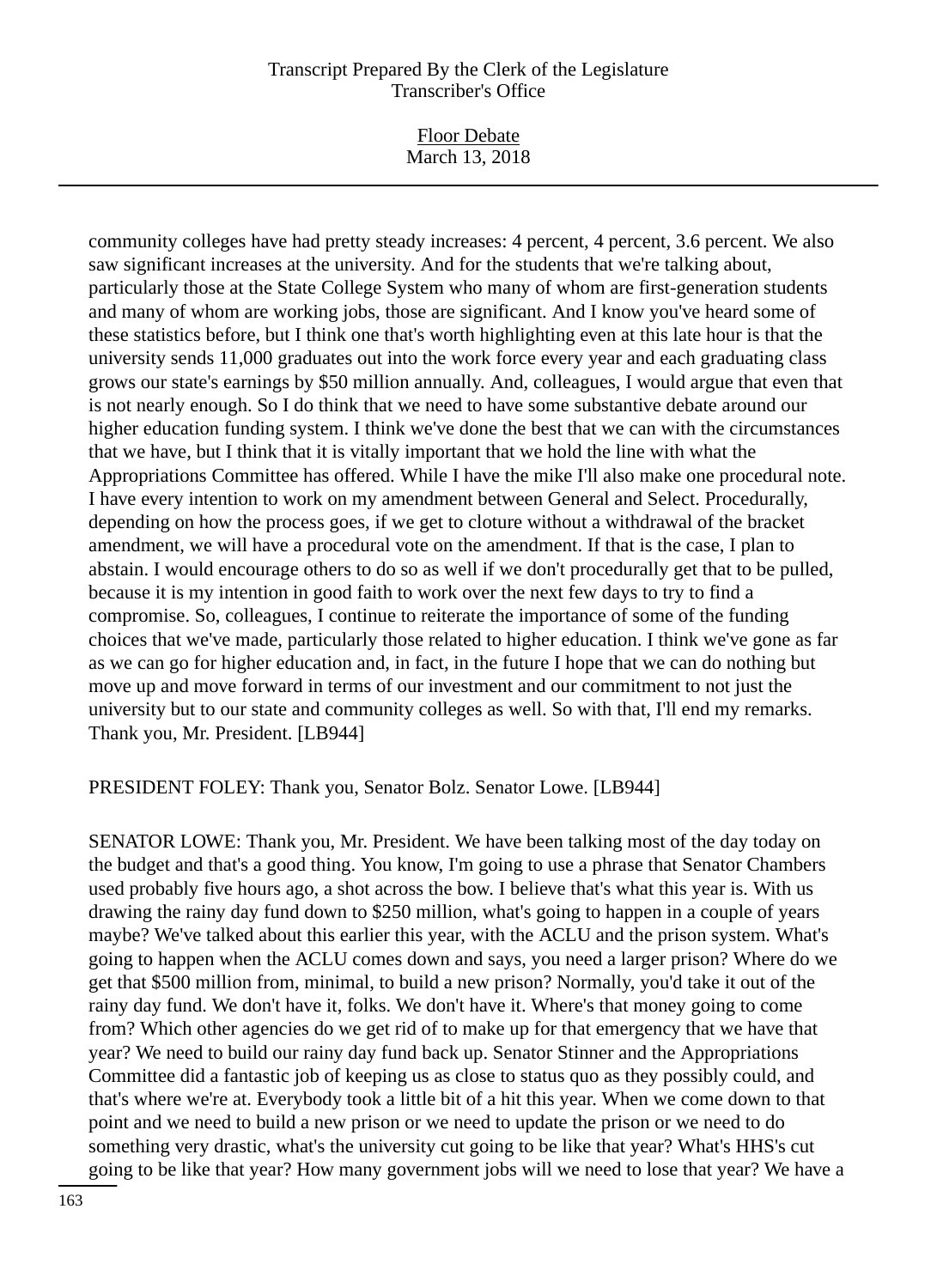Floor Debate March 13, 2018

shot across the bow. Senator Schumacher was exactly right. We're in trouble and we don't even know it yet. Senator Schumacher, this will be the last year you have to deal with all of us and the budget. From now on you get to make your own decisions on all your budgets and not have to worry about us. Please, worry about us though. We are in trouble and we don't even know it yet. We haven't even come across talking about the true thing of the budget, money and where it goes, the hardworking people that pay taxes. You know, Senator Watermeier has LB44 and that's the Internet sales tax. And I'm not quite on board with it yet, as you've seen by my vote. But the problem is the Internet and the sales and we are not getting any of those taxes. I believe the Supreme Court needs to have a ruling on that. But I talked to some students last week and I asked them how many of them bought things on-line and they all raised their hands. Matter of fact, they bought most everything on-line. And I expressed to them that if they would buy everything locally they would also support the brick-and-mortar stores, the people that help support them at their games, that there would be about \$65 million more that we could deal with this year that we wouldn't be scrambling for in sales tax. [LB944 LB44]

# PRESIDENT FOLEY: One minute. [LB944]

SENATOR LOWE: Thank you, Mr. President. Sixty-five million more dollars. We wouldn't have had to cut the university so deep. We wouldn't have to cut the other programs so deep. We wouldn't have to dig into the other agencies if we would just buy locally. I support our local businesses. I will look on-line for things, but then I go ask a business to order it for me. I don't mind paying a little extra, because I know that guy supports our local sports teams, I know he supports our schools, our Boy Scouts, our Girl Scouts. Somebody from somewhere else doesn't support us. Let's look at ourselves and our actions. We need to be very careful about how we spend our people's money. Thank you, Mr. President. [LB944]

PRESIDENT FOLEY: Thank you, Senator Lowe. Senator Kolowski. He waives the opportunity. Senator Quick. Is Senator Quick on the floor? I do not see Senator Quick. We'll move to Senator Friesen. [LB944]

SENATOR FRIESEN: Thank you, Mr. Lieutenant Governor. I want to start talking a little bit about the budget. And if Senator Kuehn would be willing to answer a few questions, I will wait for him to get to his seat. But I was just looking through some numbers again and a few questions I guess on a few budget items that I ran across. And when you look in our '17-18 biennium, our budget, we...there was some savings to be had by delaying some openings of like the Lincoln Regional Center and delaying the Norfolk sex-offender beds. Those budget savings we had back then, what happens to those today? Did they get funded? [LB944]

PRESIDENT FOLEY: Senator Kuehn, would you yield, please? [LB944]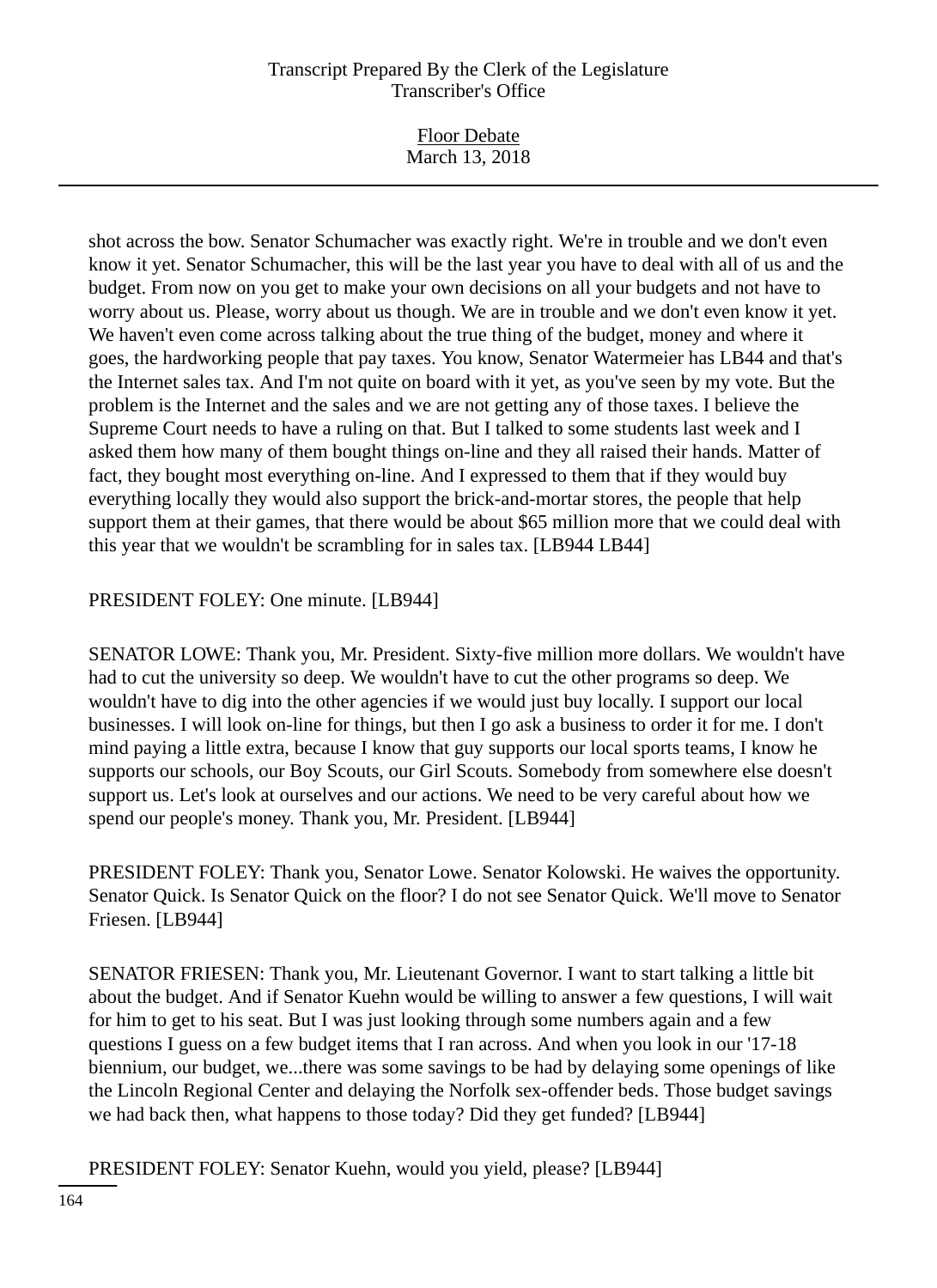SENATOR KUEHN: Yes. Refresh me. Get me up to speed on exactly what you're asking about. Do you have a page you're referencing specifically? [LB944]

SENATOR FRIESEN: Yes, it's on page 34. [LB944]

SENATOR KUEHN: Okay. [LB944]

SENATOR FRIESEN: And so it's under...it would be under Health and Human Services. And we showed some savings by not doing some things to help balance the budget last year and so the next few years also show a zero, I believe, if I'm reading it right. [LB944]

SENATOR KUEHN: So you're looking at things like...under 25, Health and Human Services, 250, health insurance savings, vacancy savings, those types of issues? [LB944]

SENATOR FRIESEN: Or 365. [LB944]

SENATOR KUEHN: Three sixty-five? Okay. [LB944]

SENATOR FRIESEN: So those one-time...were those savings back then? [LB944]

SENATOR KUEHN: Well, as you'll notice, because they're bracketed it means it's a negative number, so it goes down to the bottom balance. So if you go to the total, it's adjusted into the net balance. So it represents an appropriated expenditure that is not going to be used. [LB944]

SENATOR FRIESEN: Okay. Are there ongoing expenses with that or it just discontinues at that rate? [LB944]

SENATOR KUEHN: Well, you will notice there are zeroes in the out years, so there is no appropriation going into those out years. [LB944]

SENATOR FRIESEN: Okay. So when I've been looking through the budget and we've done a lot of transfers again, how many dollars worth of one-time cash transfers have we done to try and balance our deficit this year? [LB944]

SENATOR KUEHN: The exact number will be in your cash transfer section. I can tell you that we've done right at about \$273 million of cash rainy day funds transfers and about \$250 million in cash fund transfers over the two budgets. So I don't have it broken down in front of me. In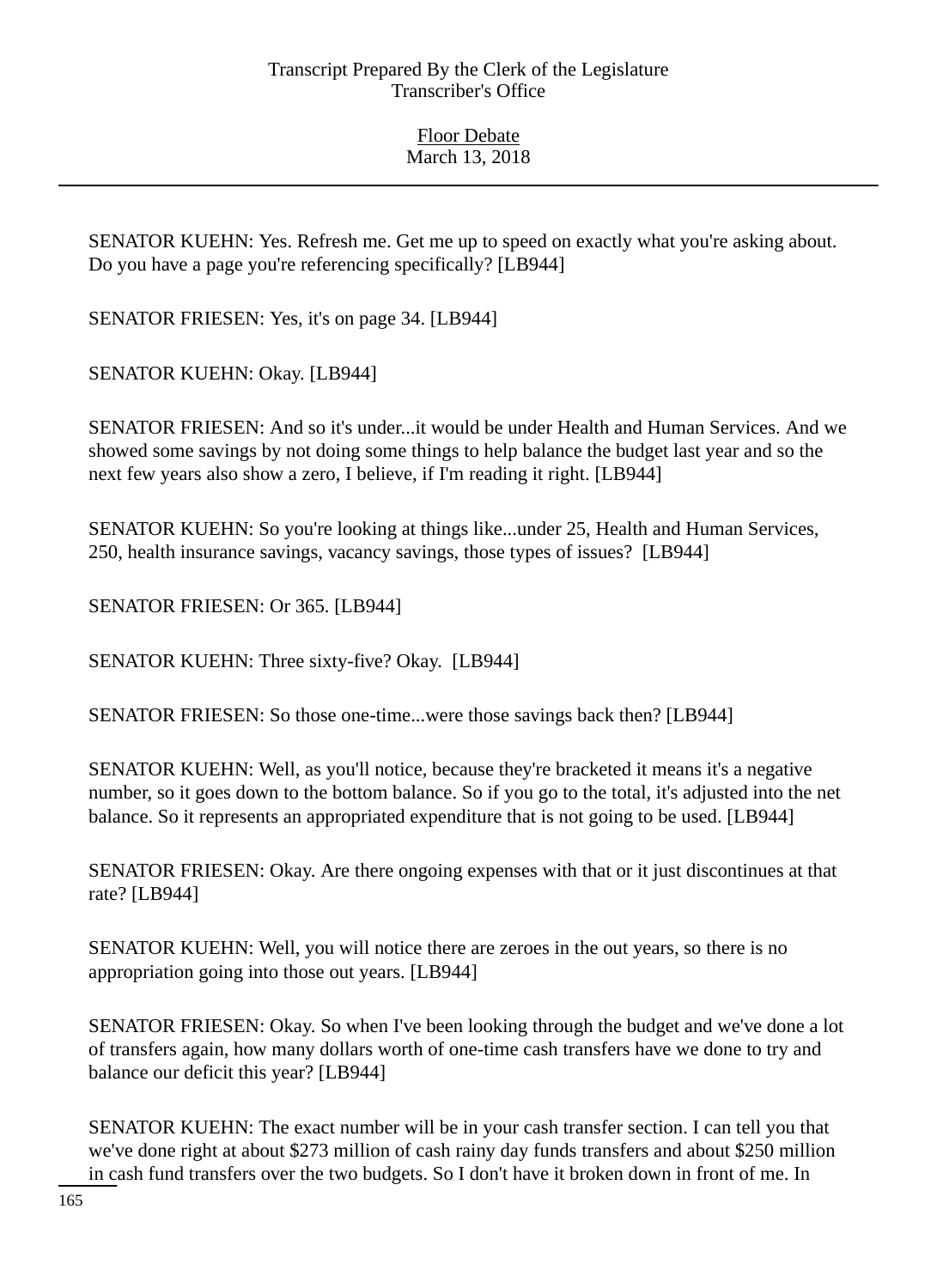the...looks like \$98,589,993 would be the total General Fund cash fund transfers in for this year. [LB944]

SENATOR FRIESEN: So if we don't pass this budget, we just continue to operate under of our other current budget and the rainy fund declines by quite a bit more than what we're dealing with now. Would that be correct? [LB944]

SENATOR KUEHN: Well, there's an operative budget in place and so we would operate under the current existing law, which would have been passed last year. And then the lack of those transfers in would be offset on any potential revenues that may come in. We'll have another Forecasting Board in October and then the General Fund financial status at that point in time would be reflected at the end of the biennium next year. And so in next January, adjustments, if we weren't in balance, would have to be made. [LB944]

SENATOR FRIESEN: So would our rainy day fund drop below \$200 million? [LB944]

SENATOR KUEHN: If that's what was needed to make the budget balance, it could if that transfer would happen. The transfer would not be automatic from the rainy day fund. Those have to go through operative law. [LB944]

SENATOR FRIESEN: Okay. Thank you, Senator Kuehn. So, again, when we look at finally talking about the budget and the numbers and how we're going to balance our budget again this year with a lot of cash transfers to fix things and we still haven't addressed a lot of the other issues that we've wanted to talk about, which includes property taxes, but it's not going to be in this budget and we all know that. So I look at this and I keep watching the budget and I'm concerned about how we're doing it. I agree with Senator Schumacher when he talks about us digging ourselves into a fiscal hole two, three years from now. We keep doing this over and over and sooner or later it has to show up. And if our revenues suddenly do not jump the way we anticipate, which it's hard to say what's going to happen in our revenue stream right now, I'm still very concerned. [LB944]

PRESIDENT FOLEY: Time, Senator. [LB944]

SENATOR FRIESEN: Thank you, Mr. Lieutenant Governor. [LB944]

PRESIDENT FOLEY: Thank you, Senator Friesen and Senator Kuehn. Senator Williams. [LB944]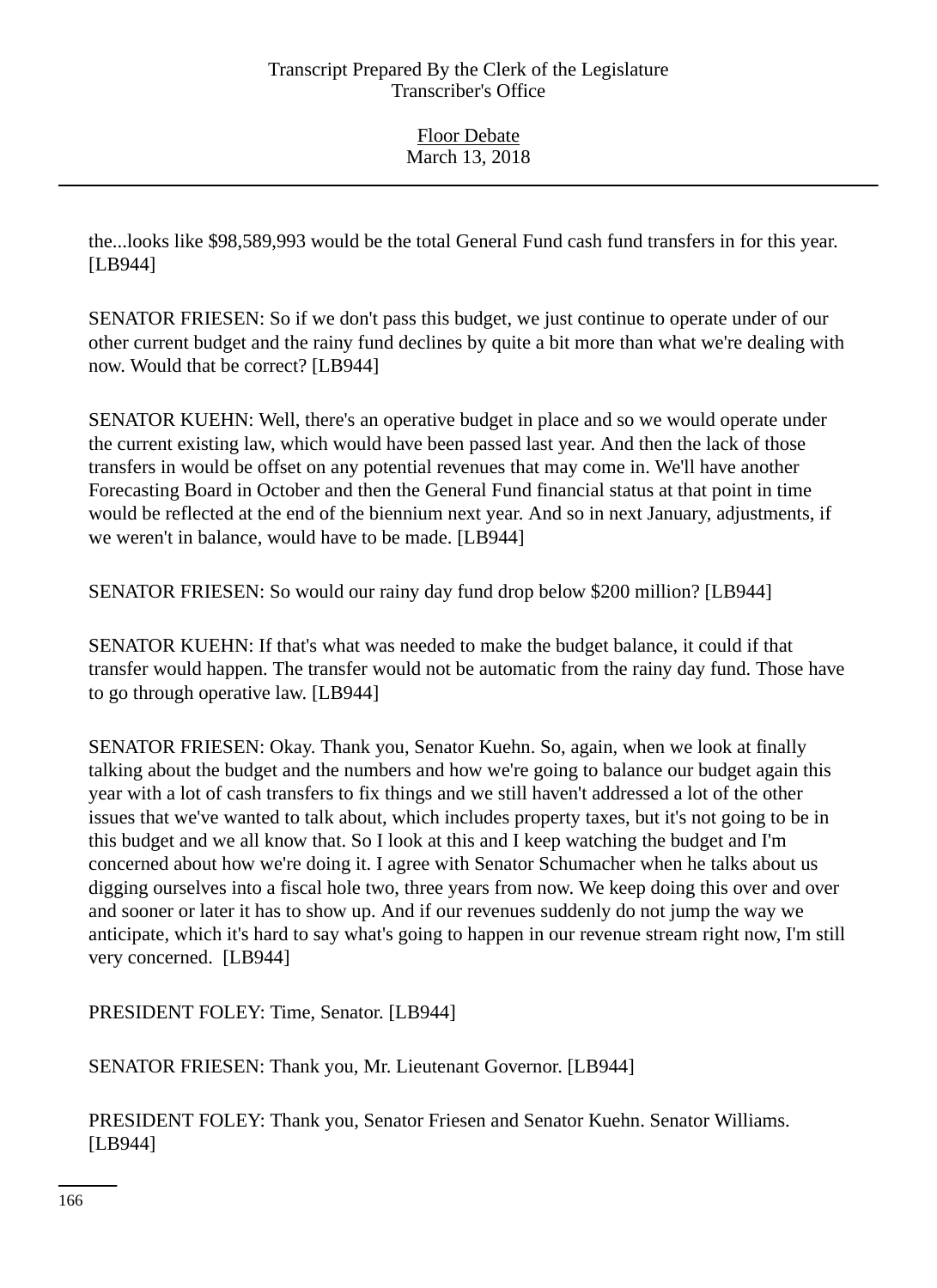Floor Debate March 13, 2018

SENATOR WILLIAMS: Thank you, Mr. President. Good evening. We can talk about the glass being half full and the glass being half empty all you want. I think those that know me know I have always been an optimist. I choose to dream, I choose to dream big. And I really want to, first of all tonight, say a big thank you to my friend, Senator Stinner, but then also to all the other members of the Appropriations Committee for the time and effort and the hard work that they have done looking at numerous issues that they sit in, in that hearing room. When the rest of us are doing other things, they continue to do that over and over and over. And all the things that they do affect the committees that we sit in, because the appropriations that they make or suggest or don't make or suggest have those effects on us. What we're really talking about, to me, with the budget is a bigger picture vision for what we believe is the direction that we, as government, can nudge our state towards. And each one of us in here comes from a different geography, but even more importantly from a different background, different skill sets, different ages, all those things that make us different. But I hope our greatest commonality is that we are all trying to work together to do what we believe is the best thing for our state. Now, knowing that, each one of us will clearly have our own priorities. And those priorities become extremely evident when we get into a discussion on the budget. My first two years I sat on the Judiciary Committee when we were passing LB605 and very involved with that. And knowing what the cost to our state is of maintaining a safe society by providing prisons that do their job, that was a priority. Every time you go down that line item on the budget, for someone you're going to hit a priority, whether that's education K-12, whether that's higher education or community colleges. But I think we need to choose and choose wisely with our priorities and be sure that we fall in line with being excellent with what we want to do. I don't think anyone in here will want to work as hard as we try to work for mediocrity. And yet sometimes that's what we sound like we're doing and I hope that that's not the case. Is this a perfect budget? Absolutely not. But this budget is full of thoughtful compromise and democracy is based on thoughtful compromise. Without that thoughtful compromise we have nothing. And without compromise, every bill becomes a filibuster and I think that's the wrong place for us to be. So tonight as we wind down and we think about where we started this week on Monday morning at 9:00 gathered in a hearing room... [LB944]

## PRESIDENT FOLEY: One minute. [LB944]

SENATOR WILLIAMS: Thank you, Mr. President,...hearing Senator Chambers show us and walk us through the yellow book, we went through some discussion yesterday and we started first thing this morning walking down and marching down the trail on the budget. I would encourage each one of us to stand by our convictions. Stand by what your priorities are, but recognize that if you want to get everything you want to get you're likely to get nothing. Together we can move this state forward. Together we can have a vision that matters. Together, we can choose to dream big. Thank you, Mr. President. [LB944]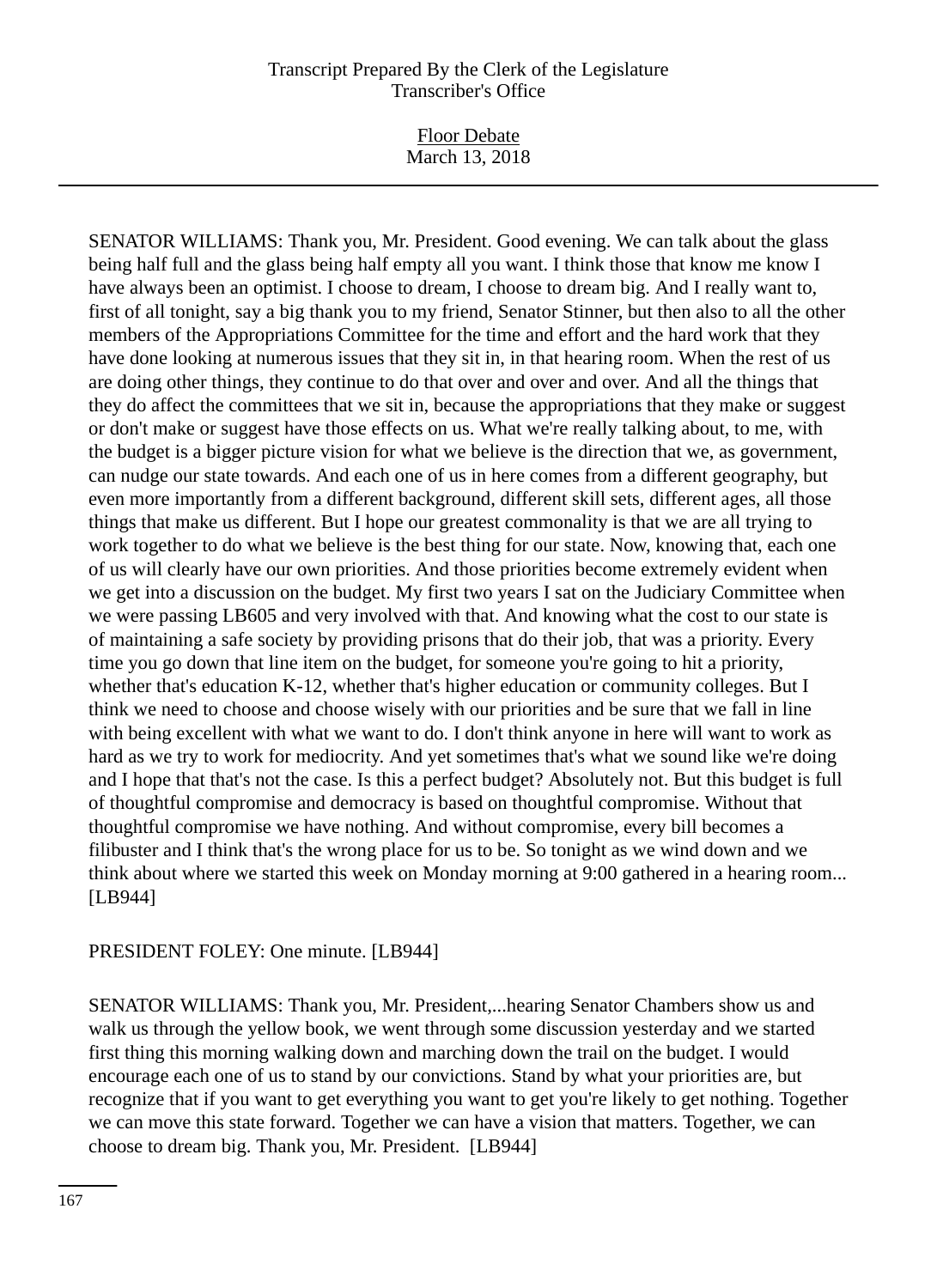PRESIDENT FOLEY: Thank you, Senator Williams. Senator Hilkemann. It's your third opportunity, Senator. [LB944]

SENATOR HILKEMANN: Thank you, Mr. Lieutenant Governor. I just wanted to talk about the budget that we're finally getting to at this point. And I've been a little distressed by just several of the comments that I've heard and I just want to point out a couple of things. Senator Lowe was very concerned that we're down to \$290 million in our rainy day fund. I know Senator Schumacher thinks that the world is coming to an end because our numbers are getting down there. I just want to share with you that as a freshman senator serving on the Appropriations four years ago that we had a rainy day fund of about \$750 million. And we thought it was so much in the rainy day fund that we put \$62,500,000 into the Property Tax Relief Fund, not one year but two years, and that's now \$128 million. And I sort of thought at the time that we were doing it that that's a one-time expenditure. But you know what? It wasn't a one-time expenditure. We kept it going. And so now we've got that rainy day...the Property Tax Relief Fund up to over \$231 million. Do you realize if we had just made that the one-time expenditure, because we had \$700 million in it, that our rainy day fund today would be standing at probably \$500 million? Now, does that mean that that was...I just want to point that out as a fact. That's where a lot of the rainy day fund went, because we carried that money on over. And so it is going back to the people as a...and I can assure you that when we had that discussion everybody was real excited to get that \$128 million into the Property Tax Relief Fund. So, yes, I'm concerned that we're getting down to \$300 million, but when I look at the Pew Charitable Trust and I look at the other states around us with their rainy day funds, we stand fairly tall in comparison to some of our surrounding states. As Senator Stinner says, he doesn't want us to get below that 5 percent. We're not below the 5 percent now. We're lower certainly than we were several years ago. But at either rate, what I want to...I just hate this idea that the sky is falling, the sky is falling. And when we took our...when the Governor met with us, the Appropriations Committee, and went through his budget early this year, he was saying that we could go ahead with the cuts that he was proposing, which were 2 percent and 4 percent from all of the agencies, and that going forward with the revenue that is expected in the future, that by 2021, by 2021 our property...our Cash Reserve would be back at the \$500 million level. And if you turn to page 14 you could see that if we look at the general revenue growth that is projected, we will be well back into that \$500 million figure. So, you know, I loved what Senator Williams said. Let's be optimistic. We've got issues. I think we need to be concerned. We can't just spend money. [LB944]

PRESIDENT FOLEY: One minute. [LB944]

SENATOR HILKEMANN: We're not spending money we don't have. I just got back from a meeting in Chicago for the NCSL, the fiscal officers, and you know what? Nebraska is doing pretty well when you compare some of the states out in those areas. So let's be positive as we go forward on this. I was so pleased that, even though there was such disparity and as Senator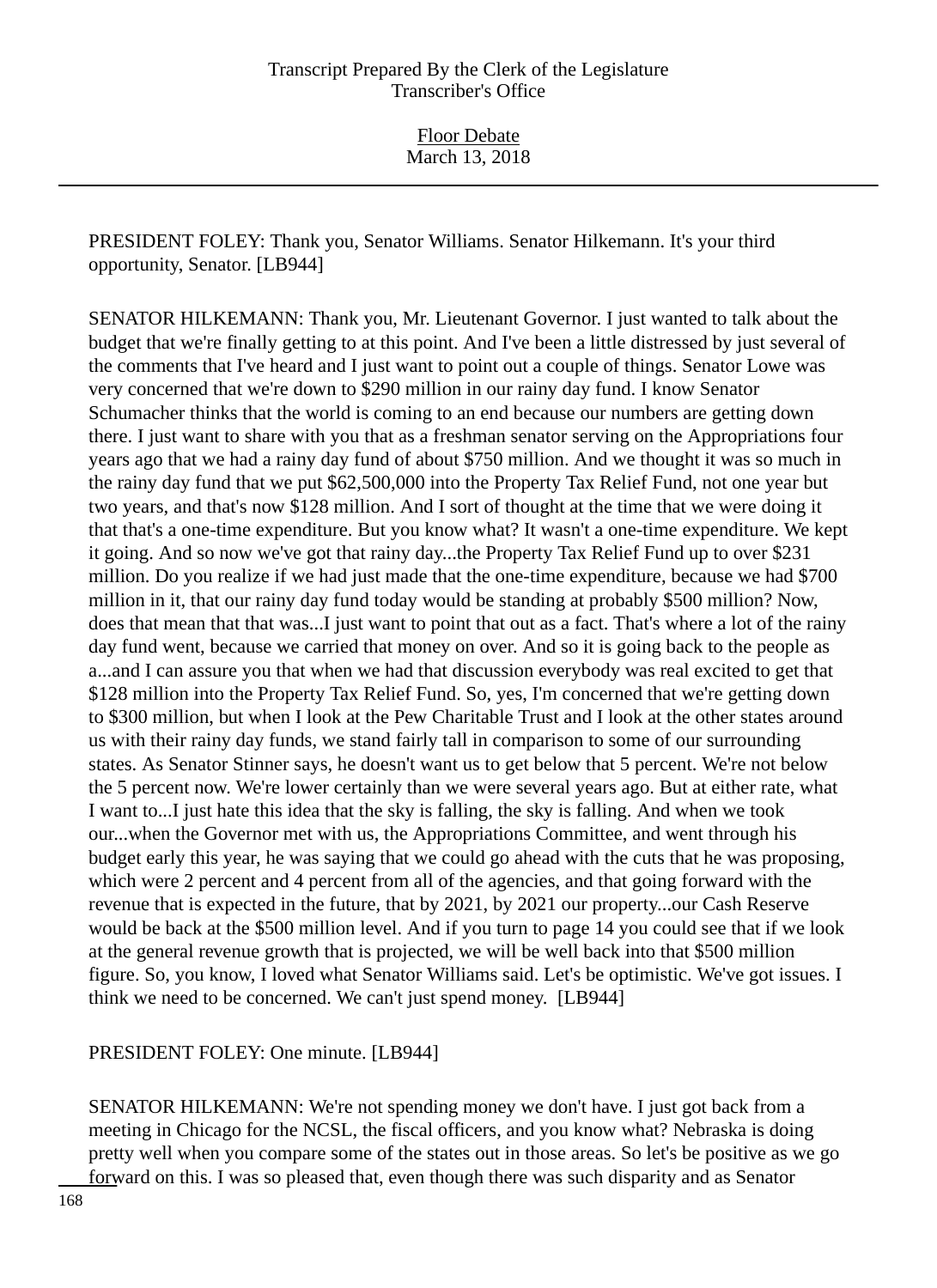Kuehn talked about the different issues that we came across, this budget came out of the committee 9-0. There's a lot about this budget I don't like. It just pains me that we have taken such huge cuts again to the University of Nebraska. I liked what President Bounds said during his testimony, what... [LB944]

PRESIDENT FOLEY: Time, Senator. [LB944]

SENATOR HILKEMANN: Thank you, Mr. Lieutenant Governor. [LB944]

PRESIDENT FOLEY: Thank you, Senator Hilkemann. Speaker Scheer. [LB944]

SPEAKER SCHEER: Thank you, Mr. Lieutenant Governor. I believe that Senator Stinner would like to address the body before we get to cloture. And I have the time available, so I would yield my time to Senator Stinner. [LB944]

PRESIDENT FOLEY: Thank you, Mr. Speaker. Senator Stinner, 4:45. [LB944]

SENATOR STINNER: Thank you, Senator Scheer. Senator Chambers, I'm revved up, too, so let's go. Okay? All right. Let's go back just a year or so ago. Let's talk about the committee. Let's talk about the budget. Let's talk about the \$1.1 billion that we solved. And we talked about how we solved it. We talked about priorities. We took the Governor's priorities. K-12 was a priority, property tax relief was a priority, corrections. And the committee and this body agreed that justice reinvestment, LB605, was a priority. But I'm going to tell you something about our committee, about how we went about it. We went in a fair and balanced approach on everything that we tried to do. Sure, we set priorities. Sure, we used across-the-board cuts. Sure, we lapsed funds. Sure, we took reappropriations. It balanced, but we were fair and balanced in our approach. This time around, \$173 million revenue shortfall and we have deficit requests of \$83 million, \$250 million-plus that we had to solve. We took a fair and balanced approach, acrossthe-board cuts. We did back off when we saw clear to do that. We heard it in committee, we heard what was happening to agencies, to higher education. And actually, the committee backed off higher education, because that's our future. So let's look at these priorities. Let's go through it again. K-12, education, equitable to future. Higher ed, education, future. Sure, I'm an optimistic person, just like Senator Williams, Senator Hilkemann. We have a future, folks. We have to provide for a future. We have to be as good as we can be. And this committee took a fair and balanced approach. But we have an amendment up there that wants to pick on one body because somebody thinks, oh, we got too much cash or we can cut these folks or they don't deserve it. Whatever the case, that is not a fair and balanced approach, folks. Higher ed took their beating right along with everybody else. We didn't back off. But we saw ourselves clear, we did make them just a little bit better. The other thing that we tried to do is obviously we had to reestablish,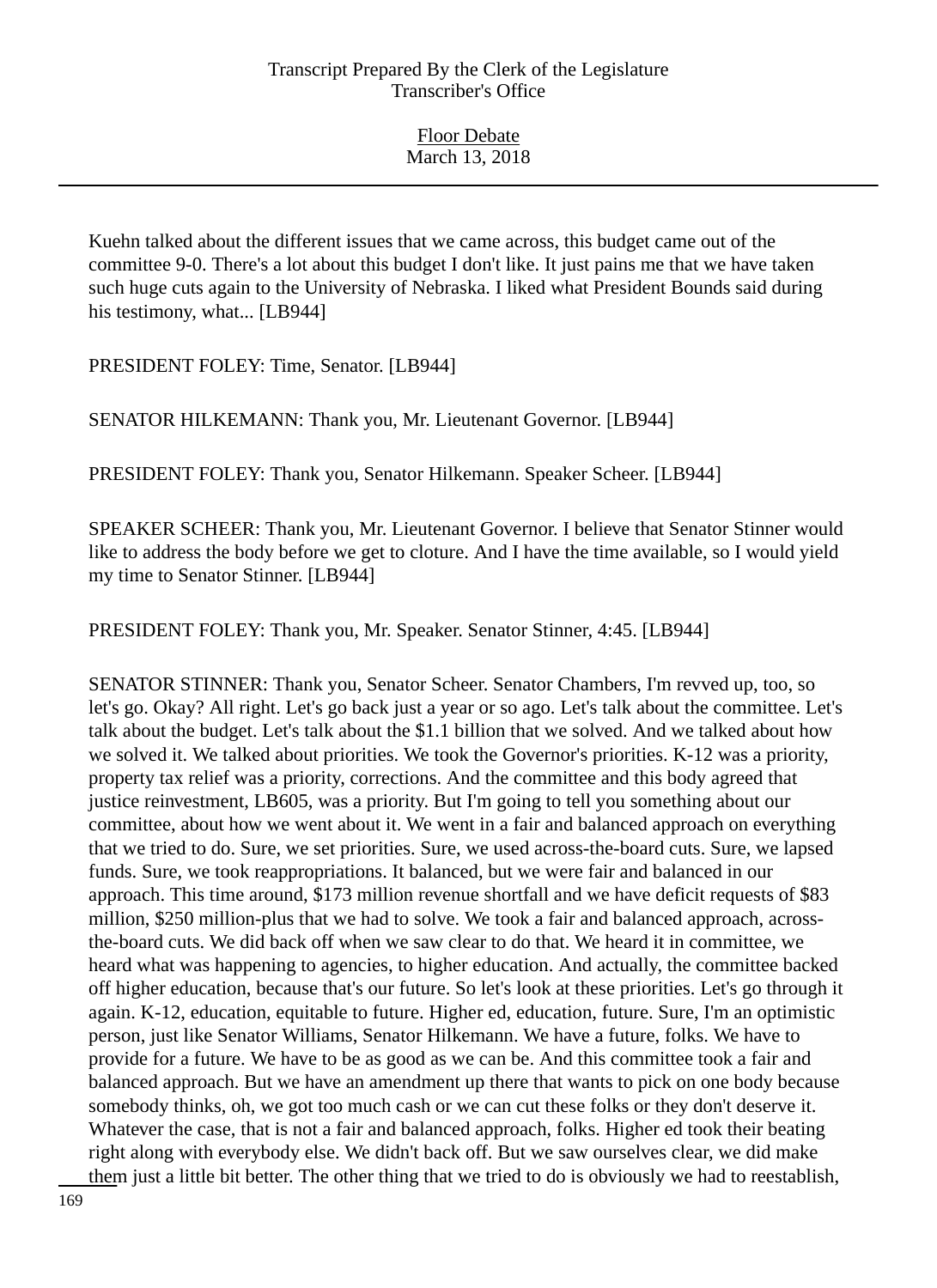| <b>Floor Debate</b> |  |
|---------------------|--|
| March 13, 2018      |  |
|                     |  |

reestablish the 2.5 percent reserve. And thank goodness, thank goodness the budget committee and the Governor agreed the 3 percent was harsh. That's \$45 million of additional cuts and/or rainy day fund that we would have had to pull from. That was a break, folks. But we do have to build up, up to 3 percent. So that \$45 million has to be made up between now and next year. It's in that budget. We figured it in. Look at the projections. Everybody wants to pull on the projections. We're sitting at 8.2 percent, 8.3 percent nominal gains after tax. If you figure that in, it's about a 6.3 (percent), right on top of what the projections are there. And we can quarrel and quibble about where that rainy day fund is. It's been a plug. It's been used. It's been used for various things. It's been used for the prison. It may have to be used for the prison. [LB944]

### PRESIDENT FOLEY: One minute. [LB944]

SENATOR STINNER: But it also is our economic cushion. We pass long-term policies. We pass long-term initiatives. We can't have business cycles interrupting that policy every time we turn around in those initiatives. That's why it's there. It's equity in your company, if you will. It's right where it needs to be. But we need to make it a priority and we need to bring it to a level that assures us economic stability. And make sure that what we do here, what we pass here, what we prioritize here can be completed. This budget needs to be passed. Cloture needs to happen. Let's get with it. Senator Chambers is all revved up, I'm revved up, let's go. Thank you, Mr. President. [LB944]

PRESIDENT FOLEY: Thank you, Senator Stinner. Senator Wishart, you're recognized. It's your third opportunity. [LB944]

SENATOR WISHART: Thank you, Mr. President. I rise in support again of Senator Bolz's amendment. And I wanted to talk a little bit about why I will be voting for cloture tonight and why I advanced the bill; I was one of the nine who advanced the bill out of Appropriations Committee. For those of you who are following along and for those of you who have asked me, what happens if we don't pass this deficit budget, I'd ask you to turn to page 19. Our committee...of your yellow budget book. Our committee, with our looming deficit, made significant investments in child welfare and restoring funds owed to the developmental disability providers. And you can see this on page 19, line 1, and then also line 5. In terms of child welfare, we were approached by the Department of Health and Human Services with a substantial deficit request. The primary reasons for their deficit request was that more children are being served and more children entering into our child welfare system, which has increased while the rate at which cases are closed has remained relatively flat. The number of services per child is up by 11 percent compared to fiscal year 2016. And of those services, family support increased by the largest amount. Subsidized adoptions and guardianships are up. These costs are offset initially by reductions in foster care payments, but the costs compound over the time as they continue until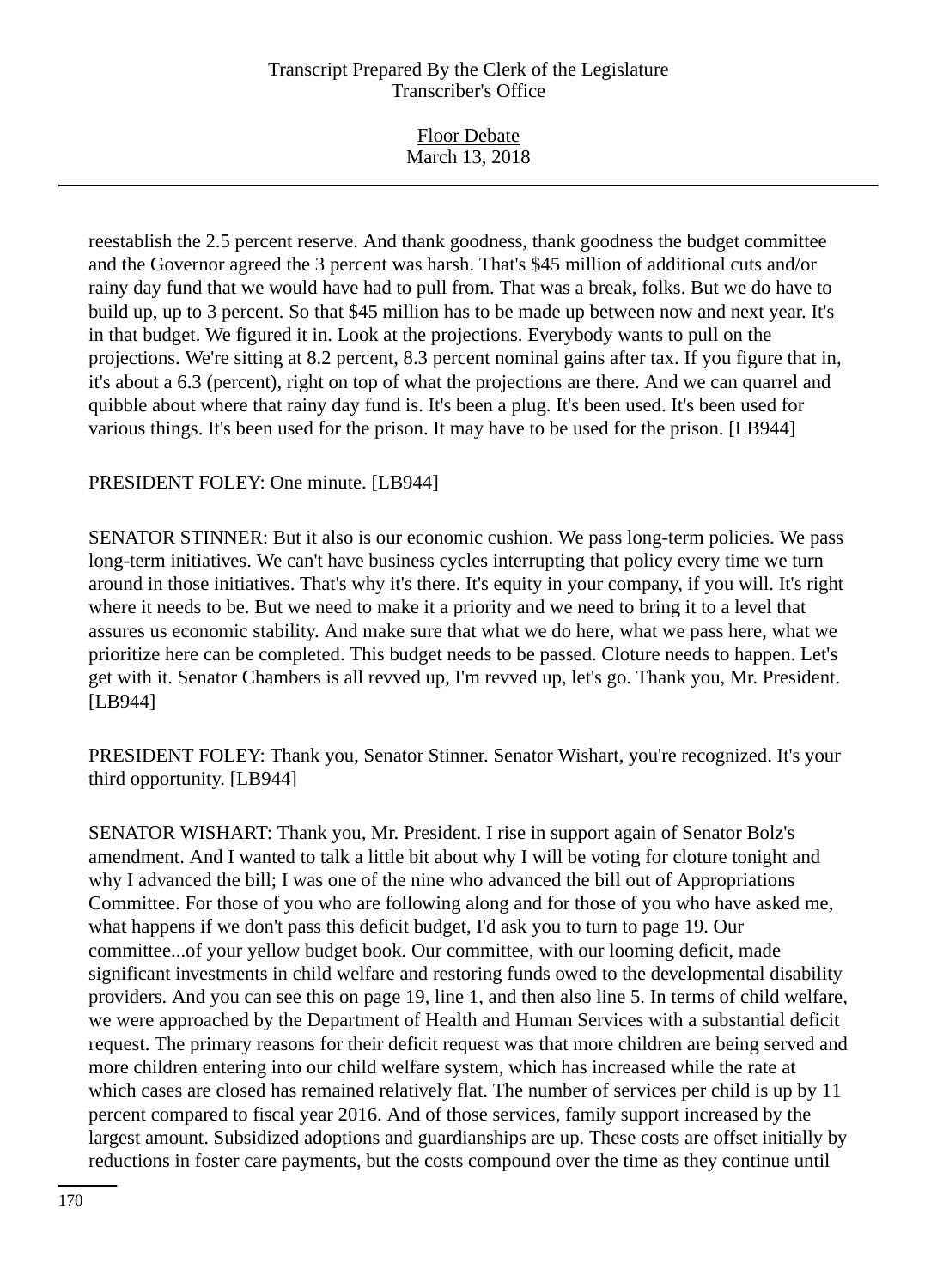Floor Debate March 13, 2018

the child reaches age 19. And then there were a significant disparity in payments for tribal contracts. And also, it appears that the savings from kinship care is less than they projected. So in order for Child Welfare to receive this necessary funding and increase, we have to pass this deficit budget. Otherwise, we jeopardize their ability to pay their bills. I checked with our fiscal analyst and they would be...if we don't pass this deficit budget, Child Welfare would be at least a month and a half short, as they're averaging over \$16 million a year, \$16 million a year. So this alone...excuse me, a month. So this alone, not taking into account other structural deficits in the budget due to not passing this deficit budget, would force...would likely force us back into a special session, so I just want you to think about that when we're coming to a cloture vote and determining whether we pass this budget. I also wanted to speak really quickly about developmental disability providers. For those of you who don't remember the debate on this issue over the budget last year, due to a billing error with our Department of Health and Human Services, the federal government withdrew their matching dollars for DD day services. Our providers continued to provide these day services as they were contracted by the department, but only received half of the money they were owed due to the federal grab back. The \$2.7 million we're appropriating this year is half of the dollars those providers are owed due to this error from our state agency. And I want to thank Senator Walz for introducing a bill that was heard by our committee on this issue. Her bill asked for \$5.4 million, which would make the providers whole so that they can continue to provide these services to people with developmental disabilities in our state. This budget only restores \$2.7 million and I want to establish in the record that it's my intention to make sure that DD providers are whole in our next budget cycle, so to restore an additional \$2.7 million. And then lastly, if I have time, I've had other people ask me why we don't reduce...why we didn't continue to cut our budget and why we reduced the cuts from the Governor's proposal of 4 percent to 2 percent. What we heard from state agencies in hearings is that in order for them to deal with the significant cuts from last year and from this year... [LB944]

PRESIDENT FOLEY: One minute. [LB944]

SENATOR WISHART: ...I'll finish that up, but I did promise Senator Morfeld I'd yield him my time. [LB944]

PRESIDENT FOLEY: Thank you, Senator Wishart. Senator Morfeld, you're recognized for one minute. [LB944]

SENATOR MORFELD: Thank you, Senator Wishart, for more than 30 seconds. I appreciate it. But, no, thank you, Senator Wishart. Colleagues, I introduced the bracket motion so that I would have time to speak during those 15 first speakers and I would like to withdraw my bracket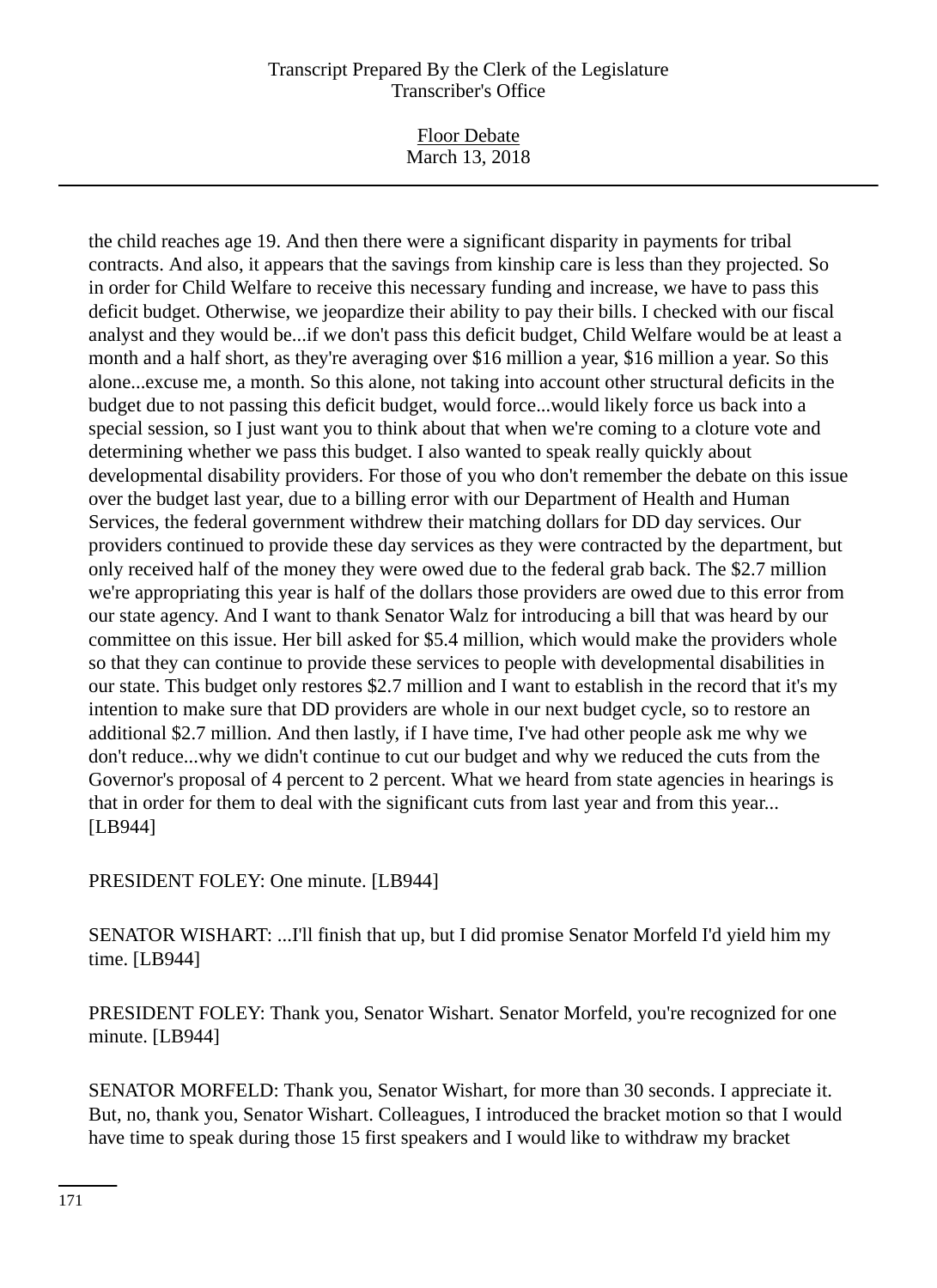motion. I would like to also note that since we have not resolved this Title X issue, I will be voting against cloture on the bill. Thank you, Mr. President. [LB944]

PRESIDENT FOLEY: Thank you, Senator Morfeld. The bracket motion is withdrawn. Senator Bolz, you spoke earlier about withdrawing AM2... [LB944]

SENATOR BOLZ: Yes, I'd like to withdraw. Thank you. [LB944]

PRESIDENT FOLEY: Thank you, Senator Bolz. That amendment is withdrawn. [LB944]

SENATOR BOLZ: Thank you. [LB944]

PRESIDENT FOLEY: Mr. Clerk. [LB944]

CLERK: Mr. President. I have a priority motion. Senator Stinner would move to invoke cloture on LB944, pursuant to Rule 7, Section 10. [LB944]

PRESIDENT FOLEY: It's the ruling of the Chair that there has been a full and fair debate afforded to LB944. Senator Stinner, for what purpose do you rise? [LB944]

SENATOR STINNER: To invoke cloture and to make a call of the house to the house. [LB944]

PRESIDENT FOLEY: There's been a request to place the house under call. The question is, shall the house go under call? Those in favor vote aye; those opposed vote nay. Record, please. [LB944]

CLERK: 35 ayes, 1 nay, Mr. President, to place the house under call. [LB944]

PRESIDENT FOLEY: Members, the house is under call. Please return to your desks to check in, please. Senator Groene, check in, please. Senator Bolz, check in, please. Senator Murante, check in, please. All unexcused members are now present. The first vote is to invoke cloture. Those in favor vote aye; those opposed vote nay. A roll call vote has been requested. Mr. Clerk. [LB944]

CLERK: (Roll call vote taken, Legislative Journal page 960.) 33 ayes, 3 nays, Mr. President, to invoke cloture. [LB944]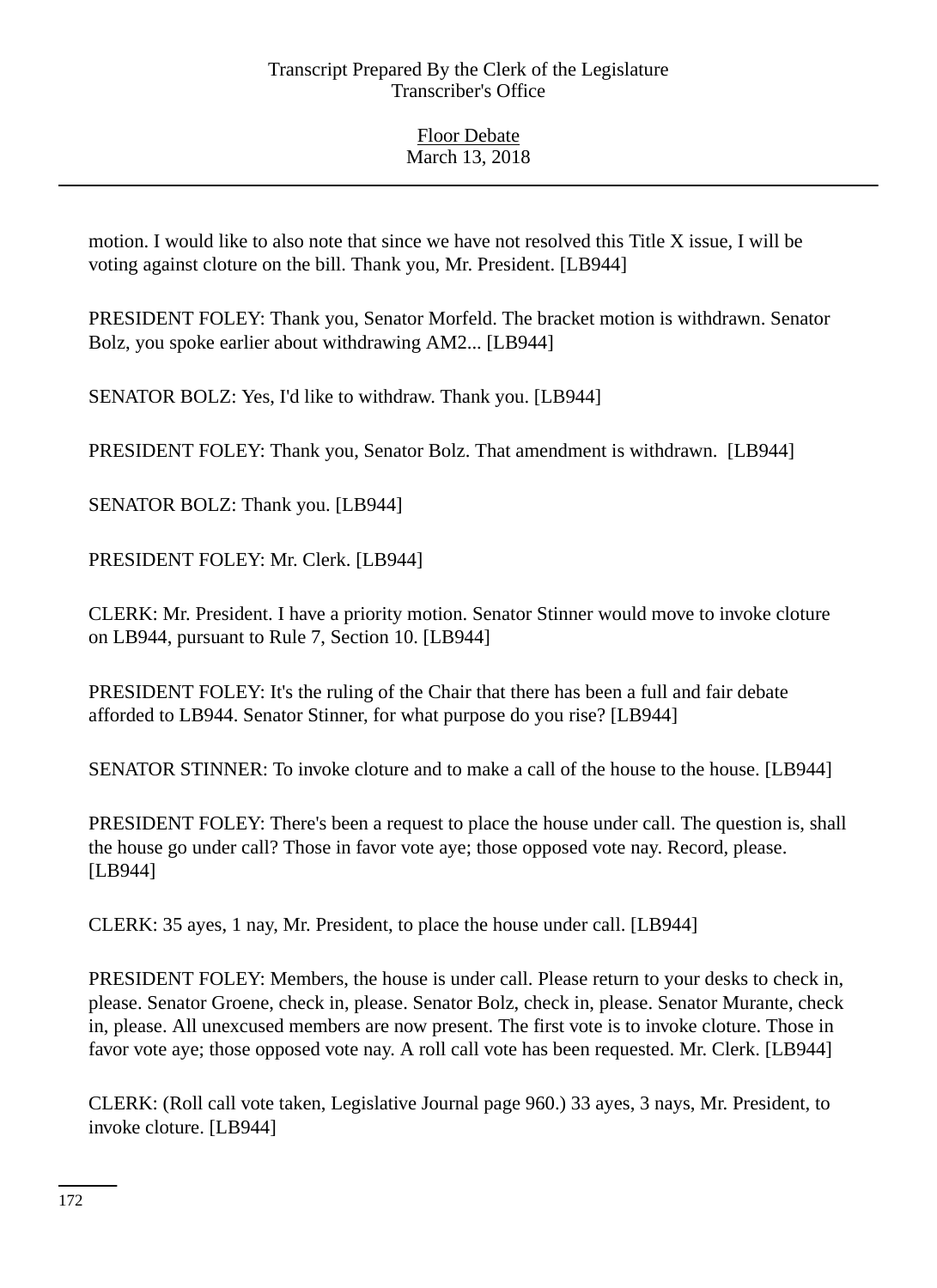PRESIDENT FOLEY: Cloture is invoked. The next vote is the adoption of the Appropriations Committee amendments, AM1699. Those in favor of the committee amendments vote aye; those opposed vote nay. Have you all voted who care to? Record, please. [LB944]

CLERK: 41 ayes, 1 nay, Mr. President, on the adoption of committee amendments. [LB944]

PRESIDENT FOLEY: Committee amendments are adopted. The next vote is on the advance of the bill, LB944, to E&R Initial. Those in favor...a roll call vote has been requested. Mr. Clerk. [LB944]

CLERK: (Roll call vote taken, Legislative Journal page 961.) 38 ayes, 6 nays, Mr. President, on the advancement of the bill. [LB944]

PRESIDENT FOLEY: LB944 advances. I raise the call. Next bill. Mr. Clerk. [LB944]

CLERK: Mr. President, LB950 was a bill introduced by Senator Albrecht. (Read title.) Introduced on January 10, referred to the Business and Labor Committee. The bill was advanced to General File. There are committee amendments, Mr. President. (AM2359, Legislative Journal page 929.) [LB950]

PRESIDENT FOLEY: Thank you, Mr. Clerk. Senator Albrecht, you're recognized to open on LB950. [LB950]

SENATOR ALBRECHT: Thank you, President Foley. Colleagues, LB950 provides for the payment of claims against the state. The Business and Labor Committee hears the claims bills every year at the request of the Risk Management Division of the Department of Administrative Services. Without the amendment, this year's bill contains two tort claims, one miscellaneous claim, three workers' compensation claims, and ten agency write-off requests. The committee amendment adds two new claims to the bill. One of these is a tort claim and the other is a workers' compensation claim. The amendment is necessary because additional claims are processed after the bill was introduced. So in Section 1 of the bill, in the first claim in the amendment of the list of three tort claims, these are to be paid out of the Roads Operations Cash Fund. Tort Claim 2014-13451 stems from an incident on August 5, 2013, where Gary Lee lost control of his motorcycle on the Nebraska Highway 92 when the road suddenly changed to gravel. He injured his shoulder and his motorcycle. His claim is for \$800,000. Section 1 also awards his passenger, Deborah Lee, \$350,000 for injuries to her back, ribcage, lungs, shoulder, and throat. The other tort claim is part of the amendment, so I'll read that in as well. The AM2359 adds another tort claim to Section 1. This claim is for the loss of life to Elaine Schmid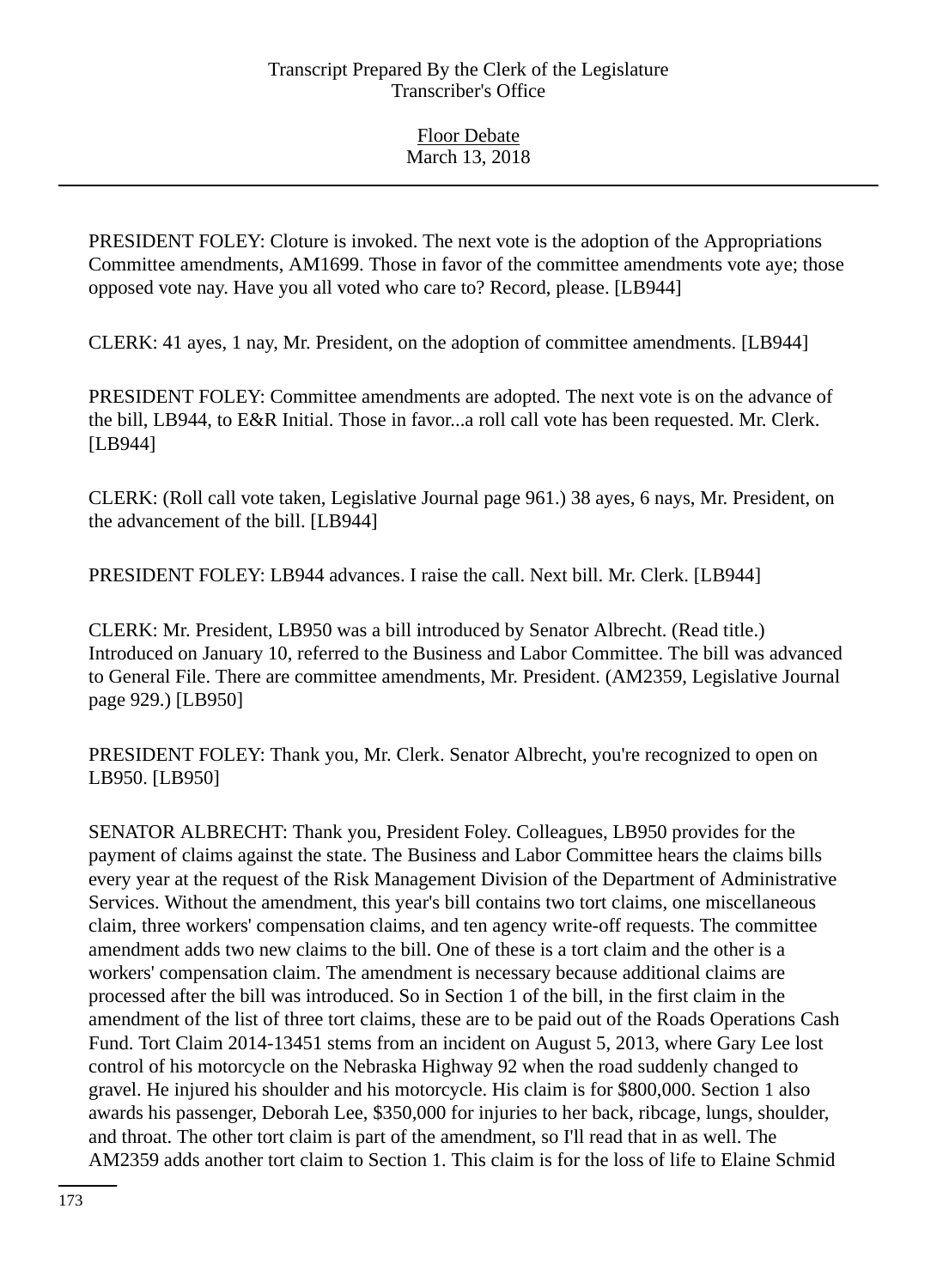Floor Debate March 13, 2018

in the amount of \$112,500. While the Nebraska Department of Transportation was repairing or replacing stop signs for eastbound traffic on Highway 32 about 13 miles south of Pilger, Nebraska, Elaine Schmid failed to stop at the intersection and was struck by a southbound semi. Section 2 is a claim stemming from fees and costs from Stewart v. Heineman, which is the case where three same-sex couples challenged an administrative memorandum that restricted gay and lesbian persons and couples from becoming foster and adoptive parents. The district court awarded cost and attorney fees, which the Nebraska Supreme Court upheld. This amount was for \$197,330.63. Section 3 of LB950 and the second paragraph of AM2359 are workers' compensation claims to be paid out of the Workers' Compensation Claims Revolving Fund. The first is for \$100,000 to be paid to Judith Williams. On July 23, 2013, Judith Williams, who was a former Beatrice State Development Center employee, slipped on a puddle of water on the floor and injured multiple lower extremities; she caught her foot on an orange plastic fencing and injured her knee on October 13 of 2014; and on October 20, 2015, she was accidentally hit with an office chair that another employee was moving, which aggravated her knee injury from the previous year. The second workers' compensation claim was \$106,250 to Annette Halsey, who is a former employee of the contractor who performed work for DHHS. She was involved in a twocar collision in Hall County when she was driving to supervise a mother and juvenile visit in Kearney, Nebraska. She sustained injury to multiple body parts. The third workers' compensation claim found in the bill is to Terry Armstrong for \$100,000. Terry used to work for an Eastern Nebraska Veterans' Home, and while there she injured her left shoulder while moving a patient from a chair to the wheelchair. The injury led to complex region pain syndrome in both her left and right arms and hands. This also aggravated preexisting depression and anxiety. The fourth workers' compensation claim is found in AM2359, which on May 27 of 2015 Edward Rinehart grabbed two sheets of steel and felt immediate pain in his lower back while he was working for the Nebraska Department of Roads. He later received back surgery for this. This claim is for \$272,213. Section 5 lists the write-offs requested by state agencies. The first is a request from the Nebraska Accountability and Disclosure Commission. The commission is requesting to write-off \$5,800 worth of civil penalties for violations of the Nebraska Political Accountability and Disclosure Act. These penalties were not paid due to the death of the debtor and the close of business. The next request was for \$214.70 by the Nebraska Supreme Court for past-due amount accounts for unpaid statements for faxes, copies, certificates of good standing. These are accounts that remain unpaid after multiple attempts to collect were made. The third request is from the Nebraska Public Employee Retirement Systems for \$22,091.91 in write-offs. The retirees were drawing benefits and NPERS was not timely to notify when they had passed away. NPERS attempted to collect this debt and now believes it is uncollectible. These were four different deceased members. The next is the State Fire Marshal is requesting \$630 in write-offs for ten debts that are deemed uncollectible. These debts stem from unpaid annual registration fees for underground storage tanks and unpaid inspection fees. Reasons that the debts have been deemed uncollectible are as follows: one is notice of bankruptcy, one was a refusal of owners to pay, the third one is owners who withdrew from the license process due to deficiencies, failure to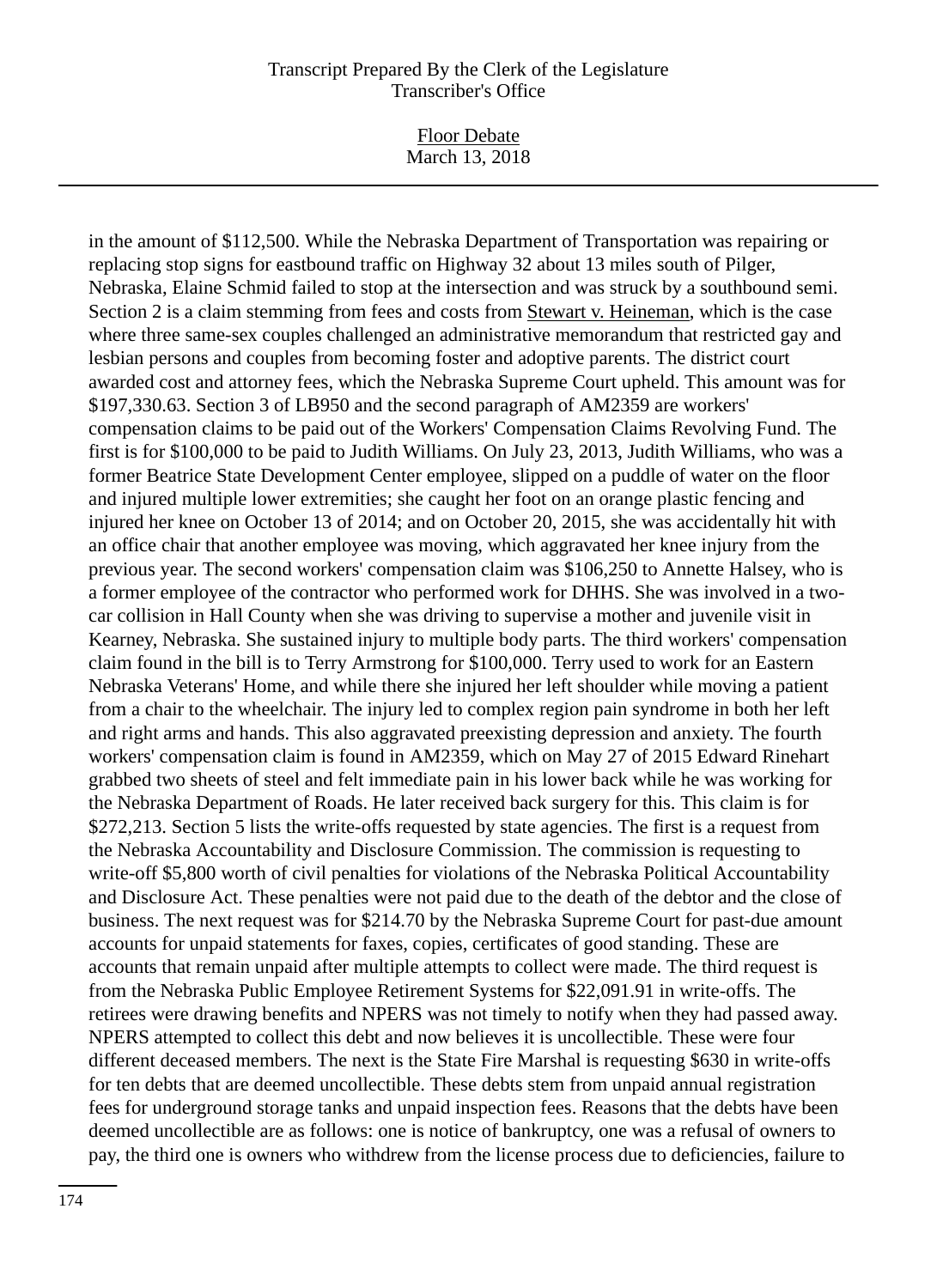Floor Debate March 13, 2018

send the IBT and another state entity in a timely manner. The Nebraska Game and Parks Commission requests \$14,643.40 to be written off for uncollectible checks, permit vendors, accounts receivable, an event accounts receivable, and theft. Multiple attempts have been made to receive payment. The Nebraska Department of Revenue requested \$19,291.14 in write-offs for uncollectible accounts in the Lottery Division of the retailers that sold lottery tickets to customers but failed to make the required payment to the Nebraska lottery when the retailers stopped doing business, and in the Property Assessment Division, where the requester of the public records is now out of business or he can't be located for the property tax penalties sent to a company that was out of business. The seventh write-off in this section is from the Department of Health and Human Services. DHHS is requesting to write-off \$723,678.25 of uncollectible debts where the agency made overpayment or provides a service which has not been reimbursed. DHHS pursued recovery of the debts through one or more of the following efforts: number one, regular billing statements; number two, recoupment; number three, demand letters signed by the program, one of the agency directors, and/or by one of the agency's attorneys; number four, referral to a collection agency and the use of credit reporting; number five, litigation. Each of the debts is currently uncollectible either because: number one, the debtor has passed away with no probate recovery; or number two, the debt discharged in bankruptcy; or number three, the debt has passed the applicable state statute of limitations to include debt owing from persons who remain on needs-based assistance at the time the limitation period passed, or where the debt was referred to an outside collection agency and/or to DHHS legal counsel and returned as uncollectible; or number four, the debt is for less than \$100 and remains unpaid, despite program efforts. The Nebraska Secretary of State is requesting to write-off \$1,175 for outstanding IBTs that were never paid by other state agencies and are now past the statute of limitation. The next request is from the Nebraska Department of Correction Services in the amount of \$1,571.06. This is for 27 invoices between February 2014 and May 2014 for work on a Braillewriter repair that was done but never paid for. [LB950]

## PRESIDENT FOLEY: One minute. [LB950]

## SENATOR ALBRECHT: Finally,...one minute? [LB950]

## PRESIDENT FOLEY: One minute. [LB950]

SENATOR ALBRECHT: Oh, I'm almost there. Finally, the last request is from the Department of Transportation, \$188,902.22 for collectable debts due to the damage to the state property. Letters from the agencies to the debtor, phone calls, and letters from the agency's legal counsel have all gone unanswered for multiple reasons, including but not limited to: the debtor cannot be located, bankruptcy, or deceased with no assets. I would ask for your support of both AM2359 and LB950. I have read both of them into this particular bill. [LB950]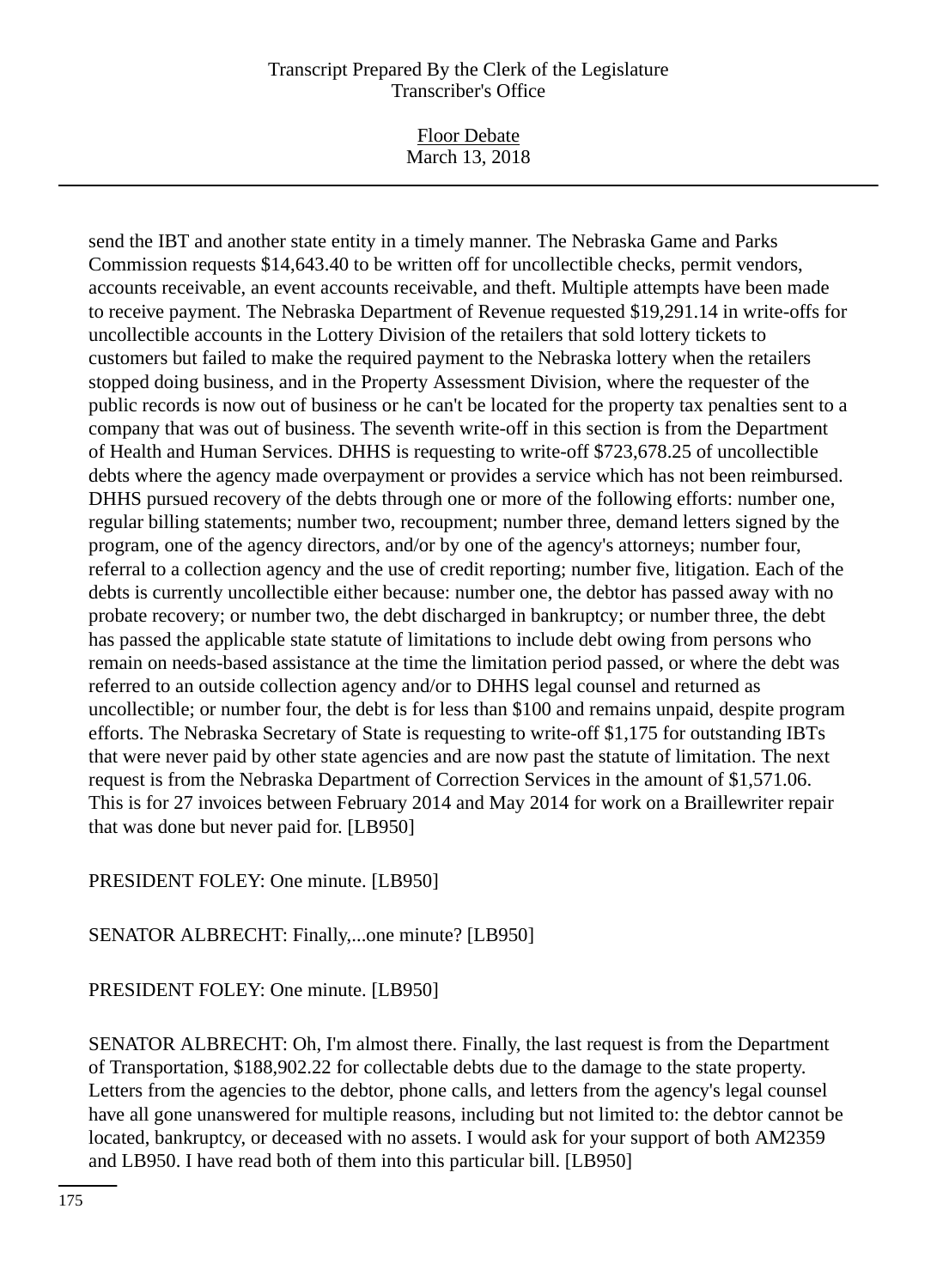PRESIDENT FOLEY: Very good, Senator Albrecht. So we won't need a separate opening on the amendment. Mr. Clerk. [LB950]

CLERK: Mr. President, Senator Chambers would move to bracket the bill until April 18. [LB950]

PRESIDENT FOLEY: Senator Chambers, you're recognized to open on your bracket motion. [LB950]

SENATOR CHAMBERS: Thank you. Excuse me. Mr. President, members of the Legislature, I support this bill. I'm going to vote for it. But I have something I want to read into the record, and it relates to a man who obviously is mentally ill, and a judge allowed action to be taken which placed that man on death row. I said that I could stay here until midnight, and I can. I'm going to read this and I have other things I intend to read. And I'll tell you why. We have set a precedent this evening by allowing things into an appropriation bill that ought not be there. So in a sense, the rules are out the door. The Governor's plan was what was in operation earlier in the evening. So I'm going to go ahead and make good use of the time that the Speaker is giving us by keeping us here until midnight. That's how long I think he intends to keep us, because he also obviously wants to see how long somebody my age can carry on. The man I'm talking about is Nikko Jenkins. This letter that I sent to Judge Peter Bataillon, he's the Douglas County District Court judge, and this is dated March 27, 2014: regarding withdrawal of your order granting accused murderer Nikko Jenkins the right to represent himself at trial. This that I'm reading about shows the travesty of the system, but what this judge did is a greater travesty than what the Legislature allowed the Governor to do, because this involved a man's life: Dear Judge Bataillon, good sense, sound judicial policy, and the law militate against your problematic order granting a man with a history of mental problems the right to represent himself in a case where he is charged with four counts of first-degree murder and multiple other serious offenses. I shall make no reference whatsoever to the merits of the case, that is to say no reference to anything that could in any manner be construed as an inappropriate attempt to influence the outcome of the trial. I do not believe that the concerns I express herein are inappropriately called to your attention. Everything that transpires in court proceedings of the type being discussed is open to public scrutiny, evaluation, and judgment. And while I'm speaking on this, we do need more light, just like in Jaws that captain said, you need a bigger boat. Continuing: I strongly believe that the dignity of the judiciary and the judicial system itself must be maintained inviolate to the extent that such is humanly possible. Even the appearance of impropriety and or questionable decisions should be avoided. The issuance of your order is grounded on a flawed, invalid premise, namely that since you found Nikko Jenkins competent to stand trial you are compelled, pursuant to the Sixth and Fourteenth Amendments, to find him competent to represent himself. The U.S. Supreme Court in the case of Indiana v. Edwards, 554 U.S. 164, 128 Supreme Court 2379, 171 Law Edition, 2008, ruled that the right to represent oneself pursuant to the Sixth and Fourteenth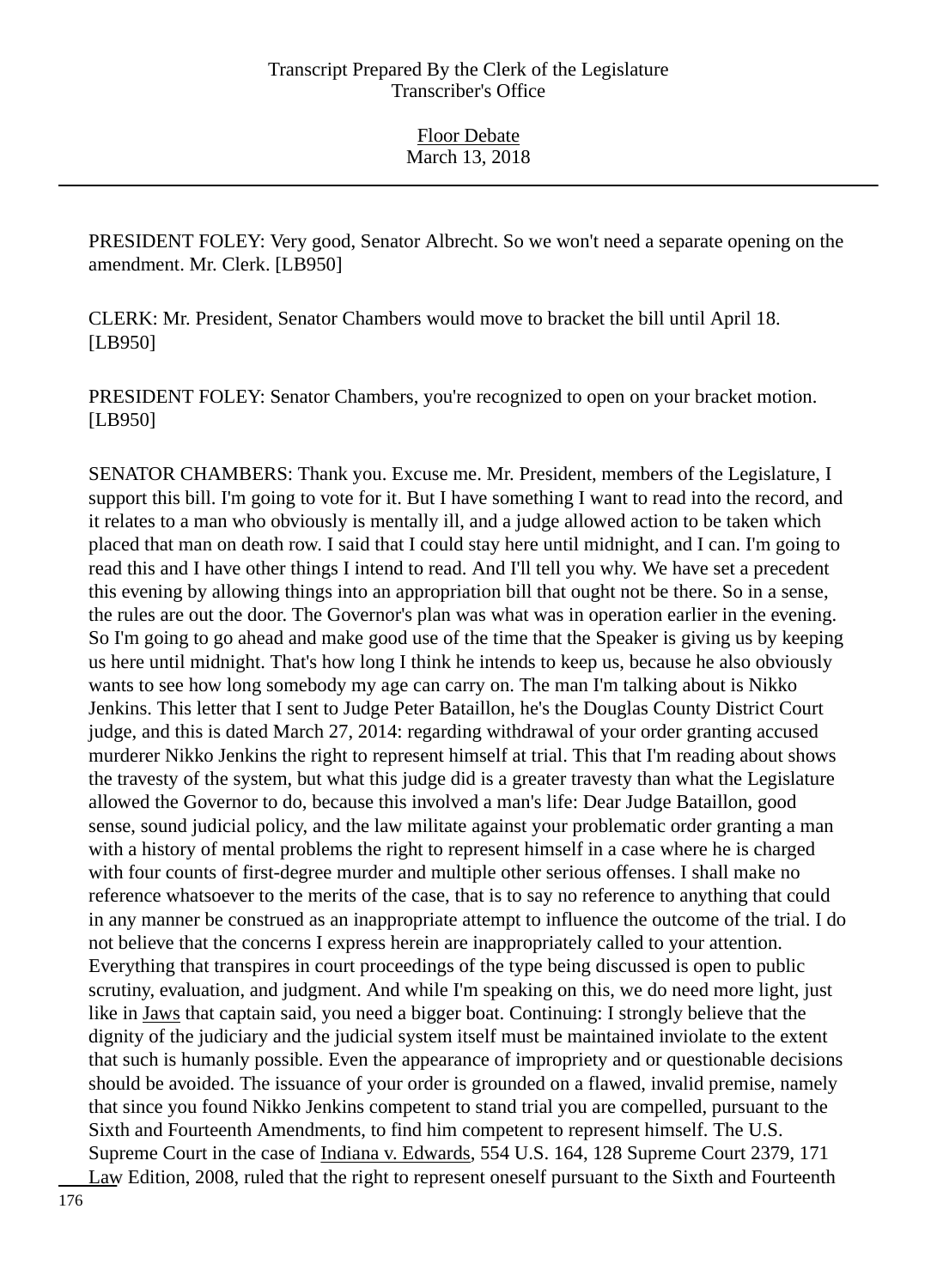Floor Debate March 13, 2018

Amendments is not absolute. The Constitution permits limitation of a defendant's right to selfrepresentation in a criminal case by court imposition of representation by counsel on the ground that the defendant lacks the mental capacity to conduct an adequate and effective defense. The court declared that granting the right of self-representation will not affirm the dignity of a defendant who lacks the requisite mental capacity to allow self-representation in such a situation undercuts the most basic of the Constitution's criminal law objective--providing a fair trial. This is something that goes to the concept of justice in this society, and it underscores the racism in this society. This man, who ultimately was not convicted, he was allowed to plead no contest. And that went against what this very judge said could not happen. This was a black man. He was convicted of killing four people. The outcry did not occur until a white woman was killed. When the white woman was killed, everything changed, the outcry from the public, the attitude by the police. The others were nonwhite: two Latinos and a black man. But as soon as the white woman was killed, everything changed. That's the way it is in this society. So this late at night it's appropriate for the kind of things to be touched on that I'm reading about. I'm going to have to do what anybody who reads glasses has to do on occasion. They have these magical little cloths, and they clean anything off your glasses. In fact, it increases the acuity of your vision from 20/40 to 40/20. In other words, whichever way you put it, you see twice as well as you would see if your vision were 20/20, meaning you see at 20 feet what somebody should see. That's much better: No trial can be fair that leaves the defense to a man who, by reason of his mental condition, stands helpless and alone before the court. The constitution does not prevent the courts from acting to preserve the very process that the constitution itself prescribes. At the trial level, the government's interest in ensuring the integrity and efficiency of the trial outweighs a defendant's interest in acting as his or her own lawyer. In other words, the dignity of the court, the majesty of justice, the integrity of the judiciary itself overrides this notion that everybody should be allowed to defend himself or herself, regardless of mental ability to do that. Continuing: Furthermore, allowing a man with a history of mental problems, which bespeaks the lack of capacity to mount an adequate defense, threatens an improper conviction or sentence. The constitution permits a judge to take realistic account of a defendant's mental capacity and to satisfy himself that a defendant is mentally competent to conduct an adequate defense without the assistance of counsel. I'm going to digress from time to time because I won't have time enough to read all of these letters. And tomorrow I'm going to read the brief that was filed in Nikko Jenkins' case to overturn the death sentence. And when you consider that this man had been in solitary confinement for over five years and you know, or don't know, but it has been determined that excessive solitary confinement constitutes torture in accord with international law and even military law, they have found that a person who starts out sane will go insane when there is too much solitary confinement. But to show how incompetent Mr. Frakes who runs... [LB950]

#### PRESIDENT FOLEY: One minute. [LB950]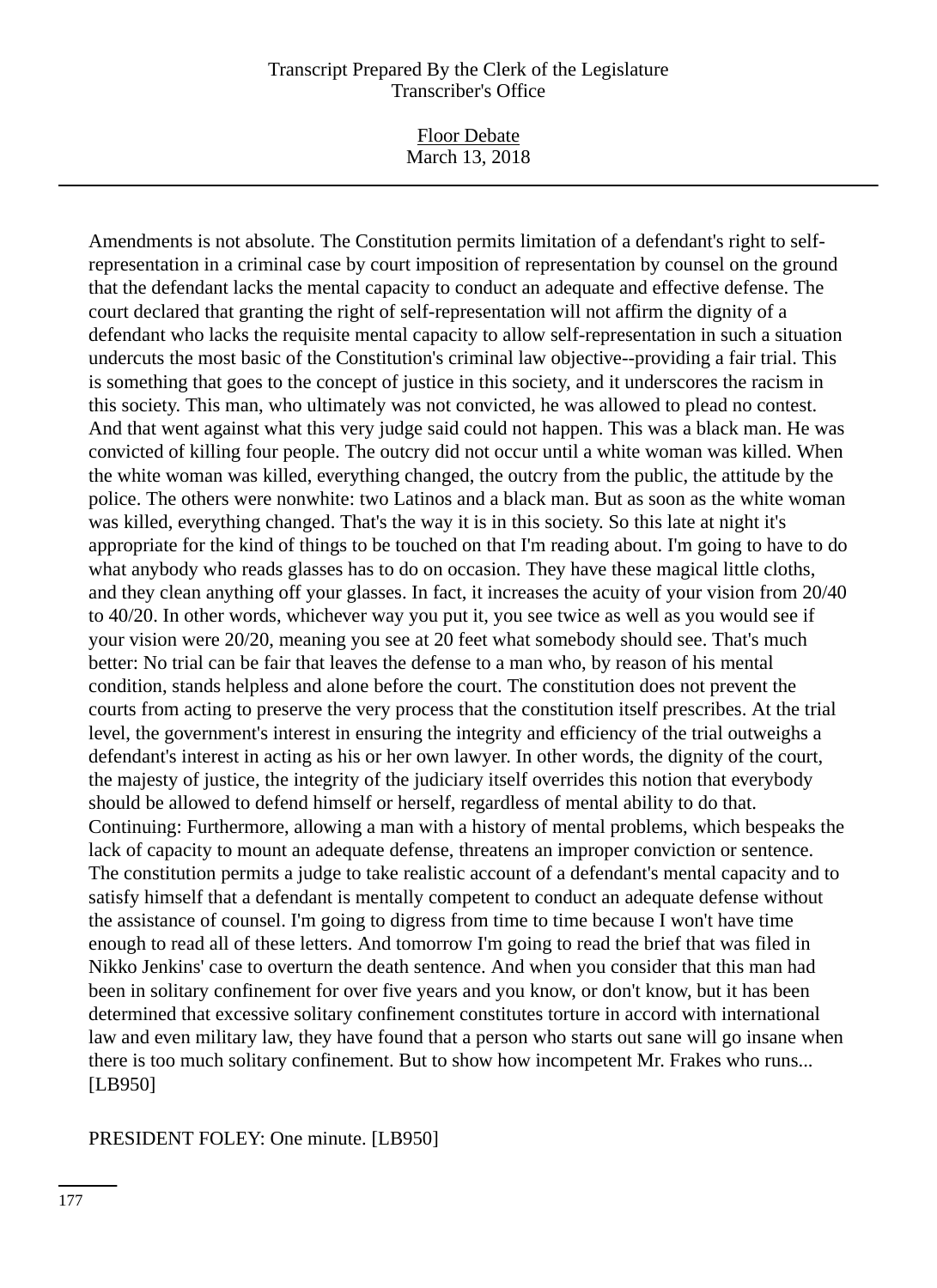SENATOR CHAMBERS: ...the Department of Corrections is, this man is locked up 23 hours a day. He's under constant surveillance seven days a week, 24 hours a day all the time. Yet, he managed to obtain razor blades with which he severely mutilated himself. On one occasion he cut his throat and it took 26 stitches to close it. Mr. Frakes could not explain, when he appeared before the Judiciary Committee on another issue, how this man under constant surveillance procured a razor blade and was allowed to cut himself like that. On another occasion, he obtained the badge... [LB950]

PRESIDENT FOLEY: That's time, Senator. [LB950]

SENATOR CHAMBERS: Thank you, Mr. President. [LB950]

PRESIDENT FOLEY: Thank you, Senator Chambers. Items for the record, Mr. Clerk? [LB950]

CLERK: Mr. President, a series of amendments to LB944 to be printed, as well as a motion. (Legislative Journal pages 961-965.) [LB944]

I also have a priority motion, and that would be Senator Baker would move to adjourn the body until Wednesday, March 14, at 9:00.

PRESIDENT FOLEY: Speaker Scheer, you're recognized. [LB950]

SPEAKER SCHEER: Thank you, Mr. Lieutenant Governor. We are...I would appreciate a red vote on this motion. For those of you that are not aware, we have a lot of work left to do, and if we're going to be utilizing time we need to get the time under our belts. We have 11 more late nights, and we will be going late nights. I have a minimum of 51 bills still on General File. Yesterday we worked on three bills all day. If we are wanting to get anywhere close to a conclusion with priority bills, we're going to have to put in some additional time. So having said that, I would appreciate a red vote so that we continue to put our time in on this bill so that we can move through this. This bill has to be passed. Thank you very much. [LB950]

PRESIDENT FOLEY: Thank you, Mr. Speaker. Members, you heard the motion to adjourn. Those in favor of adjourning say aye. A roll call vote has been requested. Mr. Clerk. A call of the house has been requested. Those in favor of calling the house vote aye; those opposed vote nay. Record, please. [LB950]

CLERK: 22 ayes, 3 nays to place the house under call. [LB950]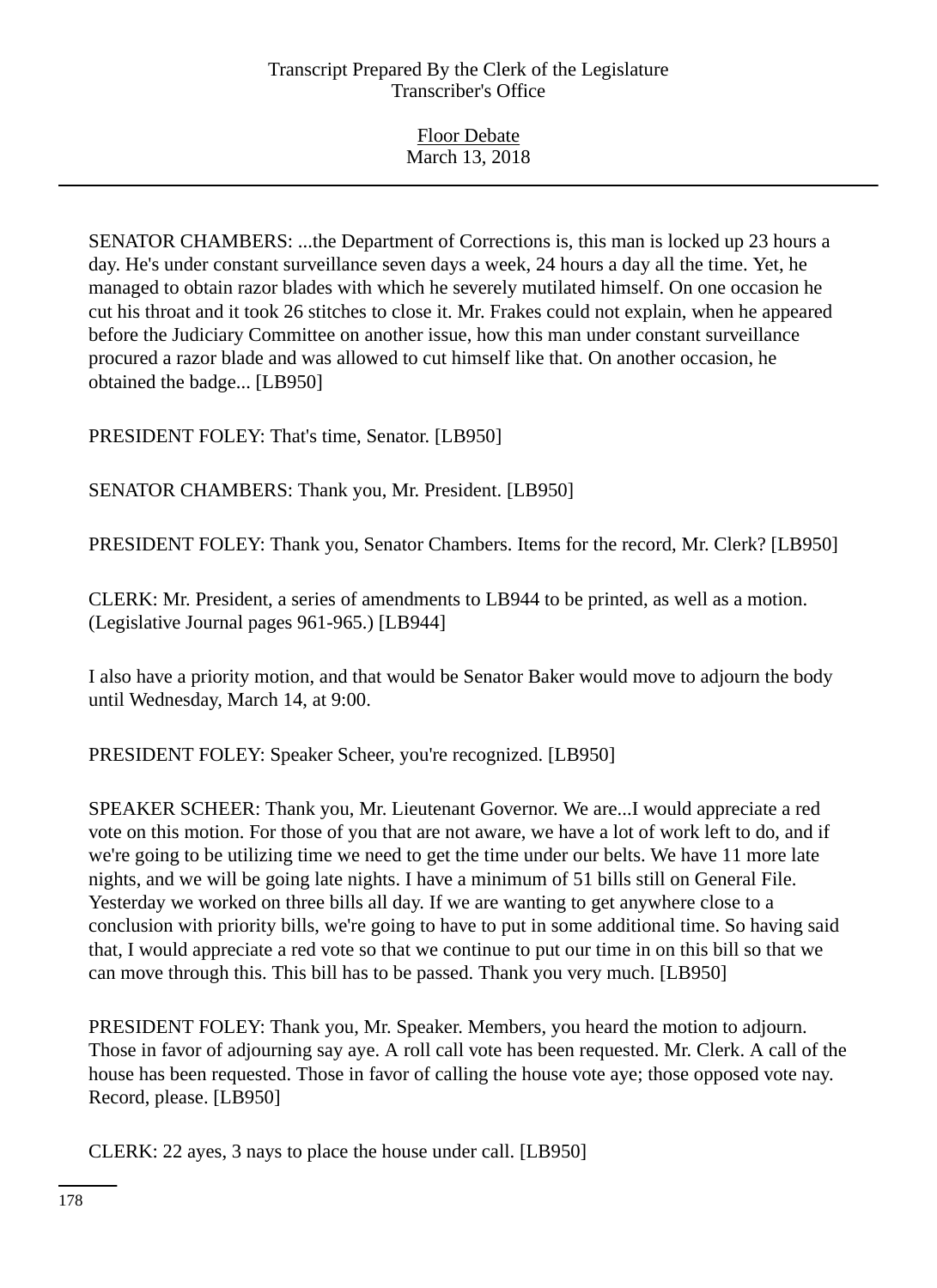PRESIDENT FOLEY: Members, the house is under call. Please return to your desks and check in, please. The house is under call. Senator Groene, check in, please. Senator Quick, Senator Smith, Senator Linehan. Waiting for Senator Linehan. All unexcused members are now present. The question before the body is whether or not to adjourn. A roll call vote has been requested. Mr. Clerk. [LB950]

CLERK: (Roll call vote taken, Legislative Journal pages 965-966.) 2 ayes, 38 nays, Mr. President. [LB950]

PRESIDENT FOLEY: The adjourn motion is not successful. I raise the call. We will proceed to debate on the bill, LB950, and AM2359 and the pending bracket motion. Senator Chambers, you're recognized. [LB950]

SENATOR CHAMBERS: Thank you, Mr. President. Unfortunately, this little light won't rise high enough to do me any good, so I'm going to have to ad lib and speak the way I ordinarily do when I'm trying to pass time. In talking about Nikko Jenkins' situation, the Supreme Court, in dealing with matters of this kind, ruled that the fact that a person is competent to stand trial does not equate to competency to represent oneself. The person may not have the capacity to understand the law, to understand the consequences that are awaiting that individual. And therefore, one competent to stand trial is not necessarily competent to represent himself. There was a case in Lancaster County where the Judge Merritt had ruled that a person charged with having killed a doctor at the regional center was competent to stand trial and wanted to let him defend himself in court. This man was disruptive. He did the kinds of things which were not faked that would show he was totally incompetent to defend himself. I wrote Judge Merritt a letter intervening as I am wont to do, w-o-n-t, on such occasions. I laid out the arguments, based not on emotion, not on indignation, but on rulings by the U.S. Supreme Court. Judge Merritt, being a judge with an open mind, amenable to well-argued points of law, changed his mind and said this man would not be allowed to represent himself. A former judge of the Nebraska Supreme Court saw me in the parking lot. He knew about the letter that I had written. Judge Merritt had not yet made a decision. That judge said to me: Senator Chambers, you're going to win because the U.S. Supreme Court just handed down a decision that said exactly what you argued in your letter. And subsequent to that, Judge Merritt did rule that, although the man was competent to stand trial, he was not competent to defend himself and appointed counsel. There was another incident that arose and I intervened. It dealt with a matter far more serious than representing oneself. Carey Dean Moore had been on death row for, oh, several decades. I had offered a bill to abolish the death penalty. It got about 23 votes. It failed. A few days after that, the Nebraska Supreme Court issued a death warrant for Carey Dean Moore, and that warrant would be carried out not too far in the future. I was irate. So I fulminated from the floor of the Legislature against what the Nebraska Supreme Court had done. I said I thought it was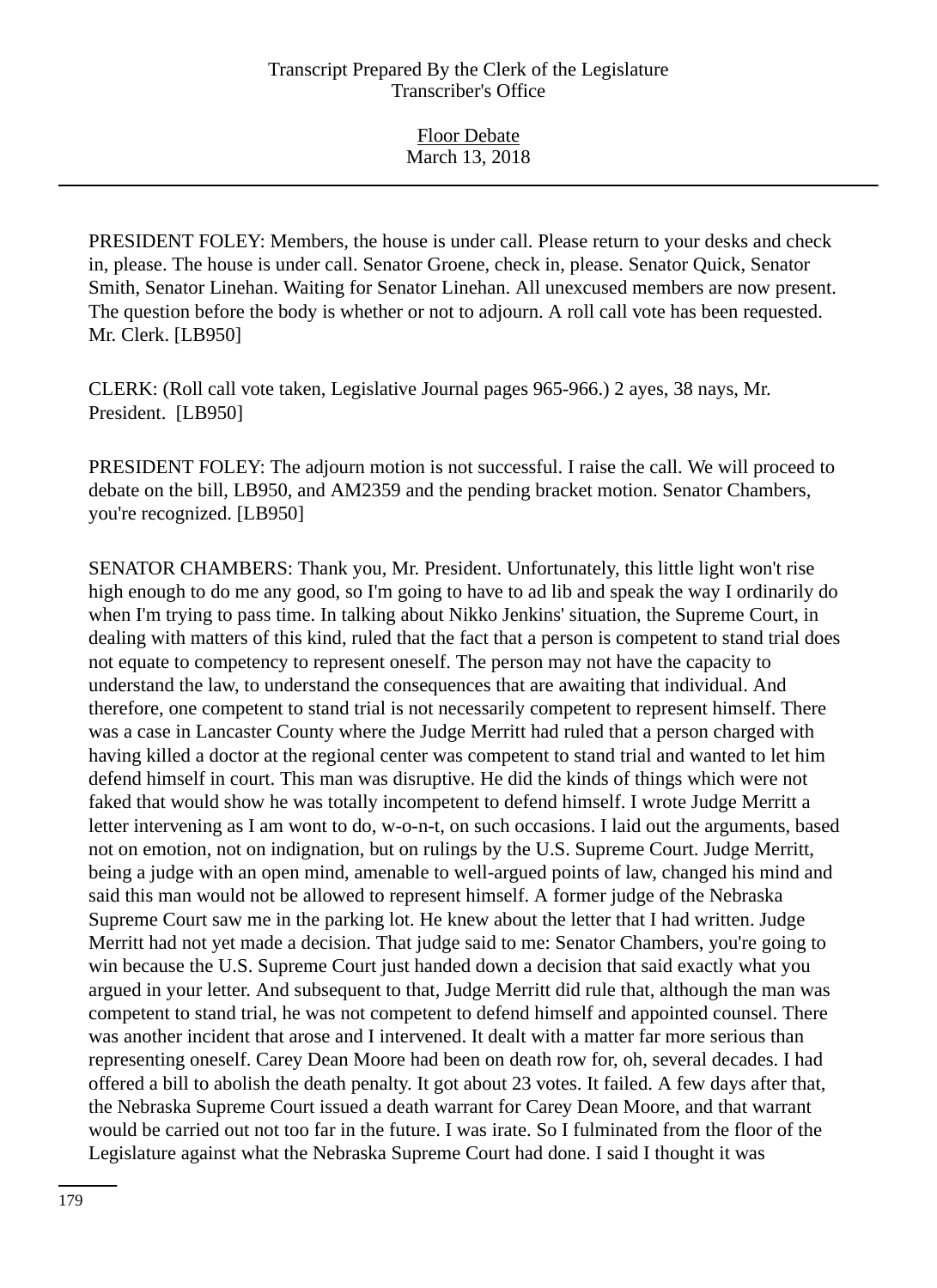vindictive, that it was aimed against me, and more was at stake than them trying to get even with me. [LB950]

PRESIDENT FOLEY: One minute. [LB950]

SENATOR CHAMBERS: The dignity of the court was compromised by what they did. So I didn't stop there. I wrote a letter to the Supreme Court indicating why that death warrant should be withdrawn. Carey Dean Moore had created a difficult situation for himself. A Christian preacher had persuaded him that Jesus wanted him to die, so Carey Dean Moore, being vulnerable, decided to contact the court and withdrew any pending motions he had, stated that nobody should be able to intervene and file any papers on his behalf except himself, and he had no intention to do so, that he had been on death row a long time, he was tired, and he was ready to die. [LB950]

PRESIDENT FOLEY: That's time, Senator Chambers. But you're next in the queue for your third opportunity. [LB950]

SENATOR CHAMBERS: Thank you, Mr. President. I was not prepared to see him die. I was not prepared to see anybody killed at the hands of this state, although that had happened a couple of times before while I was in office. So when I wrote to the Supreme Court I pointed out that...oh, but first, here was the situation. There was no way for the matter to be brought to the court's attention to challenge that death warrant because Carey Dean Moore himself had agreed to go along with it and had refused to allow any intervention. I was told by various people, legal experts, that a letter would not have any influence on the court. I wrote the letter anyway. I released it to the media. A World-Herald reported contacted the court. The Chief Justice, who was Mike Heavican, said that they had gotten the letter, the court had considered it, but they were not prepared to comment on it publicly. I had argued that the court on its own motion could withdraw the death warrant, that it had a basis for doing that. Never had there been in the history of the utilization of the electric chair any record compiled at the trial court level of what execution by electrocution did to a human body. There were a lot of myths. One was that a person would be rendered unconscious almost instantaneously. There was testimony from an electrical engineer, some other doctors, I believe a neurologist, and they pointed out that contrary to that myth the person was not rendered unconscious instantaneously; that the electricity would not go through the skull, it would follow the skull down through the body and make contact with that metal that they attach to the leg. The theory was that it would pass through the brain, rendering the person unconscious, pass through the heart, stopping it from beating, raise the temperature so high that the brain would be destroyed. A lot of things that had never been demonstrated. These experts showed that all of those things were false and that there indeed was suffering, and how long a person may stay alive. And because of that, the protocol had indicated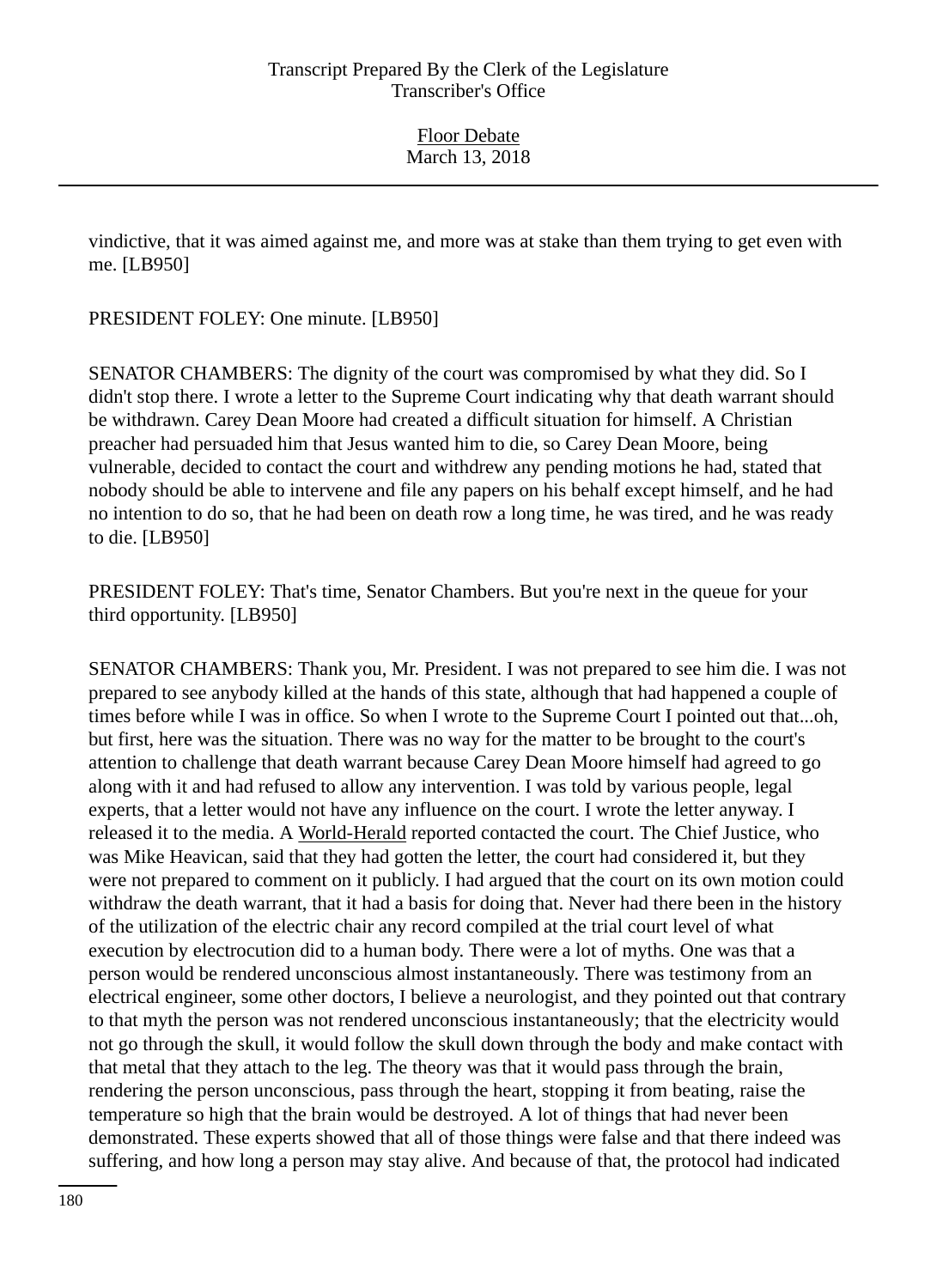| March 13, 2018 |
|----------------|

that they should continue with these intermittent jolts of electricity. The law had said that there should be electricity applied continuously until the prisoner died. But to do so would have probably ignited the prisoner, so they had these jolts. But what was shown was that if a person should happen to be rendered unconscious, if the heart had stopped, then that next jolt was like a defibrillator and it started the heart beating again. In other words, this record had been compiled. So I made note of that and pointed out that the lower court judge said that but for the fact that the death penalty was allowed and the Nebraska Supreme Court and the U.S. Supreme Court had upheld it as constitutional, he would not and could not under the law give a decision that the death penalty was unconstitutional... [LB950]

#### PRESIDENT FOLEY: One minute. [LB950]

SENATOR CHAMBERS: ...on the basis of cruel and unusual punishment. So I argued to the court that they should follow what the U.S. Supreme Court had done on occasion. They would be considering a case, subsequent to that another case would be in the pipeline with a more fully developed trial record. And once that second case were heard and decided, it would not only decide the issues in that later case, but the case pending before the court at that point. So I said, since the U.S. Supreme Court did this, they could stay Moore's execution, wait until that fully developed case came before them. The evidence was there. It would resolve the case that was farther down the line and also Moore's case. [LB950]

PRESIDENT FOLEY: Time, Senator Chambers. [LB950]

SENATOR CHAMBERS: Thank you, Mr. President. [LB950]

PRESIDENT FOLEY: Senator Chambers, you're recognized to close on your bracket motion. [LB950]

SENATOR CHAMBERS: Thank you, Mr. President. What the Nebraska Supreme Court should also look at, I stated, was the fact that they had the inherent power to do whatever justice required. The inherent power of the court is that power that automatically attaches to a court to do any and everything required to...not expedite, but to dispense justice, to carry out its orders, and it would retain jurisdiction over its orders until whatever that final decision was had been carried out. I pointed out that Carey Dean Moore, even though he was the one to be executed, had said he did not want any intervention. The court had a duty to follow the law and do that which justice required, even against the wishes of the defendant. The defendant or prisoner had no right to dictate to the court what the court ought to do when by doing so justice was not done. Well, interestingly, the court took that case under advisement. And I was in a grocery store...not a grocery store, one of those...well, it was Target, I believe. And I happened to be in the section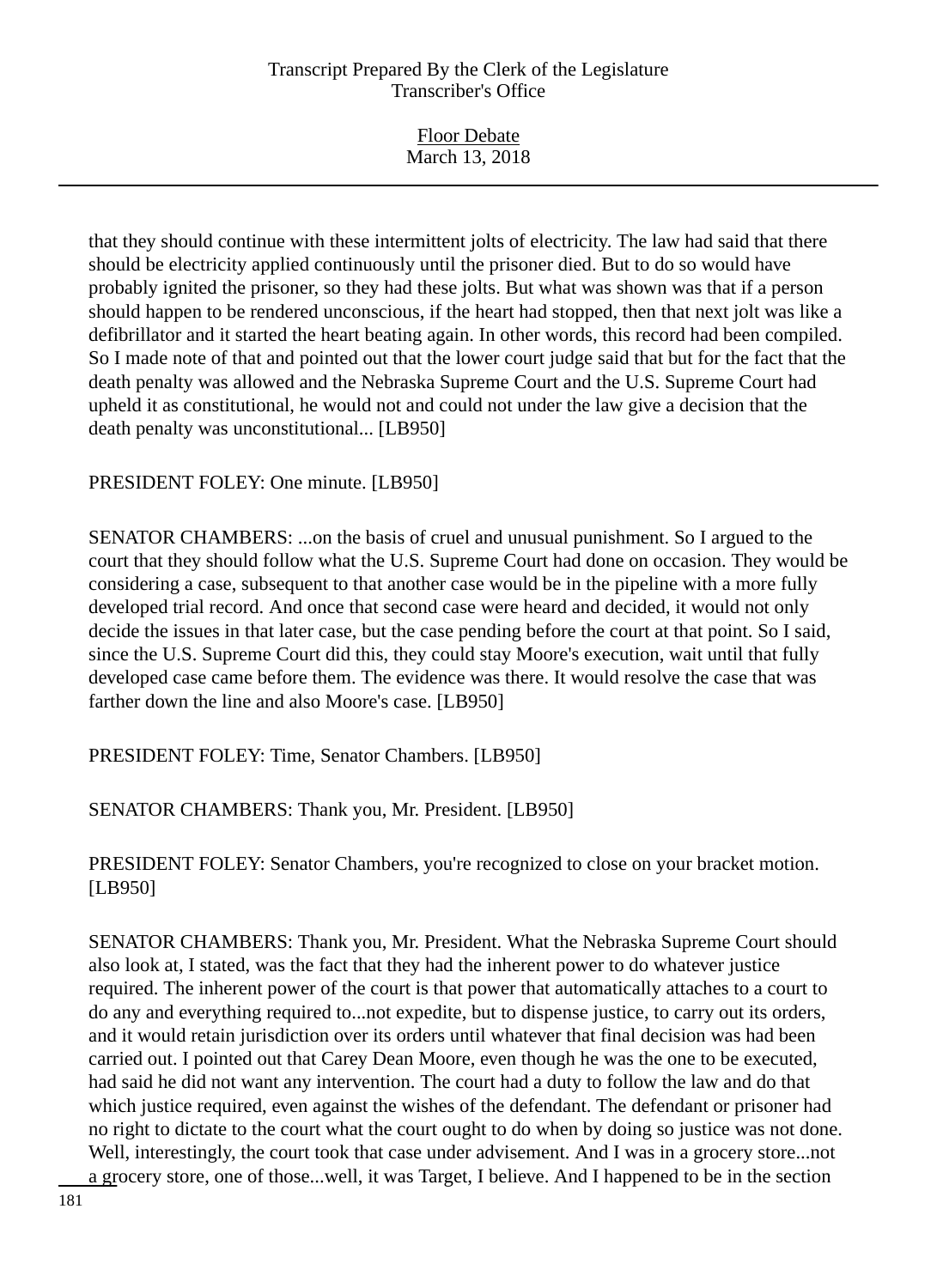Floor Debate March 13, 2018

where the television sets were located, and a woman came up to me and she congratulated me on saving the man's life on death row. I said, no, I wrote a letter. It's my intention, and by the way, I had followed some action in Lancaster District Court also. She said, no, the Supreme Court said that they were not going to let him die. And the way I described it was like being hit in the stomach. I just wasn't prepared to hear that. And I told here I thought she might have been mistaken. And she said, well, there's the news, watch it. And the court had ruled that they had prematurely issued the death warrant, that on their own motion, and pursuant to their inherent judicial powers, they could do that which justice required. Since there was a case coming up with a fully developed record, they would put Moore's case on hold and decide that case first. And to shorten the story, when they reviewed the record in that case a determination was made that execution by electrocution was cruel and unusual punishment. And the utilization of the electric chair was done away with. The man whose case was brought up had his execution overturned, the death warrant against Moore was withdrawn, and he remains on death row today. But because the Governor is so obsessed with the need for him psychologically to kill, he is hastening to try to find a way to execute Carey Dean Moore. Because, once again, Moore has not chosen to introduced any legal action on his behalf. All he would have to do is file an action and a death warrant would not issue. The Nebraska Supreme Court has ruled... [LB950]

# PRESIDENT FOLEY: One minute. [LB950]

SENATOR CHAMBERS: Thank you, Mr. President,...that if there is any pending action in a death row case, no death warrant can issue. There have been attempts by people to persuade Moore to do something. I don't know whether he will or not, but that's getting ahead of what I was talking about. My intervention gave the court a basis to rule in a case that seemed impossible. The Chief Justice dissented, along with two other judges, saying that Moore did not want any intervention, there was nothing pending, the court ought not to have taken the case. But they did. And the experts had told me my letter wouldn't do any good. And one of the judges told me, the only way they were able to look at that case was because of the letter that I had written. And the proof of it is in the way the case turned out. Thank you, Mr. President. [LB950]

PRESIDENT FOLEY: Thank you, Senator Chambers. Members, you heard the discussion on the bracket motion. The question before the body is whether or not to adopt the motion. All those in favor vote aye...Senator Chambers? [LB950]

SENATOR CHAMBERS: Vote and a call of the house. [LB950]

PRESIDENT FOLEY: The question before the body is whether or not to place the house under call. The question is, shall the house go under call? Those in favor vote aye; those opposed vote nay. Record, please. [LB950]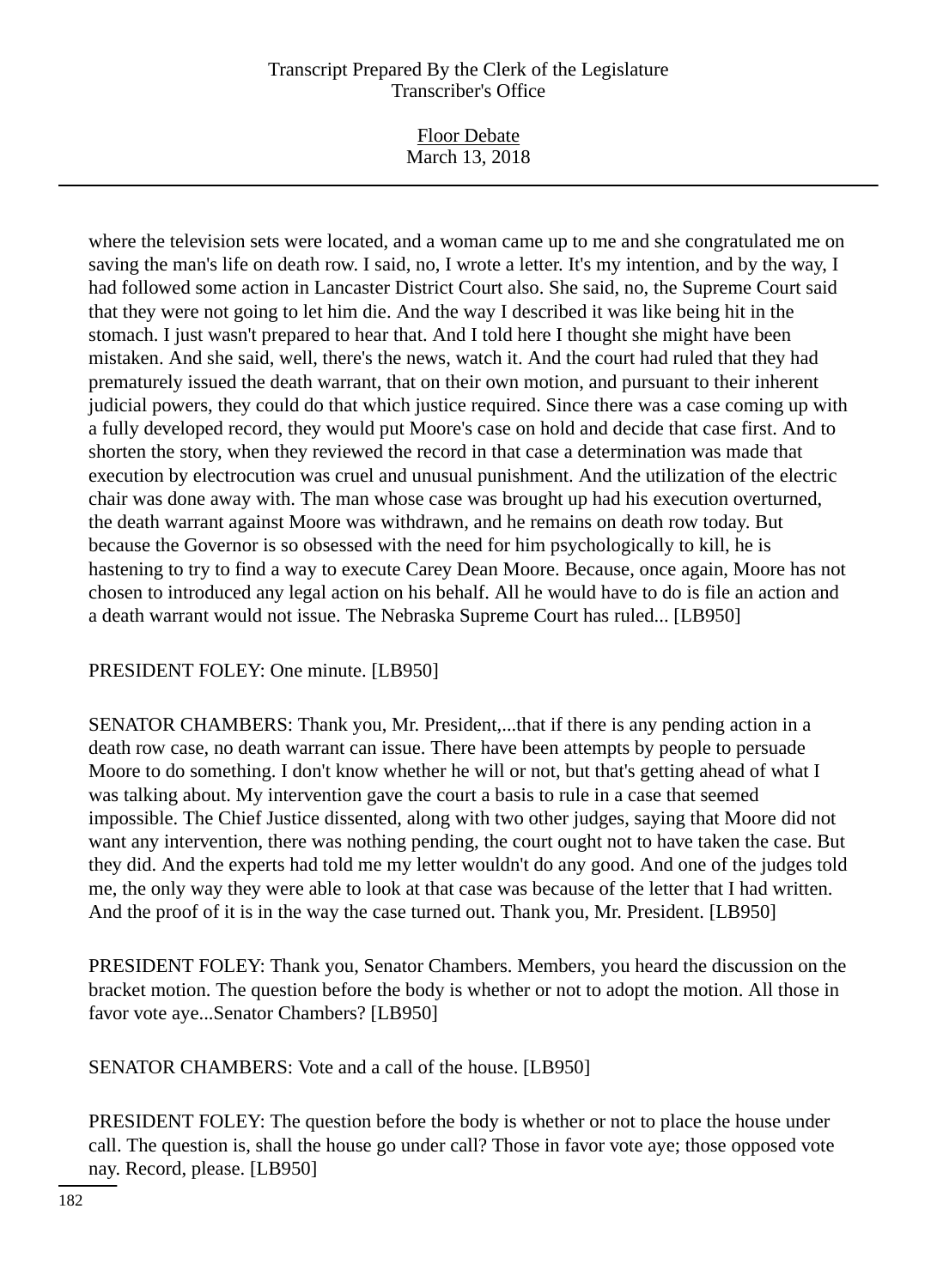ASSISTANT CLERK: 14 ayes, 2 nays to go under call, Mr. President. [LB950]

PRESIDENT FOLEY: The house is under call. Senators, please return to your desks and check in. The house is under call. Members, please return to the floor. The house is under call. Senator Murante, please return to the floor and check in. The house is under call. All unexcused members are now present. The question before the body is whether or not to adopt the bracket motion. A roll call vote has been requested. Mr. Clerk. [LB950]

ASSISTANT CLERK: (Roll call vote taken, Legislative Journal page 966.) 0 ayes, 41 nays, Mr. President, on the motion to bracket. [LB950]

PRESIDENT FOLEY: The bracket motion is not adopted. I raise the call. Mr. Clerk. [LB950]

ASSISTANT CLERK: Mr. President, Senator Chambers would move to reconsider the vote on the bracket motion. [LB950]

PRESIDENT FOLEY: Senator Chambers, you're recognized to open on your reconsideration motion. [LB950]

SENATOR CHAMBERS: Thank you, Mr. President. And I have another motion prepared, so there won't be any delay. The next motion is going to be to recommit, and we should obviously vote that down because I like that bill, and I will have the motion to reconsider already prepared so that there won't be any delays. I mean, we want to use this time in a way that is very thoughtful. It looks like the printing in the Supreme Court Opinion is easier to read than the typed material I was trying to read. So I'm going to read what I can until the light makes it impossible. Judge Gerrard delivered the Opinion of the court: The court, on its own motion, which was my first point, the court, on its own motion, has reconsidered its order for the issuance of a death warrant for Carey Dean Moore. Our constitutional responsibility to decide whether electrocution is lawful requires us to consider whether any convicted person should be electrocuted before that question is answered. We conclude that we acted prematurely in ordering a death warrant before resolving that constitutional question. State v. Mata... [LB950]

SENATOR LOWE: Give you a little more light. [LB950]

SENATOR CHAMBERS: Thank you. For the following reasons, we stay Moore's execution and withdraw the order of our clerk directing the warden of the Nebraska State Penitentiary to electrocute him. In deciding whether to exercise our inherent power, we are mindful of the especial concern that is a natural consequence of the knowledge that execution is the most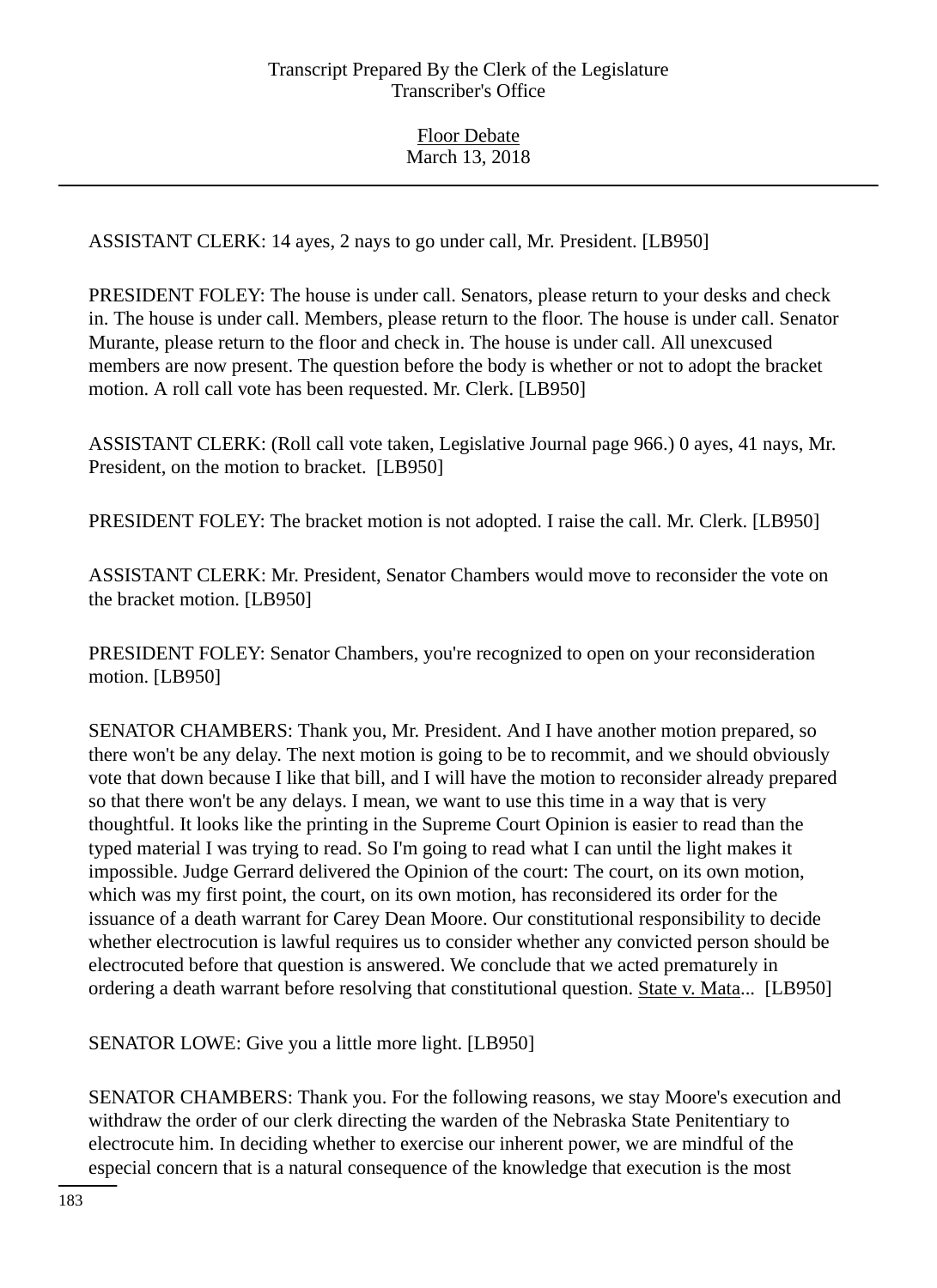Floor Debate March 13, 2018

irremediable and unfathomable of penalties and that death is different. Our unique constitutional responsibilities impose a heightened standard of vigilance as we administer and supervise implementation of the death penalty. Notwithstanding the issuance of a mandate to a trial court or death warrant to the warden, we retain jurisdiction to set an execution date or suspend the execution of a death sentence. And every court has the inherent power to control the execution of its orders or processes, to the end of preventing an abuse of them. Such power is not derived from legislation...from legislative grant or specific constitutional provision, but from the very fact that this court has been created and charged by the state constitution with certain duties and responsibilities. Though...through this court's inherent judicial power, which is that power essential to the court's existence, dignity, and function, we have authority to do all the things that are reasonably necessary for the proper administration of justice. A warrant ordering Moore to be electrocuted implicates different responsibilities for this court, and places the case in a different procedural posture. Had we properly considered those responsibilities at the time, we would not have ordered the issuance of a death warrant. As already noted, another case on our docket, on a complete briefing and fully developed record, squarely presents us with the question whether electrocution is consistent with the prohibitions of cruel and unusual punishment imposed by the U.S. and Nebraska Constitution. That case is scheduled for submission to this court in September 2007. It would be premature to permit this electrocution to proceed without the benefit of deciding, on a developed record, whether electrocution is a lawful punishment. And if we were to conclude that electrocution was cruel and unusual after Moore had been electrocuted, our citizens' confidence in this court and the rest of the judicial branch as a bastion of civil rights might suffer irreparable harm. The purpose of a stay is to prevent a state from doing an act which is challenged and may be declared unlawful in a pending proceeding. The unique problem presented by this case is that Moore has not asked for a stay. It is a natural reaction for some to wish to be rid of an admitted murderer who asks to be executed. We are nonetheless required to ensure the integrity of death sentences in Nebraska. In this case, that Moore requires...that this case that requires Moore to cede control of his defense to protect the public's interest in the integrity and fairness of capital proceedings. I appreciate Senator Lowe's help, but I think that gives you a flavor, a taste of the flavor of the court decision. Too many times people will say that because a thing has not been done it cannot be done, or that it will not be done. But as I have stated before on this floor, I have to act on the basis which seems appropriate for me. So nothing is done before it is done. I did not believe that this man ought to die, and I used everything at my disposal, even against what the legal experts told me, in order to try to save this man's life. And this is where I am better than every so-called pro-life senator, the so-called pro-life Governor. Those who say they believe that life begins at conception. I want to save the life even of those that the pro-life people want to throw away and think are unworthy of being saved. I have no religion, not one corpuscle of religion. But still, I'm willing to go the last mile to preserve the life of somebody that religious people think ought to die. My standards are not those of religious people, I would have to lower my standards to their level to carry on in the way that they do. I would have to lower my standards to be in the position of so-called pro-life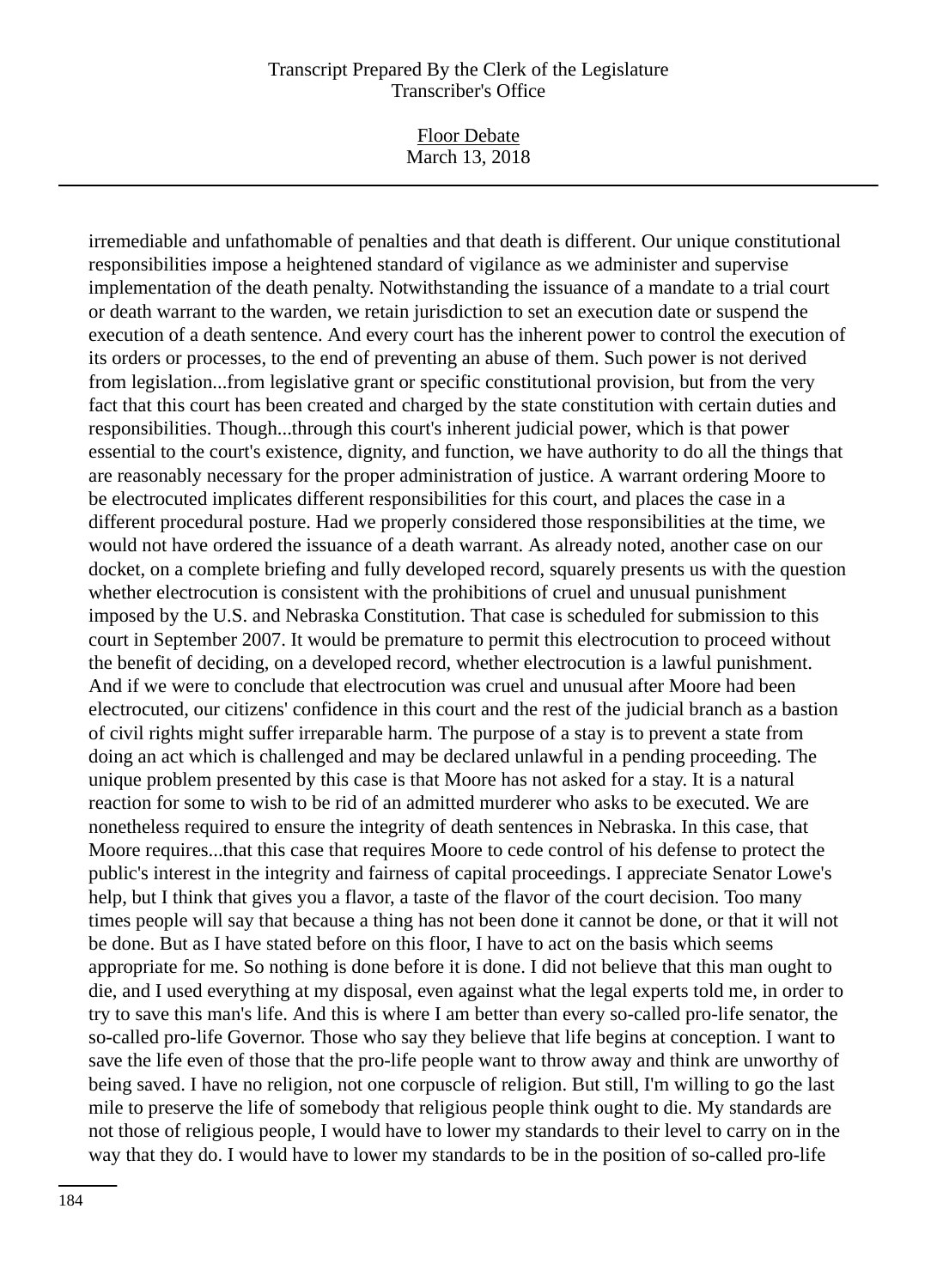Floor Debate March 13, 2018

people like the Governor and the other senators who believe in the death penalty. This is one case where the Bishop of Rome, and some that preceded him, is right. He said that the death penalty should not be carried out in any case, under any circumstances, against anybody. And that was my view before I heard the Pope say anything, before I heard other people finally come around to that realization. Other people in other states have abolished the death penalty, and it has stayed abolished because they did not have a Christian, Catholic, pro-life Governor who, together with his daddy, were willing to spend over half a million dollars to have the death penalty reinstated by way of a petition drive which would not have been successful without the expenditure of all of that Ricketts money. But I am not deterred. I have a bill languishing in the Judiciary Committee whose purpose is to abolish the death penalty. Am I naive enough now, was I naive enough at the time I introduced the bill, to think that the senators would advance the bill from committee? Not on your life. But because they have cold feet it does not influence and affect me in terms of what I think is right. Did they change their mind and now they believe that the death penalty is appropriate? I'm not a mind reader. [LB950]

PRESIDENT FOLEY: One minute. [LB950]

SENATOR CHAMBERS: But I'll tell you what I do know, that political considerations have been known to alter the conduct of people, even when supposedly their convictions have not changed. So I will continue as long as I am in the Legislature, and even after I'm out of here, to the extent that I can, to try to prevent the state from executing anybody. The death penalty is a corrupting influence. It was so corrupting that, as I pointed out, the Governor and the Attorney General were spending state money to procure illegal drugs. And I wonder how many people, if you polled them, would say that the Governor and the Attorney General should spend taxpayer money to bring illegal drugs that had been banned by the FDA. You all talk about polls. The poll would have said the Governor and the Attorney General ought not to have done that. [LB950]

PRESIDENT FOLEY: Time, Senator, but you may continue. [LB950]

SENATOR CHAMBERS: Thank you, Mr. President. [LB950]

PRESIDENT FOLEY: You may continue on your next opportunity. Please proceed. [LB950]

SENATOR CHAMBERS: Thank you, Mr. President. When things are going your way then your convictions change. I don't know that there are many people on this floor who, if they told me they hold certain convictions, I don't know that I would believe them. I don't know that I could believe them. I have been here too long, I have seen too much. And I think I will see a lot more before I'm through in this place because, unfortunately, after this session is over I have two more years on my sentence. I voluntarily ran for the Legislature. Had I known those many years ago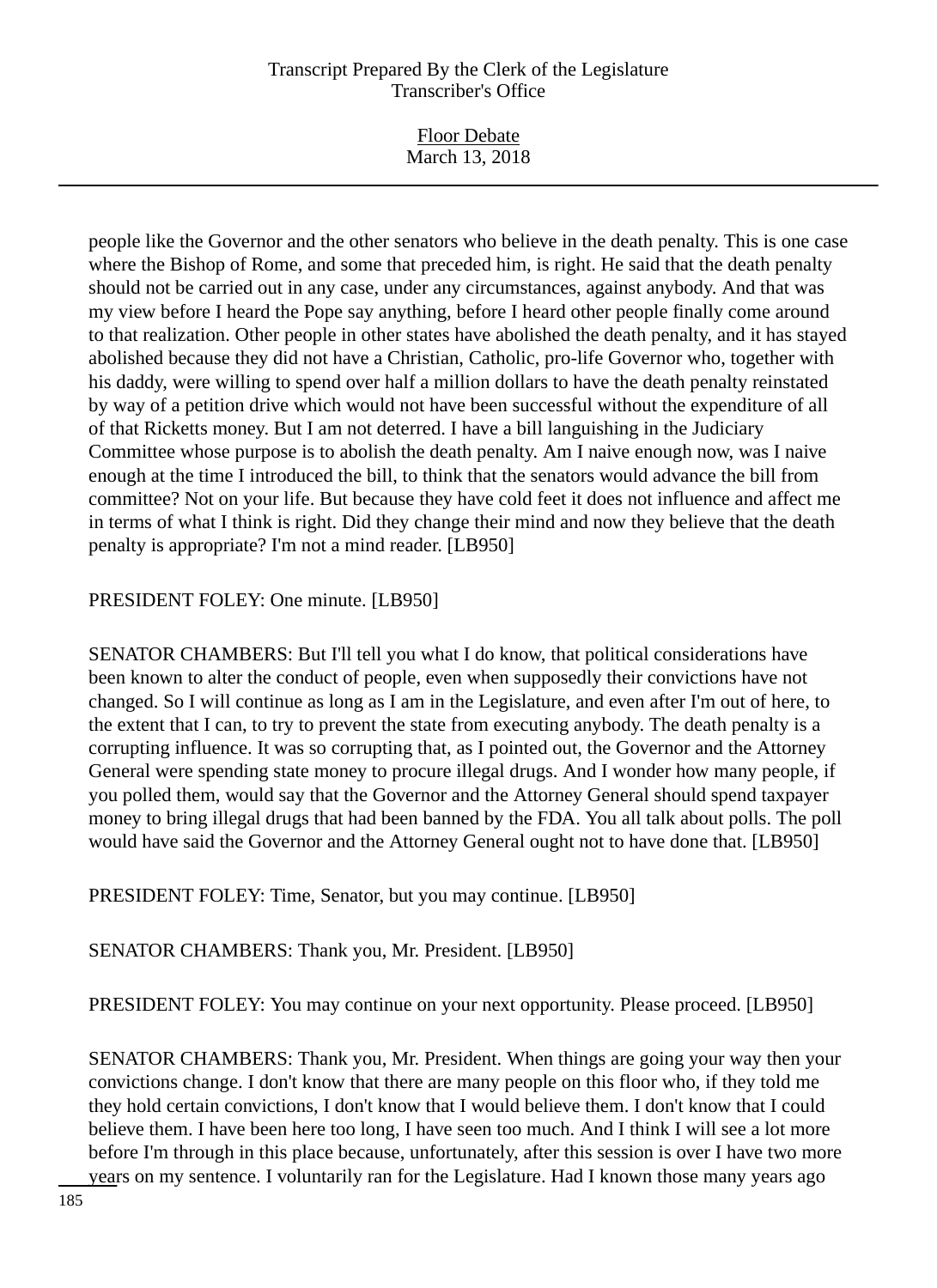Floor Debate March 13, 2018

that I would be here this many years of my life, I would not have done it. I would not have done it. When I did it way back in those long-ago days, I thought I would be here long enough to finish the term of a senator from our district who had died during the first two years of his fouryear term. Since he died before the halfway mark, the Governor appointed an elderly black man named Althouse. He didn't know his age. I don't know if he could read. He may have been in the early stages of dementia. But what he had said on the floor of this Legislature during a special session, that God had put the white man in command and black people should do what white people tell us to do. And he got a standing ovation from the racist senators in the Legislature, and that was reported by the three newspapers. During those days there was a separate paper called the Lincoln Star. On Sunday...oh, and a daily Lincoln Journal. On Sunday they combined to become the Sunday Lincoln Journal Star. All three of them, the Journal, the Star, and the World-Herald gave substantially the same account. I was well-known in my community (singing) when I wore a younger man's clothes. I was so young that I was in high school. People would come to me when things happened in our community. In those days, black people were not often on television. Whenever the reporters wanted to interview a person about things in our community, people would ask me, people from the community, would I come and talk to these people. And I told them that I would, and I did. When there were problems with the police, I couldn't solve them. I can't solve them now. But I worked with people on police problems, housing authority problems. In those days, the housing authority was segregated in their housing units. This won't mean anything to anybody who lives other than in Omaha, but 22nd Street was the dividing line. On the west side of 22nd Street black people lived; on the east side white people lived. And the units were strictly segregated racially in the same way that the Nebraska Penitentiary was segregated by race when I came to the Legislature. That changed. There are a lot of things that I've changed by being in this Legislature. So maybe all of that time was not wasted. But I was asked by people in the community would I run against Althouse, whom some people called "Outhouse." I ran against him; I won. And as they say, the rest of it is misery...I mean history. [LB950]

PRESIDENT FOLEY: One minute. [LB950]

SENATOR CHAMBERS: I and nobody else could have foretold that I would be here this long. Other things that I had done along the way when I was younger, Lyndon Johnson had become convinced that racism in America needed to be addressed. So he put together a commission, presided over by then-Governor Otto Kerner of Chicago, and it was called the Kerner Commission. Some people called it the "Riot Commission." Their conclusion, after all of the testimony they got, involving cities all over the country, was that America had developed into two societies, one white, one black. I testified without notes. I was younger. My testimony was noted by columnists. [LB950]

PRESIDENT FOLEY: Time, Senator. [LB950]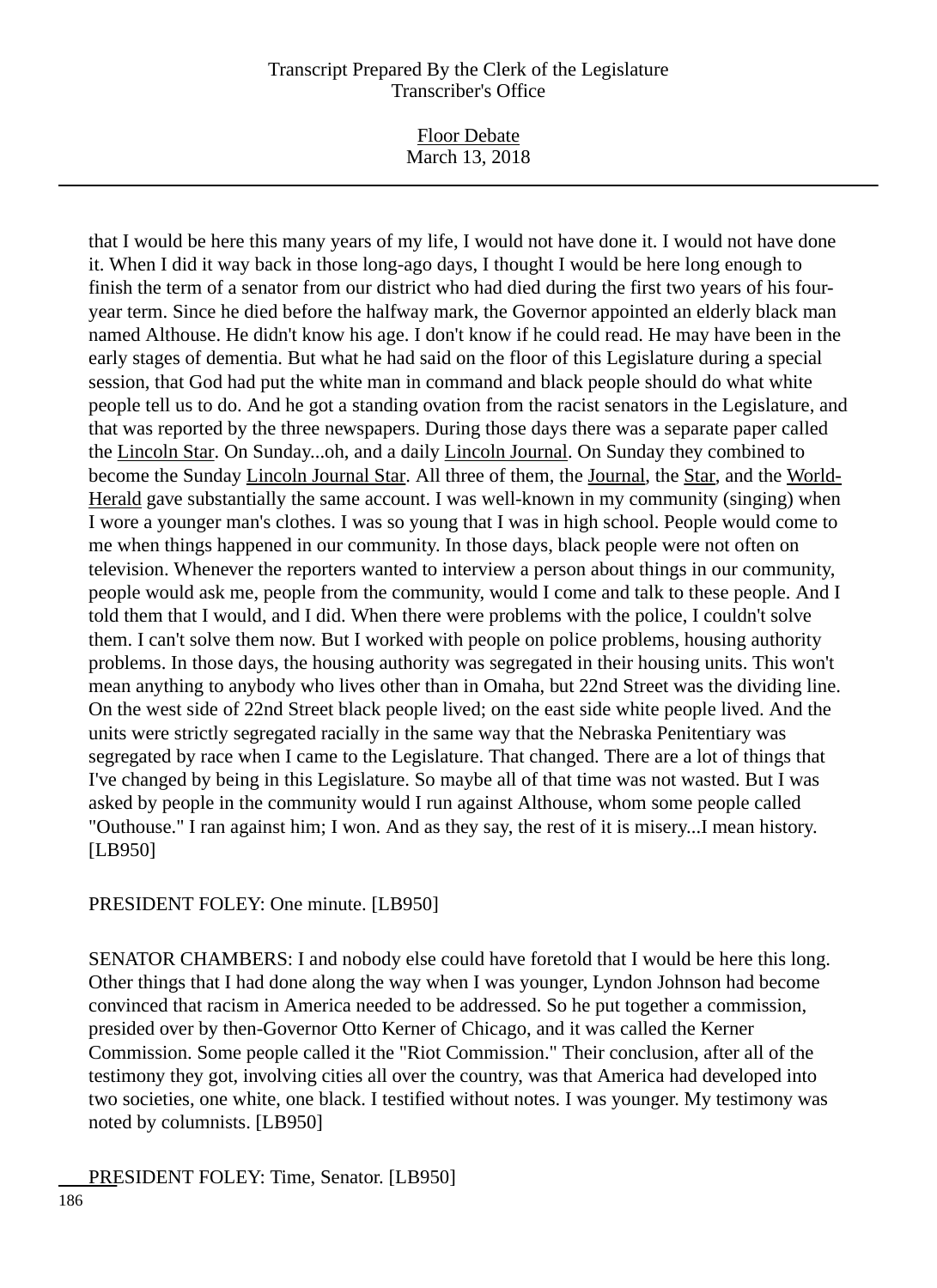# SENATOR CHAMBERS: Thank you, Mr. President. [LB950]

PRESIDENT FOLEY: But you may continue on your third opportunity. [LB950]

SENATOR CHAMBERS: And it was written about nationally. Ebony magazine did a multipage spread on it, and the members of the commission talked about their...they said "our," they always claim ownership of black people. Our young black militant had us white-knuckled around the table. And all I did was told the truth. And I didn't need notes. I had read a lot. And I guess I told them things that they had not expected to hear. Martin Luther King had testified, Stokely Carmichael, Rap Brown, all of the so-called Negro leaders, as they were denominated. But my testimony was the only testimony that these reporters obtained. The testimony was taken in secret, but mine was released. The Lincoln Journal Star had done an editorial. A guy named Drew Pearson was well-known in those days and he wrote the editorial that set the standard, and it interested others in what I was talking about. A documentary was made called "A Time for Burning" and I was in it. People thought that I was a paid actor because I was so comfortable in the way that I presented what I had to say. But I told the people who were making the movie: All I'm going to do is tell you what I believe and what I think, and you can do whatever you want to with it. And you'll probably mess it up, because that's the way white people do. But because we were not getting the kind of coverage that we needed from the local media, I was willing to risk it. So I did. And that documentary was considered one of the best that was ever made, not just because I was in it, but that might be part of it. The Lutheran Church commissioned it to be made. All of the advertisements that were put out when they made it into videos that were for sale, that were for lease, they used my picture to promote it. My role was written about in The New York Times, Look magazine, a lot of national magazines. They said that it was too explosive to be shown on any of the three major networks--ABC, NBC, CBS--so it was shown on Public Television. And most of the editorial writers said that the commercial networks missed one of the best things that had ever been presented. That's what other people said. You know what amused me? There was a feature in Life magazine, and they referred to me as "an astonishingly articulate, young, black, militant firebrand." Why was it astonishing? Because they wouldn't expect a black man to be able to put ten words together and make sense. Nothing that I said was astonishing. Nothing that I said was different from what I said wherever I went. I was invited to universities all over the country. Some of you may have heard of Vassar, you may have heard of MIT, you may have heard of Pittsburgh University...oh, Colorado has a university. They invited me. I spoke in California. I spoke wherever people wanted me to talk. I never carried an entourage with me. I was investigated by the FBI, and that was amusing. They didn't need to sneak around. [LB950]

PRESIDENT FOLEY: One minute. [LB950]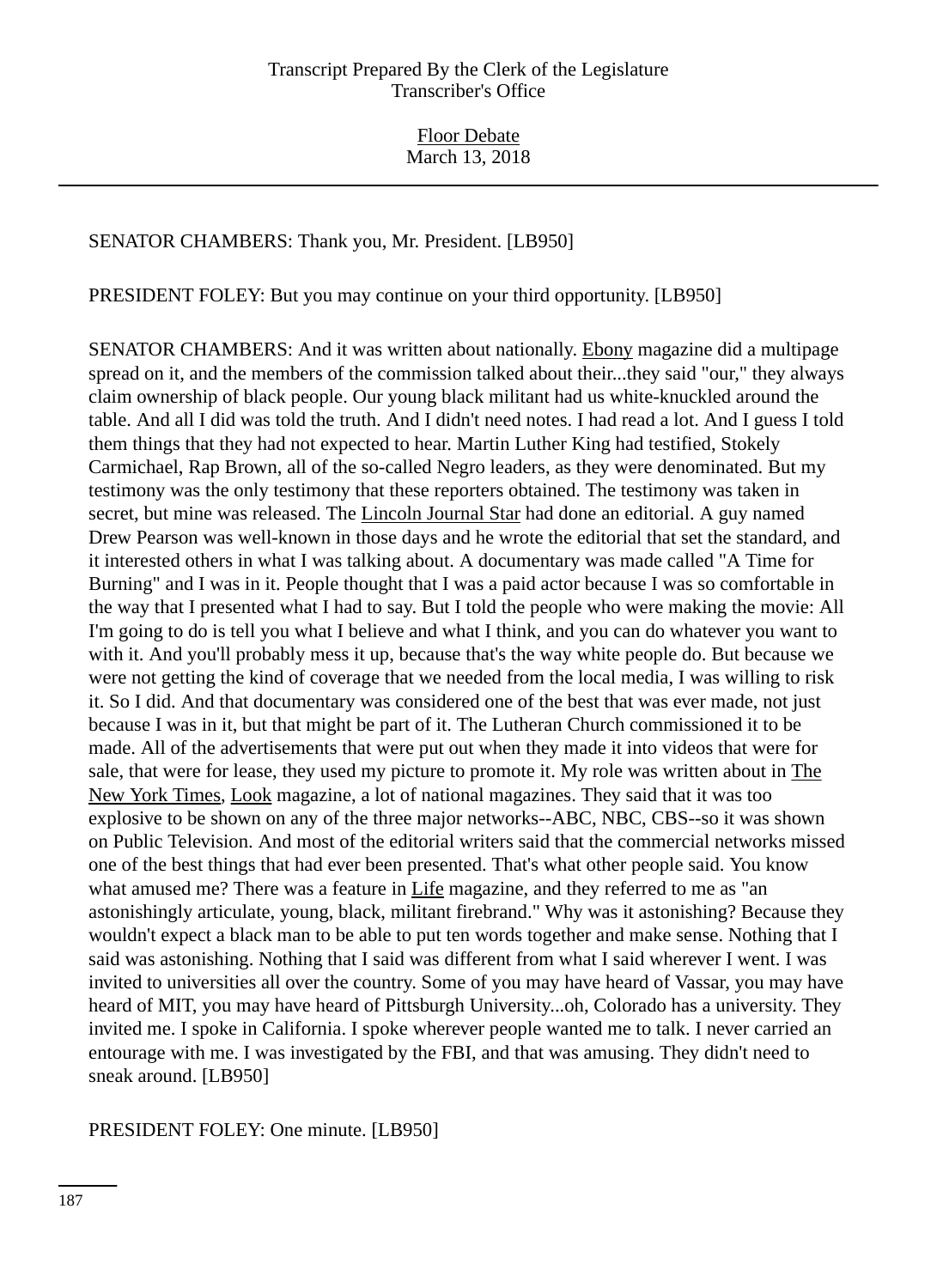| <b>Floor Debate</b> |  |
|---------------------|--|
| March 13, 2018      |  |

SENATOR CHAMBERS: They talked to neighbors, they talked to people at the post office where I worked until I was fired for what they called insubordination. And that occurred because one of the supervisors called me "boy" and my aim was not too good or he moved too fast for there to be contact between my balled-up fingers and his jaw. But I wound up being fired from the post office and other things of that nature caused people in my community to want me to come to this Legislature. I tried to get other people to run, but they chose not to. One young guy did, because he had family members who had been to the Legislature before, and some family members told him he had an obligation to uphold the family name. And when he and I appeared, there were not debates. His name was Michael Adams. I said, if I weren't running, I would support Michael. Michael said, if I were not running, I would support Ernie. [LB950]

PRESIDENT FOLEY: Time, Senator. [LB950]

SENATOR CHAMBERS: Was that my last time? [LB950]

PRESIDENT FOLEY: You have your close remaining, but Senator Wayne is in the queue. [LB950]

SENATOR CHAMBERS: Thank you. [LB950]

PRESIDENT FOLEY: Thank you, Senator Chambers. Senator Wayne, you're recognized. [LB950]

SENATOR WAYNE: This will be very short, but Senator Chambers just reminded me of one of my pet peeves and I thought it would be a great time to talk about it for a quick second. So when Colin Powell was thinking about running for President, every news media station...so I'm saying this to help people who have a complex and don't know it. And Senator Vargas is going to know what I'm about to say, because I have said this to the board of the OPS Board many times to remind them. CNN, NBC, everybody started saying, well, you know, Colin Powell, he's so articulate, he's so well-spoken. Please do never use that describing me, never use that describing somebody who may look like me or is a minority in nature. I put myself through law school. I put myself through a pretty productive career. I don't ever expect to get up and not be wellspoken or articulate. But you don't ever say that of somebody who doesn't look like me. So just when you're in a crowd and you hear, they're so well-spoken, nine chances out of ten it's a minority. So I'm just throwing that out there because he brought up the word that was used to describe him in the '60s. When I was in high school and early college and Colin Powell was thinking about running, that's all they talked about: how well-spoken and articulate he is. And I find some of our colleagues on this floor describing myself--I won't speak for Senator Vargas, but he put his hand up back there--you guys are so articulate, you're so well-spoken. That is a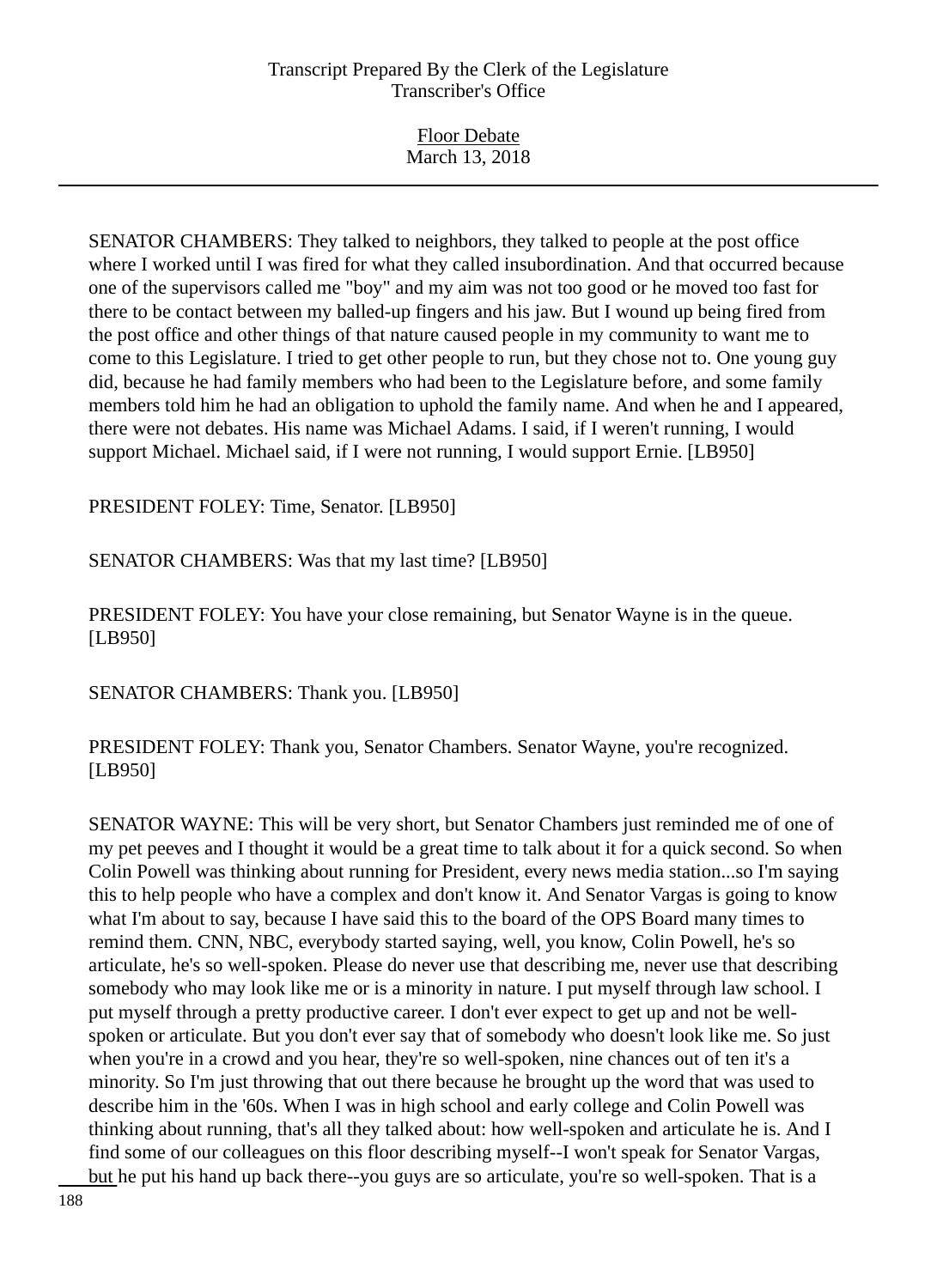very demeaning and racist thing to say. So while we have a second here, I also want to say we took a moment of silence for the victims in Florida, but since Florida there has been four to five...there has been five murders in Omaha, and this body has never taken a moment of silence. So how much time do I have left? [LB950]

PRESIDENT FOLEY: Just under three minutes. [LB950]

SENATOR WAYNE: So I'm going to use a minute of that to honor those people who have passed away in Omaha to gun violence. Thank you. (Moment of silence) Thank you, Mr. President. [LB950]

PRESIDENT FOLEY: Thank you, Senator Wayne. Senator Chambers, you're recognized to close on your reconsideration motion. [LB950]

SENATOR CHAMBERS: Thank you. Mr. President and members of the Legislature, after this bill there will be another bill. I'm going to show you all that I will stay here until midnight. And I will stay here until midnight and I will challenge the Speaker, who has the right to alter the agenda, to keep us here until midnight starting tonight. And let's see who quits first. You all can rest. I'm on the floor all the time, even when you're talking about things I have no interest in. I'm always here. So I will be here. And I haven't seen anybody on this floor in my entire career in this Legislature who could hold forth consistently in the way that I do. I have persuaded or insisted that when I spoke at length it not be called a filibuster but, rather, extended debate. See, when white people did it in the Senate, they read recipes, they read from the phone book. They did things like that, and I was amazed when I found out that's what they would do. When I speak, I don't use notes. I was reading this evening because I don't have a recollection of all the details, and not a boast, but there's so many things that I have done, not for the purpose of being able to say I did it, but there are so many things that happen to black people that require somebody to withstand them, and I happened to have been the one who would do it. And I intend to keep doing it as long as I possibly can. I remember how the first Lee Terry, his daddy, used to say "black militant" Ernie Chambers. How many people have you ever heard of where J. Edgar Hoover told these agents: do not confront this man because he will embarrass the bureau? When John F. Kennedy, the President, was shaking, when Robert F. Kennedy, the Attorney General, was shaking, here was this young, black man who was wearing a younger man's clothes, who had FBI agents...excuse me, and J. Edgar Hoover shaking. Why was that? First of all, they couldn't frame me for anything. I didn't drink, didn't smoke, didn't use profanity, didn't chase women or men, didn't chase little girls or little boys, so there were not things they could accuse me of that people in my district, in my neighborhood it was in those days, or even my white enemies would have accepted. So they didn't try to frame me. I didn't carry weapons, so they couldn't say I had a gun hidden under my shirt. And when I'd reach, they thought I was going to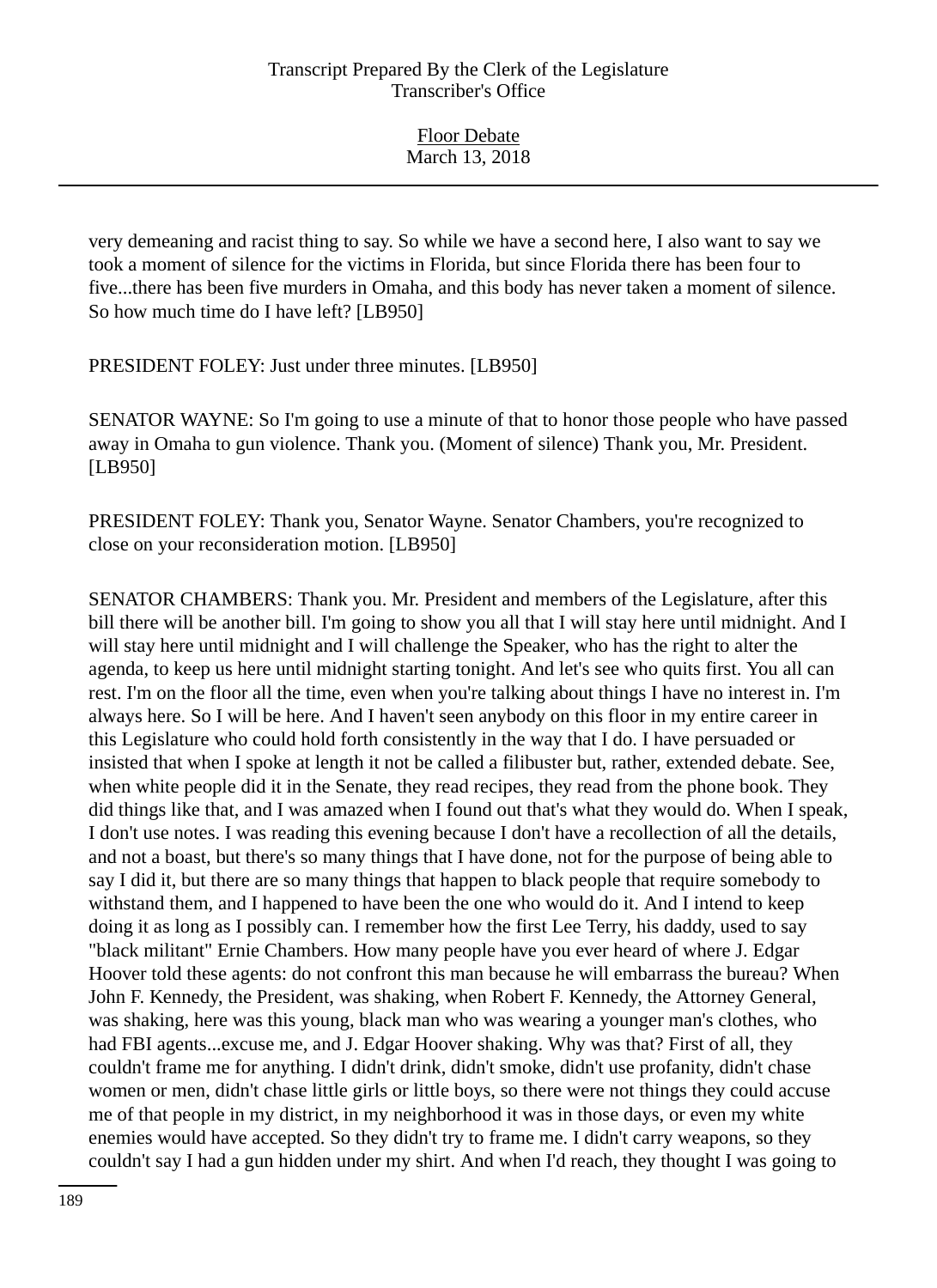| <b>Floor Debate</b> |
|---------------------|
| March 13, 2018      |

pull out a gun. And in those days they did, and they do it now, they had throw-downs. They would have an extra gun or a knife, and when they killed a black man they would drop a gun by him or a knife, and lie and say that this man, while he was surrounded by these white cops, went for a gun. And white people knew that was a lie but they accepted it, because our lives are not worth anything. There is, I think it might be in Texas now...these places are the same, whether they're in the south or someplace else. There have been four explosions,... [LB950]

PRESIDENT FOLEY: One minute. [LB950]

SENATOR CHAMBERS: ...all affecting black people: two people killed, the other two seriously hurt. Suppose it was what racist Trump calls an "illegal." What would he be hollering? This is what happens when these people are here. Well, black people are dying. You haven't heard Trump say anything, have you? The papers don't report it. I see it on national news, and you all wonder why I'm upset. Because upsetting things happen to my people every day. I don't expect you all to be concerned, I don't expect you to do anything about it. That's what drives people crazy, that's what frustrates them. That's what creates depression, when you expect something from people and it does not come to pass. If you don't expect anything, you don't experience any of those emotions. You don't expect anything and you don't get anything. [LB950]

PRESIDENT FOLEY: Time, Senator. [LB950]

SENATOR CHAMBERS: Thank you, Mr. President. [LB950]

PRESIDENT FOLEY: Thank you, Senator Chambers. Members, you heard the discussion of the reconsideration motion. The question before the body is the adoption of the motion. Those in favor vote aye...Senator Chambers? [LB950]

SENATOR CHAMBERS: I would like a call of the house and a roll call vote. [LB950]

PRESIDENT FOLEY: There has been a request to place the house under call. The question is, shall the house go under call? Those in favor vote aye; those opposed vote nay. Record, please. [LB950]

CLERK: 12 ayes, 5 nays. [LB950]

PRESIDENT FOLEY: House is under call. Senators, please return to your desk and check in. The house is under call. Senators, please return to your desk and check in. The house is under call. All members please return to the floor. The house is under call. Senator Linehan, check in,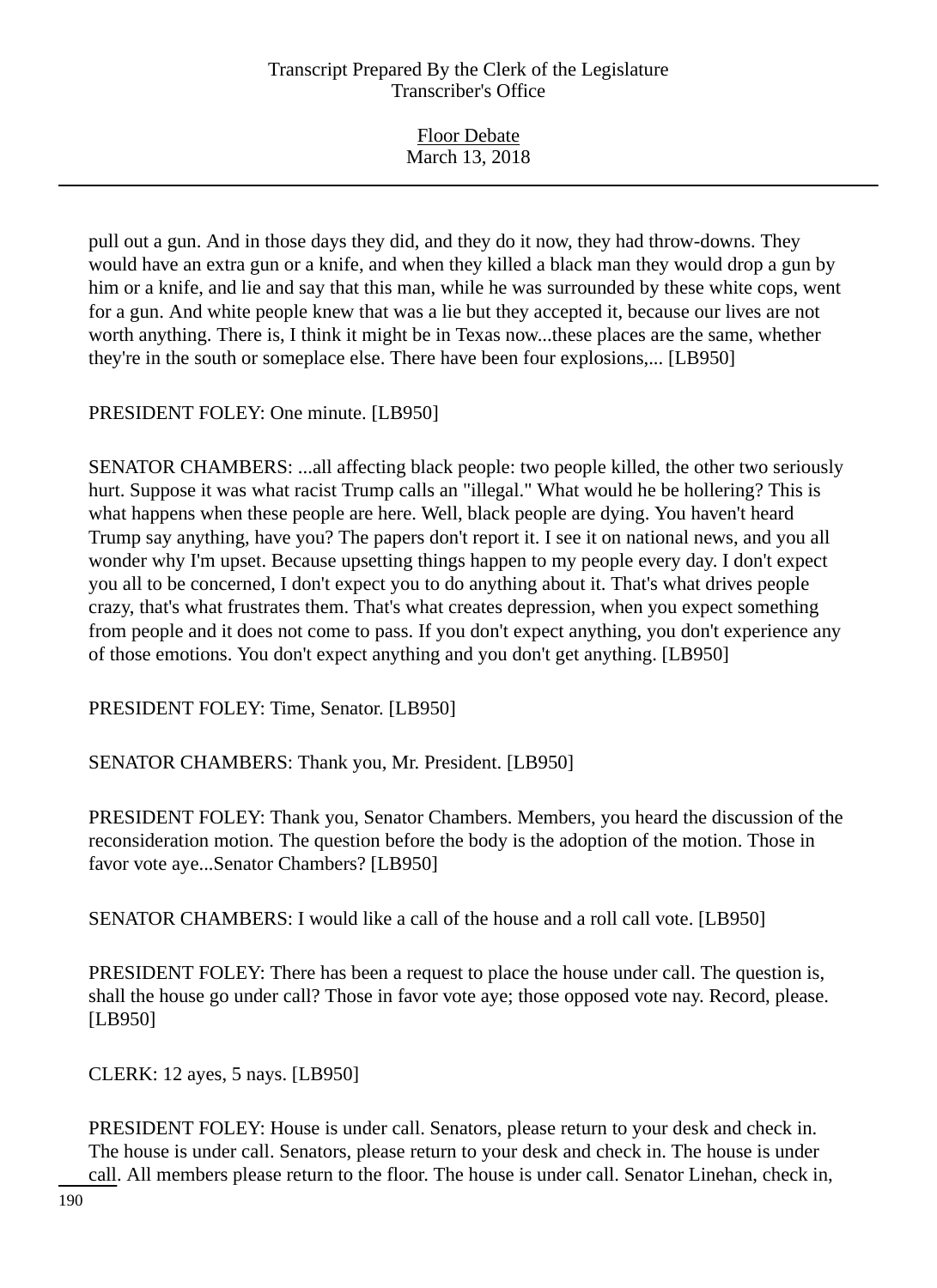please. Senator Linehan, if you could check in, please. Senator Bolz, check in, please. Senator McCollister. All unexcused members are now present. The question before the body is the adoption of the reconsideration motion. There has been a request for a roll call vote. Mr. Clerk. [LB950]

ASSISTANT CLERK: (Roll call vote taken, Legislative Journal page 967.) Vote is 0 ayes, 40 nays, Mr. President, on the motion to reconsider. [LB950]

PRESIDENT FOLEY: The reconsideration motion is not adopted. I raise the call. Mr. Clerk. [LB950]

ASSISTANT CLERK: Mr. President, Senator Chambers would move to return LB950 to committee. [LB950]

PRESIDENT FOLEY: Senator Chambers, you're recognized to open on your recommit motion. [LB950]

SENATOR CHAMBERS: Thank you, Mr. President. Members of the Legislature, now I'm going to talk a little bit about this Legislature itself. When I came down here there was a man named Terry Carpenter, they called him "Terrible Terry," and he had people terrified. Before I came down here they passed what they called a "riot bill" and Terry Carpenter had never seen me in his life. He probably had never heard me in his life, but he had heard of me. And he had given an interview, or at any rate, his words were carried in the Omaha World-Herald. And he frankly acknowledged that Chambers is not going to violate any laws that are on the books now, he's too smart for that. So we have to look at what it is he does and make that a crime. So Terry Carpenter persuaded the Legislature to put some cockamamie stuff into the law, which by the way I was able to get repealed when I got to the Legislature. When I got here everybody thought that Terry Carpenter and I would clash, we would be at each other's throat. But iron sharpens iron. A mutual respect developed between us almost instantaneously because he had contempt for a lot of what the Legislature did in the same way that I did based on the idea, from my standpoint, that there was so much good that the Legislature could do that it was not doing. I had no idea what to expect when I came down here. I never had a black teacher in my life. Every school I attended was predominantly white. I had always been around white people, although I lived in a black community, so I knew more about white consciously than white people knew about themselves. I had to study white people. I had to be aware of what it was they were thinking. I had to study their body language. Because when I was a small child, white adults would do things to black children. So white people could not be my friend, they could not be trusted because my experience taught me that. And as quiet as it's kept, Senator Larson made a remark today that misquoted me. He claims I said no minority member could be racist. I didn't say "minority," I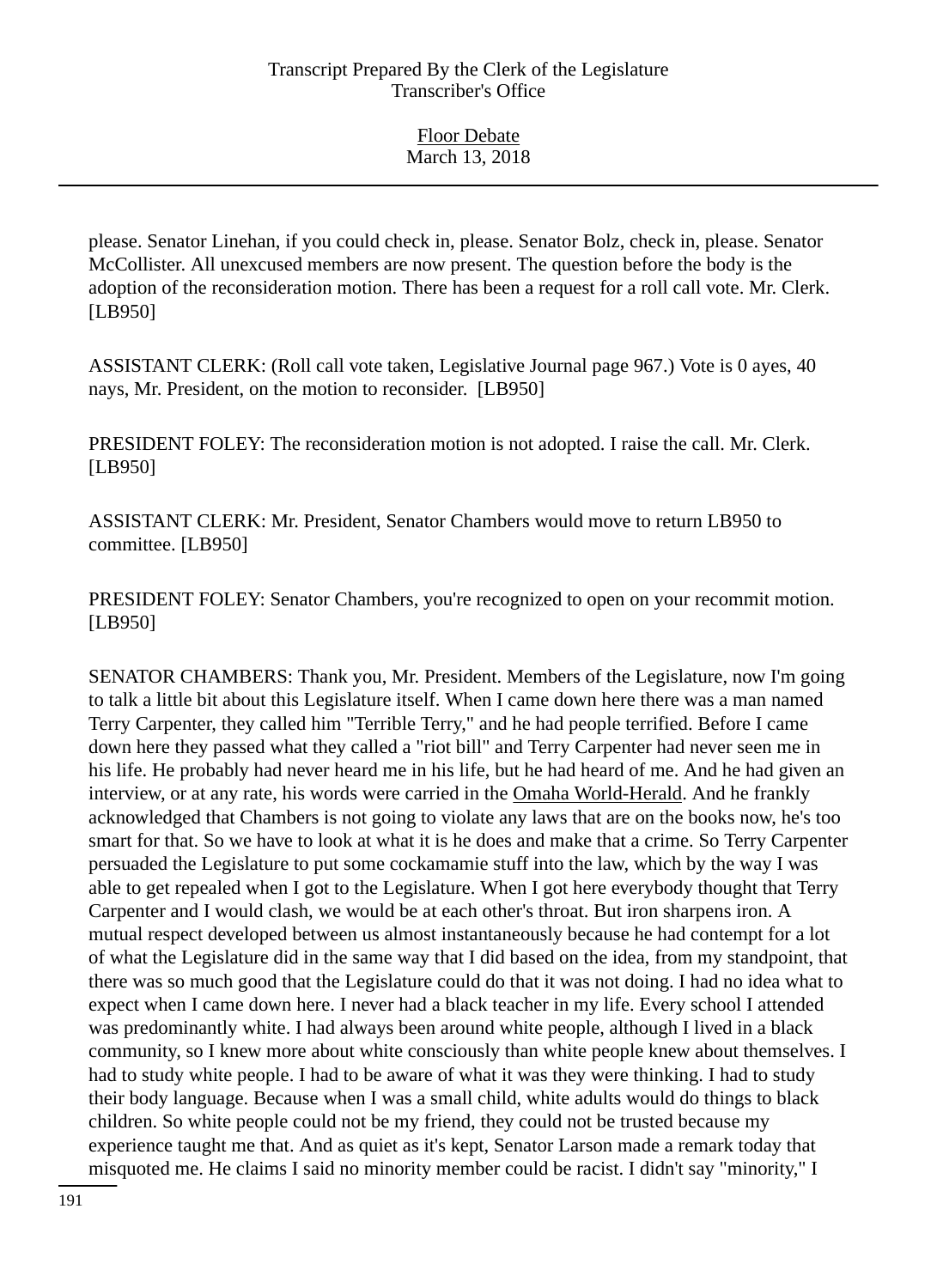Floor Debate March 13, 2018

said no "black person." But because of his garbled thinking, if what he does in his head can be called thinking, having graduated from George Washington University and not gotten much out of it, to him, black and minority are synonymous. White people label us. I don't accept their labels. You know why I won't accept the label "atheist"? That's arrogant of these Christians. Suppose I believe in the gods of Homer. Am I an atheist if I believe in Homeric gods? If you don't believe in those gods are you an atheist? Are you so arrogant that you think the notion that you have of God is the only one that is valid? Perish the thought. But if I were to accept any label that white people put on me--they don't even know me--that does away with any individuality. It dehumanizes. You become that label. And once they say that, all discussion is at an end. Atheist is a handy word. People don't know what I believe. They don't know what I disbelieve unless I tell them. But they presume that because I don't believe what they believe then I'm the opposite. They claim they believe in God; since I don't believe like they believe I disbelieve in God. Let me tell you all one thing. I can no more disprove the existence of your God than you can disprove the existence of the Homeric gods. You can no more prove the existence of your God than I can prove the existence of the Homeric gods. All of us say things that we've heard. We don't know. You all pray and the prayers are never answered. What I intend to do is get the Old Testament and show you where there was a contest of the gods. The Jewish God, Yahweh; Jehovah; Lord with all capital letters, the daddy of Jesus; and Baal, B-a-a-l. Their respective adherents wanted to have a contest, so this prophet, as he was called, said, what we are going to do is set up an altar and we are going to put a sacrifice on this altar: killing an innocent animal because of some nonsense about a god. But anyway, that's what they were going to do. They were going to dig a trench around the altar and they were going to fill it with water. And whosever god answered by fire was the true god. So since the ones who believed in Jehovah wrote the book and the story...before I tell you that, let me tell you something that happened between a black man and his little son. The little boy went to the show with his father and he saw Tarzan for the first time. And Tarzan would holler and animals would run from him. And if a lion stood up to Tarzan, Tarzan won. And that little boy was amazed. In fact, he was astonished. And he wanted to know from his father, how can they say that? No old white man can beat up a lion. And his father said, son, as long as the white man can write and make movies and the lion cannot, the white man is going to win against the lion. So if you grow up and white people can write and you cannot, you will be whatever they say in their writing that you are. That's the way black parents have to talk to their children. White people don't have to do that, you don't have to shield your children against other human beings that they might see in the store, on the street. And you talk about us being paranoid. It's not being paranoid. It's being intelligent and responding to the environment in which you live in a way that will allow you to survive. Survival is the driving feature of every living creature. You see a little ant and you make a move or put something in its path that makes that ant afraid and that ant will try to get away to save its life. Bees will fly away if you let them. Human beings are the same way: kill or be killed. Will this kill me or will I kill it? And nature wants the species to survive. The individual counts for nothing, but the species must survive. And that's where the theory of evolution comes into play.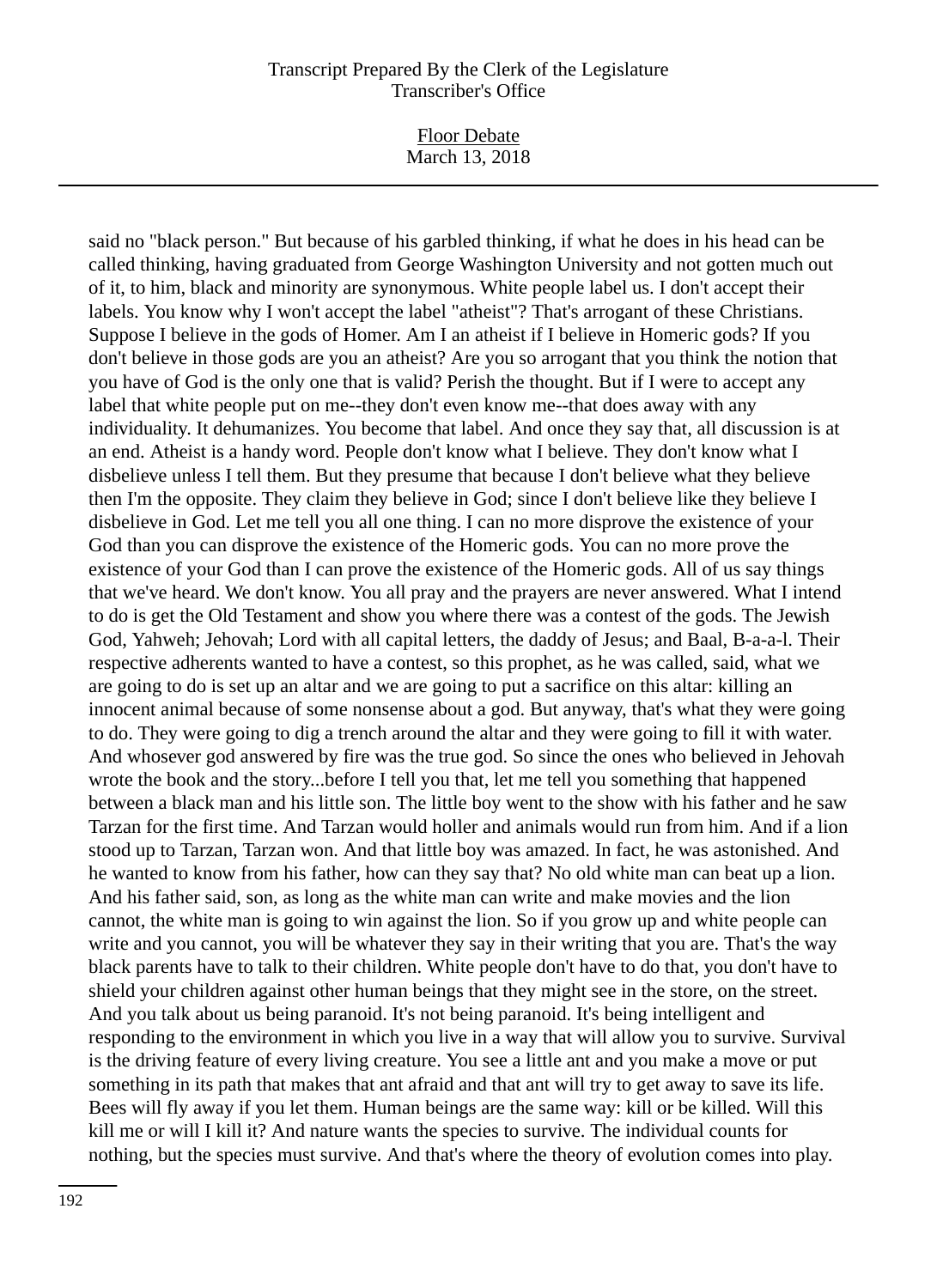Floor Debate March 13, 2018

Any trait, any bodily modification that occurs is designed to serve a function that evolves that creature so that it can better survive and maintain its own species. That's why they say... [LB950]

PRESIDENT FOLEY: One minute. [LB950]

SENATOR CHAMBERS: ...that the alpha male is the one that the female will automatically submit to, because in both of them is built this urge, this necessity to survive. So they don't even have to think about it. And people will develop a collective consciousness, something like an ant colony. And whether they grow up in California, Watts, or on the south side of Chicago, or the north side of Omaha, never have spoken to each other, the language is the same, the slang is the same, as though you've known each other forever. I don't know why that happens, but it does. So our experiences in this society... [LB950]

PRESIDENT FOLEY: Time. Time, Senator. [LB950]

SENATOR CHAMBERS: Thank you, Mr. President. [LB950]

PRESIDENT FOLEY: Thank you, Senator Chambers. Senator Kolterman. [LB950]

SENATOR KOLTERMAN: Thank you, Mr. President. Good evening, colleagues. I was wondering if Senator Albrecht might answer a few questions for me. [LB950]

PRESIDENT FOLEY: Senator Albrecht, would you yield, please? [LB950]

SENATOR ALBRECHT: Yes, I would. [LB950]

SENATOR KOLTERMAN: Senator, this is an important bill. And if we're going to have to waste time on it, we just as well talk about the bill itself. Could you talk a little bit about...you indicate you read...you read a list of the claims. Could you go over those claims again for me, please? [LB950]

SENATOR ALBRECHT: Every one of them? [LB950]

SENATOR KOLTERMAN: Pardon me? [LB950]

SENATOR ALBRECHT: Every one of them? [LB950]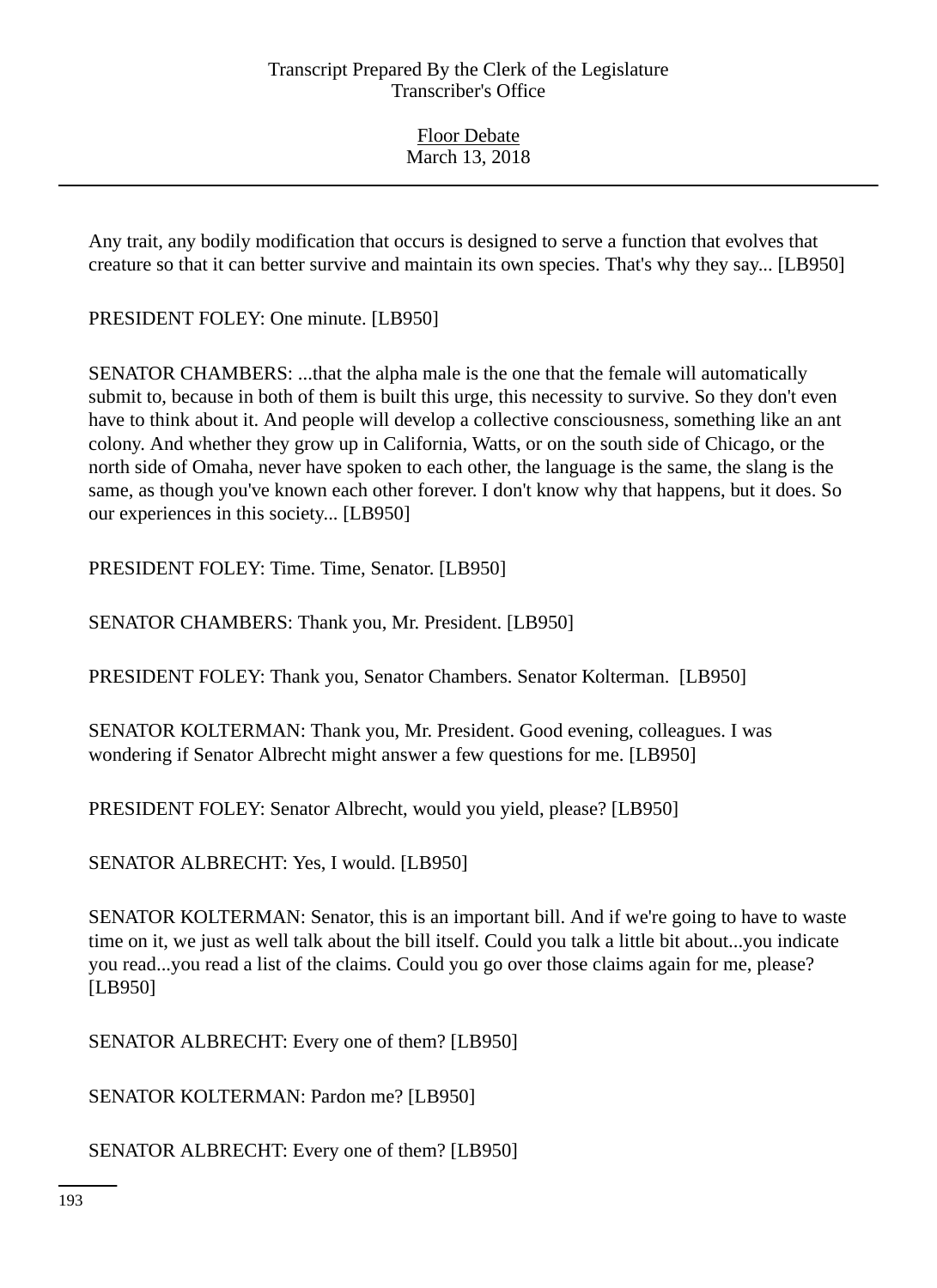SENATOR KOLTERMAN: Yeah, just slowly and kind of reexplain them to us. [LB950]

SENATOR ALBRECHT: No. (Laugh) [LB950]

SENATOR KOLTERMAN: Well, I'd really...I'm serious. I'd really like to hear what they are again. [LB950]

SENATOR ALBRECHT: Really? [LB950]

SENATOR KOLTERMAN: I think we've lost track of why we're here. [LB950]

SENATOR ALBRECHT: Well, let me just run through them for you. [LB950]

SENATOR KOLTERMAN: Thank you. [LB950]

SENATOR ALBRECHT: I hate to take time off the floor for Senator Chambers, but I can do that for you. Okay, we have three tort claims, one for \$800,000, one for \$350,000, one for \$112,500. We have another one for \$197,330. We have another...we have four workmen comp claims. [LB950]

SENATOR KOLTERMAN: Can you talk a little bit about those tort claims? [LB950]

SENATOR ALBRECHT: You want to know about every one of those? [LB950]

SENATOR KOLTERMAN: I'm just curious what they're about, the tort claims. [LB950]

SENATOR ALBRECHT: Okay, let's go there. So we have...let's see, the Roads Operation Cash Fund. A tort claim for an accident on August 5 with Gary Lee, who lost control of his motorcycle on the Highway 92. And that was to the tune of \$800,000, and his passenger received \$350,000 for injuries. And then there was our AM2359 that was another tort claim. And it consisted of \$112,500 when the Nebraska Department of Transportation was repairing and replacing a stop sign for eastbound traffic on Highway 32 and Ms. Schmid failed to stop at the intersection and she was struck by a southbound semi. And I have another claim, two more, that were stemming from...let's see, costs of Stewart v. Heineman, which was a case where three same-sex couples challenged an administrative memorandum that restricted gay and lesbian persons and couples from becoming foster and adoptive parents. The district court awarded cost and attorney fees, which was held up in the Nebraska Supreme Court to the amount of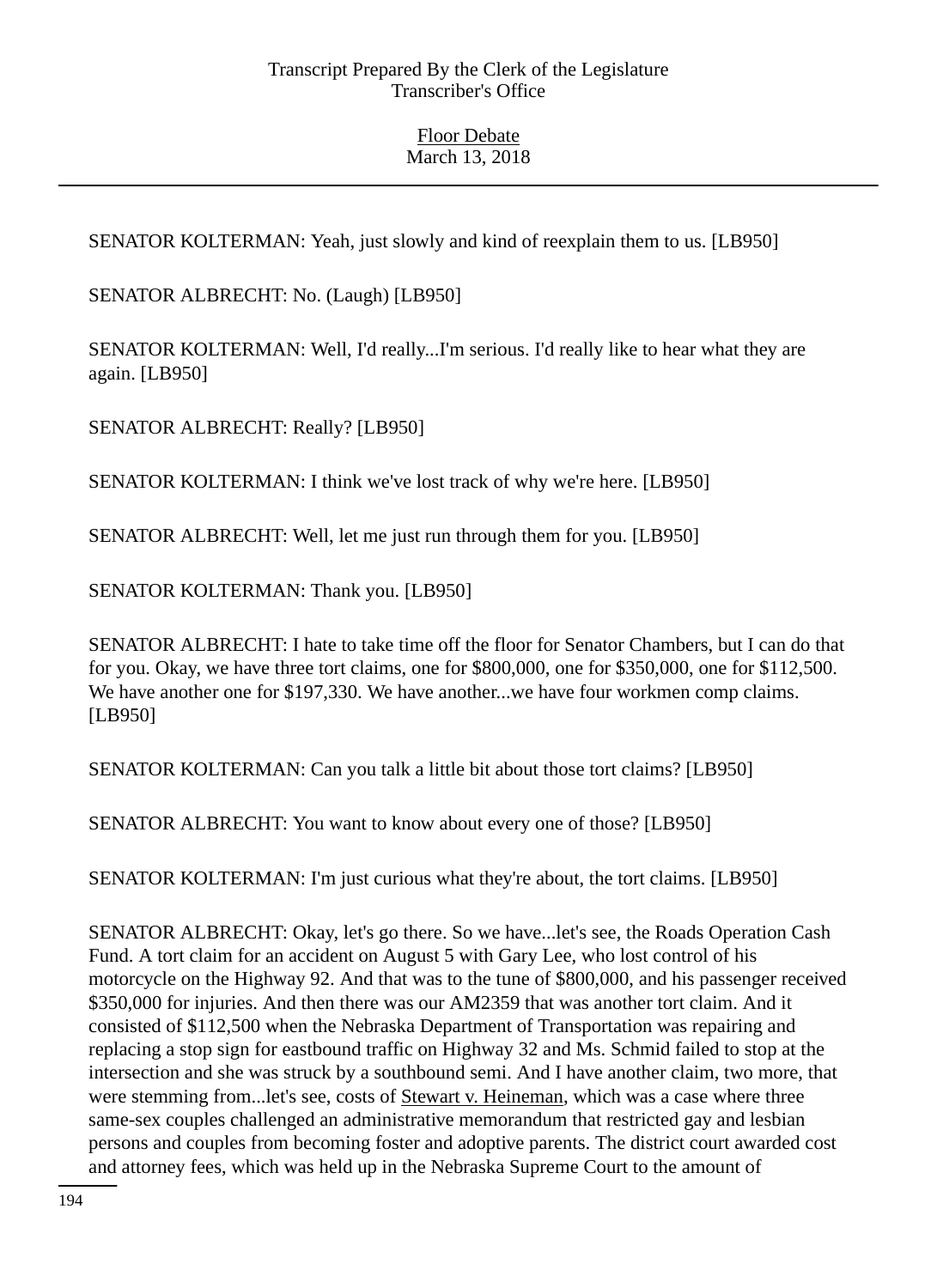| <b>Floor Debate</b> |
|---------------------|
| March 13, 2018      |
|                     |

\$197,330.63. And then we have another one which came out of the AM2359, this is the second one, workers' compensation claim to be paid out of the Workers' Compensation Claims Revolving Fund. And that was for \$100,000...yes, \$100,000 to be paid to Judith Williams. On July 23, Judith, who is a former Beatrice State Development Center employee, slipped on a puddle of water on the floor and injured multiple lower extremities. She caught her foot on an orange plastic fencing and injured her knee on October 13, 2014. On October 20, 2015, she was accidentally hit with an office chair that another employee was moving, which aggravated her knee injury from the previous year. The second workers' compensation claim was for \$106,250 to Annette Halsey, who is a former employee of a contractor who performed work for DHHS. She was involved in a two-car collision in Hall County. [LB950]

PRESIDENT FOLEY: One minute. [LB950]

SENATOR ALBRECHT: Did you want to say any more, or are you still listening? [LB950]

SENATOR KOLTERMAN: Well. I'm just curious. [LB950]

SENATOR ALBRECHT: Okay. [LB950]

SENATOR KOLTERMAN: Do you know, do you have a total amount on all those claims? [LB950]

SENATOR ALBRECHT: I do. I do. The total amount, including the tort claims, the indemnification claims, the workers' comp claims, and the total write-offs adds up to \$3,016,291.31, so. [LB950]

SENATOR KOLTERMAN: Can you tell me, are those in the budget at the present time, those claims? Are we budgeted for them? [LB950]

SENATOR ALBRECHT: You know, I wish Senator Schumacher was still here because I believe when he asked earlier if anybody could find the \$5 million, I'm imagining that that's for things like this and anything else that would come later on. [LB950]

SENATOR KOLTERMAN: I appreciate that. I'll ask... [LB950]

PRESIDENT FOLEY: Time, Senators. [LB950]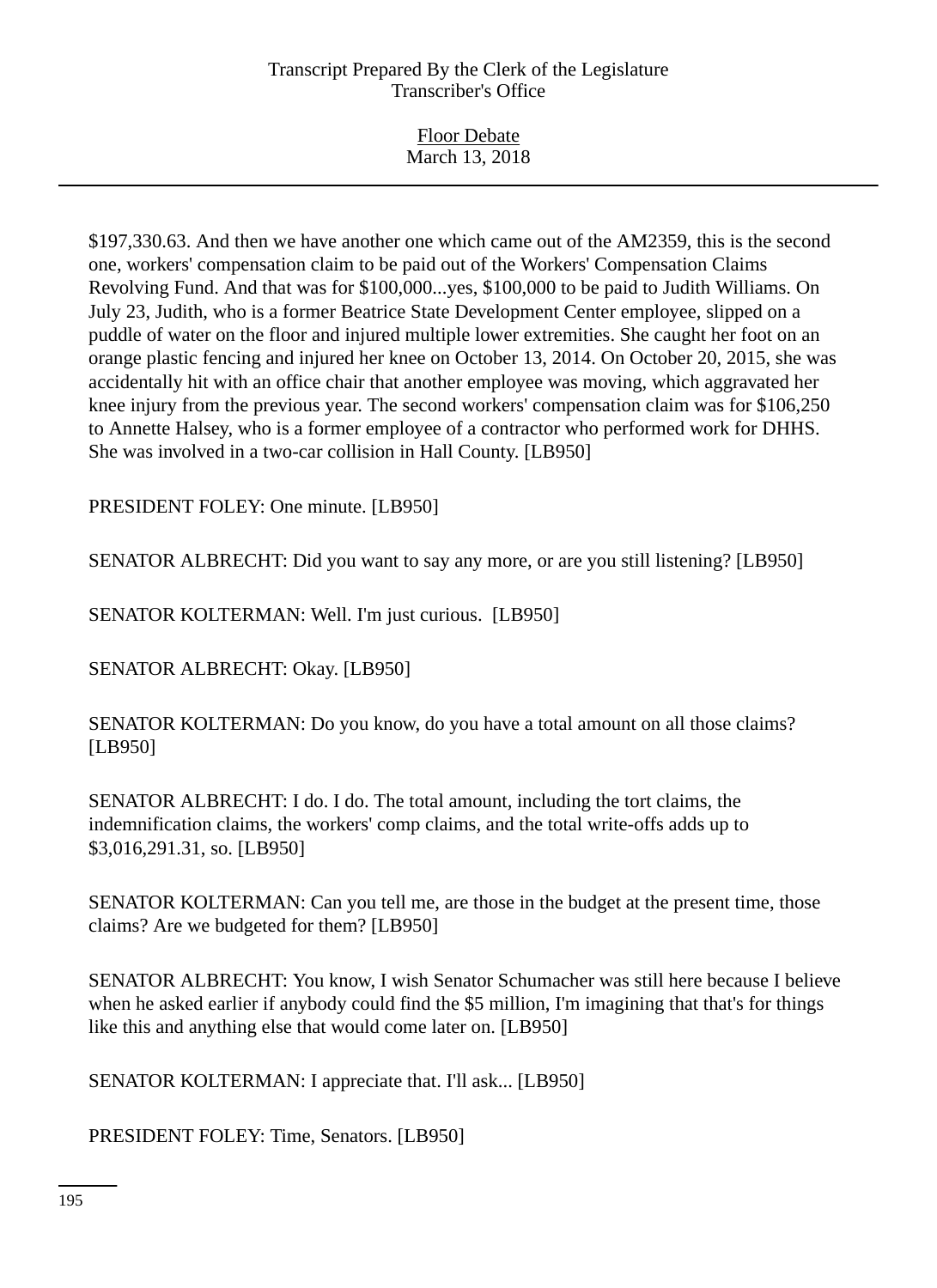SENATOR KOLTERMAN: ...some more questions in a few minutes. [LB950]

PRESIDENT FOLEY: Time, Senators. [LB950]

SENATOR KOLTERMAN: Thank you. [LB950]

PRESIDENT FOLEY: Thank you, Senator Kolterman and Senator Albrecht. Senator Kuehn. [LB950]

SENATOR KUEHN: Thank you, Mr. President. Thank you, colleagues. So since Senator Chambers wants to talk a little bit, I did want to address one of his comments a little bit. We'll have a little dialogue about the nature of evolution, because there are a lot of misconceptions. And if we're going to be here at 11:07, and I'm hoping the pages are getting college credit that will help you with your liberal arts education tonight. We're going to talk a little bit about some of the fundamental principles of dissent with modification. So one error, Senator Chambers, if I may correct you, was you were a bit teleological in your description of evolution. So, Senator Chambers, would you yield to a question? [LB950]

PRESIDENT FOLEY: Senator Chambers, would you yield, please? [LB950]

SENATOR CHAMBERS: Yes. And I would be happy to have my education improved. [LB950]

SENATOR KUEHN: Would you? Do you know what the term "teleological," when it comes to scientific principles, means? [LB950]

SENATOR CHAMBERS: Uh-huh, but I'm going to say no. [LB950]

SENATOR KUEHN: Okay. So teleology is the attribution of intent or purpose to that which does not have intent or purpose. And so the raw material of evolution, which is DNA, the genes which are encoded, which is a region of DNA that transcribed is one specific protein which gives us our characteristics, does not have intent. Therefore, the desire to survive of the species is actually an accidental thing. And while he is true and accurate in saying that it is about the survival of the species, one common misconception about the nature of evolution is that it is not concerned with the individual. And it is. The raw material of speciation begins with an accident, a mutation, a variation in an individual. And it is the fitness of that individual that promotes its ability, that individual organism, to reproduce, to pass its genes on to another generation. And it is the accumulation of those genes over time that creates new traits that results in the variation that we see. So it is...it's an individually based process that we see and observe on a species level. The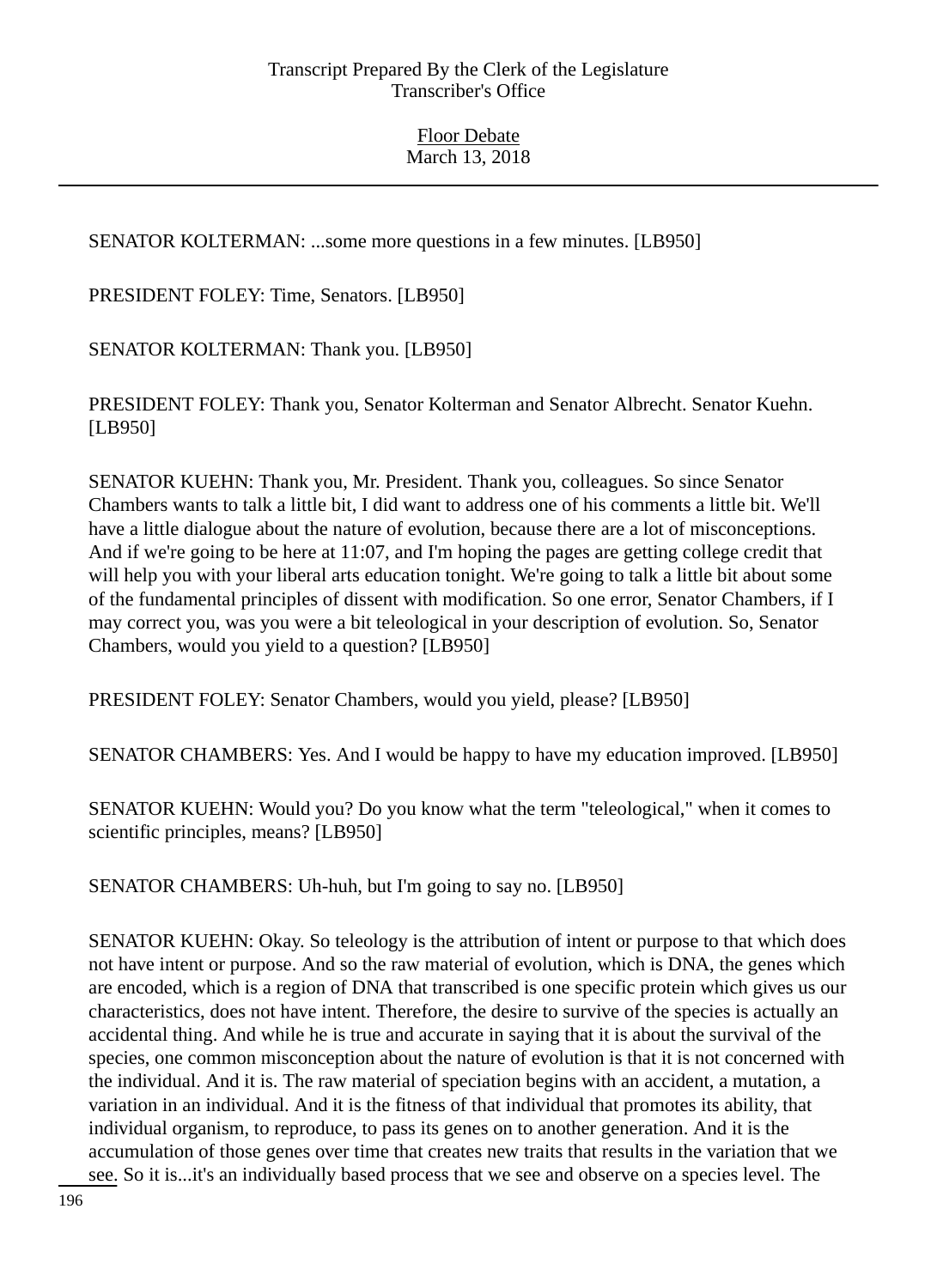other one I just want to ask Senator Chambers if he is aware of, he mentioned alpha males. We'll introduce a new term into your lexicon tonight, possibly. Senator Chambers, have you ever heard of the sneaker male phenomenon? [LB950]

SENATOR CHAMBERS: The what? [LB950]

SENATOR KUEHN: The sneaker male phenomenon. [LB950]

SENATOR CHAMBERS: I don't know what the sneaker male phenomenon is. I said improve my education. You're going to talk to me, since you said that's what you want to do. [LB950]

SENATOR KUEHN: So there is often a misconception that it is the alpha male, the most ostentatious of the species which will pass on its traits. And if you're near your computer and you want to look up something, look up the sneaker male phenomenon, which is that which who is most nimble and adept, who often interferes with the pair bond, has the ability to pass his genes on. So it's not always the grandest or the most ostentatious but sometimes the most nimble who is evolutionarily successful. With that, hopefully I have increased your knowledge a little bit about some of the basic principles of evolution. And if we're going to go late nights and take time, I've got hours of this kind of stuff, so. [LB950]

SENATOR CHAMBERS: May I respond to the question you asked? [LB950]

SENATOR KUEHN: You certainly can. [LB950]

SENATOR CHAMBERS: Now, this sneaker male and his activity is what is accidental. He does not, he is not in a position to on a regular basis do what he might sneak up and do every now and then. The low-hanging fruit is often taken by one who can't get other fruit. But the alpha male is the one who more consistently is going to be able to carry out this function of passing his genes on. Sometimes an alpha male may lose in a physical contest. [LB950]

PRESIDENT FOLEY: One minute. [LB950]

SENATOR CHAMBERS: Maybe the one who is weaker will get in a lucky blow, the alpha male may stumble. If they are horned animals, then that might give the opening so the one who is not the stronger will win. So when you say an accident, there are all kinds of accidents that happen. And evolution is just what I consider to be a generalized flow, not anything that goes in a straight line without deviation or diversification. [LB950]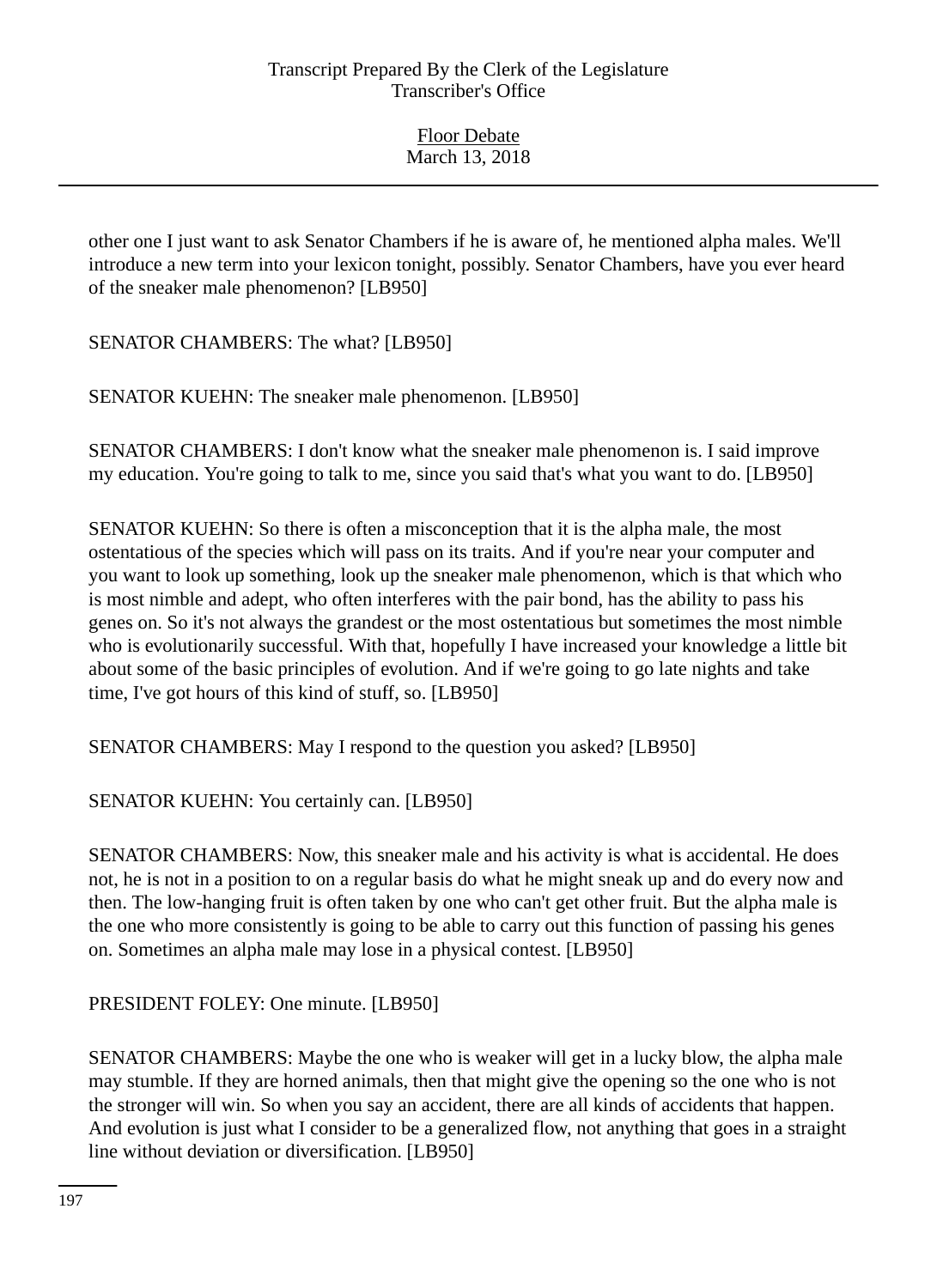SENATOR KUEHN: Point taken. Thank you, colleagues. [LB950]

PRESIDENT FOLEY: Thank you, Senators Kuehn and Chambers. Senator Chambers, you're next in the queue. You're recognized. [LB950]

SENATOR CHAMBERS: Thank you. Mr. President, members of the Legislature, that man who was just talking to me is very humble. Not really. I'm using the term advisedly. He knows a lot more than people would think that he knows. (Laughter) That is not meant the way it might sound. But I've listened to Senator Kuehn and I've listened to him talk about different subjects, not just on the floor of the Legislature but in the...we're on the Exec Board together. And he's one of that group that consistently misreferences bills, but I don't hold that against him because they are his friends and I'm not. He has to maintain a kind of camaraderie with them, but not me or the Rules of the Legislature. But despite how upset I get at that, it doesn't cause me to be blinded to what he knows, the logic that he uses. And when I agree with what he says, I'm not going to disagree just because there are other things that I disagree with him on. And I think if people would listen to Senator Kuehn, not on everything...let me give you the high sign in terms of whether you ought to accept what he's saying is true. But he is a sharp individual, and I'm not trying to cheese up to him. And I let him know that I was concerned when he hadn't shown up for several days, because he had always been here and nobody had commented on why he was absent. But he told me. And he can tell you, if he's interested. But there are different ones of you who stand away from the pack. And since it's late at night when people tend to have their guard down, and they will be more forthcoming than ordinarily would be the case, and also they will forget by tomorrow what they heard, you might get more in the way of a frank discussion than would be the case. But since I often stay up late, I listen to people, I pay attention to people, even Senator Halloran over there sitting under the balcony. A mistake is made when, because you have differences with a person, you discount everything that person would say. And I'm going to tell you all a trick, if you want to call it that. When I'm talking to somebody who is supposed to be smart and I disagree with them, I'll interrupt. And they'll be talking and I'll interrupt. Then they become irritated, then they become angry, then it just all tumbles out, then I stop talking. And then I listen. And when they're angry, they speak what they feel and what they think. But since they're not thinking while they're doing that but reacting to me, they don't remember everything they said. But I'm taking in every word. Then at another time I will give back to him what he gave to me. And he thinks I can read his mind. I can't read anybody's mind, but I know how to pay attention and I know how to observe people and see when they're speaking and not paying attention to what they themselves are saying. And as a result, I have a cup half full, you have a cup half full. You don't listen to me, your cup doesn't get anything. I listen to you, then I've got a full cup and you've still got a half cup. And that is a principle of my theory of evolution, "Professor" Kuehn, that I don't know whether an animal thinks, I don't know whether an animal has self-awareness. They just discovered not long ago that there's a species of ant in Africa... [LB950]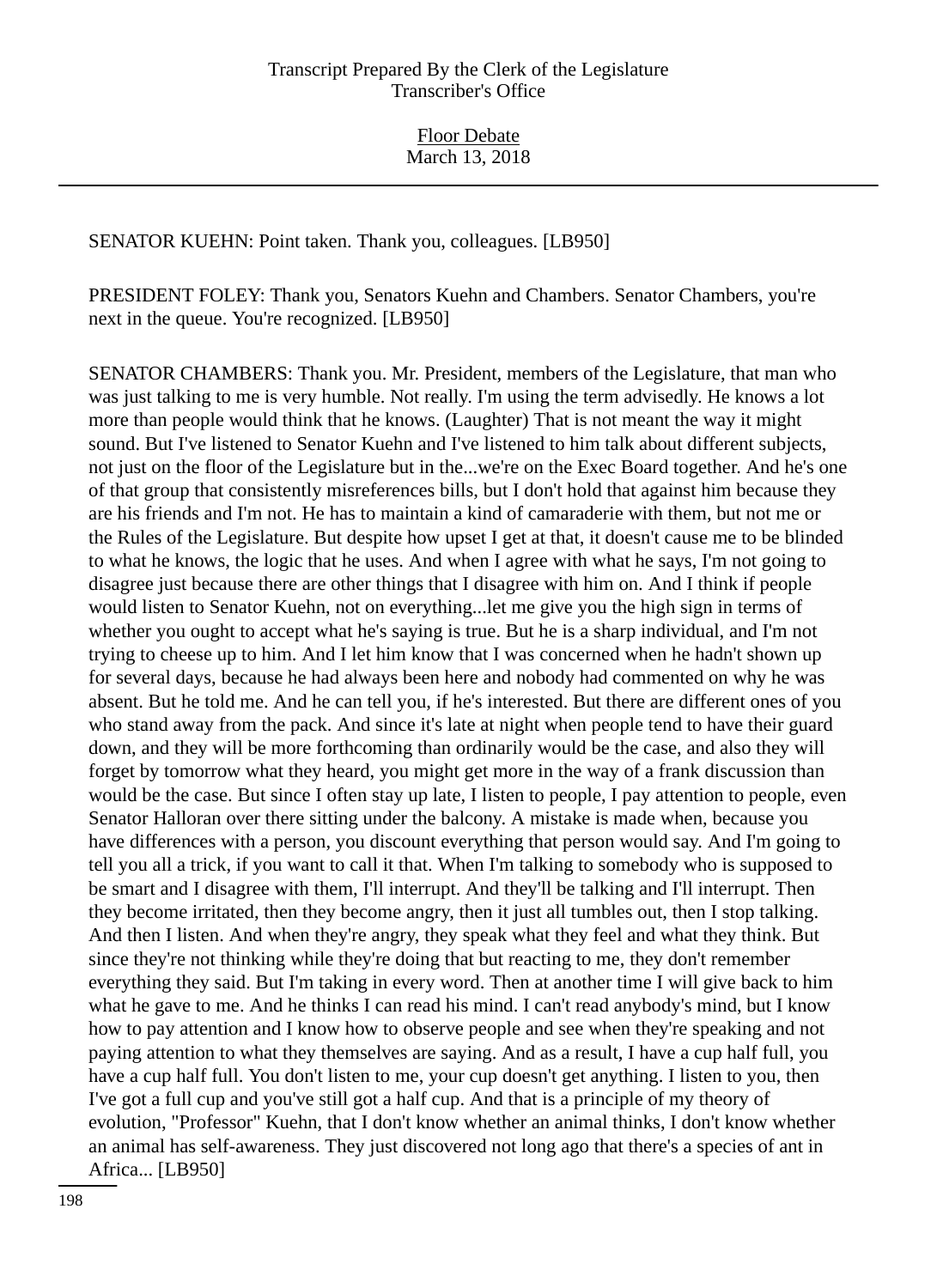PRESIDENT FOLEY: One minute. [LB950]

SENATOR CHAMBERS: ...and they take care of their injured colleagues. When they raid the nest of termites, some of them will lose a leg, some will have the termite's mandibles hooked to its body. And if one of those ants is not too severely injured, that ant will be picked up and taken back to the nest and ministered to. They have found, the scientists, those they call medics, who will lick this injured ant's wounds. They think that's because there's a natural antibiotic in their saliva, and these ants are healed. The reason they know it, they dug up some of these nests and built artificial nests in their laboratory so that they could observe what happened. And they saw activities and interreactions among these ants they never thought could be the case. Sometimes human beings are too arrogant... [LB950]

PRESIDENT FOLEY: Time, Senator. [LB950]

SENATOR CHAMBERS: Thank you, Mr. President. [LB950]

PRESIDENT FOLEY: Thank you, Senator Chambers. Senator Kolterman. [LB950]

SENATOR KOLTERMAN: Thank you, Mr. President. Senator Chambers, would you yield to a couple of questions? [LB950]

PRESIDENT FOLEY: Senator Chambers, would you yield, please? [LB950]

SENATOR CHAMBERS: Happily. [LB950]

SENATOR KOLTERMAN: A couple of things I've heard you say today, you say we don't listen a lot, but I listened to you recite some Robert Service poetry. Do you remember what that was this morning? [LB950]

SENATOR CHAMBERS: Oh, yes, part of Dangerous Dan McGrew. [LB950]

SENATOR KOLTERMAN: That's correct. Thank you very much. The other thing I just heard you say was you indicated that possibly Senator Kuehn is not a friend of yours. Is that true? [LB950]

SENATOR CHAMBERS: I don't think I said he's not a friend. [LB950]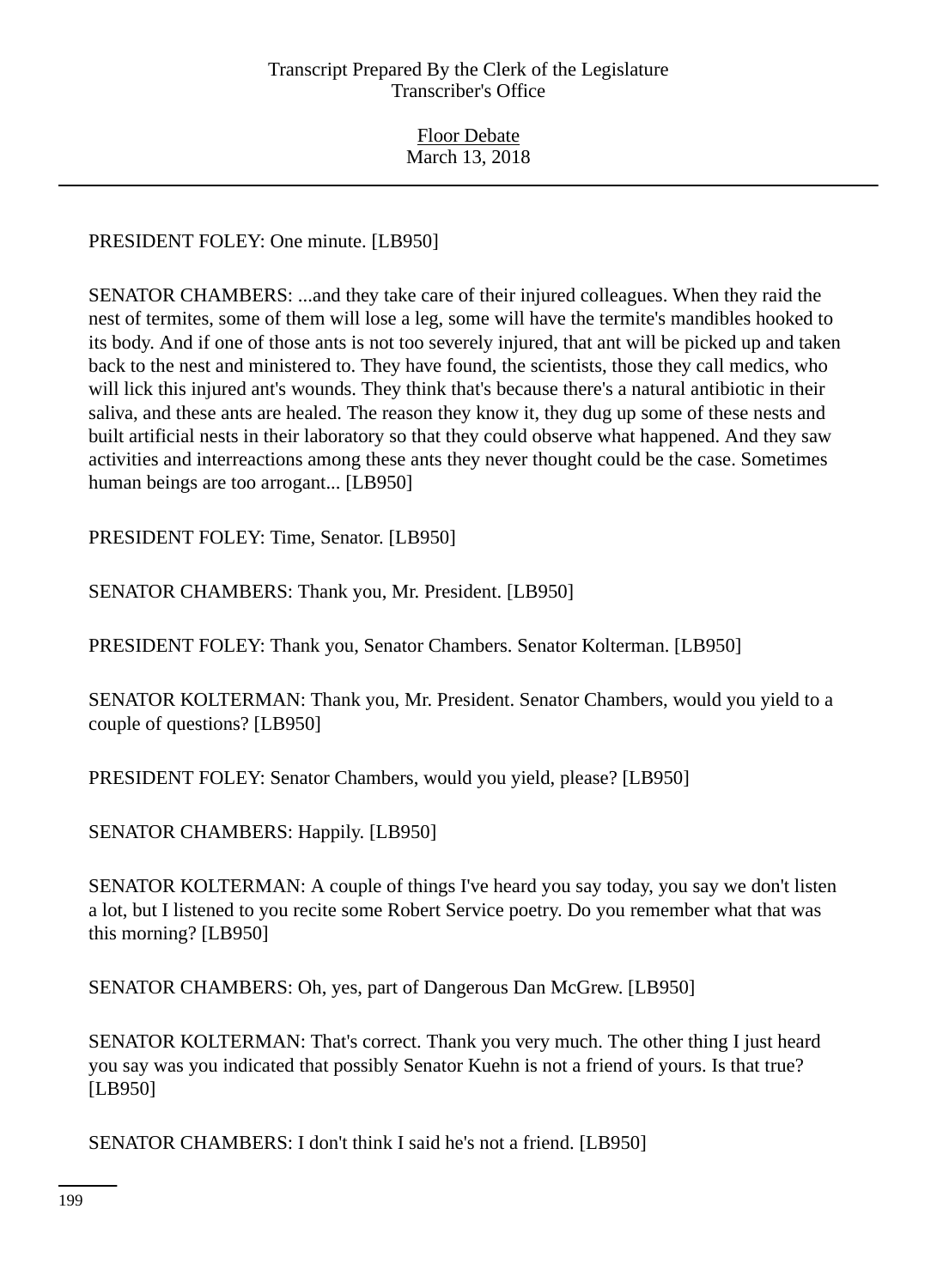SENATOR KOLTERMAN: Yeah, you did. You said he's not one of your friends in that group. But anyway... [LB950]

SENATOR CHAMBERS: Oh, that term was used advisedly in the context of the discussion. [LB950]

SENATOR KOLTERMAN: Okay. Well, my question to you is, do I have to sing to you again? [LB950]

SENATOR CHAMBERS: You're a grown man and you can do whatever you want to do, despite what I may want or not want. [LB950]

SENATOR KOLTERMAN: All right. Well, do you remember what I did sing to you? [LB950]

SENATOR CHAMBERS: Unfortunately, I think I'll never forget. I've got a friend,... [LB950]

SENATOR KOLTERMAN: In me. [LB950]

SENATOR CHAMBERS: ...except when you sang it you said "you've got a friend." Isn't that what you sang? [LB950]

SENATOR KOLTERMAN: I sang, (singing) you've got a friend in me. There you go. Anyway,... [LB950]

SENATOR CHAMBERS: See, I paid attention, didn't I? [LB950]

SENATOR KOLTERMAN: Yes, you did. [LB950]

SENATOR CHAMBERS: And had I not given you the name of the song, you might not have remembered what you sung, huh, sang? [LB950]

SENATOR KOLTERMAN: Thank you very much. Now, back to the bill. Senator Albrecht, would you entertain a couple more questions? [LB950]

PRESIDENT FOLEY: Senator Albrecht, would you yield, please? [LB950]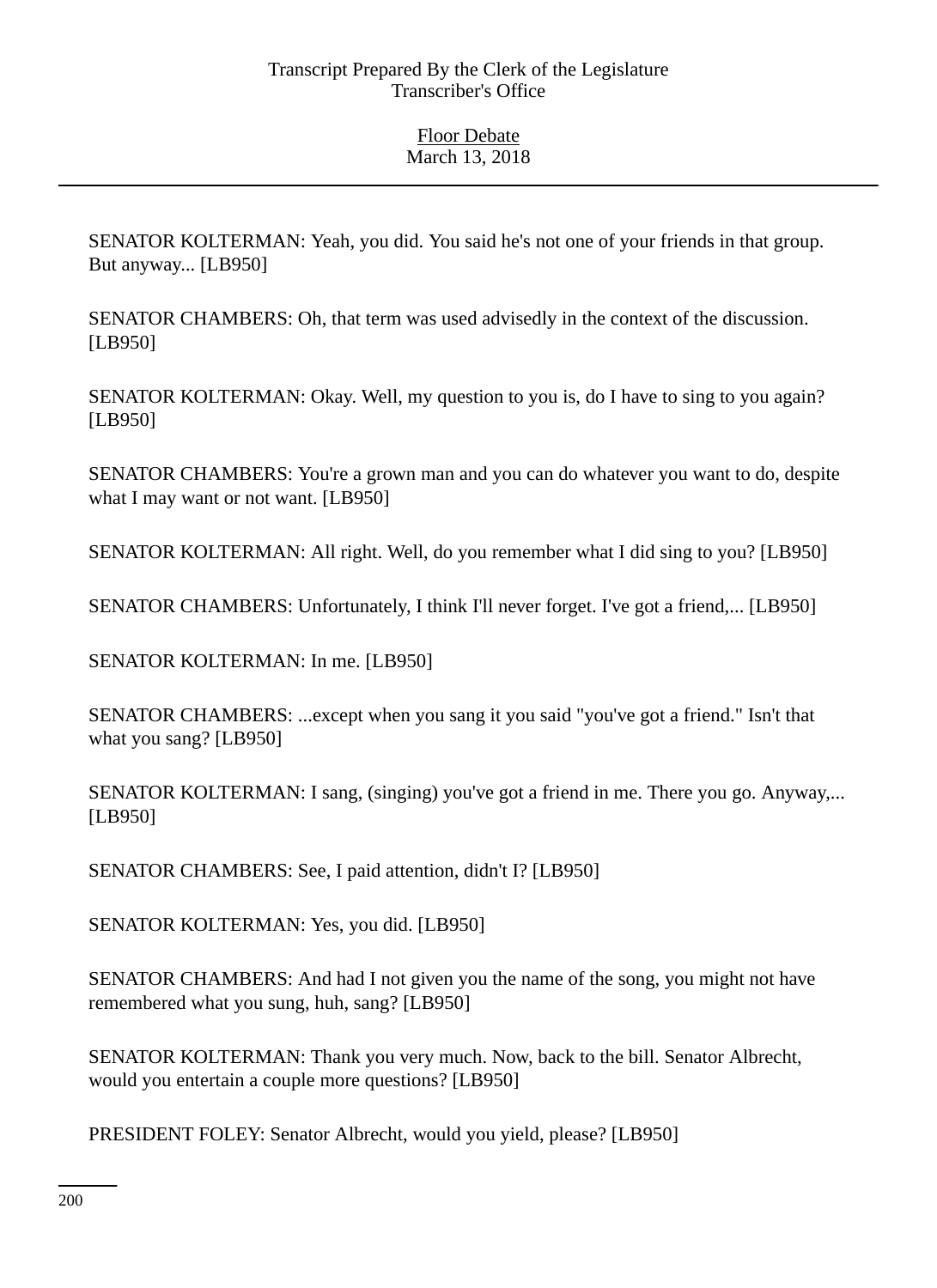# SENATOR ALBRECHT: Yes, sir. [LB950]

SENATOR KOLTERMAN: Senator Albrecht, in all seriousness, we're talking over \$3 million here. [LB950]

SENATOR ALBRECHT: Uh-huh. [LB950]

SENATOR KOLTERMAN: That bill gets paid by the state of Nebraska. Does that come out of a revolving fund, do you know? [LB950]

SENATOR ALBRECHT: Well, I think it comes out of all of these different areas that I was talking about: the workmen's compensation; the...well, yeah, the Department of Health and Human Services; Secretary of State; Department of Revenue. [LB950]

SENATOR KOLTERMAN: And what about the tort claims? Do we self-insure as a state, do you know? [LB950]

SENATOR ALBRECHT: I would not know that for sure. I would think we do. [LB950]

SENATOR KOLTERMAN: Okay. Well, Senators, the only reason I bring this up is \$3 million is a lot of money, especially in light of the fact that we don't have the money to spend. And I know we need to pass this bill. But at the same time, I think it's important that we do take this very seriously, because \$3 million is \$3 million. And we're paying out some claims here that apparently we lost the fights. And so I think it's important that we do pay attention to this bill, in all seriousness. And I would like to thank Senator Albrecht for trying to answer some of my questions, and I would hope that we could keep this discussion on topic. Thank you very much. [LB950]

PRESIDENT FOLEY: Thank you, Senator Kolterman. Senator Murante. [LB950]

SENATOR MURANTE: Thank you, Mr. President. Members, good evening. Senator Kolterman inspired me to have a little bit of discussion on the budget, as well as I can see we have a supermajority of the membership of the Government, Military and Veterans Affairs Committee, which I believe proves that we are the hardest-working committee in the Unicameral Legislature. They've heard me say a lot about the issue of election technology and the challenges that this state has going forward. And I would like to give you just a brief background because it's something that the Legislature is going to have to address in the appropriations process in the years to come. And it all starts in the year 2000. In the year 2000 we conducted a Presidential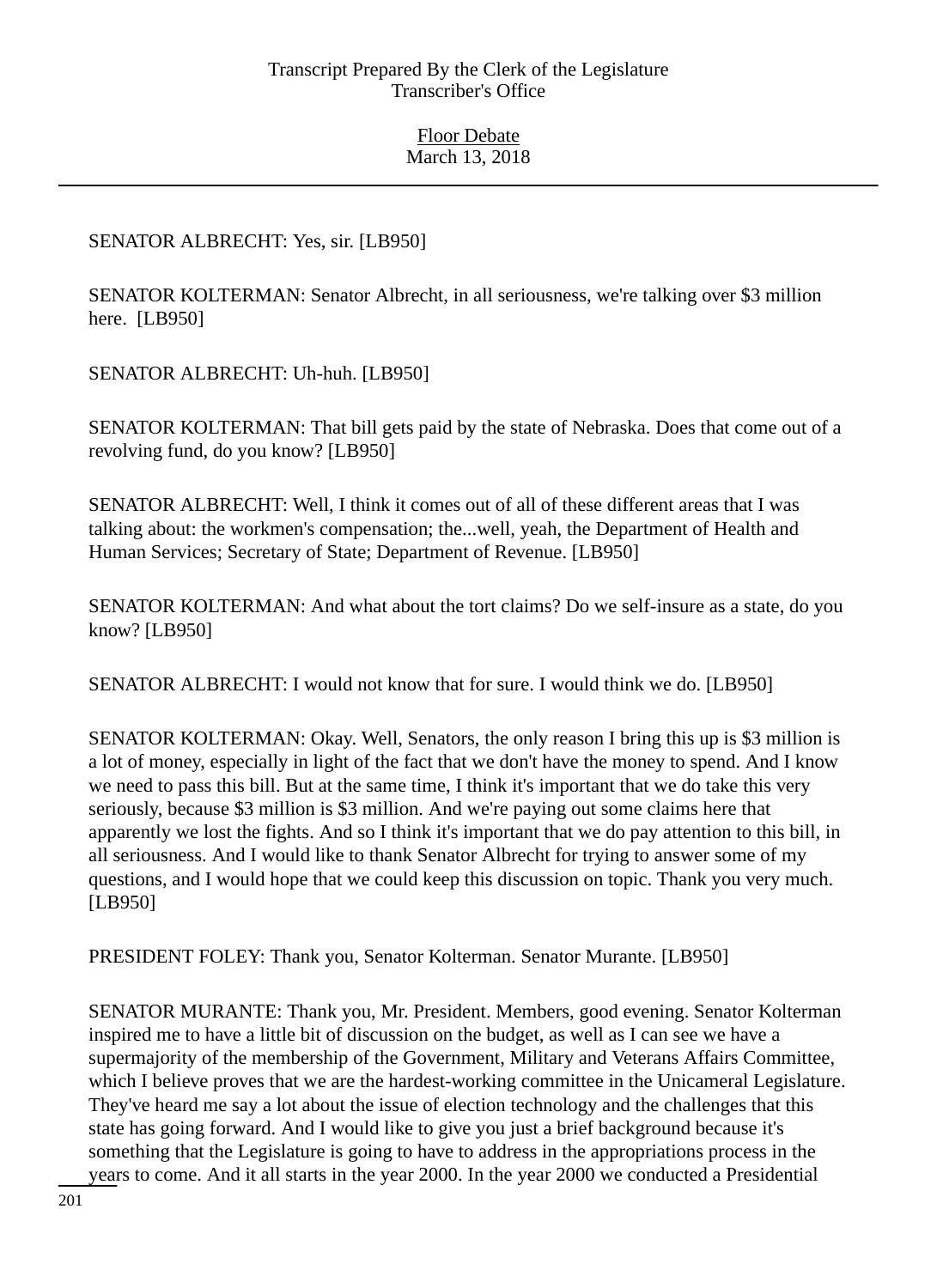Floor Debate March 13, 2018

election and the state of Florida was plunged into a state of chaos. And the challenges that we saw that resulted from that election was that the election equipment in the state of Florida was insufficient for the number of ballots that they had. You may recall chad technology, where it was punch-through ballots. And they weren't being read by machines. And the issue went all the way up to the Supreme Court and resulted in a Supreme Court decision that was Bush v. Gore. Many only remember the concluding remark, the split decision that was 5-4. But that same ruling had a 7-2 ruling which stated that there is an equal protection violation when states have ballots which are counted in one jurisdiction but are rejected in another. There was a 7-2 ruling on the Supreme Court that that violated the Constitution of the United States. Fast-forward and Congress took action. Four years later, Congress passed the Help America Vote Act, which did a number of things. It created the United States Election Assistance Commission, on which I serve; it established guidelines for the creation of election equipment and the procedures by which election equipment would be authorized, all of that is voluntary; and it created guidelines and standards. And it also appropriated significant amount of money to the states for the purposes of the states investing in new election technology. Nebraska took use of that election technology in the years that followed the Help America Vote Act, and we purchased new election equipment in the mid-2000s. That election equipment is now reaching the end of its life cycle and we have now researched, both on the Government, Military and Veterans Affairs Committee side and through Senator Hansen's legislative resolution, which created the Election Technology Special Committee, studied what the new generation of election technology is going to look like. And I can tell you, one thing is abundantly clear: we do not have until 2022. Literally in Douglas County the counting devices, one counting device is being held together by duct tape, literally. It is only functioning because it is being held together by duct tape. The system in Douglas County crashed so badly that ballots were not counted in the 2016 election until well into the morning, 6:00 in the morning. So the election workers who were working were working 12-hour shifts on election technology that malfunctioned and broke down. The same is true across the state of Nebraska. And what we also know is that we cannot push the cost down to the local level. Outside of Douglas, Sarpy, and Lancaster County the truth of the matter is they don't have the capacity to raise the amount of money necessary to purchase the equipment that will become necessary within the next four years. [LB950]

# PRESIDENT FOLEY: One minute. [LB950]

SENATOR MURANTE: The Election Technology Special Committee estimates that the cost of replacing our system will be in the \$20-25 million range. Of course, the longer we wait, the more expensive that equipment will be. But at the end of the day, if the investment is not made, and the counties cannot...and we know they do not have the money and will not have the ability to get the revenue to purchase the equipment, that we will not be able to count ballots in the state of Nebraska on a systemic level going forward after the 2022 election. All of this is readily knowable information. The challenge is, where do we come up with the \$20-25 million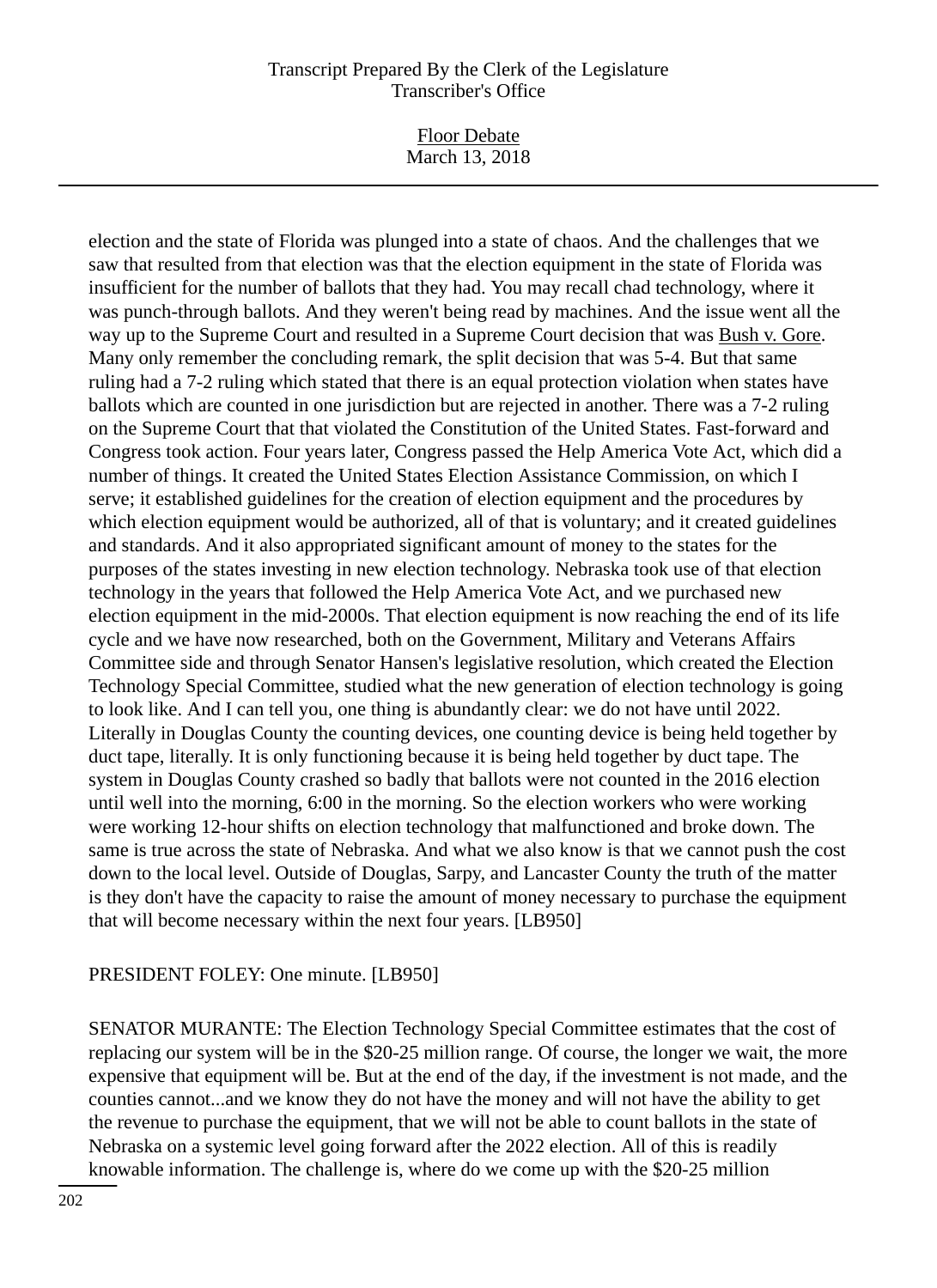investment that is required? And I believe that this is a state issue, I believe that elections are inherently a state issue and it is not the responsibility of the localities to pay for the costs of running elections. [LB950]

PRESIDENT FOLEY: Time, Senator. [LB950]

SENATOR MURANTE: Thank you, Mr. President. [LB950]

PRESIDENT FOLEY: Thank you, Senator Murante. Senator Ebke. [LB950]

SENATOR EBKE: Thank you, Mr. President. And I promised the Speaker that I would cut this very short. First of all, I rise in support of LB950 and AM2359. Second, given that we've talked so much about history and science and the like tonight, I would like to call to your attention the death of the man who wrote A Brief History of Time, physicist and author Stephen Hawking, at the age of 76, and read just the lead paragraph from the story in The Guardian: Stephen Hawking, the brightest star in the firmament of science, whose insights shaped modern cosmology and inspired global audiences in the millions has died at the age of 76. I thought that was great rhetoric and a great way to end the evening. Thank you, Mr. President. [LB950]

PRESIDENT FOLEY: Thank you, Senator Ebke. Senator Wayne. [LB950]

SENATOR WAYNE: Thank you, I'll be brief too. It took us until 11:26 for Senator Murante to say something that I agree with him on. I just wanted to put that on the record. Murante and Formaldehyde's not here, or he's downstairs's I all went out to a conference, and I just wanted to confirm that I agree with Murante. We have to do something about our election, which is why we need to have more conversation, election technology, which is why we have to have more conversation around our budget, hopefully soon on the second round, because all of this factors in. But I had to put on the record that Senator Murante said something that I finally agree with, and we've been here for a long time. Two years, first time ever. Thank you. [LB950]

PRESIDENT FOLEY: Thank you, Senator Wayne. Senator Chambers, you're recognized for your third opportunity. [LB950]

SENATOR CHAMBERS: Thank you. Mr. President, members of the Legislature, regarding what Senator Murante said, he ought to spend time trying to get that money rather than trying to impede black people's right to vote. That's what he's spending all of his time doing, and that's why I say he would be, if he were black, he would be an Uncle Tom. He's doing the white people's work for them. They tried every way they could to deprive us of the right to vote, even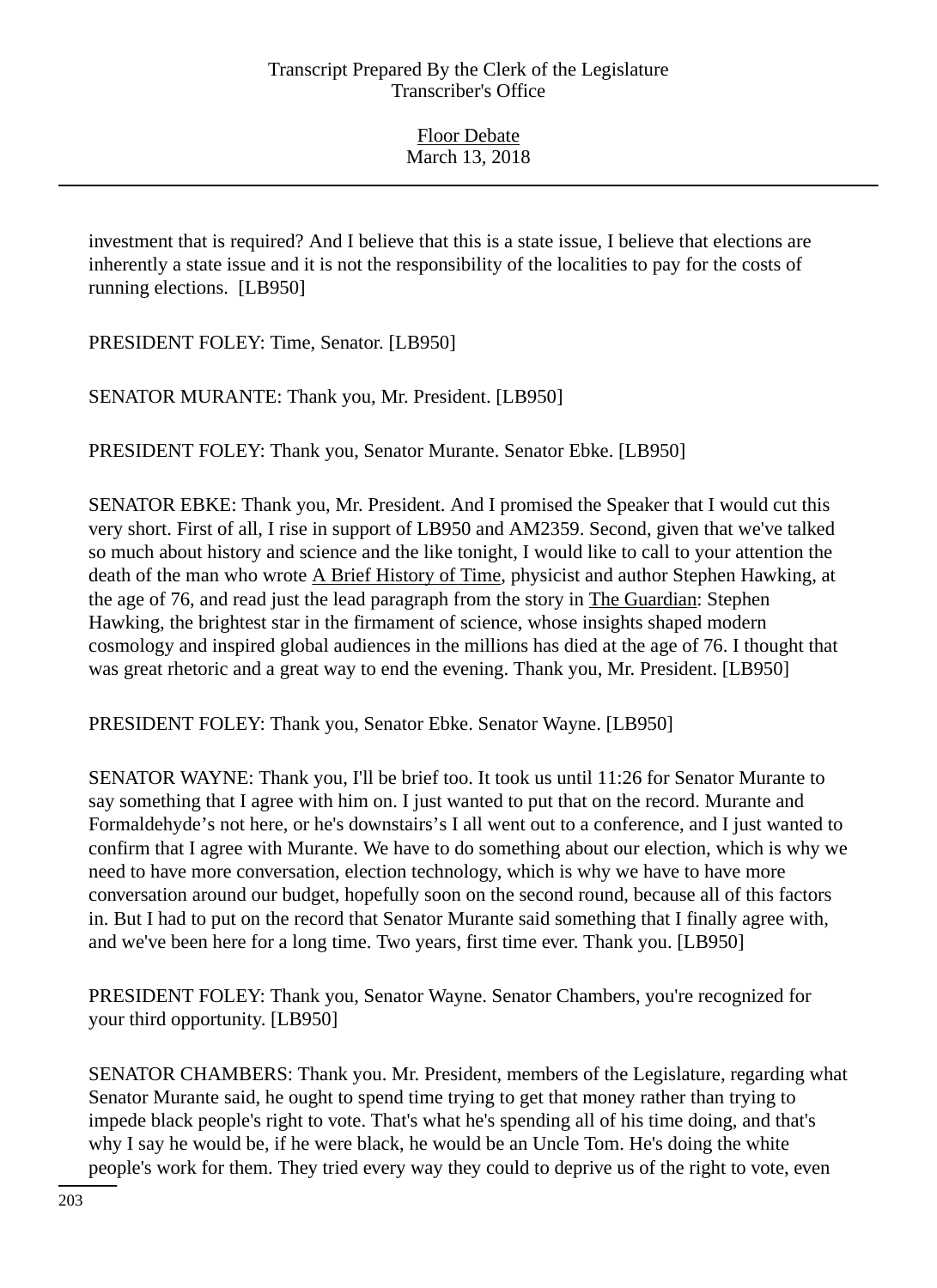Floor Debate March 13, 2018

after black men had fought in the Civil War and died. These ignorant white people in the South created what was came to be known as grandfathering. These ignorant white people could not read, they could not write, they could not figure. So how are you going to let the white ignoramuses vote when black people who could read and write and spell and figure not vote? Well, if your grandfather voted in a certain election at a certain date then you can vote without any of these tests that are necessary, and they picked a date when black people could not vote. And that's why a lot of white people in the South are ignorant today. Their school systems are inferior. They spent so much time trying to hold black people down that they hurt themselves. And you did have ignorant white people not only voting but holding offices, and they hold those offices today. Every time a white person or a brand X white person, like Senator Murante, says something, then it reminds me of the wrongful things done to black people. You will never find me trying to be white or trying to make white people like me. White people can't like a black man in reality. You can't, it is impossible. And there is a conversation about evolution that Senator Kuehn and I could have and it would be different from what happened this evening, but I wanted you to have an opportunity to see what this man really knows, what he really understands, because sometimes he occasionally is right on an issue and I want you to be aware of that and I accept what he says. And when he's wrong, I'll let you know about that too. But what we have to be able to do as black people is function, no matter what the circumstances. If I were depressed, which I don't get depressed, but watching what happens to people when they're depressed, I couldn't act like somebody who is depressed. I have to always be hitting on all cylinders. You show me any 80-year-old white man who can do what I do and have been doing it as many years as I've done it--43 years in this pestiferous swamp. My brain is still functioning, although at only 2 percent of its capacity, 2 percent of its capacity. I have lost 98 percent of the mental ability that I had, and I still don't come in second here. I don't remember things, I fake it. I remember rhyming words, and since you all don't know anything about poetry you don't know whether what I'm saying and quoting is really a rhyme. If I say Edgar Allan Poe said this, you'll listen, and maybe I said it. But because I hooked it up to some person you respect, then you feel, uh-huh, that's really something,... [LB950]

#### PRESIDENT FOLEY: One minute, Senator. [LB950]

SENATOR CHAMBERS: ...which means that Poe really wasn't any smarter than me, as far as you're concerned. But I'm smarter than you because I made you believe that something that was not said by Poe was. So it must have at least equated to what you heard Poe say, you heard that he said, you read that he said. But I'm really not saddened, but I'm disappointed that Stephen Hawking died. He had to die at some point, but he's one of those persons that I just never thought of as reaching the point of where he would die. And he wasn't in the best of health either. And that man showed that as long as your mind is functioning, no matter what your body, which might be a casket in a sense that holds your brain and everything that you are, it could be totally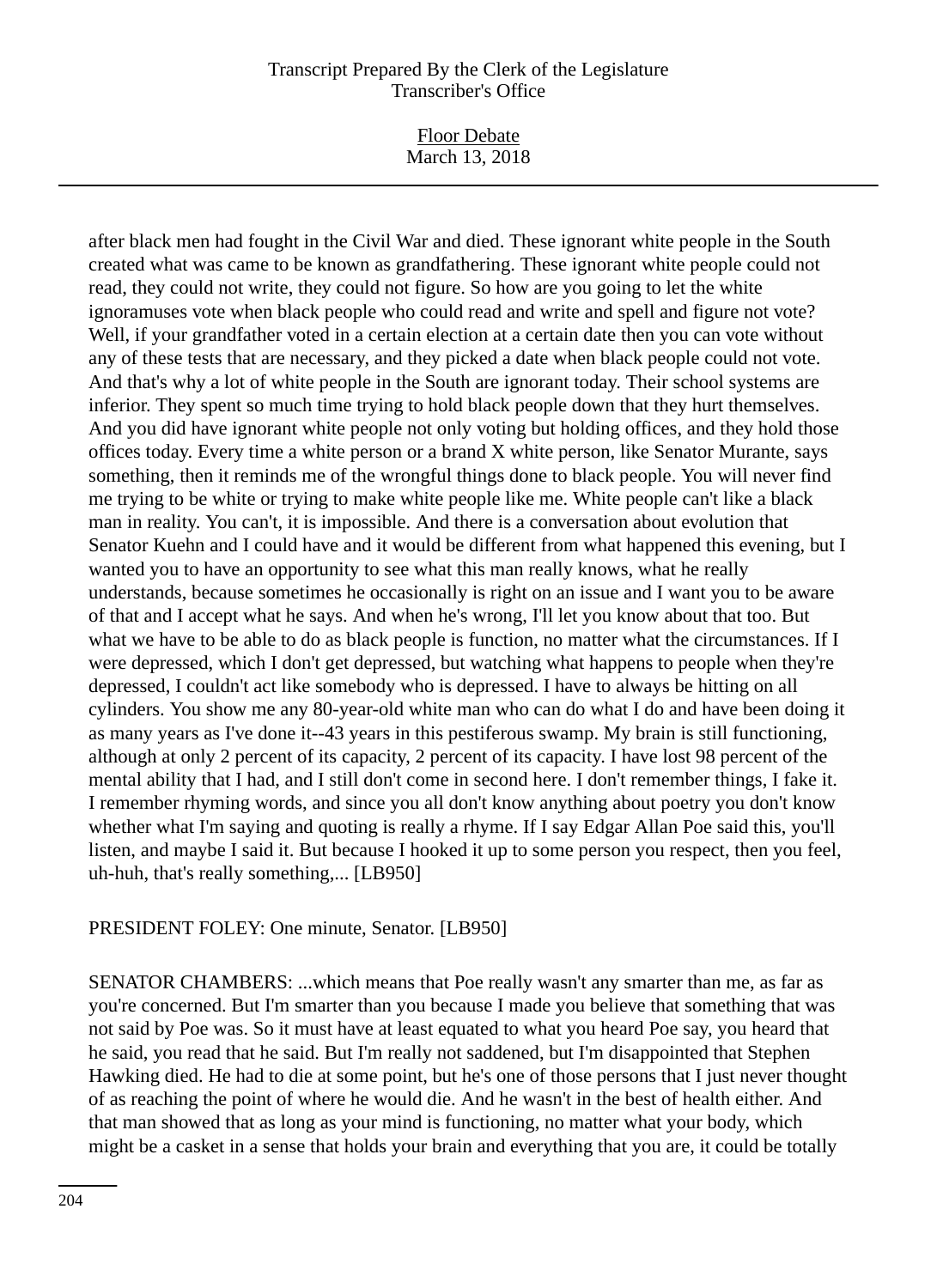incapacitated. But if your mind is functioning and you don't give up and you don't give in then, as that song by the Mechanics say, Mike and the Mechanics: you just might be amazed. [LB950]

PRESIDENT FOLEY: Time, Senator. [LB950]

SENATOR CHAMBERS: Thank you, Mr. President. [LB950]

PRESIDENT FOLEY: Senator Chambers, you're recognized to close on your recommit motion. [LB950]

SENATOR CHAMBERS: Members of the Legislature, I have no intention of holding this bill up. I didn't take into consideration the time that the Clerk's Office needs to do certain things, but I was under the impression that we were going to stay until midnight. And I wanted to not just be a person who sits around, and I've said over and over I'm going to be here. I'm going to talk about something, so I may as well talk about what I want to or talk about what you all bring up. But I'm not going to be sitting around here like some of you all, looking like if a mortician came in here he wouldn't know which ones to take and which ones to leave. You all have a sense of humor. But here's what it is, it's so late, your guards are down, so you laugh when ordinarily you wouldn't. But I'm not going to have anything more to say on any bill, not because I'm giving up or giving out, but to be sure that this bill does move and there's time to do whatever processing is necessary. So I will say, as Merrill Workhoven used to say, "My time is up. Thank you for yours." [LB950]

PRESIDENT FOLEY: Thank you, Senator Chambers. Did I understand you are going to pull this motion? [LB950]

SENATOR CHAMBERS: Yes. [LB950]

PRESIDENT FOLEY: The motion is pulled. Senator Albrecht, you're recognized to close on your amendment. She waives closing. The question before the body is the adoption of the committee amendment, AM2359. Those in favor vote aye; those opposed vote nay. Have you all voted who care to? Record, please. [LB950]

ASSISTANT CLERK: 33 ayes, 0 nays on the adoption of the committee amendments, Mr. President. [LB950]

PRESIDENT FOLEY: Committee amendments are adopted. Senator Albrecht, you're recognized to close on the advance of the bill. She waives close. And the question before the body is the